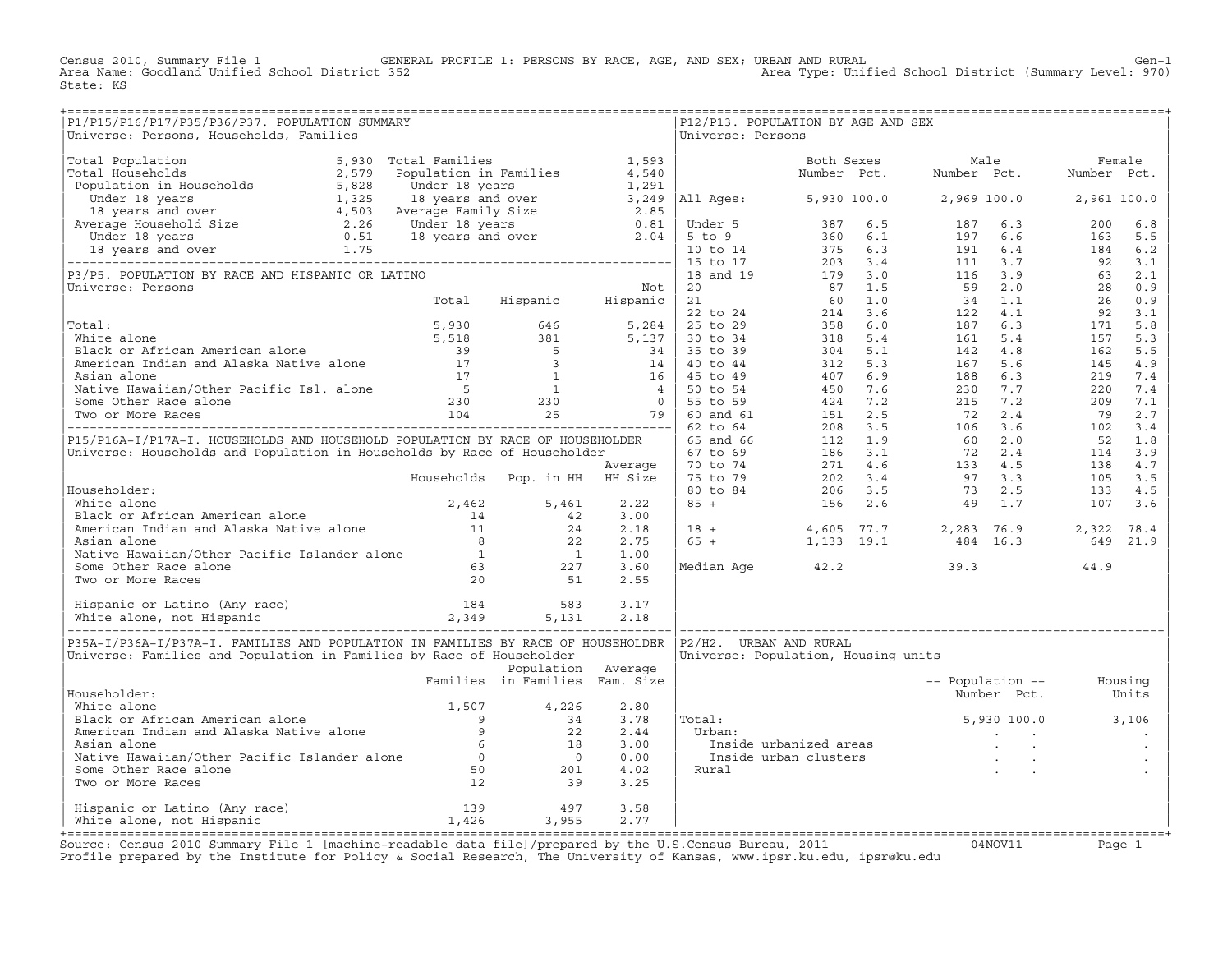Census 2010, Summary File 1 GENERAL PROFILE 2: HOUSEHOLDS & FAMILIES BY TYPE; HOUSEHOLD RELATIONSHIP BY AGE GEN<br>Area Name: Goodland Unified School District 352 Area Type: Unified School District (Summary Level: 970) State: KS

| P38/P39. FAMILY TYPE BY PRESENCE AND AGE OF OWN                                                                                                                                                                                              |                          | P20. HOUSEHOLDS BY PRESENCE OF PEOPLE UNDER 18 BY                                                                                                                                                                                                                                                                                                                                                                                                                                                         |                | P31. RELATIONSHIP BY HOUSEHOLD TYPE                                                                                    |                                       |                          |
|----------------------------------------------------------------------------------------------------------------------------------------------------------------------------------------------------------------------------------------------|--------------------------|-----------------------------------------------------------------------------------------------------------------------------------------------------------------------------------------------------------------------------------------------------------------------------------------------------------------------------------------------------------------------------------------------------------------------------------------------------------------------------------------------------------|----------------|------------------------------------------------------------------------------------------------------------------------|---------------------------------------|--------------------------|
| AND RELATED CHILDREN (*)                                                                                                                                                                                                                     |                          | HOUSEHOLD TYPE BY AGE OF PEOPLE UNDER 18 (*)                                                                                                                                                                                                                                                                                                                                                                                                                                                              |                |                                                                                                                        | FOR THE POPULATION UNDER 18 (*)       |                          |
| Universe: Families                                                                                                                                                                                                                           |                          | Universe: Households                                                                                                                                                                                                                                                                                                                                                                                                                                                                                      |                | Universe: Persons under 18                                                                                             |                                       |                          |
|                                                                                                                                                                                                                                              | Presence Presence        |                                                                                                                                                                                                                                                                                                                                                                                                                                                                                                           |                | Total: 1,325<br>In households: 1,325<br>Householder or spouse 0<br>Related child: 1,291<br>0 0 1,212<br>1,212<br>1,212 |                                       |                          |
|                                                                                                                                                                                                                                              | of Own of Related Total: |                                                                                                                                                                                                                                                                                                                                                                                                                                                                                                           | 2,579   Total: |                                                                                                                        |                                       |                          |
|                                                                                                                                                                                                                                              | Children Children        | Households with one or more people                                                                                                                                                                                                                                                                                                                                                                                                                                                                        |                |                                                                                                                        |                                       |                          |
|                                                                                                                                                                                                                                              |                          |                                                                                                                                                                                                                                                                                                                                                                                                                                                                                                           |                |                                                                                                                        |                                       |                          |
|                                                                                                                                                                                                                                              |                          |                                                                                                                                                                                                                                                                                                                                                                                                                                                                                                           |                |                                                                                                                        |                                       |                          |
|                                                                                                                                                                                                                                              |                          |                                                                                                                                                                                                                                                                                                                                                                                                                                                                                                           |                |                                                                                                                        |                                       |                          |
|                                                                                                                                                                                                                                              |                          |                                                                                                                                                                                                                                                                                                                                                                                                                                                                                                           |                |                                                                                                                        |                                       |                          |
|                                                                                                                                                                                                                                              |                          |                                                                                                                                                                                                                                                                                                                                                                                                                                                                                                           |                |                                                                                                                        |                                       |                          |
|                                                                                                                                                                                                                                              |                          |                                                                                                                                                                                                                                                                                                                                                                                                                                                                                                           |                |                                                                                                                        |                                       |                          |
| 1,593 1,593 1,593<br>Husband-wife families: 1,266 1,266<br>Children under 18: 1,266 1,266<br>Under 6 only 101 113<br>Under 6 and 6 to 17 105 111<br>6 to 17 years only 238 247<br>No children under 18 822 795                               |                          |                                                                                                                                                                                                                                                                                                                                                                                                                                                                                                           |                |                                                                                                                        |                                       |                          |
|                                                                                                                                                                                                                                              |                          |                                                                                                                                                                                                                                                                                                                                                                                                                                                                                                           |                |                                                                                                                        |                                       |                          |
|                                                                                                                                                                                                                                              |                          |                                                                                                                                                                                                                                                                                                                                                                                                                                                                                                           |                |                                                                                                                        |                                       |                          |
|                                                                                                                                                                                                                                              |                          |                                                                                                                                                                                                                                                                                                                                                                                                                                                                                                           |                |                                                                                                                        |                                       |                          |
|                                                                                                                                                                                                                                              |                          |                                                                                                                                                                                                                                                                                                                                                                                                                                                                                                           |                |                                                                                                                        |                                       |                          |
|                                                                                                                                                                                                                                              |                          |                                                                                                                                                                                                                                                                                                                                                                                                                                                                                                           |                |                                                                                                                        |                                       |                          |
|                                                                                                                                                                                                                                              |                          |                                                                                                                                                                                                                                                                                                                                                                                                                                                                                                           |                |                                                                                                                        |                                       |                          |
|                                                                                                                                                                                                                                              |                          |                                                                                                                                                                                                                                                                                                                                                                                                                                                                                                           |                |                                                                                                                        |                                       |                          |
|                                                                                                                                                                                                                                              |                          |                                                                                                                                                                                                                                                                                                                                                                                                                                                                                                           |                |                                                                                                                        |                                       |                          |
|                                                                                                                                                                                                                                              |                          |                                                                                                                                                                                                                                                                                                                                                                                                                                                                                                           |                |                                                                                                                        |                                       |                          |
|                                                                                                                                                                                                                                              |                          |                                                                                                                                                                                                                                                                                                                                                                                                                                                                                                           |                |                                                                                                                        |                                       |                          |
|                                                                                                                                                                                                                                              |                          |                                                                                                                                                                                                                                                                                                                                                                                                                                                                                                           |                |                                                                                                                        |                                       |                          |
|                                                                                                                                                                                                                                              |                          |                                                                                                                                                                                                                                                                                                                                                                                                                                                                                                           |                | * Responses of "same-sex spouse" were                                                                                  |                                       |                          |
|                                                                                                                                                                                                                                              |                          |                                                                                                                                                                                                                                                                                                                                                                                                                                                                                                           |                | edited during processing to "unmarried                                                                                 |                                       |                          |
|                                                                                                                                                                                                                                              |                          |                                                                                                                                                                                                                                                                                                                                                                                                                                                                                                           |                | partner".                                                                                                              |                                       |                          |
|                                                                                                                                                                                                                                              |                          | The momentum of the Under 6 years only<br>Under 6 years and 6 to 17 years<br>6 to 17 years and 6 to 17 years<br>6 to 17 years only<br>Female householder:<br>Under 6 years only<br>Under 6 years and 6 to 17 years<br>6 to 17 years only<br>1                                                                                                                                                                                                                                                             |                |                                                                                                                        |                                       |                          |
|                                                                                                                                                                                                                                              |                          | 6 to 17 years only                                                                                                                                                                                                                                                                                                                                                                                                                                                                                        |                |                                                                                                                        |                                       |                          |
|                                                                                                                                                                                                                                              |                          |                                                                                                                                                                                                                                                                                                                                                                                                                                                                                                           |                | P41. AGE OF GRANDCHILDREN UNDER 18 YEARS                                                                               |                                       |                          |
| P19. HOUSEHOLD SIZE, HOUSEHOLD TYPE, AND PRESENCE                                                                                                                                                                                            |                          | Households with no people under $18: 1,881$                                                                                                                                                                                                                                                                                                                                                                                                                                                               |                |                                                                                                                        | LIVING WITH A GRANDPARENT HOUSEHOLDER |                          |
| OF OWN CHILDREN (*)                                                                                                                                                                                                                          |                          | Family households:                                                                                                                                                                                                                                                                                                                                                                                                                                                                                        |                |                                                                                                                        |                                       |                          |
| Universe: Households                                                                                                                                                                                                                         |                          |                                                                                                                                                                                                                                                                                                                                                                                                                                                                                                           |                |                                                                                                                        | with a grandparent householder        |                          |
|                                                                                                                                                                                                                                              |                          |                                                                                                                                                                                                                                                                                                                                                                                                                                                                                                           |                |                                                                                                                        |                                       |                          |
| Total:                                                                                                                                                                                                                                       | 2,579                    |                                                                                                                                                                                                                                                                                                                                                                                                                                                                                                           |                |                                                                                                                        |                                       | 53                       |
| 1-person households:                                                                                                                                                                                                                         | 859                      |                                                                                                                                                                                                                                                                                                                                                                                                                                                                                                           |                |                                                                                                                        |                                       | 13                       |
| Male householder                                                                                                                                                                                                                             | 406                      |                                                                                                                                                                                                                                                                                                                                                                                                                                                                                                           |                |                                                                                                                        |                                       | $\overline{7}$           |
| Female householder                                                                                                                                                                                                                           | 453                      |                                                                                                                                                                                                                                                                                                                                                                                                                                                                                                           |                |                                                                                                                        |                                       | $\overline{\phantom{a}}$ |
|                                                                                                                                                                                                                                              |                          |                                                                                                                                                                                                                                                                                                                                                                                                                                                                                                           |                |                                                                                                                        |                                       | 13                       |
|                                                                                                                                                                                                                                              |                          | Nonfamily householder<br>Families:<br>Families:<br>Male households:<br>Male households:<br>Male householder<br>Male householder<br>Male householder<br>Male householder<br>Male householder<br>Male householder<br>Male householder<br>Male households<br>Female Householder<br>Female Householder<br>Female Householder<br>Husband-wife families:<br>With own children under 18<br>No own children under 18<br>No own children under 18<br>No own children under 18<br>No own children under 18<br>Other |                |                                                                                                                        |                                       | 17                       |
|                                                                                                                                                                                                                                              |                          |                                                                                                                                                                                                                                                                                                                                                                                                                                                                                                           |                |                                                                                                                        |                                       |                          |
|                                                                                                                                                                                                                                              |                          |                                                                                                                                                                                                                                                                                                                                                                                                                                                                                                           |                |                                                                                                                        |                                       |                          |
|                                                                                                                                                                                                                                              |                          |                                                                                                                                                                                                                                                                                                                                                                                                                                                                                                           |                |                                                                                                                        |                                       |                          |
|                                                                                                                                                                                                                                              |                          |                                                                                                                                                                                                                                                                                                                                                                                                                                                                                                           |                |                                                                                                                        |                                       |                          |
|                                                                                                                                                                                                                                              |                          |                                                                                                                                                                                                                                                                                                                                                                                                                                                                                                           |                | In Male                                                                                                                | In Female                             |                          |
| Male householder:                                                                                                                                                                                                                            | 109                      |                                                                                                                                                                                                                                                                                                                                                                                                                                                                                                           |                | In Husband Pct. Householder Pct.                                                                                       | Householder Pct.                      |                          |
|                                                                                                                                                                                                                                              |                          |                                                                                                                                                                                                                                                                                                                                                                                                                                                                                                           |                |                                                                                                                        |                                       |                          |
|                                                                                                                                                                                                                                              |                          |                                                                                                                                                                                                                                                                                                                                                                                                                                                                                                           |                |                                                                                                                        |                                       |                          |
|                                                                                                                                                                                                                                              |                          |                                                                                                                                                                                                                                                                                                                                                                                                                                                                                                           |                |                                                                                                                        |                                       |                          |
|                                                                                                                                                                                                                                              |                          |                                                                                                                                                                                                                                                                                                                                                                                                                                                                                                           |                |                                                                                                                        |                                       |                          |
|                                                                                                                                                                                                                                              |                          |                                                                                                                                                                                                                                                                                                                                                                                                                                                                                                           |                |                                                                                                                        |                                       |                          |
|                                                                                                                                                                                                                                              |                          |                                                                                                                                                                                                                                                                                                                                                                                                                                                                                                           |                |                                                                                                                        |                                       |                          |
|                                                                                                                                                                                                                                              |                          |                                                                                                                                                                                                                                                                                                                                                                                                                                                                                                           |                |                                                                                                                        |                                       |                          |
|                                                                                                                                                                                                                                              |                          |                                                                                                                                                                                                                                                                                                                                                                                                                                                                                                           |                |                                                                                                                        |                                       |                          |
| Male householder:<br>Mich own children under 18<br>No own children under 18<br>No own children under 18<br>No own children under 18<br>Total and Potal Families Tot. Householder Pct. Householder Pct.<br>Female householder:<br>With own ch |                          |                                                                                                                                                                                                                                                                                                                                                                                                                                                                                                           |                |                                                                                                                        |                                       |                          |
|                                                                                                                                                                                                                                              |                          |                                                                                                                                                                                                                                                                                                                                                                                                                                                                                                           |                |                                                                                                                        |                                       |                          |

+===================================================================================================================================================+Source: Census 2010 Summary File 1 [machine−readable data file]/prepared by the U.S.Census Bureau, 2011 04NOV11 Page 2 Profile prepared by the Institute for Policy & Social Research, The University of Kansas, www.ipsr.ku.edu, ipsr@ku.edu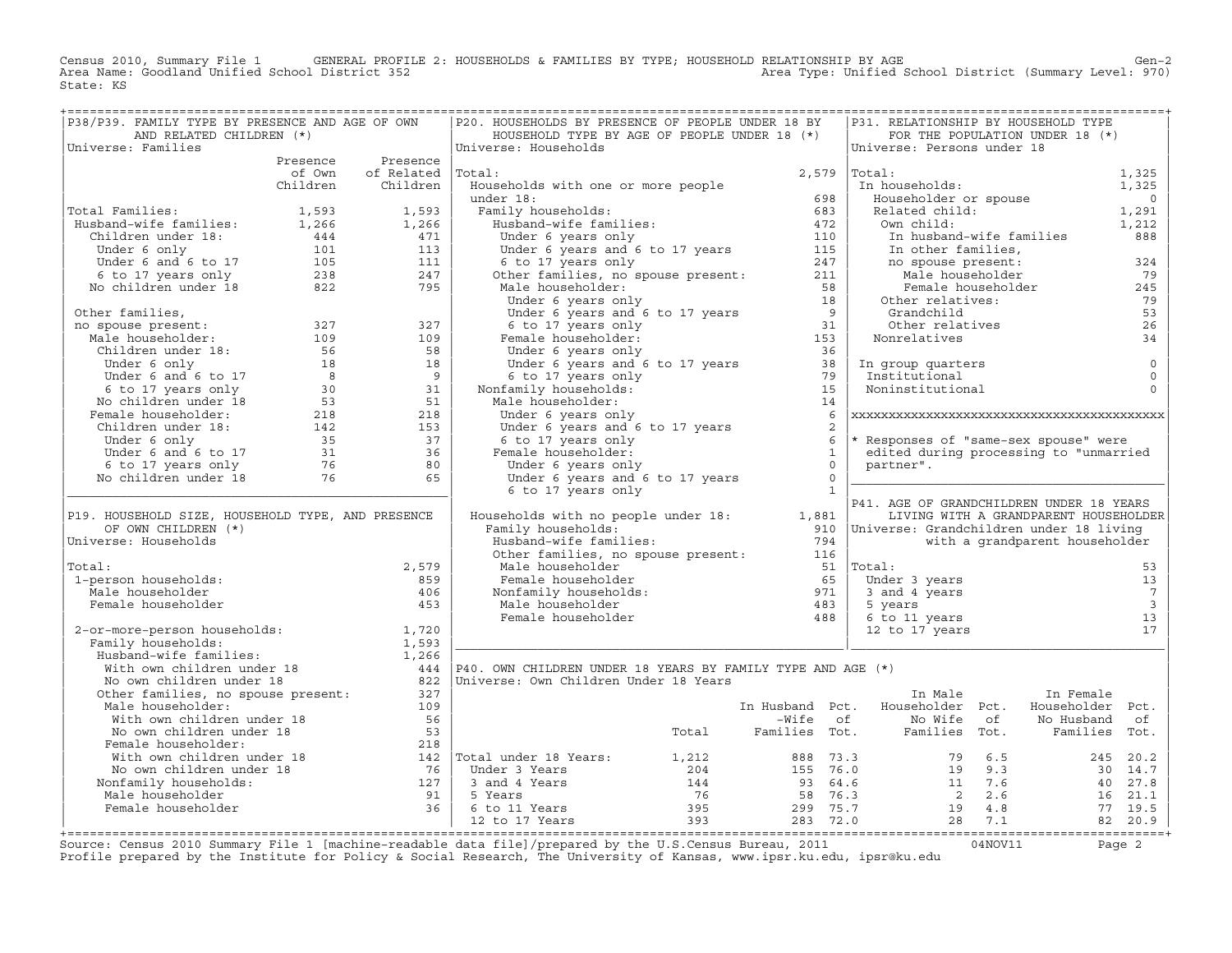Census 2010, Summary File 1 GENERAL PROFILE 3: POPULATION UNDER 20; RELATIONSHIP BY AGE (UNDER 18) Gen−3<br>Area Name: Goodland Unified School District 352 Area Type: Unified School District (Summary Level: 970) State: KS

| P14. SEX BY AGE FOR THE POPULATION UNDER 20 YEARS |             |     |           |           |             |           | P21. HOUSEHOLDS BY AGE OF HOUSEHOLDER BY HOUSEHOLD TYPE BY PRESENCE OF      |            |          |                         |
|---------------------------------------------------|-------------|-----|-----------|-----------|-------------|-----------|-----------------------------------------------------------------------------|------------|----------|-------------------------|
| Universe: Population Under 20 Years               |             |     |           |           |             |           | RELATED CHILDREN (*)                                                        |            |          |                         |
|                                                   |             |     |           |           |             |           | Universe: Households                                                        |            |          |                         |
|                                                   | Total Pct.  |     | Male Pct. |           | Female Pct. |           |                                                                             | Total      |          | Householder Householder |
|                                                   |             |     |           |           |             |           |                                                                             | Households | 15 to 64 | 65 and Over             |
| Total:                                            | 1,504 100.0 |     |           | 802 100.0 |             | 702 100.0 |                                                                             |            |          |                         |
| Under 1                                           | 67          | 4.5 | 31        | 3.9       | 36          | 5.1       | Total:                                                                      | 2,579      | 1,804    | 775                     |
| 1 year                                            | 79          | 5.3 | 44        | 5.5       | 35          | 5.0       | Family households:                                                          | 1,593      | 1,215    | 378                     |
| 2 years                                           | 79          | 5.3 | 37        | 4.6       | 42          | 6.0       | Husband-wife families:                                                      | 1,266      | 937      | 329                     |
| 3 years                                           | 91          | 6.1 | 38        | 4.7       | 53          | 7.5       | With related children under 18                                              | 471        | 460      | 11                      |
| 4 years                                           | 71          | 4.7 | 37        | 4.6       | 34          | 4.8       | No related children under 18                                                | 795        | 477      | 318                     |
| 5 years                                           | 84          | 5.6 | 47        | 5.9       | 37          | 5.3       | Other families, no spouse present:                                          | 327        | 278      | 49                      |
| 6 years                                           | 60          | 4.0 | 31        | 3.9       | 29          | 4.1       | Male householder:                                                           | 109        | 95       | 14                      |
| 7 years                                           | 74          | 4.9 | 44        | 5.5       | 30          | 4.3       | With related children under 18                                              | 58         | 58       |                         |
| 8 years                                           | 67          | 4.5 | 29        | 3.6       | 38          | 5.4       | No related children under 18                                                | 51         | 37       | 14                      |
| 9 years                                           | 75          | 5.0 | 46        | 5.7       | 29          | 4.1       | Female householder:                                                         | 218        | 183      | 35                      |
| 10 years                                          | 77          | 5.1 | 41        | 5.1       | 36          | 5.1       | With related children under 18                                              | 153        | 149      |                         |
| 11 years                                          | 74          | 4.9 | 35        | 4.4       | 39          | 5.6       | No related children under 18                                                | 65         | 34       | 31                      |
| 12 years                                          | 78          | 5.2 | 37        | 4.6       | 41          | 5.8       |                                                                             |            |          |                         |
| 13 years                                          | 67          | 4.5 | 34        | 4.2       | 33          | 4.7       | Nonfamily households:                                                       | 986        | 589      | 397                     |
| 14 years                                          | 79          | 5.3 | 44        | 5.5       | 35          | 5.0       | Householder living alone                                                    | 859        | 476      | 383                     |
| 15 years                                          | 64          | 4.3 | 38        | 4.7       | 26          | 3.7       | Householder not living alone                                                | 127        | 113      | 14                      |
| 16 years                                          | 65          | 4.3 | 34        | 4.2       | 31          | 4.4       |                                                                             |            |          |                         |
| 17 years                                          | 74          | 4.9 | 39        | 4.9       | 35          | 5.0       | * Same-sex couple households are included in the family households category |            |          |                         |
| 18 years                                          | 82          | 5.5 | 49        | 6.1       | 33          | 4.7       | if there is at least one additional person related to the householder       |            |          |                         |
| 19 years                                          | 97          | 6.4 | 67        | 8.4       | 30          | 4.3       | by birth or adoption. Same-sex couple households with no relatives of the   |            |          |                         |
|                                                   |             |     |           |           |             |           | householder present are tabulated in nonfamily households. Responses of     |            |          |                         |
|                                                   |             |     |           |           |             |           | "same-sex spouse" were edited during processing to "unmarried partner."     |            |          |                         |

| P32. RELATIONSHIP BY AGE FOR THE POPULATION UNDER 18 YEARS (\*\*) | Universe: Population Under 18 Years

|                   |       |                              |              | -----Related Child----- |           |                  |           |                   | ----------Group Quarters--------- |
|-------------------|-------|------------------------------|--------------|-------------------------|-----------|------------------|-----------|-------------------|-----------------------------------|
|                   |       | Excluding Householder/Spouse | Householder  |                         | Other     |                  |           |                   | Institution- Noninstitution-      |
|                   |       | Total In Households          | or Spouse    | Own Child               | Relatives | Nonrelatives     |           | Total alized Pop. | alized Pop.                       |
| Under 18:         | 1,325 | 1,325                        | $\mathbf{0}$ | 1,212                   | 79        | 34               |           |                   |                                   |
| Under 3           | 225   | 225                          |              | 204                     | 17        |                  |           |                   |                                   |
| 3 and 4 years     | 162   | 162                          |              | 144                     | 12        |                  |           |                   |                                   |
| 5 years           | 84    | 84                           |              | 76                      | 5         |                  |           |                   |                                   |
| 6 to 11 years     | 427   | 427                          |              | 395                     | 24        |                  |           |                   |                                   |
| 12 and 13 years   | 145   | 145                          |              | 137                     |           |                  |           |                   |                                   |
| 14 years          | 79    | 79                           |              | 74                      |           |                  |           |                   |                                   |
| 15 to 17 years    | 203   | 203                          |              | 182                     | 12        |                  |           |                   |                                   |
| % Under 3         | 17.0% | 17.0%                        |              | 16.8%                   | 21.5%     | 11.8%            |           | . 응               |                                   |
| % 3 and 4 years   | 12.2% | 12.2%                        |              | 11.9%                   | 15.2%     | 17.6%            | $. \circ$ |                   | . 응                               |
| % 5 years         | 6.3%  | 6.3%                         |              | 6.3%                    | 6.3%      | 8.8 <sup>°</sup> | . 응       | . 응               |                                   |
| % 6 to 11 years   | 32.2% | 32.2%                        |              | 32.6%                   | 30.4%     | 23.5%            | . 응       | . 응               |                                   |
| % 12 and 13 years | 10.9% | 10.9%                        |              | 11.3%                   | 8.9%      | 2.9%             |           |                   | . 응                               |
| % 14 years        | 6.0%  | 6.0%                         |              | 6.1%                    | 2.5%      | 8.8 <sup>°</sup> | . 응       |                   | . 응                               |
| % 15 to 17 years  | 15.3% | 15.3%                        |              | 15.0%                   | 15.2%     | 26.5%            |           |                   | . 응                               |

|\_\_\_\_\_\_\_\_\_\_\_\_\_\_\_\_\_\_\_\_\_\_\_\_\_\_\_\_\_\_\_\_\_\_\_\_\_\_\_\_\_\_\_\_\_\_\_\_\_\_\_\_\_\_\_\_\_\_\_\_\_\_\_\_\_\_\_\_\_\_\_\_\_\_\_\_\_\_\_\_\_\_\_\_\_\_\_\_\_\_\_\_\_\_\_\_\_\_\_\_\_\_\_\_\_\_\_\_\_\_\_\_\_\_\_\_\_\_\_\_\_\_\_\_\_\_\_\_\_\_\_\_\_\_\_\_\_\_\_\_\_\_\_\_\_\_\_| | |

|\*\* "Spouse" represents spouse of the householder. It does not reflect all spouses in a household. Responses of "same−sex spouse" were edited during| processing to "unmarried partner." Nonrelatives include any household member not related to the householder. This includes unmarried partners. +===================================================================================================================================================+ Source: Census 2010 Summary File 1 [machine−readable data file]/prepared by the U.S.Census Bureau, 2011 04NOV11 Page 3 Profile prepared by the Institute for Policy & Social Research, The University of Kansas, www.ipsr.ku.edu, ipsr@ku.edu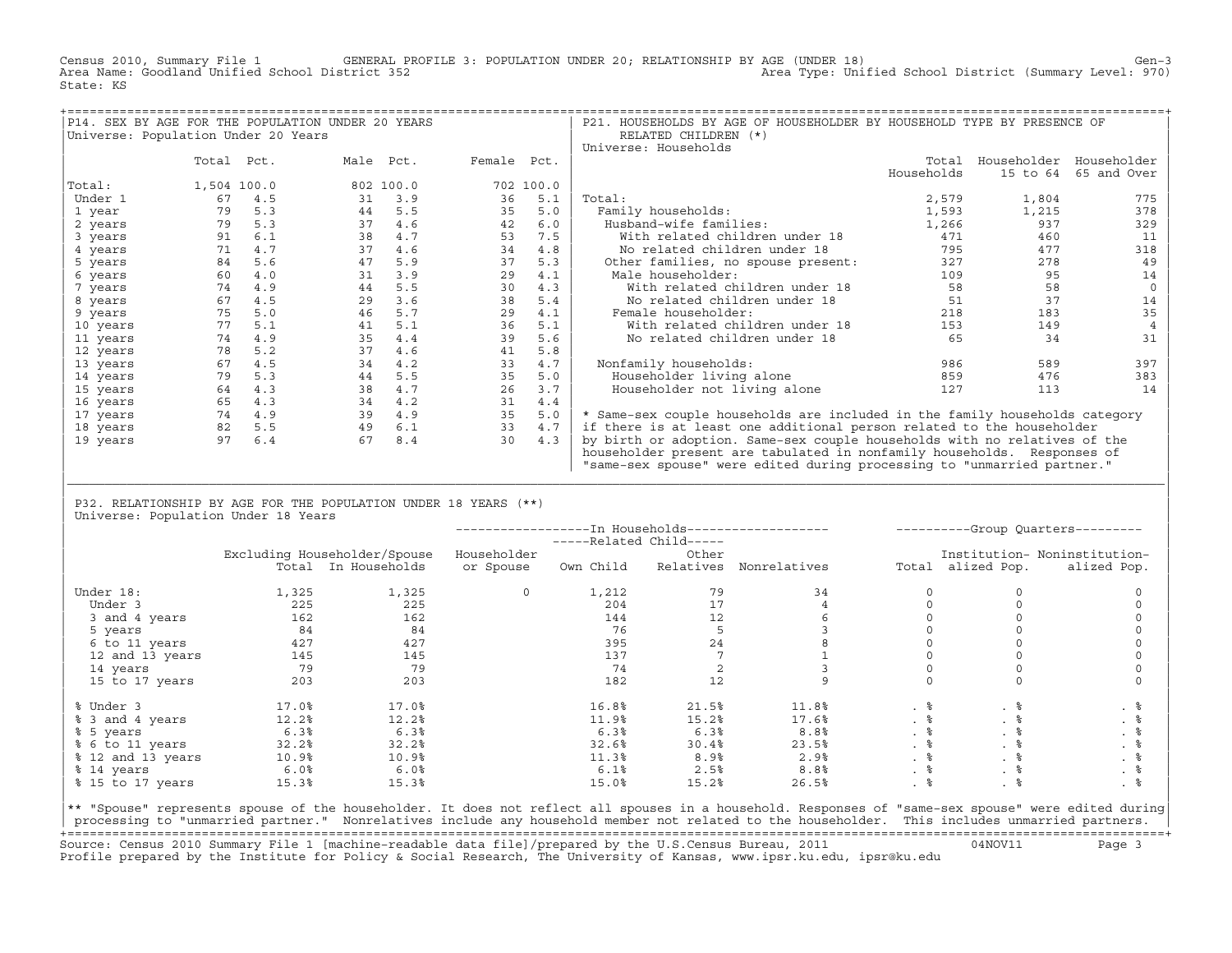Census 2010, Summary File 1 GENERAL PROFILE 4: HOUSEHOLDS & FAMILIES BY TYPE, SIZE, AND AGE OF HOUSEHOLD MEMBERS<br>Area Name: Goodland Unified School District 352 Area Type: Unified School District (Summary Level: 970) State: KS

| P29/P34. RELATIONSHIP BY HOUSEHOLD TYPE (*)                                                                                                                                                                                                                          |                                        |                         | P28/H13. HOUSEHOLD SIZE BY HOUSEHOLD TYPE (*)                                                                                                                                                                                  |                        |             |                                                                                                                             |             |                                                               |           |
|----------------------------------------------------------------------------------------------------------------------------------------------------------------------------------------------------------------------------------------------------------------------|----------------------------------------|-------------------------|--------------------------------------------------------------------------------------------------------------------------------------------------------------------------------------------------------------------------------|------------------------|-------------|-----------------------------------------------------------------------------------------------------------------------------|-------------|---------------------------------------------------------------|-----------|
| Universe: Persons                                                                                                                                                                                                                                                    |                                        |                         | Universe: Households                                                                                                                                                                                                           |                        |             |                                                                                                                             |             |                                                               |           |
|                                                                                                                                                                                                                                                                      | Total                                  | 65 and Over             |                                                                                                                                                                                                                                | Total                  |             | Family                                                                                                                      |             | Nonfamily                                                     |           |
|                                                                                                                                                                                                                                                                      | 5,828                                  | 1,085                   |                                                                                                                                                                                                                                | Households             | Pct.        | Households                                                                                                                  | Pct.        | Households                                                    | Pct.      |
| Population in households:<br>In family households:<br>In family households:                                                                                                                                                                                          | 4,650                                  | 676                     | Total:                                                                                                                                                                                                                         |                        | 2,579 100.0 |                                                                                                                             | 1,593 100.0 |                                                               | 986 100.0 |
| Householder:                                                                                                                                                                                                                                                         | 1,593                                  | 378                     | 1-person                                                                                                                                                                                                                       | 859                    | 33.3        | $\rm N/A$                                                                                                                   |             | 859                                                           | 87.1      |
| Male                                                                                                                                                                                                                                                                 | 1,260                                  | $328$<br>$50$<br>$269$  | 2-person                                                                                                                                                                                                                       |                        |             |                                                                                                                             |             |                                                               | 9.2       |
| Female                                                                                                                                                                                                                                                               | 333                                    |                         | 3-person                                                                                                                                                                                                                       |                        |             |                                                                                                                             |             |                                                               | 1.7       |
| Spouse                                                                                                                                                                                                                                                               | 1,266                                  |                         | 4-person                                                                                                                                                                                                                       |                        |             |                                                                                                                             |             |                                                               | 1.2       |
| Parent                                                                                                                                                                                                                                                               | 29                                     | 18                      | 5-person                                                                                                                                                                                                                       |                        |             |                                                                                                                             |             |                                                               | 0.5       |
| Parent-in-law                                                                                                                                                                                                                                                        | $\overline{\phantom{0}}$               | $\mathbf{1}$            | 6-person                                                                                                                                                                                                                       |                        |             | 947 33.3<br>328 12.7 311 19.5<br>328 12.7 311 19.5<br>250 9.7 238 14.9<br>121 4.7 116 7.3<br>49 1.9 48 3.0<br>25 1.0 24 1.5 |             | $\begin{bmatrix} 91 \\ 17 \\ 12 \\ 5 \\ 1 \\ 1 \end{bmatrix}$ | 0.1       |
| Biological child                                                                                                                                                                                                                                                     | 1,360                                  |                         | 7-or-more person                                                                                                                                                                                                               |                        |             |                                                                                                                             |             |                                                               | 0.1       |
| Adopted child                                                                                                                                                                                                                                                        | $-566$<br>33                           |                         |                                                                                                                                                                                                                                |                        |             |                                                                                                                             |             |                                                               |           |
| Stepchild                                                                                                                                                                                                                                                            |                                        |                         |                                                                                                                                                                                                                                |                        |             |                                                                                                                             |             |                                                               |           |
| Grandchild                                                                                                                                                                                                                                                           | 69                                     |                         | P24/P25/P26. HOUSEHOLDS BY PRESENCE OF PEOPLE (60/65/75) YEARS AND OVER, HOUSEHOLD SIZE                                                                                                                                        |                        |             |                                                                                                                             |             |                                                               |           |
| Brother or sister                                                                                                                                                                                                                                                    | 33                                     |                         | AND HOUSEHOLD TYPE (*)                                                                                                                                                                                                         |                        |             |                                                                                                                             |             |                                                               |           |
| Son-in-law/daughter-in-law                                                                                                                                                                                                                                           | $\begin{array}{c} 33 \\ 8 \end{array}$ |                         | Universe: Households (Total: 2,579)                                                                                                                                                                                            |                        |             |                                                                                                                             |             |                                                               |           |
| Other relatives                                                                                                                                                                                                                                                      | 59                                     | 8                       |                                                                                                                                                                                                                                |                        | Pct.        |                                                                                                                             | Pct.        |                                                               | Pct.      |
| Nonrelatives                                                                                                                                                                                                                                                         | 110                                    | 2                       |                                                                                                                                                                                                                                |                        | of          |                                                                                                                             | of          |                                                               | оf        |
|                                                                                                                                                                                                                                                                      |                                        |                         |                                                                                                                                                                                                                                | 60+ Years Total        |             | 65+ Years Total                                                                                                             |             | 75+ Years Total                                               |           |
| In nonfamily households: 1,178                                                                                                                                                                                                                                       |                                        | 409                     | Households with one or more                                                                                                                                                                                                    |                        |             |                                                                                                                             |             |                                                               |           |
| Male householder:                                                                                                                                                                                                                                                    | 497                                    | 115                     | people $60/65/75$ years & over:                                                                                                                                                                                                |                        | 1,031 40.0  |                                                                                                                             | 806 31.3    | 436                                                           | 16.9      |
|                                                                                                                                                                                                                                                                      | 406                                    | 107                     |                                                                                                                                                                                                                                |                        |             | 383                                                                                                                         |             | 240                                                           |           |
| Living alone<br>Not living alone<br>Not living alone<br>Not living alone and the set of the set of the set of the set of the set of the set of the set of the set of the set of the set of the set of the set of the set of the set of the set of the set of the set |                                        | 8                       | 2-or-more person households: 451<br>2-or-more person households: 580<br>Family households                                                                                                                                      |                        |             | 423                                                                                                                         |             | 196                                                           |           |
|                                                                                                                                                                                                                                                                      |                                        | 282                     |                                                                                                                                                                                                                                |                        |             | 406                                                                                                                         |             | 189                                                           |           |
|                                                                                                                                                                                                                                                                      |                                        | 276                     | Nonfamily households                                                                                                                                                                                                           | 20                     |             | 17                                                                                                                          |             | $\overline{7}$                                                |           |
|                                                                                                                                                                                                                                                                      |                                        | 6                       |                                                                                                                                                                                                                                |                        |             |                                                                                                                             |             |                                                               |           |
| Nonrelatives                                                                                                                                                                                                                                                         | 192                                    | 12                      | Households with no people                                                                                                                                                                                                      |                        |             |                                                                                                                             |             |                                                               |           |
|                                                                                                                                                                                                                                                                      |                                        |                         |                                                                                                                                                                                                                                | 1,548                  | 60.0        | 1,773                                                                                                                       | 68.7        | 2,143                                                         | 83.1      |
| Pop. in group quarters: 102                                                                                                                                                                                                                                          |                                        | 48                      |                                                                                                                                                                                                                                |                        |             | 476                                                                                                                         |             | 619                                                           |           |
| Institutional                                                                                                                                                                                                                                                        | 49                                     | 48                      |                                                                                                                                                                                                                                |                        |             | 1,297                                                                                                                       |             | 1,524                                                         |           |
| Noninstitutional                                                                                                                                                                                                                                                     | 53                                     | $\Omega$                |                                                                                                                                                                                                                                |                        |             | 1,187                                                                                                                       |             | 1,404                                                         |           |
|                                                                                                                                                                                                                                                                      |                                        |                         | Account the contract of the contract of the contract of the contract of the contract of the contract of the contract of the contract of the contract of the contract of the contract of the contract of the contract of the co |                        |             | 110                                                                                                                         |             | 120                                                           |           |
|                                                                                                                                                                                                                                                                      |                                        |                         |                                                                                                                                                                                                                                |                        |             |                                                                                                                             |             |                                                               |           |
| P22. HOUSEHOLD TYPE BY AGE OF HOUSEHOLDER (*)<br>Universe: Households                                                                                                                                                                                                |                                        |                         | P23. HOUSEHOLDS BY PRESENCE OF PEOPLE 60 YEARS                                                                                                                                                                                 |                        |             | P27. PRESENCE OF NONRELATIVES (*)<br>Universe: Households                                                                   |             |                                                               |           |
|                                                                                                                                                                                                                                                                      |                                        |                         | AND OVER BY HOUSEHOLD TYPE (*)<br>Universe: Households                                                                                                                                                                         |                        |             |                                                                                                                             |             |                                                               |           |
|                                                                                                                                                                                                                                                                      |                                        |                         | With One or                                                                                                                                                                                                                    |                        | With No     | Total:                                                                                                                      |             |                                                               |           |
|                                                                                                                                                                                                                                                                      | Family<br>Households                   | Nonfamily<br>Households | More People                                                                                                                                                                                                                    |                        | People      | Households with one or                                                                                                      |             |                                                               | 2,579     |
| Householder Age:                                                                                                                                                                                                                                                     |                                        |                         |                                                                                                                                                                                                                                | 60+ Years<br>60+ Years |             | more nonrelatives                                                                                                           |             |                                                               | 221       |
| 15 to 24                                                                                                                                                                                                                                                             | 53                                     | 118                     |                                                                                                                                                                                                                                |                        |             | Households with no                                                                                                          |             |                                                               |           |
| 25 to 34                                                                                                                                                                                                                                                             | 250                                    | 108                     | Total:                                                                                                                                                                                                                         | 1,031                  | 1,548       | nonrelatives                                                                                                                |             |                                                               | 2,358     |
| 35 to 44                                                                                                                                                                                                                                                             | 266                                    | 75                      | Family households:                                                                                                                                                                                                             | 560                    | 1,033       |                                                                                                                             |             |                                                               |           |
| 45 to 54                                                                                                                                                                                                                                                             | 336                                    | 141                     | Husband-wife families                                                                                                                                                                                                          | 482                    | 784         |                                                                                                                             |             |                                                               |           |
| 55 to 59                                                                                                                                                                                                                                                             | 168                                    | 77                      | Other families,                                                                                                                                                                                                                |                        |             |                                                                                                                             |             |                                                               |           |
| 60 to 64                                                                                                                                                                                                                                                             | 142                                    | 70                      |                                                                                                                                                                                                                                | $\frac{78}{26}$        | 249         | PCT14. PRESENCE OF MULTIGENERATIONAL                                                                                        |             |                                                               |           |
| 65 to 74                                                                                                                                                                                                                                                             | 219                                    | 153                     | no spouse present:<br>Male householder                                                                                                                                                                                         |                        | 83          | HOUSEHOLDS                                                                                                                  |             |                                                               |           |
| 75 to 84                                                                                                                                                                                                                                                             | 134                                    | 153                     |                                                                                                                                                                                                                                |                        | 166         | Universe: Households                                                                                                        |             |                                                               |           |
| $85 +$                                                                                                                                                                                                                                                               | 25                                     | 91                      | Female householder 52<br>Family households 471<br>Nonfamily households                                                                                                                                                         |                        | 515         |                                                                                                                             |             |                                                               |           |
|                                                                                                                                                                                                                                                                      |                                        |                         |                                                                                                                                                                                                                                |                        |             | Total:                                                                                                                      |             |                                                               | 2,579     |
|                                                                                                                                                                                                                                                                      |                                        |                         | * Same-sex couple households are included in the family households category if there is at least one                                                                                                                           |                        |             | Household has three                                                                                                         |             |                                                               |           |
|                                                                                                                                                                                                                                                                      |                                        |                         | additional person related to the householder by birth or adoption. Same-sex couple couple households                                                                                                                           |                        |             | or more generations                                                                                                         |             |                                                               | 35        |
|                                                                                                                                                                                                                                                                      |                                        |                         | with no relatives of the householder present are tabulated in nonfamily households. Responses of                                                                                                                               |                        |             | Household does not have                                                                                                     |             |                                                               |           |
| "same-sex spouse" were edited during processing to "unmarried partner."                                                                                                                                                                                              |                                        |                         |                                                                                                                                                                                                                                |                        |             | three or more generations                                                                                                   |             |                                                               | 2,544     |
|                                                                                                                                                                                                                                                                      |                                        |                         |                                                                                                                                                                                                                                |                        |             |                                                                                                                             |             |                                                               |           |
|                                                                                                                                                                                                                                                                      |                                        |                         | Source: Census 2010 Summary File 1 [machine-readable data file]/prepared by the U.S.Census Bureau, 2011                                                                                                                        |                        |             |                                                                                                                             | 04NOV11     |                                                               | Page 4    |
|                                                                                                                                                                                                                                                                      |                                        |                         | Profile prepared by the Institute for Policy & Social Research, The University of Kansas, www.ipsr.ku.edu, ipsr@ku.edu                                                                                                         |                        |             |                                                                                                                             |             |                                                               |           |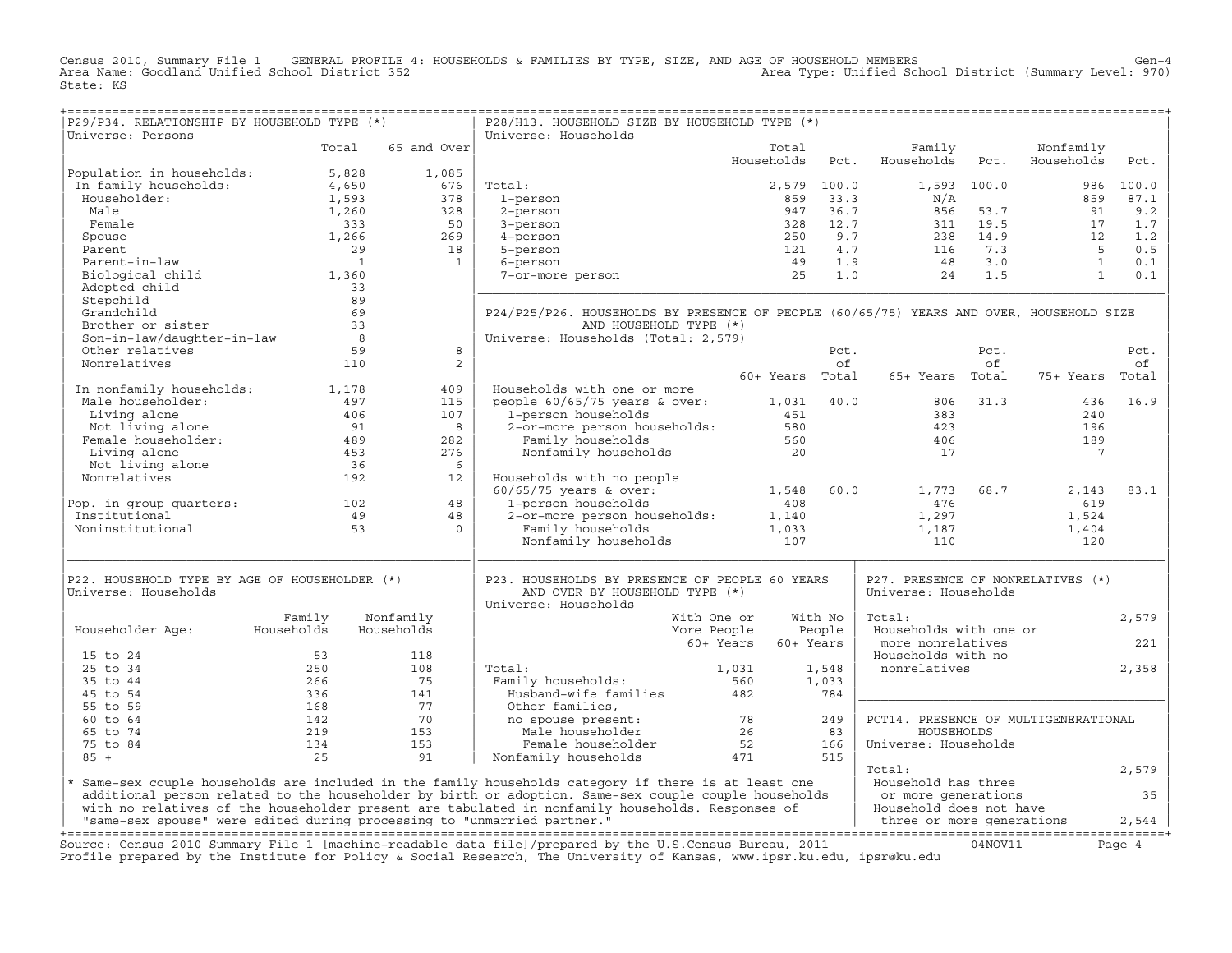Census 2010, Summary File 1 GENERAL PROFILE 5: HUSBAND−WIFE AND UNMARRIED−PARTNER HOUSEHOLDS Gen−5 Area Name: Goodland Unified School District 352 Area Type: Unified School District (Summary Level: 970) State: KS

| PCT15. HUSBAND-WIFE AND UNMARRIED-PARTNER HOUSEHOLDS BY SEX                                                                                                                                                                                        |            | PCT17. PRESENCE OF UNMARRIED PARTNER OF HOUSEHOLDER BY HOUSEHOLD TYPE                                                                                                                                                                                                                                                                                                                                                                |                                            |        |                |
|----------------------------------------------------------------------------------------------------------------------------------------------------------------------------------------------------------------------------------------------------|------------|--------------------------------------------------------------------------------------------------------------------------------------------------------------------------------------------------------------------------------------------------------------------------------------------------------------------------------------------------------------------------------------------------------------------------------------|--------------------------------------------|--------|----------------|
| OF PARTNERS BY PRESENCE OF RELATED AND OWN CHILDREN                                                                                                                                                                                                |            | FOR THE POPULATION UNDER 18 YEARS IN HOUSEHOLDS                                                                                                                                                                                                                                                                                                                                                                                      |                                            |        |                |
| UNDER 18 YEARS $(**)$                                                                                                                                                                                                                              |            | Universe: Population under 18 years in households (excluding householders,                                                                                                                                                                                                                                                                                                                                                           |                                            |        |                |
| Universe: Households                                                                                                                                                                                                                               |            | spouses, and unmarried partners) (**)                                                                                                                                                                                                                                                                                                                                                                                                |                                            |        |                |
|                                                                                                                                                                                                                                                    |            |                                                                                                                                                                                                                                                                                                                                                                                                                                      |                                            |        |                |
| Total:<br>% and-wife households:<br>lale householder:<br>lale householder:<br>with related children under 18 years<br>with own children under 18 years<br>No counce of the sears and the search of the search of the search of the search of the s |            | Total:                                                                                                                                                                                                                                                                                                                                                                                                                               |                                            |        |                |
| Husband-wife households:                                                                                                                                                                                                                           |            |                                                                                                                                                                                                                                                                                                                                                                                                                                      |                                            |        |                |
|                                                                                                                                                                                                                                                    |            |                                                                                                                                                                                                                                                                                                                                                                                                                                      |                                            |        |                |
| Male householder:                                                                                                                                                                                                                                  |            |                                                                                                                                                                                                                                                                                                                                                                                                                                      |                                            |        |                |
|                                                                                                                                                                                                                                                    |            |                                                                                                                                                                                                                                                                                                                                                                                                                                      |                                            |        |                |
|                                                                                                                                                                                                                                                    |            |                                                                                                                                                                                                                                                                                                                                                                                                                                      |                                            |        |                |
|                                                                                                                                                                                                                                                    |            |                                                                                                                                                                                                                                                                                                                                                                                                                                      |                                            |        |                |
|                                                                                                                                                                                                                                                    |            |                                                                                                                                                                                                                                                                                                                                                                                                                                      |                                            |        |                |
| Female householder:                                                                                                                                                                                                                                |            |                                                                                                                                                                                                                                                                                                                                                                                                                                      |                                            |        |                |
|                                                                                                                                                                                                                                                    |            |                                                                                                                                                                                                                                                                                                                                                                                                                                      |                                            |        |                |
|                                                                                                                                                                                                                                                    |            |                                                                                                                                                                                                                                                                                                                                                                                                                                      |                                            |        |                |
|                                                                                                                                                                                                                                                    |            |                                                                                                                                                                                                                                                                                                                                                                                                                                      |                                            |        |                |
|                                                                                                                                                                                                                                                    |            |                                                                                                                                                                                                                                                                                                                                                                                                                                      |                                            |        |                |
|                                                                                                                                                                                                                                                    |            |                                                                                                                                                                                                                                                                                                                                                                                                                                      |                                            |        |                |
| No related children under 18 years 50<br>Unmarried-partner households: 127 4.9<br>Male householder and male partner: 33<br>With velated children under 18 years 1<br>With own children under 18 years 1<br>No come children under 18 yea           |            | No unmarried partner of householder present: $1,227$<br>92.7<br>In family households: $1,218$<br>92.0<br>Husband-wife families $944$<br>71.3<br>Male householder, no wife present $42$<br>3.2<br>Female householder, no husband present $232$                                                                                                                                                                                        |                                            |        |                |
|                                                                                                                                                                                                                                                    |            |                                                                                                                                                                                                                                                                                                                                                                                                                                      |                                            |        |                |
|                                                                                                                                                                                                                                                    |            |                                                                                                                                                                                                                                                                                                                                                                                                                                      |                                            |        |                |
|                                                                                                                                                                                                                                                    |            |                                                                                                                                                                                                                                                                                                                                                                                                                                      |                                            |        |                |
|                                                                                                                                                                                                                                                    |            |                                                                                                                                                                                                                                                                                                                                                                                                                                      |                                            |        |                |
|                                                                                                                                                                                                                                                    |            |                                                                                                                                                                                                                                                                                                                                                                                                                                      |                                            |        |                |
|                                                                                                                                                                                                                                                    |            |                                                                                                                                                                                                                                                                                                                                                                                                                                      |                                            |        |                |
|                                                                                                                                                                                                                                                    |            |                                                                                                                                                                                                                                                                                                                                                                                                                                      |                                            |        |                |
|                                                                                                                                                                                                                                                    |            |                                                                                                                                                                                                                                                                                                                                                                                                                                      |                                            |        |                |
|                                                                                                                                                                                                                                                    |            |                                                                                                                                                                                                                                                                                                                                                                                                                                      |                                            |        |                |
|                                                                                                                                                                                                                                                    |            | PCT16. HOUSEHOLD TYPE BY NUMBER OF PEOPLE UNDER 18 YEARS (EXCLUDING HOUSEHOLDERS,                                                                                                                                                                                                                                                                                                                                                    |                                            |        |                |
|                                                                                                                                                                                                                                                    |            | SPOUSES, AND UNMARRIED PARTNERS (*) (**)                                                                                                                                                                                                                                                                                                                                                                                             |                                            |        |                |
|                                                                                                                                                                                                                                                    |            | Universe: Households (Total: 2,579)                                                                                                                                                                                                                                                                                                                                                                                                  |                                            |        |                |
|                                                                                                                                                                                                                                                    |            |                                                                                                                                                                                                                                                                                                                                                                                                                                      |                                            |        |                |
|                                                                                                                                                                                                                                                    |            |                                                                                                                                                                                                                                                                                                                                                                                                                                      | -------- Family Households --------        |        |                |
|                                                                                                                                                                                                                                                    |            |                                                                                                                                                                                                                                                                                                                                                                                                                                      | Male                                       | Female |                |
|                                                                                                                                                                                                                                                    |            |                                                                                                                                                                                                                                                                                                                                                                                                                                      | Householder Householder Nonfamily          |        |                |
|                                                                                                                                                                                                                                                    |            |                                                                                                                                                                                                                                                                                                                                                                                                                                      | Husband/Wife No Wife No Husband Households |        |                |
|                                                                                                                                                                                                                                                    |            |                                                                                                                                                                                                                                                                                                                                                                                                                                      |                                            |        |                |
|                                                                                                                                                                                                                                                    |            |                                                                                                                                                                                                                                                                                                                                                                                                                                      | 1,266 109                                  |        |                |
|                                                                                                                                                                                                                                                    |            | Total:                                                                                                                                                                                                                                                                                                                                                                                                                               |                                            | 218    | 986            |
|                                                                                                                                                                                                                                                    |            |                                                                                                                                                                                                                                                                                                                                                                                                                                      |                                            |        | 972            |
|                                                                                                                                                                                                                                                    |            |                                                                                                                                                                                                                                                                                                                                                                                                                                      |                                            |        | 8              |
|                                                                                                                                                                                                                                                    |            |                                                                                                                                                                                                                                                                                                                                                                                                                                      |                                            |        | $\overline{3}$ |
| All other households:                                                                                                                                                                                                                              | 1,186 46.0 |                                                                                                                                                                                                                                                                                                                                                                                                                                      |                                            |        | $\overline{3}$ |
|                                                                                                                                                                                                                                                    |            | Total: $\begin{array}{ccccccccc} \text{Total:} & & & & & 1,266 & & & 109 & & & 218 \\ \text{With no children under 18} & & & & & & 794 & & 51 & & 65 \\ \text{With one child under 18} & & & & & 183 & & 42 & & 71 \\ \text{With two children under 18} & & & & 166 & & 9 & & 54 \\ \text{With three children under 18} & & & & 81 & & 5 & & 23 \\ \text{With four or more children under 18} & & & & 42 & & 2 & & 5 \\ \end{array}$ |                                            |        | $\Omega$       |
|                                                                                                                                                                                                                                                    |            |                                                                                                                                                                                                                                                                                                                                                                                                                                      |                                            |        |                |
| P33. HOUSEHOLD TYPE FOR THE POPULATION UNDER 18 YEARS IN                                                                                                                                                                                           |            | * "Families" do not include same-sex married couples even if the marriage was                                                                                                                                                                                                                                                                                                                                                        |                                            |        |                |
| HOUSEHOLDS (**)                                                                                                                                                                                                                                    |            | performed in a state issuing marriage certificates for same-sex couples.                                                                                                                                                                                                                                                                                                                                                             |                                            |        |                |
| Universe: Population under 18 years in households excluding                                                                                                                                                                                        |            |                                                                                                                                                                                                                                                                                                                                                                                                                                      |                                            |        |                |
| householders, spouses, and unmarried partners                                                                                                                                                                                                      |            |                                                                                                                                                                                                                                                                                                                                                                                                                                      |                                            |        |                |
|                                                                                                                                                                                                                                                    |            |                                                                                                                                                                                                                                                                                                                                                                                                                                      |                                            |        |                |
| Total:                                                                                                                                                                                                                                             |            | ** Same-sex couple households are included in the family households category                                                                                                                                                                                                                                                                                                                                                         |                                            |        |                |
|                                                                                                                                                                                                                                                    |            |                                                                                                                                                                                                                                                                                                                                                                                                                                      |                                            |        |                |
|                                                                                                                                                                                                                                                    |            | if there is at least one additional person related to the householder by                                                                                                                                                                                                                                                                                                                                                             |                                            |        |                |
|                                                                                                                                                                                                                                                    |            | birth or adoption. Same-sex couple households with no relatives of the                                                                                                                                                                                                                                                                                                                                                               |                                            |        |                |
|                                                                                                                                                                                                                                                    |            | householder present are tabulated in nonfamily households. Responses of                                                                                                                                                                                                                                                                                                                                                              |                                            |        |                |
|                                                                                                                                                                                                                                                    |            | "same-sex spouse" were edited during processing to "unmarried partner."                                                                                                                                                                                                                                                                                                                                                              |                                            |        |                |
|                                                                                                                                                                                                                                                    |            |                                                                                                                                                                                                                                                                                                                                                                                                                                      |                                            |        |                |
|                                                                                                                                                                                                                                                    |            |                                                                                                                                                                                                                                                                                                                                                                                                                                      |                                            |        |                |
| 23 1.7<br>In nonfamily households                                                                                                                                                                                                                  |            |                                                                                                                                                                                                                                                                                                                                                                                                                                      |                                            |        |                |
|                                                                                                                                                                                                                                                    |            |                                                                                                                                                                                                                                                                                                                                                                                                                                      |                                            |        |                |
|                                                                                                                                                                                                                                                    |            | $Cumnow F_1 1 [modulo smooth] a A_1 1 [in] (unon and by the II C Conaux Division 2011]$                                                                                                                                                                                                                                                                                                                                              |                                            |        | $D - \alpha$   |

Source: Census 2010 Summary File 1 [machine-readable data file]/prepared by the U.S.Census Bureau, 2011 Page 5<br>Profile prepared by the Institute for Policy & Social Research, The University of Kansas, www.ip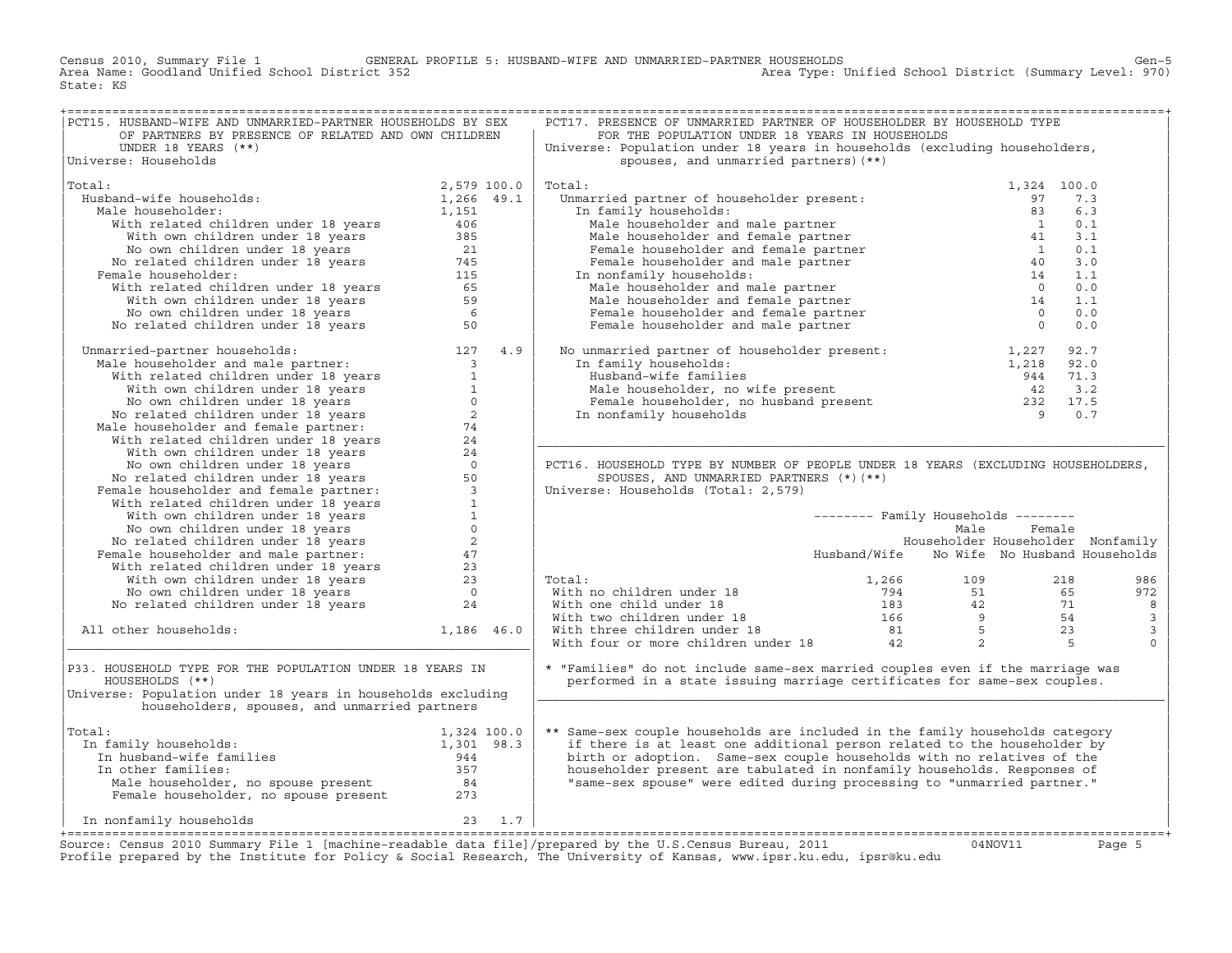Census 2010, Summary File 1 GENERAL PROFILE 6: HOUSING UNIT, TENURE, VACANCY TYPE, HOUSEHOLD SIZE, HOUSEHOLDER RACE/AGE<br>Area Name: Goodland Unified School District 352 State: KS

| H1/H3/H4/H5/H10/H11/H12. HOUSING UNITS AND HOUSEHOLD POPULATION<br>BY TENURE; VACANCY STATUS BY TYPE                                                                               |                |            |                                                            |                    |                                                                    |            | H13/H16. TENURE BY HOUSEHOLD SIZE<br>Universe: Occupied Housing Units                                                                                                                                                                              |                                             |                       |       |                                                                                                                           |            |                                                                                                                                                                                                                                                                                        |                                         |
|------------------------------------------------------------------------------------------------------------------------------------------------------------------------------------|----------------|------------|------------------------------------------------------------|--------------------|--------------------------------------------------------------------|------------|----------------------------------------------------------------------------------------------------------------------------------------------------------------------------------------------------------------------------------------------------|---------------------------------------------|-----------------------|-------|---------------------------------------------------------------------------------------------------------------------------|------------|----------------------------------------------------------------------------------------------------------------------------------------------------------------------------------------------------------------------------------------------------------------------------------------|-----------------------------------------|
| Universe: Housing Units and Population                                                                                                                                             |                |            |                                                            |                    | Average                                                            |            |                                                                                                                                                                                                                                                    |                                             |                       |       | Owner Occupied                                                                                                            |            | Renter Occupied                                                                                                                                                                                                                                                                        |                                         |
|                                                                                                                                                                                    | Units          | Pct.       |                                                            | Population HH Size |                                                                    |            |                                                                                                                                                                                                                                                    |                                             |                       | Total | Number Pct.                                                                                                               |            |                                                                                                                                                                                                                                                                                        | Number Pct.                             |
| Total:                                                                                                                                                                             | 3,106 100.0    |            |                                                            |                    |                                                                    |            | Total Occupied Units:                                                                                                                                                                                                                              |                                             |                       | 2,579 |                                                                                                                           | 1,745 67.7 |                                                                                                                                                                                                                                                                                        | 834 32.3                                |
| Occupied:                                                                                                                                                                          | 2,579          | 83.0       |                                                            | 5,828              | 2.26                                                               |            | 1-person households                                                                                                                                                                                                                                |                                             |                       | 859   |                                                                                                                           | 456 53.1   | 403                                                                                                                                                                                                                                                                                    | 46.9                                    |
| Occupied:<br>Owner occupied:                                                                                                                                                       | 1,745          | 56.2       |                                                            | 4,082              | 2.34                                                               |            |                                                                                                                                                                                                                                                    |                                             |                       |       |                                                                                                                           |            | 196                                                                                                                                                                                                                                                                                    | 20.7                                    |
|                                                                                                                                                                                    |                |            |                                                            | 2,568              |                                                                    |            |                                                                                                                                                                                                                                                    |                                             |                       |       |                                                                                                                           |            |                                                                                                                                                                                                                                                                                        | 87 26.5                                 |
| Owned with a mortgage/loan 965 31.1<br>Owned free and clear 780 25.1                                                                                                               |                |            |                                                            | 1,514              |                                                                    |            |                                                                                                                                                                                                                                                    |                                             |                       |       |                                                                                                                           |            |                                                                                                                                                                                                                                                                                        | 83 33.2                                 |
| Owned free and clear<br>Renter occupied                                                                                                                                            |                | 834 26.9   |                                                            |                    | 2.09                                                               |            |                                                                                                                                                                                                                                                    |                                             |                       |       |                                                                                                                           |            |                                                                                                                                                                                                                                                                                        | 41 33.9                                 |
| Renter occupied                                                                                                                                                                    |                |            |                                                            | 1,746              |                                                                    |            | --person households<br>3-person households<br>3-person households<br>4-person households<br>5-person households<br>5-person households<br>6-person households<br>7+ person households<br>7+ person households<br>7+ person households<br>7+ person |                                             |                       |       |                                                                                                                           |            |                                                                                                                                                                                                                                                                                        | 18 36.7                                 |
| Vacant:                                                                                                                                                                            |                | 527 17.0   |                                                            |                    |                                                                    |            |                                                                                                                                                                                                                                                    |                                             |                       |       |                                                                                                                           |            |                                                                                                                                                                                                                                                                                        | 6, 24.0                                 |
| For rent                                                                                                                                                                           |                | 165 5.3    |                                                            |                    |                                                                    |            |                                                                                                                                                                                                                                                    |                                             |                       |       |                                                                                                                           |            |                                                                                                                                                                                                                                                                                        |                                         |
|                                                                                                                                                                                    |                | 0.3        |                                                            |                    |                                                                    |            |                                                                                                                                                                                                                                                    |                                             |                       |       |                                                                                                                           |            |                                                                                                                                                                                                                                                                                        |                                         |
|                                                                                                                                                                                    |                | 1.5        |                                                            |                    |                                                                    |            |                                                                                                                                                                                                                                                    |                                             |                       |       |                                                                                                                           |            |                                                                                                                                                                                                                                                                                        |                                         |
|                                                                                                                                                                                    |                | 0.4        |                                                            |                    |                                                                    |            |                                                                                                                                                                                                                                                    |                                             |                       |       |                                                                                                                           |            |                                                                                                                                                                                                                                                                                        |                                         |
| For sale only<br>For sale only<br>Sold, not occupied<br>For seasonal, recreational,<br>The seasonal, recreational,                                                                 |                |            |                                                            |                    |                                                                    |            |                                                                                                                                                                                                                                                    |                                             |                       |       |                                                                                                                           |            |                                                                                                                                                                                                                                                                                        |                                         |
| or occasional use                                                                                                                                                                  | 36             | 1.2        |                                                            |                    |                                                                    |            |                                                                                                                                                                                                                                                    |                                             |                       |       |                                                                                                                           |            |                                                                                                                                                                                                                                                                                        |                                         |
|                                                                                                                                                                                    | $\overline{0}$ |            |                                                            |                    |                                                                    |            |                                                                                                                                                                                                                                                    |                                             |                       |       |                                                                                                                           |            |                                                                                                                                                                                                                                                                                        |                                         |
| For migrant workers                                                                                                                                                                | 258            | 0.0<br>8.3 |                                                            |                    |                                                                    |            |                                                                                                                                                                                                                                                    |                                             |                       |       |                                                                                                                           |            |                                                                                                                                                                                                                                                                                        |                                         |
| Other                                                                                                                                                                              |                |            |                                                            |                    |                                                                    |            |                                                                                                                                                                                                                                                    |                                             |                       |       |                                                                                                                           |            |                                                                                                                                                                                                                                                                                        |                                         |
| H6/H7/H14/HCT1. TENURE BY HISPANIC OR LATINO ORIGIN OF HOUSEHOLDER BY RACE OF HOUSEHOLDER<br>Universe: Occupied Housing Units<br>Race of Householder<br>Total:<br>White alone      |                | 2,462      | Total<br>Number Pct.<br>of<br>Total<br>2,579 100.0<br>95.5 |                    | Owner Occupied<br>Number Pct.<br>Group<br>1,745 67.7<br>1,682 68.3 | of<br>Race | Renter Occupied<br>Number<br>834<br>780                                                                                                                                                                                                            | Pct.<br>of<br>Race<br>Group<br>32.3<br>31.7 | Total:                |       | H19. TENURE BY PRESENCE OF CHILDREN<br>Universe: Occupied Housing Units<br>With children under 18<br>No children under 18 | Occupied   | Owner<br>1,745<br>468<br>1,277                                                                                                                                                                                                                                                         | Renter<br>Occupied<br>834<br>229<br>605 |
| Black/African American alone                                                                                                                                                       |                |            |                                                            |                    | 5 35.7                                                             |            | $\overline{9}$                                                                                                                                                                                                                                     | 64.3                                        |                       |       |                                                                                                                           |            |                                                                                                                                                                                                                                                                                        |                                         |
|                                                                                                                                                                                    |                |            |                                                            |                    | 3, 27.3                                                            |            | $_{\rm 8}$                                                                                                                                                                                                                                         | 72.7                                        |                       |       |                                                                                                                           |            |                                                                                                                                                                                                                                                                                        |                                         |
| Black/African American alone 14 0.5<br>American Ind./Alaska Native alone 11 0.4<br>Asian alone 8 0.3                                                                               |                |            |                                                            |                    | 50.0<br>$4 \quad$                                                  |            | $\overline{4}$                                                                                                                                                                                                                                     | 50.0                                        |                       |       |                                                                                                                           |            |                                                                                                                                                                                                                                                                                        |                                         |
| Native Hawaiian/Other                                                                                                                                                              |                |            |                                                            |                    |                                                                    |            |                                                                                                                                                                                                                                                    |                                             |                       |       |                                                                                                                           |            |                                                                                                                                                                                                                                                                                        |                                         |
| Pacific Islander alone<br>$\begin{array}{ccc} & 1 & 0.0 \\ 63 & 2.4 \\ 20 & 0.8 \end{array}$                                                                                       |                |            |                                                            |                    | $\begin{array}{cc} 1 & 100.0 \\ 38 & 60.3 \end{array}$             |            | $\overline{0}$                                                                                                                                                                                                                                     | 0.0                                         |                       |       | H17. TENURE BY AGE OF HOUSEHOLDER                                                                                         |            |                                                                                                                                                                                                                                                                                        |                                         |
| Some Other Race alone                                                                                                                                                              |                |            |                                                            |                    |                                                                    |            | 25                                                                                                                                                                                                                                                 | 39.7                                        |                       |       | Universe: Occupied Housing Units                                                                                          |            |                                                                                                                                                                                                                                                                                        |                                         |
| Two or More Races                                                                                                                                                                  |                |            |                                                            |                    | 12 60.0                                                            |            | 8                                                                                                                                                                                                                                                  | 40.0                                        |                       |       |                                                                                                                           |            |                                                                                                                                                                                                                                                                                        |                                         |
|                                                                                                                                                                                    |                |            |                                                            |                    |                                                                    |            |                                                                                                                                                                                                                                                    |                                             | Age of<br>Householder |       | Owner Occupied<br>Number                                                                                                  | Pct.       | Renter Occupied<br>Number                                                                                                                                                                                                                                                              | Pct.                                    |
| Hispanic or Latino                                                                                                                                                                 |                | 184        | 7.1                                                        |                    | 99 53.8                                                            |            |                                                                                                                                                                                                                                                    | 85 46.2                                     | Total:                |       | 1,745 100.0                                                                                                               |            |                                                                                                                                                                                                                                                                                        | 834 100.0                               |
|                                                                                                                                                                                    |                |            |                                                            |                    |                                                                    |            |                                                                                                                                                                                                                                                    |                                             | 15 to 24              |       | 32                                                                                                                        | 1.8        | 139                                                                                                                                                                                                                                                                                    | 16.7                                    |
|                                                                                                                                                                                    |                |            |                                                            |                    |                                                                    |            | 749                                                                                                                                                                                                                                                | 31.3                                        | 25 to 34              |       | 169                                                                                                                       | 9.7        | 189                                                                                                                                                                                                                                                                                    | 22.7                                    |
|                                                                                                                                                                                    |                |            |                                                            |                    |                                                                    |            |                                                                                                                                                                                                                                                    | 725 30.9                                    |                       |       |                                                                                                                           |            |                                                                                                                                                                                                                                                                                        | 13.5                                    |
| Not Hispanic or Latino:<br>White alone 2,395 92.9<br>White alone 2,349 91.1<br>Black/African American alone 13 0.5<br>American Ind./Alaska Native alone 8 0.3<br>Asian alone 7 0.3 |                |            |                                                            |                    |                                                                    |            | $\begin{array}{cccc} 1,646 & 68.7 & 749 \\ 1,624 & 69.1 & 725 \\ 4 & 30.8 & 9 \\ 2 & 25.0 & 6 \\ 4 & 57.1 & 3 \end{array}$                                                                                                                         | 69.2                                        |                       |       |                                                                                                                           |            |                                                                                                                                                                                                                                                                                        | 13.4                                    |
|                                                                                                                                                                                    |                |            |                                                            |                    |                                                                    |            |                                                                                                                                                                                                                                                    | 75.0                                        |                       |       |                                                                                                                           |            |                                                                                                                                                                                                                                                                                        | 5.3                                     |
|                                                                                                                                                                                    |                |            |                                                            |                    |                                                                    |            |                                                                                                                                                                                                                                                    | 3, 42.9                                     |                       |       |                                                                                                                           |            |                                                                                                                                                                                                                                                                                        | 4.9                                     |
| Native Hawaiian/Other                                                                                                                                                              |                |            |                                                            |                    |                                                                    |            |                                                                                                                                                                                                                                                    |                                             |                       |       |                                                                                                                           |            |                                                                                                                                                                                                                                                                                        | 9.5                                     |
|                                                                                                                                                                                    |                |            | 0.0                                                        |                    | $\begin{matrix} 1 & 100.0 \\ 0 & . \end{matrix}$                   |            | $\begin{matrix} 0 & 0 & 0 \end{matrix}$                                                                                                                                                                                                            |                                             |                       |       |                                                                                                                           |            |                                                                                                                                                                                                                                                                                        | 7.9                                     |
| Pacific Islander alone 1<br>Some Other Race alone 1<br>Two or More Races 17<br>Some Other Race alone                                                                               |                |            | 0.0                                                        |                    | <b>Contract Contract</b>                                           |            | $\overline{0}$                                                                                                                                                                                                                                     | <b>Contractor</b>                           |                       |       |                                                                                                                           |            | 235 to 44<br>45 to 54<br>45 to 54<br>55 to 59<br>201 11.5<br>60 to 64<br>65 to 74<br>75 to 84<br>223 13.1<br>201 11.5<br>44<br>221 11.5<br>44<br>223 13.1<br>54<br>201 11.5<br>44<br>223 16.8<br>79<br>41<br>223 16.8<br>79<br>66<br>79<br>55 to 84<br>221 12.7<br>66<br>221 12.7<br>6 | 6.1                                     |
| Two or More Races                                                                                                                                                                  |                |            | 0.7                                                        |                    | 11<br>64.7                                                         |            | 6                                                                                                                                                                                                                                                  | 35.3                                        |                       |       |                                                                                                                           |            |                                                                                                                                                                                                                                                                                        |                                         |
|                                                                                                                                                                                    |                |            |                                                            |                    |                                                                    |            |                                                                                                                                                                                                                                                    |                                             |                       |       |                                                                                                                           |            |                                                                                                                                                                                                                                                                                        |                                         |

Source: Census 2010 Summary File 1 [machine-readable data file]/prepared by the U.S.Census Bureau, 2011 Page 6<br>Profile prepared by the Institute for Policy & Social Research, The University of Kansas, www.ip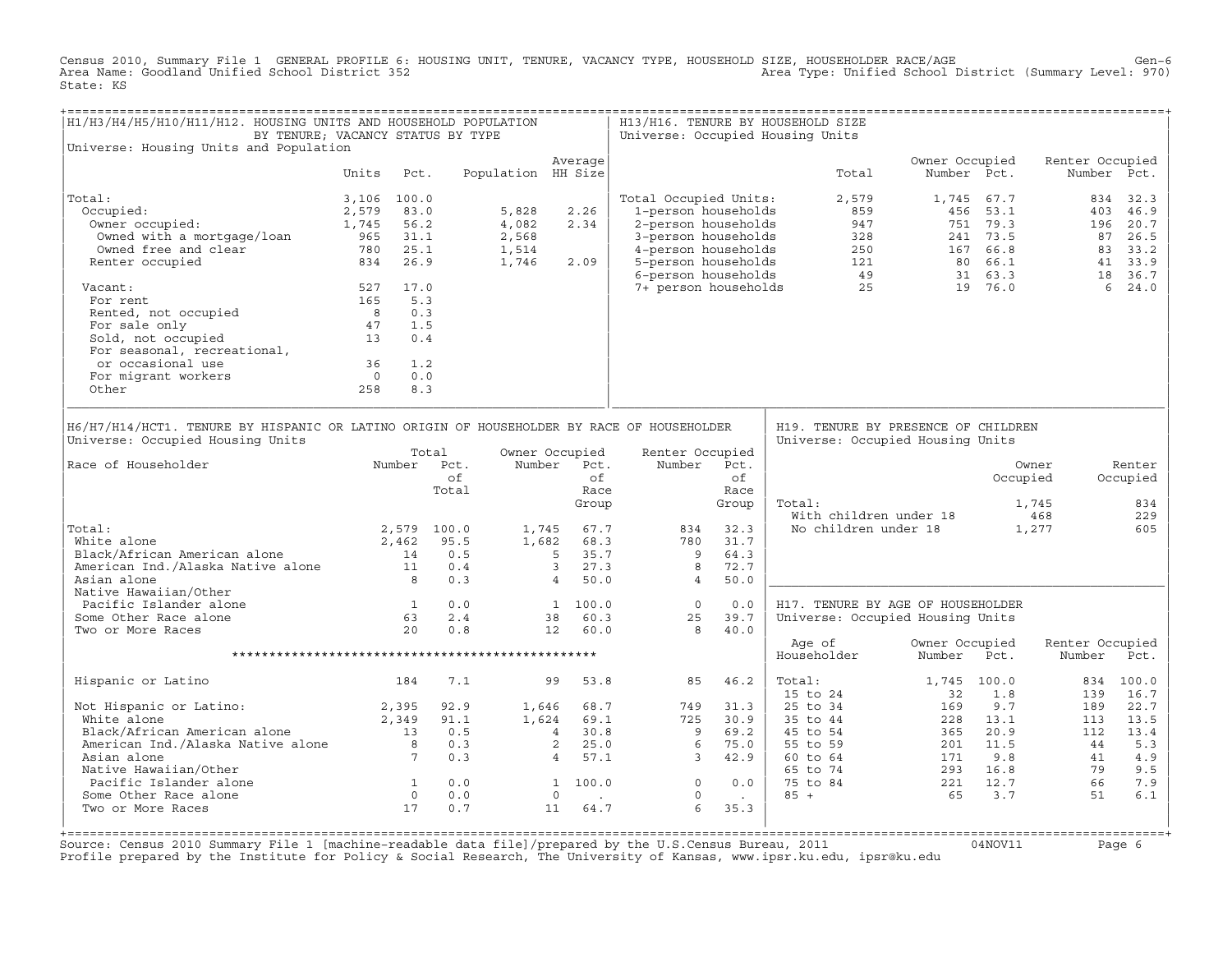Census 2010, Summary File 1 GENERAL PROFILE 7: TENURE BY HOUSEHOLD TYPE BY AGE; NONFAMILY HOUSEHOLDS; NONRELATIVES Gen−7<br>Area Name: Goodland Unified School District 352 Area Type: Unified School District (Summary Level: 970) State: KS

| H18. TENURE BY HOUSEHOLD TYPE BY AGE OF HOUSEHOLDER (*)                                                                                                                            |                                                                                                    |                                                                                                                       |                |                                                             |           |                                                                            |                                           |                            |                  |                       |
|------------------------------------------------------------------------------------------------------------------------------------------------------------------------------------|----------------------------------------------------------------------------------------------------|-----------------------------------------------------------------------------------------------------------------------|----------------|-------------------------------------------------------------|-----------|----------------------------------------------------------------------------|-------------------------------------------|----------------------------|------------------|-----------------------|
| Universe: Occupied Housing Units                                                                                                                                                   |                                                                                                    |                                                                                                                       |                |                                                             |           |                                                                            |                                           |                            |                  |                       |
|                                                                                                                                                                                    |                                                                                                    |                                                                                                                       |                |                                                             |           |                                                                            |                                           |                            |                  |                       |
|                                                                                                                                                                                    | Any Age                                                                                            | Householder Householder Householder Householder Pct. Householder Householder Householder Householder Pct.<br>15 to 34 |                | 35 to 64                                                    | $65+ 65+$ | Any Age                                                                    | 15 to 34                                  | 35 to 64                   | $65+$            | 65+                   |
|                                                                                                                                                                                    |                                                                                                    |                                                                                                                       |                |                                                             |           |                                                                            |                                           |                            |                  |                       |
| Family households:                                                                                                                                                                 | 1,245                                                                                              | 148                                                                                                                   | 760            |                                                             | 337 27.1  | 348                                                                        | 155                                       |                            | 152              | 41 11.8               |
| Husband-wife families:                                                                                                                                                             | 1,066                                                                                              | 117                                                                                                                   | 654            |                                                             | 295 27.7  | 200                                                                        | 75                                        |                            | 91               | 34 17.0               |
| Other families, no spouse present: 179                                                                                                                                             |                                                                                                    | 31                                                                                                                    | 106            | 42 23.5                                                     |           | 148                                                                        | 80                                        |                            | 61               | 7 4.7                 |
| Male householder                                                                                                                                                                   | 65                                                                                                 | 10                                                                                                                    | 44             |                                                             | 11 16.9   | 44                                                                         | 22                                        |                            | 19               | $\overline{3}$<br>6.8 |
| Female householder                                                                                                                                                                 | 114                                                                                                | 21                                                                                                                    | 62             |                                                             | 31 27.2   | 104                                                                        | 58                                        |                            | 42               | $\overline{4}$<br>3.8 |
| Nonfamily households:                                                                                                                                                              | 500                                                                                                | 53                                                                                                                    | 205            |                                                             | 242 48.4  | 486                                                                        |                                           | 173                        | 158              | 155 31.9              |
| Male householder:                                                                                                                                                                  | 228                                                                                                | 42                                                                                                                    | 115            |                                                             | 71 31.1   | 269                                                                        | 130                                       |                            | 95               | 44 16.4               |
| Living alone                                                                                                                                                                       | 195                                                                                                | 29                                                                                                                    | 99             |                                                             | 67 34.4   | 211                                                                        |                                           | $\frac{1}{45}$<br>45<br>43 | 86               | 40 19.0               |
| Not living alone                                                                                                                                                                   | 33                                                                                                 | 13                                                                                                                    | $\frac{1}{90}$ |                                                             | 4 12.1    | 58                                                                         |                                           |                            | 9                | $\overline{4}$<br>6.9 |
| Female householder:                                                                                                                                                                | 272                                                                                                | 11                                                                                                                    |                |                                                             | 171 62.9  | 217                                                                        |                                           |                            | 63               | 111 51.2              |
| Living alone                                                                                                                                                                       | 261                                                                                                | 9                                                                                                                     | 85             |                                                             | 167 64.0  | 192                                                                        | 26                                        |                            | 57               | 109<br>56.8           |
| Not living alone                                                                                                                                                                   | 11                                                                                                 | 2                                                                                                                     | - 5            |                                                             | 4, 36.4   | 25                                                                         | 17                                        |                            | 6                | $2^{\circ}$<br>8.0    |
| HCT2/HCT3/HCT4. TENURE BY PRESENCE AND AGE OF OWN, RELATED,<br>AND TOTAL CHILDREN (EXCLUDING HOUSEHOLDERS,<br>SPOUSES, AND UNMARRIED PARTNERS)<br>Universe: Occupied Housing Units |                                                                                                    |                                                                                                                       |                | BY AGE OF HOUSEHOLDER (*)<br>Universe: Nonfamily Households |           | PCT18. NONFAMILY HOUSEHOLDS BY SEX OF HOUSEHOLDER BY LIVING ALONE<br>Total | Male                                      | Pct.<br>οf                 | Female           | Pct.<br>оf            |
|                                                                                                                                                                                    | Own<br>Children<br>Children                                                                        | Related<br>Children                                                                                                   | Total          |                                                             |           |                                                                            | Householder Householder Total Householder |                            |                  | Total                 |
|                                                                                                                                                                                    |                                                                                                    |                                                                                                                       | Total:         |                                                             |           | 986                                                                        | 497                                       | 50.4                       | 489              | 49.6                  |
| Total:                                                                                                                                                                             | 2,579                                                                                              | 2,579                                                                                                                 | 2,579          | Living alone:                                               |           | 859                                                                        |                                           | 406 47.3                   | 453              | 52.7                  |
| Owner occupied:                                                                                                                                                                    | 1,745                                                                                              |                                                                                                                       | 1,745          | Householder 15 to 64                                        |           |                                                                            | 476<br>299                                | 62.8                       | 177              | 37.2                  |
| With children under 18:<br>432                                                                                                                                                     | 1,745<br>462                                                                                       |                                                                                                                       | 468            | Householder 65 and over                                     |           | 383                                                                        |                                           | 27.9<br>107                | 276              | 72.1                  |
| Under 6 only                                                                                                                                                                       |                                                                                                    |                                                                                                                       | 84             |                                                             |           |                                                                            |                                           |                            |                  |                       |
| Under 6 and 6 to 17                                                                                                                                                                |                                                                                                    |                                                                                                                       | 102            | Not living alone:                                           |           |                                                                            | 127                                       | 91 71.7                    | 36               | 28.3                  |
| 6 to 17 years only                                                                                                                                                                 |                                                                                                    |                                                                                                                       | 282            | Householder 15 to 64                                        |           | 113                                                                        | 83                                        | 73.5                       | 30               | 26.5                  |
| No children under 18                                                                                                                                                               | $\begin{array}{ccc} 12 & 12 & 12 \\ 71 & 83 \\ 94 & 100 \\ 267 & 279 \\ 1,313 & 1,283 \end{array}$ |                                                                                                                       | 1,277          | Householder 65 and over                                     |           | 14                                                                         |                                           | 57.1<br>8                  | 6                | 42.9                  |
| Renter occupied:                                                                                                                                                                   | 834                                                                                                | 834                                                                                                                   | 834            |                                                             |           |                                                                            |                                           |                            |                  |                       |
| With children under 18:                                                                                                                                                            | 210                                                                                                | 220                                                                                                                   | 229            |                                                             |           | PCT19. NONRELATIVES BY HOUSEHOLD TYPE (*)                                  |                                           |                            |                  |                       |
| Under 6 only                                                                                                                                                                       |                                                                                                    |                                                                                                                       | 86             | Universe: Nonrelatives                                      |           |                                                                            |                                           |                            |                  |                       |
| Under 6 and 6 to 17                                                                                                                                                                | $210$<br>83<br>56<br>56<br>79<br>50                                                                |                                                                                                                       | 62             |                                                             |           |                                                                            |                                           | Pct.                       |                  | Pct.                  |
| 6 to 17 years only                                                                                                                                                                 | 77                                                                                                 | 79                                                                                                                    | 81             |                                                             |           | In Total                                                                   | In Family                                 |                            | of In Nonfamily  | оf                    |
| No children under 18                                                                                                                                                               | 624                                                                                                | 614                                                                                                                   | 605            |                                                             |           | Households                                                                 | Households Total                          |                            | Households Total |                       |
|                                                                                                                                                                                    |                                                                                                    |                                                                                                                       | Total:         |                                                             |           | 302                                                                        | 110                                       | 36.4                       | 192              | 63.6                  |
|                                                                                                                                                                                    |                                                                                                    |                                                                                                                       |                | Roomer or boarder                                           |           |                                                                            | 13                                        | 38.5<br>5 <sup>5</sup>     | 8                | 61.5                  |
|                                                                                                                                                                                    |                                                                                                    |                                                                                                                       |                | Housemate or roommate                                       |           | 70                                                                         |                                           | 15<br>21.4                 | 55               | 78.6                  |
|                                                                                                                                                                                    |                                                                                                    |                                                                                                                       |                | Unmarried partner                                           |           | 127                                                                        | 56                                        | 44.1                       | 71               | 55.9                  |

design to the control of the control of the control of the control of the control of the control of the control of the control of the control of the control of the control of the control of the control of the control of th |\* Same−sex couple households are included in the family households category if there is at least one additional person related to the householder | | by birth or adoption. Same−sex couple households with no relatives of the householder present are tabulated in nonfamily households. | | "Nonfamily households" consist of people living alone and households which do not have any members related to the householder. Nonrelatives | include any household member not related to the householder by birth, marriage, or adoption. This includes unmarried partners. Responses of | "same−sex spouse" were edited during processing to "unmarried partner." |

| | Other nonrelatives 92 34 37.0 58 63.0 | |\_\_\_\_\_\_\_\_\_\_\_\_\_\_\_\_\_\_\_\_\_\_\_\_\_\_\_\_\_\_\_\_\_\_\_\_\_\_\_\_\_\_\_\_\_\_\_\_\_\_\_\_\_\_\_\_\_\_\_\_\_\_\_\_|\_\_\_\_\_\_\_\_\_\_\_\_\_\_\_\_\_\_\_\_\_\_\_\_\_\_\_\_\_\_\_\_\_\_\_\_\_\_\_\_\_\_\_\_\_\_\_\_\_\_\_\_\_\_\_\_\_\_\_\_\_\_\_\_\_\_\_\_\_\_\_\_\_\_\_\_\_\_\_\_\_\_|

| | Unmarried partner 127 56 44.1 71 55.9 |

+===================================================================================================================================================+ Source: Census 2010 Summary File 1 [machine−readable data file]/prepared by the U.S.Census Bureau, 2011 04NOV11 Page 7 Profile prepared by the Institute for Policy & Social Research, The University of Kansas, www.ipsr.ku.edu, ipsr@ku.edu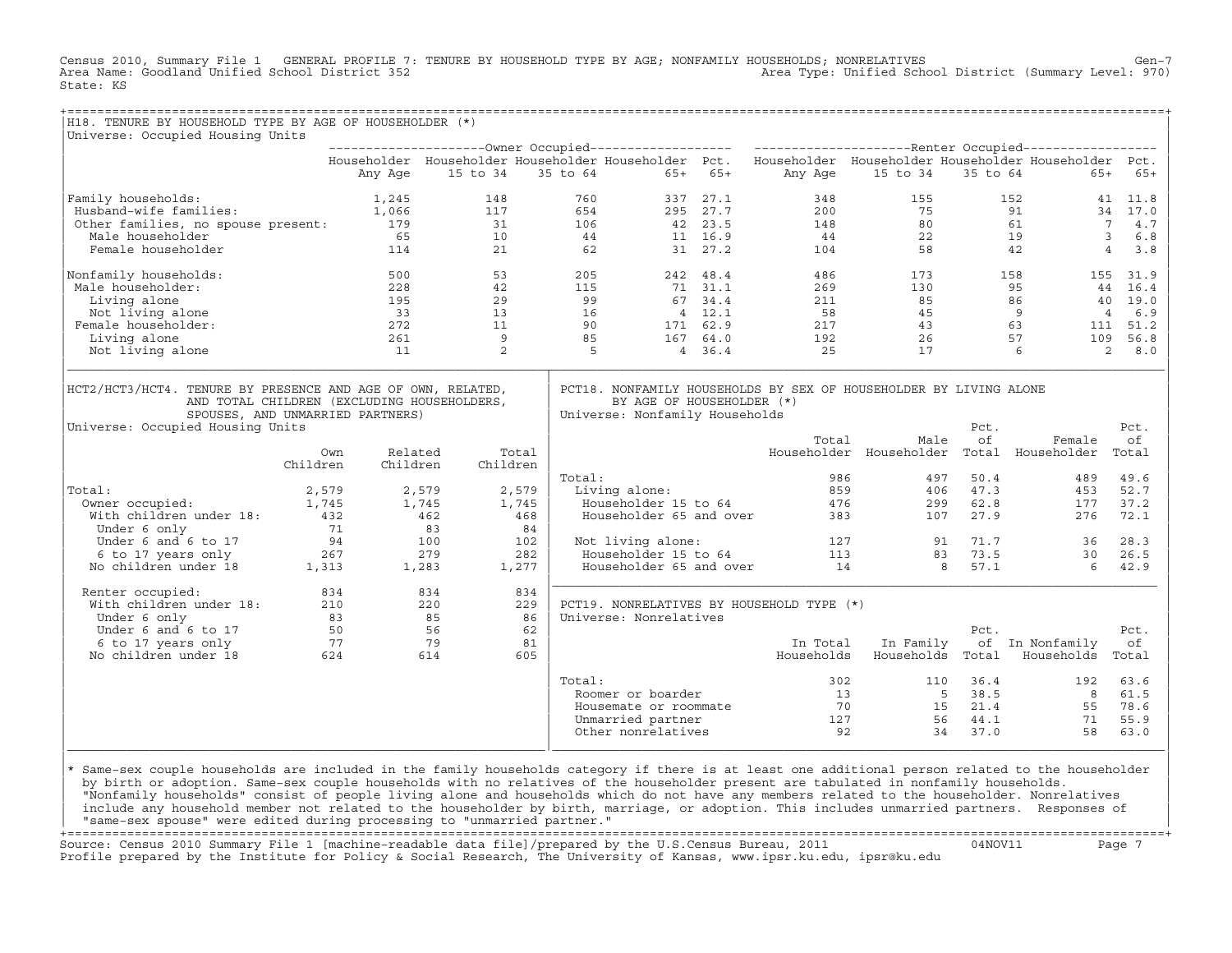Census 2010, Summary File 1 GENERAL PROFILE 8: GROUP QUARTERS POPULATION BY SEX BY AGE BY DETAILED TYPE Gen−8<br>Area Name: Goodland Unified School District 352 Area Type: Unified School District (Summary Level: 970) State: KS

## +===================================================================================================================================================+

| PCT20/PCT21. GROUP QUARTERS POPULATION BY SEX BY AGE BY GROUP QUARTERS TYPE<br>Universe: Population in Group Quarters |                     |                          |              |                                                                      |              |              |                          |
|-----------------------------------------------------------------------------------------------------------------------|---------------------|--------------------------|--------------|----------------------------------------------------------------------|--------------|--------------|--------------------------|
|                                                                                                                       |                     | Total 18 to 64 65 & Over |              |                                                                      |              |              | Total 18 to 64 65 & Over |
| Total:                                                                                                                | 102                 | 54                       |              | 48   Male:                                                           | 52           | 41           | 11                       |
| Institutionalized population:                                                                                         | 49                  | $\mathbf{1}$             | 48           | Institutionalized population:                                        | 11           | $\Omega$     | 11                       |
| Correctional facilities for adults:                                                                                   | $\Omega$            | $\Omega$                 | $\cap$       | Correctional facilities for adults:                                  | $\Omega$     | $\Omega$     | $\circ$                  |
| Federal detention centers                                                                                             | $\Omega$            | $\Omega$                 | $\Omega$     | Federal detention centers                                            | $\Omega$     | $\Omega$     | $\circ$                  |
| Federal prisons                                                                                                       | $\Omega$            | $\Omega$                 | $\Omega$     | Federal prisons                                                      | $\Omega$     | $\Omega$     | $\mathbf{0}$             |
| State prisons                                                                                                         | $\Omega$            | $\Omega$                 | $\Omega$     | State prisons                                                        | $\Omega$     | $\Omega$     | $\circ$                  |
| Local jails and other municipal                                                                                       | $\Omega$            | $\Omega$                 | $\Omega$     | Local jails and other municipal<br>confinement facilities            | $\Omega$     | $\Omega$     |                          |
| confinement facilities<br>Correctional residential facilities                                                         | $\circ$             | $\mathbf{0}$             | $\mathsf{O}$ | Correctional residential facilities                                  | $\mathbf{0}$ | $\mathbf{0}$ | $\circ$<br>$\mathbf{0}$  |
| Military disciplinary barracks & jails                                                                                | $\mathbf 0$         | $\Omega$                 | $\Omega$     | Military disciplinary barracks & jails                               | $\Omega$     | $\Omega$     | $\mathbf 0$              |
|                                                                                                                       |                     |                          |              |                                                                      |              |              |                          |
| Juvenile facilities:                                                                                                  | $\mathsf{O}\xspace$ | $\mathbf{0}$             | $\circ$      | Juvenile facilities:                                                 | $\mathbf{0}$ | $\mathbf{0}$ | $\mathsf{O}\xspace$      |
| Group homes for juveniles                                                                                             |                     |                          |              | Group homes for juveniles                                            |              |              |                          |
| (non-correctional)                                                                                                    | $\mathbf{0}$        | $\mathbf{0}$             | $\Omega$     | (non-correctional)                                                   | $\mathbf{0}$ | $\mathbf{0}$ | $\mathbf{0}$             |
| Residential treatment centers for                                                                                     |                     |                          |              | Residential treatment centers for                                    |              |              |                          |
| juveniles (non-correctional)<br>Correctional facilities intended for                                                  | $\mathbf{0}$        | $\circ$                  | $\Omega$     | juveniles (non-correctional)<br>Correctional facilities intended for | $\mathbf 0$  | $\Omega$     | $\circ$                  |
| juveniles                                                                                                             | $\mathbf 0$         | $\mathbf{0}$             | $\Omega$     | juveniles                                                            | $\Omega$     | $\Omega$     | $\circ$                  |
| Nursing facilities/Skilled-nursing fac.                                                                               | 49                  | $\mathbf{1}$             | 48           | Nursing facilities/Skilled-nursing fac.                              | 11           | $\Omega$     | 11                       |
| Other institutional facilities:                                                                                       | $\mathbf{0}$        | $\mathbf{0}$             | $\Omega$     | Other institutional facilities:                                      | $\Omega$     | $\Omega$     | $\circ$                  |
| Mental (Psychiatric) hospitals and                                                                                    |                     |                          |              | Mental (Psychiatric) hospitals and                                   |              |              |                          |
| psychiatric units in other hospitals                                                                                  | $\mathbf{0}$        | $\mathbf{0}$             | $\Omega$     | psychiatric units in other hospitals                                 | $\mathbf{0}$ | $\Omega$     | $\circ$                  |
| Hospitals with patients who have no                                                                                   |                     |                          |              | Hospitals with patients who have no                                  |              |              |                          |
| usual home elsewhere                                                                                                  | $\mathbf{0}$        | $\mathbf{0}$             | $\Omega$     | usual home elsewhere                                                 | $\mathbf 0$  | $\mathbf 0$  | $\circ$                  |
| In-patient hospice facilities<br>Military treatment facilities with                                                   | $\Omega$            | $\Omega$                 | $\Omega$     | In-patient hospice facilities<br>Military treatment facilities with  | $\Omega$     | $\Omega$     | $\mathbf{0}$             |
| assigned patients                                                                                                     | $\mathbf{0}$        | $\mathbf{0}$             | $\circ$      | assigned patients                                                    | $\mathbf{0}$ | $\mathbf 0$  | $\mathbb O$              |
| Residential schools for people with                                                                                   |                     |                          |              | Residential schools for people with                                  |              |              |                          |
| disabilities                                                                                                          | $\mathsf{O}\xspace$ | $\mathbf{0}$             | $\circ$      | disabilities                                                         | $\circ$      | $\Omega$     | $\circ$                  |
| Noninstitutionalized population:                                                                                      | 53                  | 53                       | $\circ$      | Noninstitutionalized population:                                     | 41           | 41           | $\mathbb O$              |
| College/University student housing                                                                                    | 53                  | 53                       | $\Omega$     | College/University student housing                                   | 41           | 41           | $\circ$                  |
| Military quarters:                                                                                                    | $\circ$             | $\mathbf 0$              | $\circ$      | Military quarters:                                                   | $\Omega$     | $\Omega$     | $\mathbb O$              |
| Military barracks and dormitories                                                                                     |                     |                          |              | Military barracks and dormitories                                    |              |              |                          |
| (non-disciplinary)                                                                                                    | $\circ$             | $\mathbf{0}$             | $\Omega$     | (non-disciplinary)                                                   | $\circ$      | $\circ$      | $\circ$                  |
| Military ships                                                                                                        | $\Omega$            | $\Omega$                 | $\Omega$     | Military ships                                                       | $\Omega$     | $\Omega$     | $\circ$                  |
| Other noninstitutional facilities:                                                                                    | $\mathbf 0$         | $\mathbf{0}$             | $\Omega$     | Other noninstitutional facilities:                                   | $\Omega$     | $\Omega$     | $\mathbf{0}$             |
| Emergency and transitional shelters                                                                                   |                     |                          |              | Emergency and transitional shelters                                  |              |              |                          |
| (with sleeping facilities) for people                                                                                 |                     |                          |              | (with sleeping facilities) for people                                |              |              |                          |
| experiencing homelessness                                                                                             | $\mathbf 0$         | $\circ$                  | $\circ$      | experiencing homelessness                                            | $\Omega$     | $\Omega$     | $\circ$                  |
| Group homes intended for adults                                                                                       | $\Omega$            | $\Omega$                 | $\Omega$     | Group homes intended for adults                                      | $\Omega$     | $\Omega$     | $\circ$                  |
| Residential treatment centers, adults                                                                                 | $\mathbf 0$         | $\Omega$                 | $\mathbf{0}$ | Residential treatment centers, adults                                | $\mathbf{0}$ | $\Omega$     | $\circ$                  |
| Maritime/merchant vessels                                                                                             | $\mathbf 0$         | $\Omega$                 | $\Omega$     | Maritime/merchant vessels                                            | $\circ$      | $\Omega$     | $\Omega$                 |
| Workers group living quarters and                                                                                     |                     |                          |              | Workers group living quarters and                                    |              |              |                          |

| | | +===================================================================================================================================================+ Source: Census 2010 Summary File 1 [machine-readable data file]/prepared by the U.S.Census Bureau, 2011 Page 8<br>Profile prepared by the Institute for Policy & Social Research, The University of Kansas, www.ip

Workers group living quarters and  $\begin{array}{ccc} 0 & 0 & 0 \end{array}$  Workers group living quarters and  $\begin{array}{ccc} 0 & 0 & 0 \end{array}$ Unity Corps centers and the corps centers of the corps centers of the corps centers of the corps centers of the corps centers of the corps centers of the corps centers of the corps centers of the corps centers of the corps

Other noninstitutional facilities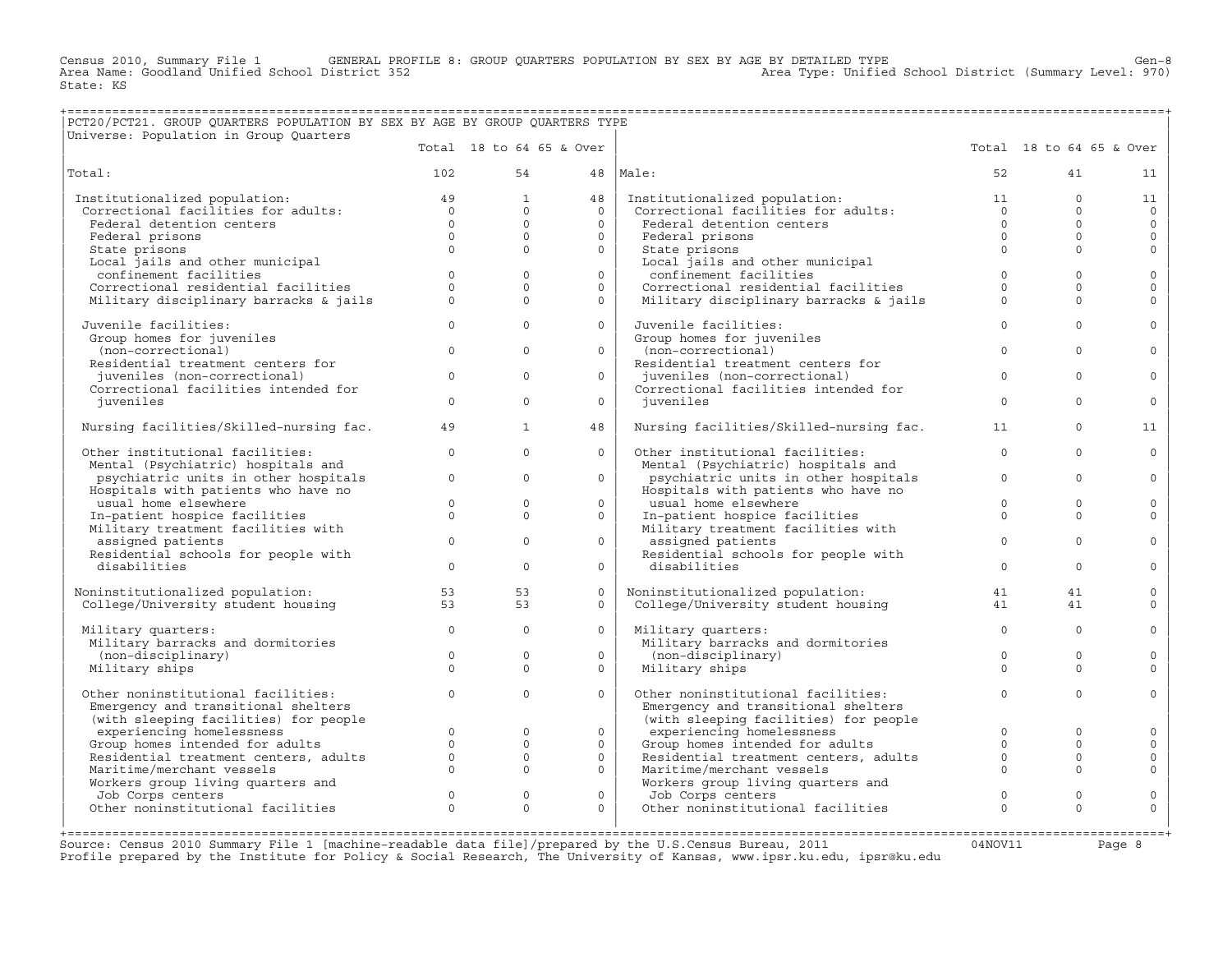Census 2010, Summary File 1 GENERAL PROFILE 9: GROUP QUARTERS POPULATION BY SEX BY DETAILED AGE Gen−9 Area Name: Goodland Unified School District 352 Area Type: Unified School District (Summary Level: 970) State: KS

+===================================================================================================================================================+

| PCO1-PCO10/PCT21/P12. GROUP QUARTERS POPULATION BY SEX BY AGE BY GROUP QUARTERS TYPE (*** % OF TOTAL POPULATION IN THIS AGE GROUP) |                |                 |                    |                                                   |                        |                         |                                                                                                          |               |                        |                        |                     |
|------------------------------------------------------------------------------------------------------------------------------------|----------------|-----------------|--------------------|---------------------------------------------------|------------------------|-------------------------|----------------------------------------------------------------------------------------------------------|---------------|------------------------|------------------------|---------------------|
| Universe: Population in Group Quarters                                                                                             |                | $***$           |                    |                                                   |                        |                         | ------------- Institutionalized Population ------------- - ------ Noninstitutionalized Population ------ |               |                        |                        |                     |
|                                                                                                                                    | Group          | Pct.            |                    | Correctional                                      |                        |                         |                                                                                                          |               | College/<br>University |                        |                     |
|                                                                                                                                    | Quarters       | Total           |                    | Facilities                                        | Juvenile               | Nursing                 | Other                                                                                                    |               | Student                | Military               | Other               |
|                                                                                                                                    | Total          | Pop.            |                    | Total for Adults Facilities Facilities Facilities |                        |                         |                                                                                                          | Total         | Housing                |                        | Quarters Facilities |
| Total:                                                                                                                             |                |                 |                    |                                                   |                        |                         |                                                                                                          |               |                        |                        |                     |
| Under 5 years                                                                                                                      |                |                 |                    |                                                   |                        |                         |                                                                                                          |               |                        |                        |                     |
| 5 to 9 years                                                                                                                       |                |                 |                    |                                                   |                        |                         |                                                                                                          |               |                        |                        |                     |
| 10 to 14 years                                                                                                                     |                |                 |                    |                                                   |                        |                         |                                                                                                          |               |                        |                        |                     |
| 15 to 19 years                                                                                                                     |                |                 |                    |                                                   |                        |                         |                                                                                                          |               |                        |                        |                     |
| 20 to 24 years                                                                                                                     |                |                 |                    |                                                   |                        |                         |                                                                                                          |               |                        |                        |                     |
| 25 to 29 years                                                                                                                     |                |                 |                    |                                                   |                        |                         |                                                                                                          |               |                        |                        |                     |
| 30 to 34 years                                                                                                                     |                |                 |                    |                                                   |                        |                         |                                                                                                          |               |                        |                        |                     |
| 35 to 39 years                                                                                                                     |                |                 |                    |                                                   |                        |                         |                                                                                                          |               |                        |                        |                     |
| 40 to 44 years                                                                                                                     |                |                 |                    |                                                   |                        |                         |                                                                                                          |               |                        |                        |                     |
| 45 to 49 years                                                                                                                     |                |                 |                    |                                                   |                        |                         |                                                                                                          |               |                        |                        |                     |
| 50 to 54 years                                                                                                                     |                |                 |                    |                                                   |                        |                         |                                                                                                          |               |                        |                        |                     |
| 55 to 59 years                                                                                                                     |                |                 |                    |                                                   |                        |                         |                                                                                                          |               |                        |                        |                     |
| 60 to 64 years                                                                                                                     |                |                 |                    |                                                   |                        |                         |                                                                                                          |               |                        |                        |                     |
| 65 to 69 years                                                                                                                     |                |                 |                    |                                                   |                        |                         |                                                                                                          |               |                        |                        |                     |
| 70 to 74 years                                                                                                                     |                |                 |                    |                                                   |                        |                         |                                                                                                          |               |                        |                        |                     |
| 75 to 79 years                                                                                                                     |                |                 |                    |                                                   |                        |                         |                                                                                                          |               |                        |                        |                     |
| 80 to 84 years                                                                                                                     |                |                 |                    |                                                   |                        |                         |                                                                                                          |               |                        |                        |                     |
| 85 years & over                                                                                                                    |                |                 |                    |                                                   |                        |                         |                                                                                                          |               |                        |                        |                     |
|                                                                                                                                    |                |                 |                    |                                                   |                        |                         |                                                                                                          |               |                        |                        |                     |
| Under 18 years                                                                                                                     | $\overline{0}$ | 0.00            | $\circ$            | $\mathbf 0$<br>$\mathsf{O}\xspace$                | $\mathbf 0$<br>$\circ$ | $\circ$<br>$\mathbf{1}$ | $\mathsf O$<br>$\mathsf O$                                                                               | $\circ$<br>53 | $\circ$                | $\circ$<br>$\mathsf O$ | $\mathsf O$         |
| 18 to 64 years                                                                                                                     | 48             | 54 1.56<br>4.24 | $\mathbf{1}$<br>48 | $\mathsf{O}\xspace$                               | $\circ$                | 48                      | $\circ$                                                                                                  | $\mathbb O$   | 53<br>$\Omega$         | $\mathsf O$            | $\circ$<br>0        |
| 65 years & over                                                                                                                    |                |                 |                    |                                                   |                        |                         |                                                                                                          |               |                        |                        |                     |
| Male:                                                                                                                              |                |                 |                    |                                                   |                        |                         |                                                                                                          |               |                        |                        |                     |
| Under 5 years                                                                                                                      |                |                 |                    |                                                   |                        |                         |                                                                                                          |               |                        |                        |                     |
| 5 to 9 years                                                                                                                       |                |                 |                    |                                                   |                        |                         |                                                                                                          |               |                        |                        |                     |
| 10 to 14 years                                                                                                                     |                |                 |                    |                                                   |                        |                         |                                                                                                          |               |                        |                        |                     |
| 15 to 19 years                                                                                                                     |                |                 |                    |                                                   |                        |                         |                                                                                                          |               |                        |                        |                     |
| 20 to 24 years                                                                                                                     |                |                 |                    |                                                   |                        |                         |                                                                                                          |               |                        |                        |                     |
| 25 to 29 years                                                                                                                     |                |                 |                    |                                                   |                        |                         |                                                                                                          |               |                        |                        |                     |
| 30 to 34 years                                                                                                                     |                |                 |                    |                                                   |                        |                         |                                                                                                          |               |                        |                        |                     |
| 35 to 39 years                                                                                                                     |                |                 |                    |                                                   |                        |                         |                                                                                                          |               |                        |                        |                     |
| 40 to 44 years                                                                                                                     |                |                 |                    |                                                   |                        |                         |                                                                                                          |               |                        |                        |                     |
| 45 to 49 years                                                                                                                     |                |                 |                    |                                                   |                        |                         |                                                                                                          |               |                        |                        |                     |
| 50 to 54 years                                                                                                                     |                |                 |                    |                                                   |                        |                         |                                                                                                          |               |                        |                        |                     |
| 55 to 59 years                                                                                                                     |                |                 |                    |                                                   |                        |                         |                                                                                                          |               |                        |                        |                     |
| 60 to 64 years                                                                                                                     |                |                 |                    |                                                   |                        |                         |                                                                                                          |               |                        |                        |                     |
| 65 to 69 years                                                                                                                     |                |                 |                    |                                                   |                        |                         |                                                                                                          |               |                        |                        |                     |
| 70 to 74 years                                                                                                                     |                |                 |                    |                                                   |                        |                         |                                                                                                          |               |                        |                        |                     |
| 75 to 79 years                                                                                                                     |                |                 |                    |                                                   |                        |                         |                                                                                                          |               |                        |                        |                     |
| 80 to 84 years                                                                                                                     |                |                 |                    |                                                   |                        |                         |                                                                                                          |               |                        |                        |                     |
| 85 years & over                                                                                                                    |                |                 |                    |                                                   |                        |                         |                                                                                                          |               |                        |                        |                     |
| Under 18 years                                                                                                                     | $\overline{0}$ | 0.00            | 0                  | $\mathsf{O}\xspace$                               | $\mathsf{O}$           | $\mathsf O$             | $\mathsf O$                                                                                              | $\mathbb O$   | $\circ$                | $\mathsf O$            | $\mathbb O$         |
| 18 to 64 years                                                                                                                     |                | 41 2.28         | $\mathsf{O}$       | $\mathbf 0$                                       | $\mathbf 0$            | $\circ$                 | $\mathbf 0$                                                                                              | 41            | 41                     | $\circ$                | $\circ$             |
| 65 years & over                                                                                                                    | 11             | 2.27            | 11                 | $\Omega$                                          | $\Omega$               | 11                      | $\mathbf 0$                                                                                              | $\circ$       | $\mathbf 0$            | $\Omega$               | $\Omega$            |
|                                                                                                                                    |                |                 |                    |                                                   |                        |                         |                                                                                                          |               |                        |                        |                     |

+===================================================================================================================================================+Source: Census 2010 Summary File 1 [machine−readable data file]/prepared by the U.S.Census Bureau, 2011 04NOV11 Page 9 Profile prepared by the Institute for Policy & Social Research, The University of Kansas, www.ipsr.ku.edu, ipsr@ku.edu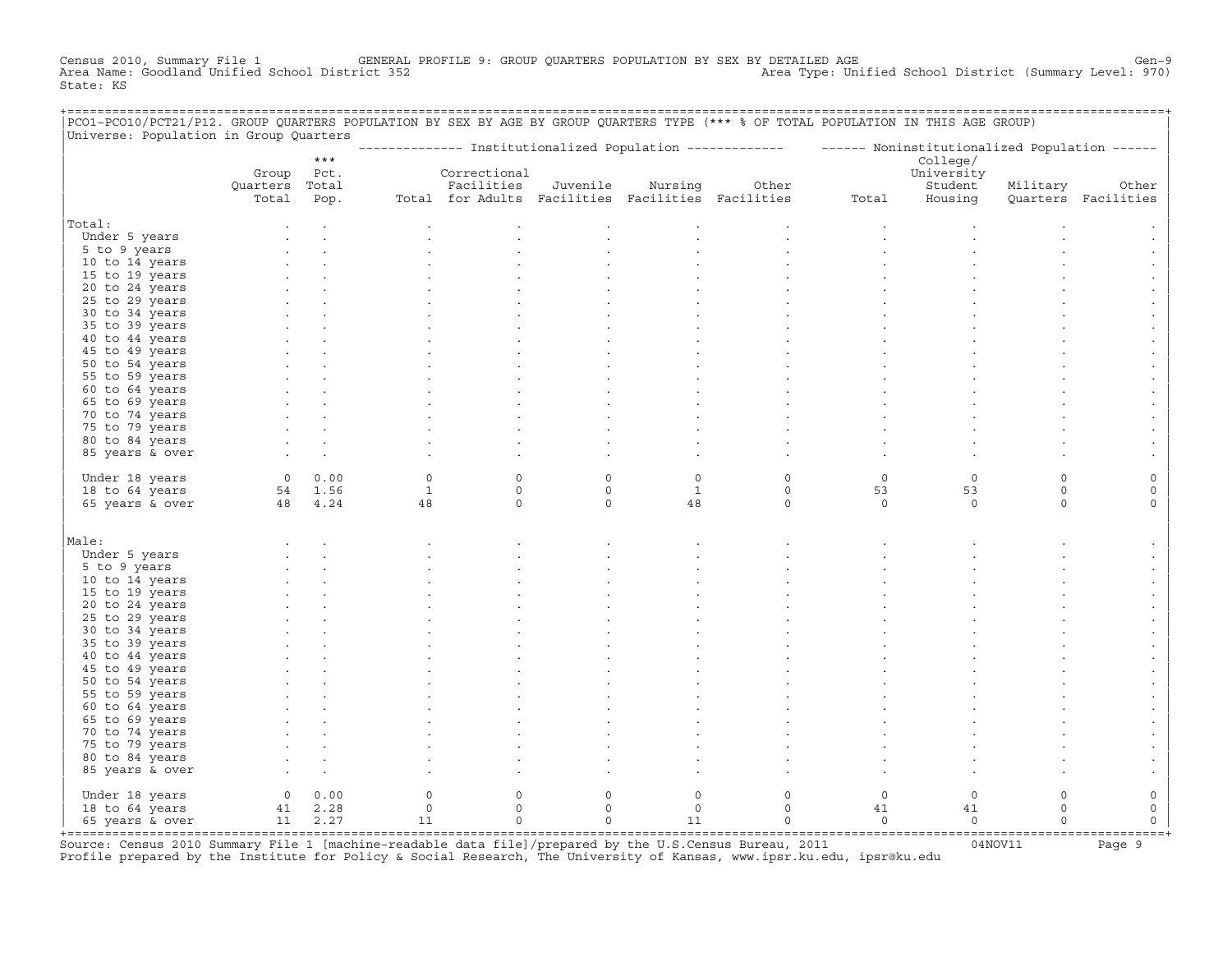Census 2010, Summary File 1 AGE PROFILE 1: AGE BY SEX FOR PERSONS IN HOUSEHOLDS AND PERSONS IN GROUP QUARTERS<br>Area Name: Goodland Unified School District 352 Area Type: Unified School District (Summary Level: 970) State: KS

+===================================================================================================================================================+

|P12/PCT13. AGE BY SEX BY RESIDENCE TYPE (PERSONS IN HOUSEHOLDS AND PERSONS IN GROUP QUARTERS) | |Universe: Total Population (5,930; 98.3% in households and 1.7% in group quarters) | | | | −−−−−−−−−−−−−−−−−All Persons−−−−−−−−−−−−−−−−−− | −−−−−−−−−−Persons in Households−−−−−−−−−− | −−−−−−−−Persons in Group Quarters−−−−−−−− | | Total Pct. Male Female %Fem | Total Pct. Male Female | Total Pct. Male Female %Fem | | | | | |All Ages: 5,930 100.0 2,969 2,961 49.9 | 5,828 100.0 2,917 2,911 | 102 100.0 52 50 49.0 | |0 to 4 387 6.5 187 200 51.7 | 387 6.6 187 200 | 0 0.0 0 0 . | |5 to 9 360 6.1 197 163 45.3 | 360 6.2 197 163 | 0 0.0 0 0 . | |10 to 14 375 6.3 191 184 49.1 | 375 6.4 191 184 | 0 0.0 0 0 . | |15 to 17 203 3.4 111 92 45.3 | 203 3.5 111 92 | 0 0.0 0 0 . | |18 and 19 179 3.0 116 63 35.2 | 156 2.7 97 59 | 23 22.5 19 4 17.4 | |20 87 1.5 59 28 32.2 | 71 1.2 49 22 | 16 15.7 10 6 37.5 | |21 60 1.0 34 26 43.3 | 53 0.9 29 24 | 7 6.9 5 2 28.6 | |22 to 24 214 3.6 122 92 43.0 | 207 3.6 116 91 | 7 6.9 6 1 14.3 | |25 to 29 358 6.0 187 171 47.8 | 358 6.1 187 171 | 0 0.0 0 0 . | |30 to 34 318 5.4 161 157 49.4 | 317 5.4 160 157 | 1 1.0 1 0 0.0 | |35 to 39 304 5.1 142 162 53.3 | 304 5.2 142 162 | 0 0.0 0 0 . | |40 to 44 312 5.3 167 145 46.5 | 312 5.4 167 145 | 0 0.0 0 0 . | |45 to 49 407 6.9 188 219 53.8 | 407 7.0 188 219 | 0 0.0 0 0 . | |50 to 54 450 7.6 230 220 48.9 | 450 7.7 230 220 | 0 0.0 0 0 . | |55 to 59 424 7.2 215 209 49.3 | 424 7.3 215 209 | 0 0.0 0 0 . |  $|\,$  60 and 61  $|$  151  $|$  2.5  $|$  72  $|$  79  $|$  52.3  $|$  151  $|$  2.6  $|$  72  $|$  79  $|$   $|$  0  $|$  0.0  $|$  0  $|$  0  $|$   $|$ |62 to 64 208 3.5 106 102 49.0 | 208 3.6 106 102 | 0 0.0 0 0 . | |65 and 66 112 1.9 60 52 46.4 | 111 1.9 59 52 | 1 1.0 1 0 0.0 | |67 to 69 186 3.1 72 114 61.3 | 185 3.2 72 113 | 1 1.0 0 1 100.0 | |70 to 74 271 4.6 133 138 50.9 | 270 4.6 133 137 | 1 1.0 0 1 100.0 | |75 to 79 202 3.4 97 105 52.0 | 198 3.4 97 101 | 4 3.9 0 4 100.0 | |80 to 84 206 3.5 73 133 64.6 | 193 3.3 68 125 | 13 12.7 5 8 61.5 | |85 & over 156 2.6 49 107 68.6 | 128 2.2 44 84 | 28 27.5 5 23 82.1 | | | | | | | | | |Additional Aggregations: | | | |0 to 14 1,122 18.9 575 547 48.8 | 1,122 19.3 575 547 | 0 0.0 0 0 . | |5 to 14 735 12.4 388 347 47.2 | 735 12.6 388 347 | 0 0.0 0 0 . | |0 to 17 1,325 22.3 686 639 48.2 | 1,325 22.7 686 639 | 0 0.0 0 0 . | |5 to 17 938 15.8 499 439 46.8 | 938 16.1 499 439 | 0 0.0 0 0 . | |0 to 20 1,591 26.8 861 730 45.9 | 1,552 26.6 832 720 | 39 38.2 29 10 25.6 | |18 to 21 326 5.5 209 117 35.9 | 280 4.8 175 105 | 46 45.1 34 12 26.1 | |18 to 24 540 9.1 331 209 38.7 | 487 8.4 291 196 | 53 52.0 40 13 24.5 | |18 to 64 3,472 58.5 1,799 1,673 48.2 | 3,418 58.6 1,758 1,660 | 54 52.9 41 13 24.1 | |25 to 64 2,932 49.4 1,468 1,464 49.9 | 2,931 50.3 1,467 1,464 | 1 1.0 1 0 0.0 | |60 & over 1,492 25.2 662 830 55.6 | 1,444 24.8 651 793 | 48 47.1 11 37 77.1 | |65 & over 1,133 19.1 484 649 57.3 | 1,085 18.6 473 612 | 48 47.1 11 37 77.1 | |70 & over 835 14.1 352 483 57.8 | 789 13.5 342 447 | 46 45.1 10 36 78.3 | |75 & over 564 9.5 219 345 61.2 | 519 8.9 209 310 | 45 44.1 10 35 77.8 | | |

|P13/PCT13. MEDIAN AGE BY SEX BY RESIDENCE TYPE (PERSONS IN HOUSEHOLDS AND PERSONS IN GROUP QUARTERS) | Universe: Total Population (5,930)

|            | ----------All Persons--------------- |      |        | ----------Persons in Households---------- |      |        | --------Persons in Group Quarters-------- |      |        |  |  |
|------------|--------------------------------------|------|--------|-------------------------------------------|------|--------|-------------------------------------------|------|--------|--|--|
|            | Both Sexes                           | Male | Female | Both Sexes                                | Male | Female | Both Sexes                                | Male | Female |  |  |
| Median Age | 42.2                                 | 39.3 | 44.9   | 42.0                                      | 39.7 | 44.5   | 24.1                                      | 20.7 | 83.8   |  |  |

| |

Source: Census 2010 Summary File 1 [machine−readable data file]/prepared by the U.S.Census Bureau, 2011 04NOV11 Page 10 Profile prepared by the Institute for Policy & Social Research, The University of Kansas, www.ipsr.ku.edu, ipsr@ku.edu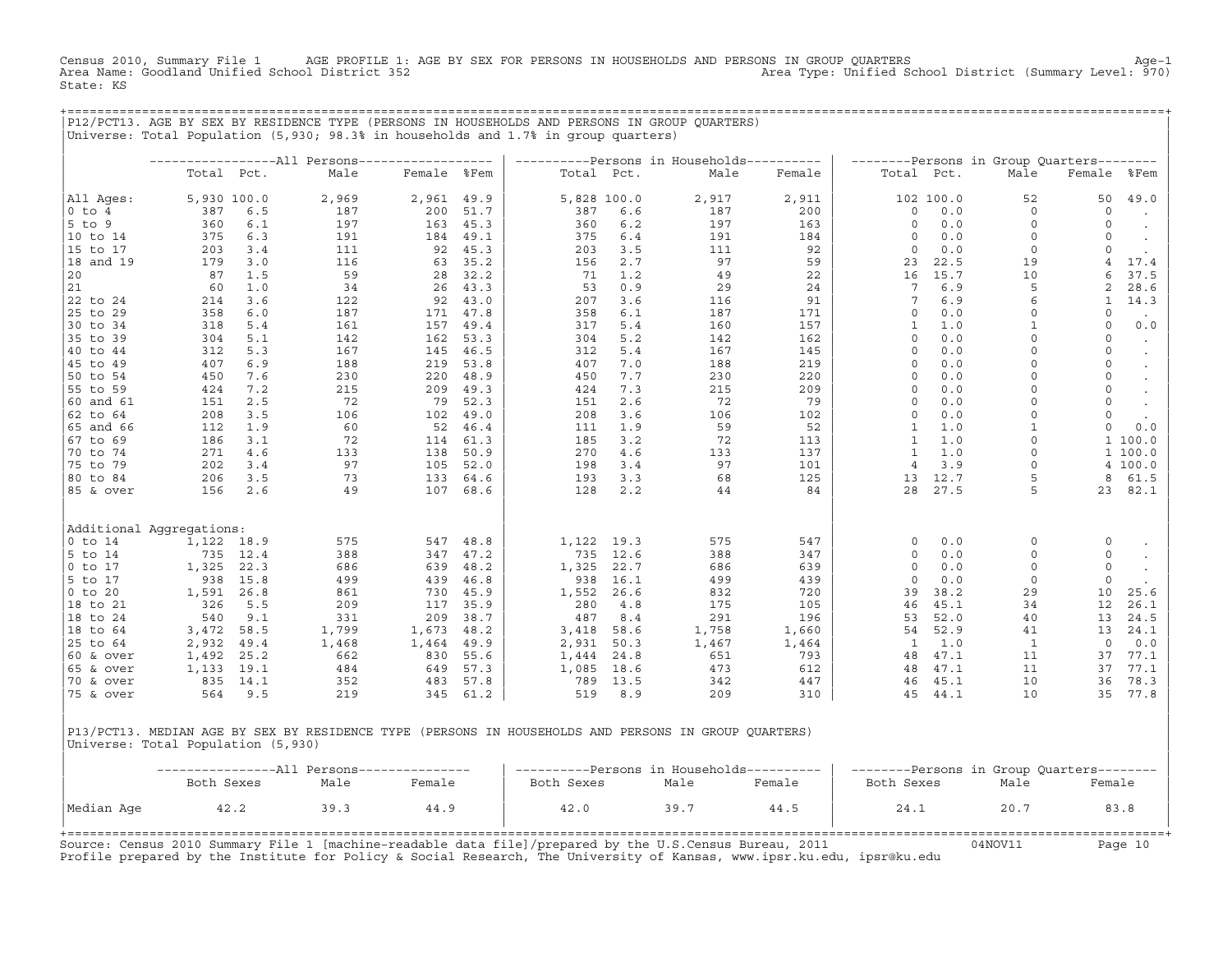Census 2010, Summary File 1 AGE PROFILE 2: FULL AGE DETAIL (ALL AGES) BY SEX, WITH MEDIANS AND ADDITIONAL AGGREGATIONS<br>Area Name: Goodland Unified School District 352 State: KS

| P12/P13/PCT12. DETAILED AGE BY SEX (INCLUDING MEDIANS): ALL RACES COMBINED |                                                                                      |  |
|----------------------------------------------------------------------------|--------------------------------------------------------------------------------------|--|
|                                                                            |                                                                                      |  |
|                                                                            | Universe: Persons of all races combined (5,930 or 100.0% of Total Population: 5,930) |  |

|                | Total    | Pct.       | Male     | Female   |          | Total    | Pct.       | Male     | Female    |             | Total               | Pct.        | Male                | Female                   |
|----------------|----------|------------|----------|----------|----------|----------|------------|----------|-----------|-------------|---------------------|-------------|---------------------|--------------------------|
| $0$ to $4$     | 387      | $6.5$      | 187      | 200      | 40 to 44 | 312      | 5.3        | 167      | 145       | 80 to 84    | 206                 | 3.5         | 73                  | 133                      |
| $\circ$        | 67       | 1.1        | 31       | 36       | 40       | 51       | 0.9        | 28       | 23        | 80          | 43                  | 0.7         | 21                  | 22                       |
| $\mathbf{1}$   | 79       | 1.3        | 44       | 35       | 41       | 59       | 1.0        | 31       | 28        | 81          | 39                  | 0.7         | 12                  | 27                       |
| 2              | 79       | 1.3        | 37       | 42       | 42       | 64       | 1.1        | 36       | 28        | 82          | 53                  | 0.9         | 12                  | 41                       |
| $\overline{3}$ | 91       | 1.5        | 38       | 53       | 43       | 71       | 1.2        | 39       | 32        | 83          | 37                  | 0.6         | 14                  | 23                       |
| $\overline{4}$ | 71       | 1.2        | 37       | 34       | 44       | 67       | 1.1        | 33       | 34        | 84          | 34                  | 0.6         | 14                  | 20                       |
| $5$ to $9$     | 360      | 6.1        | 197      | 163      | 45 to 49 | 407      | 6.9        | 188      | 219       | 85 to 89    | 79                  | 1.3         | 32                  | 47                       |
| 5              | 84       | 1.4        | 47       | 37       | 45       | 63       | 1.1        | 29       | 34        | 85          | 24                  | 0.4         | 13                  | 11                       |
| 6              | 60       | 1.0        | 31       | 29       | 46       | 74       | 1.2        | 38       | 36        | 86          | 19                  | 0.3         | $\overline{4}$      | $15\,$                   |
| 7<br>8         | 74<br>67 | 1.2<br>1.1 | 44<br>29 | 30<br>38 | 47<br>48 | 74<br>92 | 1.2<br>1.6 | 22<br>49 | 52<br>43  | 87<br>88    | 12<br>13            | 0.2<br>0.2  | 5<br>$\overline{4}$ | $7\phantom{.0}$<br>$\,9$ |
| 9              | 75       | 1.3        | 46       | 29       | 49       | 104      | 1.8        | 50       | 54        | 89          | 11                  | 0.2         | 6                   | 5                        |
| 10 to 14       | 375      | 6.3        | 191      | 184      | 50 to 54 | 450      | 7.6        | 230      | 220       | 90 to 94    | 64                  | 1.1         | 16                  | 48                       |
| 10             | 77       | 1.3        | 41       | 36       | 50       | 93       | 1.6        | 51       | 42        | 90          | 22                  | 0.4         | $\overline{4}$      | 18                       |
| 11             | 74       | 1.2        | 35       | 39       | 51       | 88       | 1.5        | 39       | 49        | 91          | 16                  | 0.3         | $\overline{4}$      | $12\,$                   |
| 12             | 78       | 1.3        | 37       | 41       | 52       | 87       | 1.5        | 48       | 39        | 92          | 12                  | 0.2         | 6                   | $\epsilon$               |
| 13             | 67       | 1.1        | 34       | 33       | 53       | 93       | 1.6        | 50       | 43        | 93          | $7\phantom{.0}$     | 0.1         | $\mathbf{1}$        | $\epsilon$               |
| 14             | 79       | 1.3        | 44       | 35       | 54       | 89       | 1.5        | 42       | 47        | 94          | $7\phantom{.0}$     | 0.1         | $\mathbf{1}$        | 6                        |
| 15 to 19       | 382      | 6.4        | 227      | 155      | 55 to 59 | 424      | 7.2        | 215      | 209       | 95 to 99    | 12                  | 0.2         | $\mathbf{1}$        | 11                       |
| 15             | 64       | 1.1        | 38       | 26       | 55       | 94       | 1.6        | 49       | 45        | 95          | $\overline{3}$      | 0.1         | $\mathbf{1}$        | $\overline{c}$           |
| 16             | 65       | 1.1        | 34       | 31       | 56       | 77       | 1.3        | 35       | 42        | 96          | 3                   | 0.1         | $\circ$             | $\mathsf{3}$             |
| 17             | 74       | 1.2        | 39       | 35       | 57       | 78       | 1.3        | 46       | 32        | 97          | 2                   | 0.0         | $\circ$             | $\mathbf 2$              |
| 18             | 82       | 1.4        | 49       | 33       | 58       | 103      | 1.7        | 50       | 53        | 98          | $\mathbf{1}$        | 0.0         | $\circ$             | $\mathbf{1}$             |
| 19             | 97       | 1.6        | 67       | 30       | 59       | 72       | 1.2        | 35       | 37        | 99          | $\overline{3}$      | 0.1         | $\circ$             | $\mathbf{3}$             |
| 20 to 24       | 361      | 6.1        | 215      | 146      | 60 to 64 | 359      | 6.1        | 178      | 181       | $100 - 104$ | $\mathbf{1}$        | 0.0         | $\circ$             | $\mathbf{1}$             |
| 20             | 87<br>60 | 1.5<br>1.0 | 59       | 28<br>26 | 60       | 90       | 1.5<br>1.0 | 48       | 42        | $105 - 109$ | $\circ$<br>$\Omega$ | 0.0         | 0<br>$\Omega$       | $\mathsf{O}\xspace$      |
| 21<br>22       | 66       | 1.1        | 34<br>37 | 29       | 61<br>62 | 61<br>73 | 1.2        | 24<br>38 | 37<br>35  | 110 plus    |                     | 0.0         |                     | $\mathbf 0$              |
| 23             | 77       | 1.3        | $4\,4$   | 33       | 63       | 77       | 1.3        | 44       | 33        |             |                     |             |                     |                          |
| 24             | 71       | 1.2        | 41       | 30       | 64       | 58       | 1.0        | 24       | 34        | $0$ to $14$ | 1,122               | 18.9        | 575                 | 547                      |
| 25 to 29       | 358      | 6.0        | 187      | 171      | 65 to 69 | 298      | 5.0        | 132      | 166       | 5 to 17     | 938                 | 15.8        | 499                 | 439                      |
| 25             | 71       | 1.2        | 34       | 37       | 65       | 53       | 0.9        | 27       | 26        | 18 to 21    | 326                 | 5.5         | 209                 | 117                      |
| 26             | 79       | 1.3        | 47       | 32       | 66       | 59       | 1.0        | 33       | 26        | 18 to 24    | 540                 | 9.1         | 331                 | 209                      |
| 27             | 69       | 1.2        | 38       | 31       | 67       | 74       | 1.2        | 26       | 48        | 18 to 64    | 3,472               | 58.5        | 1,799               | 1,673                    |
| 28             | 68       | 1.1        | 33       | 35       | 68       | 59       | 1.0        | 30       | 29        | 25 to 64    | 2,932               | 49.4        | 1,468               | 1,464                    |
| 29             | 71       | 1.2        | 35       | 36       | 69       | 53       | 0.9        | 16       | 37        | 60 plus     | 1,492               | 25.2        | 662                 | 830                      |
| 30 to 34       | 318      | 5.4        | 161      | 157      | 70 to 74 | 271      | $4.6$      | 133      | 138       | 65 plus     | 1,133               | 19.1        | 484                 | 649                      |
| 30             | 68       | 1.1        | 38       | 30       | 70       | 48       | 0.8        | 19       | 29        | 70 plus     | 835                 | 14.1        | 352                 | 483                      |
| 31             | 64       | 1.1        | 28       | 36       | 71       | 61       | 1.0        | 34       | 27        | 75 plus     | 564                 | 9.5         | 219                 | 345                      |
| 32             | 66       | 1.1        | 31       | 35       | 72       | 56       | 0.9        | 26       | 30        | 80 plus     | 362                 | 6.1         | 122                 | 240                      |
| 33<br>34       | 58<br>62 | 1.0<br>1.0 | 29<br>35 | 29<br>27 | 73<br>74 | 53<br>53 | 0.9<br>0.9 | 26       | 27        | 85 plus     | 156<br>77           | 2.6         | 49<br>17            | 107<br>60                |
| 35 to 39       | 304      | 5.1        | 142      | 162      | 75 to 79 | 202      | 3.4        | 28<br>97 | 25<br>105 | 90 plus     |                     | 1.3         |                     |                          |
| 35             | 60       | 1.0        | 30       | 30       | 75       | 44       | 0.7        | 21       | 23        |             |                     |             |                     |                          |
| 36             | 59       | 1.0        | 24       | 35       | 76       | 34       | 0.6        | 21       | 13        | All Ages    |                     | 5,930 100.0 | 2,969               | 2,961                    |
| 37             | 48       | 0.8        | 20       | 28       | 77       | 45       | 0.8        | 24       | 21        |             |                     |             |                     |                          |
| 38             | 71       | 1.2        | 37       | 34       | 78       | 32       | 0.5        | 13       | 19        | Median Aqe  | Both Sexes          |             | Male                | Female                   |
| 39             | 66       | 1.1        | 31       | 35       | 79       | 47       | 0.8        | 18       | 29        | By Sex      | 42.2                |             | 39.3                | 44.9                     |
|                |          |            |          |          |          |          |            |          |           |             |                     |             |                     |                          |

+===================================================================================================================================================+Source: Census 2010 Summary File 1 [machine−readable data file]/prepared by the U.S.Census Bureau, 2011 04NOV11 Page 11 Profile prepared by the Institute for Policy & Social Research, The University of Kansas, www.ipsr.ku.edu, ipsr@ku.edu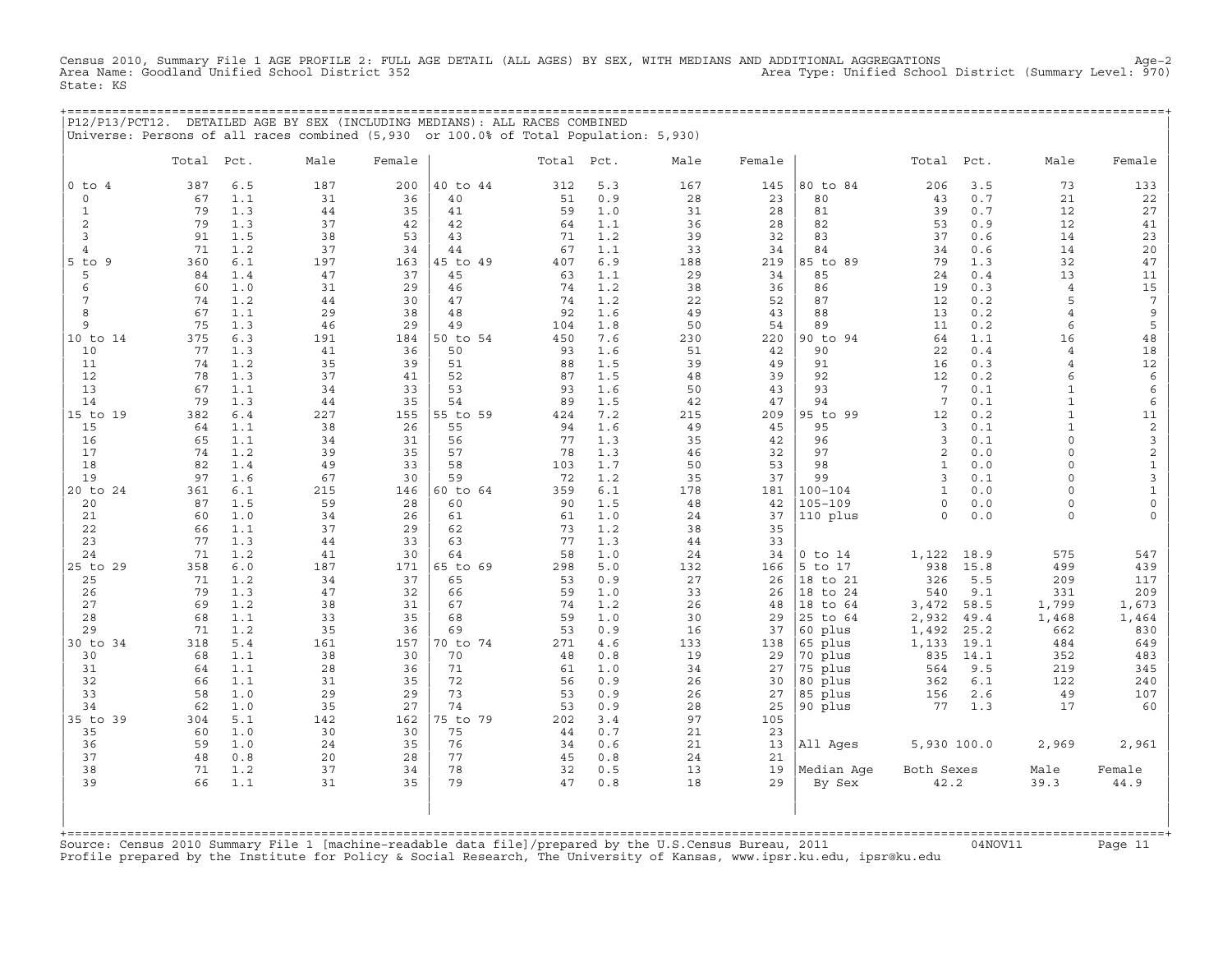AGE/SEX PROFILE FOR SPECIFIC RACE/ETHNIC GROUP A: WHITE ALONE<br>Ct 352 Area Type: Unified School District (Summary Level: 970) Census 2010, Summary File 1 AGE/S<br>Area Name: Goodland Unified School District 352 State: KS

+===================================================================================================================================================+ |P12A/P13A/PCT12A. DETAILED AGE BY SEX (INCLUDING MEDIANS): WHITE ALONE | |Universe: White Alone Persons (5,518 or 93.1% of Total Population: 5,930) |

|                 | Total     | Pct.       | Male      | Female    |                | Total Pct. |            | Male      | Female    |                | Total           | Pct.        | Male           | Female              |
|-----------------|-----------|------------|-----------|-----------|----------------|------------|------------|-----------|-----------|----------------|-----------------|-------------|----------------|---------------------|
| $0$ to $4$      | 330       | 6.0        | 159       | 171       | 40 to 44       | 286        | 5.2        | 148       | 138       | 80 to 84       | 204             | 3.7         | 72             | 132                 |
| $\circ$         | 59        | 1.1        | 28        | 31        | 40             | 48         | 0.9        | 27        | 21        | 80             | 43              | 0.8         | 21             | 22                  |
| $\mathbf{1}$    | 67        | 1.2        | 38        | 29        | 41             | 55         | 1.0        | 27        | 28        | 81             | 38              | 0.7         | 12             | 26                  |
| 2               | 71        | 1.3        | 35        | 36        | 42             | 58         | 1.1        | 30        | 28        | 82             | 53              | 1.0         | 12             | 41                  |
| 3               | 78        | 1.4        | 33        | 45        | 43             | 61         | 1.1        | 32        | 29        | 83             | 37              | 0.7         | 14             | 23                  |
| $\overline{4}$  | 55        | 1.0        | 25        | 30        | 44             | 64         | 1.2        | 32        | 32        | 84             | 33              | 0.6         | 13             | $20\,$              |
| $5$ to<br>9     | 321       | 5.8        | 175       | 146       | 45 to 49       | 382        | 6.9        | 180       | 202       | 85 to 89       | 79              | 1.4         | 32             | 47                  |
| 5               | 72        | 1.3        | 39        | 33        | 45             | 58         | 1.1        | 29        | 29        | 85             | 24              | 0.4         | 13             | 11                  |
| 6               | 51        | 0.9        | 27        | 24        | 46             | 66         | 1.2        | 34        | 32        | 86             | 19              | 0.3         | $\overline{4}$ | $15\,$              |
| $7\phantom{.0}$ | 71        | 1.3        | 42        | 29        | 47             | 70         | 1.3        | 22        | 48        | 87             | 12              | 0.2         | 5              | $7\phantom{.0}$     |
| 8               | 57        | 1.0        | 24        | 33        | 48             | 88         | 1.6        | 46        | 42        | 88             | 13              | 0.2         | $\overline{4}$ | 9                   |
| 9               | 70<br>329 | 1.3        | 43        | 27        | 49<br>50 to 54 | 100        | 1.8<br>7.8 | 49        | 51        | 89             | 11<br>63        | 0.2<br>1.1  | 6              | 5<br>47             |
| 10 to 14<br>10  | 67        | 6.0<br>1.2 | 167<br>36 | 162<br>31 | 50             | 431<br>90  | 1.6        | 221<br>50 | 210<br>40 | 90 to 94<br>90 | 21              | 0.4         | 16<br>4        | $17$                |
| 11              | 64        | 1.2        | 30        | 34        | 51             | 85         | 1.5        | 38        | 47        | 91             | 16              | 0.3         | $\overline{4}$ | $12\,$              |
| 12              | 68        | 1.2        | 34        | 34        | 52             | 85         | 1.5        | 46        | 39        | 92             | 12              | 0.2         | 6              | $\epsilon$          |
| 13              | 62        | 1.1        | 31        | 31        | 53             | 90         | 1.6        | 48        | 42        | 93             | 7               | 0.1         | $\mathbf{1}$   | 6                   |
| 14              | 68        | 1.2        | 36        | 32        | 54             | 81         | 1.5        | 39        | 42        | 94             | $7\phantom{.0}$ | 0.1         | $\mathbf{1}$   | 6                   |
| 15 to 19        | 340       | 6.2        | 204       | 136       | 55 to 59       | 413        | 7.5        | 209       | 204       | 95 to 99       | 12              | 0.2         | $\mathbf{1}$   | 11                  |
| 15              | 56        | 1.0        | 34        | 22        | 55             | 92         | 1.7        | 48        | 44        | 95             | $\overline{3}$  | 0.1         | $\mathbf{1}$   | $\overline{c}$      |
| 16              | 55        | 1.0        | 29        | 26        | 56             | 75         | 1.4        | 33        | 42        | 96             | 3               | 0.1         | $\circ$        | 3                   |
| 17              | 66        | 1.2        | 34        | 32        | 57             | 77         | 1.4        | 46        | 31        | 97             | 2               | 0.0         | $\circ$        | $\overline{c}$      |
| 18              | 72        | 1.3        | 42        | 30        | 58             | 101        | 1.8        | 49        | 52        | 98             | $\mathbf{1}$    | 0.0         | $\circ$        | $\mathbf{1}$        |
| 19              | 91        | 1.6        | 65        | 26        | 59             | 68         | 1.2        | 33        | 35        | 99             | $\overline{3}$  | 0.1         | $\circ$        | $\mathbf{3}$        |
| 20 to 24        | 335       | 6.1        | 202       | 133       | 60 to 64       | 350        | 6.3        | 174       | 176       | $100 - 104$    | $\mathbf{1}$    | 0.0         | $\Omega$       | $\mathbf{1}$        |
| 20              | 81        | 1.5        | 56        | 25        | 60             | 90         | 1.6        | 48        | 42        | $105 - 109$    | $\circ$         | $0.0$       | 0              | $\mathsf{O}\xspace$ |
| 21              | 54<br>60  | 1.0        | 31        | 23<br>26  | 61             | 59<br>72   | 1.1        | 23        | 36        | 110 plus       | $\mathbf 0$     | 0.0         | $\circ$        | 0                   |
| 22<br>23        | 74        | 1.1<br>1.3 | 34<br>43  | 31        | 62<br>63       | 77         | 1.3<br>1.4 | 38<br>44  | 34<br>33  |                |                 |             |                |                     |
| 24              | 66        | 1.2        | 38        | 28        | 64             | 52         | 0.9        | 21        | 31        | $0$ to $14$    | 980             | 17.8        | 501            | 479                 |
| 25 to 29        | 323       | 5.9        | 173       | 150       | 65 to 69       | 294        | 5.3        | 130       | 164       | 5 to 17        | 827             | 15.0        | 439            | 388                 |
| 25              | 65        | 1.2        | 33        | 32        | 65             | 52         | 0.9        | 26        | 26        | 18 to 21       | 298             | 5.4         | 194            | 104                 |
| 26              | 73        | 1.3        | 45        | 28        | 66             | 59         | 1.1        | 33        | 26        | 18 to 24       | 498             | 9.0         | 309            | 189                 |
| 27              | 61        | 1.1        | 34        | 27        | 67             | 74         | 1.3        | 26        | 48        | 18 to 64       | 3,250           | 58.9        | 1,690          | 1,560               |
| 28              | 57        | 1.0        | 29        | 28        | 68             | 58         | 1.1        | 29        | 29        | 25 to 64       | 2,752           | 49.9        | 1,381          | 1,371               |
| 29              | 67        | 1.2        | 32        | 35        | 69             | 51         | 0.9        | 16        | 35        | 60 plus        | 1,461           | 26.5        | 647            | 814                 |
| 30 to 34        | 290       | 5.3        | 145       | 145       | 70 to 74       | 261        | 4.7        | 127       | 134       | 65 plus        | 1,111           | 20.1        | 473            | 638                 |
| 30              | 60        | 1.1        | 34        | 26        | 70             | 46         | 0.8        | 19        | 27        | 70 plus        | 817             | 14.8        | 343            | 474                 |
| 31              | 61        | 1.1        | 27        | 34        | 71             | 59         | 1.1        | 32        | 27        | 75 plus        | 556             | 10.1        | 216            | 340                 |
| 32              | 62        | 1.1        | 28        | 34        | 72             | 55         | 1.0        | 25        | 30        | 80 plus        | 359             | 6.5         | 121            | 238                 |
| 33              | 53        | 1.0        | 24        | 29<br>22  | 73<br>74       | 49<br>52   | 0.9        | 24        | 25        | 85 plus        | 155             | $2.8$       | 49             | 106<br>59           |
| 34<br>35 to 39  | 54<br>277 | 1.0<br>5.0 | 32<br>131 | 146       | 75 to 79       | 197        | 0.9<br>3.6 | 27<br>95  | 25<br>102 | 90 plus        | 76              | 1.4         | 17             |                     |
| 35              | 50        | 0.9        | 27        | 23        | 75             | 43         | 0.8        | 21        | 22        |                |                 |             |                |                     |
| 36              | 52        | 0.9        | 21        | 31        | 76             | 33         | 0.6        | 20        | 13        | All Ages       |                 | 5,518 100.0 | 2,761          | 2,757               |
| 37              | 45        | 0.8        | 19        | 26        | 77             | 44         | 0.8        | 23        | 21        |                |                 |             |                |                     |
| 38              | 68        | 1.2        | 35        | 33        | 78             | 31         | 0.6        | 13        | 18        | Median Age     | Both Sexes      |             | Male           | Female              |
| 39              | 62        | 1.1        | 29        | 33        | 79             | 46         | 0.8        | 18        | 28        | By Sex         |                 | 43.9        | 40.9           | 46.7                |
|                 |           |            |           |           |                |            |            |           |           |                |                 |             |                |                     |

+===================================================================================================================================================+Source: Census 2010 Summary File 1 [machine−readable data file]/prepared by the U.S.Census Bureau, 2011 04NOV11 Page 12 Profile prepared by the Institute for Policy & Social Research, The University of Kansas, www.ipsr.ku.edu, ipsr@ku.edu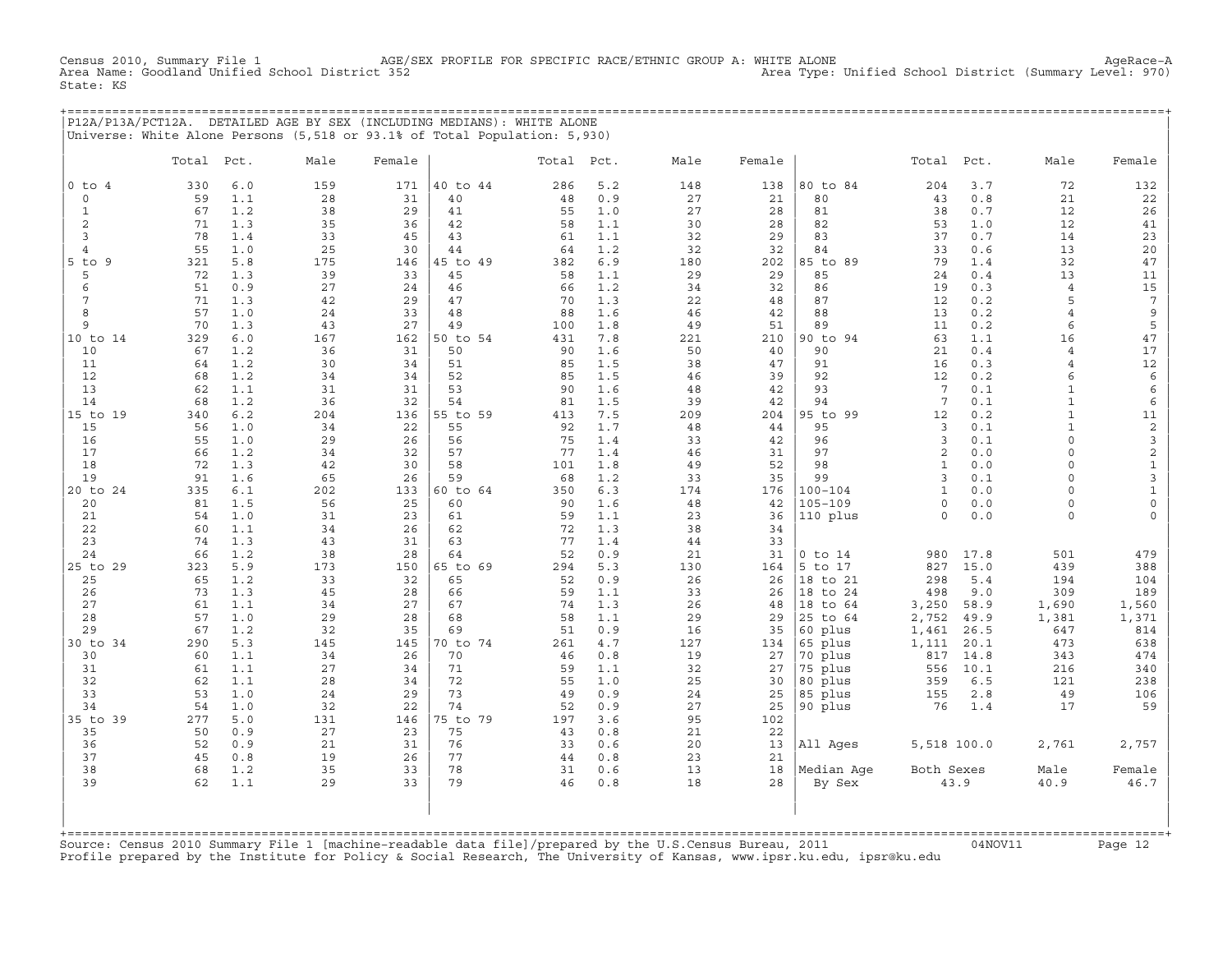Census 2010, Summary File 1 AGE/SEX PROFILE FOR SPECIFIC RACE/ETHNIC GROUP B: BLACK OR AFRICAN AMERICAN ALONE<br>Area Name: Goodland Unified School District 352 Area Name: Goodland Unified School District (Summary Level: 970 State: KS

+===================================================================================================================================================+

|                | P12B/P13B/PCT12B. DETAILED AGE BY SEX (INCLUDING MEDIANS): BLACK OR AFRICAN AMERICAN ALONE<br>Universe: Black or African American Alone Persons (39 or 0.7% of Total Population: 5,930) |                          |                            |                |                            |            |                          |                                     |                            |                         |            |                      |                                     |
|----------------|-----------------------------------------------------------------------------------------------------------------------------------------------------------------------------------------|--------------------------|----------------------------|----------------|----------------------------|------------|--------------------------|-------------------------------------|----------------------------|-------------------------|------------|----------------------|-------------------------------------|
|                | Total Pct.                                                                                                                                                                              | Male                     | Female                     |                | Total                      | Pct.       | Male                     | Female                              |                            | Total                   | Pct.       | Male                 | Female                              |
| $0$ to $4$     | 2<br>5.1                                                                                                                                                                                | $\circ$                  | 2                          | 40 to 44       | 3                          | 7.7        | 3                        | $\mathbf 0$                         | 80 to 84                   | $\mathbf 0$             | $0.0$      | $\circ$              | $\mathsf{O}$                        |
| 0              | 0.0<br>$\Omega$                                                                                                                                                                         | $\Omega$                 | $\mathbf 0$                | 40             | 0                          | 0.0        | $\circ$                  | $\mathbf 0$                         | 80                         | $\mathsf{O}\xspace$     | 0.0        | $\circ$              | $\mathsf{O}\xspace$                 |
| $\mathbf{1}$   | 0.0<br>$\circ$                                                                                                                                                                          | $\Omega$                 | $\circ$                    | 41             | 0                          | 0.0        | $\mathbf 0$              | $\mathbf 0$                         | 81                         | $\circ$                 | 0.0        | $\circ$              | $\mathsf{O}\xspace$                 |
| 2              | $\Omega$<br>0.0                                                                                                                                                                         | $\Omega$                 | $\Omega$                   | 42             | $\overline{2}$             | 5.1        | $\overline{a}$           | $\mathbf 0$                         | 82                         | $\circ$                 | 0.0        | $\Omega$             | $\mathbf{0}$                        |
| 3              | $\mathbf 0$<br>0.0                                                                                                                                                                      | $\Omega$                 | $\circ$                    | 43             | 0                          | 0.0        | $\Omega$                 | $\mathbf 0$                         | 83                         | $\circ$                 | 0.0        | $\Omega$             | 0                                   |
| $\overline{4}$ | 2<br>5.1                                                                                                                                                                                | $\Omega$                 | 2                          | 44             | $\mathbf{1}$               | 2.6        | $\mathbf{1}$             | $\mathsf O$                         | 84                         | $\Omega$                | 0.0        | $\Omega$             | $\mathsf{O}\xspace$                 |
| 5 to 9         | $7.7$<br>3                                                                                                                                                                              | 1                        | 2                          | 45 to 49       | $\overline{4}$             | 10.3       | $\mathbf{1}$             | 3                                   | 85 to 89                   | $\Omega$                | $0.0$      | $\Omega$             | $\mathsf{O}\xspace$                 |
| 5              | 0.0<br>$\Omega$                                                                                                                                                                         | $\Omega$                 | $\Omega$<br>$\mathbf 0$    | 45             | 0                          | 0.0        | $\circ$<br>$1\,$         | $\mathbf 0$                         | 85                         | $\circ$                 | 0.0        | $\Omega$<br>$\Omega$ | 0                                   |
| 6<br>7         | $\mathbf{1}$<br>2.6<br>$\Omega$                                                                                                                                                         | $\mathbf{1}$<br>$\Omega$ | 0                          | 46<br>47       | $\overline{4}$<br>$\Omega$ | 10.3       | $\Omega$                 | $\mathbf{3}$<br>$\mathsf{O}\xspace$ | 86<br>87                   | $\circ$<br>$\Omega$     | 0.0        | $\Omega$             | $\mathsf{O}$<br>$\mathsf{O}\xspace$ |
| 8              | 0.0<br>$\mathbf{1}$<br>2.6                                                                                                                                                              | $\Omega$                 | $\mathbf 1$                | 48             | 0                          | 0.0<br>0.0 | $\Omega$                 | $\mathbf 0$                         | 88                         | $\Omega$                | 0.0<br>0.0 | $\Omega$             | 0                                   |
| 9              | $\mathbf{1}$<br>2.6                                                                                                                                                                     | $\Omega$                 | $\mathbf{1}$               | 49             | 0                          | 0.0        | $\mathbf 0$              | $\mathsf O$                         | 89                         | $\circ$                 | 0.0        | $\circ$              | $\mathsf{O}\xspace$                 |
| 10 to 14       | 2.6<br>1                                                                                                                                                                                | $\mathbf{1}$             | 0                          | 50 to 54       | 3                          | 7.7        | $\overline{c}$           | $\mathbf{1}$                        | 90 to 94                   | $\Omega$                | 0.0        | $\Omega$             | $\mathsf{O}\xspace$                 |
| 10             | $\Omega$<br>0.0                                                                                                                                                                         | $\Omega$                 | $\Omega$                   | 50             | 0                          | 0.0        | $\Omega$                 | $\Omega$                            | 90                         | $\Omega$                | 0.0        | $\Omega$             | 0                                   |
| 11             | 0.0<br>$\circ$                                                                                                                                                                          | $\Omega$                 | $\mathbf 0$                | 51             | 0                          | 0.0        | $\mathbf 0$              | $\mathsf{O}\xspace$                 | 91                         | $\mathsf{O}\xspace$     | 0.0        | $\Omega$             | $\mathsf{O}\xspace$                 |
| 12             | 0.0<br>$\Omega$                                                                                                                                                                         | $\Omega$                 | $\Omega$                   | 52             | $\mathbf{1}$               | 2.6        | $\mathbf{1}$             | $\mathsf{O}$                        | 92                         | $\Omega$                | 0.0        | $\Omega$             | $\mathsf{O}\xspace$                 |
| 13             | 0.0<br>$\Omega$                                                                                                                                                                         | $\Omega$                 | $\Omega$                   | 53             | $\Omega$                   | 0.0        | $\Omega$                 | $\mathbf 0$                         | 93                         | $\Omega$                | 0.0        | $\Omega$             | 0                                   |
| 14             | 2.6<br>$\mathbf{1}$                                                                                                                                                                     | $\mathbf{1}$             | $\mathbf 0$                | 54             | $\overline{c}$             | 5.1        | $\mathbf{1}$             | $\mathbf{1}$                        | 94                         | $\Omega$                | 0.0        | $\circ$              | $\mathsf{O}\xspace$                 |
| 15 to 19       | 0.0<br>$\Omega$                                                                                                                                                                         | $\Omega$                 | 0                          | 55 to 59       | $\overline{c}$             | 5.1        | $\mathbf{1}$             | $\mathbf{1}$                        | 95 to 99                   | $\circ$                 | 0.0        | $\Omega$             | $\mathsf{O}\xspace$                 |
| 15             | 0.0<br>$\Omega$                                                                                                                                                                         | $\Omega$                 | $\Omega$                   | 55             | 0                          | 0.0        | $\Omega$                 | $\mathbf 0$                         | 95                         | $\Omega$                | 0.0        | $\Omega$             | 0                                   |
| 16             | $\Omega$<br>0.0                                                                                                                                                                         | $\Omega$                 | $\mathbf 0$                | 56             | 0                          | 0.0        | $\mathbf 0$              | $\mathsf{O}\xspace$                 | 96                         | $\mathbf 0$             | 0.0        | $\circ$              | $\mathsf{O}\xspace$                 |
| 17             | $\Omega$<br>0.0                                                                                                                                                                         | $\Omega$                 | $\Omega$                   | 57             | $\mathbf{1}$               | 2.6        | $\Omega$                 | $\mathbf{1}$                        | 97                         | $\circ$                 | 0.0        | $\Omega$             | 0                                   |
| 18             | 0.0<br>$\Omega$                                                                                                                                                                         | $\Omega$                 | $\mathbf 0$                | 58             | $\circ$                    | 0.0        | $\Omega$                 | $\mathbf 0$                         | 98                         | $\circ$                 | 0.0        | $\Omega$             | $\mathsf O$                         |
| 19             | 0.0<br>$\Omega$                                                                                                                                                                         | $\Omega$                 | $\mathbf 0$                | 59             | $\mathbf{1}$               | 2.6        | $\mathbf{1}$<br>$\Omega$ | $\mathsf{O}\xspace$                 | 99                         | $\circ$                 | 0.0        | $\Omega$             | $\mathsf{O}\xspace$                 |
| 20 to 24<br>20 | 2<br>5.1<br>0.0<br>0                                                                                                                                                                    | 2<br>$\Omega$            | 0<br>$\mathbf 0$           | 60 to 64<br>60 | $\mathbf{1}$<br>0          | 2.6<br>0.0 | $\Omega$                 | $\mathbf{1}$<br>$\mathbf 0$         | $100 - 104$<br>$105 - 109$ | $\Omega$<br>$\circ$     | 0.0<br>0.0 | $\Omega$<br>$\circ$  | 0<br>0                              |
| 21             | 2.6<br>$\mathbf{1}$                                                                                                                                                                     | $\mathbf{1}$             | $\mathbf 0$                | 61             | 0                          | 0.0        | $\Omega$                 | $\mathbf 0$                         | 110 plus                   | $\circ$                 | $0.0$      | $\circ$              | $\mathsf{O}\xspace$                 |
| 22             | $\Omega$<br>0.0                                                                                                                                                                         | $\Omega$                 | 0                          | 62             | 0                          | 0.0        | $\Omega$                 | $\mathbf 0$                         |                            |                         |            |                      |                                     |
| 23             | 2.6<br>1                                                                                                                                                                                | 1                        | $\Omega$                   | 63             | 0                          | 0.0        | $\Omega$                 | $\mathbf 0$                         |                            |                         |            |                      |                                     |
| 24             | 0.0<br>$\Omega$                                                                                                                                                                         | $\Omega$                 | $\Omega$                   | 64             | $\mathbf{1}$               | 2.6        | $\Omega$                 | $\mathbf{1}$                        | $0$ to $14$                | 6                       | 15.4       | $\overline{a}$       | $\overline{4}$                      |
| 25 to 29       | 17.9<br>7                                                                                                                                                                               | $\overline{4}$           | 3                          | 65 to 69       | 0                          | 0.0        | $\Omega$                 | $\mathsf{O}\xspace$                 | 5 to 17                    | $\overline{4}$          | 10.3       | 2                    | $\overline{c}$                      |
| 25             | 5.1<br>$\overline{a}$                                                                                                                                                                   | $\Omega$                 | 2                          | 65             | 0                          | 0.0        | $\Omega$                 | $\mathbf 0$                         | 18 to 21                   | $\mathbf{1}$            | $2.6$      | $\mathbf{1}$         | $\mathsf{O}\xspace$                 |
| 26             | 2.6<br>$\mathbf{1}$                                                                                                                                                                     | $\Omega$                 | $\mathbf{1}$               | 66             | 0                          | 0.0        | $\Omega$                 | $\Omega$                            | 18 to 24                   | $\overline{2}$          | 5.1        | $\overline{a}$       | $\mathsf{O}\xspace$                 |
| 27             | $\mathbf{1}$<br>2.6                                                                                                                                                                     | $\mathbf{1}$             | $\mathsf{O}\xspace$        | 67             | 0                          | 0.0        | $\Omega$                 | $\mathsf{O}$                        | 18 to 64                   | 30                      | 76.9       | 19                   | 11                                  |
| 28             | $\mathbf{1}$<br>2.6                                                                                                                                                                     | $\mathbf{1}$             | $\mathbf 0$                | 68             | 0                          | 0.0        | $\Omega$                 | $\Omega$                            | 25 to 64                   | 28                      | 71.8       | 17                   | $11$                                |
| 29             | $\overline{2}$<br>5.1                                                                                                                                                                   | $\overline{c}$           | $\Omega$                   | 69             | $\circ$                    | 0.0        | $\Omega$                 | $\mathbf 0$                         | 60 plus                    | $\overline{4}$          | 10.3       | $\mathbf{1}$         | 3                                   |
| 30 to 34       | $7.7$<br>3                                                                                                                                                                              | 3                        | 0                          | 70 to 74       | $\overline{c}$             | 5.1        | $\mathbf{1}$             | $\mathbf{1}$                        | 65 plus                    | 3                       | 7.7        | $\mathbf{1}$         | 2                                   |
| 30             | 5.1<br>$\overline{a}$                                                                                                                                                                   | 2                        | $\mathbf 0$                | 70             | 0                          | 0.0        | $\Omega$                 | $\mathbf 0$                         | 70 plus                    | 3                       | 7.7        | $\mathbf{1}$         | $\overline{c}$                      |
| 31             | 0.0<br>$\Omega$                                                                                                                                                                         | 0                        | $\mathbf 0$                | 71             | $\mathbf 1$                | 2.6        | $\mathbf{1}$             | $\mathbf 0$                         | 75 plus                    | $\mathbf{1}$            | 2.6        | $\Omega$             | $1\,$                               |
| 32             | 0<br>0.0                                                                                                                                                                                | $\mathbf 0$              | $\mathsf{O}\xspace$        | 72             | 0                          | $0.0$      | $\mathbf 0$              | $\mathsf{O}$                        | 80 plus                    | $\mathsf{O}$            | 0.0        | $\circ$              | $\mathsf{O}\xspace$                 |
| 33<br>34       | 2.6<br>1<br>0.0<br>$\Omega$                                                                                                                                                             | $\mathbf{1}$<br>$\Omega$ | $\mathbf 0$<br>$\mathbf 0$ | 73<br>74       | $\mathbf{1}$<br>$\circ$    | 2.6<br>0.0 | $\Omega$<br>$\Omega$     | $\mathbf{1}$<br>$\mathbf 0$         | 85 plus                    | $\mathsf{O}$<br>$\circ$ | 0.0        | $\circ$<br>$\circ$   | 0<br>$\mathbf 0$                    |
| 35 to 39       | 5<br>12.8                                                                                                                                                                               | 3                        | 2                          | 75 to 79       | $\mathbf{1}$               | 2.6        | $\mathbf 0$              | $1\,$                               | 90 plus                    |                         | 0.0        |                      |                                     |
| 35             | $\mathbf{1}$<br>2.6                                                                                                                                                                     | 0                        | $\mathbf{1}$               | 75             | 0                          | 0.0        | $\Omega$                 | $\mathbf 0$                         |                            |                         |            |                      |                                     |
| 36             | $\mathbf{1}$<br>2.6                                                                                                                                                                     | $\Omega$                 | $\mathbf{1}$               | 76             | $\circ$                    | 0.0        | $\Omega$                 | $\Omega$                            | All Ages                   |                         | 39 100.0   | 22                   | 17                                  |
| 37             | $\mathbf{1}$<br>2.6                                                                                                                                                                     | $\mathbf{1}$             | $\mathbf 0$                | 77             | 0                          | 0.0        | $\Omega$                 | $\mathbf 0$                         |                            |                         |            |                      |                                     |
| 38             | $\mathbf{1}$<br>2.6                                                                                                                                                                     | $\mathbf{1}$             | $\Omega$                   | 78             | 0                          | 0.0        | $\Omega$                 | $\Omega$                            | Median Age                 | Both Sexes              |            | Male                 | Female                              |
| 39             | $\mathbf{1}$<br>2.6                                                                                                                                                                     | $\mathbf{1}$             | $\circ$                    | 79             | $\mathbf{1}$               | 2.6        | $\Omega$                 | $\mathbf{1}$                        | By Sex                     |                         | 36.5       | 35.5                 | 36.5                                |
|                | +=========================                                                                                                                                                              |                          |                            |                |                            |            |                          |                                     |                            |                         |            |                      |                                     |

+===================================================================================================================================================+Source: Census 2010 Summary File 1 [machine−readable data file]/prepared by the U.S.Census Bureau, 2011 04NOV11 Page 13 Profile prepared by the Institute for Policy & Social Research, The University of Kansas, www.ipsr.ku.edu, ipsr@ku.edu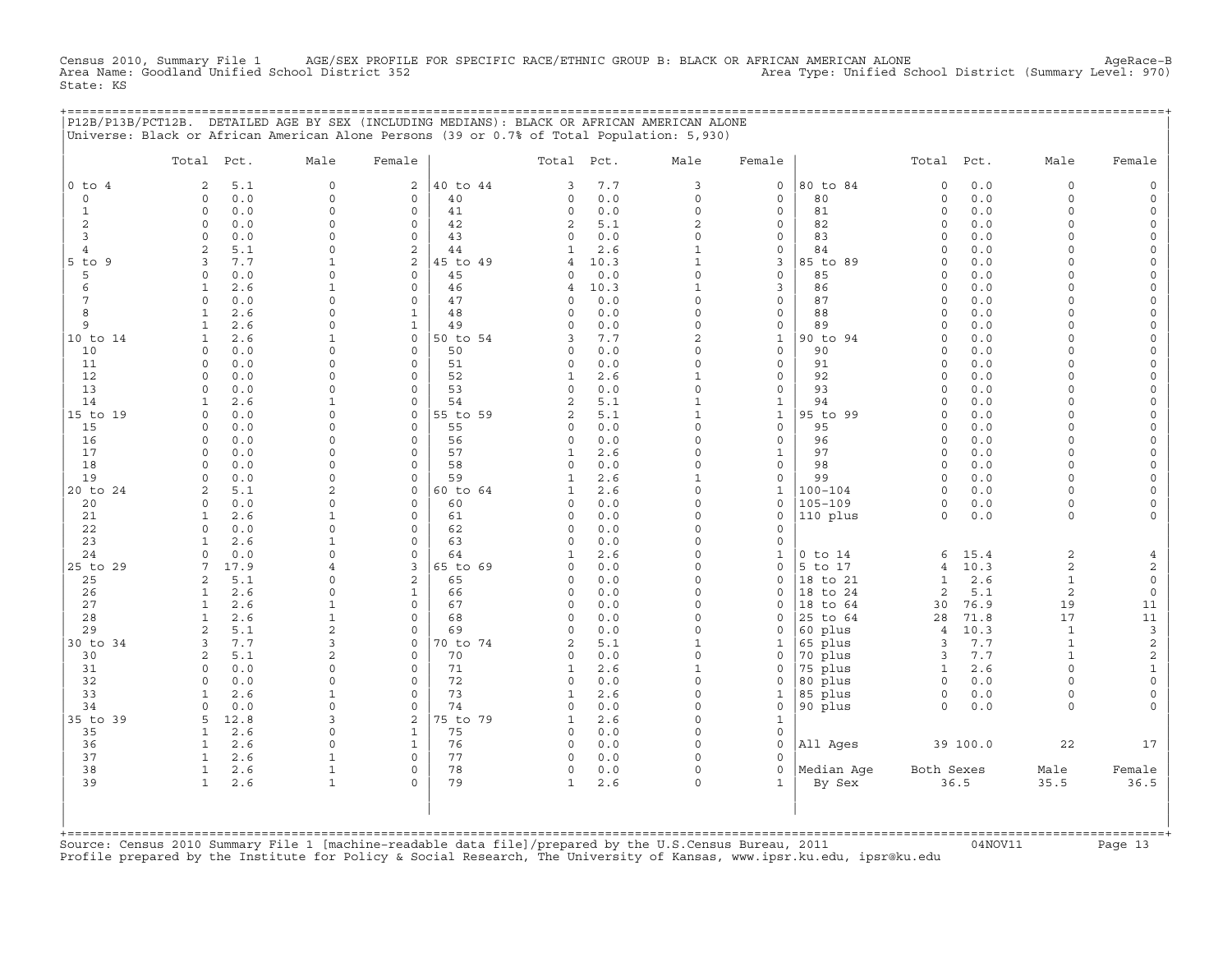Census 2010, Summary File 1 AGE/SEX PROFILE FOR SPECIFIC RACE/ETHNIC GROUP C: AMERICAN INDIAN AND ALASKA NATIVE ALONE AgeRace−C Area Name: Goodland Unified School District 352 Area Type: Unified School District (Summary Level: 970) State: KS

+===================================================================================================================================================+

|                | P12C/P13C/PCT12C. DETAILED AGE BY SEX (INCLUDING MEDIANS): AMERICAN INDIAN AND ALASKA NATIVE ALONE<br>Universe: American Indian and Alaska Native Alone Persons (17 or 0.3% of Total Population: 5,930) |                             |                                     |          |                          |            |                          |                                     |                         |                        |              |                      |                                            |
|----------------|---------------------------------------------------------------------------------------------------------------------------------------------------------------------------------------------------------|-----------------------------|-------------------------------------|----------|--------------------------|------------|--------------------------|-------------------------------------|-------------------------|------------------------|--------------|----------------------|--------------------------------------------|
|                | Total<br>Pct.                                                                                                                                                                                           | Male                        | Female                              |          | Total                    | Pct.       | Male                     | Female                              |                         | Total                  | Pct.         | Male                 | Female                                     |
| $0$ to $4$     | 5.9<br>1                                                                                                                                                                                                | $\mathbf 0$                 | 1                                   | 40 to 44 | 3                        | 17.6       | $\mathbf{2}$             | $1\,$                               | 80 to 84                | $\mathbf 0$            | 0.0          | 0                    | $\mathsf{O}$                               |
| 0              | 0.0<br>$\circ$                                                                                                                                                                                          | $\mathbf 0$                 | $\mathsf O$                         | 40       | 0                        | $0.0$      | $\circ$                  | $\mathsf O$                         | 80                      | $\circ$                | 0.0          | $\Omega$             | $\mathsf{O}$                               |
| $\mathbf{1}$   | $\circ$<br>0.0                                                                                                                                                                                          | $\Omega$                    | $\mathsf O$                         | 41       | $\mathbf{1}$             | 5.9        | $\mathbf 1$              | $\mathsf O$                         | 81                      | $\circ$                | 0.0          | $\Omega$             | $\mathsf{O}\xspace$                        |
| 2              | $\mathbf{1}$<br>5.9                                                                                                                                                                                     | $\Omega$                    | $\mathbf{1}$                        | 42       | $\mathbf{1}$             | 5.9        | $\mathbf{1}$             | $\mathbf 0$                         | 82                      | $\Omega$               | 0.0          | $\Omega$             | 0                                          |
| 3              | $\circ$<br>0.0                                                                                                                                                                                          | $\Omega$                    | $\mathbf 0$                         | 43       | 1                        | 5.9        | $\circ$                  | $\mathbf{1}$                        | 83                      | $\circ$                | 0.0          | $\Omega$             | 0                                          |
| $\overline{4}$ | $0.0$<br>$\circ$                                                                                                                                                                                        | $\mathbf 0$                 | $\mathbf 0$                         | 44       | 0                        | 0.0        | $\Omega$                 | $\mathsf O$                         | 84                      | $\Omega$               | 0.0          | $\Omega$             | $\mathsf{O}\xspace$                        |
| $5$ to<br>9    | 0.0<br>$\circ$                                                                                                                                                                                          | $\mathbf 0$                 | $\mathbf 0$<br>$\mathbf 0$          | 45 to 49 | $\overline{2}$           | 11.8       | $\mathbf{1}$<br>$\Omega$ | $\mathbf{1}$                        | 85 to 89                | $\Omega$               | 0.0          | $\Omega$             | 0                                          |
| 5<br>6         | 0.0<br>$\circ$<br>$\circ$<br>0.0                                                                                                                                                                        | $\Omega$<br>$\Omega$        | $\mathsf O$                         | 45<br>46 | 1<br>$\mathbf{1}$        | 5.9<br>5.9 | $1\,$                    | $\mathbf{1}$<br>$\mathsf O$         | 85<br>86                | $\mathbf 0$<br>$\circ$ | 0.0<br>0.0   | $\Omega$<br>$\Omega$ | $\mathsf{O}\xspace$<br>$\mathsf{O}\xspace$ |
| 7              | 0.0<br>$\circ$                                                                                                                                                                                          | $\Omega$                    | 0                                   | 47       | 0                        | 0.0        | $\Omega$                 | $\mathsf{O}$                        | 87                      | $\Omega$               | 0.0          | $\Omega$             | 0                                          |
| 8              | $\circ$<br>0.0                                                                                                                                                                                          | $\Omega$                    | $\mathsf O$                         | 48       | $\Omega$                 | 0.0        | $\Omega$                 | $\mathsf{O}\xspace$                 | 88                      | $\Omega$               | 0.0          | $\Omega$             | $\mathsf{O}\xspace$                        |
| 9              | $\circ$<br>0.0                                                                                                                                                                                          | $\mathbf 0$                 | $\mathsf O$                         | 49       | 0                        | 0.0        | $\mathbf 0$              | $\mathsf{O}$                        | 89                      | $\circ$                | 0.0          | $\Omega$             | $\mathsf{O}$                               |
| 10 to 14       | 0.0<br>$\Omega$                                                                                                                                                                                         | $\Omega$                    | 0                                   | 50 to 54 | 1                        | 5.9        | $\Omega$                 | $\mathbf{1}$                        | 90 to 94                | $\Omega$               | 0.0          | $\Omega$             | 0                                          |
| 10             | $0.0$<br>$\circ$                                                                                                                                                                                        | $\Omega$                    | $\circ$                             | 50       | $\Omega$                 | 0.0        | $\Omega$                 | $\mathsf O$                         | 90                      | $\Omega$               | 0.0          | $\Omega$             | $\mathsf{O}\xspace$                        |
| 11             | $\circ$<br>0.0                                                                                                                                                                                          | $\Omega$                    | $\mathsf O$                         | 51       | $\Omega$                 | 0.0        | $\Omega$                 | $\mathsf O$                         | 91                      | $\circ$                | 0.0          | $\Omega$             | $\mathsf{O}\xspace$                        |
| 12             | 0.0<br>$\Omega$                                                                                                                                                                                         | $\Omega$                    | $\mathbf 0$                         | 52       | $\Omega$                 | 0.0        | $\Omega$                 | 0                                   | 92                      | $\Omega$               | 0.0          | $\Omega$             | 0                                          |
| 13             | $\Omega$<br>0.0                                                                                                                                                                                         | $\Omega$                    | $\mathbf 0$                         | 53       | $\Omega$                 | 0.0        | $\Omega$                 | $\mathsf{O}\xspace$                 | 93                      | $\Omega$               | $0.0$        | $\Omega$             | $\mathsf{O}\xspace$                        |
| 14             | $\circ$<br>0.0                                                                                                                                                                                          | $\mathbf 0$                 | $\mathbf 0$                         | 54       | $\mathbf{1}$             | 5.9        | $\Omega$                 | $\mathbf{1}$                        | 94                      | $\Omega$               | 0.0          | $\Omega$             | $\mathsf{O}\xspace$                        |
| 15 to 19       | $\mathbf{1}$<br>5.9                                                                                                                                                                                     | $\mathbf{1}$                | $\mathbf 0$                         | 55 to 59 | 1                        | 5.9        | $\mathbf{1}$             | $\mathsf O$                         | 95 to 99                | $\Omega$               | 0.0          | $\Omega$             | 0                                          |
| 15             | $\circ$<br>0.0                                                                                                                                                                                          | $\Omega$                    | $\mathbf 0$                         | 55       | $\Omega$                 | 0.0        | $\Omega$                 | $\mathbf 0$                         | 95                      | $\Omega$               | 0.0          | $\Omega$             | $\mathsf{O}\xspace$                        |
| 16             | $\mathbf{1}$<br>5.9<br>$\circ$                                                                                                                                                                          | $\mathbf{1}$<br>$\mathbf 0$ | $\mathbf 0$                         | 56<br>57 | $\mathbf{1}$<br>0        | 5.9        | $\mathbf{1}$<br>$\Omega$ | $\mathsf O$                         | 96                      | $\Omega$<br>$\circ$    | 0.0          | $\Omega$<br>$\Omega$ | $\mathsf{O}\xspace$                        |
| $17$<br>18     | 0.0<br>0.0<br>$\circ$                                                                                                                                                                                   | $\mathbf 0$                 | $\mathsf{O}$<br>$\mathbf 0$         | 58       | $\Omega$                 | 0.0<br>0.0 | $\Omega$                 | $\mathsf{O}$<br>$\mathsf{O}\xspace$ | 97<br>98                | $\circ$                | 0.0<br>0.0   | $\Omega$             | 0<br>$\mathsf{O}$                          |
| 19             | $\Omega$<br>0.0                                                                                                                                                                                         | $\mathbf 0$                 | $\Omega$                            | 59       | 0                        | 0.0        | $\Omega$                 | $\mathsf{O}\xspace$                 | 99                      | $\Omega$               | 0.0          | $\circ$              | 0                                          |
| 20 to 24       | 5.9<br>1                                                                                                                                                                                                | $\mathbf{1}$                | $\mathsf{O}$                        | 60 to 64 | 2                        | 11.8       | $\mathbf{1}$             | $\mathbf{1}$                        | $100 - 104$             | $\Omega$               | 0.0          | 0                    | 0                                          |
| 20             | $\mathbf{1}$<br>5.9                                                                                                                                                                                     | $\mathbf{1}$                | $\mathsf O$                         | 60       | $\Omega$                 | 0.0        | $\Omega$                 | $\mathsf O$                         | $105 - 109$             | $\mathsf{O}\xspace$    | 0.0          | 0                    | $\mathsf{O}\xspace$                        |
| 21             | $\circ$<br>0.0                                                                                                                                                                                          | $\Omega$                    | $\mathbf 0$                         | 61       | $\Omega$                 | 0.0        | $\Omega$                 | 0                                   | 110 plus                | $\circ$                | 0.0          | $\circ$              | 0                                          |
| 22             | 0.0<br>$\circ$                                                                                                                                                                                          | $\mathbf 0$                 | $\mathbf 0$                         | 62       | 1                        | 5.9        | $\Omega$                 | $\mathbf{1}$                        |                         |                        |              |                      |                                            |
| 23             | $\circ$<br>0.0                                                                                                                                                                                          | $\mathbf 0$                 | $\mathsf{O}$                        | 63       | 0                        | 0.0        | $\mathbf 0$              | $\mathsf{O}$                        |                         |                        |              |                      |                                            |
| 24             | $\Omega$<br>0.0                                                                                                                                                                                         | $\Omega$                    | $\mathbf 0$                         | 64       | 1                        | 5.9        | $\mathbf{1}$             | $\mathbf 0$                         | $0$ to $14$             | 1                      | 5.9          | $\circ$              | $\mathbf{1}$                               |
| 25 to 29       | 11.8<br>2                                                                                                                                                                                               | 1                           | $\mathbf{1}$                        | 65 to 69 | 1                        | 5.9        | $1\,$                    | $\mathsf{O}\xspace$                 | 5 to 17                 | $1\,$                  | 5.9          | $\mathbf 1$          | $\mathbb O$                                |
| 25             | $0.0$<br>$\circ$                                                                                                                                                                                        | $\mathbf 0$                 | $\mathsf{O}\xspace$                 | 65       | 0                        | 0.0        | $\Omega$                 | 0                                   | 18 to 21                | $\mathbf{1}$           | 5.9          | $\mathbf{1}$         | $\mathsf{O}\xspace$                        |
| 26             | $\circ$<br>0.0                                                                                                                                                                                          | $\Omega$                    | $\mathbf 0$                         | 66       | $\Omega$                 | 0.0        | $\Omega$                 | $\Omega$                            | 18 to 24                | $\mathbf{1}$           | 5.9          | $\mathbf{1}$<br>7    | 0                                          |
| 27<br>28       | $\mathbf{1}$<br>5.9<br>5.9<br>$\mathbf{1}$                                                                                                                                                              | $\mathbf 0$<br>$\mathbf{1}$ | $\mathbf{1}$<br>$\mathsf{O}\xspace$ | 67<br>68 | $\Omega$<br>$\mathbf{1}$ | 0.0<br>5.9 | $\Omega$<br>$\mathbf{1}$ | $\Omega$<br>$\Omega$                | 18<br>to 64<br>25 to 64 | 13<br>12               | 76.5<br>70.6 | 6                    | 6<br>6                                     |
| 29             | 0.0<br>$\Omega$                                                                                                                                                                                         | $\Omega$                    | $\mathbf 0$                         | 69       | $\Omega$                 | 0.0        | $\Omega$                 | $\mathbf 0$                         | 60 plus                 | $\overline{4}$         | 23.5         | 3                    | $\mathbf{1}$                               |
| 30 to 34       | 5.9<br>$\mathbf{1}$                                                                                                                                                                                     | $\mathbf 0$                 | $\mathbf{1}$                        | 70 to 74 | 0                        | 0.0        | $\Omega$                 | $\mathsf{O}$                        | 65 plus                 | $\sqrt{2}$             | 11.8         | $\overline{c}$       | $\mathbb O$                                |
| 30             | 0.0<br>$\circ$                                                                                                                                                                                          | $\Omega$                    | $\mathbf 0$                         | 70       | $\Omega$                 | 0.0        | $\Omega$                 | 0                                   | 70 plus                 | $\mathbf{1}$           | 5.9          | $\mathbf{1}$         | $\mathsf{O}\xspace$                        |
| 31             | $\Omega$<br>0.0                                                                                                                                                                                         | $\Omega$                    | $\mathbf 0$                         | 71       | $\Omega$                 | 0.0        | $\Omega$                 | $\mathbf 0$                         | 75 plus                 | $\mathbf{1}$           | 5.9          | $\mathbf{1}$         | 0                                          |
| 32             | $\circ$<br>0.0                                                                                                                                                                                          | $\mathbf 0$                 | $\mathsf{O}$                        | 72       | 0                        | 0.0        | $\mathbf 0$              | $\mathsf{O}\xspace$                 | 80 plus                 | $\circ$                | 0.0          | $\circ$              | $\mathsf{O}\xspace$                        |
| 33             | $\Omega$<br>0.0                                                                                                                                                                                         | $\Omega$                    | $\mathbf 0$                         | 73       | $\Omega$                 | 0.0        | $\Omega$                 | $\mathbf 0$                         | 85 plus                 | $\circ$                | 0.0          | $\Omega$             | 0                                          |
| 34             | 5.9<br>1                                                                                                                                                                                                | $\Omega$                    | $\mathbf{1}$                        | 74       | $\Omega$                 | 0.0        | $\Omega$                 | 0                                   | 90 plus                 | $\Omega$               | 0.0          | $\circ$              | 0                                          |
| 35 to 39       | $\circ$<br>0.0                                                                                                                                                                                          | $\mathbf 0$                 | $\mathsf O$                         | 75 to 79 | $\mathbf{1}$             | 5.9        | $\mathbf 1$              | $\mathsf{O}\xspace$                 |                         |                        |              |                      |                                            |
| 35             | $\circ$<br>0.0                                                                                                                                                                                          | $\mathbf 0$                 | $\mathbf 0$                         | 75       | 0                        | 0.0        | $\circ$                  | $\mathbf 0$                         |                         |                        |              |                      |                                            |
| 36             | 0.0<br>$\circ$                                                                                                                                                                                          | $\Omega$                    | $\mathbf 0$                         | 76       | 1                        | 5.9        | $\mathbf{1}$             | $\mathbf 0$                         | All Ages                |                        | 17 100.0     | 10                   | 7                                          |
| 37             | 0<br>0.0                                                                                                                                                                                                | $\mathsf{O}$                | $\circ$                             | 77       | 0                        | 0.0        | $\mathbf 0$              | $\Omega$                            |                         |                        |              |                      |                                            |
| 38             | $\circ$<br>0.0                                                                                                                                                                                          | $\mathbf 0$<br>$\mathbf 0$  | $\mathbf 0$<br>$\Omega$             | 78<br>79 | 0<br>0                   | 0.0<br>0.0 | $\Omega$<br>$\Omega$     | $\Omega$<br>$\Omega$                | Median Age              | Both Sexes             |              | Male                 | Female                                     |
| 39             | 0.0<br>$\circ$                                                                                                                                                                                          |                             |                                     |          |                          |            |                          |                                     | By Sex                  |                        | 43.5         | 44.5                 | 43.5                                       |

+===================================================================================================================================================+Source: Census 2010 Summary File 1 [machine−readable data file]/prepared by the U.S.Census Bureau, 2011 04NOV11 Page 14 Profile prepared by the Institute for Policy & Social Research, The University of Kansas, www.ipsr.ku.edu, ipsr@ku.edu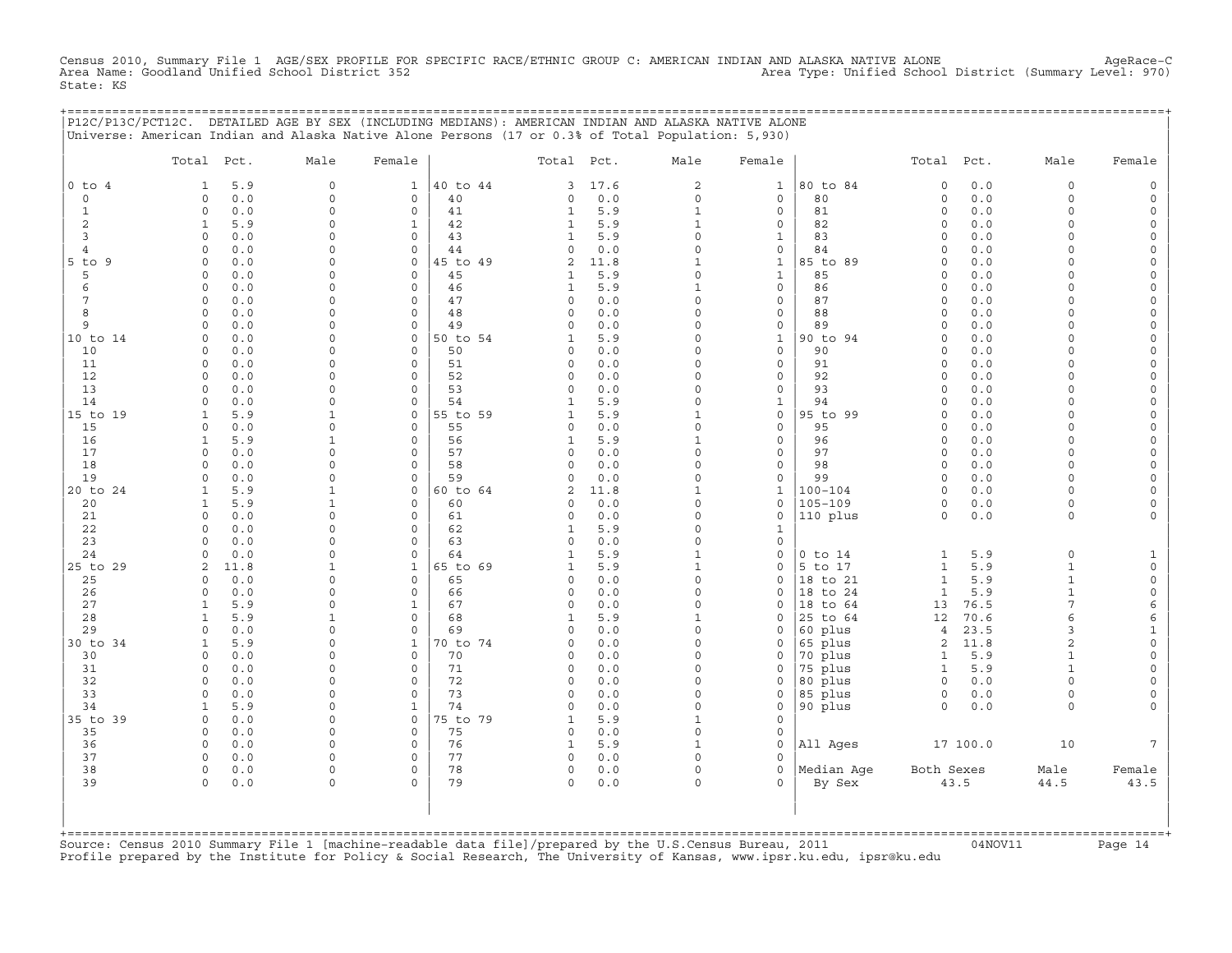CHE 15 AGE/SEX PROFILE FOR SPECIFIC RACE/ETHNIC GROUP D: ASIAN ALONE ACH<br>Ct 352 Area Type: Unified School District (Summary Level: 970) Census 2010, Summary File 1 AGE/S<br>Area Name: Goodland Unified School District 352 State: KS

+===================================================================================================================================================+ |P12D/P13D/PCT12D. DETAILED AGE BY SEX (INCLUDING MEDIANS): ASIAN ALONE | |Universe: Asian Alone Persons (17 or 0.3% of Total Population: 5,930) |

|                 | Total Pct.          |            | Male          | Female                      |                | Total Pct.              |            | Male                     | Female                      |                    | Total                   | Pct.         | Male                 | Female                                     |
|-----------------|---------------------|------------|---------------|-----------------------------|----------------|-------------------------|------------|--------------------------|-----------------------------|--------------------|-------------------------|--------------|----------------------|--------------------------------------------|
| $0$ to $4$      | 1                   | 5.9        | $\mathbf{0}$  | $\mathbf 1$                 | 40 to 44       | 2                       | 11.8       | $\mathbf{1}$             | $\mathbf{1}$                | 80 to 84           | $\Omega$                | 0.0          | $\circ$              | $\mathbb O$                                |
| $\circ$         | $\mathbf{1}$        | 5.9        | 0             | $\mathbf{1}$                | 40             | 1                       | 5.9        | $\mathbf{1}$             | $\mathsf{O}$                | 80                 | $\circ$                 | 0.0          | 0                    | $\mathsf{O}\xspace$                        |
| $\mathbf{1}$    | $\Omega$            | 0.0        | $\Omega$      | $\Omega$                    | 41             | $\Omega$                | 0.0        | $\Omega$                 | $\mathbf 0$                 | 81                 | $\Omega$                | 0.0          | $\Omega$             | $\mathsf{O}\xspace$                        |
| $\overline{2}$  | $\circ$             | 0.0        | $\Omega$      | $\mathbf 0$                 | 42             | $\mathbf 0$             | 0.0        | $\Omega$                 | $\mathbf 0$                 | 82                 | $\circ$                 | 0.0          | $\circ$              | $\mathsf{O}\xspace$                        |
| $\overline{3}$  | $\Omega$            | 0.0        | 0             | $\mathbf 0$                 | 43             | $\mathbf{1}$            | 5.9        | $\Omega$                 | $\mathbf{1}$                | 83                 | $\circ$                 | 0.0          | $\circ$              | $\mathsf{O}\xspace$                        |
| $\overline{4}$  | $\Omega$            | 0.0        | $\Omega$      | $\mathbf 0$                 | 44             | $\Omega$                | 0.0        | $\Omega$                 | $\mathsf O$                 | 84                 | $\Omega$                | 0.0          | $\Omega$             | $\mathsf{O}\xspace$                        |
| $5$ to $9$      | $\mathbf{1}$        | 5.9        | $\Omega$      | $\mathbf{1}$                | 45 to 49       | $\mathbf{1}$            | 5.9        | $\Omega$                 | $\mathbf{1}$                | 85 to 89           | $\circ$                 | 0.0          | $\Omega$             | $\mathsf{O}$                               |
| 5<br>6          | 0<br>$\mathbf{1}$   | 0.0<br>5.9 | 0<br>$\Omega$ | $\mathbf 0$<br>$\mathbf{1}$ | 45<br>46       | $\mathbf 0$<br>$\circ$  | 0.0<br>0.0 | $\Omega$<br>$\Omega$     | $\mathsf O$<br>$\mathbf{0}$ | 85<br>86           | $\Omega$<br>$\Omega$    | 0.0<br>0.0   | $\Omega$<br>$\Omega$ | $\mathsf{O}\xspace$<br>$\mathsf{O}\xspace$ |
| $7\phantom{.0}$ | $\Omega$            | 0.0        | $\Omega$      | $\Omega$                    | 47             | $\circ$                 | 0.0        | $\Omega$                 | $\circ$                     | 87                 | $\Omega$                | 0.0          | $\Omega$             | $\circ$                                    |
| 8               | $\Omega$            | 0.0        | $\Omega$      | $\mathbf 0$                 | 48             | $\circ$                 | 0.0        | $\Omega$                 | $\mathbf 0$                 | 88                 | $\circ$                 | 0.0          | $\Omega$             | $\mathsf{O}\xspace$                        |
| 9               | $\circ$             | 0.0        | $\Omega$      | $\circ$                     | 49             | $\mathbf{1}$            | 5.9        | $\Omega$                 | $1\,$                       | 89                 | $\circ$                 | 0.0          | $\Omega$             | $\mathsf{O}\xspace$                        |
| 10 to 14        | $\circ$             | 0.0        | 0             | 0                           | 50 to 54       | $\mathbf{1}$            | 5.9        | $\mathbf{1}$             | $\mathsf O$                 | 90 to 94           | $\circ$                 | 0.0          | $\circ$              | 0                                          |
| 10              | $\Omega$            | 0.0        | $\Omega$      | $\Omega$                    | 50             | $\Omega$                | 0.0        | $\Omega$                 | $\Omega$                    | 90                 | $\Omega$                | 0.0          | $\Omega$             | $\mathsf{O}\xspace$                        |
| 11              | $\circ$             | 0.0        | $\Omega$      | $\Omega$                    | 51             | $\circ$                 | 0.0        | $\Omega$                 | $\circ$                     | 91                 | $\circ$                 | 0.0          | $\Omega$             | $\mathsf{O}\xspace$                        |
| 12              | $\Omega$            | 0.0        | 0             | $\circ$                     | 52             | $\Omega$                | 0.0        | $\Omega$                 | $\mathsf O$                 | 92                 | $\circ$                 | 0.0          | $\Omega$             | $\mathsf{O}\xspace$                        |
| 13              | $\Omega$            | 0.0        | $\mathsf{O}$  | $\circ$                     | 53             | $\circ$                 | 0.0        | $\mathbf 0$              | $\mathsf{O}\xspace$         | 93                 | $\circ$                 | 0.0          | $\Omega$             | $\mathsf{O}\xspace$                        |
| 14              | $\Omega$            | 0.0        | 0             | $\circ$                     | 54             | $\mathbf{1}$            | 5.9        | $\mathbf{1}$             | $\mathsf O$                 | 94                 | $\circ$                 | 0.0          | $\Omega$             | $\mathsf{O}\xspace$                        |
| 15 to 19        | 1                   | 5.9        | $\mathbf{1}$  | 0                           | 55 to 59       | $\Omega$                | 0.0        | $\Omega$                 | $\mathsf O$                 | 95 to 99           | $\Omega$                | 0.0          | $\Omega$             | $\mathsf{O}$                               |
| 15              | $\Omega$            | 0.0        | $\Omega$      | $\Omega$                    | 55             | $\Omega$                | 0.0        | $\Omega$                 | $\circ$                     | 95                 | $\Omega$                | 0.0          | $\Omega$             | $\circ$                                    |
| 16              | $\Omega$            | 0.0        | $\Omega$      | $\circ$                     | 56             | $\circ$                 | 0.0        | $\Omega$                 | $\mathbf 0$                 | 96                 | $\circ$                 | 0.0          | $\Omega$             | $\mathsf{O}\xspace$                        |
| 17              | $\mathbf{1}$        | 5.9        | $\mathbf{1}$  | $\Omega$                    | 57             | $\Omega$                | $0.0$      | $\Omega$                 | $\mathbf 0$                 | 97                 | $\Omega$                | 0.0          | $\Omega$             | $\mathsf{O}\xspace$                        |
| 18              | $\circ$             | 0.0        | $\Omega$      | $\circ$                     | 58             | $\circ$                 | 0.0        | $\Omega$<br>$\Omega$     | $\mathsf O$                 | 98                 | $\circ$                 | 0.0          | $\circ$              | $\mathsf{O}\xspace$                        |
| 19<br>20 to 24  | $\circ$<br>$\Omega$ | 0.0<br>0.0 | 0<br>$\Omega$ | $\circ$<br>$\Omega$         | 59<br>60 to 64 | $\mathbf 0$<br>$\Omega$ | 0.0<br>0.0 | $\Omega$                 | $\mathsf{O}$<br>$\mathbf 0$ | 99<br>$100 - 104$  | $\mathbf 0$<br>$\Omega$ | 0.0<br>0.0   | $\Omega$<br>$\Omega$ | $\mathsf{O}\xspace$<br>$\circ$             |
| 20              | $\Omega$            | 0.0        | $\Omega$      | $\Omega$                    | 60             | $\circ$                 | 0.0        | $\Omega$                 | $\mathbf 0$                 | $105 - 109$        | $\mathbf 0$             | 0.0          | $\circ$              | $\mathsf{O}\xspace$                        |
| 21              | $\circ$             | 0.0        | $\Omega$      | $\circ$                     | 61             | $\circ$                 | 0.0        | $\Omega$                 | $\mathsf{O}$                | 110 plus           | $\mathbf 0$             | 0.0          | $\circ$              | $\circ$                                    |
| 22              | $\circ$             | 0.0        | $\Omega$      | $\circ$                     | 62             | $\Omega$                | 0.0        | $\Omega$                 | $\mathsf O$                 |                    |                         |              |                      |                                            |
| 23              | $\Omega$            | 0.0        | 0             | $\circ$                     | 63             | $\mathbf 0$             | 0.0        | $\Omega$                 | $\mathsf O$                 |                    |                         |              |                      |                                            |
| 24              | $\Omega$            | 0.0        | $\Omega$      | $\circ$                     | 64             | $\Omega$                | 0.0        | $\Omega$                 | $\circ$                     | $0$ to $14$        | 2                       | 11.8         | 0                    | 2                                          |
| 25 to 29        | 5                   | 29.4       | $\mathbf{1}$  | $\overline{4}$              | 65 to 69       | $\mathbf{1}$            | 5.9        | $\Omega$                 | $\mathbf{1}$                | 5 to 17            | $\overline{2}$          | 11.8         | $\mathbf{1}$         | $\mathbf 1$                                |
| 25              | $\Omega$            | 0.0        | $\Omega$      | $\circ$                     | 65             | $\Omega$                | 0.0        | $\Omega$                 | $\mathbf 0$                 | 18 to 21           | $\Omega$                | 0.0          | $\circ$              | $\mathsf{O}\xspace$                        |
| 26              | $\Omega$            | 0.0        | $\Omega$      | $\Omega$                    | 66             | $\Omega$                | 0.0        | $\Omega$                 | $\Omega$                    | 18 to 24           | $\circ$                 | 0.0          | $\Omega$             | $\mathsf{O}\xspace$                        |
| 27              | $\mathbf{1}$        | 5.9        | $\Omega$      | $\mathbf 1$                 | 67             | $\circ$                 | 0.0        | $\Omega$                 | $\mathbf 0$                 | 18<br>to 64        | 11                      | 64.7         | $\overline{4}$       | $\boldsymbol{7}$                           |
| 28              | 3                   | 17.6       | 0             | 3                           | 68             | $\mathsf O$             | 0.0        | $\Omega$                 | $\mathbf 0$                 | 25 to 64           | 11                      | 64.7         | $\overline{4}$       | $\overline{7}$                             |
| 29              | 1                   | 5.9        | $\mathbf{1}$  | $\Omega$                    | 69             | $\mathbf{1}$            | 5.9        | $\Omega$                 | $\mathbf{1}$                | 60 plus            | 3                       | 17.6         | $\overline{a}$       | $\mathbf 1$                                |
| 30 to 34        | $\Omega$            | 0.0        | $\Omega$      | $\mathbf 0$                 | 70 to 74       | $\overline{2}$          | 11.8       | $\overline{c}$           | $\mathsf O$                 | 65 plus            | 3                       | 17.6         | $\overline{c}$       | $\mathbf 1$                                |
| 30              | $\Omega$            | 0.0        | $\Omega$      | $\mathbf 0$                 | 70             | $\Omega$                | 0.0        | $\Omega$                 | $\circ$                     | 70 plus            | $\overline{2}$          | 11.8         | $\overline{2}$       | $\mathsf{O}\xspace$                        |
| 31              | $\circ$             | 0.0        | $\Omega$      | $\mathbf 0$                 | 71             | $\mathsf O$             | 0.0        | $\Omega$                 | $\mathsf{O}$                | 75 plus            | $\circ$                 | 0.0          | $\circ$              | $\mathsf{O}\xspace$                        |
| 32<br>33        | $\circ$<br>$\Omega$ | 0.0<br>0.0 | 0<br>$\Omega$ | $\mathbf 0$<br>$\mathbf 0$  | 72<br>73       | $\mathbf{1}$<br>0       | 5.9<br>0.0 | $\mathbf{1}$<br>$\Omega$ | $\circ$<br>$\mathbf 0$      | 80 plus<br>85 plus | $\circ$<br>$\circ$      | $0.0$<br>0.0 | $\circ$<br>$\circ$   | $\mathsf{O}\xspace$<br>0                   |
| 34              | $\circ$             | 0.0        | $\Omega$      | $\mathbf 0$                 | 74             | $\mathbf{1}$            | 5.9        | $\mathbf{1}$             | $\mathbf 0$                 | 90 plus            | $\circ$                 | 0.0          | $\circ$              | $\circ$                                    |
| 35 to 39        | 2                   | 11.8       | $\mathbf{1}$  | $\mathbf 1$                 | 75 to 79       | $\Omega$                | 0.0        | $\Omega$                 | $\mathbf{0}$                |                    |                         |              |                      |                                            |
| 35              | $\mathbf{1}$        | 5.9        | $\mathbf 1$   | $\mathbf 0$                 | 75             | $\circ$                 | 0.0        | $\Omega$                 | $\mathsf O$                 |                    |                         |              |                      |                                            |
| 36              | $\Omega$            | 0.0        | $\Omega$      | $\mathbf 0$                 | 76             | $\circ$                 | 0.0        | $\Omega$                 | $\mathsf O$                 | All Ages           |                         | 17 100.0     | $7\phantom{.0}$      | 10                                         |
| 37              | 0                   | 0.0        | $\Omega$      | $\mathbf 0$                 | 77             | $\circ$                 | 0.0        | $\Omega$                 | $\mathbf 0$                 |                    |                         |              |                      |                                            |
| 38              | $\circ$             | 0.0        | $\Omega$      | $\mathbf 0$                 | 78             | $\mathbf 0$             | 0.0        | $\Omega$                 | $\Omega$                    | Median Age         | Both Sexes              |              | Male                 | Female                                     |
| 39              | $\mathbf{1}$        | 5.9        | 0             | $\mathbf{1}$                | 79             | $\circ$                 | 0.0        | $\Omega$                 | $\Omega$                    | By Sex             |                         | 35.5         | 40.5                 | 28.7                                       |
|                 |                     |            |               |                             |                |                         |            |                          |                             |                    |                         |              |                      |                                            |

+===================================================================================================================================================+Source: Census 2010 Summary File 1 [machine−readable data file]/prepared by the U.S.Census Bureau, 2011 04NOV11 Page 15 Profile prepared by the Institute for Policy & Social Research, The University of Kansas, www.ipsr.ku.edu, ipsr@ku.edu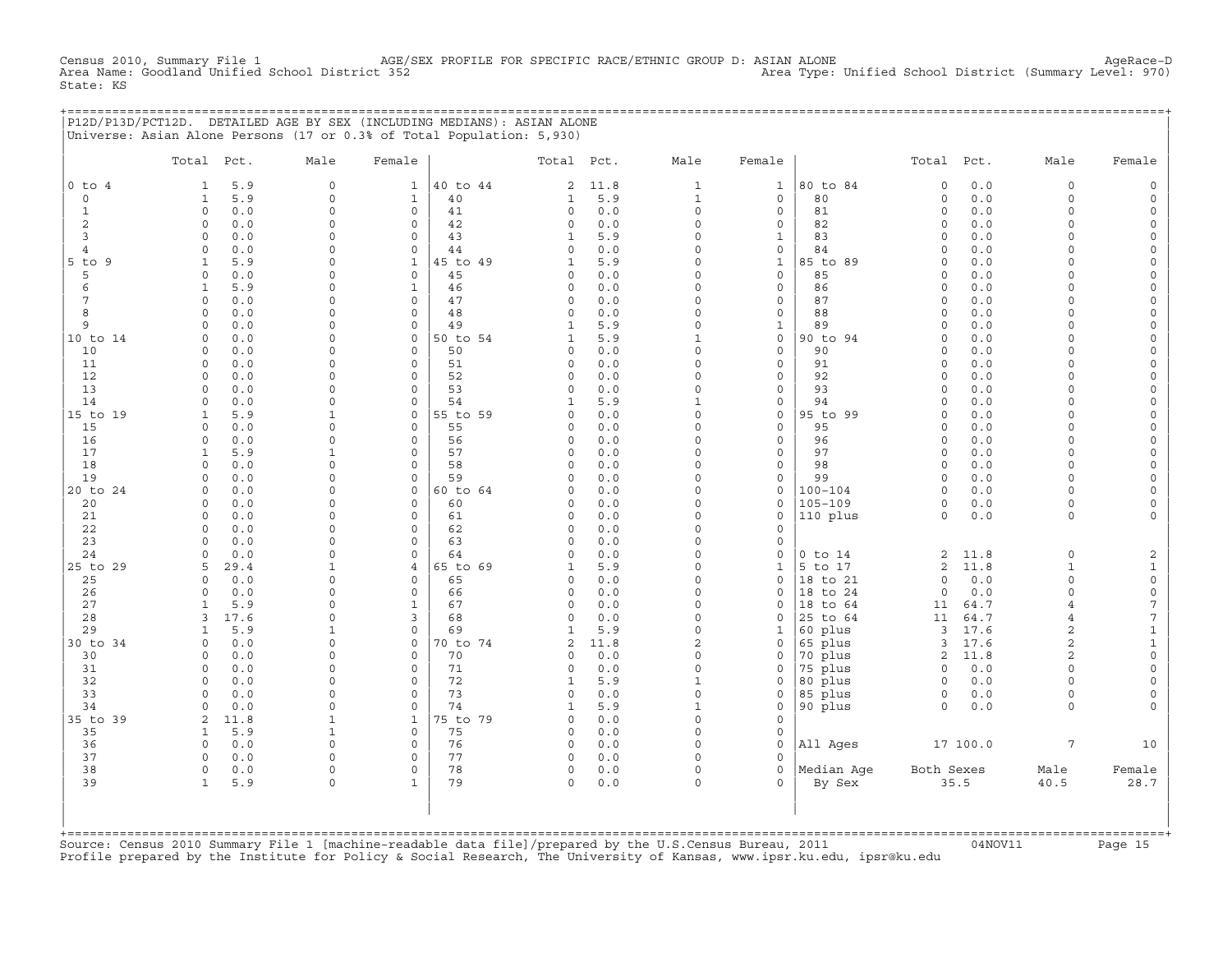Census 2010, Summary File 1 AGE/SEX PROFILE FOR SPECIFIC RACE/ETHNIC GROUP E: NAT HAWAIIAN/OTH. PACIFIC ISLANDER ALONE AgeRace-E<br>Area Name: Goodland Unified School District 352 State: KS

+===================================================================================================================================================+

| $0$ to $4$<br>$\circ$<br>$\mathbf{1}$<br>$\boldsymbol{2}$<br>3<br>4<br>9<br>5<br>$\epsilon$<br>7<br>8<br>9 | 0.0<br>$\Omega$<br>0.0<br>$\circ$<br>$\circ$<br>0.0<br>$\circ$<br>0.0<br>$\Omega$<br>0.0<br>$\circ$<br>0.0<br>20.0<br>$\mathbf{1}$<br>$\circ$<br>0.0<br>$\circ$<br>0.0 | $\mathbf 0$<br>$\mathbf 0$<br>$\mathbf 0$<br>$\Omega$<br>$\Omega$<br>$\mathsf{O}\xspace$<br>$\mathbf{1}$ | 0<br>$\mathbf 0$<br>$\mathbf 0$<br>$\mathbf 0$<br>$\Omega$ | 40 to 44<br>40<br>41<br>42 | $\mathbf{1}$<br>$\mathbf{1}$<br>0 | 20.0<br>20.0 | 0                 | $\mathbf{1}$                       | 80 to 84               | $\circ$            | 0.0        | $\mathbf 0$          | $\mathsf{O}$                               |
|------------------------------------------------------------------------------------------------------------|------------------------------------------------------------------------------------------------------------------------------------------------------------------------|----------------------------------------------------------------------------------------------------------|------------------------------------------------------------|----------------------------|-----------------------------------|--------------|-------------------|------------------------------------|------------------------|--------------------|------------|----------------------|--------------------------------------------|
|                                                                                                            |                                                                                                                                                                        |                                                                                                          |                                                            |                            |                                   |              |                   |                                    |                        |                    |            |                      |                                            |
|                                                                                                            |                                                                                                                                                                        |                                                                                                          |                                                            |                            |                                   |              | $\mathsf O$       | $\mathbf{1}$                       | 80                     | $\circ$            | 0.0        | $\mathbf 0$          | $\mathsf{O}$                               |
|                                                                                                            |                                                                                                                                                                        |                                                                                                          |                                                            |                            |                                   | 0.0          | $\mathsf O$       | 0                                  | 81                     | $\circ$            | 0.0        | $\Omega$             | $\mathsf{O}$                               |
|                                                                                                            |                                                                                                                                                                        |                                                                                                          |                                                            |                            | 0                                 | 0.0          | 0                 | $\mathsf{O}\xspace$                | 82                     | $\circ$            | 0.0        | $\Omega$             | $\mathsf{O}\xspace$                        |
| $5$ to                                                                                                     |                                                                                                                                                                        |                                                                                                          |                                                            | 43                         | 0                                 | 0.0          | $\Omega$          | 0                                  | 83                     | $\circ$            | 0.0        | $\Omega$             | $\mathsf O$                                |
|                                                                                                            |                                                                                                                                                                        |                                                                                                          | $\mathbf 0$                                                | 44                         | 0                                 | 0.0          | 0                 | 0                                  | 84                     | $\circ$            | 0.0        | $\Omega$             | 0                                          |
|                                                                                                            |                                                                                                                                                                        | $\Omega$                                                                                                 | 0<br>$\mathbf 0$                                           | 45 to 49<br>45             | 0<br>0                            | 0.0<br>0.0   | 0<br>$\Omega$     | $\mathsf{O}\xspace$<br>$\mathbf 0$ | 85 to 89<br>85         | $\circ$<br>$\circ$ | 0.0<br>0.0 | $\Omega$<br>$\Omega$ | $\mathsf{O}\xspace$<br>$\mathsf{O}\xspace$ |
|                                                                                                            |                                                                                                                                                                        | $\Omega$                                                                                                 | $\circ$                                                    | 46                         | 0                                 | $0.0$        | 0                 | $\mathsf{O}\xspace$                | 86                     | $\circ$            | 0.0        | $\Omega$             | $\mathsf{O}\xspace$                        |
|                                                                                                            | $\circ$<br>0.0                                                                                                                                                         | $\mathbf 0$                                                                                              | $\mathbf 0$                                                | 47                         | 0                                 | 0.0          | $\Omega$          | 0                                  | 87                     | $\circ$            | 0.0        | $\Omega$             | 0                                          |
|                                                                                                            | 20.0<br>1                                                                                                                                                              | $\mathbf{1}$                                                                                             | $\mathbf 0$                                                | 48                         | 0                                 | 0.0          | $\Omega$          | $\mathsf{O}\xspace$                | 88                     | $\circ$            | 0.0        | $\Omega$             | $\mathsf{O}\xspace$                        |
|                                                                                                            | $\circ$<br>0.0                                                                                                                                                         | $\mathsf{O}\xspace$                                                                                      | $\mathbf 0$                                                | 49                         | 0                                 | 0.0          | $\mathbf 0$       | $\mathsf{O}\xspace$                | 89                     | $\circ$            | 0.0        | $\Omega$             | $\mathsf{O}\xspace$                        |
| 10 to 14                                                                                                   | 20.0<br>1                                                                                                                                                              | $\mathbf{1}$                                                                                             | $\mathbf 0$                                                | 50 to 54                   | 0                                 | 0.0          | $\Omega$          | $\mathsf{O}\xspace$                | 90 to 94               | $\circ$            | 0.0        | $\Omega$             | 0                                          |
| 10                                                                                                         | $0.0$<br>0                                                                                                                                                             | $\mathbf 0$                                                                                              | $\circ$                                                    | 50                         | 0                                 | 0.0          | $\Omega$          | $\mathsf{O}\xspace$                | 90                     | $\circ$            | 0.0        | $\Omega$             | $\mathsf{O}\xspace$                        |
| 11                                                                                                         | $\circ$<br>0.0                                                                                                                                                         | $\Omega$                                                                                                 | $\Omega$                                                   | 51                         | 0                                 | 0.0          | $\Omega$          | $\mathsf{O}\xspace$                | 91                     | $\circ$            | 0.0        | $\Omega$             | $\mathsf{O}\xspace$                        |
| 12                                                                                                         | $\circ$<br>0.0                                                                                                                                                         | $\mathbf 0$                                                                                              | $\mathbf 0$                                                | 52                         | 0                                 | 0.0          | 0                 | 0                                  | 92                     | $\circ$            | 0.0        | $\Omega$             | 0                                          |
| 13                                                                                                         | 20.0<br>$\mathbf{1}$                                                                                                                                                   | $\mathbf{1}$                                                                                             | 0                                                          | 53                         | 0                                 | 0.0          | 0                 | $\mathsf{O}\xspace$                | 93                     | $\circ$            | 0.0        | $\mathbf 0$          | $\mathsf{O}\xspace$                        |
| 14                                                                                                         | 0.0<br>$\Omega$                                                                                                                                                        | $\mathbf 0$                                                                                              | $\mathbf 0$                                                | 54                         | 0                                 | 0.0          | $\Omega$          | $\mathsf{O}\xspace$                | 94                     | $\circ$            | 0.0        | $\Omega$             | $\mathsf{O}\xspace$                        |
| 15 to 19                                                                                                   | $\circ$<br>0.0                                                                                                                                                         | $\Omega$                                                                                                 | $\mathbf 0$                                                | 55 to 59                   | $\mathbf 0$                       | 0.0          | 0                 | $\mathbb O$                        | 95 to 99               | $\circ$            | 0.0        | $\Omega$             | $\mathsf{O}\xspace$                        |
| 15                                                                                                         | 0.0<br>$\Omega$                                                                                                                                                        | $\Omega$                                                                                                 | $\mathbf 0$                                                | 55                         | 0                                 | 0.0          | $\Omega$          | $\mathbf 0$                        | 95                     | $\circ$            | 0.0        | $\Omega$             | $\mathsf{O}\xspace$                        |
| 16                                                                                                         | 0.0<br>0                                                                                                                                                               | $\Omega$                                                                                                 | $\mathbf 0$                                                | 56                         | 0                                 | 0.0          | $\Omega$          | 0                                  | 96                     | $\circ$            | 0.0        | $\Omega$             | 0                                          |
| 17                                                                                                         | $\circ$<br>0.0                                                                                                                                                         | $\mathbf 0$                                                                                              | $\mathbf 0$                                                | 57                         | 0                                 | 0.0          | $\mathsf O$       | $\mathsf{O}\xspace$                | 97                     | $\circ$            | 0.0        | $\mathbf 0$          | $\mathsf{O}\xspace$                        |
| 18                                                                                                         | $\Omega$<br>0.0                                                                                                                                                        | $\mathbf 0$                                                                                              | $\mathbf 0$                                                | 58                         | 0                                 | 0.0          | 0                 | 0                                  | 98                     | $\circ$            | 0.0        | $\Omega$             | $\mathsf{O}\xspace$                        |
| 19                                                                                                         | 0.0<br>$\Omega$                                                                                                                                                        | $\Omega$<br>$\mathbf 0$                                                                                  | $\circ$<br>$\mathbf{1}$                                    | 59<br>60 to 64             | 0                                 | 0.0          | 0<br>$\mathbf{1}$ | $\mathsf{O}\xspace$                | 99                     | $\circ$<br>$\circ$ | 0.0        | $\Omega$<br>$\Omega$ | $\mathsf{O}\xspace$<br>$\mathsf O$         |
| 20 to 24                                                                                                   | 20.0<br>1<br>$\circ$                                                                                                                                                   | $\Omega$                                                                                                 | 0                                                          | 60                         | 1<br>0                            | 20.0         | 0                 | 0<br>0                             | 100-104<br>$105 - 109$ | 0                  | 0.0        | $\mathbf 0$          | 0                                          |
| 20<br>21                                                                                                   | 0.0<br>$0.0$<br>$\mathbf 0$                                                                                                                                            | $\Omega$                                                                                                 | $\mathbf 0$                                                | 61                         | 0                                 | 0.0<br>0.0   | 0                 | $\mathsf{O}\xspace$                | 110 plus               | $\circ$            | 0.0<br>0.0 | 0                    | $\mathsf{O}\xspace$                        |
| 22                                                                                                         | $\circ$<br>0.0                                                                                                                                                         | $\mathbf 0$                                                                                              | $\mathbf 0$                                                | 62                         | 0                                 | 0.0          | 0                 | $\mathsf{O}\xspace$                |                        |                    |            |                      |                                            |
| 23                                                                                                         | $0.0$<br>$\circ$                                                                                                                                                       | $\Omega$                                                                                                 | 0                                                          | 63                         | 0                                 | 0.0          | 0                 | $\mathsf{O}\xspace$                |                        |                    |            |                      |                                            |
| 24                                                                                                         | 20.0<br>1                                                                                                                                                              | $\Omega$                                                                                                 | $\mathbf{1}$                                               | 64                         | 1                                 | 20.0         | $\mathbf{1}$      | $\Omega$                           | $0$ to $14$            | $\overline{2}$     | 40.0       | $\overline{2}$       | $\mathsf{O}$                               |
| 25 to 29                                                                                                   | $\circ$<br>0.0                                                                                                                                                         | $\mathbf 0$                                                                                              | 0                                                          | 65 to 69                   | 0                                 | 0.0          | $\mathsf O$       | 0                                  | 5 to 17                | $\overline{c}$     | 40.0       | 2                    | $\mathsf{O}$                               |
| 25                                                                                                         | $\circ$<br>0.0                                                                                                                                                         | $\Omega$                                                                                                 | 0                                                          | 65                         | 0                                 | 0.0          | 0                 | 0                                  | 18 to 21               | $\circ$            | 0.0        | $\mathbf 0$          | $\mathbb O$                                |
| 26                                                                                                         | 0.0<br>$\Omega$                                                                                                                                                        | $\Omega$                                                                                                 | $\mathbf 0$                                                | 66                         | 0                                 | 0.0          | $\Omega$          | $\Omega$                           | 18 to 24               | 1                  | 20.0       | $\Omega$             | $\mathbf{1}$                               |
| 27                                                                                                         | $\circ$<br>0.0                                                                                                                                                         | $\mathsf{O}\xspace$                                                                                      | $\mathsf{O}\xspace$                                        | 67                         | 0                                 | $0.0$        | 0                 | 0                                  | 18 to 64               | $\mathbf{3}$       | 60.0       | $\mathbf{1}$         | $\overline{c}$                             |
| 28                                                                                                         | 0.0<br>$\circ$                                                                                                                                                         | $\Omega$                                                                                                 | $\mathbf 0$                                                | 68                         | 0                                 | 0.0          | $\Omega$          | $\Omega$                           | 25 to 64               | $\overline{2}$     | 40.0       | $\mathbf{1}$         | $\mathbf 1$                                |
| 29                                                                                                         | 0.0<br>$\Omega$                                                                                                                                                        | $\Omega$                                                                                                 | $\mathbf 0$                                                | 69                         | 0                                 | 0.0          | $\Omega$          | $\Omega$                           | 60 plus                | 1                  | 20.0       | $\mathbf{1}$         | $\mathsf{O}\xspace$                        |
| 30 to 34                                                                                                   | $\circ$<br>0.0                                                                                                                                                         | $\Omega$                                                                                                 | 0                                                          | 70 to 74                   | 0                                 | 0.0          | 0                 | 0                                  | 65 plus                | $\circ$            | 0.0        | $\mathbf 0$          | $\mathsf{O}\xspace$                        |
| 30                                                                                                         | $\circ$<br>0.0                                                                                                                                                         | $\Omega$                                                                                                 | $\mathbf 0$                                                | 70                         | 0                                 | 0.0          | 0                 | 0                                  | 70 plus                | $\circ$            | 0.0        | $\Omega$             | $\mathsf{O}\xspace$                        |
| 31                                                                                                         | 0.0<br>$\Omega$                                                                                                                                                        | $\mathbf 0$                                                                                              | $\mathbf 0$                                                | 71                         | 0                                 | 0.0          | $\Omega$          | $\Omega$                           | 75 plus                | $\circ$            | 0.0        | $\Omega$             | $\mathsf{O}\xspace$                        |
| 32                                                                                                         | $\circ$<br>0.0                                                                                                                                                         | $\Omega$                                                                                                 | $\mathbf 0$                                                | 72                         | $\mathbf 0$                       | 0.0          | $\Omega$          | 0                                  | 80 plus                | $\circ$            | 0.0        | $\Omega$             | 0                                          |
| 33                                                                                                         | $\circ$<br>0.0<br>$\mathbf 0$                                                                                                                                          | $\Omega$<br>$\mathbf 0$                                                                                  | $\mathbf 0$<br>$\mathbf 0$                                 | 73                         | 0<br>0                            | 0.0          | 0<br>0            | 0<br>$\mathsf{O}\xspace$           | 85 plus                | $\circ$<br>$\circ$ | 0.0        | $\Omega$<br>0        | 0                                          |
| 34<br>35 to 39                                                                                             | 0.0<br>0.0<br>$\circ$                                                                                                                                                  | $\Omega$                                                                                                 | 0                                                          | 74<br>75 to 79             | $\mathbf 0$                       | 0.0<br>0.0   | 0                 | $\circ$                            | 90 plus                |                    | 0.0        |                      | 0                                          |
| 35                                                                                                         | $\circ$<br>0.0                                                                                                                                                         | $\Omega$                                                                                                 | $\mathbf 0$                                                | 75                         | 0                                 | 0.0          | $\mathsf O$       | $\mathsf{O}\xspace$                |                        |                    |            |                      |                                            |
| 36                                                                                                         | 0.0<br>$\circ$                                                                                                                                                         | $\mathbf 0$                                                                                              | $\mathbf 0$                                                | 76                         | 0                                 | 0.0          | $\circ$           | $\circ$                            | All Ages               |                    | 5 100.0    | 3                    | $\mathbf{2}$                               |
| 37                                                                                                         | 0<br>0.0                                                                                                                                                               | $\mathbf 0$                                                                                              | $\mathbf 0$                                                | 77                         | 0                                 | 0.0          | $\circ$           | 0                                  |                        |                    |            |                      |                                            |
| 38                                                                                                         | $\circ$<br>0.0                                                                                                                                                         | $\mathbf 0$                                                                                              | $\mathbf 0$                                                | 78                         | 0                                 | 0.0          | $\mathsf O$       | $\mathbf 0$                        | Median Age             | Both Sexes         |            | Male                 | Female                                     |
| 39                                                                                                         | $\circ$<br>0.0                                                                                                                                                         | $\Omega$                                                                                                 | $\Omega$                                                   | 79                         | 0                                 | 0.0          | $\circ$           | $\Omega$                           | By Sex                 | 24.5               |            | 13.5                 | 32.5                                       |

+===================================================================================================================================================+Source: Census 2010 Summary File 1 [machine−readable data file]/prepared by the U.S.Census Bureau, 2011 04NOV11 Page 16 Profile prepared by the Institute for Policy & Social Research, The University of Kansas, www.ipsr.ku.edu, ipsr@ku.edu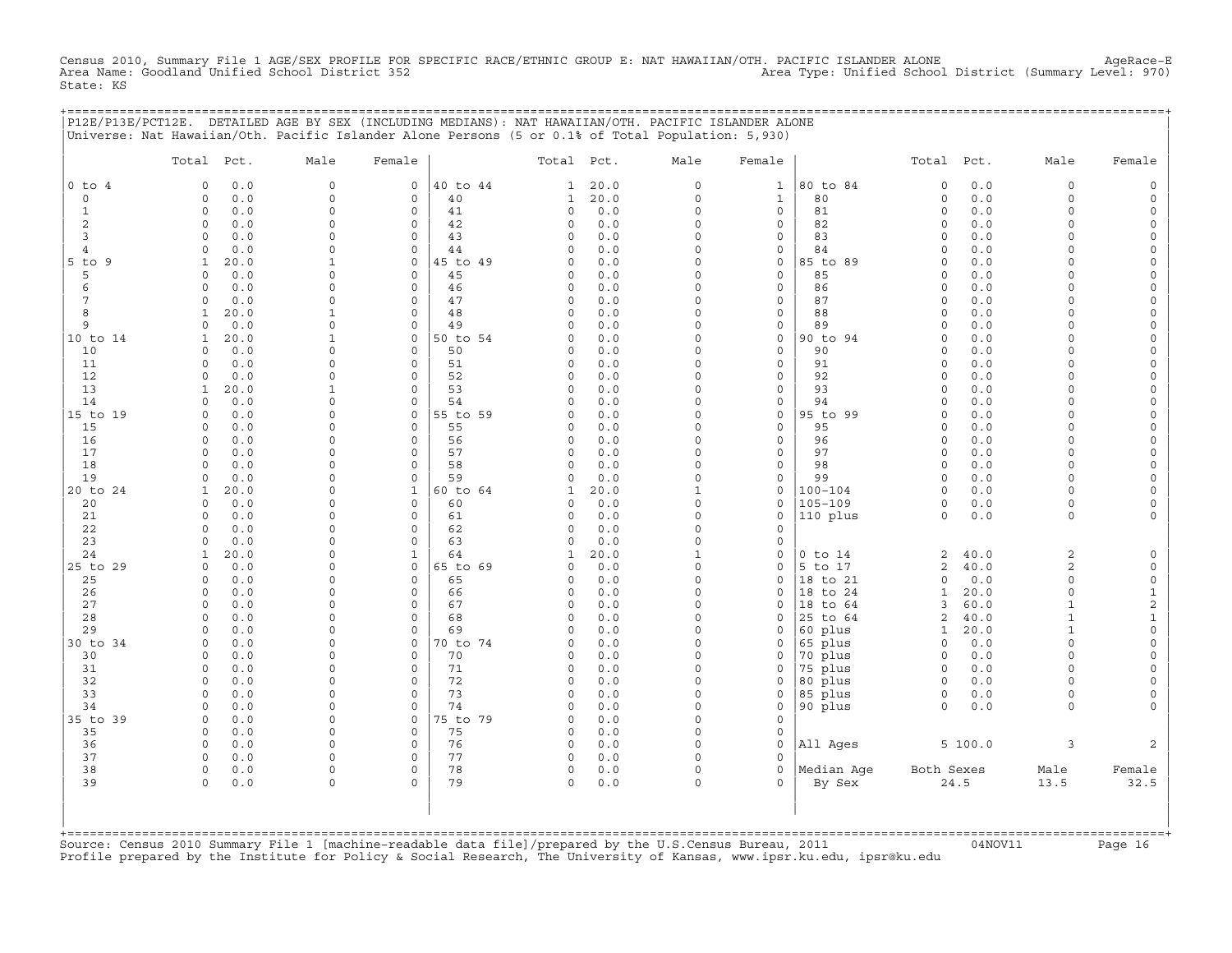CHE 1 AGE/SEX PROFILE FOR SPECIFIC RACE/ETHNIC GROUP F: SOME OTHER RACE ALONE<br>(1970) Area Type: Unified School District (Summary Level: دetic 352 Census 2010, Summary File 1 AGE/SEX PH<br>Area Name: Goodland Unified School District 352 State: KS

|              |                   |            | P12F/P13F/PCT12F. DETAILED AGE BY SEX (INCLUDING MEDIANS): SOME OTHER RACE ALONE<br>Universe: Some Other Race Alone Persons (230 or 3.9% of Total Population: 5,930) |                            |          |                |            |                                |                              |             |               |            |                    |                                    |
|--------------|-------------------|------------|----------------------------------------------------------------------------------------------------------------------------------------------------------------------|----------------------------|----------|----------------|------------|--------------------------------|------------------------------|-------------|---------------|------------|--------------------|------------------------------------|
|              | Total Pct.        |            | Male                                                                                                                                                                 | Female                     |          | Total Pct.     |            | Male                           | Female                       |             | Total Pct.    |            | Male               | Female                             |
| $0$ to $4$   | 28                | 12.2       | 15                                                                                                                                                                   | 13                         | 40 to 44 | 13             | 5.7        | 11                             | 2                            | 80 to 84    | $\circ$       | 0.0        | $\circ$            | 0                                  |
| 0            | 4                 | 1.7        | $\sqrt{2}$                                                                                                                                                           | 2                          | 40       | $\circ$        | 0.0        | $\mathbf 0$                    | $\circ$                      | 80          | 0             | 0.0        | $\circ$            | $\mathsf{O}$                       |
| $\mathbf{1}$ | 6                 | 2.6        | $\overline{4}$                                                                                                                                                       | 2                          | 41       | 3              | 1.3        | 3                              | $\mathbf{0}$                 | 81          | $\Omega$      | 0.0        | $\Omega$           | $\mathbf 0$                        |
| 2            | 6                 | 2.6        | 2                                                                                                                                                                    | $\overline{4}$             | 42       | 3              | 1.3        | 3                              | 0                            | 82          | 0             | 0.0        | $\Omega$           | $\mathsf{O}\xspace$                |
| 3            | $\epsilon$        | 2.6        | $\overline{2}$                                                                                                                                                       | $\overline{4}$             | 43       | 6              | 2.6        | 5                              | $\mathbf{1}$                 | 83          | $\Omega$      | 0.0        | $\Omega$           | $\mathsf{O}\xspace$                |
| 4            | 6                 | 2.6        | 5                                                                                                                                                                    | $\mathbf{1}$               | 44       | $\mathbf{1}$   | 0.4        | 0                              | $\mathbf{1}$                 | 84          | 0             | 0.0        | $\Omega$           | $\mathbf 0$                        |
| $5$ to $9$   | 17                | 7.4        | 10                                                                                                                                                                   | $7\phantom{.0}$            | 45 to 49 | 15             | 6.5        | 5                              | 10                           | 85 to 89    | $\Omega$      | 0.0        | $\cap$             | $\mathbf 0$                        |
| 5            | 5                 | 2.2        | 3                                                                                                                                                                    | 2                          | 45       | 3              | 1.3        | $\Omega$                       | 3                            | 85          | $\Omega$      | 0.0        | $\cap$             | $\mathbf 0$                        |
| 6            | 3                 | 1.3        | $\mathbf{1}$                                                                                                                                                         | 2                          | 46       | 2              | 0.9        | $\mathbf{1}$                   | $\mathbf{1}$                 | 86          | $\Omega$      | 0.0        | $\cap$             | $\mathbf 0$                        |
| 7            | 2                 | 0.9        | $\mathbf{1}$                                                                                                                                                         | $\mathbf{1}$               | 47       | 4              | 1.7        | $\Omega$                       | $\overline{4}$               | 87          | $\circ$       | 0.0        | $\Omega$           | $\mathsf{O}\xspace$                |
| 8            | 5                 | 2.2        | 3                                                                                                                                                                    | 2                          | 48       | $\overline{4}$ | 1.7        | 3                              | $\mathbf{1}$                 | 88          | $\Omega$      | 0.0        | $\Omega$           | $\mathbf 0$                        |
| 9            | 2                 | 0.9        | 2                                                                                                                                                                    | $\mathbf 0$                | 49       | 2              | 0.9        | $\mathbf{1}$                   | 1                            | 89          | 0             | 0.0        | $\Omega$           | $\mathsf{O}\xspace$                |
| 10 to 14     | 27                | 11.7       | 14                                                                                                                                                                   | 13                         | 50 to 54 | 13             | 5.7        | 5                              | 8                            | 90 to 94    | $\mathbf{1}$  | 0.4        | $\cap$             | $\mathbf 1$                        |
| 10           | 5                 | 2.2        | 3                                                                                                                                                                    | 2                          | 50       | 3              | 1.3        | $\mathbf{1}$                   | $\overline{a}$               | 90          | 1             | 0.4        | $\Omega$           | $\mathbf 1$                        |
| 11           | 9                 | 3.9        | $\overline{4}$                                                                                                                                                       | 5                          | 51       | 3              | 1.3        | $\mathbf{1}$                   | $\overline{a}$               | 91          | $\circ$       | 0.0        | $\Omega$           | $\mathsf{O}\xspace$                |
| 12<br>13     | 6<br>$\mathbf{1}$ | 2.6        | $\overline{c}$<br>$\mathbf{1}$                                                                                                                                       | $\overline{4}$<br>$\Omega$ | 52<br>53 | 1<br>3         | 0.4        | $\mathbf{1}$<br>$\overline{c}$ | $\mathsf{O}$<br>$\mathbf{1}$ | 92<br>93    | 0<br>$\Omega$ | 0.0        | $\Omega$<br>$\cap$ | $\mathbf 0$<br>$\mathsf{O}\xspace$ |
| 14           | 6                 | 0.4<br>2.6 | $\overline{4}$                                                                                                                                                       | 2                          | 54       | 3              | 1.3<br>1.3 | $\Omega$                       | 3                            | 94          | $\Omega$      | 0.0<br>0.0 | $\Omega$           | $\mathbf 0$                        |
| 15 to 19     | 30                | 13.0       | 15                                                                                                                                                                   | 15                         | 55 to 59 | 5              | 2.2        | 4                              | $\mathbf{1}$                 | 95 to 99    | $\Omega$      | 0.0        | $\Omega$           | $\mathbf 0$                        |
| 15           | 5                 | 2.2        | 2                                                                                                                                                                    | 3                          | 55       | 1              | 0.4        | $\mathbf{1}$                   | $\mathsf{O}$                 | 95          | $\Omega$      | 0.0        | $\Omega$           | $\mathbf 0$                        |
| 16           | $\mathsf{R}$      | 3.5        | $\overline{4}$                                                                                                                                                       | $\overline{4}$             | 56       | 1              | 0.4        | $\mathbf{1}$                   | $\mathbf{0}$                 | 96          | $\Omega$      | 0.0        | $\cap$             | $\mathbf 0$                        |
| 17           | 5                 | 2.2        | 3                                                                                                                                                                    | 2                          | 57       | $\circ$        | 0.0        | $\Omega$                       | $\mathsf{O}$                 | 97          | $\circ$       | 0.0        | $\cap$             | $\mathbf 0$                        |
| 18           | $\mathsf{R}$      | 3.5        | 5                                                                                                                                                                    | 3                          | 58       | 2              | 0.9        | $\mathbf{1}$                   | $\mathbf{1}$                 | 98          | $\Omega$      | 0.0        | $\Omega$           | $\mathsf{O}\xspace$                |
| 19           | 4                 | 1.7        | $\mathbf{1}$                                                                                                                                                         | 3                          | 59       | $\mathbf{1}$   | 0.4        | $\mathbf{1}$                   | $\mathsf{O}$                 | 99          | $\circ$       | 0.0        | $\circ$            | $\mathbf 0$                        |
| 20 to 24     | 15                | 6.5        | 6                                                                                                                                                                    | 9                          | 60 to 64 | 3              | 1.3        | $\overline{a}$                 | $\mathbf{1}$                 | $100 - 104$ | $\Omega$      | 0.0        | $\Omega$           | $\mathsf{O}\xspace$                |
| 20           | 3                 | 1.3        | 1                                                                                                                                                                    | $\overline{c}$             | 60       | 0              | 0.0        | $\Omega$                       | $\mathbf{0}$                 | 105-109     | $\circ$       | 0.0        | $\circ$            | $\mathbf 0$                        |
| 21           | $\overline{4}$    | 1.7        | $\overline{2}$                                                                                                                                                       | $\mathbf 2$                | 61       | $\mathbf{1}$   | 0.4        | $\mathbf{1}$                   | $\mathbf 0$                  | 110 plus    | $\Omega$      | 0.0        | $\Omega$           | $\Omega$                           |
| 22           | 4                 | 1.7        | $\mathbf{1}$                                                                                                                                                         | 3                          | 62       | 0              | 0.0        | $\Omega$                       | 0                            |             |               |            |                    |                                    |
| 23           | 2                 | 0.9        | $\Omega$                                                                                                                                                             | $\overline{c}$             | 63       | $\Omega$       | 0.0        | $\Omega$                       | 0                            |             |               |            |                    |                                    |
| 24           | 2                 | 0.9        | $\overline{c}$                                                                                                                                                       | $\mathbf 0$                | 64       | $\mathfrak{D}$ | 0.9        | $\mathbf{1}$                   | $\mathbf{1}$                 | $0$ to $14$ | 72            | 31.3       | 39                 | 33                                 |
| 25 to 29     | 17                | 7.4        | 8                                                                                                                                                                    | 9                          | 65 to 69 | 1              | 0.4        | $\Omega$                       | $\mathbf{1}$                 | 5 to 17     | 62            | 27.0       | 33                 | 29                                 |
| 25           | $\overline{4}$    | 1.7        | 1                                                                                                                                                                    | 3                          | 65       | 0              | 0.0        | $\Omega$                       | $\mathbf{0}$                 | 18 to 21    | 19            | 8.3        | 9                  | 10                                 |
| 26           | $\overline{4}$    | 1.7        | $\overline{a}$                                                                                                                                                       | $\overline{a}$             | 66       | $\mathbf 0$    | 0.0        | $\Omega$                       | $\mathbf 0$                  | 18 to 24    | 27            | 11.7       | 12                 | 15                                 |
| 27           | 4                 | 1.7        | 3                                                                                                                                                                    | $\mathbf{1}$               | 67       | $\Omega$       | 0.0        | $\Omega$                       | $\mathbf{0}$                 | 18 to 64    | 131           | 57.0       | 65                 | 66                                 |
| 28           | 5                 | 2.2        | 2                                                                                                                                                                    | 3                          | 68       | $\Omega$       | 0.0        | $\Omega$                       | $\mathbf{0}$                 | 25 to 64    | 104           | 45.2       | 53                 | 51                                 |
| 29           | $\Omega$          | 0.0        | $\Omega$                                                                                                                                                             | $\mathbf 0$                | 69       | 1              | 0.4        | $\Omega$                       | 1                            | 60 plus     | 12            | 5.2        | 5                  | $7\phantom{.0}$                    |
| 30 to 34     | 21                | 9.1        | 12                                                                                                                                                                   | 9                          | 70 to 74 | 6              | 2.6        | 3                              | 3                            | 65 plus     | 9             | 3.9        | 3                  | $\epsilon$                         |
| 30           | 4                 | 1.7        | $\sqrt{2}$                                                                                                                                                           | 2                          | 70       | 2              | 0.9        | $\Omega$                       | 2                            | 70 plus     | 8             | 3.5        | 3                  | $\mathsf S$                        |
| 31           | 3                 | 1.3        | $\mathbf{1}$                                                                                                                                                         | 2                          | 71       | $\mathbf{1}$   | 0.4        | $\mathbf{1}$                   | 0                            | 75 plus     | 2             | 0.9        | $\Omega$           | $\mathbf 2$                        |
| 32           | 3                 | 1.3        | 2                                                                                                                                                                    | $\mathbf{1}$               | 72       | $\mathbf 0$    | 0.0        | $\Omega$                       | 0                            | 80 plus     | $\mathbf{1}$  | 0.4        | $\Omega$           | $\mathbf{1}$                       |
| 33           | $\overline{4}$    | 1.7        | $\overline{4}$                                                                                                                                                       | $\Omega$                   | 73       | 3              | 1.3        | $\overline{2}$                 | $\mathbf{1}$                 | 85 plus     | $\mathbf{1}$  | 0.4        | $\Omega$           | $\mathbf{1}$                       |
| 34           | 7                 | 3.0        | 3                                                                                                                                                                    | $\overline{4}$             | 74       | 0              | 0.0        | $\Omega$                       | 0                            | 90 plus     | $\mathbf{1}$  | 0.4        | $\circ$            | $\mathbf{1}$                       |
| 35 to 39     | 17                | 7.4        | 6                                                                                                                                                                    | 11                         | 75 to 79 | 1              | 0.4        | $\Omega$                       | $\mathbf{1}$                 |             |               |            |                    |                                    |
| 35           | 7                 | 3.0        | $\overline{c}$                                                                                                                                                       | 5                          | 75       | 1              | 0.4        | $\Omega$                       | $\mathbf{1}$                 |             |               |            |                    |                                    |
| 36<br>37     | 6                 | 2.6        | 3                                                                                                                                                                    | 3                          | 76       | $\circ$        | 0.0        | $\Omega$                       | 0<br>$\Omega$                | All Ages    |               | 230 100.0  | 116                | 114                                |
| 38           | 2<br>2            | 0.9<br>0.9 |                                                                                                                                                                      | 2<br>$\mathbf{1}$          | 77<br>78 | $\Omega$<br>0  | 0.0<br>0.0 | $\Omega$                       | 0                            | Median Age  | Both Sexes    |            | Male               | Female                             |
| 39           | $\Omega$          | 0.0        | $\Omega$                                                                                                                                                             | $\Omega$                   | 79       | $\Omega$       | 0.0        | $\Omega$                       | $\Omega$                     | By Sex      |               | 24.0       | 23.5               | 24.5                               |

| | +===================================================================================================================================================+ Source: Census 2010 Summary File 1 [machine-readable data file]/prepared by the U.S.Census Bureau, 2011 Page 17<br>Profile prepared by the Institute for Policy & Social Research, The University of Kansas, www

| | | | | | | |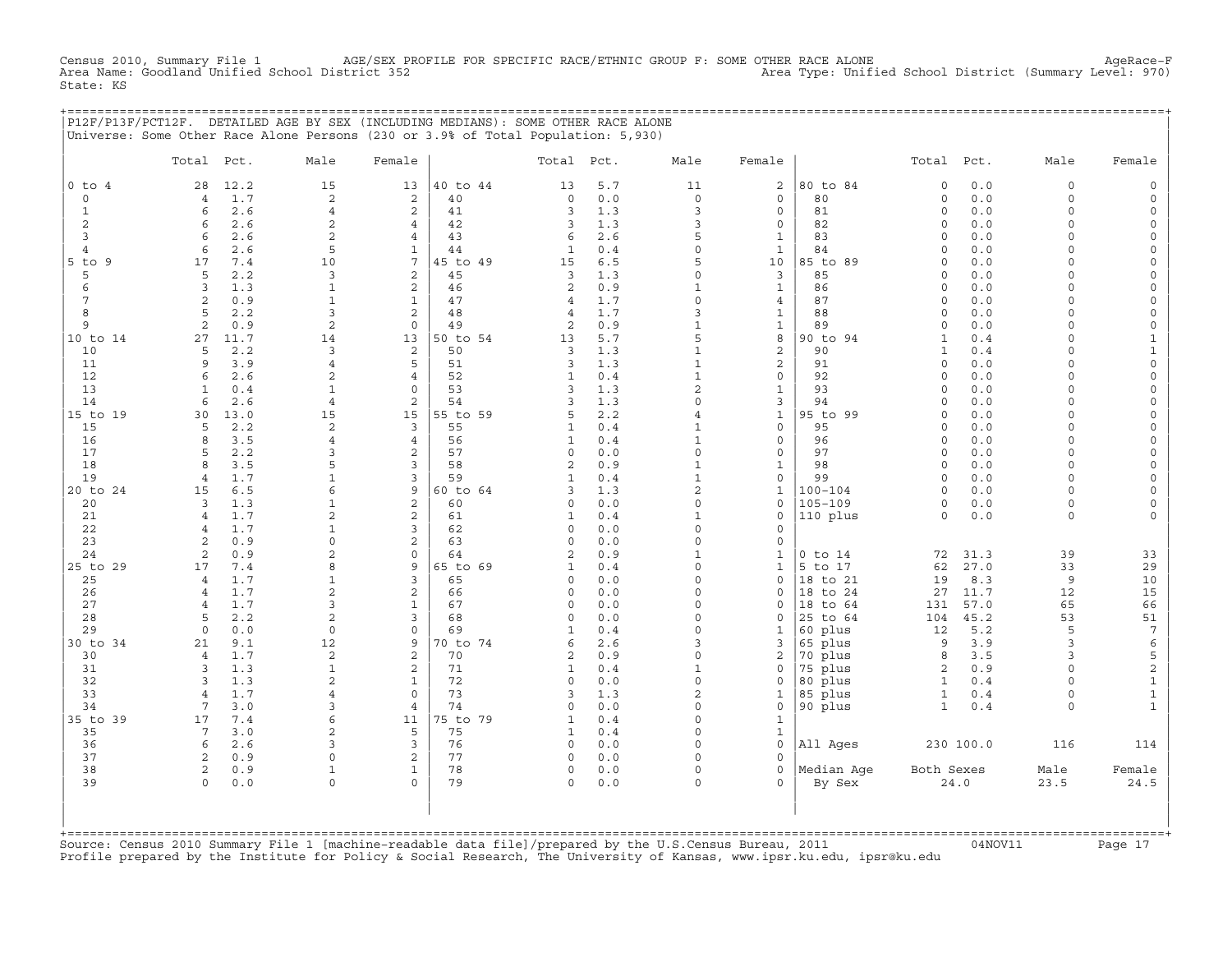CHEL 1 AGE/SEX PROFILE FOR SPECIFIC RACE/ETHNIC GROUP G: TWO OR MORE RACES AgeRace-G<br>Area Type: Unified School District (Summary Level: 970) Census 2010, Summary File 1 AGE/SEX<br>Area Name: Goodland Unified School District 352 State: KS

|                |                     |            | P12G/P13G/PCT12G. DETAILED AGE BY SEX (INCLUDING MEDIANS): TWO OR MORE RACES |                 |          |                         |            |                      |                          |             |                |            |                      |                         |
|----------------|---------------------|------------|------------------------------------------------------------------------------|-----------------|----------|-------------------------|------------|----------------------|--------------------------|-------------|----------------|------------|----------------------|-------------------------|
|                |                     |            | Universe: Two or More Races Persons (104 or 1.8% of Total Population: 5,930) |                 |          |                         |            |                      |                          |             |                |            |                      |                         |
|                | Total Pct.          |            | Male                                                                         | Female          |          | Total Pct.              |            | Male                 | Female                   |             | Total Pct.     |            | Male                 | Female                  |
| $0$ to $4$     | 25                  | 24.0       | 13                                                                           | 12              | 40 to 44 | $\overline{4}$          | 3.8        | 2                    | $\overline{2}$           | 80 to 84    | 2              | 1.9        | $\mathbf{1}$         | 1                       |
| $\circ$        | 3                   | 2.9        | $\mathbf{1}$                                                                 | 2               | 40       | 1                       | 1.0        | $\Omega$             | $\mathbf{1}$             | 80          | 0              | 0.0        | $\circ$              | $\mathsf{O}$            |
| $\mathbf{1}$   | 6                   | 5.8        | 2                                                                            | $\overline{4}$  | 41       | $\circ$                 | 0.0        | $\Omega$             | $\mathbf{0}$             | 81          | $\mathbf{1}$   | 1.0        | $\Omega$             | $\mathbf 1$             |
| 2              | 1                   | 1.0        | $\Omega$                                                                     | $\mathbf{1}$    | 42       | $\mathbf 0$             | 0.0        | $\Omega$             | $\mathbf{0}$             | 82          | 0              | 0.0        | $\Omega$             | $\mathsf{O}$            |
| 3              | 7                   | 6.7        | 3                                                                            | $\overline{4}$  | 43       | 2                       | 1.9        | $\mathfrak{D}$       | $\mathbf{0}$             | 83          | 0              | 0.0        | $\Omega$             | 0                       |
| $\overline{4}$ | 8                   | 7.7        | 7                                                                            | $\mathbf{1}$    | 44       | $\mathbf{1}$            | 1.0        | $\Omega$             | $\mathbf{1}$             | 84          | $\mathbf{1}$   | 1.0        | $\mathbf{1}$         | $\Omega$                |
| $5$ to $9$     | 17                  | 16.3       | 10                                                                           | $7\overline{ }$ | 45 to 49 | 3                       | 2.9        | $\mathbf{1}$         | $\overline{2}$           | 85 to 89    | $\Omega$       | 0.0        | $\Omega$             | $\Omega$                |
| 5              | $7\phantom{.0}$     | 6.7        | 5                                                                            | 2               | 45       | $\mathbf{1}$            | 1.0        | $\Omega$             | $\mathbf{1}$             | 85          | $\Omega$       | 0.0        | $\cap$               | 0                       |
| 6              | $\overline{4}$      | 3.8        | $\overline{c}$                                                               | 2               | 46       | $\mathbf{1}$            | 1.0        | $\mathbf{1}$         | $\mathbf{0}$             | 86          | $\Omega$       | 0.0        | $\cap$               | 0                       |
| 7              | $\mathbf{1}$        | 1.0        | $\mathbf 1$                                                                  | $\mathbf 0$     | 47       | $\Omega$                | 0.0        | $\Omega$             | $\mathbf{0}$             | 87          | 0              | 0.0        | $\Omega$             | $\Omega$                |
| 8              | 3                   | 2.9        | $\mathbf{1}$                                                                 | 2               | 48       | $\Omega$                | 0.0        | $\Omega$             | $\mathbf{0}$             | 88          | $\circ$        | 0.0        | $\Omega$             | $\mathbf 0$             |
| 9              | 2                   | 1.9        |                                                                              | $\mathbf{1}$    | 49       | 1                       | 1.0        | $\Omega$             | $\mathbf 1$              | 89          | $\Omega$       | 0.0        | $\Omega$             | 0                       |
| 10 to 14       | 17                  | 16.3       | 8                                                                            | 9               | 50 to 54 | $\mathbf{1}$            | 1.0        | $\mathbf{1}$         | $\mathbf 0$              | 90 to 94    | $\Omega$       | 0.0        | $\cap$               | 0                       |
| 10             | 5                   | 4.8        | 2                                                                            | 3               | 50       | 0                       | 0.0        | $\Omega$             | $\mathbf{0}$             | 90          | $\circ$        | 0.0        | $\Omega$             | $\mathbf 0$             |
| 11             | $\mathbf{1}$        | 1.0        | $\mathbf 1$                                                                  | $\mathbf 0$     | 51       | 0                       | 0.0        | $\Omega$<br>$\Omega$ | $\mathbf{0}$             | 91          | $\circ$        | 0.0        | $\Omega$<br>$\Omega$ | 0                       |
| 12<br>13       | $\overline{4}$<br>3 | 3.8<br>2.9 | $\mathbf{1}$                                                                 | 3<br>2          | 52<br>53 | $\mathbf 0$<br>$\Omega$ | 0.0<br>0.0 | $\Omega$             | $\mathbf{0}$<br>$\Omega$ | 92<br>93    | 0<br>$\Omega$  | 0.0<br>0.0 | $\cap$               | 0<br>$\Omega$           |
| 14             | $\overline{4}$      | 3.8        | 3                                                                            | $\mathbf{1}$    | 54       | $\mathbf{1}$            | 1.0        | $\mathbf{1}$         | $\mathbf{0}$             | 94          | $\Omega$       | 0.0        | $\Omega$             | $\Omega$                |
| 15 to 19       | 10                  | 9.6        | 6                                                                            | $\overline{4}$  | 55 to 59 | 3                       | 2.9        | $\Omega$             | 3                        | 95 to 99    | $\Omega$       | 0.0        | $\cap$               | $\Omega$                |
| 15             | $\overline{3}$      | 2.9        | 2                                                                            | $\mathbf{1}$    | 55       | $\mathbf{1}$            | 1.0        | $\Omega$             | $\mathbf{1}$             | 95          | $\Omega$       | 0.0        | $\cap$               | 0                       |
| 16             | $\mathbf{1}$        | 1.0        | $\Omega$                                                                     | $\mathbf{1}$    | 56       | $\mathbf 0$             | 0.0        | $\Omega$             | $\Omega$                 | 96          | $\Omega$       | 0.0        | $\Omega$             | $\Omega$                |
| 17             | 2                   | 1.9        | $\mathbf{1}$                                                                 | $\mathbf{1}$    | 57       | $\circ$                 | 0.0        | $\Omega$             | $\circ$                  | 97          | $\circ$        | 0.0        | $\Omega$             | 0                       |
| 18             | 2                   | 1.9        | $\overline{2}$                                                               | $\mathbf 0$     | 58       | $\Omega$                | 0.0        | $\Omega$             | $\mathbf{0}$             | 98          | $\Omega$       | 0.0        | $\Omega$             | $\Omega$                |
| 19             | 2                   | 1.9        |                                                                              | $\mathbf{1}$    | 59       | 2                       | 1.9        | $\Omega$             | 2                        | 99          | $\Omega$       | 0.0        | $\cap$               | 0                       |
| 20 to 24       | 7                   | 6.7        | $\overline{4}$                                                               | 3               | 60 to 64 | 2                       | 1.9        | $\Omega$             | 2                        | $100 - 104$ | 0              | 0.0        | $\Omega$             | 0                       |
| 20             | 2                   | 1.9        | 1                                                                            | $\mathbf{1}$    | 60       | $\circ$                 | 0.0        | $\Omega$             | 0                        | $105 - 109$ | 0              | 0.0        | $\Omega$             | 0                       |
| 21             | 1                   | 1.0        | $\mathbf 0$                                                                  | $\mathbf{1}$    | 61       | 1                       | 1.0        | $\Omega$             | 1                        | 110 plus    | $\circ$        | 0.0        | 0                    | 0                       |
| 22             | 2                   | 1.9        | $\overline{a}$                                                               | $\Omega$        | 62       | $\Omega$                | 0.0        | $\cap$               | $\Omega$                 |             |                |            |                      |                         |
| 23             | $\Omega$            | 0.0        | $\Omega$                                                                     | $\Omega$        | 63       | $\circ$                 | 0.0        | $\Omega$             | $\mathbf{0}$             |             |                |            |                      |                         |
| 24             | $\overline{2}$      | 1.9        | $\mathbf{1}$                                                                 | $\mathbf{1}$    | 64       | 1                       | 1.0        | $\Omega$             | $\mathbf{1}$             | $0$ to $14$ | 59             | 56.7       | 31                   | 28                      |
| 25 to 29       | $\overline{4}$      | 3.8        | $\Omega$                                                                     | $\overline{4}$  | 65 to 69 | 1                       | 1.0        | $\mathbf{1}$         | $\mathbf{0}$             | 5 to 17     | 40             | 38.5       | 21                   | 19                      |
| 25             | $\Omega$            | 0.0        | $\cap$                                                                       | $\Omega$        | 65       | $\mathbf{1}$            | 1.0        | $\mathbf{1}$         | $\Omega$                 | 18 to 21    | 7              | 6.7        | $\overline{4}$       | $\mathbf{3}$            |
| 26             | $\mathbf{1}$        | 1.0        | $\cap$                                                                       | $\mathbf{1}$    | 66       | $\circ$                 | 0.0        | $\Omega$             | 0                        | 18 to 24    | 11             | 10.6       | 7                    | $\overline{4}$          |
| 27             | $\mathbf{1}$        | 1.0        | $\Omega$                                                                     | $\mathbf{1}$    | 67       | $\Omega$                | 0.0        | $\Omega$             | $\Omega$                 | 18 to 64    | 34             | 32.7       | 13                   | 21                      |
| 28             | $\mathbf{1}$        | 1.0        | $\cap$                                                                       | $\mathbf{1}$    | 68       | $\mathbf 0$             | 0.0        | $\Omega$             | 0                        | 25 to 64    | 23             | 22.1       | 6                    | 17                      |
| 29             | 1                   | 1.0        | $\Omega$                                                                     | $\mathbf{1}$    | 69       | $\Omega$                | 0.0        | $\Omega$             | $\Omega$                 | 60 plus     | 7              | 6.7        | 3                    | $\overline{4}$          |
| 30 to 34       | 3                   | 2.9        | 1                                                                            | 2               | 70 to 74 | 0                       | 0.0        | $\Omega$             | 0                        | 65 plus     | 5              | 4.8        | 3                    | $\mathbf 2$             |
| 30             | 2                   | 1.9        | $\mathbf 0$                                                                  | 2               | 70       | $\Omega$                | 0.0        | $\Omega$             | 0                        | 70 plus     | $\overline{4}$ | 3.8        | $\overline{a}$       | $\overline{\mathbf{c}}$ |
| 31             | $\Omega$            | 0.0        | $\Omega$                                                                     | $\Omega$        | 71       | $\Omega$                | 0.0        | $\Omega$             | $\Omega$                 | 75 plus     | $\overline{4}$ | 3.8        | $\overline{a}$       | $\overline{\mathbf{c}}$ |
| 32             | $\mathbf{1}$        | 1.0        |                                                                              | $\Omega$        | 72       | $\Omega$                | 0.0        | $\Omega$             | $\Omega$                 | 80 plus     | $\overline{a}$ | 1.9        | $\mathbf{1}$         | $1\,$                   |
| 33             | $\Omega$            | 0.0        | $\Omega$                                                                     | $\Omega$        | 73       | $\Omega$                | 0.0        | $\Omega$             | $\mathbf 0$              | 85 plus     | $\circ$        | 0.0        | $\Omega$             | $\mathsf{O}$            |
| 34             | $\Omega$            | 0.0        | $\Omega$                                                                     | $\mathbf 0$     | 74       | $\Omega$                | 0.0        | $\Omega$             | $\Omega$                 | 90 plus     | $\Omega$       | 0.0        | $\Omega$             | $\Omega$                |
| 35 to 39       | 3                   | 2.9        | $\mathbf{1}$                                                                 | 2               | 75 to 79 | 2                       | 1.9        | $\mathbf{1}$         | $\mathbf{1}$             |             |                |            |                      |                         |
| 35             | $\mathbf{1}$        | 1.0        | $\Omega$                                                                     | $\mathbf{1}$    | 75       | $\circ$                 | 0.0        | $\Omega$             | $\mathbf 0$              |             |                |            |                      |                         |
| 36             | $\Omega$            | 0.0        | $\Omega$                                                                     | $\mathbf 0$     | 76       | $\mathbf 0$             | 0.0        | $\Omega$             | $\mathbf 0$              | All Ages    |                | 104 100.0  | 50                   | 54                      |
| 37             | $\Omega$            | 0.0        | $\Omega$                                                                     | 0               | 77       | 1                       | 1.0        | $\mathbf{1}$         | $\mathbf 0$              |             |                |            |                      |                         |
| 38             | $\Omega$            | 0.0        | $\Omega$                                                                     | $\mathbf 0$     | 78       | 1                       | 1.0        | $\Omega$             | $\mathbf{1}$             | Median Aqe  | Both Sexes     |            | Male                 | Female                  |
| 39             | 2                   | 1.9        | $\mathbf 1$                                                                  | $\mathbf{1}$    | 79       | $\circ$                 | 0.0        | $\circ$              | $\mathbf{0}$             | By Sex      |                | 13.0       | 11.0                 | 14.0                    |
|                |                     |            |                                                                              |                 |          |                         |            |                      |                          |             |                |            |                      |                         |

| | +===================================================================================================================================================+ Source: Census 2010 Summary File 1 [machine-readable data file]/prepared by the U.S.Census Bureau, 2011 Page 18<br>Profile prepared by the Institute for Policy & Social Research, The University of Kansas, www

| | | |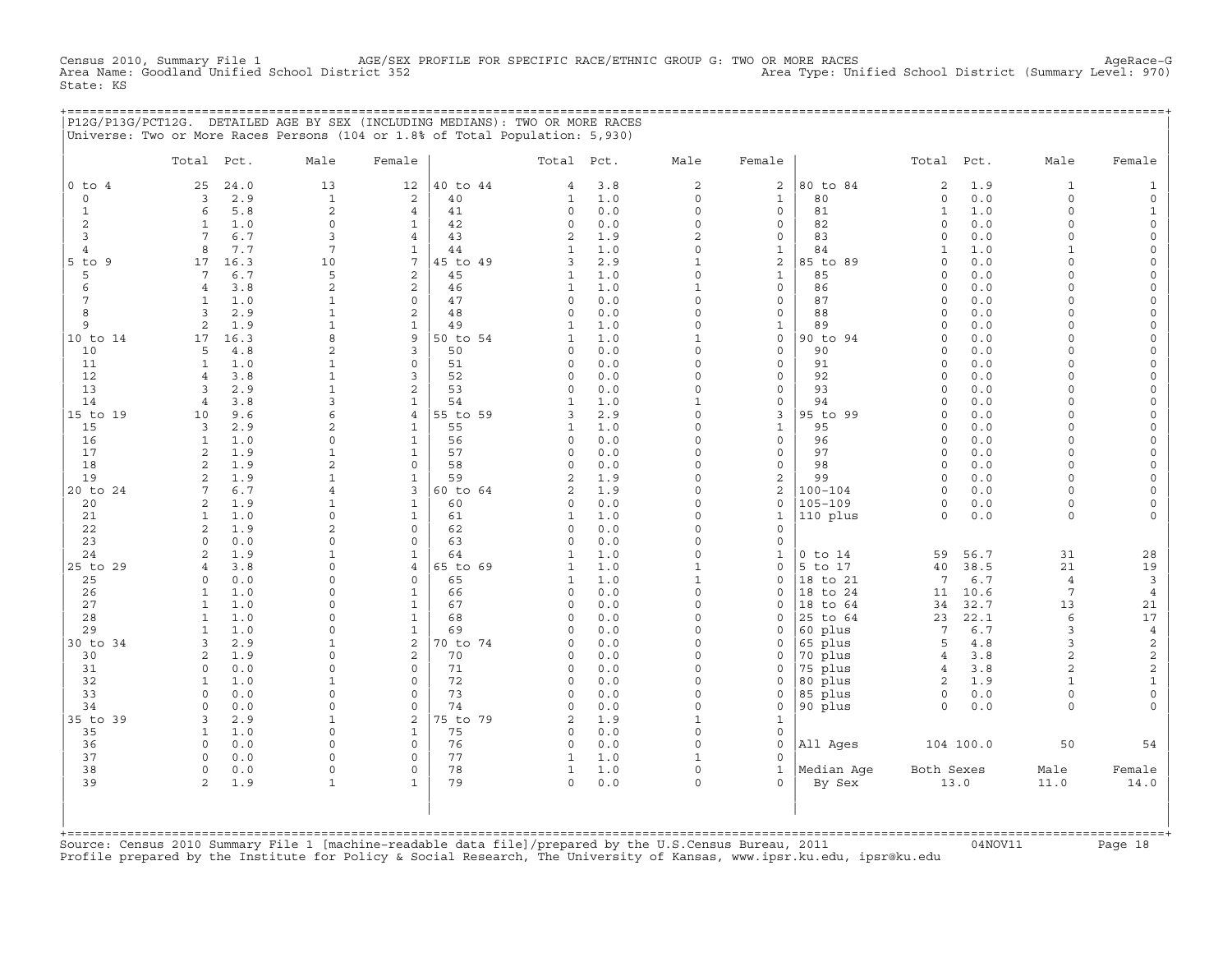Census 2010, Summary File 1 AGE/SEX PROFILE FOR SPECIFIC RACE/ETHNIC GROUP H: HISPANIC OR LATINO OF ANY RACE<br>Area Name: Goodland Unified School District 352 Area Type: Unified School District (Summary Level: 970) State: KS

+===================================================================================================================================================+

|                 | P12H/P13H/PCT12H. DETAILED AGE BY SEX (INCLUDING MEDIANS): HISPANIC OR LATINO OF ANY RACE<br>Universe: Hispanic or Latino of Any Race Persons (646 or 10.9% of Total Population: 5,930) |                      |                     |                |                                |            |                            |                                 |                    |                        |            |                      |                                            |
|-----------------|-----------------------------------------------------------------------------------------------------------------------------------------------------------------------------------------|----------------------|---------------------|----------------|--------------------------------|------------|----------------------------|---------------------------------|--------------------|------------------------|------------|----------------------|--------------------------------------------|
|                 | Pct.<br>Total                                                                                                                                                                           | Male                 | Female              |                | Total                          | Pct.       | Male                       | Female                          |                    | Total                  | Pct.       | Male                 | Female                                     |
| $0$ to $4$      | 12.7<br>82                                                                                                                                                                              | 40                   | 42                  | 40 to 44       | 35                             | 5.4        | 25                         | 10                              | 80 to 84           | 5                      | 0.8        | $\mathbf{1}$         | 4                                          |
| $\mathbf 0$     | 2.2<br>14                                                                                                                                                                               | 9                    | 5                   | 40             | 3                              | 0.5        | 2                          | $\mathbf{1}$                    | 80                 | $\circ$                | 0.0        | $\Omega$             | $\mathsf{O}\xspace$                        |
| $\mathbf{1}$    | 17<br>2.6                                                                                                                                                                               | 10                   | 7                   | 41             | 7                              | 1.1        | 5                          | 2                               | 81                 | $\circ$                | 0.0        | $\Omega$             | 0                                          |
| 2               | 17<br>2.6                                                                                                                                                                               | $\overline{7}$       | 10                  | 42             | 9                              | 1.4        | 9                          | $\mathbf 0$                     | 82                 | 2                      | 0.3        | $\circ$              | 2                                          |
| 3               | 19<br>2.9                                                                                                                                                                               | 6                    | 13                  | 43             | 10                             | 1.5        | 6                          | $\overline{4}$                  | 83                 | 2                      | 0.3        | $\Omega$             | $\mathbf{2}$                               |
| $\overline{4}$  | 2.3<br>15                                                                                                                                                                               | 8                    | $7\phantom{.0}$     | 44             | 6                              | 0.9        | 3                          | 3                               | 84                 | $\mathbf{1}$           | 0.2        | $\mathbf{1}$         | $\mathsf{O}\xspace$                        |
| $5$ to $9$<br>5 | 74<br>11.5<br>2.5<br>16                                                                                                                                                                 | 35<br>9              | 39<br>7             | 45 to 49<br>45 | 37<br>7                        | 5.7<br>1.1 | 15<br>$\mathbf{1}$         | 22<br>6                         | 85 to 89<br>85     | $\Omega$<br>$\circ$    | 0.0<br>0.0 | $\Omega$<br>$\Omega$ | $\mathsf{O}\xspace$<br>0                   |
| 6               | 12<br>1.9                                                                                                                                                                               | 6                    | 6                   | 46             | 5                              | 0.8        | 3                          | 2                               | 86                 | $\circ$                | 0.0        | $\Omega$             | $\mathsf{O}\xspace$                        |
| 7               | 13<br>2.0                                                                                                                                                                               | 3                    | 10                  | 47             | 9                              | 1.4        | $\Omega$                   | 9                               | 87                 | $\mathbf 0$            | 0.0        | $\Omega$             | 0                                          |
| 8               | 17<br>2.6                                                                                                                                                                               | 7                    | 10                  | 48             | 6                              | 0.9        | 5                          | $\mathbf{1}$                    | 88                 | $\Omega$               | 0.0        | $\Omega$             | $\mathsf{O}\xspace$                        |
| 9               | 16<br>2.5                                                                                                                                                                               | 10                   | 6                   | 49             | 10                             | 1.5        | 6                          | $\overline{4}$                  | 89                 | $\mathbf 0$            | 0.0        | $\Omega$             | 0                                          |
| 10 to 14        | 74<br>11.5                                                                                                                                                                              | 42                   | 32                  | 50 to 54       | 31                             | 4.8        | 17                         | 14                              | 90 to 94           | $\mathbf{1}$           | 0.2        | $\Omega$             | $\mathbf{1}$                               |
| 10              | 15<br>2.3                                                                                                                                                                               | 9                    | 6                   | 50             | 5                              | 0.8        | 3                          | $\overline{c}$                  | 90                 | $\mathbf{1}$           | 0.2        | $\Omega$             | $\mathbf 1$                                |
| 11              | 19<br>2.9                                                                                                                                                                               | 9                    | 10                  | 51             | 4                              | 0.6        | $\mathbf{1}$               | 3                               | 91                 | $\mathsf O$            | 0.0        | $\circ$              | $\mathsf{O}\xspace$                        |
| 12<br>13        | 19<br>2.9<br>9                                                                                                                                                                          | 12                   | 7                   | 52<br>53       | 6<br>8                         | 0.9        | $\overline{4}$<br>5        | 2<br>3                          | 92<br>93           | $\mathbf 0$            | 0.0        | $\Omega$<br>$\Omega$ | 0                                          |
| 14              | 1.4<br>12<br>1.9                                                                                                                                                                        | 5<br>$7\overline{ }$ | $\overline{4}$<br>5 | 54             | 8                              | 1.2<br>1.2 | $\overline{4}$             | $\,4$                           | 94                 | $\circ$<br>$\mathbf 0$ | 0.0<br>0.0 | $\Omega$             | $\mathsf{O}\xspace$<br>$\mathsf{O}\xspace$ |
| 15 to 19        | 10.1<br>65                                                                                                                                                                              | 36                   | 29                  | 55 to 59       | 20                             | 3.1        | 8                          | 12                              | 95 to 99           | $\mathbf 0$            | 0.0        | $\Omega$             | 0                                          |
| 15              | 9<br>1.4                                                                                                                                                                                | $\overline{4}$       | 5                   | 55             | $\mathbf{2}$                   | 0.3        | $\mathbf{1}$               | $\mathbf{1}$                    | 95                 | $\circ$                | 0.0        | $\Omega$             | 0                                          |
| 16              | 17<br>2.6                                                                                                                                                                               | 10                   | 7                   | 56             | 3                              | 0.5        | $\overline{c}$             | $\mathbf{1}$                    | 96                 | $\circ$                | 0.0        | $\circ$              | 0                                          |
| 17              | 11<br>1.7                                                                                                                                                                               | 6                    | 5                   | 57             | 3                              | 0.5        | $\mathbf{1}$               | $\overline{\mathbf{c}}$         | 97                 | $\mathbf 0$            | 0.0        | $\Omega$             | $\mathbf 0$                                |
| 18              | 15<br>2.3                                                                                                                                                                               | 9                    | 6                   | 58             | 6                              | 0.9        | $\mathbf{1}$               | 5                               | 98                 | $\circ$                | 0.0        | $\Omega$             | 0                                          |
| 19              | 13<br>2.0                                                                                                                                                                               | $7\phantom{.0}$      | 6                   | 59             | 6                              | 0.9        | 3                          | $\mathsf 3$                     | 99                 | $\circ$                | 0.0        | $\Omega$             | $\mathsf{O}\xspace$                        |
| 20 to 24        | 6.2<br>40                                                                                                                                                                               | 23                   | 17                  | 60 to 64       | 9                              | 1.4        | 3                          | 6                               | $100 - 104$        | $\circ$                | 0.0        | $\Omega$             | $\mathsf{O}$                               |
| 20<br>21        | $7\phantom{.0}$<br>1.1<br>$7\phantom{.0}$<br>1.1                                                                                                                                        | 5<br>$\mathbf{3}$    | 2<br>$\overline{4}$ | 60<br>61       | $\mathbf{1}$<br>$\overline{4}$ | 0.2<br>0.6 | $\Omega$<br>$\overline{c}$ | $\mathbf{1}$<br>2               | $105 - 109$        | $\circ$<br>$\circ$     | 0.0<br>0.0 | $\Omega$<br>$\circ$  | $\mathbf 0$<br>$\circ$                     |
| 22              | 9<br>1.4                                                                                                                                                                                | 6                    | 3                   | 62             | $\circ$                        | 0.0        | $\Omega$                   | $\circ$                         | 110 plus           |                        |            |                      |                                            |
| 23              | 12<br>1.9                                                                                                                                                                               | 5                    | 7                   | 63             | $\Omega$                       | 0.0        | $\Omega$                   | $\circ$                         |                    |                        |            |                      |                                            |
| 24              | 5<br>0.8                                                                                                                                                                                | $\overline{4}$       | 1                   | 64             | 4                              | 0.6        | $\mathbf{1}$               | 3                               | $0$ to $14$        | 230                    | 35.6       | 117                  | 113                                        |
| 25 to 29        | 58<br>9.0                                                                                                                                                                               | 30                   | 28                  | 65 to 69       | 8                              | 1.2        | 5                          | 3                               | 5 to 17            | 185                    | 28.6       | 97                   | 88                                         |
| 25              | 1.1<br>$7\overline{ }$                                                                                                                                                                  | $\overline{3}$       | $\overline{4}$      | 65             | $\mathbf{1}$                   | 0.2        | $\mathbf{1}$               | $\circ$                         | 18 to 21           | 42                     | 6.5        | 24                   | 18                                         |
| 26              | 2.3<br>15                                                                                                                                                                               | 11                   | 4                   | 66             | $\mathbf{2}$                   | 0.3        | $\overline{a}$             | $\Omega$                        | 18 to 24           | 68                     | 10.5       | 39                   | 29                                         |
| 27              | 2.2<br>14                                                                                                                                                                               | 8                    | 6                   | 67             | 3                              | 0.5        | $\mathbf{1}$               | 2                               | 18 to 64           | 346                    | 53.6       | 181                  | 165                                        |
| 28              | 10<br>1.5                                                                                                                                                                               | $\overline{4}$       | 6                   | 68             | $\mathbf{1}$                   | 0.2        | $\mathbf 1$<br>$\Omega$    | $\mathsf O$                     | 25 to 64           | 278                    | 43.0       | 142                  | 136                                        |
| 29<br>30 to 34  | 1.9<br>12<br>6.8<br>44                                                                                                                                                                  | $\overline{4}$<br>27 | 8<br>17             | 69<br>70 to 74 | $\mathbf{1}$<br>15             | 0.2<br>2.3 | 7                          | 1<br>8                          | 60 plus<br>65 plus | 42<br>33               | 6.5<br>5.1 | 17<br>14             | 25<br>19                                   |
| 30              | 0.9<br>6                                                                                                                                                                                | 3                    | 3                   | 70             | 3                              | 0.5        | $\circ$                    | 3                               | 70 plus            | 25                     | 3.9        | 9                    | 16                                         |
| 31              | 1.2<br>8                                                                                                                                                                                | 5                    | 3                   | 71             | 3                              | 0.5        | $\overline{a}$             | $\mathbf{1}$                    | 75 plus            | 10                     | 1.5        | $\overline{a}$       | 8                                          |
| 32              | 1.2<br>8                                                                                                                                                                                | 6                    | $\overline{a}$      | 72             | 3                              | 0.5        | $\mathbf 1$                | $\overline{c}$                  | 80 plus            | 6                      | 0.9        | $\mathbf{1}$         | 5                                          |
| 33              | 9<br>1.4                                                                                                                                                                                | 6                    | 3                   | 73             | 3                              | 0.5        | $\overline{2}$             | $\mathbf 1$                     | 85 plus            | $\mathbf{1}$           | 0.2        | $\circ$              | $\mathbf{1}$                               |
| 34              | 2.0<br>13                                                                                                                                                                               | 7                    | 6                   | 74             | 3                              | 0.5        | 2                          | $\mathbf{1}$                    | 90 plus            | $\mathbf{1}$           | 0.2        | $\Omega$             | $\mathbf{1}$                               |
| 35 to 39        | 44<br>6.8                                                                                                                                                                               | 17                   | 27                  | 75 to 79       | $\overline{4}$                 | 0.6        | $\mathbf{1}$               | 3                               |                    |                        |            |                      |                                            |
| 35              | 9<br>1.4                                                                                                                                                                                | $\overline{c}$       | $7\phantom{.0}$     | 75             | $\mathbf{1}$                   | 0.2        | $\Omega$                   | $\mathbf 1$                     |                    |                        |            |                      |                                            |
| 36              | 1.5<br>10                                                                                                                                                                               | 5                    | 5                   | 76             | $\mathsf{O}\xspace$            | 0.0        | $\Omega$                   | $\mathsf{O}\xspace$<br>$\Omega$ | All Ages           |                        | 646 100.0  | 332                  | 314                                        |
| 37<br>38        | $7\overline{ }$<br>1.1<br>$7\phantom{.0}$<br>1.1                                                                                                                                        | $\overline{a}$<br>3  | 5<br>$\overline{4}$ | 77<br>78       | $\mathbf{1}$<br>$\circ$        | 0.2<br>0.0 | $\mathbf{1}$<br>$\Omega$   | $\circ$                         | Median Age         | Both Sexes             |            | Male                 | Female                                     |
| 39              | 1.7<br>11                                                                                                                                                                               | 5                    | 6                   | 79             | $\mathbf{2}$                   | 0.3        | $\Omega$                   | 2                               | By Sex             |                        | 23.4       | 22.8                 | 23.9                                       |
|                 |                                                                                                                                                                                         |                      |                     |                |                                |            |                            |                                 |                    |                        |            |                      |                                            |

+===================================================================================================================================================+Source: Census 2010 Summary File 1 [machine−readable data file]/prepared by the U.S.Census Bureau, 2011 04NOV11 Page 19 Profile prepared by the Institute for Policy & Social Research, The University of Kansas, www.ipsr.ku.edu, ipsr@ku.edu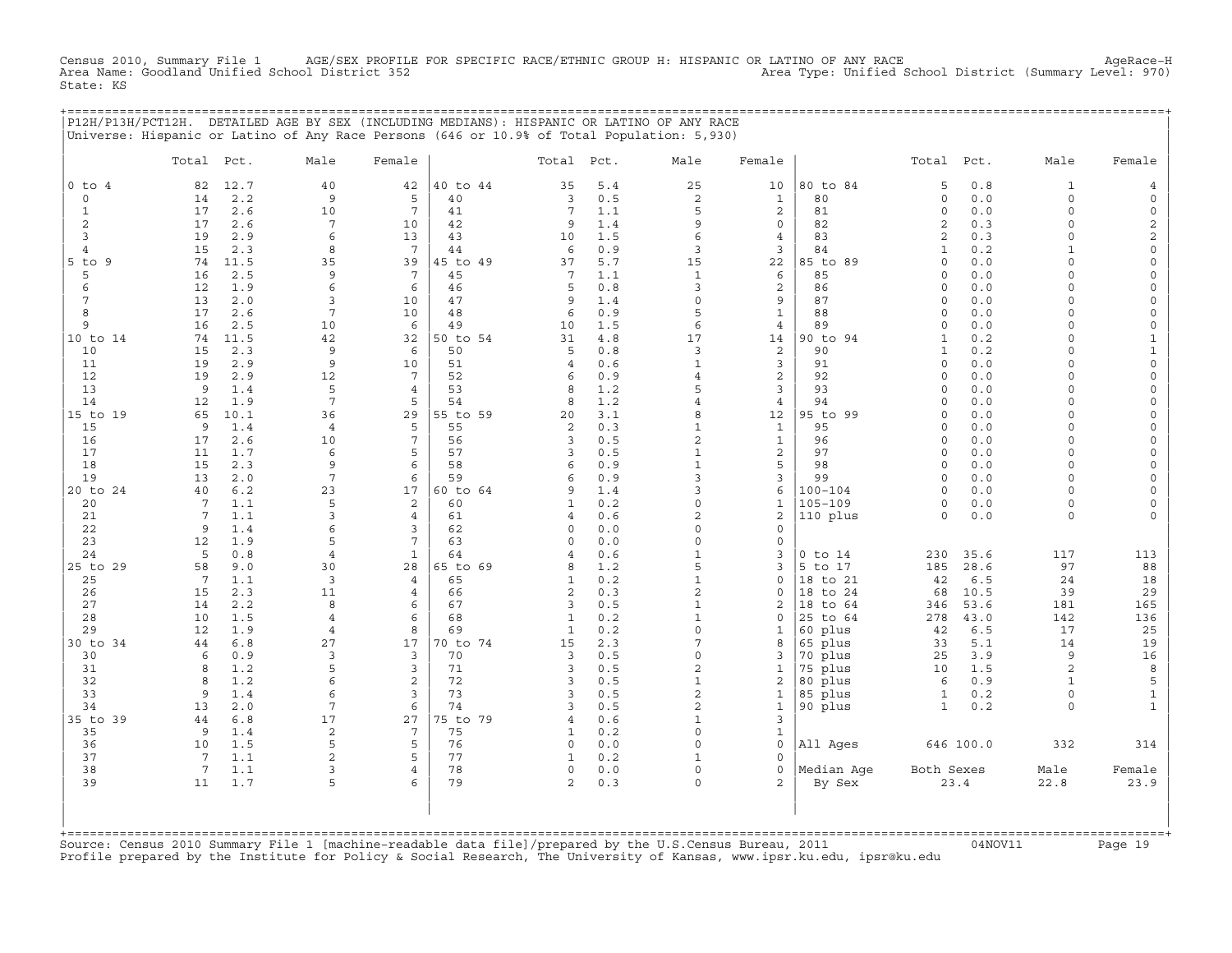Census 2010, Summary File 1 AGE/SEX PROFILE FOR SPECIFIC RACE/ETHNIC GROUP I: WHITE ALONE, NOT HISPANIC OR LATINO AgeRace−I<br>Area Name: Goodland Unified School District 352 Area Type: Unified School District (Summary Level: 970) State: KS

| P12I/P13I/PCT12I. |            |     | DETAILED AGE BY SEX (INCLUDING MEDIANS): WHITE ALONE, NOT HISPANIC OR LATINO<br>Universe: White Alone, Not Hispanic or Latino Persons (5,137 or 86.6% of Total Population: 5,930) |        |          |            |     |      |        |          |            |     |      |        |
|-------------------|------------|-----|-----------------------------------------------------------------------------------------------------------------------------------------------------------------------------------|--------|----------|------------|-----|------|--------|----------|------------|-----|------|--------|
|                   | Total Pct. |     | Male                                                                                                                                                                              | Female |          | Total Pct. |     | Male | Female |          | Total Pct. |     | Male | Female |
| $0$ to $4$        | 282        | 5.5 | 136                                                                                                                                                                               | 146    | 40 to 44 | 266        | 5.2 | 134  | 132    | 80 to 84 | 199        | 3.9 | 71   | 128    |
|                   | 51         | 1.0 | 22                                                                                                                                                                                | 29     | 40       | 45         | 0.9 | 25   | 20     | 80       | 43         | 0.8 | 21   | 22     |
|                   | 57         | 1.1 | 32                                                                                                                                                                                | 25     | 41       | 51         | 1.0 | 25   | 26     | 81       | 38         | 0.7 | 12   | 26     |
|                   | 60         | 1.2 | 30                                                                                                                                                                                | 30     | 42       | 52         | 1.0 | 24   | 28     | 82       | 51         | 1.0 | 12   | 39     |
|                   | 68         | 1.3 | 30                                                                                                                                                                                | 38     | 43       | 58         | 1.1 | 31   | 27     | 83       | 35         | 0.7 | 14   | 21     |
|                   | 46         | 0.9 | 22                                                                                                                                                                                | 24     | 44       | 60         | 1.2 | 29   | 31     | 84       | 32         | 0.6 | 12   | 20     |
| 5.<br>to 9        | 272        | 5.3 | 154                                                                                                                                                                               | 118    | 45 to 49 | 360        | 7.0 | 170  | 190    | 85 to 89 | 79         | 1.5 | 32   | 47     |
|                   | 63         | 1.2 | 34                                                                                                                                                                                | 29     | 45       | 54         | 1.1 | 28   | 26     | 85       | 24         | 0.5 | 13   | 11     |
|                   | 43         | 0.8 | 22                                                                                                                                                                                | 21     | 46       | 63         | 1.2 | 32   | 31     | 86       | 19         | 0.4 |      | 15     |
|                   | 60         | 1.2 | 40                                                                                                                                                                                | 20     | 47       | 65         | 1.3 | 22   | 43     | 87       | 12         | 0.2 |      |        |
|                   | 49         | 1.0 | 22                                                                                                                                                                                | 27     | 48       | 86         | 1.7 | 44   | 42     | 88       | 13         | 0.3 |      |        |
|                   | 57         | 1.1 | 36                                                                                                                                                                                | 21     | 49       | 92         | 1.8 | 44   | 48     | 89       | 11         | 0.2 |      |        |
| 10 to 14          | 285        | 5.5 | 142                                                                                                                                                                               | 143    | 50 to 54 | 414        | 8.1 | 209  | 205    | 90 to 94 | 63         | 1.2 | 16   | 47     |
| 10                | 58         | 1.1 | 31                                                                                                                                                                                | 27     | 50       | 88         | 1.7 | 48   | 40     | 90       | 21         | 0.4 |      | 17     |
| 11                | 55         | 1.1 | 26                                                                                                                                                                                | 29     | 51       | 84         | 1.6 | 38   | 46     | 91       | 16         | 0.3 |      | 12     |
| 12                | 55         | 1.1 | 24                                                                                                                                                                                | 31     | 52       | 80         | 1.6 | 43   | 37     | 92       | 12         | 0.2 |      |        |
| 13                | 55         | 1.1 | 28                                                                                                                                                                                | 27     | 53       | 85         | 1.7 | 45   | 40     | 93       |            | 0.1 |      |        |
| 14                | 62         | 1.2 | 33                                                                                                                                                                                | 29     | 54       | 77         | 1.5 | 35   | 42     | 94       |            | 0.1 |      |        |
| 15 to 19          | 309        | 6.0 | 185                                                                                                                                                                               | 124    | 55 to 59 | 399        | 7.8 | 206  | 193    | 95 to 99 | 12         | 0.2 |      |        |
| 15                | 53         | 1.0 | 33                                                                                                                                                                                | 20     | 55       | 91         | 1.8 | 48   | 43     | 95       |            | 0.1 |      |        |
| 16                | 47         | 0.9 | 23                                                                                                                                                                                | 24     | 56       | 74         | 1.4 | 33   | 41     | 96       |            | 0.1 |      |        |
| 17                | 61         | 1.2 | 31                                                                                                                                                                                | 30     | 57       | 74         | 1.4 | 45   | 29     | 97       |            | 0.0 |      |        |
| 18                | 65         | 1.3 | 38                                                                                                                                                                                | 27     | 58       | 97         | 1.9 | 49   | 48     | 98       |            | 0.0 |      |        |
| 19                | 83         | 1.6 | 60                                                                                                                                                                                | 23     | 59       | 63         | 1.2 | 31   | 32     | 99       |            | 0.1 |      |        |

|20 to 24 313 6.1 188 125 |60 to 64 345 6.7 173 172 |100−104 1 0.0 0 1 | | 20 77 1.5 52 25 | 60 89 1.7 48 41 |105−109 0 0.0 0 0 | | 21 52 1.0 31 21 | 61 56 1.1 22 34 |110 plus 0 0.0 0 0 | | 22 56 1.1 30 26 | 62 72 1.4 38 34 | | | 23 65 1.3 39 26 | 63 77 1.5 44 33 | | | 24 63 1.2 36 27 | 64 51 1.0 21 30 |0 to 14 839 16.3 432 407 | |25 to 29 284 5.5 152 132 |65 to 69 288 5.6 126 162 |5 to 17 718 14.0 383 335 | | 25 62 1.2 31 31 | 65 51 1.0 25 26 |18 to 21 277 5.4 181 96 | | 26 63 1.2 36 27 | 66 57 1.1 31 26 |18 to 24 461 9.0 286 175 | | 27 51 1.0 29 22 | 67 71 1.4 25 46 |18 to 64 3,048 59.3 1,581 1,467 | | 28 53 1.0 28 25 | 68 58 1.1 29 29 |25 to 64 2,587 50.4 1,295 1,292 | | 29 55 1.1 28 27 | 69 51 1.0 16 35 |60 plus 1,434 27.9 636 798 | |30 to 34 268 5.2 130 138 |70 to 74 252 4.9 123 129 |65 plus 1,089 21.2 463 626 | | 30 59 1.1 33 26 | 70 45 0.9 19 26 |70 plus 801 15.6 337 464 | | 31 56 1.1 23 33 | 71 57 1.1 31 26 |75 plus 549 10.7 214 335 | | 32 57 1.1 24 33 | 72 52 1.0 24 28 |80 plus 354 6.9 120 234 | | 33 48 0.9 22 26 | 73 49 1.0 24 25 |85 plus 155 3.0 49 106 | | 34 48 0.9 28 20 | 74 49 1.0 25 24 |90 plus 76 1.5 17 59 | |35 to 39 251 4.9 121 130 |75 to 79 195 3.8 94 101 | | 35 48 0.9 27 21 | 75 43 0.8 21 22 | | | 36 48 0.9 19 29 | 76 33 0.6 20 13 |All Ages 5,137 100.0 2,563 2,574 | | 37 40 0.8 17 23 | 77 43 0.8 22 21 | | | 38 63 1.2 33 30 | 78 31 0.6 13 18 |Median Age Both Sexes Male Female | | 39 52 1.0 25 27 | 79 45 0.9 18 27 | By Sex 45.7 43.0 48.0 | | | | | | | | |

| | +===================================================================================================================================================+ Source: Census 2010 Summary File 1 [machine−readable data file]/prepared by the U.S.Census Bureau, 2011 04NOV11 Page 20 Profile prepared by the Institute for Policy & Social Research, The University of Kansas, www.ipsr.ku.edu, ipsr@ku.edu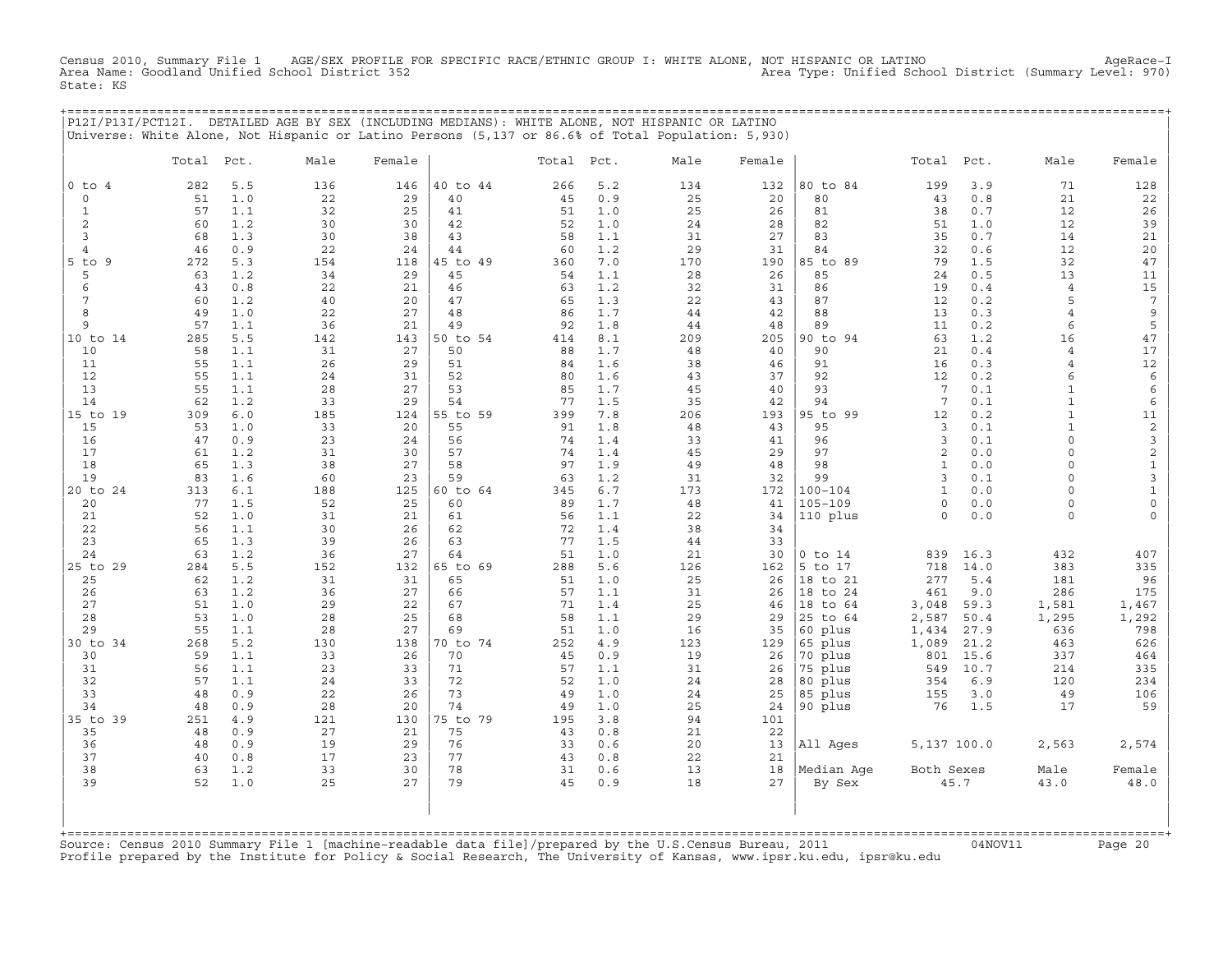Census 2010, Summary File 1 AGE/SEX PROFILE FOR SPECIFIC RACE/ETHNIC GROUP J: BLACK/AFRICAN AM ALONE, NOT HISP/LATINO AgeRace-J<br>Area Name: Goodland Unified School District 352 State: KS

|                     | P12J/P13J/PCT12J. DETAILED AGE BY SEX (INCLUDING MEDIANS): BLACK/AFRICAN AM ALONE, NOT HISP/LATINO<br>Universe: Black/African Am Alone, Not Hisp/Latino Persons (34 or 0.6% of Total Population: 5,930) |                      |                             |                |                          |            |                           |                                     | ;======================== |                         |            |                      |                      |
|---------------------|---------------------------------------------------------------------------------------------------------------------------------------------------------------------------------------------------------|----------------------|-----------------------------|----------------|--------------------------|------------|---------------------------|-------------------------------------|---------------------------|-------------------------|------------|----------------------|----------------------|
|                     | Total Pct.                                                                                                                                                                                              | Male                 | Female                      |                | Total Pct.               |            | Male                      | Female                              |                           | Total Pct.              |            | Male                 | Female               |
| $0$ to $4$          | 5.9<br>2                                                                                                                                                                                                | $\circ$              | 2                           | 40 to 44       | 3                        | 8.8        | 3                         | 0                                   | 80 to 84                  | $\mathsf O$             | 0.0        | $\circ$              |                      |
| $\mathbf 0$         | 0.0<br>$\Omega$                                                                                                                                                                                         | $\circ$              | 0                           | 40             | 0                        | 0.0        | $\circ$                   | 0                                   | 80                        | $\circ$                 | 0.0        | $\circ$              |                      |
| 1                   | 0.0<br>$\Omega$                                                                                                                                                                                         | $\Omega$             | $\mathbf 0$                 | 41             | 0                        | 0.0        | $\Omega$                  | $\circ$                             | 81                        | $\Omega$                | $0.0$      | $\Omega$             |                      |
| $\overline{c}$<br>3 | $\circ$<br>0.0<br>$\circ$<br>0.0                                                                                                                                                                        | $\Omega$<br>$\Omega$ | $\mathsf{O}$<br>$\mathbf 0$ | 42<br>43       | $\overline{a}$<br>0      | 5.9<br>0.0 | 2<br>$\circ$              | 0<br>0                              | 82<br>83                  | $\Omega$<br>$\mathbf 0$ | 0.0<br>0.0 | $\Omega$<br>$\cap$   |                      |
| 4                   | 5.9<br>$\overline{a}$                                                                                                                                                                                   | $\Omega$             | 2                           | 44             |                          | 2.9        | $\mathbf{1}$              | 0                                   | 84                        | $\Omega$                | 0.0        | $\Omega$             |                      |
| $5$ to $9$          | 3<br>8.8                                                                                                                                                                                                |                      | 2                           | 45 to 49       | 4                        | 11.8       | $\mathbf{1}$              | 3                                   | 85 to 89                  | $\Omega$                | 0.0        |                      |                      |
| 5                   | 0.0<br>$\Omega$                                                                                                                                                                                         | $\Omega$             | $\mathsf{O}$                | 45             | 0                        | 0.0        | $\Omega$                  | 0                                   | 85                        | $\Omega$                | 0.0        |                      |                      |
| 6                   | 2.9<br>1                                                                                                                                                                                                | -1                   | $\mathbf 0$                 | 46             | 4                        | 11.8       | 1                         | 3                                   | 86                        | $\Omega$                | 0.0        | $\cap$               |                      |
| 7                   | 0.0<br>$\Omega$                                                                                                                                                                                         | $\cap$               | $\mathbf 0$                 | 47             | $\Omega$                 | 0.0        | $\Omega$                  | $\mathbf{0}$                        | 87                        | $\Omega$                | 0.0        | $\cap$               |                      |
| 8                   | 2.9<br>1                                                                                                                                                                                                | $\Omega$             | $\mathbf{1}$                | 48             | 0                        | 0.0        | $\Omega$                  | $\circ$                             | 88                        | $\mathbf 0$             | 0.0        | $\Omega$             |                      |
| 9                   | 2.9<br>1                                                                                                                                                                                                | <sup>0</sup>         | 1                           | 49             | $\Omega$                 | 0.0        | 0                         | 0                                   | 89                        | $\Omega$                | 0.0        | $\Omega$             |                      |
| 10 to 14<br>10      | 2.9<br>1<br>$\circ$<br>0.0                                                                                                                                                                              | $\Omega$             | $\mathbf{0}$<br>$\mathsf O$ | 50 to 54<br>50 | 2<br>0                   | 5.9<br>0.0 | $\overline{c}$<br>$\circ$ | 0<br>$\circ$                        | 90 to 94<br>90            | $\Omega$<br>$\Omega$    | 0.0<br>0.0 | $\Omega$             |                      |
| 11                  | 0.0<br>$\Omega$                                                                                                                                                                                         | $\Omega$             | $\mathbf 0$                 | 51             | 0                        | 0.0        | $\circ$                   | 0                                   | 91                        | $\Omega$                | 0.0        | $\Omega$             |                      |
| 12                  | 0.0<br>0                                                                                                                                                                                                |                      | $\circ$                     | 52             | 1                        | 2.9        | $\mathbf{1}$              | $\circ$                             | 92                        | $\Omega$                | 0.0        |                      |                      |
| 13                  | 0.0<br>$\Omega$                                                                                                                                                                                         | $\Omega$             | $\circ$                     | 53             | $\circ$                  | 0.0        | $\circ$                   | 0                                   | 93                        | $\Omega$                | 0.0        | $\Omega$             |                      |
| 14                  | 2.9<br>1                                                                                                                                                                                                | -1                   | $\mathbf 0$                 | 54             | $\mathbf{1}$             | 2.9        | $\mathbf{1}$              | 0                                   | 94                        | $\Omega$                | 0.0        | $\Omega$             |                      |
| 15 to 19            | 0.0<br>0                                                                                                                                                                                                | $\cap$               | $\mathsf{O}$                | 55 to 59       | $\overline{a}$           | 5.9        | $\mathbf{1}$              | $\mathbf{1}$                        | 95 to 99                  | $\Omega$                | 0.0        | $\cap$               |                      |
| 15                  | 0.0<br>$\Omega$                                                                                                                                                                                         | $\Omega$             | $\mathbf 0$                 | 55             | $\Omega$                 | 0.0        | $\Omega$                  | $\mathbf{0}$                        | 95                        | $\Omega$                | 0.0        | $\cap$               |                      |
| 16                  | 0.0<br>$\circ$                                                                                                                                                                                          | <sup>0</sup>         | $\circ$                     | 56             | 0                        | 0.0        | $\circ$                   | $\mathbf{0}$                        | 96                        | $\mathbf 0$             | 0.0        | $\Omega$             |                      |
| 17                  | 0.0<br>$\Omega$                                                                                                                                                                                         | U<br>$\cap$          | $\mathbf 0$                 | 57             | 1                        | 2.9        | O                         | 1                                   | 97                        | $\Omega$                | 0.0        | $\cap$               |                      |
| 18<br>19            | 0.0<br>$\Omega$<br>0.0<br>$\Omega$                                                                                                                                                                      | $\Omega$             | $\Omega$<br>$\mathsf O$     | 58<br>59       | $\Omega$<br>$\mathbf{1}$ | 0.0<br>2.9 | $\Omega$<br>$\mathbf{1}$  | $\mathbf{0}$<br>$\mathsf{O}\xspace$ | 98<br>99                  | $\Omega$<br>$\circ$     | 0.0<br>0.0 | $\Omega$             |                      |
| 20 to 24            | 0.0<br>$\Omega$                                                                                                                                                                                         | O                    | $\mathsf{O}$                | 60 to 64       | 1                        | 2.9        | $\circ$                   | $\mathbf{1}$                        | $100 - 104$               | $\circ$                 | 0.0        | $\cap$               |                      |
| 20                  | 0.0<br>$\Omega$                                                                                                                                                                                         | $\Omega$             | $\mathbf{0}$                | 60             | 0                        | 0.0        | O                         | $\mathbf 0$                         | $105 - 109$               | $\Omega$                | 0.0        | $\Omega$             |                      |
| 21                  | $\Omega$<br>0.0                                                                                                                                                                                         | $\Omega$             | $\mathbf 0$                 | 61             | 0                        | 0.0        | $\Omega$                  | 0                                   | 110 plus                  | $\circ$                 | 0.0        | $\Omega$             |                      |
| 22                  | $\Omega$<br>0.0                                                                                                                                                                                         | $\Omega$             | $\mathbf 0$                 | 62             | 0                        | 0.0        | $\circ$                   | 0                                   |                           |                         |            |                      |                      |
| 23                  | 0.0<br>$\cap$                                                                                                                                                                                           | $\cap$               | $\mathsf{O}$                | 63             | 0                        | 0.0        | O                         | 0                                   |                           |                         |            |                      |                      |
| 24                  | 0.0<br>$\Omega$                                                                                                                                                                                         | $\Omega$             | $\mathbf 0$                 | 64             | 1                        | 2.9        | $\Omega$                  | 1                                   | $0$ to $14$               | 6                       | 17.6       | 2                    |                      |
| 25 to 29            | 17.6<br>6                                                                                                                                                                                               | $\overline{4}$       | 2                           | 65 to 69       | 0                        | 0.0        | $\Omega$                  | 0                                   | 5 to 17                   | 4                       | 11.8       | 2                    | 2                    |
| 25<br>26            | 5.9<br>2<br>0.0<br>$\Omega$                                                                                                                                                                             | $\cap$<br>$\cap$     | 2<br>$\mathbf 0$            | 65<br>66       | 0<br>0                   | 0.0<br>0.0 | O<br>$\Omega$             | 0<br>$\Omega$                       | 18 to 21<br>18 to 24      | $\circ$<br>$\Omega$     | 0.0<br>0.0 | $\Omega$<br>$\Omega$ | $\Omega$<br>$\Omega$ |
| 27                  | 2.9<br>1                                                                                                                                                                                                | 1                    | $\mathsf O$                 | 67             | 0                        | 0.0        | 0                         | 0                                   | 18 to 64                  | 26                      | 76.5       | 17                   | 9                    |
| 28                  | 2.9<br>$\mathbf{1}$                                                                                                                                                                                     |                      | $\circ$                     | 68             | $\circ$                  | 0.0        | O                         | 0                                   | 25 to 64                  | 26                      | 76.5       | 17                   | 9                    |
| 29                  | 5.9<br>2                                                                                                                                                                                                | $\overline{a}$       | $\mathbf 0$                 | 69             | $\Omega$                 | 0.0        | O                         | $\Omega$                            | 60 plus                   | 3                       | 8.8        | $\mathbf{1}$         | $\sqrt{2}$           |
| 30 to 34            | 8.8<br>3                                                                                                                                                                                                | 3                    | $\mathsf{O}$                | 70 to 74       | 2                        | 5.9        | 1                         | 1                                   | 65 plus                   | 2                       | 5.9        | $\mathbf{1}$         | $\mathbf{1}$         |
| 30                  | 2<br>5.9                                                                                                                                                                                                | 2                    | $\mathsf{O}$                | 70             | 0                        | 0.0        | $\circ$                   | 0                                   | 70 plus                   | 2                       | 5.9        | $\mathbf{1}$         | $\mathbf{1}$         |
| 31                  | 0.0<br>0                                                                                                                                                                                                | 0                    | $\mathsf{O}$                | 71             | 1                        | 2.9        | $\mathbf{1}$              | 0                                   | 75 plus                   | $\circ$                 | 0.0        | $\Omega$             |                      |
| 32                  | 0.0<br>$\Omega$                                                                                                                                                                                         | $\Omega$             | $\mathsf{O}$                | 72             | 0                        | 0.0        | $\Omega$                  | 0                                   | 80 plus                   | 0                       | 0.0        | $\Omega$             |                      |
| 33                  | 2.9<br>$\mathbf{1}$<br>$\Omega$                                                                                                                                                                         | $\Omega$             | $\Omega$<br>$\mathbf 0$     | 73             | 1                        | 2.9        | $\Omega$                  | 1                                   | 85 plus                   | $\circ$<br>$\circ$      | 0.0        | $\Omega$<br>$\Omega$ |                      |
| 34<br>35 to 39      | 0.0<br>14.7<br>5                                                                                                                                                                                        | κ                    | 2                           | 74<br>75 to 79 | 0<br>0                   | 0.0<br>0.0 | 0<br>$\Omega$             | 0<br>$\circ$                        | 90 plus                   |                         | 0.0        |                      |                      |
| 35                  | 2.9<br>1                                                                                                                                                                                                | $\Omega$             | 1                           | 75             | $\mathbf 0$              | 0.0        | O                         | 0                                   |                           |                         |            |                      |                      |
| 36                  | 2.9<br>$\mathbf{1}$                                                                                                                                                                                     | $\Omega$             | $\mathbf{1}$                | 76             | $\circ$                  | 0.0        | U                         | $\circ$                             | All Ages                  |                         | 34 100.0   | 20                   | 14                   |
| 37                  | 2.9<br>1                                                                                                                                                                                                |                      | $\mathbf 0$                 | 77             | 0                        | 0.0        | O                         | 0                                   |                           |                         |            |                      |                      |
| 38                  | $\mathbf{1}$<br>2.9                                                                                                                                                                                     | $\mathbf{1}$         | $\mathsf{O}$                | 78             | $\circ$                  | 0.0        | $\circ$                   | $\circ$                             | Median Age                | Both Sexes              |            | Male                 | Female               |
| 39                  | 2.9<br>$\mathbf{1}$                                                                                                                                                                                     | 1                    | $\Omega$                    | 79             | $\circ$                  | 0.0        | $\circ$                   | $\Omega$                            | By Sex                    |                         | 37.0       | 36.7                 | 37.5                 |
|                     |                                                                                                                                                                                                         |                      |                             |                |                          |            |                           |                                     |                           |                         |            |                      |                      |
|                     |                                                                                                                                                                                                         |                      |                             |                |                          |            |                           |                                     |                           |                         |            |                      |                      |
| +===========        |                                                                                                                                                                                                         |                      |                             |                |                          |            |                           |                                     |                           |                         |            |                      |                      |

+===================================================================================================================================================+Source: Census 2010 Summary File 1 [machine−readable data file]/prepared by the U.S.Census Bureau, 2011 04NOV11 Page 21 Profile prepared by the Institute for Policy & Social Research, The University of Kansas, www.ipsr.ku.edu, ipsr@ku.edu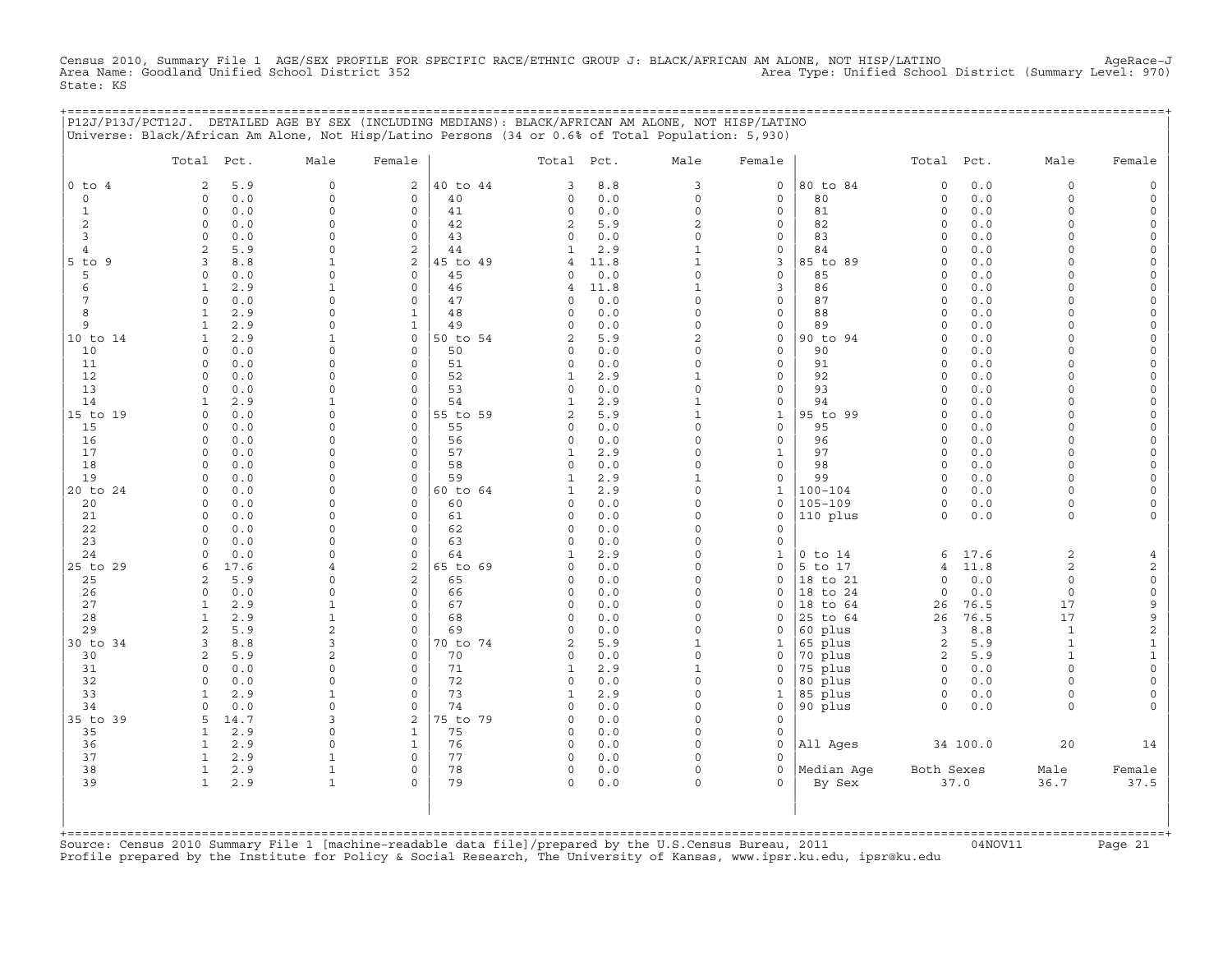Census 2010, Summary File 1 AGE/SEX PROFILE FOR SPECIFIC RACE/ETHNIC GROUP K: AM IND/ALASKA NAT ALONE, NOT HISP/LATINO AgeRace-K<br>Area Name: Goodland Unified School District 352 State: KS

+===================================================================================================================================================+

|                                                                 | P12K/P13K/PCT12K. DETAILED AGE BY SEX (INCLUDING MEDIANS): AM IND/ALASKA NAT ALONE, NOT HISP/LATINO<br>Universe: Am Ind/Alaska Nat Alone, Not Hisp/Latino Persons (14 or 0.2% of Total Population: 5,930) |                                                                      |                                                                                                                    |                                                          |                                        |                                                                         |                                                                                 |                                                               |                                                                    |                                   |                                                              |                                                                             |
|-----------------------------------------------------------------|-----------------------------------------------------------------------------------------------------------------------------------------------------------------------------------------------------------|----------------------------------------------------------------------|--------------------------------------------------------------------------------------------------------------------|----------------------------------------------------------|----------------------------------------|-------------------------------------------------------------------------|---------------------------------------------------------------------------------|---------------------------------------------------------------|--------------------------------------------------------------------|-----------------------------------|--------------------------------------------------------------|-----------------------------------------------------------------------------|
|                                                                 | Pct.<br>Total                                                                                                                                                                                             | Male                                                                 | Female                                                                                                             | Total                                                    | Pct.                                   | Male                                                                    | Female                                                                          |                                                               | Total                                                              | Pct.                              | Male                                                         | Female                                                                      |
| $0$ to<br>$\overline{4}$<br>0<br>$\mathbf{1}$<br>$\overline{c}$ | 7.1<br>1<br>0.0<br>$\Omega$<br>$\circ$<br>0.0<br>$\mathbf{1}$<br>7.1                                                                                                                                      | $\mathbf 0$<br>$\Omega$<br>$\Omega$<br>$\Omega$                      | 40 to 44<br>1<br>$\mathsf{O}\xspace$<br>40<br>$\circ$<br>41<br>42<br>1                                             | 3<br>$\Omega$<br>1<br>$\mathbf{1}$                       | 21.4<br>0.0<br>7.1<br>7.1              | $\sqrt{2}$<br>$\circ$<br>$\mathbf{1}$<br>$\mathbf{1}$                   | $\mathbf 1$<br>$\mathsf{O}\xspace$<br>0<br>0                                    | 80 to 84<br>80<br>81<br>82                                    | $\circ$<br>$\circ$<br>$\circ$<br>$\circ$                           | $0.0$<br>0.0<br>0.0<br>0.0        | $\mathbf 0$<br>$\Omega$<br>$\Omega$<br>$\Omega$              | $\mathsf{O}$<br>$\mathsf{O}$<br>0<br>0                                      |
| $\overline{3}$<br>4<br>$5$ to<br>9<br>5<br>6                    | $\Omega$<br>0.0<br>0<br>0.0<br>0.0<br>$\mathbf 0$<br>0.0<br>0<br>$\mathbf 0$<br>0.0                                                                                                                       | $\Omega$<br>$\Omega$<br>$\Omega$<br>$\Omega$<br>$\Omega$             | $\mathbf 0$<br>43<br>44<br>$\circ$<br>45 to 49<br>0<br>$\circ$<br>45<br>$\mathbf 0$<br>46                          | $\mathbf{1}$<br>0<br>$\overline{a}$<br>$\mathbf{1}$<br>1 | 7.1<br>0.0<br>14.3<br>7.1<br>7.1       | $\Omega$<br>$\Omega$<br>$\mathbf{1}$<br>$\circ$<br>$\mathbf{1}$         | $\mathbf 1$<br>0<br>$\mathbf{1}$<br>$\mathbf{1}$<br>0                           | 83<br>84<br>85 to 89<br>85<br>86                              | $\circ$<br>$\mathbf 0$<br>$\circ$<br>$\circ$<br>$\circ$            | 0.0<br>0.0<br>0.0<br>0.0<br>0.0   | $\Omega$<br>$\Omega$<br>0<br>$\Omega$<br>$\Omega$            | 0<br>0<br>$\mathsf{O}\xspace$<br>$\mathbf 0$<br>0                           |
| 7<br>8<br>9<br>10 to 14                                         | 0.0<br>$\Omega$<br>$\circ$<br>0.0<br>$\mathbf 0$<br>0.0<br>0.0<br>$\Omega$                                                                                                                                | $\circ$<br>$\Omega$<br>$\Omega$<br>$\Omega$                          | $\mathbf 0$<br>47<br>$\circ$<br>48<br>$\mathbf 0$<br>49<br>50 to 54<br>$\mathbf 0$                                 | 0<br>$\Omega$<br>0<br>1                                  | 0.0<br>0.0<br>0.0<br>7.1               | 0<br>$\Omega$<br>$\circ$<br>$\Omega$<br>$\Omega$                        | 0<br>0<br>0<br>$\mathbf 1$                                                      | 87<br>88<br>89<br>90 to 94                                    | $\circ$<br>$\circ$<br>$\mathbf 0$<br>$\circ$                       | 0.0<br>0.0<br>0.0<br>0.0          | 0<br>$\Omega$<br>$\Omega$<br>0<br>$\Omega$                   | 0<br>0<br>0<br>$\mathsf{O}\xspace$                                          |
| 10<br>11<br>12<br>13<br>14                                      | 0.0<br>$\Omega$<br>$\circ$<br>0.0<br>$\Omega$<br>0.0<br>0.0<br>$\Omega$<br>0.0<br>$\mathbf 0$                                                                                                             | $\Omega$<br>$\Omega$<br>$\Omega$<br>$\Omega$<br>$\Omega$             | $\Omega$<br>50<br>$\mathbf 0$<br>51<br>52<br>$\mathbf 0$<br>$\Omega$<br>53<br>$\circ$<br>54                        | $\Omega$<br>0<br>0<br>0<br>1                             | 0.0<br>0.0<br>0.0<br>0.0<br>7.1        | $\Omega$<br>$\Omega$<br>$\Omega$<br>$\Omega$                            | 0<br>0<br>0<br>0<br>$\mathbf{1}$                                                | 90<br>91<br>92<br>93<br>94                                    | $\Omega$<br>$\circ$<br>$\circ$<br>$\mathbf 0$<br>$\mathbf 0$       | 0.0<br>0.0<br>0.0<br>0.0<br>0.0   | $\Omega$<br>$\Omega$<br>$\Omega$<br>$\Omega$                 | 0<br>0<br>$\mathsf{O}\xspace$<br>0<br>0                                     |
| 15 to 19<br>15<br>16<br>17<br>18                                | 7.1<br>$\mathbf{1}$<br>$0.0$<br>$\mathbf 0$<br>7.1<br>1<br>0.0<br>$\Omega$<br>$0.0$<br>$\Omega$                                                                                                           | 1<br>$\Omega$<br>1<br>$\Omega$<br>$\Omega$                           | 55 to 59<br>$\mathbf 0$<br>$\mathbf 0$<br>55<br>$\circ$<br>56<br>$\Omega$<br>57<br>58<br>$\mathbf 0$               | $\Omega$<br>0<br>0<br>0<br>0                             | 0.0<br>0.0<br>0.0<br>0.0<br>0.0        | $\Omega$<br>$\Omega$<br>$\Omega$<br>$\Omega$<br>$\Omega$                | $\mathsf{O}\xspace$<br>$\mathsf{O}\xspace$<br>0<br>0<br>$\mathsf{O}\xspace$     | 95 to 99<br>95<br>96<br>97<br>98                              | $\circ$<br>$\Omega$<br>$\mathbf 0$<br>$\mathbf 0$<br>$\circ$       | 0.0<br>0.0<br>0.0<br>0.0<br>0.0   | $\Omega$<br>$\Omega$<br>$\Omega$<br>$\Omega$<br>$\Omega$     | $\mathsf{O}\xspace$<br>$\mathsf{O}\xspace$<br>0<br>0<br>$\mathsf{O}\xspace$ |
| 19<br>20 to 24<br>20<br>21<br>22                                | 0.0<br>$\Omega$<br>1<br>7.1<br>7.1<br>$\mathbf{1}$<br>0.0<br>$\circ$<br>$\circ$<br>0.0                                                                                                                    | $\Omega$<br>1<br>$\mathbf{1}$<br>$\Omega$<br>$\Omega$                | $\Omega$<br>59<br>0<br>60 to 64<br>0<br>60<br>$\Omega$<br>61<br>$\Omega$<br>62                                     | $\Omega$<br>2<br>0<br>$\Omega$<br>1                      | 0.0<br>14.3<br>0.0<br>0.0<br>7.1       | $\Omega$<br>$\mathbf{1}$<br>0<br>$\Omega$<br>$\Omega$                   | 0<br>$\mathbf{1}$<br>$\mathsf{O}\xspace$<br>$\mathsf{O}\xspace$<br>$\mathbf{1}$ | 99<br>$100 - 104$<br>$105 - 109$<br>110 plus                  | $\Omega$<br>$\mathbf 0$<br>$\mathbf 0$<br>$\circ$                  | 0.0<br>0.0<br>0.0<br>0.0          | $\Omega$<br>$\Omega$<br>$\mathbf 0$<br>$\circ$               | 0<br>0<br>0<br>$\mathsf{O}\xspace$                                          |
| 23<br>24<br>25 to 29<br>25<br>26<br>27                          | 0.0<br>$\Omega$<br>$\Omega$<br>0.0<br>7.1<br>1<br>$0.0$<br>$\circ$<br>$\Omega$<br>0.0<br>$\mathbf{1}$<br>7.1                                                                                              | $\Omega$<br>$\Omega$<br>$\Omega$<br>$\Omega$<br>$\Omega$<br>$\Omega$ | $\mathbf 0$<br>63<br>$\Omega$<br>64<br>$\mathbf{1}$<br>65 to 69<br>0<br>65<br>$\Omega$<br>66<br>$\mathbf{1}$<br>67 | 0<br>$\mathbf{1}$<br>0<br>0<br>$\Omega$<br>0             | 0.0<br>7.1<br>0.0<br>0.0<br>0.0<br>0.0 | $\Omega$<br>$\mathbf{1}$<br>$\circ$<br>$\Omega$<br>$\Omega$<br>$\Omega$ | 0<br>$\mathbf 0$<br>0<br>0<br>$\Omega$<br>0                                     | $0$ to $14$<br>5 to 17<br>18 to 21<br>18 to 24<br>18<br>to 64 | $\mathbf{1}$<br>$\mathbf{1}$<br>$\mathbf{1}$<br>$\mathbf{1}$<br>11 | 7.1<br>7.1<br>7.1<br>7.1<br>78.6  | $\circ$<br>$\mathbf{1}$<br>$\mathbf{1}$<br>$\mathbf{1}$<br>5 | $\mathbf{1}$<br>$\mathsf O$<br>$\mathsf{O}\xspace$<br>0<br>6                |
| 28<br>29<br>30 to 34<br>30<br>31                                | $0.0$<br>$\mathbf 0$<br>$\circ$<br>0.0<br>7.1<br>1<br>0.0<br>$\circ$<br>0.0<br>$\mathbf 0$                                                                                                                | $\Omega$<br>$\Omega$<br>$\Omega$<br>$\Omega$<br>$\Omega$             | 68<br>0<br>$\circ$<br>69<br>70 to 74<br>1<br>70<br>0<br>$\Omega$<br>71                                             | $\Omega$<br>$\Omega$<br>0<br>0<br>0                      | 0.0<br>0.0<br>0.0<br>0.0<br>0.0        | $\Omega$<br>$\Omega$<br>$\Omega$<br>$\Omega$<br>$\Omega$                | $\mathbf 0$<br>$\mathbf 0$<br>0<br>0<br>$\mathbf 0$                             | 25 to 64<br>60 plus<br>65 plus<br>70 plus<br>75 plus          | 10<br>3<br>1<br>$\mathbf{1}$<br>$\mathbf{1}$                       | 71.4<br>21.4<br>7.1<br>7.1<br>7.1 | $\overline{4}$<br>2<br>1<br>$\mathbf{1}$<br>$\mathbf{1}$     | 6<br>$\mathbf 1$<br>0<br>$\mathsf{O}\xspace$<br>0                           |
| 32<br>33<br>34<br>35 to 39<br>35                                | 0.0<br>$\circ$<br>0.0<br>$\Omega$<br>7.1<br>1<br>0.0<br>$\Omega$<br>0.0<br>$\circ$                                                                                                                        | $\Omega$<br>$\Omega$<br>$\Omega$<br>$\Omega$<br>$\Omega$             | $\Omega$<br>72<br>73<br>$\circ$<br>74<br>$\mathbf{1}$<br>75 to 79<br>$\Omega$<br>$\circ$<br>75                     | $\mathbf 0$<br>$\circ$<br>0<br>1<br>0                    | 0.0<br>0.0<br>$0.0$<br>7.1<br>0.0      | $\Omega$<br>$\Omega$<br>$\Omega$<br>$\mathbf{1}$<br>$\Omega$            | 0<br>0<br>$\mathsf{O}\xspace$<br>$\mathsf{O}\xspace$<br>0                       | 80 plus<br>85 plus<br>90 plus                                 | $\circ$<br>$\circ$<br>$\circ$                                      | 0.0<br>0.0<br>0.0                 | $\Omega$<br>0<br>0                                           | 0<br>0<br>0                                                                 |
| 36<br>37<br>38<br>39                                            | 0.0<br>0<br>0<br>0.0<br>0<br>0.0<br>$\circ$<br>0.0                                                                                                                                                        | $\Omega$<br>$\Omega$<br>$\Omega$<br>$\Omega$                         | 76<br>$\mathbf 0$<br>$\circ$<br>77<br>78<br>$\circ$<br>79<br>$\Omega$                                              | $\mathbf 1$<br>0<br>0<br>$\circ$                         | 7.1<br>0.0<br>$0.0$<br>0.0             | $\mathbf{1}$<br>$\circ$<br>$\circ$<br>$\Omega$                          | $\mathbf 0$<br>$\Omega$<br>$\mathbf 0$<br>$\Omega$                              | All Ages<br>Median Age<br>By Sex                              | Both Sexes                                                         | 14 100.0<br>43.3                  | $\overline{7}$<br>Male<br>43.8                               | 7<br>Female<br>42.5                                                         |
|                                                                 |                                                                                                                                                                                                           |                                                                      |                                                                                                                    |                                                          |                                        |                                                                         |                                                                                 |                                                               |                                                                    |                                   |                                                              |                                                                             |

+===================================================================================================================================================+Source: Census 2010 Summary File 1 [machine−readable data file]/prepared by the U.S.Census Bureau, 2011 04NOV11 Page 22 Profile prepared by the Institute for Policy & Social Research, The University of Kansas, www.ipsr.ku.edu, ipsr@ku.edu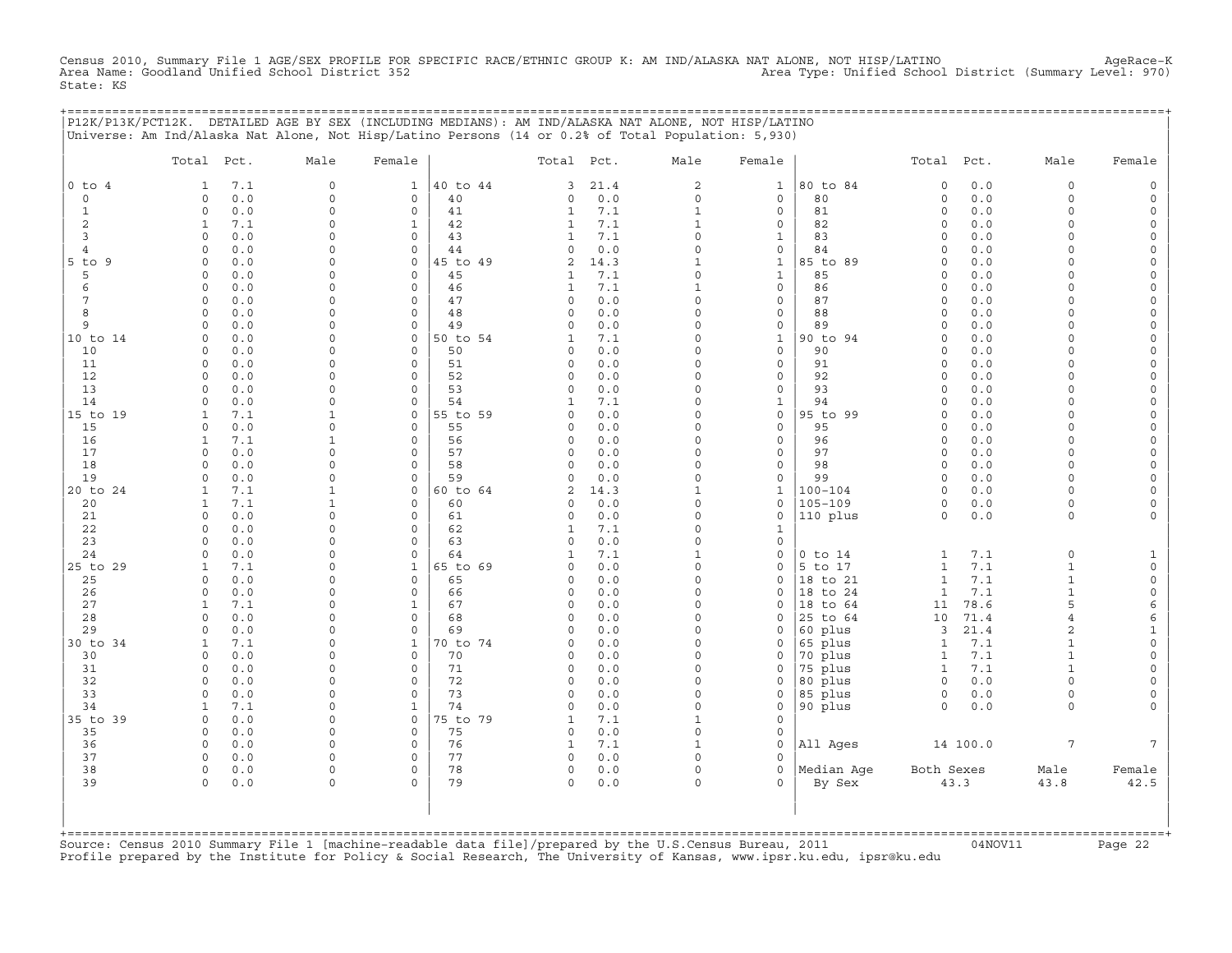Census 2010, Summary File 1 AGE/SEX PROFILE FOR SPECIFIC RACE/ETHNIC GROUP L: ASIAN ALONE, NOT HISPANIC OR LATINO AgeRace−L Area Name: Goodland Unified School District 352 Area Type: Unified School District (Summary Level: 970) State: KS

+===================================================================================================================================================+

|                | P12L/P13L/PCT12L. DETAILED AGE BY SEX (INCLUDING MEDIANS): ASIAN ALONE, NOT HISPANIC OR LATINO<br>Universe: Asian Alone, Not Hispanic or Latino Persons (16 or 0.3% of Total Population: 5,930) |                             |                                 |                |                                |             |                            |                                    |                    |                     |              |                                  |                                            |
|----------------|-------------------------------------------------------------------------------------------------------------------------------------------------------------------------------------------------|-----------------------------|---------------------------------|----------------|--------------------------------|-------------|----------------------------|------------------------------------|--------------------|---------------------|--------------|----------------------------------|--------------------------------------------|
|                | Total Pct.                                                                                                                                                                                      | Male                        | Female                          |                | Total                          | Pct.        | Male                       | Female                             |                    | Total               | Pct.         | Male                             | Female                                     |
| $0$ to $4$     | 6.3<br>1                                                                                                                                                                                        | $\mathsf{O}\xspace$         | $\mathbf{1}$                    | 40 to 44       | 1                              | 6.3         | $\mathbf{1}$               | $\mathbf 0$                        | 80 to 84           | $\mathbf 0$         | 0.0          | 0                                | $\mathsf{O}$                               |
| 0              | 6.3<br>$\mathbf{1}$                                                                                                                                                                             | $\Omega$                    | $\mathbf{1}$                    | 40             | $\mathbf{1}$                   | 6.3         | $\mathbf{1}$               | $\mathbf 0$                        | 80                 | $\mathsf{O}\xspace$ | 0.0          | $\circ$                          | $\mathsf{O}\xspace$                        |
| $\mathbf{1}$   | $\circ$<br>0.0                                                                                                                                                                                  | $\Omega$                    | $\mathbf 0$                     | 41             | 0                              | 0.0         | $\mathsf{O}\xspace$        | $\mathbf 0$                        | 81                 | $\mathsf{O}\xspace$ | 0.0          | $\circ$                          | $\mathsf{O}\xspace$                        |
| 2              | $\circ$<br>0.0                                                                                                                                                                                  | $\Omega$                    | $\mathbf 0$                     | 42             | 0                              | 0.0         | $\Omega$                   | $\mathbf 0$                        | 82                 | $\circ$             | 0.0          | $\circ$                          | 0                                          |
| 3              | 0.0<br>$\mathbf 0$                                                                                                                                                                              | $\Omega$                    | $\mathbf 0$                     | 43             | 0                              | 0.0         | $\Omega$                   | $\mathbf 0$                        | 83                 | $\circ$             | 0.0          | $\circ$                          | 0                                          |
| $\overline{4}$ | 0.0<br>$\mathbf 0$                                                                                                                                                                              | $\Omega$                    | $\mathbf 0$                     | 44             | 0                              | 0.0         | $\mathbf 0$                | $\mathsf{O}\xspace$                | 84                 | $\mathbf 0$         | 0.0          | $\circ$                          | $\mathsf{O}\xspace$                        |
| $5$ to $9$     | 6.3<br>$\mathbf{1}$                                                                                                                                                                             | $\Omega$                    | $\mathbf{1}$                    | 45 to 49       | $\mathbf{1}$                   | 6.3         | $\Omega$                   | $\mathbf{1}$                       | 85 to 89           | $\Omega$            | 0.0          | $\Omega$                         | 0                                          |
| 5<br>6         | $\circ$<br>0.0<br>$\mathbf{1}$                                                                                                                                                                  | $\Omega$<br>$\Omega$        | $\mathbf 0$<br>$\mathbf{1}$     | 45             | 0                              | 0.0<br>0.0  | $\Omega$<br>$\mathbf 0$    | $\mathbf 0$<br>$\mathsf{O}\xspace$ | 85<br>86           | $\circ$             | 0.0          | 0<br>$\Omega$                    | $\mathsf{O}\xspace$                        |
| 7              | 6.3<br>$\Omega$<br>0.0                                                                                                                                                                          | $\Omega$                    | 0                               | 46<br>47       | 0<br>0                         | 0.0         | $\Omega$                   | $\mathbf 0$                        | 87                 | $\circ$<br>$\Omega$ | 0.0<br>0.0   | $\circ$                          | $\mathsf{O}$<br>0                          |
| 8              | $\Omega$<br>0.0                                                                                                                                                                                 | $\Omega$                    | $\mathbf 0$                     | 48             | $\circ$                        | 0.0         | $\Omega$                   | $\mathsf{O}\xspace$                | 88                 | $\circ$             | 0.0          | $\circ$                          | $\mathsf{O}\xspace$                        |
| 9              | $\mathsf{O}$<br>0.0                                                                                                                                                                             | $\mathbf 0$                 | 0                               | 49             | $\mathbf{1}$                   | 6.3         | $\mathbf 0$                | $1\,$                              | 89                 | $\circ$             | 0.0          | 0                                | $\mathsf{O}$                               |
| 10 to 14       | 0.0<br>$\Omega$                                                                                                                                                                                 | 0                           | 0                               | 50 to 54       | $\mathbf{1}$                   | 6.3         | $\mathbf{1}$               | $\mathsf{O}$                       | 90 to 94           | $\Omega$            | 0.0          | $\Omega$                         | 0                                          |
| 10             | 0.0<br>$\Omega$                                                                                                                                                                                 | $\Omega$                    | $\mathbf 0$                     | 50             | 0                              | 0.0         | $\Omega$                   | $\mathbf 0$                        | 90                 | $\Omega$            | 0.0          | $\circ$                          | $\mathsf{O}\xspace$                        |
| 11             | $\circ$<br>0.0                                                                                                                                                                                  | $\Omega$                    | $\mathsf{O}\xspace$             | 51             | 0                              | 0.0         | $\Omega$                   | $\mathsf{O}\xspace$                | 91                 | $\mathsf{O}\xspace$ | 0.0          | $\Omega$                         | $\mathsf{O}\xspace$                        |
| 12             | 0.0<br>$\Omega$                                                                                                                                                                                 | 0                           | 0                               | 52             | 0                              | 0.0         | $\Omega$                   | $\mathbf 0$                        | 92                 | $\Omega$            | 0.0          | $\Omega$                         | $\mathsf{O}\xspace$                        |
| 13             | 0.0<br>$\Omega$                                                                                                                                                                                 | $\Omega$                    | 0                               | 53             | $\circ$                        | 0.0         | $\Omega$                   | $\mathbf 0$                        | 93                 | $\Omega$            | 0.0          | $\circ$                          | $\mathsf{O}\xspace$                        |
| 14             | $\Omega$<br>0.0                                                                                                                                                                                 | $\Omega$                    | 0                               | 54             | $\mathbf{1}$                   | 6.3         | $\mathbf{1}$               | $\mathbf 0$                        | 94                 | $\Omega$            | 0.0          | $\Omega$                         | $\mathsf{O}\xspace$                        |
| 15 to 19       | 6.3<br>$\mathbf{1}$                                                                                                                                                                             | $\mathbf{1}$                | $\mathbf 0$                     | 55 to 59       | 0                              | 0.0         | $\mathbf 0$                | $\mathbf 0$                        | 95 to 99           | $\circ$             | 0.0          | $\Omega$                         | 0                                          |
| 15             | 0.0<br>$\Omega$                                                                                                                                                                                 | $\Omega$                    | $\mathbf 0$                     | 55             | 0                              | $0.0$       | $\Omega$                   | $\mathbf 0$                        | 95                 | $\Omega$            | 0.0          | $\circ$                          | $\mathsf{O}\xspace$                        |
| 16             | $\Omega$<br>0.0                                                                                                                                                                                 | $\Omega$                    | $\mathbf 0$                     | 56             | 0                              | 0.0         | $\mathbf 0$                | $\mathbf 0$                        | 96                 | $\Omega$            | 0.0          | $\circ$                          | $\mathsf{O}\xspace$                        |
| 17             | $\mathbf{1}$<br>6.3                                                                                                                                                                             | 1<br>$\Omega$               | $\mathbf 0$                     | 57             | 0                              | 0.0         | $\mathbf 0$<br>$\Omega$    | $\mathbf 0$                        | 97<br>98           | $\circ$             | 0.0          | $\circ$                          | 0                                          |
| 18<br>19       | 0.0<br>$\circ$<br>$\Omega$<br>0.0                                                                                                                                                               | $\Omega$                    | $\circ$<br>0                    | 58<br>59       | $\circ$<br>0                   | 0.0<br>0.0  | $\Omega$                   | $\mathsf{O}\xspace$<br>$\mathbf 0$ | 99                 | $\circ$<br>$\circ$  | 0.0<br>0.0   | $\circ$<br>$\circ$               | $\mathsf{O}\xspace$<br>$\mathsf{O}\xspace$ |
| 20 to 24       | 0.0<br>$\Omega$                                                                                                                                                                                 | $\Omega$                    | $\mathbf 0$                     | 60 to 64       | 0                              | 0.0         | $\Omega$                   | $\mathbf 0$                        | $100 - 104$        | $\circ$             | 0.0          | 0                                | 0                                          |
| 20             | 0.0<br>$\Omega$                                                                                                                                                                                 | $\mathbf 0$                 | $\mathsf{O}\xspace$             | 60             | 0                              | 0.0         | $\mathbf 0$                | $\mathbf 0$                        | $105 - 109$        | $\mathsf{O}\xspace$ | $0.0$        | 0                                | $\mathsf{O}\xspace$                        |
| 21             | $\Omega$<br>0.0                                                                                                                                                                                 | $\Omega$                    | $\mathbf 0$                     | 61             | 0                              | 0.0         | $\Omega$                   | $\mathbf 0$                        | 110 plus           | $\circ$             | 0.0          | $\circ$                          | 0                                          |
| 22             | 0.0<br>$\mathbf 0$                                                                                                                                                                              | $\Omega$                    | 0                               | 62             | 0                              | 0.0         | $\Omega$                   | $\mathbf 0$                        |                    |                     |              |                                  |                                            |
| 23             | 0.0<br>$\Omega$                                                                                                                                                                                 | $\mathbf 0$                 | 0                               | 63             | 0                              | 0.0         | $\mathbf 0$                | $\mathsf{O}$                       |                    |                     |              |                                  |                                            |
| 24             | 0.0<br>$\Omega$                                                                                                                                                                                 | $\Omega$                    | 0                               | 64             | 0                              | 0.0         | $\Omega$                   | $\Omega$                           | $0$ to $14$        | $\overline{c}$      | 12.5         | $\circ$                          | $\mathbf{2}$                               |
| 25 to 29       | 31.3<br>5                                                                                                                                                                                       | $\mathbf{1}$                | 4                               | 65 to 69       | 1                              | 6.3         | $\Omega$                   | $1\,$                              | 5 to 17            | $\sqrt{2}$          | 12.5         | $\mathbf{1}$                     | $\mathbf{1}$                               |
| 25             | 0.0<br>$\Omega$                                                                                                                                                                                 | $\mathbf 0$                 | 0                               | 65             | 0                              | 0.0         | $\mathbf 0$                | $\mathsf{O}$                       | 18 to 21           | $\circ$             | 0.0          | 0                                | $\mathsf{O}\xspace$                        |
| 26             | 0.0<br>$\Omega$                                                                                                                                                                                 | $\Omega$                    | $\mathbf 0$                     | 66             | 0                              | 0.0         | $\Omega$                   | $\Omega$                           | 18 to 24           | $\circ$             | 0.0          | $\circ$                          | 0                                          |
| 27             | $\mathbf{1}$<br>6.3                                                                                                                                                                             | $\Omega$                    | $\mathbf{1}$                    | 67             | 0                              | 0.0         | $\Omega$                   | $\Omega$                           | to 64<br>18        | 10                  | 62.5         | $\overline{4}$                   | 6                                          |
| 28             | 18.8<br>3                                                                                                                                                                                       | $\Omega$                    | 3                               | 68             | 0                              | 0.0         | $\Omega$                   | $\Omega$                           | 25 to 64           | 10                  | 62.5         | $\overline{4}$                   | 6                                          |
| 29<br>30 to 34 | 6.3<br>1<br>$\circ$<br>0.0                                                                                                                                                                      | $\mathbf{1}$<br>$\mathbf 0$ | $\Omega$<br>$\mathsf{O}\xspace$ | 69<br>70 to 74 | $\mathbf{1}$<br>$\overline{c}$ | 6.3<br>12.5 | $\Omega$<br>$\overline{a}$ | $\mathbf{1}$<br>$\mathsf{O}$       | 60 plus<br>65 plus | 3<br>3              | 18.8<br>18.8 | $\overline{a}$<br>$\overline{c}$ | $\mathbf{1}$<br>$\mathbf 1$                |
| 30             | 0.0<br>$\Omega$                                                                                                                                                                                 | 0                           | $\mathbf 0$                     | 70             | 0                              | 0.0         | $\Omega$                   | $\Omega$                           | 70 plus            | 2                   | 12.5         | $\overline{a}$                   | $\mathsf{O}$                               |
| 31             | 0.0<br>$\Omega$                                                                                                                                                                                 | $\Omega$                    | $\Omega$                        | 71             | 0                              | 0.0         | $\Omega$                   | $\mathbf 0$                        | 75 plus            | $\circ$             | 0.0          | $\Omega$                         | 0                                          |
| 32             | 0.0<br>$\circ$                                                                                                                                                                                  | $\Omega$                    | $\mathsf{O}\xspace$             | 72             | $\mathbf{1}$                   | 6.3         | $\mathbf{1}$               | $\mathsf{O}\xspace$                | 80 plus            | $\circ$             | 0.0          | $\circ$                          | $\mathsf{O}\xspace$                        |
| 33             | 0.0<br>$\Omega$                                                                                                                                                                                 | $\Omega$                    | $\mathbf 0$                     | 73             | 0                              | 0.0         | $\mathbf 0$                | $\Omega$                           | 85 plus            | 0                   | 0.0          | $\circ$                          | 0                                          |
| 34             | 0.0<br>$\Omega$                                                                                                                                                                                 | $\Omega$                    | $\Omega$                        | 74             | 1                              | 6.3         | $\mathbf{1}$               | $\mathbf 0$                        | 90 plus            | $\circ$             | 0.0          | $\circ$                          | 0                                          |
| 35 to 39       | 12.5<br>2                                                                                                                                                                                       | $\mathbf{1}$                | $\mathbf{1}$                    | 75 to 79       | 0                              | 0.0         | 0                          | $\mathbf 0$                        |                    |                     |              |                                  |                                            |
| 35             | 6.3<br>$\mathbf{1}$                                                                                                                                                                             | $\mathbf{1}$                | $\mathbf{0}$                    | 75             | 0                              | 0.0         | $\Omega$                   | $\mathbf 0$                        |                    |                     |              |                                  |                                            |
| 36             | 0.0<br>0                                                                                                                                                                                        | $\Omega$                    | $\mathbf 0$                     | 76             | 0                              | 0.0         | $\Omega$                   | $\mathbf 0$                        | All Ages           |                     | 16 100.0     | 7                                | 9                                          |
| 37             | $\circ$<br>0.0                                                                                                                                                                                  | 0                           | 0                               | 77             | 0                              | 0.0         | $\mathbf 0$                | $\Omega$                           |                    |                     |              |                                  |                                            |
| 38             | $\circ$<br>0.0                                                                                                                                                                                  | $\Omega$                    | $\mathbf 0$                     | 78             | 0                              | 0.0         | $\Omega$                   | $\Omega$                           | Median Age         | Both Sexes          |              | Male                             | Female                                     |
| 39             | $\mathbf{1}$<br>6.3                                                                                                                                                                             | $\Omega$                    | $\mathbf{1}$                    | 79             | $\circ$                        | 0.0         | $\Omega$                   | $\Omega$                           | By Sex             |                     | 30.0         | 42.5                             | 28.1                                       |
|                |                                                                                                                                                                                                 |                             |                                 |                |                                |             |                            |                                    |                    |                     |              |                                  |                                            |
|                |                                                                                                                                                                                                 |                             |                                 |                |                                |             |                            |                                    |                    |                     |              |                                  |                                            |
| +========      |                                                                                                                                                                                                 |                             |                                 |                |                                |             |                            |                                    |                    |                     |              |                                  |                                            |

+===================================================================================================================================================+Source: Census 2010 Summary File 1 [machine−readable data file]/prepared by the U.S.Census Bureau, 2011 04NOV11 Page 23 Profile prepared by the Institute for Policy & Social Research, The University of Kansas, www.ipsr.ku.edu, ipsr@ku.edu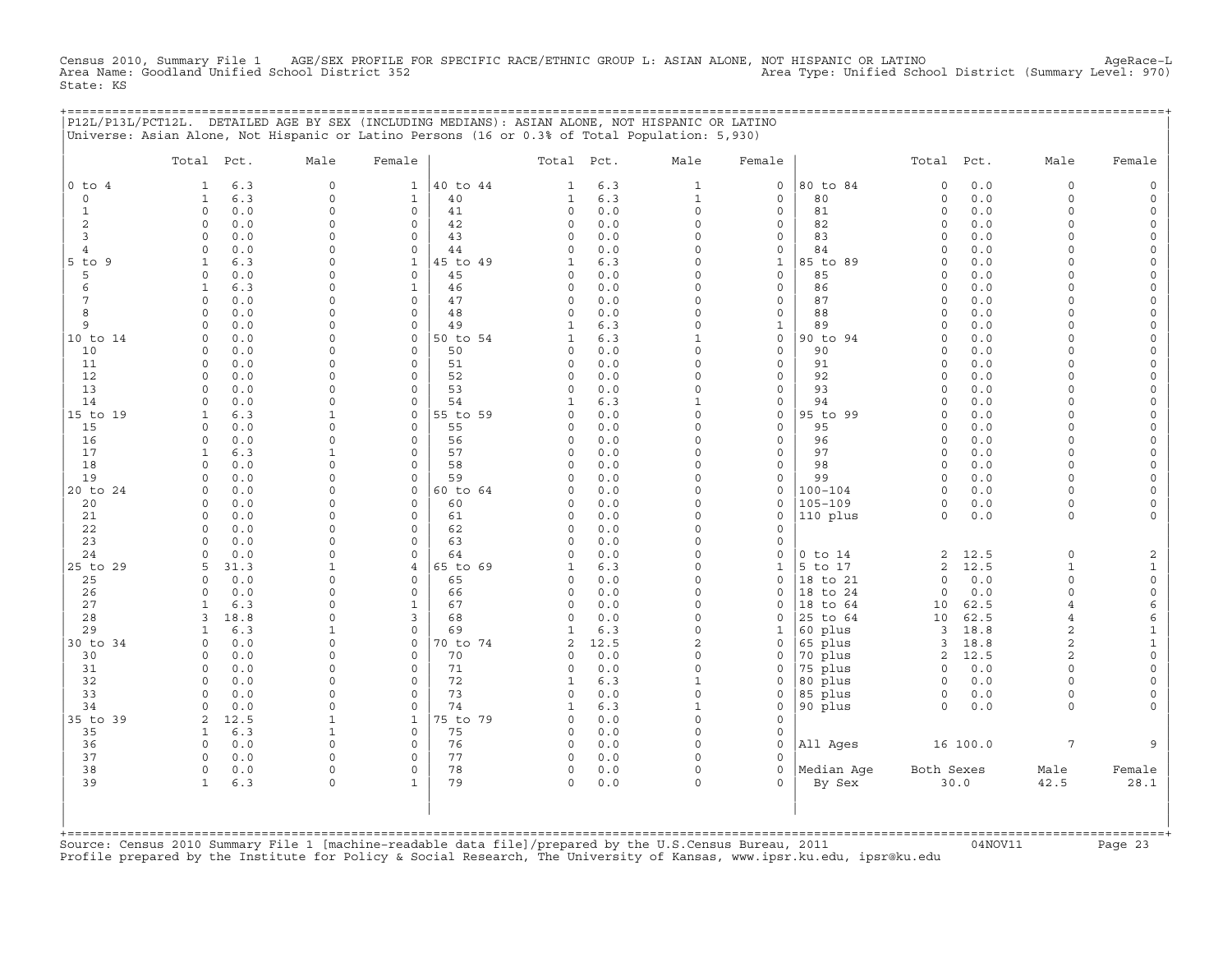Census 2010, Summary File 1 AGE/SEX PROFILE FOR SPECIFIC RACE/ETHNIC GROUP M: NAT HAWAIIAN/OPI ALONE, NOT HISP/LATINO AgeRace-M<br>Area Name: Goodland Unified School District 352 State: KS

|                | P12M/P13M/PCT12M. DETAILED AGE BY SEX (INCLUDING MEDIANS): NAT HAWAIIAN/OPI ALONE, NOT HISP/LATINO<br>Universe: Nat Hawaiian/OPI Alone, Not Hisp/Latino Persons (4 or 0.1% of Total Population: 5,930) |                         |                            |          |                      |            |                      |                            | <u>===================================</u> |                         |              |                      |                      |
|----------------|--------------------------------------------------------------------------------------------------------------------------------------------------------------------------------------------------------|-------------------------|----------------------------|----------|----------------------|------------|----------------------|----------------------------|--------------------------------------------|-------------------------|--------------|----------------------|----------------------|
|                |                                                                                                                                                                                                        |                         |                            |          |                      |            |                      |                            |                                            |                         |              |                      |                      |
|                | Total Pct.                                                                                                                                                                                             | Male                    | Female                     |          | Total Pct.           |            | Male                 | Female                     |                                            | Total Pct.              |              | Male                 | Female               |
| $0$ to $4$     | 0.0<br>$\mathbf 0$                                                                                                                                                                                     | $\circ$                 | $\mathsf{O}$               | 40 to 44 | $\mathbf{1}$         | 25.0       | 0                    | $\mathbf{1}$               | 80 to 84                                   | $\mathsf O$             | 0.0          | $\mathsf O$          |                      |
| $\circ$        | 0.0<br>$\mathbf 0$                                                                                                                                                                                     | 0                       | 0                          | 40       | 1                    | 25.0       | 0                    | $\mathbf{1}$               | 80                                         | $\circ$                 | 0.0          | $\mathbf 0$          |                      |
| 1<br>2         | $\Omega$<br>0.0<br>$\circ$<br>0.0                                                                                                                                                                      | $\Omega$<br>$\Omega$    | $\mathbf 0$<br>0           | 41<br>42 | 0<br>0               | 0.0<br>0.0 | $\Omega$<br>0        | 0<br>0                     | 81<br>82                                   | $\Omega$<br>$\mathbf 0$ | 0.0<br>0.0   | $\Omega$<br>$\Omega$ | $\Omega$             |
| 3              | 0.0<br>$\Omega$                                                                                                                                                                                        | $\Omega$                | $\mathbf 0$                | 43       | 0                    | 0.0        | $\Omega$             | 0                          | 83                                         | $\Omega$                | 0.0          | ∩                    | $\Omega$             |
| $\overline{4}$ | 0.0<br>$\Omega$                                                                                                                                                                                        | $\Omega$                | $\circ$                    | 44       | $\Omega$             | 0.0        | $\Omega$             | $\mathbf 0$                | 84                                         | $\Omega$                | 0.0          | $\Omega$             |                      |
| 5 to 9         | $\mathbf 0$<br>0.0                                                                                                                                                                                     | $\Omega$                | 0                          | 45 to 49 | 0                    | 0.0        | $\Omega$             | 0                          | 85 to 89                                   | $\mathbf 0$             | 0.0          | $\Omega$             |                      |
| 5              | 0.0<br>$\Omega$                                                                                                                                                                                        | $\Omega$                | $\mathbf 0$                | 45       | 0                    | $0.0$      | $\Omega$             | $\mathbf{0}$               | 85                                         | $\Omega$                | 0.0          | $\cap$<br>$\Omega$   | $\Omega$<br>$\Omega$ |
| 6<br>7         | 0.0<br>$\circ$<br>$\circ$<br>0.0                                                                                                                                                                       | $\Omega$<br>$\Omega$    | $\mathbf 0$<br>$\circ$     | 46<br>47 | 0<br>$\circ$         | 0.0<br>0.0 | $\Omega$<br>$\Omega$ | 0<br>0                     | 86<br>87                                   | $\Omega$<br>$\Omega$    | 0.0<br>0.0   | $\Omega$             |                      |
| 8              | $\Omega$<br>0.0                                                                                                                                                                                        | $\Omega$                | $\mathbf 0$                | 48       | $\circ$              | 0.0        | $\Omega$             | 0                          | 88                                         | $\mathbf 0$             | 0.0          | $\Omega$             | $\Omega$             |
| 9              | 0.0<br>$\Omega$                                                                                                                                                                                        | $\Omega$                | 0                          | 49       | 0                    | 0.0        | $\Omega$             | 0                          | 89                                         | $\Omega$                | 0.0          | $\Omega$             | $\Omega$             |
| 10 to 14       | 25.0<br>1                                                                                                                                                                                              | 1                       | 0                          | 50 to 54 | $\Omega$             | 0.0        | $\Omega$             | 0                          | 90 to 94                                   | $\Omega$                | 0.0          | $\cap$               |                      |
| 10             | 0.0<br>$\Omega$                                                                                                                                                                                        | $\Omega$                | $\mathbf 0$                | 50       | 0                    | $0.0$      | $\Omega$             | $\mathbf 0$                | 90                                         | $\Omega$                | 0.0          | $\Omega$             |                      |
| 11<br>12       | $\Omega$<br>0.0<br>0.0<br>$\Omega$                                                                                                                                                                     | $\Omega$<br>$\Omega$    | 0<br>$\Omega$              | 51<br>52 | 0<br>$\Omega$        | 0.0<br>0.0 | $\Omega$<br>$\Omega$ | 0<br>$\circ$               | 91<br>92                                   | $\Omega$<br>$\Omega$    | 0.0<br>0.0   | $\Omega$<br>$\cap$   | $\Omega$             |
| 13             | 25.0<br>1                                                                                                                                                                                              | 1                       | 0                          | 53       | 0                    | 0.0        | 0                    | 0                          | 93                                         | $\mathbf 0$             | 0.0          | $\Omega$             | $\Omega$             |
| 14             | 0.0<br>$\Omega$                                                                                                                                                                                        | $\mathbf 0$             | 0                          | 54       | $\Omega$             | 0.0        | 0                    | 0                          | 94                                         | $\Omega$                | 0.0          | $\Omega$             | $\Omega$             |
| 15 to 19       | 0.0<br>$\Omega$                                                                                                                                                                                        | $\Omega$                | 0                          | 55 to 59 | $\Omega$             | 0.0        | $\Omega$             | 0                          | 95 to 99                                   | $\Omega$                | 0.0          | $\Omega$             |                      |
| 15             | $\Omega$<br>0.0                                                                                                                                                                                        | $\Omega$                | $\mathbf 0$                | 55       | 0                    | 0.0        | $\Omega$             | $\mathbf{0}$               | 95                                         | $\mathbf 0$             | 0.0          | $\cap$               | $\Omega$             |
| 16<br>17       | $\Omega$<br>0.0<br>0.0<br>$\circ$                                                                                                                                                                      | $\Omega$<br>$\mathbf 0$ | 0<br>0                     | 56<br>57 | 0<br>$\Omega$        | 0.0<br>0.0 | $\Omega$<br>$\Omega$ | 0<br>0                     | 96<br>97                                   | $\mathbf 0$<br>$\Omega$ | 0.0<br>0.0   | $\Omega$<br>$\Omega$ | $\Omega$<br>$\Omega$ |
| 18             | 0.0<br>$\mathbf 0$                                                                                                                                                                                     | $\Omega$                | $\mathbf 0$                | 58       | $\Omega$             | 0.0        | $\Omega$             | 0                          | 98                                         | $\Omega$                | 0.0          | $\Omega$             |                      |
| 19             | 0.0<br>$\Omega$                                                                                                                                                                                        | $\Omega$                | $\mathbf 0$                | 59       | $\Omega$             | 0.0        | $\Omega$             | 0                          | 99                                         | $\mathbf 0$             | 0.0          | $\Omega$             | $\Omega$             |
| 20 to 24       | 25.0<br>1                                                                                                                                                                                              | $\Omega$                | $\mathbf{1}$               | 60 to 64 | 1                    | 25.0       | 1                    | 0                          | $100 - 104$                                | $\Omega$                | 0.0          | $\cap$               | $\Omega$             |
| 20             | 0.0<br>$\Omega$                                                                                                                                                                                        | $\Omega$                | $\mathbf 0$                | 60       | $\Omega$             | 0.0        | $\Omega$             | $\mathbf{0}$               | $105 - 109$                                | $\circ$                 | 0.0          | $\Omega$             |                      |
| 21<br>22       | $\mathbf 0$<br>0.0<br>0.0<br>$\Omega$                                                                                                                                                                  | $\Omega$<br>$\Omega$    | $\mathbf 0$<br>0           | 61<br>62 | $\Omega$<br>$\Omega$ | 0.0<br>0.0 | $\Omega$<br>$\Omega$ | $\mathbf 0$<br>$\mathbf 0$ | 110 plus                                   | $\mathbf 0$             | 0.0          | $\mathbf 0$          |                      |
| 23             | 0.0<br>$\Omega$                                                                                                                                                                                        | $\Omega$                | $\mathbf 0$                | 63       | $\Omega$             | 0.0        | $\Omega$             | 0                          |                                            |                         |              |                      |                      |
| 24             | 25.0<br>1                                                                                                                                                                                              | $\Omega$                | $\mathbf{1}$               | 64       | 1                    | 25.0       | $\mathbf{1}$         | 0                          | $0$ to $14$                                | $\mathbf{1}$            | 25.0         | $\mathbf{1}$         |                      |
| 25 to 29       | 0.0<br>$\Omega$                                                                                                                                                                                        | $\Omega$                | $\circ$                    | 65 to 69 | 0                    | 0.0        | $\circ$              | 0                          | 5 to 17                                    | $\mathbf{1}$            | 25.0         | $\mathbf{1}$         |                      |
| 25             | 0.0<br>$\Omega$                                                                                                                                                                                        | $\Omega$                | $\mathbf 0$                | 65       | <sup>0</sup>         | 0.0        | $\Omega$             | $\Omega$                   | 18 to 21                                   | $\Omega$                | 0.0          | $\Omega$             | $\Omega$             |
| 26<br>27       | $\mathbf 0$<br>0.0<br>$\Omega$<br>0.0                                                                                                                                                                  | $\Omega$<br>$\Omega$    | 0<br>$\mathbf 0$           | 66<br>67 | 0<br>0               | 0.0<br>0.0 | $\circ$<br>$\Omega$  | 0<br>0                     | 18 to 24<br>18 to 64                       | $\mathbf{1}$<br>3       | 25.0<br>75.0 | $\mathbf 0$<br>1     | $1\,$<br>$\sqrt{2}$  |
| 28             | 0.0<br>$\mathbf 0$                                                                                                                                                                                     | $\mathbf 0$             | 0                          | 68       | $\Omega$             | 0.0        | $\Omega$             | 0                          | 25 to 64                                   | $\overline{c}$          | 50.0         | $\mathbf{1}$         | 1                    |
| 29             | 0.0<br>$\Omega$                                                                                                                                                                                        | $\Omega$                | $\circ$                    | 69       | $\Omega$             | 0.0        | $\Omega$             | 0                          | 60 plus                                    | 1                       | 25.0         | $\mathbf{1}$         | $\Omega$             |
| 30 to 34       | $\Omega$<br>0.0                                                                                                                                                                                        | $\Omega$                | 0                          | 70 to 74 | 0                    | 0.0        | $\Omega$             | 0                          | 65 plus                                    | $\mathbf 0$             | 0.0          | $\Omega$             | $\Omega$             |
| 30             | $\Omega$<br>0.0                                                                                                                                                                                        | $\Omega$<br>$\Omega$    | 0<br>$\mathbf 0$           | 70       | 0<br>$\Omega$        | 0.0        | $\Omega$<br>$\Omega$ | 0                          | 70 plus                                    | $\mathbf 0$             | 0.0          | $\Omega$<br>$\Omega$ | $\Omega$             |
| 31<br>32       | 0.0<br>$\mathbf 0$<br>$\mathbf 0$<br>0.0                                                                                                                                                               | $\Omega$                | $\mathbf 0$                | 71<br>72 | 0                    | 0.0<br>0.0 | $\Omega$             | $\mathbf 0$<br>0           | 75 plus<br>80 plus                         | $\circ$<br>$\circ$      | 0.0<br>0.0   | $\Omega$             |                      |
| 33             | 0.0<br>$\mathbf 0$                                                                                                                                                                                     | $\mathbf 0$             | $\mathsf O$                | 73       | 0                    | 0.0        | 0                    | 0                          | 85 plus                                    | $\circ$                 | 0.0          | $\mathbf 0$          | $\Omega$             |
| 34             | 0.0<br>$\Omega$                                                                                                                                                                                        | $\Omega$                | $\Omega$                   | 74       | $\Omega$             | $0.0$      | $\Omega$             | $\mathbf{0}$               | 90 plus                                    | $\Omega$                | 0.0          | $\Omega$             |                      |
| 35 to 39       | $\mathbf 0$<br>0.0                                                                                                                                                                                     | 0                       | $\circ$                    | 75 to 79 | 0                    | 0.0        | $\circ$              | $\mathbf 0$                |                                            |                         |              |                      |                      |
| 35             | 0.0<br>0                                                                                                                                                                                               | $\Omega$<br>$\Omega$    | 0                          | 75       | 0                    | 0.0        | 0                    | $\mathbf 0$                |                                            |                         |              |                      |                      |
| 36<br>37       | $\Omega$<br>0.0<br>$\circ$<br>0.0                                                                                                                                                                      | $\Omega$                | $\mathbf 0$<br>$\mathsf O$ | 76<br>77 | 0<br>0               | 0.0<br>0.0 | $\Omega$<br>$\Omega$ | $\mathbf 0$<br>0           | All Ages                                   |                         | 4 100.0      | $\mathbf{2}$         | 2                    |
| 38             | $\Omega$<br>0.0                                                                                                                                                                                        | $\mathbf 0$             | $\mathbf 0$                | 78       | $\mathbf 0$          | 0.0        | 0                    | $\mathbf{0}$               | Median Aqe                                 | Both Sexes              |              | Male                 | Female               |
| 39             | $\Omega$<br>0.0                                                                                                                                                                                        | $\Omega$                | $\Omega$                   | 79       | $\Omega$             | 0.0        | $\Omega$             | $\Omega$                   | By Sex                                     |                         | 25.0         | 15.0                 | 25.0                 |
|                |                                                                                                                                                                                                        |                         |                            |          |                      |            |                      |                            |                                            |                         |              |                      |                      |
|                |                                                                                                                                                                                                        |                         |                            |          |                      |            |                      |                            |                                            |                         |              |                      |                      |
|                |                                                                                                                                                                                                        |                         |                            |          |                      |            |                      |                            |                                            |                         |              |                      |                      |

+===================================================================================================================================================+Source: Census 2010 Summary File 1 [machine−readable data file]/prepared by the U.S.Census Bureau, 2011 04NOV11 Page 24 Profile prepared by the Institute for Policy & Social Research, The University of Kansas, www.ipsr.ku.edu, ipsr@ku.edu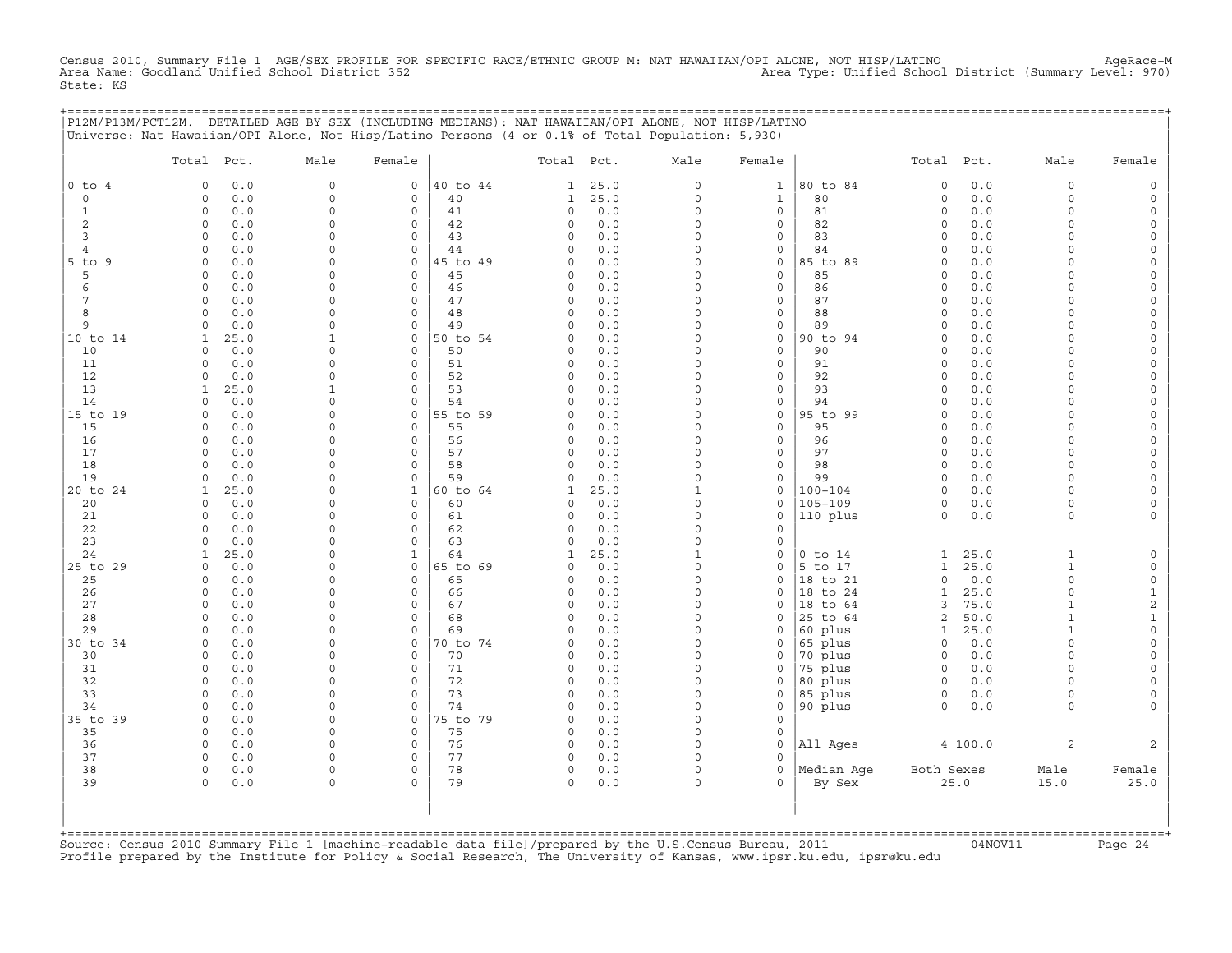Census 2010, Summary File 1 AGE/SEX PROFILE FOR SPECIFIC RACE/ETHNIC GROUP N: SOME OTHER RACE ALONE, NOT HISP/LATINO<br>Area Name: Goodland Unified School District 352 State: KS

+===================================================================================================================================================+

|                | Total Pct.           | Male                 | Female                   |          | Total Pct.         |                      | Male                    | Female                      |                      | Total Pct.           |                      | Male                 | Female                   |
|----------------|----------------------|----------------------|--------------------------|----------|--------------------|----------------------|-------------------------|-----------------------------|----------------------|----------------------|----------------------|----------------------|--------------------------|
| $0$ to $4$     | $\Omega$             | $\circ$              | $\mathbf{0}$             | 40 to 44 | 0                  | $\ddot{\phantom{a}}$ | 0                       | $\mathbf 0$                 | 80 to 84             | $\mathbf 0$          | $\overline{a}$       | 0                    | $\mathsf{O}\xspace$      |
| $\mathbf 0$    | $\circ$              | $\circ$              | $\mathbf 0$              | 40       | $\Omega$           | $\cdot$              | $\mathbf 0$             | $\mathbf 0$                 | 80                   | $\circ$              |                      | $\circ$              | $\mathsf{O}$             |
| $\mathbf{1}$   | $\mathsf O$          | $\Omega$             | $\mathsf{O}\xspace$      | 41       | $\circ$            |                      | $\mathsf O$             | $\mathsf{O}\xspace$         | 81                   | $\mathsf{O}\xspace$  |                      | $\circ$              | $\circ$                  |
| 2              | $\Omega$             | $\Omega$             | $\mathbf 0$              | 42       | $\cap$             | $\ddot{\phantom{a}}$ | $\Omega$                | $\mathbf 0$                 | 82                   | $\Omega$             |                      | $\Omega$             | 0                        |
| $\overline{3}$ | $\Omega$             | $\Omega$             | $\mathbf 0$              | 43       |                    |                      | $\Omega$                | $\mathbf 0$                 | 83                   | $\Omega$             |                      | $\Omega$             | $\mathsf{O}$             |
| $\overline{4}$ | $\Omega$             | 0                    | $\mathsf{O}\xspace$      | 44       |                    |                      | $\mathbf 0$             | $\mathsf{O}\xspace$         | 84                   | $\Omega$             |                      | $\Omega$             | $\mathsf{O}\xspace$      |
| $5$ to $9$     | $\cap$               | $\cap$               | $\mathbf 0$              | 45 to 49 | U                  | $\ddot{\phantom{a}}$ | $\Omega$                | $\mathbf 0$                 | 85 to 89             | $\Omega$             |                      | $\Omega$             | $\mathbf 0$              |
| 5              | $\Omega$             | $\Omega$             | $\mathbf{0}$             | 45       | O                  | $\cdot$              | $\Omega$                | $\mathbf 0$                 | 85                   | $\Omega$             |                      | $\Omega$             | 0                        |
| 6              | $\Omega$<br>$\Omega$ | $\Omega$<br>$\Omega$ | $\mathbf 0$<br>$\Omega$  | 46       | $\Omega$<br>$\cap$ |                      | $\Omega$<br>$\Omega$    | $\mathsf O$                 | 86<br>87             | $\Omega$<br>$\Omega$ |                      | $\Omega$             | $\mathsf{O}\xspace$      |
| 7<br>8         | $\Omega$             | $\Omega$             |                          | 47       | $\Omega$           |                      | $\Omega$                | $\mathbf 0$                 | 88                   | $\Omega$             |                      | $\Omega$<br>$\Omega$ | 0                        |
| 9              | $\Omega$             | $\Omega$             | 0<br>$\mathsf{O}\xspace$ | 48<br>49 | $\cap$             | $\ddot{\phantom{a}}$ | $\mathbf 0$             | $\mathsf{O}$<br>$\mathsf O$ | 89                   | $\circ$              |                      | $\Omega$             | 0<br>$\mathsf{O}\xspace$ |
| 10 to 14       | $\Omega$             | $\Omega$             | $\mathbf 0$              | 50 to 54 | C                  | $\ddot{\phantom{a}}$ | $\Omega$                | $\mathbf 0$                 | 90 to 94             | $\Omega$             |                      | $\Omega$             | 0                        |
| 10             | $\Omega$             | $\Omega$             | $\mathbf 0$              | 50       | <sup>o</sup>       | $\cdot$              | $\Omega$                | $\mathbf 0$                 | 90                   | $\Omega$             |                      | $\Omega$             | 0                        |
| 11             | $\Omega$             | 0                    | $\mathsf{O}\xspace$      | 51       | $\Omega$           |                      | $\mathbf 0$             | $\mathsf{O}\xspace$         | 91                   | $\circ$              |                      | $\Omega$             | $\mathsf{O}\xspace$      |
| 12             | $\Omega$             | $\Omega$             | $\mathbf 0$              | 52       | $\Omega$           | $\cdot$              | $\Omega$                | $\mathbf 0$                 | 92                   | $\Omega$             |                      | $\Omega$             | 0                        |
| 13             | $\Omega$             | $\Omega$             | 0                        | 53       | C)                 |                      | $\Omega$                | $\mathsf{O}\xspace$         | 93                   | $\Omega$             |                      | $\Omega$             | 0                        |
| 14             | $\Omega$             | $\Omega$             | $\mathbf 0$              | 54       | $\cap$             |                      | $\Omega$                | $\mathsf{O}\xspace$         | 94                   | $\Omega$             |                      | $\Omega$             | $\mathsf{O}\xspace$      |
| 15 to 19       | $\Omega$             | $\Omega$             | $\mathbf 0$              | 55 to 59 | C                  |                      | $\Omega$                | $\mathbf 0$                 | 95 to 99             | $\circ$              |                      | $\Omega$             | $\mathsf{O}\xspace$      |
| 15             | $\Omega$             | $\Omega$             | $\mathbf 0$              | 55       |                    |                      | $\Omega$                | $\mathbf 0$                 | 95                   | $\Omega$             |                      | $\Omega$             | 0                        |
| 16             | $\Omega$             | $\Omega$             | $\mathbf 0$              | 56       | C)                 |                      | $\Omega$                | $\circ$                     | 96                   | $\Omega$             |                      | $\Omega$             | $\mathsf{O}\xspace$      |
| 17             | $\Omega$             | $\Omega$             | $\mathbf 0$              | 57       | $\Omega$           |                      | $\Omega$                | $\mathbf 0$                 | 97                   | $\Omega$             |                      | $\Omega$             | $\mathbf 0$              |
| 18             | $\Omega$             | $\Omega$             | $\mathbf 0$              | 58       | C)                 | $\ddot{\phantom{a}}$ | $\mathbf 0$             | $\mathsf{O}\xspace$         | 98                   | $\circ$              |                      | $\Omega$             | 0                        |
| 19             | $\Omega$             | $\Omega$             | $\mathbf 0$              | 59       |                    |                      | $\Omega$                | $\mathsf{O}\xspace$         | 99                   | $\circ$              |                      | $\Omega$             | $\mathsf{O}\xspace$      |
| 20 to 24       | $\Omega$             | $\Omega$             | 0                        | 60 to 64 | C                  |                      | $\Omega$                | $\mathbf 0$                 | $100 - 104$          | $\Omega$             |                      | $\Omega$             | $\mathbf 0$              |
| 20             | $\Omega$             | $\Omega$             | $\mathbf 0$              | 60       | <sup>o</sup>       | $\ddot{\phantom{a}}$ | $\Omega$                | $\mathsf{O}$                | $105 - 109$          | $\circ$              |                      | $\circ$              | 0                        |
| 21             | $\Omega$             | 0                    | $\mathbf 0$              | 61       | $\Omega$           | $\ddot{\phantom{a}}$ | $\Omega$                | $\mathsf O$                 | 110 plus             | $\circ$              |                      | $\circ$              | $\circ$                  |
| 22             | $\Omega$             | $\Omega$             | $\mathbf 0$              | 62       | $\Omega$           |                      | $\mathbf 0$             | $\mathbf 0$                 |                      |                      |                      |                      |                          |
| 23             | $\Omega$             | $\Omega$             | $\mathbf 0$              | 63       | U                  | $\cdot$              | $\Omega$                | $\mathbf 0$                 |                      |                      |                      |                      |                          |
| 24             | $\Omega$             | $\Omega$             | $\mathsf{O}\xspace$      | 64       |                    | $\cdot$              | $\mathbf 0$             | $\mathsf O$                 | $0$ to $14$          | $\circ$              | $\ddot{\phantom{a}}$ | 0                    | $\mathsf{O}$             |
| 25 to 29       | $\Omega$             | $\Omega$             | $\mathbf 0$              | 65 to 69 |                    |                      | $\Omega$                | $\mathbf 0$                 | 5 to 17              | $\circ$              |                      | $\Omega$             | $\mathsf{O}$             |
| 25             | $\Omega$             | U                    | $\mathbf 0$              | 65       | U                  | $\cdot$              | $\Omega$                | $\mathbf 0$                 | 18 to 21             | $\circ$              |                      | 0                    | 0                        |
| 26             | $\Omega$             | $\Omega$             | 0                        | 66       | <sup>o</sup>       | $\ddot{\phantom{a}}$ | $\mathbf 0$             | $\mathbf 0$                 | 18 to 24             | $\Omega$             |                      | $\circ$              | $\mathsf{O}\xspace$      |
| 27             | $\Omega$             | $\Omega$             | $\mathbf 0$              | 67       | $\cap$             | $\cdot$              | $\Omega$                | $\mathbf 0$                 | 18 to 64             | $\Omega$             |                      | $\Omega$             | 0                        |
| 28             | $\Omega$             | $\Omega$             | $\mathbf 0$              | 68       | C                  |                      | $\Omega$                | $\mathbf 0$                 | 25 to 64             | $\Omega$             |                      | $\Omega$             | 0                        |
| 29             | $\Omega$             | $\Omega$             | $\mathsf{O}\xspace$      | 69       |                    | $\ddot{\phantom{a}}$ | $\Omega$                | $\mathbf 0$                 | 60 plus              | $\Omega$             |                      | $\Omega$             | $\mathsf{O}\xspace$      |
| 30 to 34       | $\Omega$             | $\cap$               | $\mathbf 0$              | 70 to 74 |                    | $\ddot{\phantom{a}}$ | $\Omega$                | $\mathbf 0$                 | 65 plus              | $\Omega$             |                      | $\Omega$             | $\mathbf 0$              |
| 30             | $\Omega$             | $\Omega$             | $\mathbf 0$              | 70       | C)                 | $\cdot$              | $\Omega$                | $\mathbf 0$                 | 70 plus              | $\circ$              |                      | $\Omega$             | $\mathsf{O}\xspace$      |
| 31             | $\Omega$             | $\Omega$             | 0                        | 71       | $\Omega$           |                      | $\mathbf 0$             | $\mathsf{O}\xspace$         | 75 plus              | $\Omega$             |                      | $\Omega$             | $\mathsf{O}\xspace$      |
| 32             | $\Omega$             | $\cap$               | $\mathbf 0$              | 72       | $\cap$             | $\ddot{\phantom{a}}$ | $\circ$                 | $\mathbf 0$                 | 80 plus              | $\circ$              |                      | $\Omega$             | $\mathbf 0$              |
| 33             | $\Omega$             | $\Omega$             | $\mathbf 0$              | 73       | $\Omega$           | $\cdot$              | $\Omega$                | $\mathbf 0$                 | 85 plus              | $\circ$              |                      | 0                    | 0                        |
| 34             | $\Omega$             | $\Omega$<br>$\cap$   | $\mathbf 0$              | 74       | $\Omega$<br>$\cap$ | $\ddot{\phantom{a}}$ | $\mathbf 0$<br>$\Omega$ | $\mathsf{O}\xspace$         | 90 plus              | $\circ$              |                      | $\circ$              | $\circ$                  |
| 35 to 39       | $\Omega$             |                      | $\Omega$                 | 75 to 79 |                    |                      |                         | $\mathbf 0$                 |                      |                      |                      |                      |                          |
| 35             | 0<br>$\Omega$        | $\Omega$<br>0        | 0                        | 75       | 0<br>$\Omega$      |                      | $\Omega$<br>$\mathbf 0$ | $\mathsf{O}$                |                      |                      |                      |                      |                          |
| 36<br>37       | $\Omega$             | $\Omega$             | 0<br>$\Omega$            | 76<br>77 | C)                 |                      | $\Omega$                | $\mathsf{O}$<br>$\Omega$    | All Ages             | $\circ$              |                      | 0                    | $\mathsf O$              |
|                | $\Omega$             | $\Omega$             |                          |          |                    |                      | $\mathbf 0$             | $\mathbf 0$                 |                      |                      |                      |                      |                          |
| 38<br>39       | $\Omega$             | $\mathbf 0$          | 0<br>$\circ$             | 78<br>79 | 0<br>$\circ$       |                      | $\circ$                 | $\Omega$                    | Median Age<br>By Sex | Both Sexes           |                      | Male                 | Female                   |
|                |                      |                      |                          |          |                    |                      |                         |                             |                      |                      |                      | $\bullet$            | $\bullet$                |

+===================================================================================================================================================+Source: Census 2010 Summary File 1 [machine−readable data file]/prepared by the U.S.Census Bureau, 2011 04NOV11 Page 25 Profile prepared by the Institute for Policy & Social Research, The University of Kansas, www.ipsr.ku.edu, ipsr@ku.edu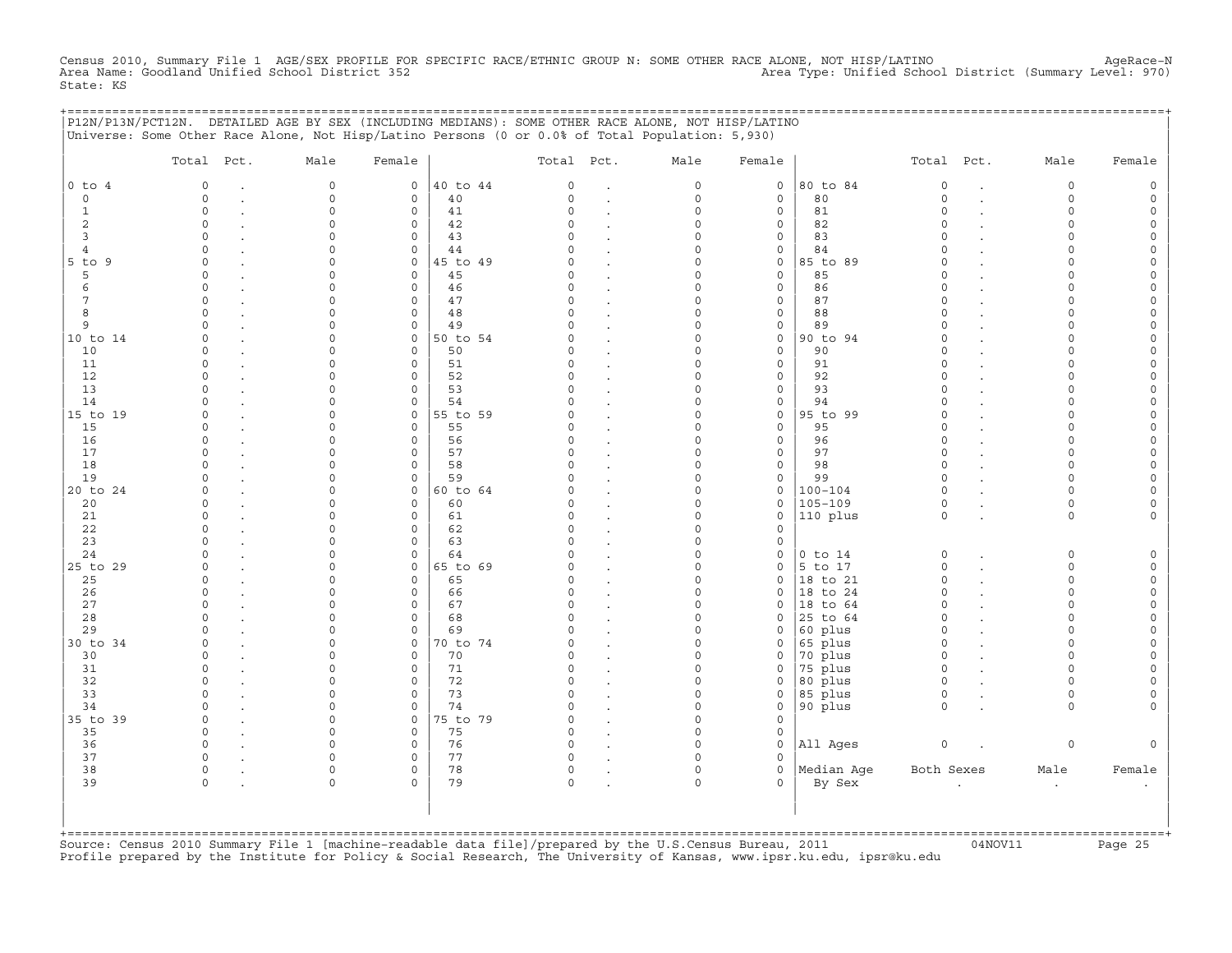Census 2010, Summary File 1 AGE/SEX PROFILE FOR SPECIFIC RACE/ETHNIC GROUP O: TWO OR MORE RACES, NOT HISPANIC/LATINO AgeRace-O<br>Area Name: Goodland Unified School District 352 State: KS

+===================================================================================================================================================+

|                 | Total Pct.               |              | Male                        | Female                     |                | Total Pct.     |            | Male                        | Female                             |                    | Total Pct.                          |              | Male                           | Female                                     |
|-----------------|--------------------------|--------------|-----------------------------|----------------------------|----------------|----------------|------------|-----------------------------|------------------------------------|--------------------|-------------------------------------|--------------|--------------------------------|--------------------------------------------|
| $0$ to $4$      | 19                       | 24.1         | 11                          | 8                          | 40 to 44       | 3              | 3.8        | $\mathbf{2}$                | 1                                  | 80 to 84           | $\overline{c}$                      | 2.5          | $\mathbf{1}$                   | $\mathbf{1}$                               |
| $\circ$         | $\mathbf{1}$             | 1.3          | $\mathsf{O}\xspace$         | $\mathbf{1}$               | 40             | $\mathbf{1}$   | 1.3        | $\Omega$                    | $\mathbf{1}$                       | 80                 | $\circ$                             | 0.0          | $\circ$                        | $\mathsf{O}\xspace$                        |
| $\mathbf{1}$    | 5                        | 6.3          | $\mathbf{2}$                | 3                          | 41             | 0              | 0.0        | $\mathbf 0$                 | $\mathbf 0$                        | 81                 | $\mathbf{1}$                        | 1.3          | $\circ$                        | $\mathbf{1}$                               |
| 2               | $\mathbf{1}$             | 1.3          | $\mathbf 0$                 | $\mathbf{1}$               | 42             | 0              | 0.0        | $\mathbf 0$                 | $\mathsf{O}\xspace$                | 82                 | $\circ$                             | 0.0          | $\circ$                        | $\mathsf{O}\xspace$                        |
| 3               | $\overline{4}$           | 5.1          | $\overline{2}$              | 2                          | 43             | 2              | 2.5        | $\overline{a}$              | $\mathbf 0$                        | 83                 | $\Omega$                            | 0.0          | $\Omega$                       | $\mathsf{O}\xspace$                        |
| 4<br>$5$ to $9$ | 8<br>10                  | 10.1<br>12.7 | 7<br>7                      | $\mathbf{1}$<br>3          | 44<br>45 to 49 | 0<br>3         | 0.0<br>3.8 | $\mathbf 0$<br>$\mathbf{1}$ | $\mathsf{O}\xspace$<br>$\mathbf 2$ | 84<br>85 to 89     | $\mathbf{1}$<br>$\mathsf{O}\xspace$ | 1.3<br>0.0   | 1<br>$\circ$                   | 0<br>$\mathsf{O}\xspace$                   |
| 5               | 5                        | 6.3          | $\overline{4}$              | $\mathbf{1}$               | 45             | 1              | 1.3        | $\Omega$                    | $\mathbf{1}$                       | 85                 | $\circ$                             | 0.0          | $\Omega$                       | $\mathsf O$                                |
| 6               | 3                        | 3.8          | $\overline{2}$              | $\mathbf{1}$               | 46             | $\mathbf{1}$   | 1.3        | $\mathbf{1}$                | $\mathsf{O}\xspace$                | 86                 | $\Omega$                            | 0.0          | $\Omega$                       | $\mathsf{O}\xspace$                        |
| 7               | $\mathbf{1}$             | 1.3          | $\mathbf{1}$                | $\Omega$                   | 47             | 0              | 0.0        | $\Omega$                    | $\mathbf 0$                        | 87                 | $\circ$                             | 0.0          | $\Omega$                       | 0                                          |
| 8               | $\circ$                  | 0.0          | $\Omega$                    | $\mathbf 0$                | 48             | 0              | 0.0        | $\Omega$                    | $\mathbf 0$                        | 88                 | $\circ$                             | 0.0          | $\circ$                        | $\mathsf O$                                |
| 9               | $\mathbf{1}$             | 1.3          | $\Omega$                    | $\mathbf 1$                | 49             | $\mathbf{1}$   | 1.3        | $\mathbf 0$                 | $1\,$                              | 89                 | $\circ$                             | 0.0          | $\Omega$                       | $\mathsf{O}\xspace$                        |
| 10 to 14        | 14                       | 17.7         | 5                           | 9                          | 50 to 54       | $\mathbf{1}$   | 1.3        | $\mathbf{1}$                | $\mathbf 0$                        | 90 to 94           | $\Omega$                            | 0.0          | $\circ$                        | 0                                          |
| 10              | $\overline{4}$           | 5.1          | $\mathbf{1}$                | 3                          | 50             | $\circ$        | 0.0        | $\Omega$                    | $\mathsf{O}\xspace$                | 90                 | $\mathbf 0$                         | 0.0          | $\circ$                        | $\mathsf O$                                |
| 11              | $\Omega$                 | 0.0          | $\Omega$                    | $\mathbf 0$                | 51             | 0              | 0.0        | $\Omega$                    | $\mathbf 0$                        | 91                 | $\Omega$                            | 0.0          | $\Omega$                       | $\mathsf{O}\xspace$                        |
| 12              | $\overline{4}$           | 5.1          | 1                           | 3                          | 52             | 0              | 0.0        | $\Omega$                    | $\mathbf 0$                        | 92                 | $\circ$                             | 0.0          | 0                              | 0                                          |
| 13              | 2                        | 2.5          | $\mathbf 0$                 | 2                          | 53             | 0              | $0.0$      | $\mathbf 0$<br>$\mathbf{1}$ | $\mathsf{O}$                       | 93                 | $\circ$                             | 0.0          | $\circ$                        | $\mathsf{O}\xspace$                        |
| 14<br>15 to 19  | 4<br>6                   | 5.1<br>7.6   | 3<br>$\overline{4}$         | $\mathbf{1}$<br>2          | 54<br>55 to 59 | 1<br>3         | 1.3<br>3.8 | $\Omega$                    | $\mathbf 0$<br>$\mathbf{3}$        | 94<br>95 to 99     | $\Omega$<br>$\Omega$                | 0.0<br>$0.0$ | $\circ$<br>$\circ$             | $\mathsf{O}\xspace$<br>$\mathsf{O}\xspace$ |
| 15              | $\overline{a}$           | 2.5          | 1                           | $\mathbf{1}$               | 55             | $\mathbf{1}$   | 1.3        | $\Omega$                    | $\mathbf{1}$                       | 95                 | $\Omega$                            | 0.0          | $\circ$                        | $\mathsf{O}\xspace$                        |
| 16              | 0                        | 0.0          | $\Omega$                    | $\mathbf 0$                | 56             | 0              | 0.0        | $\Omega$                    | $\circ$                            | 96                 | $\circ$                             | 0.0          | $\circ$                        | 0                                          |
| 17              | $\mathbf{1}$             | 1.3          | $\mathbf 1$                 | $\mathbf 0$                | 57             | 0              | 0.0        | $\mathbf 0$                 | $\mathsf{O}\xspace$                | 97                 | $\circ$                             | 0.0          | $\Omega$                       | $\mathsf{O}$                               |
| 18              | $\overline{2}$           | 2.5          | $\overline{2}$              | $\Omega$                   | 58             | 0              | 0.0        | $\Omega$                    | $\mathbf 0$                        | 98                 | $\Omega$                            | 0.0          | $\circ$                        | $\mathsf{O}\xspace$                        |
| 19              | $\mathbf{1}$             | 1.3          | $\Omega$                    | $\mathbf{1}$               | 59             | $\overline{c}$ | 2.5        | $\Omega$                    | $\mathbf{2}$                       | 99                 | $\circ$                             | 0.0          | $\Omega$                       | $\circ$                                    |
| 20 to 24        | 6                        | 7.6          | 3                           | 3                          | 60 to 64       | $\mathbf{1}$   | 1.3        | $\Omega$                    | $\mathbf{1}$                       | $100 - 104$        | $\circ$                             | 0.0          | $\circ$                        | $\mathsf{O}\xspace$                        |
| 20              | 2                        | 2.5          | 1                           | $\mathbf{1}$               | 60             | 0              | 0.0        | $\Omega$                    | 0                                  | $105 - 109$        | $\circ$                             | 0.0          | 0                              | 0                                          |
| 21              | $\mathbf{1}$             | 1.3          | $\Omega$                    | $\mathbf{1}$               | 61             | $\mathbf{1}$   | 1.3        | $\Omega$                    | $\mathbf{1}$                       | 110 plus           | $\circ$                             | $0.0$        | $\circ$                        | $\circ$                                    |
| 22<br>23        | $\mathbf{1}$<br>$\Omega$ | 1.3<br>0.0   | $\mathbf{1}$<br>$\mathbf 0$ | $\mathbf 0$<br>$\mathbf 0$ | 62<br>63       | 0<br>0         | 0.0        | $\Omega$<br>$\mathbf 0$     | $\mathbf 0$<br>$\mathsf{O}\xspace$ |                    |                                     |              |                                |                                            |
| 24              | $\overline{2}$           | 2.5          | $\mathbf{1}$                | $\mathbf{1}$               | 64             | $\Omega$       | 0.0<br>0.0 | $\Omega$                    | $\mathbf 0$                        | $0$ to $14$        | 43                                  | 54.4         | 23                             | 20                                         |
| 25 to 29        | $\overline{4}$           | 5.1          | $\Omega$                    | $\overline{4}$             | 65 to 69       | $\mathbf{1}$   | 1.3        | $\mathbf{1}$                | $\mathsf{O}\xspace$                | 5 to 17            | 27                                  | 34.2         | 14                             | 13                                         |
| 25              | $\Omega$                 | 0.0          | 0                           | $\mathbf 0$                | 65             | $\mathbf{1}$   | 1.3        | $\mathbf{1}$                | $\mathbf 0$                        | 18 to 21           | 6                                   | 7.6          | 3                              | $\mathbf{3}$                               |
| 26              | 1                        | 1.3          | $\Omega$                    | $\mathbf{1}$               | 66             | 0              | 0.0        | $\Omega$                    | $\Omega$                           | 18 to 24           | 9                                   | 11.4         | 5                              | $\overline{4}$                             |
| 27              | $\mathbf{1}$             | 1.3          | $\Omega$                    | $\mathbf{1}$               | 67             | 0              | 0.0        | $\mathbf 0$                 | $\mathbf 0$                        | 18 to 64           | 28                                  | 35.4         | 10                             | 18                                         |
| 28              | $\mathbf{1}$             | 1.3          | $\Omega$                    | $\mathbf{1}$               | 68             | 0              | 0.0        | $\Omega$                    | $\Omega$                           | 25 to 64           | 19                                  | 24.1         | 5                              | 14                                         |
| 29              | 1                        | 1.3          | $\Omega$                    | $\mathbf 1$                | 69             | C)             | $0.0$      | $\Omega$                    | $\mathbf 0$                        | 60 plus            | 6                                   | 7.6          | 3                              | $\mathsf 3$                                |
| 30 to 34        | 2                        | 2.5          | $\mathbf{1}$                | $\mathbf{1}$               | 70 to 74       | 0              | 0.0        | $\mathbf 0$                 | $\mathsf{O}\xspace$                | 65 plus            | 5                                   | 6.3          | 3                              | $\overline{c}$                             |
| 30              | $\mathbf{1}$             | 1.3          | 0<br>$\Omega$               | $\mathbf{1}$               | 70             | 0              | 0.0        | $\Omega$<br>$\Omega$        | $\mathbf 0$                        | 70 plus            | $\overline{4}$                      | 5.1          | $\overline{a}$                 | $\mathbf{2}$                               |
| 31<br>32        | $\circ$<br>$\mathbf{1}$  | 0.0<br>1.3   | $\mathbf{1}$                | $\mathbf 0$<br>$\Omega$    | 71<br>72       | 0<br>0         | 0.0<br>0.0 | $\Omega$                    | $\Omega$<br>$\mathbf 0$            | 75 plus<br>80 plus | $\overline{4}$<br>2                 | 5.1<br>2.5   | $\overline{c}$<br>$\mathbf{1}$ | $\overline{c}$<br>$\mathbf{1}$             |
| 33              | $\Omega$                 | 0.0          | 0                           | $\mathbf 0$                | 73             | 0              | 0.0        | $\Omega$                    | 0                                  | 85 plus            | 0                                   | 0.0          | $\circ$                        | $\circ$                                    |
| 34              | $\Omega$                 | 0.0          | $\mathbf 0$                 | $\mathsf{O}$               | 74             | $\Omega$       | 0.0        | $\mathbf 0$                 | $\mathsf{O}\xspace$                | 90 plus            | $\circ$                             | 0.0          | $\circ$                        | 0                                          |
| 35 to 39        | 2                        | 2.5          | 0                           | $\overline{2}$             | 75 to 79       | 2              | 2.5        | $\mathbf{1}$                | $\mathbf 1$                        |                    |                                     |              |                                |                                            |
| 35              | $\mathbf{1}$             | 1.3          | $\Omega$                    | $\mathbf{1}$               | 75             | 0              | 0.0        | $\Omega$                    | $\mathbf 0$                        |                    |                                     |              |                                |                                            |
| 36              | $\Omega$                 | 0.0          | $\Omega$                    | $\mathbf 0$                | 76             | 0              | 0.0        | $\Omega$                    | $\Omega$                           | All Ages           |                                     | 79 100.0     | 38                             | 41                                         |
| 37              | 0                        | 0.0          | $\Omega$                    | $\mathbf 0$                | 77             | 1              | 1.3        | $\mathbf{1}$                | $\Omega$                           |                    |                                     |              |                                |                                            |
| 38              | $\circ$                  | 0.0          | $\Omega$                    | $\mathbf 0$                | 78             | $\mathbf{1}$   | 1.3        | $\mathbf 0$                 | $\mathbf{1}$                       | Median Age         | Both Sexes                          |              | Male                           | Female                                     |
| 39              | $\mathbf{1}$             | 1.3          | $\Omega$                    | $\mathbf{1}$               | 79             | 0              | 0.0        | $\Omega$                    | $\Omega$                           | By Sex             |                                     | 13.8         | 11.0                           | 16.5                                       |

+===================================================================================================================================================+Source: Census 2010 Summary File 1 [machine−readable data file]/prepared by the U.S.Census Bureau, 2011 04NOV11 Page 26 Profile prepared by the Institute for Policy & Social Research, The University of Kansas, www.ipsr.ku.edu, ipsr@ku.edu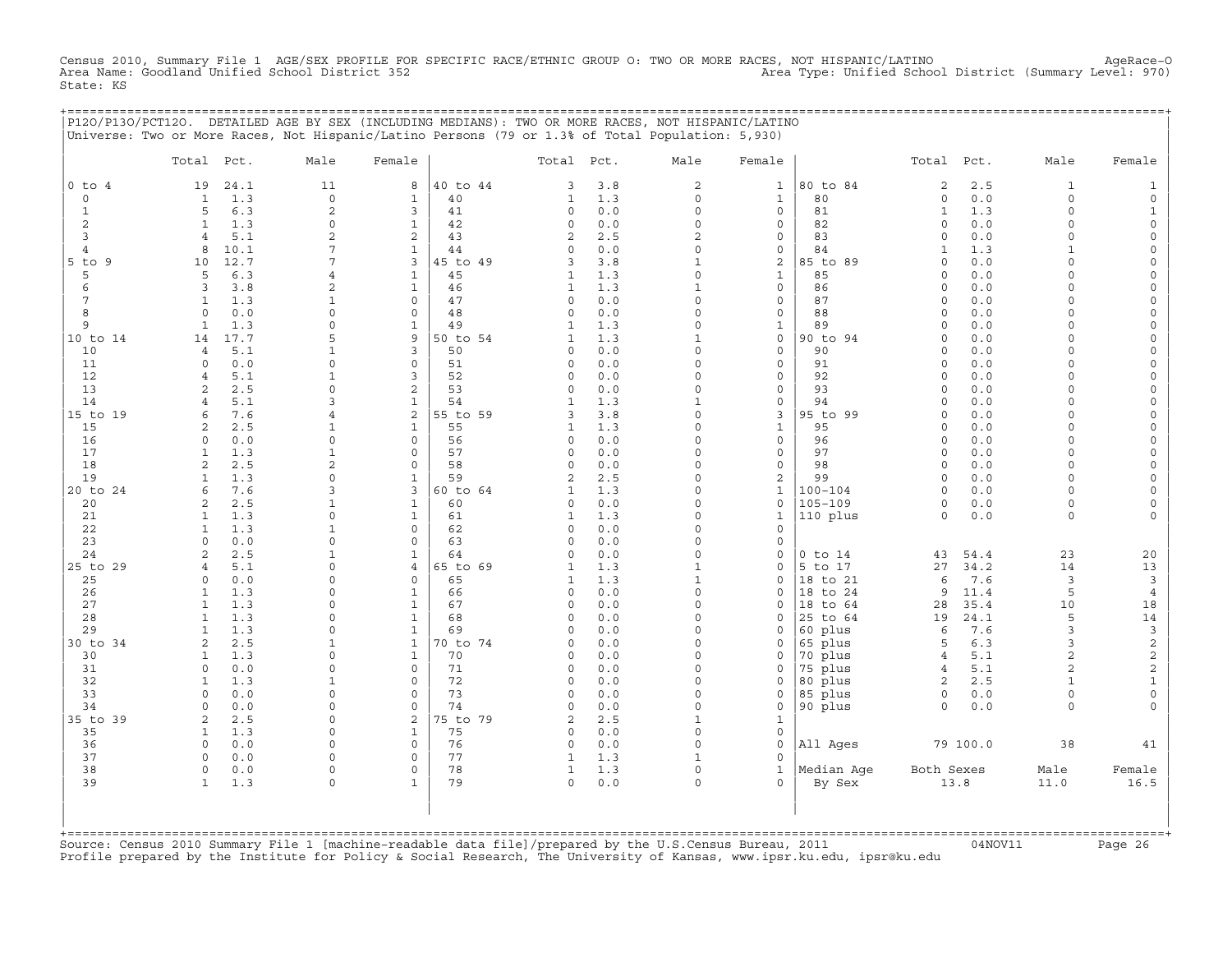Census 2010, Summary File 1 RACE PROFILE 1: DETAILED RACE BY HISPANIC/LATINO ETHNICITY, WITH TOTAL TALLIES Race:1<br>Area Name: Goodland Unified School District 352 Area Type: Unified School District (Summary Level: 970) State: KS

| P8/P9. RACE BY HISPANIC/LATINO ETHNICITY                                      |                 |            |                |           |                                        |      |
|-------------------------------------------------------------------------------|-----------------|------------|----------------|-----------|----------------------------------------|------|
| Universe: Total Population                                                    | Total           |            |                |           | Hispanic or Latino Not Hispanic/Latino |      |
|                                                                               | Number Pct.     |            | Number Pct.    |           | Number Pct.                            |      |
| Total:                                                                        | 5,930 100.0     |            |                | 646 100.0 | 5,284 100.0                            |      |
| Population of one race:                                                       |                 | 5,826 98.2 |                | 621 96.1  | 5,205                                  | 98.5 |
| White alone                                                                   | 5,518 93.1      |            | 381            | 59.0      | 5,137                                  | 97.2 |
| Black or African American alone                                               | 39              | 0.7        | 5              | 0.8       | 34                                     | 0.6  |
| American Indian and Alaska Native alone                                       | 17              | 0.3        | 3              | 0.5       | 14                                     | 0.3  |
| Asian alone                                                                   | 17              | 0.3        | $\mathbf{1}$   | 0.2       | 16                                     | 0.3  |
| Native Hawaiian and Other Pacific Islander alone                              | 5               | 0.1        | $\mathbf{1}$   | 0.2       | $\overline{4}$                         | 0.1  |
| Some Other Race alone                                                         | 230             | 3.9        | 230            | 35.6      | $\Omega$                               | 0.0  |
| Population of two or more races:                                              | 104             | 1.8        | 25             | 3.9       | 79                                     | 1.5  |
| Population of two races:                                                      | 103             | 1.7        | 25             | 3.9       | 78                                     | 1.5  |
| White; Black or African American                                              | 38              | 0.6        | $\overline{4}$ | 0.6       | 34                                     | 0.6  |
| White; American Indian and Alaska Native                                      | 31              | 0.5        | $\Omega$       | 0.0       | 31                                     | 0.6  |
| White; Asian                                                                  | $\overline{4}$  | 0.1        | $\overline{2}$ | 0.3       | 2                                      | 0.0  |
| White; Native Hawaiian and Other Pacific Islander                             | $\overline{4}$  | 0.1        | $\Omega$       | 0.0       | $\overline{4}$                         | 0.1  |
| White; Some other race                                                        | 13              | 0.2        | 13             | 2.0       |                                        | 0.0  |
| Black or African American; American Indian and Alaska Native                  | $4\overline{ }$ | 0.1        | $\Omega$       | 0.0       |                                        | 0.1  |
| Black or African American; Asian                                              | $\Omega$        | 0.0        | $\Omega$       | 0.0       |                                        | 0.0  |
| Black or African American; Native Hawaiian and Other Pacific Islander         | $\Omega$        | 0.0        | $\Omega$       | 0.0       | $\Omega$                               | 0.0  |
| Black or African American; Some Other Race                                    |                 | 0.1        | $\overline{2}$ | 0.3       | 3                                      | 0.1  |
| American Indian and Alaska Native; Asian                                      |                 | 0.0        | $\Omega$       | 0.0       |                                        | 0.0  |
| American Indian and Alaska Native; Native Hawaiian and Other Pacific Islander |                 | 0.0        | $\Omega$       | 0.0       |                                        | 0.0  |
| American Indian and Alaska Native; Some Other Race                            |                 | 0.1        | 4              | 0.6       |                                        | 0.0  |
| Asian; Native Hawaiian and Other Pacific Islander                             | $\Omega$        | 0.0        |                | 0.0       |                                        | 0.0  |
| Asian; Some Other Race                                                        |                 | 0.0        |                | 0.0       |                                        | 0.0  |
| Native Hawaiian and Other Pacific Islander; Some Other Race                   |                 | 0.0        |                | 0.0       |                                        | 0.0  |
| Population of three or more races:                                            |                 | 0.0        | $\Omega$       | 0.0       |                                        | 0.0  |
| Population of three races*                                                    |                 | 0.0        | $\Omega$       | 0.0       |                                        | 0.0  |
| Population of four races*                                                     | $\Omega$        | 0.0        |                | 0.0       | $\cap$                                 | 0.0  |
| Population of five races*                                                     |                 | 0.0        |                | 0.0       |                                        | 0.0  |
| Population of all six races                                                   | $\Omega$        | 0.0        | $\Omega$       | 0.0       | $\Omega$                               | 0.0  |

|\*Tables P8 and p9 also include counts for all 41 specific combinations of three, four, and five races. They are not shown here to save space. | For more information, contact the Census Bureau or the State Data Center which produced this report. See also Race Profile 3.

| |

|\_\_\_\_\_\_\_\_\_\_\_\_\_\_\_\_\_\_\_\_\_\_\_\_\_\_\_\_\_\_\_\_\_\_\_\_\_\_\_\_\_\_\_\_\_\_\_\_\_\_\_\_\_\_\_\_\_\_\_\_\_\_\_\_\_\_\_\_\_\_\_\_\_\_\_\_\_\_\_\_\_\_\_\_\_\_\_\_\_\_\_\_\_\_\_\_\_\_\_\_\_\_\_\_\_\_\_\_\_\_\_\_\_\_\_\_\_\_\_\_\_\_\_\_\_\_\_\_\_\_\_\_\_\_\_\_\_\_\_\_\_\_\_\_\_\_\_|

| Source: Census 2010 Summary File 1 [machine-readable data file]/prepared by the U.S.Census Bureau, 2011<br>Profile prepared by the Institute for Policy & Social Research, The University of Kansas, www.ipsr.ku.edu, ipsr@ku.edu |       | 04NOV11   | Page 27      |
|-----------------------------------------------------------------------------------------------------------------------------------------------------------------------------------------------------------------------------------|-------|-----------|--------------|
| Some Other Race alone or in combination with one or more other races                                                                                                                                                              | 4.2   | 37.1      | 0.1          |
| Native Hawaiian and Other Pacific Islander alone or in combination with one or more other races                                                                                                                                   | 0.1   | 0.1       | 0.1          |
| Asian alone or in combination with one or more other races                                                                                                                                                                        | 0.3   | 0.4       | 0.3          |
| American Indian and Alaska Native alone or in combination with one or more other races                                                                                                                                            | 0.9   | 1.0       | 0.9          |
| Black or African American alone or in combination with one or more other races                                                                                                                                                    | 1.4   | 1.6       | 1.4          |
| White alone or in combination with one or more other races                                                                                                                                                                        | 92.9  | 59.6      | 97.1         |
| As a Percent of Total Race Tallies:                                                                                                                                                                                               | 100.0 | 100.0     | 100.0        |
| Some Other Race alone or in combination with one or more other races                                                                                                                                                              | 252   | 249       |              |
| Native Hawaiian and Other Pacific Islander alone or in combination with one or more other races                                                                                                                                   |       |           |              |
| Asian alone or in combination with one or more other races                                                                                                                                                                        | 21    |           | 18           |
| American Indian and Alaska Native alone or in combination with one or more other races                                                                                                                                            | 57    |           | 50           |
| Black or African American alone or in combination with one or more other races                                                                                                                                                    | 87    |           | 76           |
| White alone or in combination with one or more other races                                                                                                                                                                        | 5,609 | 400       | 5,209        |
| Total Races Tallied:                                                                                                                                                                                                              | 6,035 | 671       | 5,364        |
|                                                                                                                                                                                                                                   | Total | or Latino | or Latino    |
| (Greater than the total population because of multiple race reporting)                                                                                                                                                            |       | Hispanic  | Not Hispanic |
| Universe: Total Races Tallied (6,035 or 101.8% of the total population)                                                                                                                                                           |       |           |              |
| P6/P7. TOTAL RACES TALLIED BY HISPANIC/LATINO ETHNICITY                                                                                                                                                                           |       |           |              |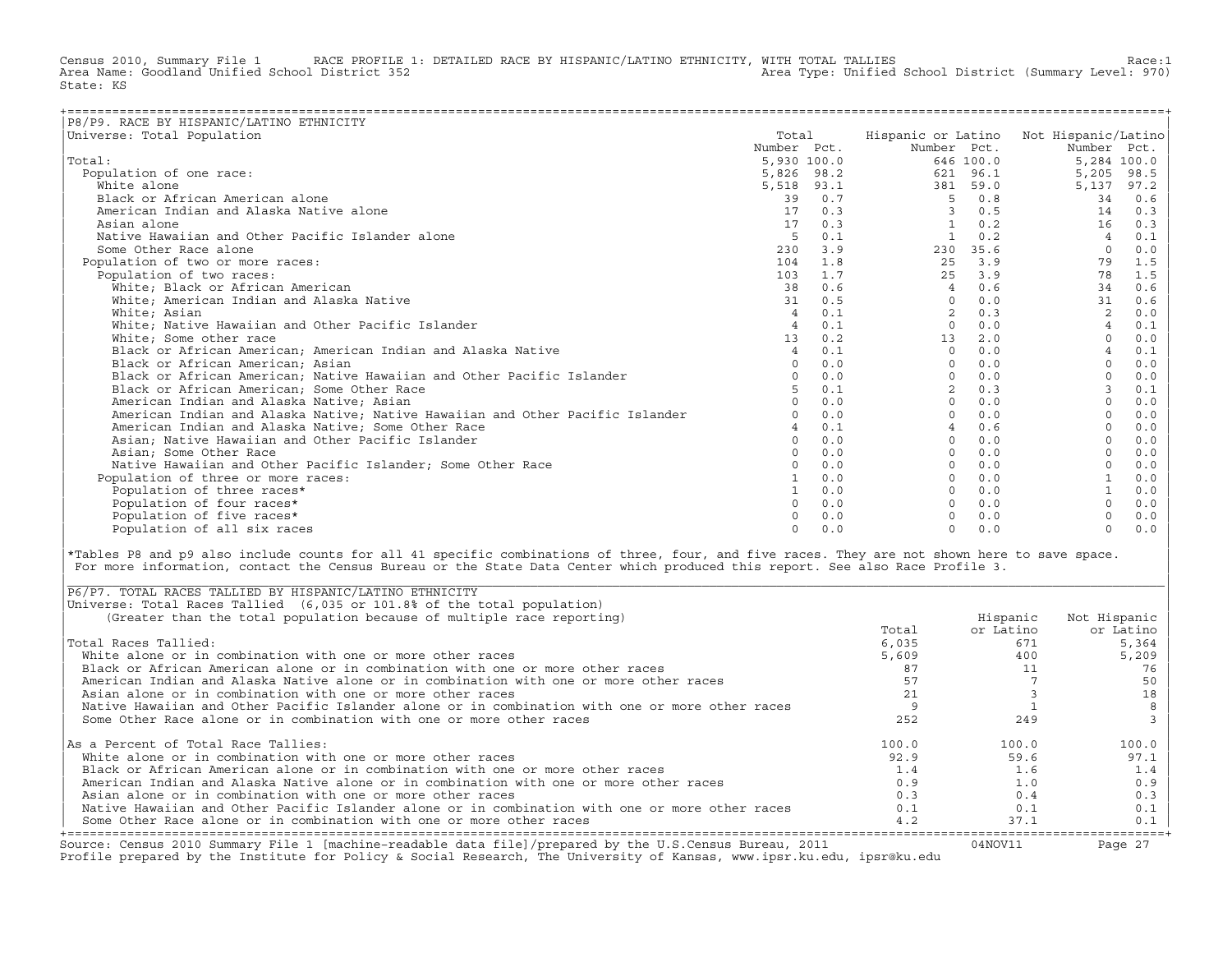Census 2010, Summary File 1 RACE PROFILE 2: DETAILED RACE BY HISP./LATINO ETHNICITY (18+); TALLIES FOR HOUSEHOLDERS Race:2<br>Area Name: Goodland Unified School District 352 Area Type: Unified School District (Summary Level: 970) State: KS

| P10/P11. RACE BY HISPANIC/LATINO ETHNICITY FOR THE POPULATION 18 AND OVER     |                 |     |             |           |                                        |       |
|-------------------------------------------------------------------------------|-----------------|-----|-------------|-----------|----------------------------------------|-------|
| Universe: Population 18 and over                                              | Total 18 & over |     |             |           | Hispanic or Latino Not Hispanic/Latino |       |
|                                                                               | Number Pct.     |     | Number Pct. |           | Number Pct.                            |       |
| Total 18 and over:                                                            | 4,605 100.0     |     |             | 379 100.0 | 4,226 100.0                            |       |
| Population of one race:                                                       | 4,566 99.2      |     |             | 373 98.4  | 4,193                                  | 99.2  |
| White alone                                                                   | 4,361 94.7      |     |             | 224 59.1  | 4,137                                  | 97.9  |
| Black or African American alone                                               | 33              | 0.7 | 5           | 1.3       | 28                                     | 0.7   |
| American Indian and Alaska Native alone                                       | 1.5             | 0.3 | 3           | 0.8       | 12                                     | 0.3   |
| Asian alone                                                                   | 14              | 0.3 |             | 0.3       | 13                                     | 0.3   |
| Native Hawaiian and Other Pacific Islander alone                              | $\overline{3}$  | 0.1 | $\Omega$    | 0.0       | 3                                      | 0.1   |
| Some Other Race alone                                                         | 140             | 3.0 | 140         | 36.9      | $\circ$                                | 0.0   |
| Population of two or more races:                                              | 39              | 0.8 | 6           | 1.6       | 33                                     | 0.8   |
| Population of two races:                                                      | 39              | 0.8 |             | 1.6       | 33                                     | $0.8$ |
| White; Black or African American                                              |                 | 0.2 |             | 0.3       | 6                                      | 0.1   |
| White; American Indian and Alaska Native                                      | 24              | 0.5 | $\Omega$    | 0.0       | 24                                     | 0.6   |
| White; Asian                                                                  | 1               | 0.0 | $\Omega$    | 0.0       |                                        | 0.0   |
| White; Native Hawaiian and Other Pacific Islander                             | $\cap$          | 0.0 | $\Omega$    | 0.0       | $\Omega$                               | 0.0   |
| White; Some Other Race                                                        |                 | 0.1 |             | 0.8       |                                        | 0.0   |
| Black or African American; American Indian and Alaska Native                  |                 | 0.0 | $\Omega$    | 0.0       |                                        | 0.0   |
| Black or African American; Asian                                              |                 | 0.0 | $\Omega$    | 0.0       |                                        | 0.0   |
| Black or African American; Native Hawaiian and Other Pacific Islander         |                 | 0.0 | $\Omega$    | 0.0       |                                        | 0.0   |
| Black or African American; Some Other Race                                    |                 | 0.1 |             | 0.3       | 2                                      | 0.0   |
| American Indian and Alaska Native; Asian                                      |                 | 0.0 | $\Omega$    | 0.0       |                                        | 0.0   |
| American Indian and Alaska Native; Native Hawaiian and Other Pacific Islander |                 | 0.0 | $\Omega$    | 0.0       |                                        | 0.0   |
| American Indian and Alaska Native; Some Other Race                            |                 | 0.0 |             | 0.3       |                                        | 0.0   |
| Asian; Native Hawaiian and Other Pacific Islander                             | $\cap$          | 0.0 | $\Omega$    | 0.0       |                                        | 0.0   |
| Asian; Some Other Race                                                        |                 | 0.0 | $\Omega$    | 0.0       |                                        | 0.0   |
| Native Hawaiian and Other Pacific Islander: Some Other Race                   |                 | 0.0 | $\Omega$    | 0.0       |                                        | 0.0   |
| Population of three or more races:                                            |                 | 0.0 | $\Omega$    | 0.0       |                                        | 0.0   |
| Population of three races*                                                    |                 | 0.0 | $\Omega$    | 0.0       |                                        | 0.0   |
| Population of four races*                                                     |                 | 0.0 | $\Omega$    | 0.0       |                                        | 0.0   |
| Population of five races*                                                     |                 | 0.0 |             | 0.0       |                                        | $0.0$ |
| Population of all six races                                                   | $\cap$          | 0.0 | $\Omega$    | 0.0       | $\Omega$                               | 0.0   |

|\*Tables P10 and P11 also include counts for all 41 specific combinations of three, four, and five races. They are not shown here to save | space. For more information, contact the Census Bureau or the State Data Center which produced this report.

| Source: Census 2010 Summary File 1 [machine-readable data file]/prepared by the U.S.Census Bureau, 2011<br>Profile prepared by the Institute for Policy & Social Research, The University of Kansas, www.ipsr.ku.edu, ipsr@ku.edu |       | 04NOV11   | Page 28      |
|-----------------------------------------------------------------------------------------------------------------------------------------------------------------------------------------------------------------------------------|-------|-----------|--------------|
| Some Other Race alone or in combination with one or more other races                                                                                                                                                              | 2.5   | 35.3      | $0.0$        |
| Native Hawaiian and Other Pacific Islander alone or in combination with one or more other races                                                                                                                                   | 0.0   | 0.0       | 0.0          |
| Asian alone or in combination with one or more other races                                                                                                                                                                        | 0.3   | 0.5       | 0.3          |
| American Indian and Alaska Native alone or in combination with one or more other races                                                                                                                                            | 1.0   | 2.1       | 0.9          |
| Black or African American alone or in combination with one or more other races                                                                                                                                                    | 0.7   | 1.1       | 0.7          |
| White alone or in combination with one or more other races                                                                                                                                                                        | 95.4  | 61.0      | 98.1         |
| As a Percent of Total Race Tallies for Householders:                                                                                                                                                                              | 100.0 | 100.0     | 100.0        |
| Some Other Race alone or in combination with one or more other races                                                                                                                                                              | 66    | 66        |              |
| Native Hawaiian and Other Pacific Islander alone or in combination with one or more other races                                                                                                                                   |       |           |              |
| Asian alone or in combination with one or more other races                                                                                                                                                                        |       |           |              |
| American Indian and Alaska Native alone or in combination with one or more other races                                                                                                                                            |       |           |              |
| Black or African American alone or in combination with one or more other races                                                                                                                                                    | 19    |           |              |
| White alone or in combination with one or more other races                                                                                                                                                                        | 2,480 | 114       | 2,366        |
| Total Races Tallied for Householders:                                                                                                                                                                                             | 2,599 | 187       | 2,412        |
|                                                                                                                                                                                                                                   | Total | or Latino | or Latino    |
| (Note: Greater than the total number of households because of multiple race reporting)                                                                                                                                            |       | Hispanic  | Not Hispanic |
| Universe: Total Races Tallied For Householders In Occupied Housing Units (2,599 or 100.8% of total households)                                                                                                                    |       |           |              |
| H8/H9. TOTAL RACES TALLIED FOR HOUSEHOLDERS BY HISPANIC/LATINO ETHNICITY                                                                                                                                                          |       |           |              |

| |

|\_\_\_\_\_\_\_\_\_\_\_\_\_\_\_\_\_\_\_\_\_\_\_\_\_\_\_\_\_\_\_\_\_\_\_\_\_\_\_\_\_\_\_\_\_\_\_\_\_\_\_\_\_\_\_\_\_\_\_\_\_\_\_\_\_\_\_\_\_\_\_\_\_\_\_\_\_\_\_\_\_\_\_\_\_\_\_\_\_\_\_\_\_\_\_\_\_\_\_\_\_\_\_\_\_\_\_\_\_\_\_\_\_\_\_\_\_\_\_\_\_\_\_\_\_\_\_\_\_\_\_\_\_\_\_\_\_\_\_\_\_\_\_\_\_\_\_|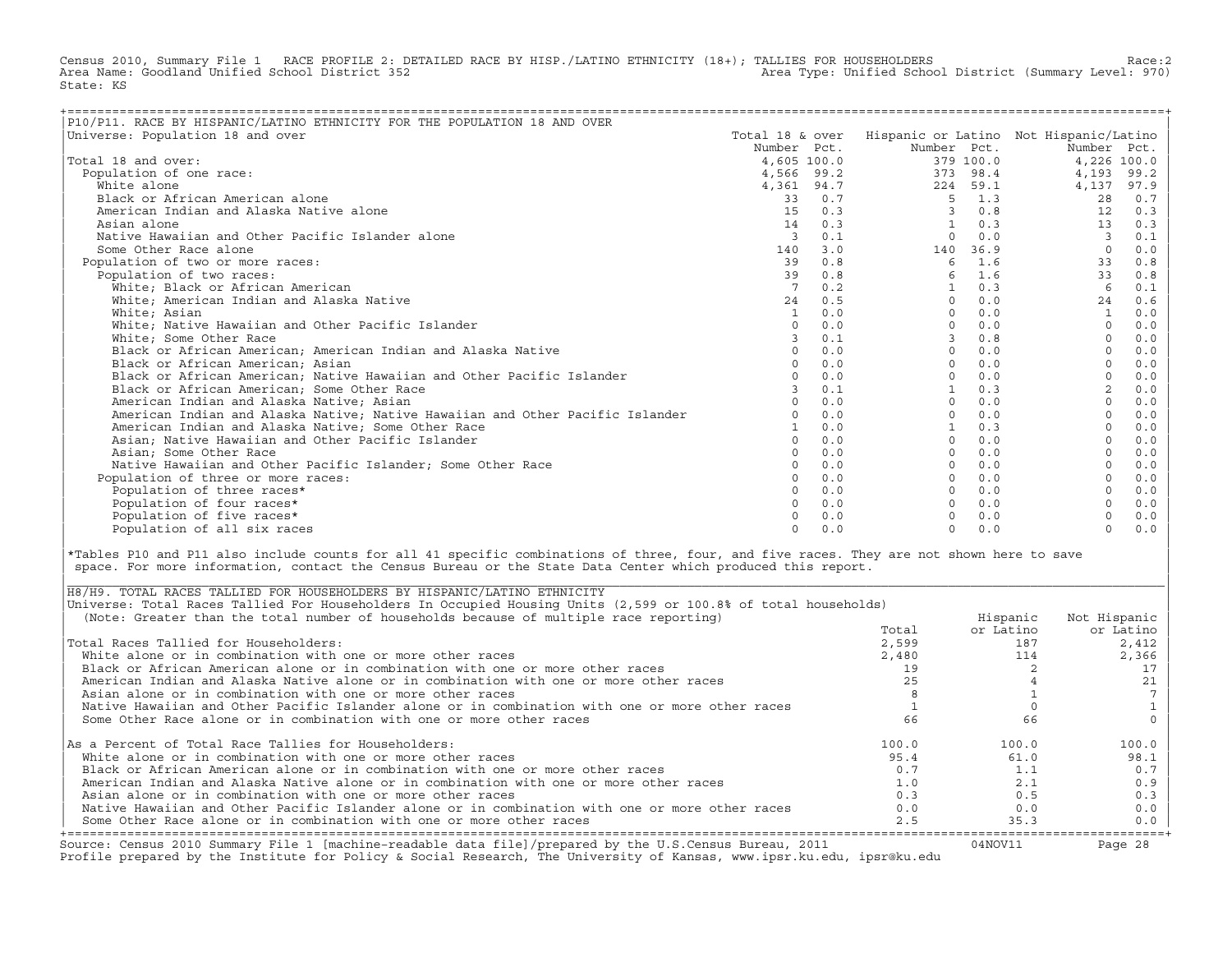Census 2010, Summary File 1 RACE PROFILE 3: MATRIX PRESENTATION OF MULTIPLE RACE COMBINATIONS Race:3 Area Type: Unified School District (Summary Level: 970) State: KS

| P6/P8. RACE COMBINATIONS AND       | ===============<br>White |         | Black or           |                |               | American Indian    |                |               | =================================<br>Asian |                        |                 | Native Hawaiian & Some other race |                    |                |                  |
|------------------------------------|--------------------------|---------|--------------------|----------------|---------------|--------------------|----------------|---------------|--------------------------------------------|------------------------|-----------------|-----------------------------------|--------------------|----------------|------------------|
| SHARE OF TOTAL TALLIES             |                          |         | African American   |                |               | & Alaska Native    |                |               |                                            |                        | Other Pacific   |                                   |                    |                |                  |
| Two Universes:                     |                          | (WHITE) |                    |                | (BLACK)       |                    |                | (AIAN)        |                                            | (ASIAN)                | Islander (NHPI) |                                   |                    |                | (OTHER)          |
| Total Population (5,930)           |                          |         |                    |                |               |                    |                |               |                                            |                        |                 |                                   |                    |                |                  |
| and Total Races Tallied*           | Persons                  | Pct of  | Persons            |                | Pct of        | Persons            |                | Pct of        | Persons                                    | Pct of                 | Persons         | Pct of                            | Persons            |                | Pct of           |
| (6,035 or 98.3% of                 | or                       | WHITE   | or                 |                | <b>BLACK</b>  | or                 |                | AIAN          | or                                         | ASIAN                  | or              | NHPI                              | or                 | OTHER          |                  |
| the Total Population)              | Tallies                  | Tallies | Tallies            |                | Tallies       | Tallies            |                | Tallies       | Tallies                                    | Tallies                | Tallies         | Tallies                           | Tallies            |                | Tallies          |
| ---------------------------------- | ------------------       |         | ------------------ |                |               | ------------------ |                |               |                                            | ------------------     |                 | ------------------                | ------------------ |                |                  |
| One Race Alone                     | 5,518 98.4               |         |                    |                | 39 44.8       |                    |                | 17 29.8       |                                            | 17 81.0                |                 | 5 55.6                            |                    | 230 91.3       |                  |
|                                    |                          |         |                    |                |               |                    |                |               |                                            |                        |                 |                                   |                    |                |                  |
| Two-Race combinations (15 in       |                          |         |                    |                |               |                    |                |               |                                            |                        |                 |                                   |                    |                |                  |
| all, each presented twice)--       |                          |         |                    |                |               |                    |                |               |                                            |                        |                 |                                   |                    |                |                  |
| Total Tallies*                     |                          | 90 1.6  |                    |                | 47 54.0       |                    | 39             | 68.4          |                                            | 4 19.0                 |                 | 4 44.4                            |                    | 22             | 8.7              |
|                                    |                          |         |                    |                |               |                    |                |               |                                            |                        |                 |                                   |                    |                |                  |
| WHITE and                          | _________________        |         |                    |                | 38 43.7       |                    | 31             | 54.4          |                                            | 19.0<br>$\overline{4}$ |                 | $\overline{4}$<br>44.4            |                    | 13             | $\overline{5.2}$ |
| BLACK and                          | 38                       | 0.7     |                    |                | ----------    |                    | $\overline{4}$ | 7.0           |                                            | $\Omega$<br>0.0        |                 | $\Omega$<br>0.0                   |                    | 5              | 2.0              |
| AIAN and                           | 31                       | 0.6     |                    | $\overline{4}$ | 4.6           | _________________  |                |               |                                            | 0.0<br>$\Omega$        |                 | $\Omega$<br>0.0                   |                    | $\overline{4}$ | 1.6              |
| ASIAN and                          | $\overline{4}$           | 0.1     |                    | $\Omega$       | 0.0           |                    | $\Omega$       | 0.0           |                                            | $---$<br>$---$         |                 | 0.0<br>$\Omega$                   |                    | $\Omega$       | 0.0              |
| NHPI and                           | $\overline{4}$           | 0.1     |                    | $\Omega$       | 0.0           |                    | $\Omega$       | 0.0           |                                            | $\Omega$<br>0.0        |                 | $- - - -$                         |                    | $\Omega$       | 0.0              |
| OTHER and                          | 13                       | 0.2     |                    | 5              | 5.7           |                    | $\overline{4}$ | 7.0           |                                            | $\Omega$<br>0.0        |                 | $\Omega$<br>0.0                   |                    |                |                  |
|                                    |                          |         |                    |                |               |                    |                |               |                                            |                        |                 |                                   |                    |                |                  |
| Three-Race combinations (20,       |                          |         |                    |                |               |                    |                |               |                                            |                        |                 |                                   |                    |                |                  |
| each presented three times)--      |                          |         |                    |                |               |                    |                |               |                                            |                        |                 |                                   |                    |                |                  |
| Total Tallies*                     | 1                        | 0.0     |                    |                | $1 \quad 1.1$ |                    |                | $1 \t 1.8$    |                                            | 0.0<br>$\circ$         |                 | 0.0<br>$\circ$                    |                    | $\circ$        | 0.0              |
| WHITE; BLACK; and                  | ________________         |         |                    |                |               |                    | $\mathbf{1}$   | 1.8           |                                            | $\overline{0}$<br>0.0  |                 | $\overline{0}$<br>0.0             |                    | $\circ$        | 0.0              |
| WHITE; AIAN; and                   |                          |         |                    | $\mathbf{1}$   | 1.1           |                    |                | $---$         |                                            | $\Omega$<br>0.0        |                 | $\Omega$<br>0.0                   |                    | $\Omega$       | 0.0              |
| WHITE; ASIAN; and                  | _________________        |         |                    | $\Omega$       | 0.0           |                    | $\circ$        | 0.0           |                                            | $- - -$                |                 | $\Omega$<br>0.0                   |                    | $\mathbf 0$    | 0.0              |
| WHITE; NHPI; and                   |                          |         |                    | $\Omega$       | 0.0           |                    | $\Omega$       | 0.0           |                                            | $\circ$<br>0.0         |                 | $- - - -$                         |                    | $\Omega$       | 0.0              |
| WHITE; OTHER; and                  |                          |         |                    | $\Omega$       | 0.0           |                    | $\Omega$       | 0.0           |                                            | $\circ$<br>0.0         |                 | $\circ$<br>0.0                    |                    |                |                  |
|                                    |                          |         |                    |                |               |                    |                |               |                                            |                        |                 |                                   |                    |                |                  |
| BLACK; AIAN; and                   | $\mathbf{1}$             | 0.0     |                    |                |               | ____________       |                | $\frac{1}{2}$ |                                            | $\Omega$<br>0.0        |                 | $\Omega$<br>0.0                   |                    | $\Omega$       | 0.0              |
| BLACK; ASIAN; and                  | $\Omega$                 | 0.0     | _________________  |                |               |                    | $\Omega$       | 0.0           |                                            | $---$                  |                 | $\Omega$<br>0.0                   |                    | $\Omega$       | 0.0              |
| BLACK; NHPI; and                   | $\circ$                  | 0.0     |                    |                |               |                    | $\circ$        | 0.0           |                                            | $\circ$<br>0.0         |                 |                                   |                    | $\Omega$       | 0.0              |
| BLACK; OTHER; and                  | $\Omega$                 | 0.0     |                    |                |               |                    | $\Omega$       | 0.0           |                                            | $\Omega$<br>0.0        |                 | $\Omega$<br>0.0                   |                    |                |                  |
|                                    |                          |         |                    |                |               |                    |                |               |                                            |                        |                 |                                   |                    |                |                  |
| AIAN; ASIAN; and                   | $\circ$                  | 0.0     |                    | $\Omega$       | 0.0           | ________________   |                |               |                                            |                        |                 | $\mathbf{0}$<br>0.0               |                    | $\Omega$       | 0.0              |
| AIAN; NHPI; and                    | $\Omega$                 | 0.0     |                    | $\Omega$       | 0.0           |                    |                |               |                                            | $\Omega$<br>0.0        |                 |                                   |                    | $\Omega$       | 0.0              |
| AIAN; OTHER; and                   | $\Omega$                 | 0.0     |                    | $\Omega$       | 0.0           |                    |                |               |                                            | $\Omega$<br>0.0        |                 | $\overline{0}$<br>0.0             |                    |                |                  |
|                                    |                          |         |                    |                |               |                    |                |               |                                            |                        |                 |                                   |                    |                |                  |
| ASIAN; NHPI; and                   | $\circ$                  | 0.0     |                    | $\Omega$       | 0.0           |                    | $\Omega$       | 0.0           |                                            |                        |                 |                                   |                    | $\Omega$       | 0.0              |
| ASIAN; OTHER; and                  | $\Omega$                 | 0.0     |                    | $\Omega$       | 0.0           |                    | $\Omega$       | 0.0           |                                            |                        |                 | $\Omega$<br>0.0                   |                    |                |                  |
|                                    |                          |         |                    |                |               |                    |                |               |                                            |                        |                 |                                   |                    |                |                  |
| NHPI; OTHER; and                   | $\Omega$                 | 0.0     |                    | $\Omega$       | 0.0           |                    | $\Omega$       | 0.0           |                                            | $\Omega$<br>0.0        |                 |                                   |                    |                |                  |
| Four Races (15)--Total Tallies*:   | $\Omega$                 | 0.0     |                    | $\Omega$       | 0.0           |                    | $\Omega$       | 0.0           |                                            | $\Omega$<br>0.0        |                 | $\Omega$<br>0.0                   |                    | $\Omega$       |                  |
| Five Races (6)--Total Tallies*:    | $\circ$                  | 0.0     |                    | $\circ$        | 0.0           |                    | 0              | 0.0           |                                            | 0.0<br>$\circ$         |                 | $\mathbf{0}$<br>0.0               |                    | $\circ$        | 0.0<br>0.0       |
| Six Races (1)--Total Tallies*:     | $\Omega$                 | 0.0     |                    | $\Omega$       | 0.0           |                    | $\Omega$       | 0.0           |                                            | $\Omega$<br>0.0        |                 | $\Omega$<br>0.0                   |                    | $\Omega$       | 0.0              |
|                                    |                          |         |                    |                |               |                    |                |               |                                            |                        |                 |                                   |                    |                |                  |
| Total Tallies* for each race       |                          |         |                    |                |               |                    |                |               |                                            |                        |                 |                                   |                    |                |                  |
| alone or in any combination:       | 5,609 100.0              |         |                    |                | 87 100.0      |                    |                | 57 100.0      |                                            | 21 100.0               |                 | 9100.0                            |                    | 252 100.0      |                  |
|                                    |                          |         |                    |                |               |                    |                |               |                                            |                        |                 |                                   |                    |                |                  |
|                                    |                          |         |                    |                |               |                    |                |               |                                            |                        |                 |                                   |                    |                |                  |

|\*Notes: Summing across Total Tallies rows would give results greater than the corresponding population counts because of multiple counting (e.g., | each person of three races would be counted three times). Detail is not shown for the four-race and five-race combinations. Each Percent shown represents that combination's share of total tallies for the race indicated in the column header. See Race Profile 1 for Grand Total Tallies. +===================================================================================================================================================+ Source: Census 2010 Summary File 1 [machine−readable data file]/prepared by the U.S.Census Bureau, 2011 04NOV11 Page 29 Profile prepared by the Institute for Policy & Social Research, The University of Kansas, www.ipsr.ku.edu, ipsr@ku.edu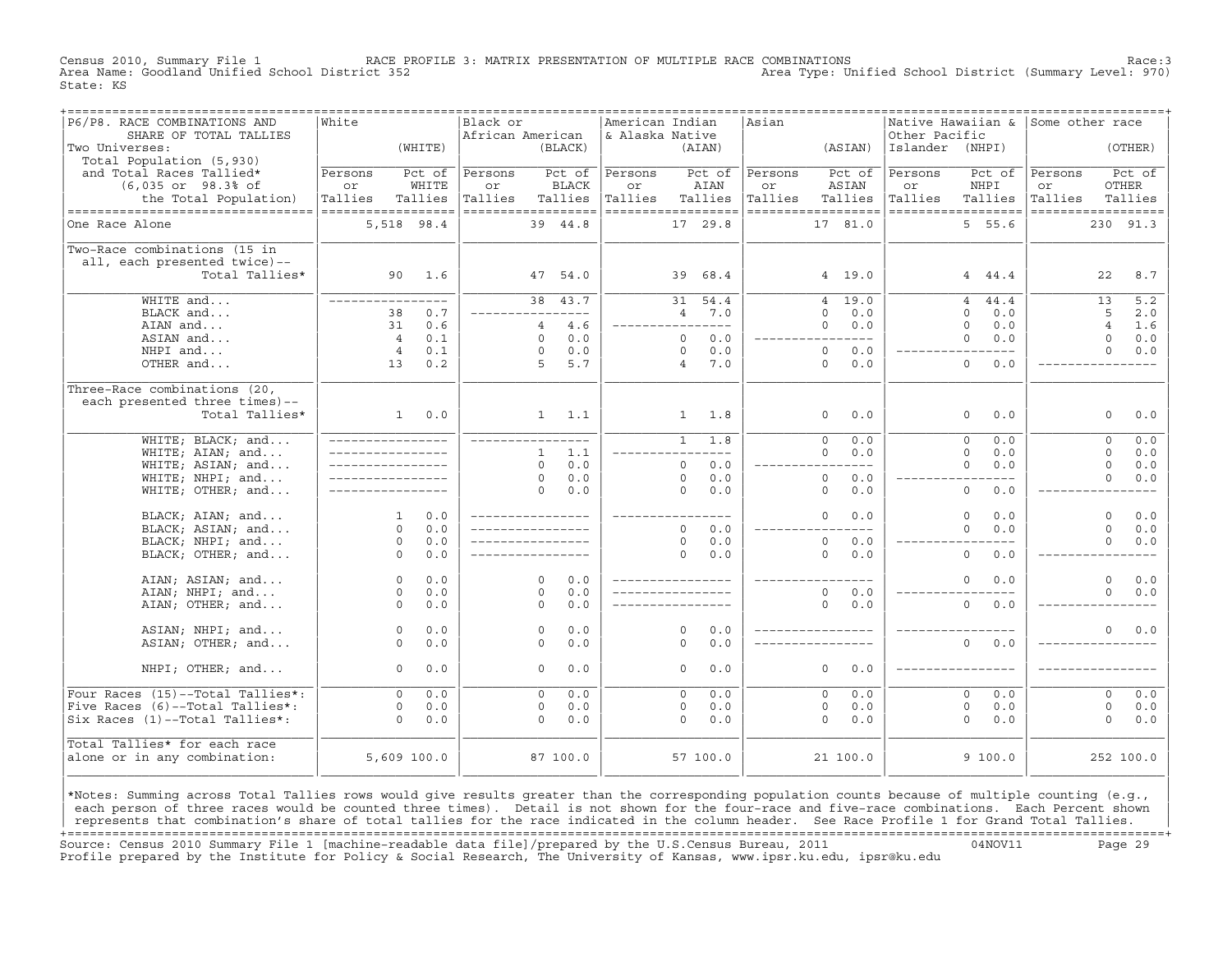Census 2010, Summary File 1 RACE PROFILE 4: DETAILED NATIVE AMERICAN, ASIAN, PACIFIC ISLANDER, & HISP/LATINO SUBGROUPS<br>Area Name: Goodland Unified School District 352 State: KS

| PCT1. AMERICAN INDIAN AND ALASKA NATIVE BY TRIBE<br>Universe: Persons who are American Indian and Alaska Native Alone<br>17<br>With one tribe specified:<br>American Indian tribe:<br>$\circ$<br>12 Cree<br>0 Paiute<br>$\mathbf 0$<br>Yuman<br>$\mathbb O$<br>12 Creek<br>3 Pima<br>$\Omega$<br>Other Amer. Indian tribes<br>000000<br>Apache<br>1 Crow<br>$\circ$<br>Potawatomi<br>$\mathbf{1}$<br>Amer. Indian not specified<br>Arapaho<br>0 Delaware<br>Pueblo<br>$\circ$<br>Alaska Native tribe:<br>$\circ$<br>Blackfeet<br>0 Hopi<br>Puqet Sound Salish<br>$\Omega$<br>Alaskan Athabascan<br>$\overline{0}$<br>Blackfeet<br>Canadian/French Amer. Indian<br>Curbin American Indian<br>Seminole<br>$\circ$<br>Aleut<br>0 Houma<br>$\overline{0}$<br>0 Iroquois<br>Shoshone<br>$\circ$<br>$\overline{0}$<br>Inupiat<br>$1 \quad \blacksquare$<br>Cherokee<br>3 Kiowa<br>$\Omega$<br>Sioux<br>Tlingit-Haida<br>South American Indian<br>$\Omega$<br>Tsimshian<br>Cheyenne<br>0 Lumbee<br>$\overline{0}$<br>$\mathsf{O}\xspace$<br>0 Menominee<br>Spanish American Indian<br>Yup'ik<br>Chickasaw<br>$\overline{0}$<br>$\overline{0}$<br>$\mathsf{O}\xspace$<br>0 Mexican Amer. Indian<br>1 Tohono O'Odham<br>$\Omega$<br>Alaska Native not specified<br>Chippewa<br>$\,4$<br>$0$ Ute<br>0 No tribe specified<br>Choctaw<br>1 Navaio<br>$\mathbf{1}$<br>Colville<br>More than one specified<br>0 Osaqe<br>0 Yakama<br>$\Omega$<br>0 Yaqui<br>Comanche<br>1 Ottawa<br>$\Omega$<br>(An additional 40 persons are Native American in combination with other races.)<br>PCT5/PCT7. ASIAN POPULATION--DETAILED GROUPS<br>PCT8. NATIVE HAWAIIAN AND OTHER PACIFIC<br>PCT11. HISPANIC/LATINO BY SPECIFIC<br>Two Universes: (1) Persons who are Asian Alone, and<br>ISLANDER POPULATION--DETAILED GROUPS<br>ORIGIN<br>(2) Total Asian Tallies reported by all persons*<br>Univ.: Persons who are Native Hawaiian and<br>Univ.: Hispanic/Latino population **<br>other Pacific Islander Alone<br>Persons(1) Pct. Tallies*(2)<br>Total Hispanic/Latino<br>646 100.0<br>Totals (Each Universe):<br>Mexican<br>511 79.1<br>17 100.0<br>21<br>Persons Pct.<br>Only one group specified:<br>16 94.1<br>Puerto Rican<br>$\overline{7}$<br>1.1<br>$---$<br>Asian Indian<br>$1 \quad 5.9$<br>Total:<br>5100.0<br>1<br>0.2<br>$\mathbf{1}$<br>Cuban<br>$0 \qquad 0.0$<br>Only one group specified:<br>5 100.0<br>Dominican Republic<br>$\Omega$<br>0.0<br>Bangladeshi<br>$\Omega$<br>Polynesian:<br>$0 \t 0.0$<br>$\Omega$<br>$0 \t 0.0$<br>Central American<br>Bhutanese<br>$\begin{matrix}0&0.0\\0&0.0\end{matrix}$<br>$\Omega$<br>Native Hawaiian<br>$0 \t 0.0$<br>excluding Mexican:<br>0.2<br>Burmese<br>$0 \t 0.0$<br>$0 \quad 0.0$<br>Costa Rican<br>$\Omega$<br>0.0<br>Cambodian<br>$\Omega$<br>Samoan<br>Chinese, except Taiwanese 6 35.3<br>6<br>$0 \quad 0.0$<br>Guatemalan<br><sup>1</sup><br>0.2<br>Tongan<br>6, 35.3<br>8<br>Honduran<br>$\Omega$<br>0.0<br>Filipino<br>$\overline{0}$<br>$0 \t 0.0$<br>Micronesian:<br>0.0<br>Hmong<br>$\Omega$<br>Nicaraquan<br>$\circ$<br>Panamanian<br>0.0<br>Indonesian<br>$0 \t 0.0$<br>$\Omega$<br>0.0<br>$\Omega$<br>0.0<br>1 5.9<br>$\mathbf{1}$<br>Marshallese<br>$\Omega$<br>Salvadoran<br>Japanese<br>$\circ$<br>1 5.9<br>$\begin{array}{ccccc} 0 & 0 & 0 \\ 0 & 0 & 0 \\ 0 & 0 & 0 \end{array}$<br>Other Cent. American<br>0.0<br>$\mathbf{1}$<br>Other Micronesian<br>Korean<br>$0 \t 0.0$<br>$\Omega$<br>$\Omega$<br>$0.0$<br>Melanesian:<br>South American:<br>Laotian<br>$\Omega$<br>$0 \t 0.0$<br>Fijian 0 0.0<br>Other Melanesian 0 0.0<br>No subgroup specified 0 0.0<br>More than one specified 0 0.0<br>$0.0$<br>Malaysian<br>$\Omega$<br>Argentinean<br>$\mathbf{0}$<br>$0 \t 0.0$<br>$\Omega$<br>Bolivian<br>$0.0$<br>Nepalese<br>$\circ$<br>$0 \t 0.0$<br>$\Omega$<br>Chilean<br>0.0<br>Pakistani<br>$\overline{0}$<br>0.0<br>$0 \t 0.0$<br>$\mathbf{0}$<br>Colombian<br>Sri Lankan<br>$\circ$<br>$0.0$<br>$0 \t 0.0$<br>$\Omega$<br>Ecuadorian<br>Taiwanese<br>$\Omega$<br>$0 \t 0.0$<br>0.0<br>Thai<br>$\Omega$<br>Paraguayan<br>$\Omega$<br>1 5.9<br>$\mathbf{1}$<br>**Hispanic/Latino persons can be of any race<br>0.0<br>Vietnamese<br>Peruvian<br>$\Omega$<br>Other specified subgroup<br>$0 \t 0.0$<br>$\Omega$<br>0.0<br>Uruquayan<br>$\Omega$<br>No subgroup specified<br>1 5.9<br>3<br>Venezuelan<br>0.0<br>$\Omega$<br>$\overline{0}$<br>0.0<br>More than one specified<br>0.0<br>General note: For the groups shown on this<br>Other South American<br>$---$<br>page, their proportions of this area's |        |  |  |                        |     |      |
|---------------------------------------------------------------------------------------------------------------------------------------------------------------------------------------------------------------------------------------------------------------------------------------------------------------------------------------------------------------------------------------------------------------------------------------------------------------------------------------------------------------------------------------------------------------------------------------------------------------------------------------------------------------------------------------------------------------------------------------------------------------------------------------------------------------------------------------------------------------------------------------------------------------------------------------------------------------------------------------------------------------------------------------------------------------------------------------------------------------------------------------------------------------------------------------------------------------------------------------------------------------------------------------------------------------------------------------------------------------------------------------------------------------------------------------------------------------------------------------------------------------------------------------------------------------------------------------------------------------------------------------------------------------------------------------------------------------------------------------------------------------------------------------------------------------------------------------------------------------------------------------------------------------------------------------------------------------------------------------------------------------------------------------------------------------------------------------------------------------------------------------------------------------------------------------------------------------------------------------------------------------------------------------------------------------------------------------------------------------------------------------------------------------------------------------------------------------------------------------------------------------------------------------------------------------------------------------------------------------------------------------------------------------------------------------------------------------------------------------------------------------------------------------------------------------------------------------------------------------------------------------------------------------------------------------------------------------------------------------------------------------------------------------------------------------------------------------------------------------------------------------------------------------------------------------------------------------------------------------------------------------------------------------------------------------------------------------------------------------------------------------------------------------------------------------------------------------------------------------------------------------------------------------------------------------------------------------------------------------------------------------------------------------------------------------------------------------------------------------------------------------------------------------------------------------------------------------------------------------------------------------------------------------------------------------------------------------------------------------------------------------------------------------------------------------------------------------------------------------------------------------------------------------------------------------------------------------------------------------------------------------------------------------------------------------------------------------------------------------------------------------------------------------------------------------------------------------------------------------------------------------------------------------------------------------------------|--------|--|--|------------------------|-----|------|
|                                                                                                                                                                                                                                                                                                                                                                                                                                                                                                                                                                                                                                                                                                                                                                                                                                                                                                                                                                                                                                                                                                                                                                                                                                                                                                                                                                                                                                                                                                                                                                                                                                                                                                                                                                                                                                                                                                                                                                                                                                                                                                                                                                                                                                                                                                                                                                                                                                                                                                                                                                                                                                                                                                                                                                                                                                                                                                                                                                                                                                                                                                                                                                                                                                                                                                                                                                                                                                                                                                                                                                                                                                                                                                                                                                                                                                                                                                                                                                                                                                                                                                                                                                                                                                                                                                                                                                                                                                                                                                                                                                           |        |  |  |                        |     |      |
|                                                                                                                                                                                                                                                                                                                                                                                                                                                                                                                                                                                                                                                                                                                                                                                                                                                                                                                                                                                                                                                                                                                                                                                                                                                                                                                                                                                                                                                                                                                                                                                                                                                                                                                                                                                                                                                                                                                                                                                                                                                                                                                                                                                                                                                                                                                                                                                                                                                                                                                                                                                                                                                                                                                                                                                                                                                                                                                                                                                                                                                                                                                                                                                                                                                                                                                                                                                                                                                                                                                                                                                                                                                                                                                                                                                                                                                                                                                                                                                                                                                                                                                                                                                                                                                                                                                                                                                                                                                                                                                                                                           |        |  |  |                        |     |      |
|                                                                                                                                                                                                                                                                                                                                                                                                                                                                                                                                                                                                                                                                                                                                                                                                                                                                                                                                                                                                                                                                                                                                                                                                                                                                                                                                                                                                                                                                                                                                                                                                                                                                                                                                                                                                                                                                                                                                                                                                                                                                                                                                                                                                                                                                                                                                                                                                                                                                                                                                                                                                                                                                                                                                                                                                                                                                                                                                                                                                                                                                                                                                                                                                                                                                                                                                                                                                                                                                                                                                                                                                                                                                                                                                                                                                                                                                                                                                                                                                                                                                                                                                                                                                                                                                                                                                                                                                                                                                                                                                                                           |        |  |  |                        |     |      |
|                                                                                                                                                                                                                                                                                                                                                                                                                                                                                                                                                                                                                                                                                                                                                                                                                                                                                                                                                                                                                                                                                                                                                                                                                                                                                                                                                                                                                                                                                                                                                                                                                                                                                                                                                                                                                                                                                                                                                                                                                                                                                                                                                                                                                                                                                                                                                                                                                                                                                                                                                                                                                                                                                                                                                                                                                                                                                                                                                                                                                                                                                                                                                                                                                                                                                                                                                                                                                                                                                                                                                                                                                                                                                                                                                                                                                                                                                                                                                                                                                                                                                                                                                                                                                                                                                                                                                                                                                                                                                                                                                                           | Total: |  |  |                        |     |      |
|                                                                                                                                                                                                                                                                                                                                                                                                                                                                                                                                                                                                                                                                                                                                                                                                                                                                                                                                                                                                                                                                                                                                                                                                                                                                                                                                                                                                                                                                                                                                                                                                                                                                                                                                                                                                                                                                                                                                                                                                                                                                                                                                                                                                                                                                                                                                                                                                                                                                                                                                                                                                                                                                                                                                                                                                                                                                                                                                                                                                                                                                                                                                                                                                                                                                                                                                                                                                                                                                                                                                                                                                                                                                                                                                                                                                                                                                                                                                                                                                                                                                                                                                                                                                                                                                                                                                                                                                                                                                                                                                                                           |        |  |  |                        |     |      |
|                                                                                                                                                                                                                                                                                                                                                                                                                                                                                                                                                                                                                                                                                                                                                                                                                                                                                                                                                                                                                                                                                                                                                                                                                                                                                                                                                                                                                                                                                                                                                                                                                                                                                                                                                                                                                                                                                                                                                                                                                                                                                                                                                                                                                                                                                                                                                                                                                                                                                                                                                                                                                                                                                                                                                                                                                                                                                                                                                                                                                                                                                                                                                                                                                                                                                                                                                                                                                                                                                                                                                                                                                                                                                                                                                                                                                                                                                                                                                                                                                                                                                                                                                                                                                                                                                                                                                                                                                                                                                                                                                                           |        |  |  |                        |     |      |
|                                                                                                                                                                                                                                                                                                                                                                                                                                                                                                                                                                                                                                                                                                                                                                                                                                                                                                                                                                                                                                                                                                                                                                                                                                                                                                                                                                                                                                                                                                                                                                                                                                                                                                                                                                                                                                                                                                                                                                                                                                                                                                                                                                                                                                                                                                                                                                                                                                                                                                                                                                                                                                                                                                                                                                                                                                                                                                                                                                                                                                                                                                                                                                                                                                                                                                                                                                                                                                                                                                                                                                                                                                                                                                                                                                                                                                                                                                                                                                                                                                                                                                                                                                                                                                                                                                                                                                                                                                                                                                                                                                           |        |  |  |                        |     |      |
|                                                                                                                                                                                                                                                                                                                                                                                                                                                                                                                                                                                                                                                                                                                                                                                                                                                                                                                                                                                                                                                                                                                                                                                                                                                                                                                                                                                                                                                                                                                                                                                                                                                                                                                                                                                                                                                                                                                                                                                                                                                                                                                                                                                                                                                                                                                                                                                                                                                                                                                                                                                                                                                                                                                                                                                                                                                                                                                                                                                                                                                                                                                                                                                                                                                                                                                                                                                                                                                                                                                                                                                                                                                                                                                                                                                                                                                                                                                                                                                                                                                                                                                                                                                                                                                                                                                                                                                                                                                                                                                                                                           |        |  |  |                        |     |      |
|                                                                                                                                                                                                                                                                                                                                                                                                                                                                                                                                                                                                                                                                                                                                                                                                                                                                                                                                                                                                                                                                                                                                                                                                                                                                                                                                                                                                                                                                                                                                                                                                                                                                                                                                                                                                                                                                                                                                                                                                                                                                                                                                                                                                                                                                                                                                                                                                                                                                                                                                                                                                                                                                                                                                                                                                                                                                                                                                                                                                                                                                                                                                                                                                                                                                                                                                                                                                                                                                                                                                                                                                                                                                                                                                                                                                                                                                                                                                                                                                                                                                                                                                                                                                                                                                                                                                                                                                                                                                                                                                                                           |        |  |  |                        |     |      |
|                                                                                                                                                                                                                                                                                                                                                                                                                                                                                                                                                                                                                                                                                                                                                                                                                                                                                                                                                                                                                                                                                                                                                                                                                                                                                                                                                                                                                                                                                                                                                                                                                                                                                                                                                                                                                                                                                                                                                                                                                                                                                                                                                                                                                                                                                                                                                                                                                                                                                                                                                                                                                                                                                                                                                                                                                                                                                                                                                                                                                                                                                                                                                                                                                                                                                                                                                                                                                                                                                                                                                                                                                                                                                                                                                                                                                                                                                                                                                                                                                                                                                                                                                                                                                                                                                                                                                                                                                                                                                                                                                                           |        |  |  |                        |     |      |
|                                                                                                                                                                                                                                                                                                                                                                                                                                                                                                                                                                                                                                                                                                                                                                                                                                                                                                                                                                                                                                                                                                                                                                                                                                                                                                                                                                                                                                                                                                                                                                                                                                                                                                                                                                                                                                                                                                                                                                                                                                                                                                                                                                                                                                                                                                                                                                                                                                                                                                                                                                                                                                                                                                                                                                                                                                                                                                                                                                                                                                                                                                                                                                                                                                                                                                                                                                                                                                                                                                                                                                                                                                                                                                                                                                                                                                                                                                                                                                                                                                                                                                                                                                                                                                                                                                                                                                                                                                                                                                                                                                           |        |  |  |                        |     |      |
|                                                                                                                                                                                                                                                                                                                                                                                                                                                                                                                                                                                                                                                                                                                                                                                                                                                                                                                                                                                                                                                                                                                                                                                                                                                                                                                                                                                                                                                                                                                                                                                                                                                                                                                                                                                                                                                                                                                                                                                                                                                                                                                                                                                                                                                                                                                                                                                                                                                                                                                                                                                                                                                                                                                                                                                                                                                                                                                                                                                                                                                                                                                                                                                                                                                                                                                                                                                                                                                                                                                                                                                                                                                                                                                                                                                                                                                                                                                                                                                                                                                                                                                                                                                                                                                                                                                                                                                                                                                                                                                                                                           |        |  |  |                        |     |      |
|                                                                                                                                                                                                                                                                                                                                                                                                                                                                                                                                                                                                                                                                                                                                                                                                                                                                                                                                                                                                                                                                                                                                                                                                                                                                                                                                                                                                                                                                                                                                                                                                                                                                                                                                                                                                                                                                                                                                                                                                                                                                                                                                                                                                                                                                                                                                                                                                                                                                                                                                                                                                                                                                                                                                                                                                                                                                                                                                                                                                                                                                                                                                                                                                                                                                                                                                                                                                                                                                                                                                                                                                                                                                                                                                                                                                                                                                                                                                                                                                                                                                                                                                                                                                                                                                                                                                                                                                                                                                                                                                                                           |        |  |  |                        |     |      |
|                                                                                                                                                                                                                                                                                                                                                                                                                                                                                                                                                                                                                                                                                                                                                                                                                                                                                                                                                                                                                                                                                                                                                                                                                                                                                                                                                                                                                                                                                                                                                                                                                                                                                                                                                                                                                                                                                                                                                                                                                                                                                                                                                                                                                                                                                                                                                                                                                                                                                                                                                                                                                                                                                                                                                                                                                                                                                                                                                                                                                                                                                                                                                                                                                                                                                                                                                                                                                                                                                                                                                                                                                                                                                                                                                                                                                                                                                                                                                                                                                                                                                                                                                                                                                                                                                                                                                                                                                                                                                                                                                                           |        |  |  |                        |     |      |
|                                                                                                                                                                                                                                                                                                                                                                                                                                                                                                                                                                                                                                                                                                                                                                                                                                                                                                                                                                                                                                                                                                                                                                                                                                                                                                                                                                                                                                                                                                                                                                                                                                                                                                                                                                                                                                                                                                                                                                                                                                                                                                                                                                                                                                                                                                                                                                                                                                                                                                                                                                                                                                                                                                                                                                                                                                                                                                                                                                                                                                                                                                                                                                                                                                                                                                                                                                                                                                                                                                                                                                                                                                                                                                                                                                                                                                                                                                                                                                                                                                                                                                                                                                                                                                                                                                                                                                                                                                                                                                                                                                           |        |  |  |                        |     |      |
|                                                                                                                                                                                                                                                                                                                                                                                                                                                                                                                                                                                                                                                                                                                                                                                                                                                                                                                                                                                                                                                                                                                                                                                                                                                                                                                                                                                                                                                                                                                                                                                                                                                                                                                                                                                                                                                                                                                                                                                                                                                                                                                                                                                                                                                                                                                                                                                                                                                                                                                                                                                                                                                                                                                                                                                                                                                                                                                                                                                                                                                                                                                                                                                                                                                                                                                                                                                                                                                                                                                                                                                                                                                                                                                                                                                                                                                                                                                                                                                                                                                                                                                                                                                                                                                                                                                                                                                                                                                                                                                                                                           |        |  |  |                        |     |      |
|                                                                                                                                                                                                                                                                                                                                                                                                                                                                                                                                                                                                                                                                                                                                                                                                                                                                                                                                                                                                                                                                                                                                                                                                                                                                                                                                                                                                                                                                                                                                                                                                                                                                                                                                                                                                                                                                                                                                                                                                                                                                                                                                                                                                                                                                                                                                                                                                                                                                                                                                                                                                                                                                                                                                                                                                                                                                                                                                                                                                                                                                                                                                                                                                                                                                                                                                                                                                                                                                                                                                                                                                                                                                                                                                                                                                                                                                                                                                                                                                                                                                                                                                                                                                                                                                                                                                                                                                                                                                                                                                                                           |        |  |  |                        |     |      |
|                                                                                                                                                                                                                                                                                                                                                                                                                                                                                                                                                                                                                                                                                                                                                                                                                                                                                                                                                                                                                                                                                                                                                                                                                                                                                                                                                                                                                                                                                                                                                                                                                                                                                                                                                                                                                                                                                                                                                                                                                                                                                                                                                                                                                                                                                                                                                                                                                                                                                                                                                                                                                                                                                                                                                                                                                                                                                                                                                                                                                                                                                                                                                                                                                                                                                                                                                                                                                                                                                                                                                                                                                                                                                                                                                                                                                                                                                                                                                                                                                                                                                                                                                                                                                                                                                                                                                                                                                                                                                                                                                                           |        |  |  |                        |     |      |
|                                                                                                                                                                                                                                                                                                                                                                                                                                                                                                                                                                                                                                                                                                                                                                                                                                                                                                                                                                                                                                                                                                                                                                                                                                                                                                                                                                                                                                                                                                                                                                                                                                                                                                                                                                                                                                                                                                                                                                                                                                                                                                                                                                                                                                                                                                                                                                                                                                                                                                                                                                                                                                                                                                                                                                                                                                                                                                                                                                                                                                                                                                                                                                                                                                                                                                                                                                                                                                                                                                                                                                                                                                                                                                                                                                                                                                                                                                                                                                                                                                                                                                                                                                                                                                                                                                                                                                                                                                                                                                                                                                           |        |  |  |                        |     |      |
|                                                                                                                                                                                                                                                                                                                                                                                                                                                                                                                                                                                                                                                                                                                                                                                                                                                                                                                                                                                                                                                                                                                                                                                                                                                                                                                                                                                                                                                                                                                                                                                                                                                                                                                                                                                                                                                                                                                                                                                                                                                                                                                                                                                                                                                                                                                                                                                                                                                                                                                                                                                                                                                                                                                                                                                                                                                                                                                                                                                                                                                                                                                                                                                                                                                                                                                                                                                                                                                                                                                                                                                                                                                                                                                                                                                                                                                                                                                                                                                                                                                                                                                                                                                                                                                                                                                                                                                                                                                                                                                                                                           |        |  |  |                        |     |      |
|                                                                                                                                                                                                                                                                                                                                                                                                                                                                                                                                                                                                                                                                                                                                                                                                                                                                                                                                                                                                                                                                                                                                                                                                                                                                                                                                                                                                                                                                                                                                                                                                                                                                                                                                                                                                                                                                                                                                                                                                                                                                                                                                                                                                                                                                                                                                                                                                                                                                                                                                                                                                                                                                                                                                                                                                                                                                                                                                                                                                                                                                                                                                                                                                                                                                                                                                                                                                                                                                                                                                                                                                                                                                                                                                                                                                                                                                                                                                                                                                                                                                                                                                                                                                                                                                                                                                                                                                                                                                                                                                                                           |        |  |  |                        |     |      |
|                                                                                                                                                                                                                                                                                                                                                                                                                                                                                                                                                                                                                                                                                                                                                                                                                                                                                                                                                                                                                                                                                                                                                                                                                                                                                                                                                                                                                                                                                                                                                                                                                                                                                                                                                                                                                                                                                                                                                                                                                                                                                                                                                                                                                                                                                                                                                                                                                                                                                                                                                                                                                                                                                                                                                                                                                                                                                                                                                                                                                                                                                                                                                                                                                                                                                                                                                                                                                                                                                                                                                                                                                                                                                                                                                                                                                                                                                                                                                                                                                                                                                                                                                                                                                                                                                                                                                                                                                                                                                                                                                                           |        |  |  |                        |     |      |
|                                                                                                                                                                                                                                                                                                                                                                                                                                                                                                                                                                                                                                                                                                                                                                                                                                                                                                                                                                                                                                                                                                                                                                                                                                                                                                                                                                                                                                                                                                                                                                                                                                                                                                                                                                                                                                                                                                                                                                                                                                                                                                                                                                                                                                                                                                                                                                                                                                                                                                                                                                                                                                                                                                                                                                                                                                                                                                                                                                                                                                                                                                                                                                                                                                                                                                                                                                                                                                                                                                                                                                                                                                                                                                                                                                                                                                                                                                                                                                                                                                                                                                                                                                                                                                                                                                                                                                                                                                                                                                                                                                           |        |  |  |                        |     |      |
|                                                                                                                                                                                                                                                                                                                                                                                                                                                                                                                                                                                                                                                                                                                                                                                                                                                                                                                                                                                                                                                                                                                                                                                                                                                                                                                                                                                                                                                                                                                                                                                                                                                                                                                                                                                                                                                                                                                                                                                                                                                                                                                                                                                                                                                                                                                                                                                                                                                                                                                                                                                                                                                                                                                                                                                                                                                                                                                                                                                                                                                                                                                                                                                                                                                                                                                                                                                                                                                                                                                                                                                                                                                                                                                                                                                                                                                                                                                                                                                                                                                                                                                                                                                                                                                                                                                                                                                                                                                                                                                                                                           |        |  |  |                        |     |      |
|                                                                                                                                                                                                                                                                                                                                                                                                                                                                                                                                                                                                                                                                                                                                                                                                                                                                                                                                                                                                                                                                                                                                                                                                                                                                                                                                                                                                                                                                                                                                                                                                                                                                                                                                                                                                                                                                                                                                                                                                                                                                                                                                                                                                                                                                                                                                                                                                                                                                                                                                                                                                                                                                                                                                                                                                                                                                                                                                                                                                                                                                                                                                                                                                                                                                                                                                                                                                                                                                                                                                                                                                                                                                                                                                                                                                                                                                                                                                                                                                                                                                                                                                                                                                                                                                                                                                                                                                                                                                                                                                                                           |        |  |  |                        |     |      |
|                                                                                                                                                                                                                                                                                                                                                                                                                                                                                                                                                                                                                                                                                                                                                                                                                                                                                                                                                                                                                                                                                                                                                                                                                                                                                                                                                                                                                                                                                                                                                                                                                                                                                                                                                                                                                                                                                                                                                                                                                                                                                                                                                                                                                                                                                                                                                                                                                                                                                                                                                                                                                                                                                                                                                                                                                                                                                                                                                                                                                                                                                                                                                                                                                                                                                                                                                                                                                                                                                                                                                                                                                                                                                                                                                                                                                                                                                                                                                                                                                                                                                                                                                                                                                                                                                                                                                                                                                                                                                                                                                                           |        |  |  |                        |     |      |
|                                                                                                                                                                                                                                                                                                                                                                                                                                                                                                                                                                                                                                                                                                                                                                                                                                                                                                                                                                                                                                                                                                                                                                                                                                                                                                                                                                                                                                                                                                                                                                                                                                                                                                                                                                                                                                                                                                                                                                                                                                                                                                                                                                                                                                                                                                                                                                                                                                                                                                                                                                                                                                                                                                                                                                                                                                                                                                                                                                                                                                                                                                                                                                                                                                                                                                                                                                                                                                                                                                                                                                                                                                                                                                                                                                                                                                                                                                                                                                                                                                                                                                                                                                                                                                                                                                                                                                                                                                                                                                                                                                           |        |  |  |                        |     |      |
|                                                                                                                                                                                                                                                                                                                                                                                                                                                                                                                                                                                                                                                                                                                                                                                                                                                                                                                                                                                                                                                                                                                                                                                                                                                                                                                                                                                                                                                                                                                                                                                                                                                                                                                                                                                                                                                                                                                                                                                                                                                                                                                                                                                                                                                                                                                                                                                                                                                                                                                                                                                                                                                                                                                                                                                                                                                                                                                                                                                                                                                                                                                                                                                                                                                                                                                                                                                                                                                                                                                                                                                                                                                                                                                                                                                                                                                                                                                                                                                                                                                                                                                                                                                                                                                                                                                                                                                                                                                                                                                                                                           |        |  |  |                        |     |      |
|                                                                                                                                                                                                                                                                                                                                                                                                                                                                                                                                                                                                                                                                                                                                                                                                                                                                                                                                                                                                                                                                                                                                                                                                                                                                                                                                                                                                                                                                                                                                                                                                                                                                                                                                                                                                                                                                                                                                                                                                                                                                                                                                                                                                                                                                                                                                                                                                                                                                                                                                                                                                                                                                                                                                                                                                                                                                                                                                                                                                                                                                                                                                                                                                                                                                                                                                                                                                                                                                                                                                                                                                                                                                                                                                                                                                                                                                                                                                                                                                                                                                                                                                                                                                                                                                                                                                                                                                                                                                                                                                                                           |        |  |  |                        |     |      |
|                                                                                                                                                                                                                                                                                                                                                                                                                                                                                                                                                                                                                                                                                                                                                                                                                                                                                                                                                                                                                                                                                                                                                                                                                                                                                                                                                                                                                                                                                                                                                                                                                                                                                                                                                                                                                                                                                                                                                                                                                                                                                                                                                                                                                                                                                                                                                                                                                                                                                                                                                                                                                                                                                                                                                                                                                                                                                                                                                                                                                                                                                                                                                                                                                                                                                                                                                                                                                                                                                                                                                                                                                                                                                                                                                                                                                                                                                                                                                                                                                                                                                                                                                                                                                                                                                                                                                                                                                                                                                                                                                                           |        |  |  |                        |     |      |
|                                                                                                                                                                                                                                                                                                                                                                                                                                                                                                                                                                                                                                                                                                                                                                                                                                                                                                                                                                                                                                                                                                                                                                                                                                                                                                                                                                                                                                                                                                                                                                                                                                                                                                                                                                                                                                                                                                                                                                                                                                                                                                                                                                                                                                                                                                                                                                                                                                                                                                                                                                                                                                                                                                                                                                                                                                                                                                                                                                                                                                                                                                                                                                                                                                                                                                                                                                                                                                                                                                                                                                                                                                                                                                                                                                                                                                                                                                                                                                                                                                                                                                                                                                                                                                                                                                                                                                                                                                                                                                                                                                           |        |  |  |                        |     |      |
|                                                                                                                                                                                                                                                                                                                                                                                                                                                                                                                                                                                                                                                                                                                                                                                                                                                                                                                                                                                                                                                                                                                                                                                                                                                                                                                                                                                                                                                                                                                                                                                                                                                                                                                                                                                                                                                                                                                                                                                                                                                                                                                                                                                                                                                                                                                                                                                                                                                                                                                                                                                                                                                                                                                                                                                                                                                                                                                                                                                                                                                                                                                                                                                                                                                                                                                                                                                                                                                                                                                                                                                                                                                                                                                                                                                                                                                                                                                                                                                                                                                                                                                                                                                                                                                                                                                                                                                                                                                                                                                                                                           |        |  |  |                        |     |      |
|                                                                                                                                                                                                                                                                                                                                                                                                                                                                                                                                                                                                                                                                                                                                                                                                                                                                                                                                                                                                                                                                                                                                                                                                                                                                                                                                                                                                                                                                                                                                                                                                                                                                                                                                                                                                                                                                                                                                                                                                                                                                                                                                                                                                                                                                                                                                                                                                                                                                                                                                                                                                                                                                                                                                                                                                                                                                                                                                                                                                                                                                                                                                                                                                                                                                                                                                                                                                                                                                                                                                                                                                                                                                                                                                                                                                                                                                                                                                                                                                                                                                                                                                                                                                                                                                                                                                                                                                                                                                                                                                                                           |        |  |  |                        |     |      |
|                                                                                                                                                                                                                                                                                                                                                                                                                                                                                                                                                                                                                                                                                                                                                                                                                                                                                                                                                                                                                                                                                                                                                                                                                                                                                                                                                                                                                                                                                                                                                                                                                                                                                                                                                                                                                                                                                                                                                                                                                                                                                                                                                                                                                                                                                                                                                                                                                                                                                                                                                                                                                                                                                                                                                                                                                                                                                                                                                                                                                                                                                                                                                                                                                                                                                                                                                                                                                                                                                                                                                                                                                                                                                                                                                                                                                                                                                                                                                                                                                                                                                                                                                                                                                                                                                                                                                                                                                                                                                                                                                                           |        |  |  |                        |     |      |
|                                                                                                                                                                                                                                                                                                                                                                                                                                                                                                                                                                                                                                                                                                                                                                                                                                                                                                                                                                                                                                                                                                                                                                                                                                                                                                                                                                                                                                                                                                                                                                                                                                                                                                                                                                                                                                                                                                                                                                                                                                                                                                                                                                                                                                                                                                                                                                                                                                                                                                                                                                                                                                                                                                                                                                                                                                                                                                                                                                                                                                                                                                                                                                                                                                                                                                                                                                                                                                                                                                                                                                                                                                                                                                                                                                                                                                                                                                                                                                                                                                                                                                                                                                                                                                                                                                                                                                                                                                                                                                                                                                           |        |  |  |                        |     |      |
|                                                                                                                                                                                                                                                                                                                                                                                                                                                                                                                                                                                                                                                                                                                                                                                                                                                                                                                                                                                                                                                                                                                                                                                                                                                                                                                                                                                                                                                                                                                                                                                                                                                                                                                                                                                                                                                                                                                                                                                                                                                                                                                                                                                                                                                                                                                                                                                                                                                                                                                                                                                                                                                                                                                                                                                                                                                                                                                                                                                                                                                                                                                                                                                                                                                                                                                                                                                                                                                                                                                                                                                                                                                                                                                                                                                                                                                                                                                                                                                                                                                                                                                                                                                                                                                                                                                                                                                                                                                                                                                                                                           |        |  |  |                        |     |      |
|                                                                                                                                                                                                                                                                                                                                                                                                                                                                                                                                                                                                                                                                                                                                                                                                                                                                                                                                                                                                                                                                                                                                                                                                                                                                                                                                                                                                                                                                                                                                                                                                                                                                                                                                                                                                                                                                                                                                                                                                                                                                                                                                                                                                                                                                                                                                                                                                                                                                                                                                                                                                                                                                                                                                                                                                                                                                                                                                                                                                                                                                                                                                                                                                                                                                                                                                                                                                                                                                                                                                                                                                                                                                                                                                                                                                                                                                                                                                                                                                                                                                                                                                                                                                                                                                                                                                                                                                                                                                                                                                                                           |        |  |  |                        |     |      |
|                                                                                                                                                                                                                                                                                                                                                                                                                                                                                                                                                                                                                                                                                                                                                                                                                                                                                                                                                                                                                                                                                                                                                                                                                                                                                                                                                                                                                                                                                                                                                                                                                                                                                                                                                                                                                                                                                                                                                                                                                                                                                                                                                                                                                                                                                                                                                                                                                                                                                                                                                                                                                                                                                                                                                                                                                                                                                                                                                                                                                                                                                                                                                                                                                                                                                                                                                                                                                                                                                                                                                                                                                                                                                                                                                                                                                                                                                                                                                                                                                                                                                                                                                                                                                                                                                                                                                                                                                                                                                                                                                                           |        |  |  |                        |     |      |
|                                                                                                                                                                                                                                                                                                                                                                                                                                                                                                                                                                                                                                                                                                                                                                                                                                                                                                                                                                                                                                                                                                                                                                                                                                                                                                                                                                                                                                                                                                                                                                                                                                                                                                                                                                                                                                                                                                                                                                                                                                                                                                                                                                                                                                                                                                                                                                                                                                                                                                                                                                                                                                                                                                                                                                                                                                                                                                                                                                                                                                                                                                                                                                                                                                                                                                                                                                                                                                                                                                                                                                                                                                                                                                                                                                                                                                                                                                                                                                                                                                                                                                                                                                                                                                                                                                                                                                                                                                                                                                                                                                           |        |  |  |                        |     |      |
|                                                                                                                                                                                                                                                                                                                                                                                                                                                                                                                                                                                                                                                                                                                                                                                                                                                                                                                                                                                                                                                                                                                                                                                                                                                                                                                                                                                                                                                                                                                                                                                                                                                                                                                                                                                                                                                                                                                                                                                                                                                                                                                                                                                                                                                                                                                                                                                                                                                                                                                                                                                                                                                                                                                                                                                                                                                                                                                                                                                                                                                                                                                                                                                                                                                                                                                                                                                                                                                                                                                                                                                                                                                                                                                                                                                                                                                                                                                                                                                                                                                                                                                                                                                                                                                                                                                                                                                                                                                                                                                                                                           |        |  |  |                        |     |      |
|                                                                                                                                                                                                                                                                                                                                                                                                                                                                                                                                                                                                                                                                                                                                                                                                                                                                                                                                                                                                                                                                                                                                                                                                                                                                                                                                                                                                                                                                                                                                                                                                                                                                                                                                                                                                                                                                                                                                                                                                                                                                                                                                                                                                                                                                                                                                                                                                                                                                                                                                                                                                                                                                                                                                                                                                                                                                                                                                                                                                                                                                                                                                                                                                                                                                                                                                                                                                                                                                                                                                                                                                                                                                                                                                                                                                                                                                                                                                                                                                                                                                                                                                                                                                                                                                                                                                                                                                                                                                                                                                                                           |        |  |  |                        |     |      |
|                                                                                                                                                                                                                                                                                                                                                                                                                                                                                                                                                                                                                                                                                                                                                                                                                                                                                                                                                                                                                                                                                                                                                                                                                                                                                                                                                                                                                                                                                                                                                                                                                                                                                                                                                                                                                                                                                                                                                                                                                                                                                                                                                                                                                                                                                                                                                                                                                                                                                                                                                                                                                                                                                                                                                                                                                                                                                                                                                                                                                                                                                                                                                                                                                                                                                                                                                                                                                                                                                                                                                                                                                                                                                                                                                                                                                                                                                                                                                                                                                                                                                                                                                                                                                                                                                                                                                                                                                                                                                                                                                                           |        |  |  |                        |     |      |
|                                                                                                                                                                                                                                                                                                                                                                                                                                                                                                                                                                                                                                                                                                                                                                                                                                                                                                                                                                                                                                                                                                                                                                                                                                                                                                                                                                                                                                                                                                                                                                                                                                                                                                                                                                                                                                                                                                                                                                                                                                                                                                                                                                                                                                                                                                                                                                                                                                                                                                                                                                                                                                                                                                                                                                                                                                                                                                                                                                                                                                                                                                                                                                                                                                                                                                                                                                                                                                                                                                                                                                                                                                                                                                                                                                                                                                                                                                                                                                                                                                                                                                                                                                                                                                                                                                                                                                                                                                                                                                                                                                           |        |  |  |                        |     |      |
|                                                                                                                                                                                                                                                                                                                                                                                                                                                                                                                                                                                                                                                                                                                                                                                                                                                                                                                                                                                                                                                                                                                                                                                                                                                                                                                                                                                                                                                                                                                                                                                                                                                                                                                                                                                                                                                                                                                                                                                                                                                                                                                                                                                                                                                                                                                                                                                                                                                                                                                                                                                                                                                                                                                                                                                                                                                                                                                                                                                                                                                                                                                                                                                                                                                                                                                                                                                                                                                                                                                                                                                                                                                                                                                                                                                                                                                                                                                                                                                                                                                                                                                                                                                                                                                                                                                                                                                                                                                                                                                                                                           |        |  |  |                        |     |      |
|                                                                                                                                                                                                                                                                                                                                                                                                                                                                                                                                                                                                                                                                                                                                                                                                                                                                                                                                                                                                                                                                                                                                                                                                                                                                                                                                                                                                                                                                                                                                                                                                                                                                                                                                                                                                                                                                                                                                                                                                                                                                                                                                                                                                                                                                                                                                                                                                                                                                                                                                                                                                                                                                                                                                                                                                                                                                                                                                                                                                                                                                                                                                                                                                                                                                                                                                                                                                                                                                                                                                                                                                                                                                                                                                                                                                                                                                                                                                                                                                                                                                                                                                                                                                                                                                                                                                                                                                                                                                                                                                                                           |        |  |  |                        |     |      |
|                                                                                                                                                                                                                                                                                                                                                                                                                                                                                                                                                                                                                                                                                                                                                                                                                                                                                                                                                                                                                                                                                                                                                                                                                                                                                                                                                                                                                                                                                                                                                                                                                                                                                                                                                                                                                                                                                                                                                                                                                                                                                                                                                                                                                                                                                                                                                                                                                                                                                                                                                                                                                                                                                                                                                                                                                                                                                                                                                                                                                                                                                                                                                                                                                                                                                                                                                                                                                                                                                                                                                                                                                                                                                                                                                                                                                                                                                                                                                                                                                                                                                                                                                                                                                                                                                                                                                                                                                                                                                                                                                                           |        |  |  |                        |     |      |
|                                                                                                                                                                                                                                                                                                                                                                                                                                                                                                                                                                                                                                                                                                                                                                                                                                                                                                                                                                                                                                                                                                                                                                                                                                                                                                                                                                                                                                                                                                                                                                                                                                                                                                                                                                                                                                                                                                                                                                                                                                                                                                                                                                                                                                                                                                                                                                                                                                                                                                                                                                                                                                                                                                                                                                                                                                                                                                                                                                                                                                                                                                                                                                                                                                                                                                                                                                                                                                                                                                                                                                                                                                                                                                                                                                                                                                                                                                                                                                                                                                                                                                                                                                                                                                                                                                                                                                                                                                                                                                                                                                           |        |  |  |                        |     |      |
|                                                                                                                                                                                                                                                                                                                                                                                                                                                                                                                                                                                                                                                                                                                                                                                                                                                                                                                                                                                                                                                                                                                                                                                                                                                                                                                                                                                                                                                                                                                                                                                                                                                                                                                                                                                                                                                                                                                                                                                                                                                                                                                                                                                                                                                                                                                                                                                                                                                                                                                                                                                                                                                                                                                                                                                                                                                                                                                                                                                                                                                                                                                                                                                                                                                                                                                                                                                                                                                                                                                                                                                                                                                                                                                                                                                                                                                                                                                                                                                                                                                                                                                                                                                                                                                                                                                                                                                                                                                                                                                                                                           |        |  |  |                        |     |      |
|                                                                                                                                                                                                                                                                                                                                                                                                                                                                                                                                                                                                                                                                                                                                                                                                                                                                                                                                                                                                                                                                                                                                                                                                                                                                                                                                                                                                                                                                                                                                                                                                                                                                                                                                                                                                                                                                                                                                                                                                                                                                                                                                                                                                                                                                                                                                                                                                                                                                                                                                                                                                                                                                                                                                                                                                                                                                                                                                                                                                                                                                                                                                                                                                                                                                                                                                                                                                                                                                                                                                                                                                                                                                                                                                                                                                                                                                                                                                                                                                                                                                                                                                                                                                                                                                                                                                                                                                                                                                                                                                                                           |        |  |  |                        |     |      |
|                                                                                                                                                                                                                                                                                                                                                                                                                                                                                                                                                                                                                                                                                                                                                                                                                                                                                                                                                                                                                                                                                                                                                                                                                                                                                                                                                                                                                                                                                                                                                                                                                                                                                                                                                                                                                                                                                                                                                                                                                                                                                                                                                                                                                                                                                                                                                                                                                                                                                                                                                                                                                                                                                                                                                                                                                                                                                                                                                                                                                                                                                                                                                                                                                                                                                                                                                                                                                                                                                                                                                                                                                                                                                                                                                                                                                                                                                                                                                                                                                                                                                                                                                                                                                                                                                                                                                                                                                                                                                                                                                                           |        |  |  |                        |     |      |
|                                                                                                                                                                                                                                                                                                                                                                                                                                                                                                                                                                                                                                                                                                                                                                                                                                                                                                                                                                                                                                                                                                                                                                                                                                                                                                                                                                                                                                                                                                                                                                                                                                                                                                                                                                                                                                                                                                                                                                                                                                                                                                                                                                                                                                                                                                                                                                                                                                                                                                                                                                                                                                                                                                                                                                                                                                                                                                                                                                                                                                                                                                                                                                                                                                                                                                                                                                                                                                                                                                                                                                                                                                                                                                                                                                                                                                                                                                                                                                                                                                                                                                                                                                                                                                                                                                                                                                                                                                                                                                                                                                           |        |  |  |                        |     |      |
|                                                                                                                                                                                                                                                                                                                                                                                                                                                                                                                                                                                                                                                                                                                                                                                                                                                                                                                                                                                                                                                                                                                                                                                                                                                                                                                                                                                                                                                                                                                                                                                                                                                                                                                                                                                                                                                                                                                                                                                                                                                                                                                                                                                                                                                                                                                                                                                                                                                                                                                                                                                                                                                                                                                                                                                                                                                                                                                                                                                                                                                                                                                                                                                                                                                                                                                                                                                                                                                                                                                                                                                                                                                                                                                                                                                                                                                                                                                                                                                                                                                                                                                                                                                                                                                                                                                                                                                                                                                                                                                                                                           |        |  |  |                        |     |      |
|                                                                                                                                                                                                                                                                                                                                                                                                                                                                                                                                                                                                                                                                                                                                                                                                                                                                                                                                                                                                                                                                                                                                                                                                                                                                                                                                                                                                                                                                                                                                                                                                                                                                                                                                                                                                                                                                                                                                                                                                                                                                                                                                                                                                                                                                                                                                                                                                                                                                                                                                                                                                                                                                                                                                                                                                                                                                                                                                                                                                                                                                                                                                                                                                                                                                                                                                                                                                                                                                                                                                                                                                                                                                                                                                                                                                                                                                                                                                                                                                                                                                                                                                                                                                                                                                                                                                                                                                                                                                                                                                                                           |        |  |  | Other Hispanic/Latino: | 126 | 19.5 |
| total population of 5,930 are:<br>0.5<br>*Included are the 0 tallies of Asian alone persons<br>Spaniard<br>$\overline{\mathbf{3}}$                                                                                                                                                                                                                                                                                                                                                                                                                                                                                                                                                                                                                                                                                                                                                                                                                                                                                                                                                                                                                                                                                                                                                                                                                                                                                                                                                                                                                                                                                                                                                                                                                                                                                                                                                                                                                                                                                                                                                                                                                                                                                                                                                                                                                                                                                                                                                                                                                                                                                                                                                                                                                                                                                                                                                                                                                                                                                                                                                                                                                                                                                                                                                                                                                                                                                                                                                                                                                                                                                                                                                                                                                                                                                                                                                                                                                                                                                                                                                                                                                                                                                                                                                                                                                                                                                                                                                                                                                                        |        |  |  |                        |     |      |
| 12<br>1.9<br>who specified more than one Asian category, as well as<br>Native American alone (0.3%),<br>Spanish                                                                                                                                                                                                                                                                                                                                                                                                                                                                                                                                                                                                                                                                                                                                                                                                                                                                                                                                                                                                                                                                                                                                                                                                                                                                                                                                                                                                                                                                                                                                                                                                                                                                                                                                                                                                                                                                                                                                                                                                                                                                                                                                                                                                                                                                                                                                                                                                                                                                                                                                                                                                                                                                                                                                                                                                                                                                                                                                                                                                                                                                                                                                                                                                                                                                                                                                                                                                                                                                                                                                                                                                                                                                                                                                                                                                                                                                                                                                                                                                                                                                                                                                                                                                                                                                                                                                                                                                                                                           |        |  |  |                        |     |      |
| 0.0<br>the 4 persons who are Asian in combination with<br>Asian alone (0.3%), Pacific Islander<br>Spanish American<br>$\overline{0}$                                                                                                                                                                                                                                                                                                                                                                                                                                                                                                                                                                                                                                                                                                                                                                                                                                                                                                                                                                                                                                                                                                                                                                                                                                                                                                                                                                                                                                                                                                                                                                                                                                                                                                                                                                                                                                                                                                                                                                                                                                                                                                                                                                                                                                                                                                                                                                                                                                                                                                                                                                                                                                                                                                                                                                                                                                                                                                                                                                                                                                                                                                                                                                                                                                                                                                                                                                                                                                                                                                                                                                                                                                                                                                                                                                                                                                                                                                                                                                                                                                                                                                                                                                                                                                                                                                                                                                                                                                      |        |  |  |                        |     |      |
| 111 17.2<br>one or more other races.<br>alone $(0.1%)$ , and Hispanic/Latino $(10.9%)$ .<br>All other Hisp/Latino                                                                                                                                                                                                                                                                                                                                                                                                                                                                                                                                                                                                                                                                                                                                                                                                                                                                                                                                                                                                                                                                                                                                                                                                                                                                                                                                                                                                                                                                                                                                                                                                                                                                                                                                                                                                                                                                                                                                                                                                                                                                                                                                                                                                                                                                                                                                                                                                                                                                                                                                                                                                                                                                                                                                                                                                                                                                                                                                                                                                                                                                                                                                                                                                                                                                                                                                                                                                                                                                                                                                                                                                                                                                                                                                                                                                                                                                                                                                                                                                                                                                                                                                                                                                                                                                                                                                                                                                                                                         |        |  |  |                        |     |      |

| one or more other races. | alone (0.1%), and Hispanic/Latino (10.9%). | All other Hisp/Latino 111 17.2| +===================================================================================================================================================+ Source: Census 2010 Summary File 1 [machine−readable data file]/prepared by the U.S.Census Bureau, 2011 04NOV11 Page 30 Profile prepared by the Institute for Policy & Social Research, The University of Kansas, www.ipsr.ku.edu, ipsr@ku.edu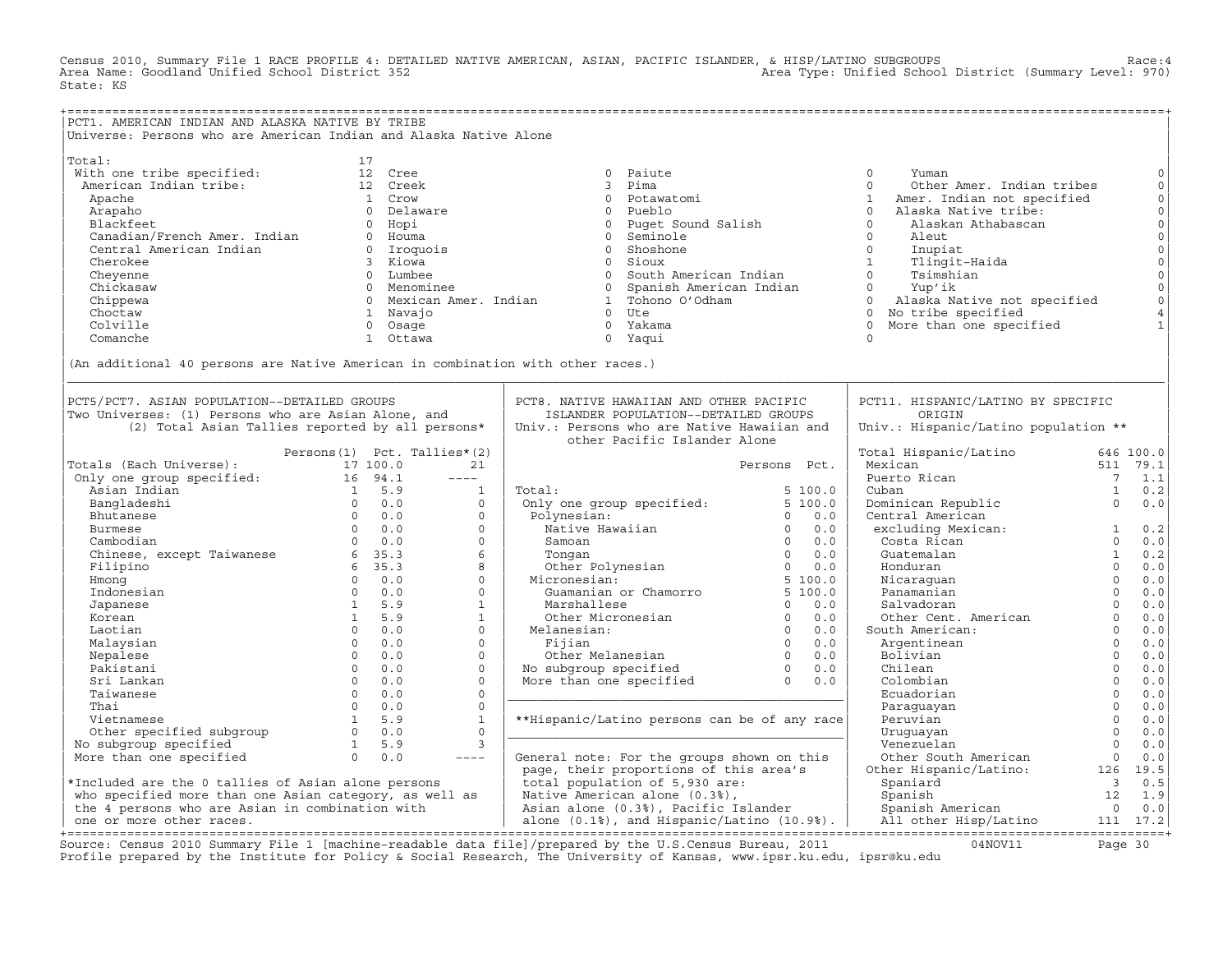Census 2010, Summary File 1 PROFILE OF SPECIFIC RACE/ETHNIC GROUP A: WHITE ALONE Race:A [1 of 3]<br>Area Name: Goodland Unified School District 352 Area Nove: Unified School District (Summary Level: 970) Area Type: Unified School District (Summary Level: 970) State: KS

+===================================================================================================================================================+|P29/P29A. POPULATION SUMMARY BY RESIDENCE TYPE FOR DESIGNATED UNIVERSE | P38A/39A. FAMILY TYPE BY PRESENCE AND AGE OF OWN OR RELATED CHILDREN<br>|Universe: PERSONS Who Are White Alone  $Universe: Families With A Householder Who Is$ | | White Alone (\*\*)(\*\*\*) | | Population As % of Population of all Races | | |Total Persons: 5,518 93.1% of 5,930 | By Presence of: Own Children Related Children| | In Households(\*) 5,416 92.9% of 5,828 | Families Pct.| Families Pct.| | In Group Quarters 102 100.0% of 102 | | |  $\begin{array}{|c|c|c|c|}\hline \text{All families:} & & & 1,507\text{ 100.0} \end{array} \hspace{1.5cm} \begin{array}{|c|c|c|c|c|c|}\hline \text{1,507 100.0} & & & 1,507\text{ 100.0} \end{array}$ |P16−18A/P36−37A. HOUSEHOLDS/POPULATION IN HOUSEHOLDS BY HOUSEHOLD TYPE | Husband−wife families: 1,216 80.7| 1,216 80.7| |Universe: HOUSEHOLDERS Who Are White Alone | With children under 18: 410 27.2| 435 28.9| | Average | Under 6 yrs only 95 6.3| 107 7.1| | Households Population(\*\*) Size | Under 6 and 6 to 17 yrs 92 6.1| 95 6.3| |Total Households(\*\*) 2,462 5,461 2.22 | 6 to 17 yrs only 223 14.8| 233 15.5| | Under 18 years −−−−− 1,189 0.48 | No children under 18 806 53.5| 781 51.8| | 18 years and over −−−−− 4,272 1.74 | Other families (no spouse present): 291 19.3| 291 19.3| | Family Households(\*\*\*) 1,507 4,226 2.80 | Male householder: 93 6.2| 93 6.2| | Under 18 years −−−−− 1,158 0.77 | With children under 18: 48 3.2| 50 3.3| | 18 years and over −−−−− 3,068 2.04 | Under 6 yrs only 13 0.9| 13 0.9| | Nonfamily Households 955 1,142 1.20 | Under 6 and 6 to 17 yrs 8 0.5| 9 0.6| |\_\_\_\_\_\_\_\_\_\_\_\_\_\_\_\_\_\_\_\_\_\_\_\_\_\_\_\_\_\_\_\_\_\_\_\_\_\_\_\_\_\_\_\_\_\_\_\_\_\_\_\_\_\_\_\_\_\_\_\_\_\_\_\_\_\_\_\_\_\_\_\_| 6 to 17 yrs only 27 1.8| 28 1.9| |P12A/P13A. POPULATION BY AGE AND SEX | No children under 18 45 3.0| 43 2.9| |Universe: Persons Who Are White Alone (\*) | Female householder: 198 13.1| 198 13.1| | | With children under 18: 127 8.4| 136 9.0| | −−−Both Sexes−−− −−−−−−Male−−−−−− −−−−−Female−−−−− | Under 6 yrs only 33 2.2| 35 2.3| | Number Pct. Number Pct. Number Pct. | Under 6 and 6 to 17 yrs 26 1.7| 29 1.9| | | 6 to 17 yrs only 68 4.5| 72 4.8| |All Ages: 5,518 100.0 2,761 100.0 2,757 100.0 | No children under 18 71 4.7| 62 4.1| | Under 5 330 6.0 159 5.8 171 6.2 |\_\_\_\_\_\_\_\_\_\_\_\_\_\_\_\_\_\_\_\_\_\_\_\_\_\_\_\_\_\_\_\_\_\_\_\_\_\_\_\_\_\_\_\_\_\_\_\_\_\_\_\_\_\_\_\_\_\_\_\_\_\_\_\_\_\_\_\_\_\_\_\_\_\_| | 5 to 9 321 5.8 175 6.3 146 5.3 | | | 10 to 14 329 6.0 167 6.0 162 5.9 | P31A. RELATIONSHIP BY HOUSEHOLD TYPE FOR THE POPULATION UNDER 18 YEARS | 15 to 17  $177$  3.2  $97$  3.5  $80$  2.9 | Universe: Persons under 18 who are | 18 and 19 163 3.0 107 3.9 56 2.0 | White Alone (\*)(\*\*\*) | | 20 81 1.5 56 2.0 25 0.9 | Number Pct. | | 21 54 1.0 31 1.1 23 0.8 | | | 22 to 24 200 3.6 115 4.2 85 3.1 | Total under 18: 1,157 100.0 | | 25 to 29 323 5.9 173 6.3 150 5.4 | In households: 1,157 100.0 | | 30 to 34 290 5.3 145 5.3 145 5.3 | Householder or spouse 0 0.0 | | 35 to 39 277 5.0 131 4.7 146 5.3 | Related child: 1,134 98.0 | | 40 to 44 286 5.2 148 5.4 138 5.0 | Own child: 1,079 93.3 | | 45 to 49 382 6.9 180 6.5 202 7.3 | In husband−wife families 807 69.7 | | 50 to 54 431 7.8 221 8.0 210 7.6 | In other families (no spouse present): 272 23.5 | | 55 to 59 413 7.5 209 7.6 204 7.4 | Male householder 66 5.7 | | 60 and 61 149 2.7 71 2.6 78 2.8 | Female householder 206 17.8 | | 62 to 64 201 3.6 103 3.7 98 3.6 | Other relatives: 55 4.8 | | 65 and 66 111 2.0 59 2.1 52 1.9 | Grandchild 43 3.7 | | 67 to 69 183 3.3 71 2.6 112 4.1 | Other relatives 12 1.0 | | 70 to 74 261 4.7 127 4.6 134 4.9 | Nonrelatives 23 2.0 | | 75 to 79 197 3.6 95 3.4 102 3.7 | In group quarters: 0 0.0 | | 80 to 84 204 3.7 72 2.6 132 4.8 | Institutionalized population 0 0.0 | | 85 plus 155 2.8 49 1.8 106 3.8 | Noninstitutionalized population 0 0.0 | | |\_\_\_\_\_\_\_\_\_\_\_\_\_\_\_\_\_\_\_\_\_\_\_\_\_\_\_\_\_\_\_\_\_\_\_\_\_\_\_\_\_\_\_\_\_\_\_\_\_\_\_\_\_\_\_\_\_\_\_\_\_\_\_\_\_\_\_\_\_\_\_\_\_\_|  $\begin{array}{|l|} \hline \begin{array}{c} 0 \text{ to } 17 \end{array} \end{array} \begin{array}{c} \hline \begin{array}{c} 1,157 \end{array} \end{array} \begin{array}{c} \hline \begin{array}{c} 21.0 \end{array} \end{array} \end{array} \begin{array}{c} \hline \begin{array}{c} 559 \end{array} \end{array} \begin{array}{c} \hline \begin{array}{c} 20.3 \end{array} \end{array} \begin{array}{c} \hline \begin{array}{c} 0 \text{ to } 1 \end{array} \end{array} \begin{array}{c} \hline \begin$ | 18 to 64 3,250 58.9 1,690 61.2 1,560 56.6 | to their own race or ethnic category. (\*\*) Tables with HOUSEHOLDS or | | 65 plus 1,111 20.1 473 17.1 638 23.1 | HOUSEHOLDERS as the universe enumerate persons in households according | | to the race or ethnic category of the householder. (\*\*\*) Responses of

|Median Age 43.9 40.9 46.7 | 'same−sex spouse' were edited during processing to 'unmarried partner.' | +===================================================================================================================================================+ Source: Census 2010 Summary File 1 [machine−readable data file]/prepared by the U.S.Census Bureau, 2011 04NOV11 Page 31 Profile prepared by the Institute for Policy & Social Research, The University of Kansas, www.ipsr.ku.edu, ipsr@ku.edu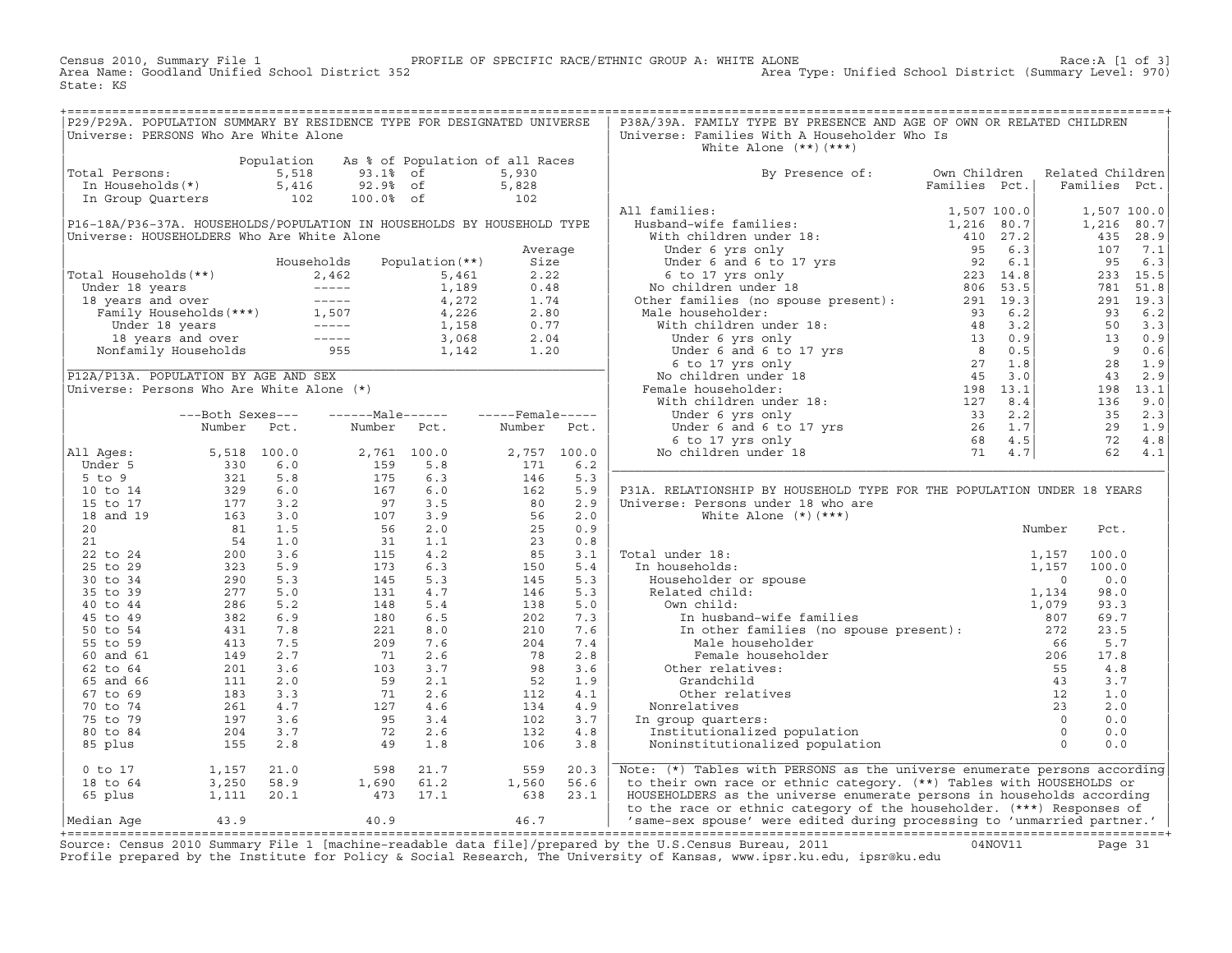Census 2010, Summary File 1 PROFILE OF SPECIFIC RACE/ETHNIC GROUP A: WHITE ALONE Race:A [2 of 3] Area Type: Unified School District (Summary Level: 970) State: KS

|                                                                                                                                          | Universe: Persons Who Are White Alone (*) (***) |             | P29A/P34A. RELATIONSHIP BY HOUSEHOLD TYPE FOR ALL PERSONS & PERSONS 65+ |                             |              | PCT14A. PRESENCE OF MULTIGENERATIONAL HOUSEHOLDS<br>Universe: Households With A Householder Who Is<br>White Alone $(**)$ |                            |                 |             |
|------------------------------------------------------------------------------------------------------------------------------------------|-------------------------------------------------|-------------|-------------------------------------------------------------------------|-----------------------------|--------------|--------------------------------------------------------------------------------------------------------------------------|----------------------------|-----------------|-------------|
|                                                                                                                                          | All Ages<br>Number                              | Pct.        |                                                                         | 65 years and over<br>Number | Pct.         |                                                                                                                          |                            | Number          | Pct.        |
|                                                                                                                                          |                                                 |             |                                                                         |                             |              | Total:                                                                                                                   |                            |                 | 2,462 100.0 |
| Total:                                                                                                                                   | 5,518                                           | 100.0       |                                                                         | 1,111                       | 100.0        |                                                                                                                          |                            | 29              | 1.2         |
| In households:<br>n households:<br>In family households:<br>Householder:                                                                 | 5,416                                           | 98.2        |                                                                         | 1,063                       | 95.7         | Household has 3 or more generations<br>Household does not have 3+ generations                                            |                            | 2,433           | 98.8        |
|                                                                                                                                          | 4,286                                           | 77.7        |                                                                         | 661                         | 59.5         |                                                                                                                          |                            |                 |             |
|                                                                                                                                          | 1,507                                           | 27.3        |                                                                         | 370                         | 33.3         |                                                                                                                          |                            |                 |             |
| Male                                                                                                                                     | 1,207                                           | 21.9        |                                                                         | 323                         | 29.1         |                                                                                                                          |                            |                 |             |
| Female                                                                                                                                   | 300                                             | 5.4         |                                                                         | 47                          | 4.2          |                                                                                                                          |                            |                 |             |
| Spouse                                                                                                                                   | 1,215                                           | 22.0        |                                                                         | 264                         | 23.8         | PCT19A. NONRELATIVES BY HOUSEHOLD TYPE (*) (***)                                                                         |                            |                 |             |
| Parent                                                                                                                                   | 26                                              | 0.5         |                                                                         | 18                          | 1.6          | Universe: Nonrelatives who are                                                                                           |                            |                 |             |
| Parent-in-law                                                                                                                            | $\overline{1}$                                  | 0.0         |                                                                         | $\overline{1}$              | 0.1          | White Alone (Total: 268)                                                                                                 |                            |                 |             |
| Child:                                                                                                                                   | 1,322                                           | 24.0        |                                                                         |                             |              |                                                                                                                          |                            |                 |             |
| Biological                                                                                                                               | 1,214                                           | 22.0        |                                                                         |                             |              |                                                                                                                          | In Family                  | In Nonfamily    |             |
| Adopted                                                                                                                                  | 25                                              | 0.5         |                                                                         |                             |              |                                                                                                                          | Households                 | Households      |             |
| Step                                                                                                                                     | 83                                              | 1.5         |                                                                         |                             |              |                                                                                                                          | Number Pct.                | Number Pct.     |             |
|                                                                                                                                          | 54                                              | 1.0         |                                                                         |                             |              |                                                                                                                          |                            |                 |             |
| Step<br>Grandchild<br>Brother or sister<br>Son-in-law/daughter-in-law                                                                    | 23                                              | 0.4         |                                                                         |                             |              | Nonrelatives:<br>pnrelatives:<br>Roomer or boarder                                                                       | 93 100.0                   |                 | 175 100.0   |
|                                                                                                                                          | $\begin{array}{c} 4 \\ 41 \end{array}$          | 0.1         |                                                                         |                             |              |                                                                                                                          | 5 5.4                      | $7\overline{ }$ | 4.0         |
| Other relatives (#)                                                                                                                      | 41                                              | 0.7         |                                                                         | -6                          | 0.5          | Housemate or roommate 11 11.8                                                                                            |                            |                 | 52 29.7     |
| Nonrelatives                                                                                                                             | 93                                              | 1.7         |                                                                         | 2                           | 0.2          | Unmarried partner $47$ 50.5<br>Other nonrelatives 30 32.3                                                                |                            | 65              | 37.1        |
| 1,130<br>Male householder: 1,130<br>Male householder: 1,130                                                                              |                                                 | 20.5<br>8.7 |                                                                         | 402                         | 36.2<br>10.1 |                                                                                                                          |                            | 51              | 29.1        |
|                                                                                                                                          | 390                                             |             |                                                                         | 112<br>104                  | 9.4          |                                                                                                                          |                            |                 |             |
| Living alone<br>Living alone<br>Not living alone 68<br>Female householder: 477                                                           |                                                 | 7.1         |                                                                         |                             | 0.7          |                                                                                                                          |                            |                 |             |
|                                                                                                                                          |                                                 | 1.6<br>8.6  |                                                                         | $_{\rm 8}$<br>278           | 25.0         | H17A. HOUSING UNITS BY HOUSEHOLDER'S AGE AND TENURE                                                                      |                            |                 |             |
|                                                                                                                                          |                                                 |             |                                                                         |                             |              |                                                                                                                          |                            |                 |             |
|                                                                                                                                          |                                                 |             |                                                                         |                             |              |                                                                                                                          |                            |                 |             |
|                                                                                                                                          |                                                 | 8.0         |                                                                         | 272                         | 24.5         | Universe: Occupied Housing Units With A Householder Who Is                                                               |                            |                 |             |
|                                                                                                                                          |                                                 | 0.6         |                                                                         | 6                           | 0.5          | White Alone $(**)$                                                                                                       |                            |                 |             |
| Nonrelatives                                                                                                                             |                                                 | 3.2         |                                                                         | 12                          | 1.1          |                                                                                                                          |                            |                 |             |
| In group quarters:                                                                                                                       |                                                 | 1.8         |                                                                         | 48                          | 4.3          | Age of                                                                                                                   | Owner Occupied             | Renter Occupied |             |
| Institutionalized                                                                                                                        |                                                 | 0.9         |                                                                         | 48                          | 4.3          | Householder                                                                                                              | Number<br>Pct.             | Number Pct.     |             |
| Not living<br>male householder:<br>Living alone<br>Not living alone<br>malatives<br>175<br>102<br>49<br>53<br>53<br>Noninstitutionalized | 53                                              | 1.0         |                                                                         | $\Omega$                    | 0.0          |                                                                                                                          |                            |                 |             |
|                                                                                                                                          |                                                 |             |                                                                         |                             |              | All Ages:                                                                                                                | 1,682 100.0                |                 | 780 100.0   |
| (#) For 65 yrs & over, includes children, siblings, etc. not shown separately                                                            |                                                 |             |                                                                         |                             |              | 15 to 24                                                                                                                 | 1.8<br>30                  |                 | 135 17.3    |
|                                                                                                                                          |                                                 |             |                                                                         |                             |              | 25 to 34                                                                                                                 | 158<br>9.4                 | 168             | 21.5        |
|                                                                                                                                          |                                                 |             |                                                                         |                             |              | 35 to 44                                                                                                                 | 209 12.4                   | 100<br>105      | 12.8        |
| P18A. HOUSEHOLD TYPE                                                                                                                     |                                                 |             |                                                                         |                             |              | 45 to 54<br>55 to 59                                                                                                     | 20.9<br>351<br>11.6<br>195 | 44              | 13.5<br>5.6 |
| Universe: Households with a Householder Who is                                                                                           |                                                 |             |                                                                         |                             |              | 60 to 64                                                                                                                 | 168<br>10.0                | 39              | 5.0         |
| White Alone $(**)$                                                                                                                       |                                                 |             |                                                                         |                             |              | 65 to 74                                                                                                                 | 288<br>17.1                | 76              | 9.7         |
|                                                                                                                                          |                                                 |             | Number                                                                  | Pct.                        |              | 75 to 84                                                                                                                 |                            | 63              | 8.1         |
|                                                                                                                                          |                                                 |             |                                                                         |                             |              | 85 and over                                                                                                              | 218 13.0<br>65<br>3.9      | 50              | 6.4         |
| Total:                                                                                                                                   |                                                 |             | 2,462 100.0                                                             |                             |              |                                                                                                                          |                            |                 |             |
| Family households (***) :                                                                                                                |                                                 |             | 1,507                                                                   | 61.2                        |              |                                                                                                                          |                            |                 |             |
| Husband-wife families                                                                                                                    |                                                 |             | 1,216                                                                   | 49.4                        |              | Note: (*) Tables with PERSONS as the universe enumerate persons                                                          |                            |                 |             |
| Other families:                                                                                                                          |                                                 |             |                                                                         | 11.8                        |              | according to their own race or ethnic category. (**) Tables with                                                         |                            |                 |             |
|                                                                                                                                          |                                                 |             | 291                                                                     | 3.8                         |              | HOUSEHOLDS or HOUSEHOLDERS as the universe enumerate persons in                                                          |                            |                 |             |
|                                                                                                                                          |                                                 |             |                                                                         | 8.0                         |              | households according to the race or ethnic category of the                                                               |                            |                 |             |
| Nonfamily households:                                                                                                                    |                                                 |             | 955 38.8                                                                |                             |              | householder. (***) Responses of 'same-sex spouse' were edited                                                            |                            |                 |             |
| Householder living alone                                                                                                                 |                                                 |             |                                                                         |                             |              | during processing to 'unmarried partner.'                                                                                |                            |                 |             |
| Householder not living alone                                                                                                             |                                                 |             | $833$ $33.8$<br>$122$ $5.0$<br>122                                      | 5.0                         |              |                                                                                                                          |                            |                 |             |

+===================================================================================================================================================+Source: Census 2010 Summary File 1 [machine−readable data file]/prepared by the U.S.Census Bureau, 2011 04NOV11 Page 32 Profile prepared by the Institute for Policy & Social Research, The University of Kansas, www.ipsr.ku.edu, ipsr@ku.edu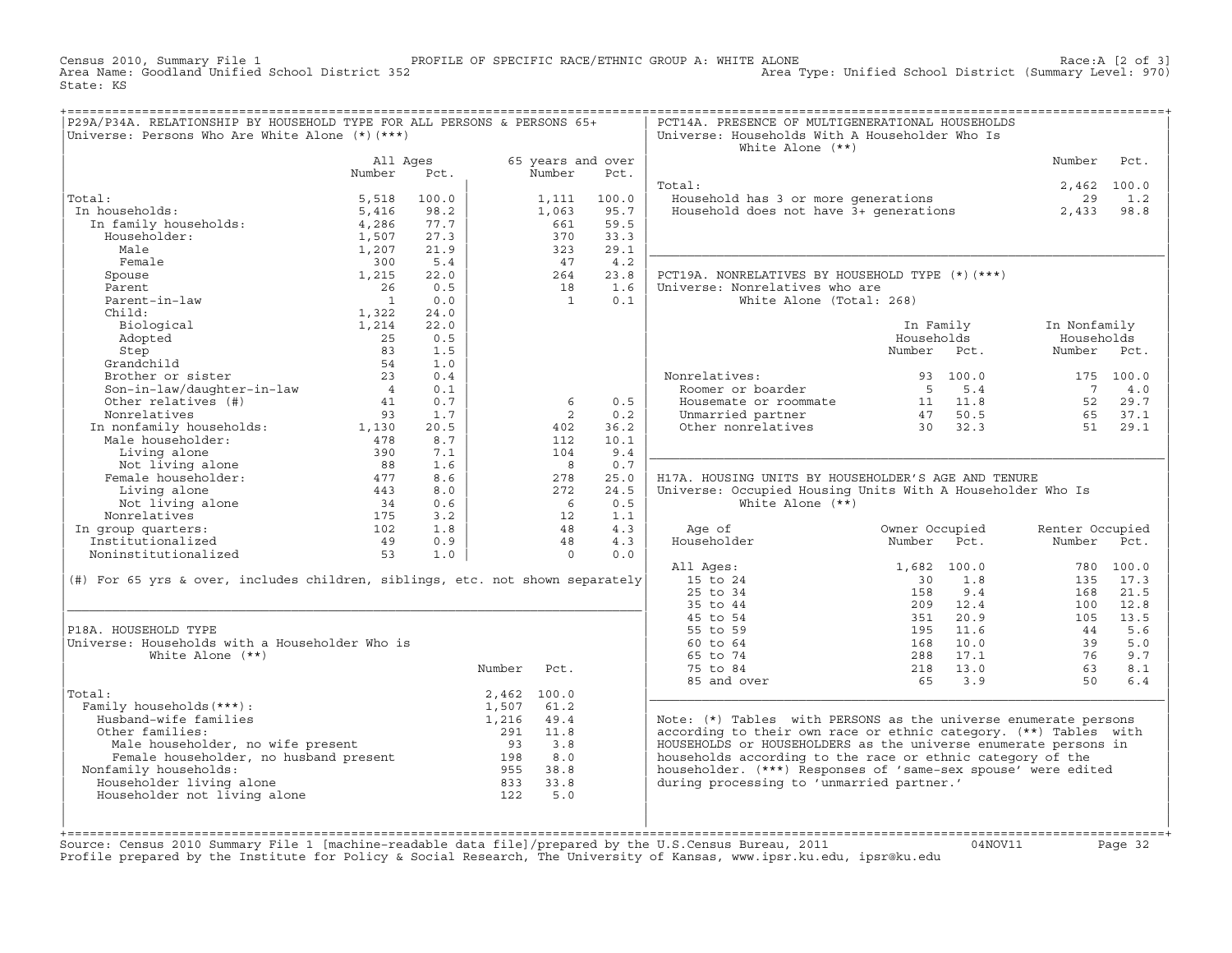Census 2010, Summary File 1 PROFILE OF SPECIFIC RACE/ETHNIC GROUP A: WHITE ALONE Race:A [3 of 3] Area Type: Unified School District (Summary Level: 970) State: KS

+===================================================================================================================================================+|P28A/H16A. HOUSEHOLDS (OCCUPIED HOUSING UNITS) BY HOUSEHOLD SIZE BY TYPE AND BY TENURE | |Universe: Households (Occupied Housing Units) With A Householder Who Is White Alone (\*\*)(\*\*\*) |

| | | All | Family Nonfamily | Owner Renter Renter | Renter | Renter | Renter | Renter | Renter | Renter | Renter | Renter | Renter | Renter | Renter | Renter | Renter | Renter | Renter | Renter | Renter | Renter | Renter | Re | Households Pct. | Households Pct. Households Pct. | Occupied Pct. Occupied Pct. | | | | | |All household sizes:  $2,462 \quad 100.0$  | 1,507 100.0  $100.0$  955 100.0 | 1,682 100.0 780 100.0 780 100.0 <br>1-person households 833 33.8 (Family always >1 pers) 833 87.2 | 444 26.4 389 49.9 | 1−person households 833 33.8 |(Family always >1 pers) 833 87.2 | 444 26.4 389 49.9 | | 2−person households 922 37.4 | 835 55.4 87 9.1 | 737 43.8 185 23.7 | | 3−person households 302 12.3 | 286 19.0 16 1.7 | 227 13.5 75 9.6 | | 4−person households 236 9.6 | 224 14.9 12 1.3 | 158 9.4 78 10.0 | | 5−person households 110 4.5 | 105 7.0 5 0.5 | 76 4.5 34 4.4 | | 6−person households 40 1.6 | 39 2.6 1 0.1 | 25 1.5 15 1.9 | 1−person households<br>
5−person households<br>
6−person households<br>
7−or−more person households 19 0.8 | 18 1.2 1 0.1 15 0.9 4 0.5

| | |P16A/P17A/P36A/P37A/H11A/H12A. POPULATION IN HOUSEHOLDS AND AVERAGE HOUSEHOLD SIZE BY TYPE AND BY TENURE | Universe: Population in Households (Occupied Housing Units) With A Householder Who Is White Alone (\*\*)

|                                | Total<br>Population | Pct.         | Ιn<br>Families | Pct.                      | Nonfamilies | Pct.                      | In Owner<br>Occupied | Pct.         | In Renter<br>Occupied | Pct.                      |  |
|--------------------------------|---------------------|--------------|----------------|---------------------------|-------------|---------------------------|----------------------|--------------|-----------------------|---------------------------|--|
| Total population in households |                     | 5,461 100.0  | 4,226          | 77.4                      | 1,142       | 20.9                      | 3,877                | 71.0         | 1,584                 | 29.0                      |  |
| Under 18 years                 | 1,189               | 100.0        | 1,158          | 97.4                      |             |                           |                      |              |                       |                           |  |
| 18 years and over              |                     | 4,272 100.0  | 3,068          | 71.8                      |             |                           |                      |              |                       |                           |  |
| Average Household Size         |                     | $2.22$ ----- | 2.80           | $------$                  | 1.20        | $\qquad \qquad - - - - -$ |                      | $2.30$ $---$ | 2.03                  | $\qquad \qquad - - - - -$ |  |
| Under 18 years                 |                     | $0.48$ ----- | 0.77           | $\qquad \qquad - - - - -$ |             |                           |                      |              |                       |                           |  |
| 18 years and over              |                     | 1.74 -----   | 2.04           | ------                    |             |                           |                      |              |                       |                           |  |

| |

|\_\_\_\_\_\_\_\_\_\_\_\_\_\_\_\_\_\_\_\_\_\_\_\_\_\_\_\_\_\_\_\_\_\_\_\_\_\_\_\_\_\_\_\_\_\_\_\_\_\_\_\_\_\_\_\_\_\_\_\_\_\_\_\_\_\_\_\_\_\_\_\_\_\_\_\_\_\_\_\_\_\_\_\_\_\_\_\_\_\_\_\_\_\_\_\_\_\_\_\_\_\_\_\_\_\_\_\_\_\_\_\_\_\_\_\_\_\_\_\_\_\_\_\_\_\_\_\_\_\_\_\_\_\_\_\_\_\_\_\_\_\_\_\_\_\_\_|

| |

Note: Family household numbers include nonrelatives living with families.

| | PCT20/PCT22A. GROUP OUARTERS POPULATION BY SEX BY AGE BY GROUP OUARTERS TYPE Universe: Population in group quarters for persons who are White Alone  $(*)$ 

|                                               | $---$ All Ages $---$ |       |       |                | 18 Years and Over ------------ |                  |          |                  |
|-----------------------------------------------|----------------------|-------|-------|----------------|--------------------------------|------------------|----------|------------------|
|                                               |                      |       |       | Pct. of<br>All |                                | Pct. of<br>Total |          | Pct. of<br>Total |
|                                               | Number               | Pct.  | Total | Ages           | Male                           | $18+$            | Female   | $18+$            |
| All types of group quarters:                  | 102                  | 100.0 | 102   | 100.0          | 52                             | 51.0             | 50       | 49.0             |
| Institutionalized population:                 | 49                   | 48.0  | 49    | 48.0           |                                | 10.8             | 38       | 37.3             |
| Correctional facilities for adults            | $\Omega$             | 0.0   |       | 0.0            |                                | 0.0              | $\Omega$ | 0.0              |
| Juvenile facilities                           | $\Omega$             | 0.0   |       | 0.0            |                                | 0.0              |          | 0.0              |
| Nursing facilities/skilled-nursing facilities | 49                   | 48.0  | 49    | 48.0           |                                | 10.8             | 38       | 37.3             |
| Other institutional facilities                |                      | 0.0   |       | 0.0            |                                | 0.0              |          | 0.0              |
| Noninstitutionalized population:              | 53                   | 52.0  | 53    | 52.0           | 41                             | 40.2             | 12       | 11.8             |
| College/university student housing            | 53                   | 52.0  | 53    | 52.0           | 41                             | 40.2             | 12       | 11.8             |
| Military quarters                             | $\Omega$             | 0.0   |       | 0.0            |                                | 0.0              | $\Omega$ | 0.0              |
| Other noninstitutional facilities             | $\Omega$             | 0.0   |       | 0.0            |                                | 0.0              |          | 0.0              |

|Note: (\*) Tables with PERSONS as the universe enumerate persons according to their own race or ethnic category. (\*\*) Tables with HOUSEHOLDS | or HOUSEHOLDERS as the universe enumerate persons in households according to the race or ethnic category of the householder. | (\*\*\*) Same−sex couple households are included in the family households category if there is at least one additional person | | related to householder by birth or adoption. Same−sex couple households with no relatives of the householder present are tabulated | | in nonfamily households. Responses of 'same−sex spouse' were edited during processing to 'unmarried partner.' |

+===================================================================================================================================================+Source: Census 2010 Summary File 1 [machine−readable data file]/prepared by the U.S.Census Bureau, 2011 04NOV11 Page 33 Profile prepared by the Institute for Policy & Social Research, The University of Kansas, www.ipsr.ku.edu, ipsr@ku.edu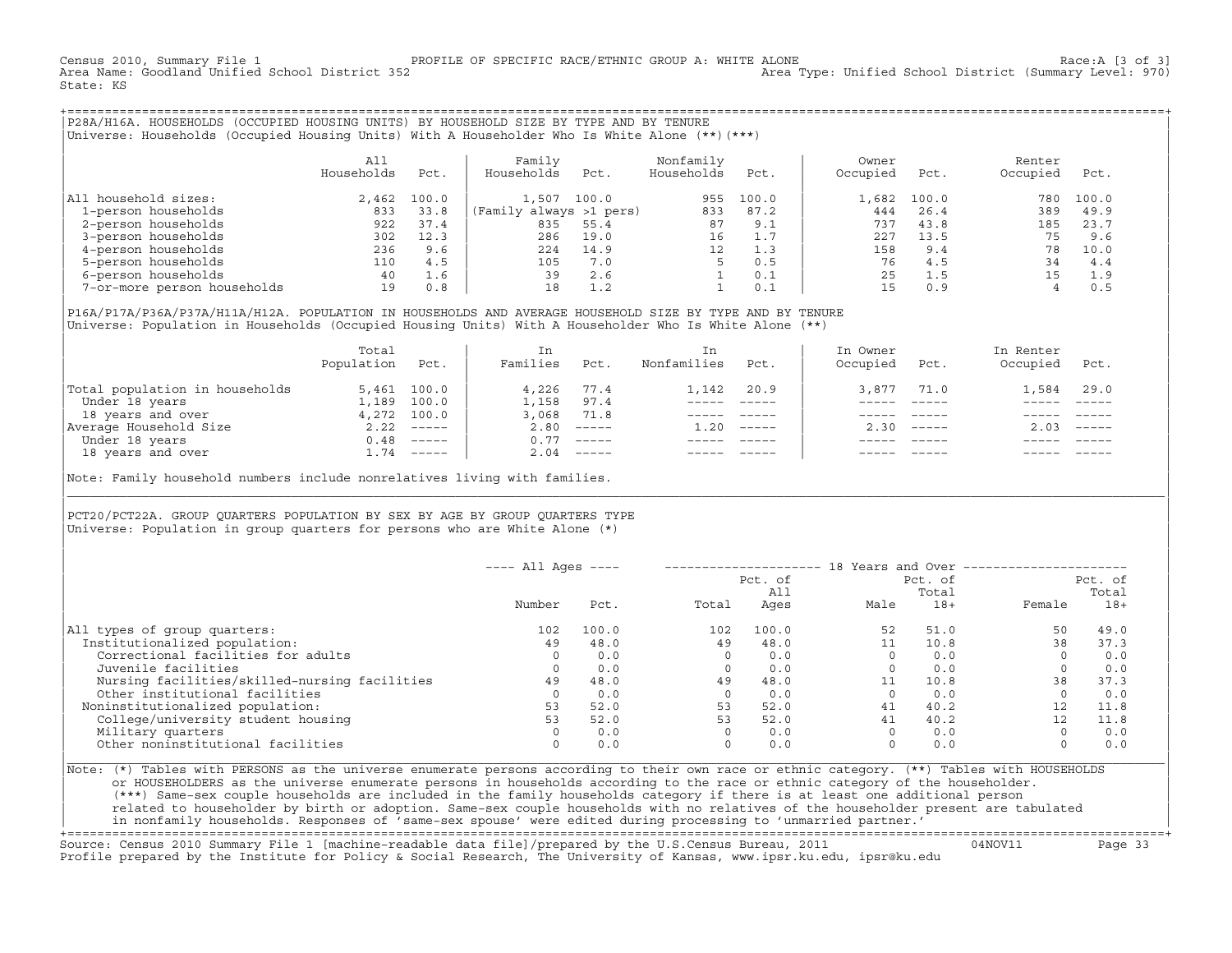Census 2010, Summary File 1 PROFILE OF SPECIFIC RACE/ETHNIC GROUP B: BLACK OR AFRICAN AMERICAN ALONE Race:B [1 of 3] Area Name: Goodland Unified School District 352 Area Type: Unified School District (Summary Level: 970) State: KS

| P29/P29B. POPULATION SUMMARY BY RESIDENCE TYPE FOR DESIGNATED UNIVERSE |                                                                                                                                                                                                                                                                                            |            |                                                                                                                                                                                                                                                                                              |                 |                                                                                                                                                                                                                                                                         |          | P38B/39B. FAMILY TYPE BY PRESENCE AND AGE OF OWN OR RELATED CHILDREN                                      |                             |                  |                        |  |
|------------------------------------------------------------------------|--------------------------------------------------------------------------------------------------------------------------------------------------------------------------------------------------------------------------------------------------------------------------------------------|------------|----------------------------------------------------------------------------------------------------------------------------------------------------------------------------------------------------------------------------------------------------------------------------------------------|-----------------|-------------------------------------------------------------------------------------------------------------------------------------------------------------------------------------------------------------------------------------------------------------------------|----------|-----------------------------------------------------------------------------------------------------------|-----------------------------|------------------|------------------------|--|
| Universe: PERSONS Who Are Black or African American Alone              |                                                                                                                                                                                                                                                                                            |            |                                                                                                                                                                                                                                                                                              |                 |                                                                                                                                                                                                                                                                         |          | Universe: Families With A Householder Who Is                                                              |                             |                  |                        |  |
|                                                                        |                                                                                                                                                                                                                                                                                            |            |                                                                                                                                                                                                                                                                                              |                 |                                                                                                                                                                                                                                                                         |          | Black or African American Alone (**)(***)                                                                 |                             |                  |                        |  |
|                                                                        |                                                                                                                                                                                                                                                                                            | Population |                                                                                                                                                                                                                                                                                              |                 | As % of Population of all Races                                                                                                                                                                                                                                         |          |                                                                                                           |                             |                  |                        |  |
|                                                                        |                                                                                                                                                                                                                                                                                            | 39         |                                                                                                                                                                                                                                                                                              |                 |                                                                                                                                                                                                                                                                         |          |                                                                                                           |                             |                  |                        |  |
| Total Persons:                                                         | otal Persons:<br>In Households(*)                                                                                                                                                                                                                                                          |            | $0.7%$ of                                                                                                                                                                                                                                                                                    |                 | 5,930                                                                                                                                                                                                                                                                   |          | By Presence of: Own Children                                                                              |                             | Related Children |                        |  |
|                                                                        |                                                                                                                                                                                                                                                                                            | 39         | $0.7%$ of                                                                                                                                                                                                                                                                                    |                 | 5,828                                                                                                                                                                                                                                                                   |          |                                                                                                           | Families Pct. Families Pct. |                  |                        |  |
|                                                                        | In Group Quarters 0                                                                                                                                                                                                                                                                        |            | $0.0%$ of                                                                                                                                                                                                                                                                                    |                 | 102                                                                                                                                                                                                                                                                     |          |                                                                                                           |                             |                  |                        |  |
|                                                                        |                                                                                                                                                                                                                                                                                            |            |                                                                                                                                                                                                                                                                                              |                 |                                                                                                                                                                                                                                                                         |          | All families:                                                                                             |                             |                  | 9100.0                 |  |
| P16-18B/P36-37B. HOUSEHOLDS/POPULATION IN HOUSEHOLDS BY HOUSEHOLD TYPE |                                                                                                                                                                                                                                                                                            |            |                                                                                                                                                                                                                                                                                              |                 |                                                                                                                                                                                                                                                                         |          |                                                                                                           |                             |                  | 3, 33.3                |  |
| Universe: HOUSEHOLDERS Who Are Black or African American Alone         |                                                                                                                                                                                                                                                                                            |            |                                                                                                                                                                                                                                                                                              |                 |                                                                                                                                                                                                                                                                         |          |                                                                                                           |                             |                  | $\overline{a}$<br>22.2 |  |
|                                                                        |                                                                                                                                                                                                                                                                                            |            |                                                                                                                                                                                                                                                                                              |                 |                                                                                                                                                                                                                                                                         |          |                                                                                                           |                             |                  |                        |  |
|                                                                        |                                                                                                                                                                                                                                                                                            |            |                                                                                                                                                                                                                                                                                              |                 | Average                                                                                                                                                                                                                                                                 |          |                                                                                                           |                             |                  | $\Omega$<br>0.0        |  |
|                                                                        |                                                                                                                                                                                                                                                                                            |            | Households                                                                                                                                                                                                                                                                                   | Population (**) | Size                                                                                                                                                                                                                                                                    |          |                                                                                                           |                             |                  | $1 \quad 11.1$         |  |
| Total Households (**)                                                  |                                                                                                                                                                                                                                                                                            |            | 14                                                                                                                                                                                                                                                                                           |                 | 42<br>3.00                                                                                                                                                                                                                                                              |          |                                                                                                           |                             |                  | 1 11.1                 |  |
|                                                                        |                                                                                                                                                                                                                                                                                            |            |                                                                                                                                                                                                                                                                                              |                 | 0.86                                                                                                                                                                                                                                                                    |          |                                                                                                           |                             |                  | $1 \quad 11.1$         |  |
|                                                                        |                                                                                                                                                                                                                                                                                            |            |                                                                                                                                                                                                                                                                                              |                 | 2.14                                                                                                                                                                                                                                                                    |          |                                                                                                           |                             |                  | 6<br>66.7              |  |
|                                                                        |                                                                                                                                                                                                                                                                                            |            |                                                                                                                                                                                                                                                                                              |                 | 3.78                                                                                                                                                                                                                                                                    |          |                                                                                                           |                             |                  | 2<br>22.2              |  |
|                                                                        |                                                                                                                                                                                                                                                                                            |            | otal Households (**)<br>Under 18 years<br>18 years and over<br>Family Households (***)<br>Under 18 years<br>18 years and over<br>18 years and over<br>18 years and over<br>Nonfamily Households<br>5 8                                                                                       |                 |                                                                                                                                                                                                                                                                         |          |                                                                                                           |                             |                  |                        |  |
|                                                                        |                                                                                                                                                                                                                                                                                            |            |                                                                                                                                                                                                                                                                                              |                 | 1.22                                                                                                                                                                                                                                                                    |          |                                                                                                           |                             |                  | $0 \t 0.0$             |  |
|                                                                        |                                                                                                                                                                                                                                                                                            |            |                                                                                                                                                                                                                                                                                              |                 | 2.56                                                                                                                                                                                                                                                                    |          |                                                                                                           |                             |                  | $\bigcap$<br>0.0       |  |
|                                                                        |                                                                                                                                                                                                                                                                                            |            |                                                                                                                                                                                                                                                                                              |                 | 1.60                                                                                                                                                                                                                                                                    |          |                                                                                                           |                             |                  | $0 \t 0.0$             |  |
|                                                                        |                                                                                                                                                                                                                                                                                            |            |                                                                                                                                                                                                                                                                                              |                 |                                                                                                                                                                                                                                                                         |          |                                                                                                           |                             |                  | $\overline{0}$<br>0.0  |  |
| P12B/P13B. POPULATION BY AGE AND SEX                                   |                                                                                                                                                                                                                                                                                            |            |                                                                                                                                                                                                                                                                                              |                 |                                                                                                                                                                                                                                                                         |          |                                                                                                           |                             |                  | 2 22.2                 |  |
| Universe: Persons Who Are Black or African American Alone (*)          |                                                                                                                                                                                                                                                                                            |            |                                                                                                                                                                                                                                                                                              |                 |                                                                                                                                                                                                                                                                         |          | Female householder:                                                                                       |                             |                  | 444.4                  |  |
|                                                                        |                                                                                                                                                                                                                                                                                            |            |                                                                                                                                                                                                                                                                                              |                 |                                                                                                                                                                                                                                                                         |          |                                                                                                           |                             |                  | 3, 33.3                |  |
|                                                                        |                                                                                                                                                                                                                                                                                            |            |                                                                                                                                                                                                                                                                                              |                 |                                                                                                                                                                                                                                                                         |          |                                                                                                           |                             |                  |                        |  |
|                                                                        | ---Both Sexes---                                                                                                                                                                                                                                                                           |            | $---Male----$                                                                                                                                                                                                                                                                                |                 | $---$ Female-----                                                                                                                                                                                                                                                       |          |                                                                                                           |                             |                  | $0 \t 0.0$             |  |
|                                                                        | Number                                                                                                                                                                                                                                                                                     | Pct.       | Number                                                                                                                                                                                                                                                                                       | Pct.            | Number                                                                                                                                                                                                                                                                  | Pct.     |                                                                                                           |                             |                  | 3, 33.3                |  |
|                                                                        |                                                                                                                                                                                                                                                                                            |            |                                                                                                                                                                                                                                                                                              |                 |                                                                                                                                                                                                                                                                         |          |                                                                                                           |                             |                  | $\overline{0}$<br>0.0  |  |
| All Ages:                                                              |                                                                                                                                                                                                                                                                                            |            |                                                                                                                                                                                                                                                                                              | 22 100.0        |                                                                                                                                                                                                                                                                         | 17 100.0 |                                                                                                           |                             |                  | $1 \quad 11.1$         |  |
| Under 5                                                                |                                                                                                                                                                                                                                                                                            |            | $\begin{bmatrix} 22 & 10 \\ 0 & 20 \end{bmatrix}$                                                                                                                                                                                                                                            | 0.0             | $\begin{array}{ccc} 17 & 100.0 \\ 2 & 11.8 \end{array}$                                                                                                                                                                                                                 |          |                                                                                                           |                             |                  |                        |  |
|                                                                        |                                                                                                                                                                                                                                                                                            |            |                                                                                                                                                                                                                                                                                              |                 |                                                                                                                                                                                                                                                                         |          |                                                                                                           |                             |                  |                        |  |
| $5$ to $9$                                                             |                                                                                                                                                                                                                                                                                            |            |                                                                                                                                                                                                                                                                                              |                 |                                                                                                                                                                                                                                                                         |          |                                                                                                           |                             |                  |                        |  |
| 10 to 14                                                               |                                                                                                                                                                                                                                                                                            |            |                                                                                                                                                                                                                                                                                              |                 |                                                                                                                                                                                                                                                                         |          | P31B. RELATIONSHIP BY HOUSEHOLD TYPE FOR THE POPULATION UNDER 18 YEARS                                    |                             |                  |                        |  |
| 15 to 17                                                               |                                                                                                                                                                                                                                                                                            |            |                                                                                                                                                                                                                                                                                              |                 |                                                                                                                                                                                                                                                                         |          | Universe: Persons under 18 who are                                                                        |                             |                  |                        |  |
| 18 and 19                                                              |                                                                                                                                                                                                                                                                                            |            |                                                                                                                                                                                                                                                                                              |                 |                                                                                                                                                                                                                                                                         |          | Black or African American Alone (*) (***)                                                                 |                             |                  |                        |  |
| 20                                                                     |                                                                                                                                                                                                                                                                                            |            |                                                                                                                                                                                                                                                                                              |                 |                                                                                                                                                                                                                                                                         |          |                                                                                                           |                             | Number           | Pct.                   |  |
| 21                                                                     |                                                                                                                                                                                                                                                                                            |            |                                                                                                                                                                                                                                                                                              |                 |                                                                                                                                                                                                                                                                         |          | il under 18:<br>households:<br>Householder or spouse<br>neleted child:                                    |                             |                  |                        |  |
| 22 to 24                                                               |                                                                                                                                                                                                                                                                                            |            |                                                                                                                                                                                                                                                                                              |                 |                                                                                                                                                                                                                                                                         |          | Total under 18:                                                                                           |                             |                  | 100.0                  |  |
|                                                                        |                                                                                                                                                                                                                                                                                            |            |                                                                                                                                                                                                                                                                                              |                 |                                                                                                                                                                                                                                                                         |          |                                                                                                           |                             | 6                |                        |  |
| 25 to 29                                                               |                                                                                                                                                                                                                                                                                            |            |                                                                                                                                                                                                                                                                                              |                 |                                                                                                                                                                                                                                                                         |          | In households:                                                                                            |                             | 6                | 100.0                  |  |
| 30 to 34                                                               |                                                                                                                                                                                                                                                                                            |            |                                                                                                                                                                                                                                                                                              |                 |                                                                                                                                                                                                                                                                         |          |                                                                                                           |                             | $\Omega$         | 0.0                    |  |
| 35 to 39                                                               |                                                                                                                                                                                                                                                                                            |            |                                                                                                                                                                                                                                                                                              |                 |                                                                                                                                                                                                                                                                         |          |                                                                                                           |                             | 5                | 83.3                   |  |
| 40 to 44                                                               |                                                                                                                                                                                                                                                                                            |            |                                                                                                                                                                                                                                                                                              |                 |                                                                                                                                                                                                                                                                         |          | Own child:                                                                                                |                             | $\overline{3}$   | 50.0                   |  |
| 45 to 49                                                               |                                                                                                                                                                                                                                                                                            |            |                                                                                                                                                                                                                                                                                              |                 | $\begin{array}{cccc} 2&11.8\\ 2&11.8\\ 0&0.0\\ 0&0.0\\ 0&0.0\\ 0&0.0\\ 0&0.0\\ 0&0.0\\ 0&0.0\\ 0&0.0\\ 0&0.0\\ 2&11.8\\ 0&0.0\\ 2&11.8\\ 0&0.0\\ 2&11.8\\ 0&0.0\\ 1&5.9\\ 1&5.9\\ 0&0.0\\ 0&0.0\\ 1&5.9\\ 0&0.0\\ 0&0.0\\ 0&0.0\\ 0&0.0\\ 0&0.0\\ 0&0.0\\ 0&0.0\\ 0&0.$ |          | www.cniid:<br>In husband-wife families<br>In other families (no spouse present):<br>Male householder<br>C |                             |                  | 50.0                   |  |
| 50 to 54                                                               |                                                                                                                                                                                                                                                                                            |            |                                                                                                                                                                                                                                                                                              |                 |                                                                                                                                                                                                                                                                         |          |                                                                                                           |                             |                  | 0.0                    |  |
|                                                                        |                                                                                                                                                                                                                                                                                            |            |                                                                                                                                                                                                                                                                                              |                 |                                                                                                                                                                                                                                                                         |          |                                                                                                           |                             |                  |                        |  |
| 55 to 59                                                               |                                                                                                                                                                                                                                                                                            |            |                                                                                                                                                                                                                                                                                              |                 |                                                                                                                                                                                                                                                                         |          | Male householder                                                                                          |                             |                  | 0.0                    |  |
| 60 and 61                                                              |                                                                                                                                                                                                                                                                                            |            |                                                                                                                                                                                                                                                                                              |                 |                                                                                                                                                                                                                                                                         |          | Female householder                                                                                        |                             | $\Omega$         | 0.0                    |  |
| $62$ to $64$                                                           |                                                                                                                                                                                                                                                                                            |            |                                                                                                                                                                                                                                                                                              |                 |                                                                                                                                                                                                                                                                         |          | Other relatives:                                                                                          |                             | 2                | 33.3                   |  |
| 65 and 66                                                              |                                                                                                                                                                                                                                                                                            |            |                                                                                                                                                                                                                                                                                              |                 |                                                                                                                                                                                                                                                                         |          | Grandchild                                                                                                |                             | $\Omega$         | 0.0                    |  |
| 67 to 69                                                               |                                                                                                                                                                                                                                                                                            |            |                                                                                                                                                                                                                                                                                              |                 |                                                                                                                                                                                                                                                                         |          | Other relatives                                                                                           |                             | 2                | 33.3                   |  |
| 70 to 74                                                               |                                                                                                                                                                                                                                                                                            |            |                                                                                                                                                                                                                                                                                              |                 |                                                                                                                                                                                                                                                                         |          | Nonrelatives                                                                                              |                             | $\mathbf{1}$     | 16.7                   |  |
|                                                                        |                                                                                                                                                                                                                                                                                            |            |                                                                                                                                                                                                                                                                                              |                 |                                                                                                                                                                                                                                                                         |          |                                                                                                           |                             |                  |                        |  |
| 75 to 79                                                               |                                                                                                                                                                                                                                                                                            |            |                                                                                                                                                                                                                                                                                              |                 |                                                                                                                                                                                                                                                                         |          | In group quarters:                                                                                        |                             | $\circ$          | 0.0                    |  |
| 80 to 84                                                               |                                                                                                                                                                                                                                                                                            |            |                                                                                                                                                                                                                                                                                              |                 |                                                                                                                                                                                                                                                                         |          | Institutionalized population                                                                              |                             | $\overline{0}$   | 0.0                    |  |
| 85 plus                                                                | 39 100.0<br>2 5.1<br>3 7.7<br>1 2.6<br>0 0.0<br>0 0.0<br>0 0.0<br>1 2.6<br>1 2.6<br>7 17.9<br>3 7.7<br>5 12.8<br>3 7.7<br>4 10.3<br>3 7.7<br>4 10.3<br>3 7.7<br>4 10.3<br>3 7.7<br>4 0.0<br>0 0.0<br>0 0.0<br>5 12.6<br>5 12.8<br>5 10.0<br>0 0.0<br>1 0.3<br>7.7<br>4 0.0<br>0 0.0<br>0 0 |            | $\begin{bmatrix} 0 & 0.0 & 0 \ 0 & 0.0 & 0 \ 1 & 4.5 & 1 \ 0 & 0.0 & 0.0 \ 0 & 0.0 & 0 \ 0 & 0.0 & 1 \ 4.5 & 1 & 4.5 \ 1 & 4.5 & 1 \ 4 & 18.2 & 3 \ 13.6 & 3 & 13.6 \ 3 & 13.6 & 1 \ 4.5 & 2 & 9.1 & 1 \ 1 & 4.5 & 1 \ 2 & 9.1 & 1 \ 1 & 6.0 & 0.0 & 0.0 \ 0 & 0.0 & 0.0 & 0.0 & 0.0 \ 0 & $ |                 | $\Omega$                                                                                                                                                                                                                                                                | 0.0      | Noninstitutionalized population                                                                           |                             | $\Omega$         | 0.0                    |  |
|                                                                        |                                                                                                                                                                                                                                                                                            |            |                                                                                                                                                                                                                                                                                              |                 |                                                                                                                                                                                                                                                                         |          |                                                                                                           |                             |                  |                        |  |
| $0$ to $17$                                                            | 6 15.4                                                                                                                                                                                                                                                                                     |            | $\overline{\mathbf{2}}$                                                                                                                                                                                                                                                                      | 9.1             | 4                                                                                                                                                                                                                                                                       | 23.5     | Note: (*) Tables with PERSONS as the universe enumerate persons according                                 |                             |                  |                        |  |
| 18 to 64                                                               |                                                                                                                                                                                                                                                                                            |            |                                                                                                                                                                                                                                                                                              | 19 86.4         | 11                                                                                                                                                                                                                                                                      | 64.7     | to their own race or ethnic category. (**) Tables with HOUSEHOLDS or                                      |                             |                  |                        |  |
|                                                                        | $30 76.9$<br>$3 7.7$                                                                                                                                                                                                                                                                       |            | $\overline{\mathbf{1}}$                                                                                                                                                                                                                                                                      | 4.5             | $2^{\circ}$                                                                                                                                                                                                                                                             | 11.8     | HOUSEHOLDERS as the universe enumerate persons in households according                                    |                             |                  |                        |  |
|                                                                        |                                                                                                                                                                                                                                                                                            |            |                                                                                                                                                                                                                                                                                              |                 |                                                                                                                                                                                                                                                                         |          |                                                                                                           |                             |                  |                        |  |
| 65 plus                                                                |                                                                                                                                                                                                                                                                                            |            |                                                                                                                                                                                                                                                                                              |                 |                                                                                                                                                                                                                                                                         |          |                                                                                                           |                             |                  |                        |  |
|                                                                        |                                                                                                                                                                                                                                                                                            |            |                                                                                                                                                                                                                                                                                              |                 |                                                                                                                                                                                                                                                                         |          | to the race or ethnic category of the householder. (***) Responses of                                     |                             |                  |                        |  |
| Median Aqe                                                             | 36.5                                                                                                                                                                                                                                                                                       |            | 35.5                                                                                                                                                                                                                                                                                         |                 | 36.5                                                                                                                                                                                                                                                                    |          | 'same-sex spouse' were edited during processing to 'unmarried partner.'                                   |                             |                  |                        |  |

+===================================================================================================================================================+Source: Census 2010 Summary File 1 [machine−readable data file]/prepared by the U.S.Census Bureau, 2011 04NOV11 Page 34 Profile prepared by the Institute for Policy & Social Research, The University of Kansas, www.ipsr.ku.edu, ipsr@ku.edu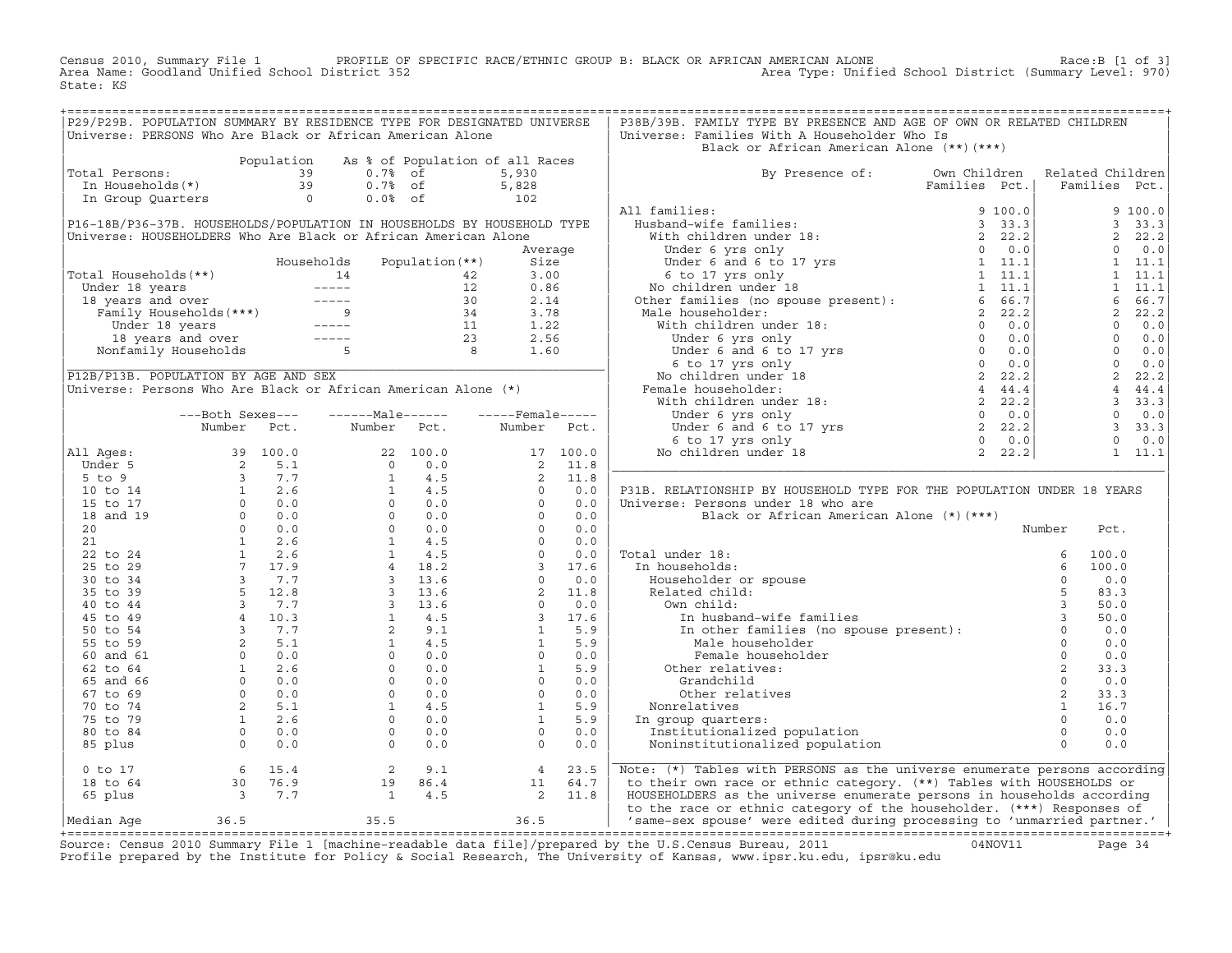Census 2010, Summary File 1 PROFILE OF SPECIFIC RACE/ETHNIC GROUP B: BLACK OR AFRICAN AMERICAN ALONE Race:B [2 of 3] Area Name: Goodland Unified School District 352 Area Type: Unified School District (Summary Level: 970) State: KS

| P29B/P34B. RELATIONSHIP BY HOUSEHOLD TYPE FOR ALL PERSONS & PERSONS 65+<br>Universe: Persons Who Are Black or African American Alone (*) (***) |                              |            |                         |                      |                           | PCT14B. PRESENCE OF MULTIGENERATIONAL HOUSEHOLDS<br>Universe: Households With A Householder Who Is | Black or African American Alone (**)              |                 |          |
|------------------------------------------------------------------------------------------------------------------------------------------------|------------------------------|------------|-------------------------|----------------------|---------------------------|----------------------------------------------------------------------------------------------------|---------------------------------------------------|-----------------|----------|
|                                                                                                                                                | All Ages<br>Number           | Pct.       |                         | Number               | 65 years and over<br>Pct. |                                                                                                    |                                                   | Number          | Pct.     |
|                                                                                                                                                |                              |            |                         |                      |                           | Total:                                                                                             |                                                   |                 | 14 100.0 |
| Total:                                                                                                                                         | 39                           | 100.0      |                         | 3                    | 100.0                     |                                                                                                    |                                                   |                 | 3 21.4   |
| In households:                                                                                                                                 | 39                           | 100.0      |                         | $\mathcal{E}$        | 100.0                     | Household has 3 or more generations<br>Household does not have 3+ generations                      |                                                   | 11              | 78.6     |
| In family households:                                                                                                                          | 31                           | 79.5       |                         | $\mathbf{3}$         | 100.0                     |                                                                                                    |                                                   |                 |          |
| Householder:                                                                                                                                   | $\overline{9}$               | 23.1       |                         | $\overline{3}$       | 100.0                     |                                                                                                    |                                                   |                 |          |
| Male                                                                                                                                           |                              | 12.8       |                         | $\mathbf{1}$         | 33.3                      |                                                                                                    |                                                   |                 |          |
| Female                                                                                                                                         | $\overline{4}$               | 10.3       |                         | 2                    | 66.7                      |                                                                                                    |                                                   |                 |          |
| Spouse                                                                                                                                         | $\overline{3}$               | 7.7        |                         | $\Omega$             | 0.0                       | PCT19B. NONRELATIVES BY HOUSEHOLD TYPE (*)(***)                                                    |                                                   |                 |          |
| Parent                                                                                                                                         | $\overline{3}$               | 7.7        |                         | $\Omega$             | 0.0                       | Universe: Nonrelatives who are                                                                     |                                                   |                 |          |
| Parent-in-law                                                                                                                                  | $\Omega$                     | 0.0        |                         | $\Omega$             | 0.0                       |                                                                                                    | Black or African American Alone (Total: 5)        |                 |          |
| Child:                                                                                                                                         | $6\overline{6}$              | 15.4       |                         |                      |                           |                                                                                                    |                                                   |                 |          |
| Biological                                                                                                                                     | $\overline{a}$               | 5.1        |                         |                      |                           |                                                                                                    | In Family                                         | In Nonfamily    |          |
| Adopted                                                                                                                                        | $\overline{2}$               | 5.1        |                         |                      |                           |                                                                                                    | Households                                        | Households      |          |
| Step                                                                                                                                           | $\overline{a}$               | 5.1        |                         |                      |                           |                                                                                                    | Number Pct.                                       | Number Pct.     |          |
| Grandchild                                                                                                                                     | $\overline{3}$               | 7.7        |                         |                      |                           |                                                                                                    |                                                   |                 |          |
| Brother or sister                                                                                                                              | $\Omega$                     | 0.0        |                         |                      |                           | Nonrelatives:                                                                                      | 2, 100.0                                          |                 | 3, 100.0 |
| Son-in-law/daughter-in-law<br>Other relatives (#)                                                                                              | 1                            | 2.6        |                         |                      |                           | Roomer or boarder                                                                                  | 0.0<br>$\Omega$                                   | $\Omega$        | 0.0      |
|                                                                                                                                                |                              | 10.3       |                         | $\Omega$             | 0.0                       | Housemate or roommate                                                                              | $\begin{matrix} 1 & 50.0 \\ 0 & 0.0 \end{matrix}$ | $\Omega$        | 0.0      |
| Nonrelatives                                                                                                                                   | $\overline{2}$               | 5.1        |                         | $\Omega$             | 0.0                       | Unmarried partner                                                                                  |                                                   | 1               | 33.3     |
| In nonfamily households: 8<br>Male householder: 5                                                                                              |                              | 20.5       |                         | $\Omega$             | 0.0                       | Other nonrelatives                                                                                 | 1 50.0                                            | $2^{\circ}$     | 66.7     |
|                                                                                                                                                |                              | 12.8       |                         | $\Omega$<br>$\Omega$ | 0.0                       |                                                                                                    |                                                   |                 |          |
| Living alone                                                                                                                                   | $\overline{3}$               | 7.7        |                         | $\Omega$             | 0.0                       |                                                                                                    |                                                   |                 |          |
| Not living alone                                                                                                                               | $\overline{a}$               | 5.1        |                         | $\Omega$             | 0.0                       |                                                                                                    |                                                   |                 |          |
| Female householder:                                                                                                                            | $\circ$<br>$0 \qquad \qquad$ | 0.0<br>0.0 |                         | $\circ$              | 0.0<br>0.0                | H17B. HOUSING UNITS BY HOUSEHOLDER'S AGE AND TENURE                                                |                                                   |                 |          |
| Living alone<br>Not living alone                                                                                                               | $\circ$                      | 0.0        |                         | $\Omega$             | 0.0                       | Universe: Occupied Housing Units With A Householder Who Is                                         | Black or African American Alone (**)              |                 |          |
| Nonrelatives                                                                                                                                   | $\overline{3}$               | 7.7        |                         | $\Omega$             | 0.0                       |                                                                                                    |                                                   |                 |          |
| In group quarters:                                                                                                                             | $\Omega$                     | 0.0        |                         | $\Omega$             | 0.0                       | Age of                                                                                             | Owner Occupied                                    | Renter Occupied |          |
| Institutionalized                                                                                                                              | $\Omega$                     | 0.0        |                         | $\Omega$             | 0.0                       | Householder                                                                                        | Number Pct.                                       | Number          | Pct.     |
| Noninstitutionalized                                                                                                                           | $\Omega$                     | 0.0        |                         | $\Omega$             | 0.0                       |                                                                                                    |                                                   |                 |          |
|                                                                                                                                                |                              |            |                         |                      |                           | All Ages:                                                                                          | 5, 100.0                                          |                 | 9, 100.0 |
| (#) For 65 yrs & over, includes children, siblings, etc. not shown separately                                                                  |                              |            |                         |                      |                           | 15 to 24                                                                                           | $\Omega$<br>0.0                                   | $\Omega$        | 0.0      |
|                                                                                                                                                |                              |            |                         |                      |                           | 25 to 34                                                                                           | $\Omega$<br>0.0                                   | $\overline{4}$  | 44.4     |
|                                                                                                                                                |                              |            |                         |                      |                           | 35 to 44                                                                                           | 2, 40.0                                           | $2^{\circ}$     | 22.2     |
|                                                                                                                                                |                              |            |                         |                      |                           | 45 to 54                                                                                           | $0 \t 0.0$                                        | $2^{\circ}$     | 22.2     |
| P18B. HOUSEHOLD TYPE                                                                                                                           |                              |            |                         |                      |                           | 55 to 59                                                                                           | $1 \t 20.0$                                       | $\Omega$        | 0.0      |
| Universe: Households with a Householder Who is                                                                                                 |                              |            |                         |                      |                           | 60 to 64                                                                                           | $\Omega$<br>0.0                                   | $\Omega$        | 0.0      |
| Black or African American Alone (**)                                                                                                           |                              |            |                         |                      |                           | 65 to 74                                                                                           | 1 20.0                                            | 1               | 11.1     |
|                                                                                                                                                |                              |            | Number                  | Pct.                 |                           | 75 to 84                                                                                           | $1 \ 20.0$                                        | $\cap$          | 0.0      |
|                                                                                                                                                |                              |            |                         |                      |                           | 85 and over                                                                                        | $\Omega$<br>0.0                                   | $\Omega$        | 0.0      |
| Total:                                                                                                                                         |                              |            |                         | 14 100.0             |                           |                                                                                                    |                                                   |                 |          |
| Family households (***) :                                                                                                                      |                              |            | 9                       | 64.3                 |                           |                                                                                                    |                                                   |                 |          |
| Husband-wife families                                                                                                                          |                              |            | $\overline{3}$          | 21.4                 |                           | Note: (*) Tables with PERSONS as the universe enumerate persons                                    |                                                   |                 |          |
| Other families:                                                                                                                                |                              |            |                         | 6 42.9               |                           | according to their own race or ethnic category. (**) Tables with                                   |                                                   |                 |          |
|                                                                                                                                                |                              |            |                         | 2 14.3               |                           | HOUSEHOLDS or HOUSEHOLDERS as the universe enumerate persons in                                    |                                                   |                 |          |
| Male householder, no wife present $2 \t 14.3$<br>Female householder, no husband present $4 \t 28.6$<br>Family householder                      |                              |            |                         |                      |                           | households according to the race or ethnic category of the                                         |                                                   |                 |          |
| Nonfamily households:                                                                                                                          |                              |            | 5 <sup>5</sup>          | 35.7                 |                           | householder. (***) Responses of 'same-sex spouse' were edited                                      |                                                   |                 |          |
| Householder living alone                                                                                                                       |                              |            | $\overline{\mathbf{3}}$ | 21.4                 |                           | during processing to 'unmarried partner.'                                                          |                                                   |                 |          |
| Householder not living alone                                                                                                                   |                              |            |                         | 2 14.3               |                           |                                                                                                    |                                                   |                 |          |
|                                                                                                                                                |                              |            |                         |                      |                           |                                                                                                    |                                                   |                 |          |
|                                                                                                                                                |                              |            |                         |                      |                           |                                                                                                    |                                                   |                 |          |

+===================================================================================================================================================+Source: Census 2010 Summary File 1 [machine−readable data file]/prepared by the U.S.Census Bureau, 2011 04NOV11 Page 35 Profile prepared by the Institute for Policy & Social Research, The University of Kansas, www.ipsr.ku.edu, ipsr@ku.edu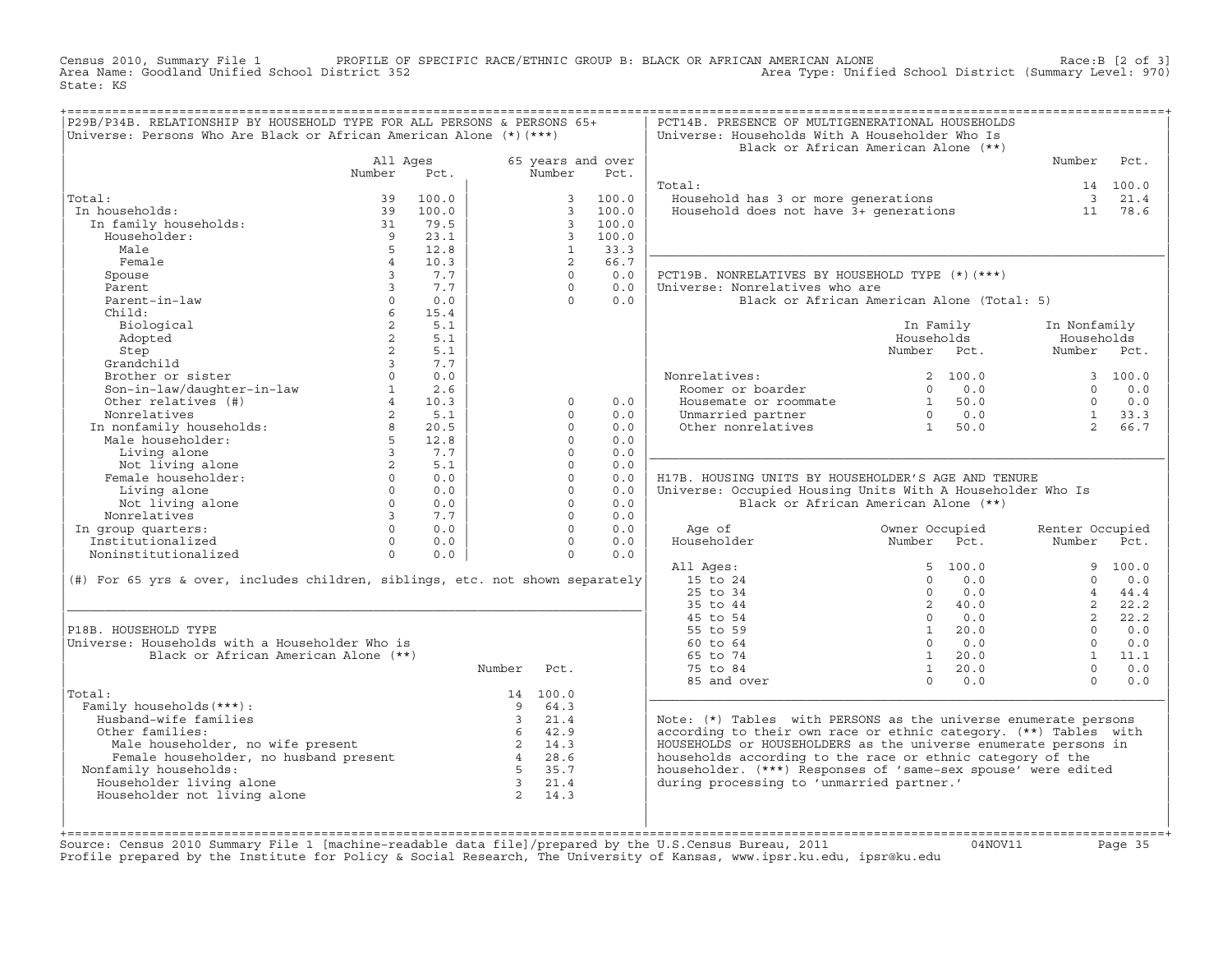Census 2010, Summary File 1 PROFILE OF SPECIFIC RACE/ETHNIC GROUP B: BLACK OR AFRICAN AMERICAN ALONE Race:B [3 of 3]<br>Area Name: Goodland Unified School District 352 Area Type: Unified School District (Summary Level: 970) State: KS

+===================================================================================================================================================+|P28B/H16B. HOUSEHOLDS (OCCUPIED HOUSING UNITS) BY HOUSEHOLD SIZE BY TYPE AND BY TENURE | |Universe: Households (Occupied Housing Units) With A Householder Who Is Black or African American Alone (\*\*)(\*\*\*) |

|                             | All<br>Households | Pct.  | Family<br>Households    | Pct.  | Nonfamily<br>Households | Pct.     | Owner<br>Occupied | Pct.     | Renter<br>Occupied | Pct.  |
|-----------------------------|-------------------|-------|-------------------------|-------|-------------------------|----------|-------------------|----------|--------------------|-------|
| household sizes:<br>All     | 14                | 100.0 | 9.                      | 100.0 |                         | 5, 100.0 |                   | 5, 100.0 | 9.                 | 100.0 |
| 1-person households         |                   | 21.4  | (Family always >1 pers) |       |                         | 60.0     |                   | 20.0     |                    | 22.2  |
| 2-person households         |                   | 28.6  |                         | 33.3  |                         | 20.0     |                   | 60.0     |                    | 11.1  |
| 3-person households         |                   | 7.1   |                         | 0.0   |                         | 20.0     |                   | 0.0      |                    | 11.1  |
| 4-person households         |                   | 21.4  |                         | 33.3  | <sup>0</sup>            | 0.0      |                   | 20.0     |                    | 22.2  |
| 5-person households         |                   | 14.3  |                         | 22.2  | $\Omega$                | 0.0      |                   | 0.0      |                    | 22.2  |
| 6-person households         |                   | 7.1   |                         | 11.1  | $\Omega$                | 0.0      |                   | 0.0      |                    | 11.1  |
| 7-or-more person households | $\Omega$          | 0.0   |                         | 0.0   | 0                       | 0.0      |                   | 0.0      |                    | 0.0   |

|P16B/P17B/P36B/P37B/H11B/H12B. POPULATION IN HOUSEHOLDS AND AVERAGE HOUSEHOLD SIZE BY TYPE AND BY TENURE | Universe: Population in Households (Occupied Housing Units) With A Householder Who Is Black or African American Alone (\*\*)

| 100.0        |      |      |                      |          |      |               |      |                           |
|--------------|------|------|----------------------|----------|------|---------------|------|---------------------------|
|              | 34   | 81.0 |                      | 8 19.0   | 11   | 26.2          | 31   | 73.8                      |
| 100.0        |      | 91.7 |                      |          |      |               |      |                           |
| 100.0        | 23   | 76.7 |                      |          |      |               |      |                           |
| $------$     | 3.78 |      | 1.60                 | $------$ | 2.20 | $- - - - - -$ | 3.44 | $\qquad \qquad - - - - -$ |
| $0.86$ ----- | 1.22 |      |                      |          |      |               |      |                           |
| $2.14$ ----- | 2.56 |      |                      |          |      | $- - - - -$   |      | $- - - - -$               |
|              |      |      | $------$<br>$------$ |          |      |               |      |                           |

Note: Family household numbers include nonrelatives living with families.

| | PCT20/PCT22B. GROUP OUARTERS POPULATION BY SEX BY AGE BY GROUP OUARTERS TYPE Universe: Population in group quarters for persons who are Black or African American Alone (\*)

|                                               |          |       | Pct. of<br>All |      |      | Pct. of<br>Total | Pct. of<br>Total |       |  |
|-----------------------------------------------|----------|-------|----------------|------|------|------------------|------------------|-------|--|
|                                               | Number   | Pct.  | Total          | Ages | Male | $18+$            | Female           | $18+$ |  |
| All types of group quarters:                  | $\Omega$ | 100.0 |                |      |      |                  |                  |       |  |
| Institutionalized population:                 |          |       |                |      |      |                  |                  |       |  |
| Correctional facilities for adults            |          |       |                |      |      |                  |                  |       |  |
| Juvenile facilities                           |          |       |                |      |      |                  |                  |       |  |
| Nursing facilities/skilled-nursing facilities |          |       |                |      |      |                  |                  |       |  |
| Other institutional facilities                |          |       |                |      |      |                  |                  |       |  |
| Noninstitutionalized population:              |          |       |                |      |      |                  |                  |       |  |
| College/university student housing            |          |       |                |      |      |                  |                  |       |  |
| Military quarters                             |          |       |                |      |      |                  |                  |       |  |
| Other noninstitutional facilities             |          |       |                |      |      |                  |                  |       |  |

|\_\_\_\_\_\_\_\_\_\_\_\_\_\_\_\_\_\_\_\_\_\_\_\_\_\_\_\_\_\_\_\_\_\_\_\_\_\_\_\_\_\_\_\_\_\_\_\_\_\_\_\_\_\_\_\_\_\_\_\_\_\_\_\_\_\_\_\_\_\_\_\_\_\_\_\_\_\_\_\_\_\_\_\_\_\_\_\_\_\_\_\_\_\_\_\_\_\_\_\_\_\_\_\_\_\_\_\_\_\_\_\_\_\_\_\_\_\_\_\_\_\_\_\_\_\_\_\_\_\_\_\_\_\_\_\_\_\_\_\_\_\_\_\_\_\_\_|

| |

or HOUSEHOLDERS as the universe enumerate persons in households according to the race or ethnic category of the householder. | (\*\*\*) Same−sex couple households are included in the family households category if there is at least one additional person | | related to householder by birth or adoption. Same−sex couple households with no relatives of the householder present are tabulated | | in nonfamily households. Responses of 'same−sex spouse' were edited during processing to 'unmarried partner.' |

+===================================================================================================================================================+ Source: Census 2010 Summary File 1 [machine−readable data file]/prepared by the U.S.Census Bureau, 2011 04NOV11 Page 36 Profile prepared by the Institute for Policy & Social Research, The University of Kansas, www.ipsr.ku.edu, ipsr@ku.edu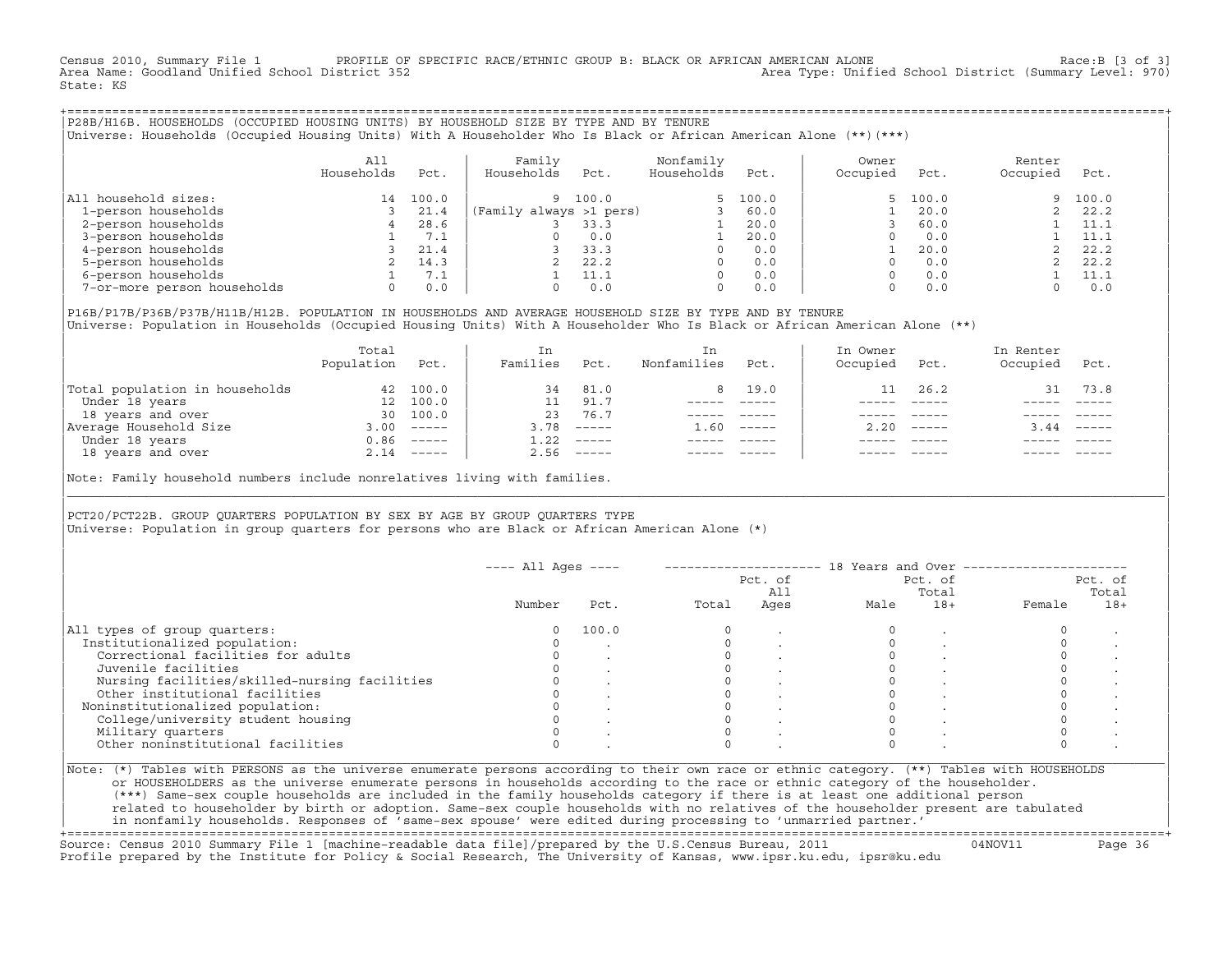Census 2010, Summary File 1 PROFILE OF SPECIFIC RACE/ETHNIC GROUP C: AMERICAN INDIAN AND ALASKA NATIVE ALONE Race:C [1 of 3]<br>Area Name: Goodland Unified School District 352 State: KS

| P29/P29C. POPULATION SUMMARY BY RESIDENCE TYPE FOR DESIGNATED UNIVERSE<br>Universe: PERSONS Who Are American Indian and Alaska Native Alone                                                                                                                                                                                                                                                                                                                                 |                  |               |                 |                                                                                                                                                                                                                                                                                            |         | P38C/39C. FAMILY TYPE BY PRESENCE AND AGE OF OWN OR RELATED CHILDREN<br>Universe: Families With A Householder Who Is                                                                                                                                                                                       |  |                |       |                |
|-----------------------------------------------------------------------------------------------------------------------------------------------------------------------------------------------------------------------------------------------------------------------------------------------------------------------------------------------------------------------------------------------------------------------------------------------------------------------------|------------------|---------------|-----------------|--------------------------------------------------------------------------------------------------------------------------------------------------------------------------------------------------------------------------------------------------------------------------------------------|---------|------------------------------------------------------------------------------------------------------------------------------------------------------------------------------------------------------------------------------------------------------------------------------------------------------------|--|----------------|-------|----------------|
|                                                                                                                                                                                                                                                                                                                                                                                                                                                                             |                  |               |                 |                                                                                                                                                                                                                                                                                            |         | American Indian and Alaska Native Alone (**) (***)                                                                                                                                                                                                                                                         |  |                |       |                |
| Total Persons:                                                                                                                                                                                                                                                                                                                                                                                                                                                              |                  |               |                 | Population As % of Population of all Races                                                                                                                                                                                                                                                 |         |                                                                                                                                                                                                                                                                                                            |  |                |       |                |
| obtal Persons: 1.5 paradist 1.5 0.3% of 5,930<br>In Households (*) 17 0.3% of 5,930<br>In Group Quarters 0 0.0% of 102                                                                                                                                                                                                                                                                                                                                                      |                  |               |                 |                                                                                                                                                                                                                                                                                            |         | By Presence of: Own Children Related Children                                                                                                                                                                                                                                                              |  | Families Pct.  |       |                |
|                                                                                                                                                                                                                                                                                                                                                                                                                                                                             |                  |               |                 |                                                                                                                                                                                                                                                                                            |         |                                                                                                                                                                                                                                                                                                            |  |                |       |                |
|                                                                                                                                                                                                                                                                                                                                                                                                                                                                             |                  |               |                 |                                                                                                                                                                                                                                                                                            |         | All families:                                                                                                                                                                                                                                                                                              |  |                |       | 9 100.0        |
| P16-18C/P36-37C. HOUSEHOLDS/POPULATION IN HOUSEHOLDS BY HOUSEHOLD TYPE                                                                                                                                                                                                                                                                                                                                                                                                      |                  |               |                 |                                                                                                                                                                                                                                                                                            |         |                                                                                                                                                                                                                                                                                                            |  |                |       | 6 66.7         |
| Universe: HOUSEHOLDERS Who Are American Indian and Alaska Native Alone                                                                                                                                                                                                                                                                                                                                                                                                      |                  |               |                 |                                                                                                                                                                                                                                                                                            |         |                                                                                                                                                                                                                                                                                                            |  |                |       | 2, 22.2        |
|                                                                                                                                                                                                                                                                                                                                                                                                                                                                             |                  |               |                 |                                                                                                                                                                                                                                                                                            | Average |                                                                                                                                                                                                                                                                                                            |  |                |       | $1 \quad 11.1$ |
|                                                                                                                                                                                                                                                                                                                                                                                                                                                                             |                  | Households    | Population (**) | Size                                                                                                                                                                                                                                                                                       |         |                                                                                                                                                                                                                                                                                                            |  |                |       | $1 \quad 11.1$ |
|                                                                                                                                                                                                                                                                                                                                                                                                                                                                             |                  |               |                 |                                                                                                                                                                                                                                                                                            |         |                                                                                                                                                                                                                                                                                                            |  |                |       | $0 \t 0.0$     |
|                                                                                                                                                                                                                                                                                                                                                                                                                                                                             |                  |               |                 |                                                                                                                                                                                                                                                                                            |         |                                                                                                                                                                                                                                                                                                            |  |                |       | $4 \t 44.4$    |
|                                                                                                                                                                                                                                                                                                                                                                                                                                                                             |                  |               |                 |                                                                                                                                                                                                                                                                                            |         |                                                                                                                                                                                                                                                                                                            |  |                |       | 3, 33.3        |
|                                                                                                                                                                                                                                                                                                                                                                                                                                                                             |                  |               |                 |                                                                                                                                                                                                                                                                                            |         |                                                                                                                                                                                                                                                                                                            |  |                |       | 2, 22.2        |
|                                                                                                                                                                                                                                                                                                                                                                                                                                                                             |                  |               |                 |                                                                                                                                                                                                                                                                                            |         |                                                                                                                                                                                                                                                                                                            |  |                |       | 1 11.1         |
|                                                                                                                                                                                                                                                                                                                                                                                                                                                                             |                  |               |                 |                                                                                                                                                                                                                                                                                            |         |                                                                                                                                                                                                                                                                                                            |  |                |       | 1 11.1         |
| Fotal Households (**)<br>Under 18 years<br>18 years and over<br>Family Households (***)<br>Under 18 years and over<br>Family Households (***)<br>18 1.64<br>Under 18 years<br>18 1.64<br>Under 18 years<br>16 0.67<br>16 1.78<br>Nonfamily Households<br>                                                                                                                                                                                                                   |                  |               |                 |                                                                                                                                                                                                                                                                                            |         |                                                                                                                                                                                                                                                                                                            |  |                |       | $0 \t 0.0$     |
|                                                                                                                                                                                                                                                                                                                                                                                                                                                                             |                  |               |                 |                                                                                                                                                                                                                                                                                            |         |                                                                                                                                                                                                                                                                                                            |  |                |       | $0 \t 0.0$     |
| P12C/P13C. POPULATION BY AGE AND SEX                                                                                                                                                                                                                                                                                                                                                                                                                                        |                  |               |                 |                                                                                                                                                                                                                                                                                            |         |                                                                                                                                                                                                                                                                                                            |  |                |       | $1 \quad 11.1$ |
| Universe: Persons Who Are American Indian and Alaska Native Alone (*)                                                                                                                                                                                                                                                                                                                                                                                                       |                  |               |                 |                                                                                                                                                                                                                                                                                            |         |                                                                                                                                                                                                                                                                                                            |  |                |       | $1 \quad 11.1$ |
|                                                                                                                                                                                                                                                                                                                                                                                                                                                                             |                  |               |                 |                                                                                                                                                                                                                                                                                            |         |                                                                                                                                                                                                                                                                                                            |  |                |       | 1 11.1         |
|                                                                                                                                                                                                                                                                                                                                                                                                                                                                             | ---Both Sexes--- | $---Male----$ |                 | $---$ Female -----                                                                                                                                                                                                                                                                         |         |                                                                                                                                                                                                                                                                                                            |  |                |       | $0 \qquad 0.0$ |
|                                                                                                                                                                                                                                                                                                                                                                                                                                                                             | Number Pct.      | Number Pct.   |                 | Number Pct.                                                                                                                                                                                                                                                                                |         |                                                                                                                                                                                                                                                                                                            |  |                |       | $0 \qquad 0.0$ |
|                                                                                                                                                                                                                                                                                                                                                                                                                                                                             |                  |               |                 |                                                                                                                                                                                                                                                                                            |         |                                                                                                                                                                                                                                                                                                            |  |                |       | $1 \quad 11.1$ |
| All Ages:                                                                                                                                                                                                                                                                                                                                                                                                                                                                   |                  |               |                 |                                                                                                                                                                                                                                                                                            |         |                                                                                                                                                                                                                                                                                                            |  |                |       | $0 \t 0.0$     |
|                                                                                                                                                                                                                                                                                                                                                                                                                                                                             |                  |               |                 |                                                                                                                                                                                                                                                                                            |         |                                                                                                                                                                                                                                                                                                            |  |                |       |                |
|                                                                                                                                                                                                                                                                                                                                                                                                                                                                             |                  |               |                 |                                                                                                                                                                                                                                                                                            |         |                                                                                                                                                                                                                                                                                                            |  |                |       |                |
|                                                                                                                                                                                                                                                                                                                                                                                                                                                                             |                  |               |                 |                                                                                                                                                                                                                                                                                            |         | P31C. RELATIONSHIP BY HOUSEHOLD TYPE FOR THE POPULATION UNDER 18 YEARS                                                                                                                                                                                                                                     |  |                |       |                |
|                                                                                                                                                                                                                                                                                                                                                                                                                                                                             |                  |               |                 |                                                                                                                                                                                                                                                                                            |         | Universe: Persons under 18 who are                                                                                                                                                                                                                                                                         |  |                |       |                |
|                                                                                                                                                                                                                                                                                                                                                                                                                                                                             |                  |               |                 |                                                                                                                                                                                                                                                                                            |         | American Indian and Alaska Native Alone (*) (***)                                                                                                                                                                                                                                                          |  |                |       |                |
|                                                                                                                                                                                                                                                                                                                                                                                                                                                                             |                  |               |                 |                                                                                                                                                                                                                                                                                            |         |                                                                                                                                                                                                                                                                                                            |  | Number         | Pct.  |                |
|                                                                                                                                                                                                                                                                                                                                                                                                                                                                             |                  |               |                 |                                                                                                                                                                                                                                                                                            |         |                                                                                                                                                                                                                                                                                                            |  |                |       |                |
|                                                                                                                                                                                                                                                                                                                                                                                                                                                                             |                  |               |                 |                                                                                                                                                                                                                                                                                            |         | Total under 18:                                                                                                                                                                                                                                                                                            |  |                | 100.0 |                |
|                                                                                                                                                                                                                                                                                                                                                                                                                                                                             |                  |               |                 |                                                                                                                                                                                                                                                                                            |         | In households:                                                                                                                                                                                                                                                                                             |  |                | 100.0 |                |
|                                                                                                                                                                                                                                                                                                                                                                                                                                                                             |                  |               |                 |                                                                                                                                                                                                                                                                                            |         |                                                                                                                                                                                                                                                                                                            |  |                | 0.0   |                |
|                                                                                                                                                                                                                                                                                                                                                                                                                                                                             |                  |               |                 |                                                                                                                                                                                                                                                                                            |         |                                                                                                                                                                                                                                                                                                            |  |                | 100.0 |                |
|                                                                                                                                                                                                                                                                                                                                                                                                                                                                             |                  |               |                 |                                                                                                                                                                                                                                                                                            |         |                                                                                                                                                                                                                                                                                                            |  |                | 50.0  |                |
|                                                                                                                                                                                                                                                                                                                                                                                                                                                                             |                  |               |                 |                                                                                                                                                                                                                                                                                            |         | al under 18:<br>n households:<br>Householder or spouse<br>Related child:<br>0 w child:<br>1 In husband-wife families<br>In other families (no spouse present):<br>1 Mole bouseholder<br>0<br>1 Mole bouseholder<br>0                                                                                       |  |                | 0.0   |                |
|                                                                                                                                                                                                                                                                                                                                                                                                                                                                             |                  |               |                 |                                                                                                                                                                                                                                                                                            |         |                                                                                                                                                                                                                                                                                                            |  |                | 50.0  |                |
|                                                                                                                                                                                                                                                                                                                                                                                                                                                                             |                  |               |                 |                                                                                                                                                                                                                                                                                            |         | Male householder                                                                                                                                                                                                                                                                                           |  | $\Omega$       | 0.0   |                |
|                                                                                                                                                                                                                                                                                                                                                                                                                                                                             |                  |               |                 |                                                                                                                                                                                                                                                                                            |         | Female householder                                                                                                                                                                                                                                                                                         |  | $\overline{1}$ | 50.0  |                |
|                                                                                                                                                                                                                                                                                                                                                                                                                                                                             |                  |               |                 |                                                                                                                                                                                                                                                                                            |         | Other relatives:                                                                                                                                                                                                                                                                                           |  | $\overline{1}$ | 50.0  |                |
|                                                                                                                                                                                                                                                                                                                                                                                                                                                                             |                  |               |                 |                                                                                                                                                                                                                                                                                            |         | Contract text<br>Crandchild<br>Other relatives 0<br>relatives 0<br>relatives 0<br>cup quarters: 0<br>titutionalized population 0<br>institutionalized population 0<br>0                                                                                                                                    |  | 1              | 50.0  |                |
|                                                                                                                                                                                                                                                                                                                                                                                                                                                                             |                  |               |                 |                                                                                                                                                                                                                                                                                            |         |                                                                                                                                                                                                                                                                                                            |  |                | 0.0   |                |
|                                                                                                                                                                                                                                                                                                                                                                                                                                                                             |                  |               |                 |                                                                                                                                                                                                                                                                                            |         | Nonrelatives                                                                                                                                                                                                                                                                                               |  |                | 0.0   |                |
|                                                                                                                                                                                                                                                                                                                                                                                                                                                                             |                  |               |                 |                                                                                                                                                                                                                                                                                            |         | In group quarters:                                                                                                                                                                                                                                                                                         |  |                | 0.0   |                |
|                                                                                                                                                                                                                                                                                                                                                                                                                                                                             |                  |               |                 |                                                                                                                                                                                                                                                                                            |         | Institutionalized population                                                                                                                                                                                                                                                                               |  |                | 0.0   |                |
|                                                                                                                                                                                                                                                                                                                                                                                                                                                                             |                  |               |                 | rect.<br>7 100.0<br>1 14.3<br>0 0.0<br>0 0.0<br>0 0.0<br>0 0.0<br>0 0.0<br>0 0.0<br>0 0.0<br>0 0.0<br>1 14.3<br>1 14.3<br>1 14.3<br>1 14.3<br>1 14.3<br>1 14.3<br>0 0.0<br>0 0.0<br>0 0.0<br>0 0.0<br>0 0.0<br>1 14.3<br>1 14.3<br>1 14.3<br>0 0.0<br>0 0.0<br>0 0.0<br>0 0.0<br>0 0.0<br> |         | Noninstitutionalized population                                                                                                                                                                                                                                                                            |  |                | 0.0   |                |
|                                                                                                                                                                                                                                                                                                                                                                                                                                                                             |                  |               |                 |                                                                                                                                                                                                                                                                                            |         | Note: (*) Tables with PERSONS as the universe enumerate persons according                                                                                                                                                                                                                                  |  |                |       |                |
| $\begin{tabular}{l c c c c} \multicolumn{1}{c}{\text{Number 5}} & \multicolumn{1}{c}{\text{Number 6}} & \multicolumn{1}{c}{\text{Number 7}} & \multicolumn{1}{c}{\text{Number 5}} & \multicolumn{1}{c}{\text{10}} & \multicolumn{1}{c}{\text{Number 5}} & \multicolumn{1}{c}{\text{11}} & \multicolumn{1}{c}{\text{12}} & \multicolumn{1}{c}{\text{13}} & \multicolumn{1}{c}{\text{14}} & \multicolumn{1}{c}{\text{15}} & \multicolumn{1}{c}{\text{16}} & \multicolumn{1}{$ |                  |               |                 |                                                                                                                                                                                                                                                                                            |         |                                                                                                                                                                                                                                                                                                            |  |                |       |                |
|                                                                                                                                                                                                                                                                                                                                                                                                                                                                             |                  |               |                 |                                                                                                                                                                                                                                                                                            |         | to their own race or ethnic category. (**) Tables with HOUSEHOLDS or                                                                                                                                                                                                                                       |  |                |       |                |
|                                                                                                                                                                                                                                                                                                                                                                                                                                                                             |                  |               |                 |                                                                                                                                                                                                                                                                                            |         | HOUSEHOLDERS as the universe enumerate persons in households according                                                                                                                                                                                                                                     |  |                |       |                |
| $\begin{array}{cccccccc} 0&\text{to} & 17 & & & 2 & 11.8 & & 1 & 10.0 & & 1 & 14.3 \\ 18&\text{to} & 64 & & & 13 & 76.5 & & 7 & 70.0 & & 6 & 85.7 \\ 65&\text{plus} & & & 2 & 11.8 & & 2 & 20.0 & & 0 & 0.0 \end{array}$                                                                                                                                                                                                                                                    |                  |               |                 |                                                                                                                                                                                                                                                                                            |         | to the race or ethnic category of the householder. (***) Responses of<br>Median Age 23.5 2011 - 41.5 2012 12.5 2012 - 43.5 2012 12.5 2012 - 44.5 2012 12.5 2012 12.5 2012 12.5 2012 12.5<br>  Median Age 23.5 2012 - 43.5 2012 12.5 2012 12.5 2012 - 43.5 2012 12.5 2012 - 43.5 2012 12.7 2012 12.7 2012 1 |  |                |       |                |

+===================================================================================================================================================+Source: Census 2010 Summary File 1 [machine−readable data file]/prepared by the U.S.Census Bureau, 2011 04NOV11 Page 37 Profile prepared by the Institute for Policy & Social Research, The University of Kansas, www.ipsr.ku.edu, ipsr@ku.edu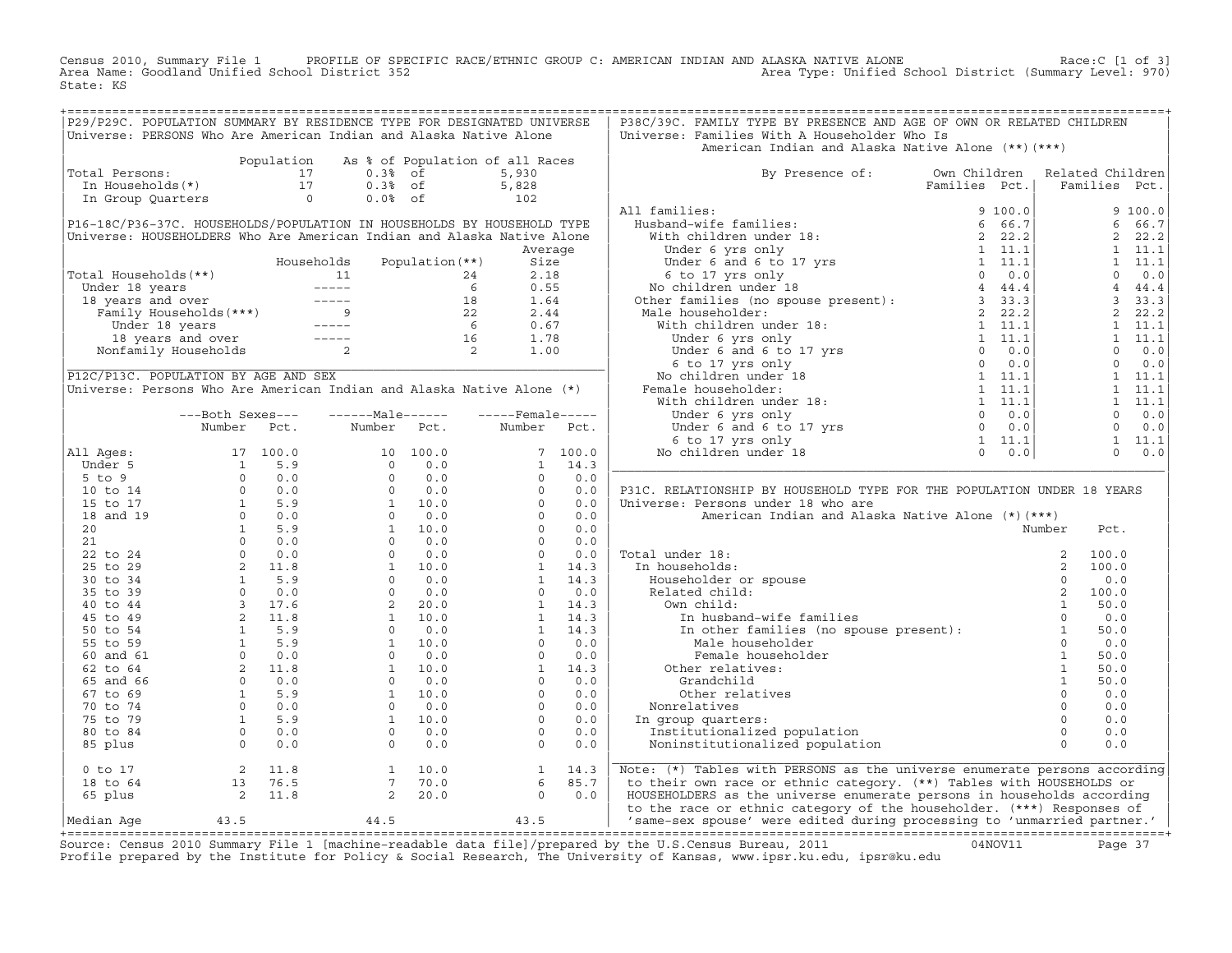Census 2010, Summary File 1 PROFILE OF SPECIFIC RACE/ETHNIC GROUP C: AMERICAN INDIAN AND ALASKA NATIVE ALONE<br>Area Name: Goodland Unified School District 352 Area Type: Unified School State: KS

| P29C/P34C. RELATIONSHIP BY HOUSEHOLD TYPE FOR ALL PERSONS & PERSONS 65+<br>Universe: Persons Who Are American Indian and Alaska Native Alone (*) (***)                                                                                                                                                                                                                                                                                                               |                                                                                   |                       |                |                                    | PCT14C. PRESENCE OF MULTIGENERATIONAL HOUSEHOLDS<br>Universe: Households With A Householder Who Is |                                                                |                |                 |                |
|----------------------------------------------------------------------------------------------------------------------------------------------------------------------------------------------------------------------------------------------------------------------------------------------------------------------------------------------------------------------------------------------------------------------------------------------------------------------|-----------------------------------------------------------------------------------|-----------------------|----------------|------------------------------------|----------------------------------------------------------------------------------------------------|----------------------------------------------------------------|----------------|-----------------|----------------|
|                                                                                                                                                                                                                                                                                                                                                                                                                                                                      |                                                                                   |                       |                |                                    | American Indian and Alaska Native Alone (**)                                                       |                                                                |                |                 |                |
|                                                                                                                                                                                                                                                                                                                                                                                                                                                                      | All Ages                                                                          |                       |                | 65 years and over                  |                                                                                                    |                                                                |                | Number          | Pct.           |
|                                                                                                                                                                                                                                                                                                                                                                                                                                                                      | Number                                                                            | Pct.                  | Number         | Pct.                               |                                                                                                    |                                                                |                |                 |                |
|                                                                                                                                                                                                                                                                                                                                                                                                                                                                      |                                                                                   |                       |                |                                    | Total:                                                                                             |                                                                |                |                 | 11 100.0       |
| Total:                                                                                                                                                                                                                                                                                                                                                                                                                                                               | 17                                                                                | 100.0                 |                | 2 100.0                            | Household has 3 or more generations 0 0.0<br>Household does not have 3+ generations 11 100.0       |                                                                |                |                 |                |
| In households:                                                                                                                                                                                                                                                                                                                                                                                                                                                       | 17                                                                                | 100.0                 |                | $\overline{2}$<br>100.0            |                                                                                                    |                                                                |                |                 |                |
| In family households:                                                                                                                                                                                                                                                                                                                                                                                                                                                | 14                                                                                | 82.4                  |                | 2 100.0                            |                                                                                                    |                                                                |                |                 |                |
| Householder:                                                                                                                                                                                                                                                                                                                                                                                                                                                         | $\overline{9}$                                                                    | 52.9                  |                | 2 100.0                            |                                                                                                    |                                                                |                |                 |                |
| Male                                                                                                                                                                                                                                                                                                                                                                                                                                                                 | 5 <sup>1</sup>                                                                    | 29.4                  |                | 100.0<br>2                         |                                                                                                    |                                                                |                |                 |                |
| Female                                                                                                                                                                                                                                                                                                                                                                                                                                                               | $\overline{4}$                                                                    | 23.5                  |                | $\Omega$<br>0.0                    |                                                                                                    |                                                                |                |                 |                |
| Spouse                                                                                                                                                                                                                                                                                                                                                                                                                                                               | $\Omega$                                                                          | 0.0                   |                | $\Omega$<br>0.0                    | PCT19C. NONRELATIVES BY HOUSEHOLD TYPE (*) (***)                                                   |                                                                |                |                 |                |
| Parent                                                                                                                                                                                                                                                                                                                                                                                                                                                               | $\Omega$                                                                          | 0.0                   |                | $\Omega$<br>0.0                    | Universe: Nonrelatives who are                                                                     |                                                                |                |                 |                |
| Parent-in-law                                                                                                                                                                                                                                                                                                                                                                                                                                                        | $\Omega$                                                                          | 0.0                   |                | $\Omega$<br>0.0                    | American Indian and Alaska Native Alone (Total: 2)                                                 |                                                                |                |                 |                |
| Child:                                                                                                                                                                                                                                                                                                                                                                                                                                                               | 2                                                                                 | 11.8                  |                |                                    |                                                                                                    |                                                                |                |                 |                |
| Biological                                                                                                                                                                                                                                                                                                                                                                                                                                                           | $\overline{a}$                                                                    | 11.8                  |                |                                    |                                                                                                    |                                                                | In Family      | In Nonfamily    |                |
| Adopted                                                                                                                                                                                                                                                                                                                                                                                                                                                              | $\Omega$                                                                          | 0.0                   |                |                                    |                                                                                                    | Households                                                     |                | Households      |                |
| Step                                                                                                                                                                                                                                                                                                                                                                                                                                                                 | $\Omega$                                                                          | 0.0                   |                |                                    |                                                                                                    | Number Pct.                                                    |                | Number Pct.     |                |
| Grandchild                                                                                                                                                                                                                                                                                                                                                                                                                                                           | 1                                                                                 | 5.9                   |                |                                    |                                                                                                    |                                                                |                |                 |                |
| Brother or sister                                                                                                                                                                                                                                                                                                                                                                                                                                                    | $\cap$<br>1                                                                       | 0.0                   |                |                                    | Nonrelatives:                                                                                      |                                                                | 1 100.0        |                 | 1 100.0        |
| Son-in-law/daughter-in-law<br>Other relatives (#)                                                                                                                                                                                                                                                                                                                                                                                                                    | $\Omega$                                                                          | 5.9<br>0.0            |                |                                    | Roomer or boarder                                                                                  |                                                                | $0 \qquad 0.0$ | $\Omega$        | 0.0            |
|                                                                                                                                                                                                                                                                                                                                                                                                                                                                      |                                                                                   | $1 \quad 5.9$         |                | $\Omega$<br>0.0<br>$\Omega$<br>0.0 | Housemate or roommate                                                                              | $\begin{array}{ccc} 1 & 100.0 \ 0 & 0.0 \ 0 & 0.0 \end{array}$ |                | $\Omega$        | 0.0            |
| Nonrelatives<br>Nonrelatives<br>In nonfamily households:<br>Male householder:<br>1 5.9<br>1 5.9<br>1 5.9                                                                                                                                                                                                                                                                                                                                                             |                                                                                   |                       |                | $\Omega$<br>0.0                    | Unmarried partner                                                                                  |                                                                |                | $\Omega$        | 1 100.0        |
|                                                                                                                                                                                                                                                                                                                                                                                                                                                                      |                                                                                   |                       |                | $\Omega$<br>0.0                    | Other nonrelatives                                                                                 |                                                                |                |                 | 0.0            |
|                                                                                                                                                                                                                                                                                                                                                                                                                                                                      |                                                                                   |                       |                | $\Omega$<br>0.0                    |                                                                                                    |                                                                |                |                 |                |
| Not living alone                                                                                                                                                                                                                                                                                                                                                                                                                                                     | $\begin{array}{ccc}\n0 & & \text{if } \\ 1 & & \text{if } \\ 1 & & \n\end{array}$ | 0.0                   |                | $\Omega$<br>0.0                    |                                                                                                    |                                                                |                |                 |                |
| Female householder:                                                                                                                                                                                                                                                                                                                                                                                                                                                  |                                                                                   | 5.9                   |                | $\Omega$<br>0.0                    | H17C. HOUSING UNITS BY HOUSEHOLDER'S AGE AND TENURE                                                |                                                                |                |                 |                |
| Living alone                                                                                                                                                                                                                                                                                                                                                                                                                                                         |                                                                                   | 5.9                   |                | $\circ$<br>0.0                     | Universe: Occupied Housing Units With A Householder Who Is                                         |                                                                |                |                 |                |
| Not living alone                                                                                                                                                                                                                                                                                                                                                                                                                                                     |                                                                                   | $0 \qquad 0.0$        |                | $\Omega$<br>0.0                    | American Indian and Alaska Native Alone (**)                                                       |                                                                |                |                 |                |
| Nonrelatives                                                                                                                                                                                                                                                                                                                                                                                                                                                         |                                                                                   | $1$ and $\sim$<br>5.9 |                | $\Omega$<br>0.0                    |                                                                                                    |                                                                |                |                 |                |
| In group quarters:                                                                                                                                                                                                                                                                                                                                                                                                                                                   |                                                                                   | $\Omega$<br>0.0       |                | $\Omega$<br>0.0                    | Age of                                                                                             | Owner Occupied                                                 |                | Renter Occupied |                |
| Institutionalized                                                                                                                                                                                                                                                                                                                                                                                                                                                    | $\Omega$                                                                          | 0.0                   |                | $\Omega$<br>0.0                    | Householder                                                                                        | Number Pct.                                                    |                | Number Pct.     |                |
| Noninstitutionalized                                                                                                                                                                                                                                                                                                                                                                                                                                                 | $\Omega$                                                                          | 0.0                   |                | $\Omega$<br>0.0                    |                                                                                                    |                                                                |                |                 |                |
|                                                                                                                                                                                                                                                                                                                                                                                                                                                                      |                                                                                   |                       |                |                                    | All Ages:                                                                                          |                                                                | 3, 100.0       |                 | 8 100.0        |
| (#) For 65 yrs & over, includes children, siblings, etc. not shown separately                                                                                                                                                                                                                                                                                                                                                                                        |                                                                                   |                       |                |                                    | 15 to 24                                                                                           | $\Omega$                                                       | 0.0            | $\Omega$        | 0.0            |
|                                                                                                                                                                                                                                                                                                                                                                                                                                                                      |                                                                                   |                       |                |                                    | 25 to 34                                                                                           |                                                                | 1 33.3         | $2^{\circ}$     | 25.0           |
|                                                                                                                                                                                                                                                                                                                                                                                                                                                                      |                                                                                   |                       |                |                                    | 35 to 44                                                                                           | $\Omega$                                                       | 0.0            |                 | 2, 25.0        |
|                                                                                                                                                                                                                                                                                                                                                                                                                                                                      |                                                                                   |                       |                |                                    | 45 to 54                                                                                           |                                                                | 1 33.3         |                 | $1 \quad 12.5$ |
| P18C. HOUSEHOLD TYPE                                                                                                                                                                                                                                                                                                                                                                                                                                                 |                                                                                   |                       |                |                                    | 55 to 59                                                                                           |                                                                | $1 \t33.3$     | $\Omega$        | 0.0            |
| Universe: Households with a Householder Who is                                                                                                                                                                                                                                                                                                                                                                                                                       |                                                                                   |                       |                |                                    | 60 to 64                                                                                           |                                                                | $0 \qquad 0.0$ |                 | 1 12.5         |
| American Indian and Alaska Native Alone (**)                                                                                                                                                                                                                                                                                                                                                                                                                         |                                                                                   |                       |                |                                    | 65 to 74                                                                                           |                                                                | $0 \t 0.0$     |                 | $1 \quad 12.5$ |
|                                                                                                                                                                                                                                                                                                                                                                                                                                                                      |                                                                                   |                       | Number<br>Pct. |                                    | 75 to 84                                                                                           |                                                                | $0 \qquad 0.0$ | $\mathbf{1}$    | 12.5           |
|                                                                                                                                                                                                                                                                                                                                                                                                                                                                      |                                                                                   |                       |                |                                    | 85 and over                                                                                        | $\Omega$                                                       | 0.0            | $\cap$          | 0.0            |
| Total:                                                                                                                                                                                                                                                                                                                                                                                                                                                               |                                                                                   |                       | 11 100.0       |                                    |                                                                                                    |                                                                |                |                 |                |
| Family households (***) :                                                                                                                                                                                                                                                                                                                                                                                                                                            |                                                                                   |                       | 81.8<br>- 9    |                                    |                                                                                                    |                                                                |                |                 |                |
| Husband-wife families                                                                                                                                                                                                                                                                                                                                                                                                                                                |                                                                                   |                       | 54.5<br>6      |                                    | Note: $(*)$ Tables with PERSONS as the universe enumerate persons                                  |                                                                |                |                 |                |
| Other families:                                                                                                                                                                                                                                                                                                                                                                                                                                                      |                                                                                   |                       | 3 27.3         |                                    | according to their own race or ethnic category. (**) Tables with                                   |                                                                |                |                 |                |
|                                                                                                                                                                                                                                                                                                                                                                                                                                                                      |                                                                                   |                       |                |                                    | HOUSEHOLDS or HOUSEHOLDERS as the universe enumerate persons in                                    |                                                                |                |                 |                |
|                                                                                                                                                                                                                                                                                                                                                                                                                                                                      |                                                                                   |                       |                |                                    | households according to the race or ethnic category of the                                         |                                                                |                |                 |                |
| Nonfamily households:                                                                                                                                                                                                                                                                                                                                                                                                                                                |                                                                                   |                       |                |                                    | householder. (***) Responses of 'same-sex spouse' were edited                                      |                                                                |                |                 |                |
| $\begin{tabular}{lllllllllll} \multicolumn{2}{c}{\textbf{a} & 3 & 27.3}\\ \hline \multicolumn{2}{c}{\textbf{Female householder, no wished per sent}} & 2 & 18.2\\ \hline \multicolumn{2}{c}{\textbf{3} & 21 & 8.2}\\ \multicolumn{2}{c}{\textbf{3} & 21 & 8.2}\\ \multicolumn{2}{c}{\textbf{3} & 21 & 8.2}\\ \multicolumn{2}{c}{\textbf{3} & 21 & 8.2}\\ \multicolumn{2}{c}{\textbf{3} & 21 & 8.2}\\ \multicolumn{2}{c}{\textbf{3} & 21$<br>Householder living alone |                                                                                   |                       |                |                                    | during processing to 'unmarried partner.'                                                          |                                                                |                |                 |                |
| Householder not living alone                                                                                                                                                                                                                                                                                                                                                                                                                                         |                                                                                   |                       | $0 \qquad 0.0$ |                                    |                                                                                                    |                                                                |                |                 |                |
|                                                                                                                                                                                                                                                                                                                                                                                                                                                                      |                                                                                   |                       |                |                                    |                                                                                                    |                                                                |                |                 |                |
|                                                                                                                                                                                                                                                                                                                                                                                                                                                                      |                                                                                   |                       |                |                                    |                                                                                                    |                                                                |                |                 |                |

+===================================================================================================================================================+Source: Census 2010 Summary File 1 [machine−readable data file]/prepared by the U.S.Census Bureau, 2011 04NOV11 Page 38 Profile prepared by the Institute for Policy & Social Research, The University of Kansas, www.ipsr.ku.edu, ipsr@ku.edu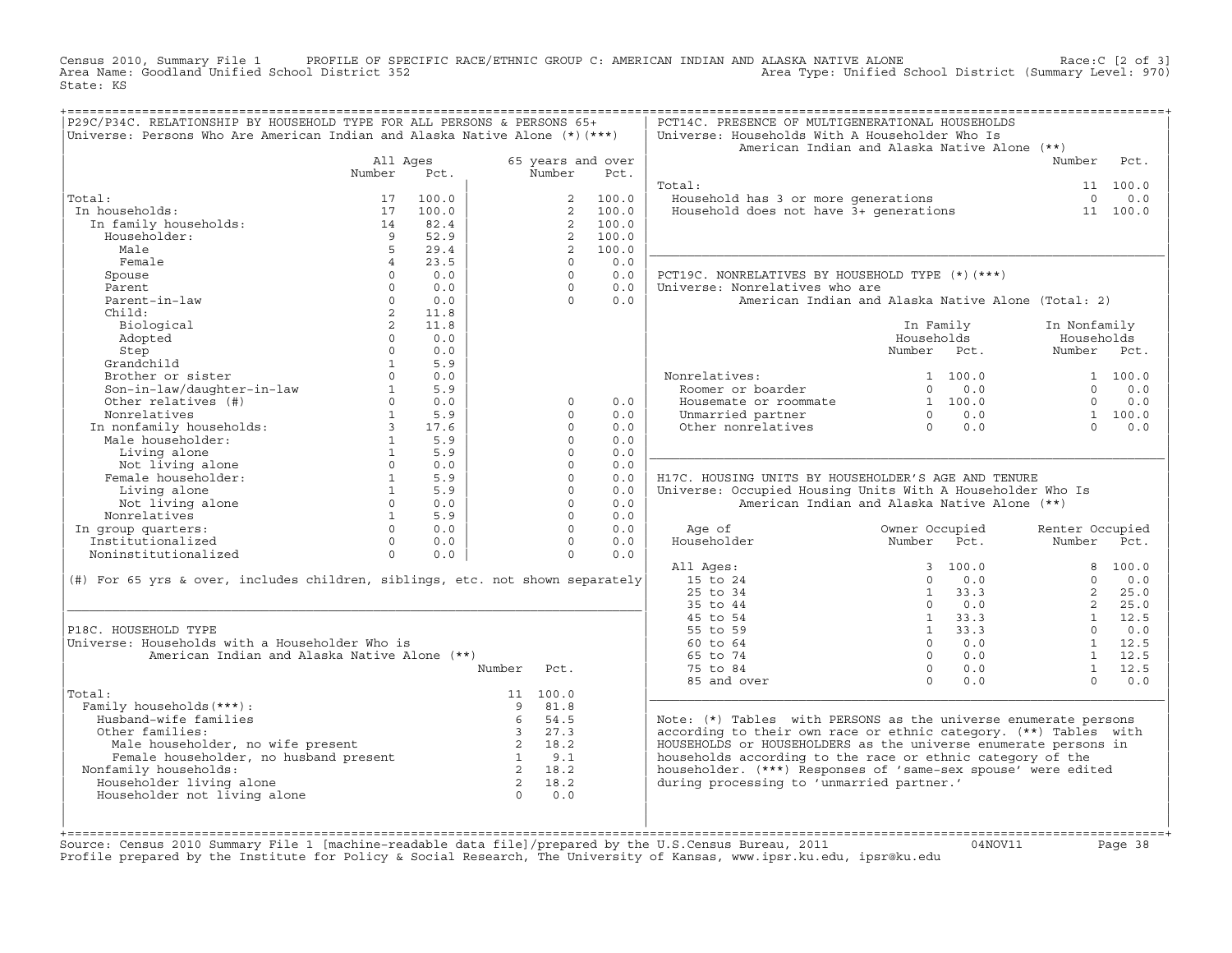Census 2010, Summary File 1 PROFILE OF SPECIFIC RACE/ETHNIC GROUP C: AMERICAN INDIAN AND ALASKA NATIVE ALONE Race:C [3 of 3]<br>Area Name: Goodland Unified School District 352 Area Type: Unified School District (Summary Level: 970) State: KS

+===================================================================================================================================================+|P28C/H16C. HOUSEHOLDS (OCCUPIED HOUSING UNITS) BY HOUSEHOLD SIZE BY TYPE AND BY TENURE | |Universe: Households (Occupied Housing Units) With A Householder Who Is American Indian and Alaska Native Alone (\*\*)(\*\*\*) |

|                             | All<br>Households | Pct.  | Family<br>Households    | Pct.  | Nonfamily<br>Households | Pct.    | Owner<br>Occupied | Pct.  | Renter<br>Occupied | Pct.  |
|-----------------------------|-------------------|-------|-------------------------|-------|-------------------------|---------|-------------------|-------|--------------------|-------|
| All household sizes:        |                   | 100.0 | 9                       | 100.0 |                         | 2 100.0 |                   | 100.0 | 8.                 | 100.0 |
| 1-person households         |                   | 18.2  | (Family always >1 pers) |       |                         | 100.0   |                   | 33.3  |                    | 12.5  |
| 2-person households         |                   | 63.6  |                         | 77.8  |                         | 0.0     |                   | 33.3  |                    | 75.0  |
| 3-person households         |                   | 9.1   |                         | 11.1  | 0                       | 0.0     |                   | 33.3  |                    | 0.0   |
| 4-person households         |                   | 0.0   | O.                      | 0.0   | 0                       | 0.0     |                   | 0.0   |                    | 0.0   |
| 5-person households         |                   | 9.1   |                         | 11.1  |                         | 0.0     |                   | 0.0   |                    | 12.5  |
| 6-person households         |                   | 0.0   | O.                      | 0.0   |                         | 0.0     |                   | 0.0   |                    | 0.0   |
| 7-or-more person households |                   | 0.0   | 0                       | 0.0   | 0                       | 0.0     |                   | 0.0   |                    | 0.0   |

|P16C/P17C/P36C/P37C/H11C/H12C. POPULATION IN HOUSEHOLDS AND AVERAGE HOUSEHOLD SIZE BY TYPE AND BY TENURE | Universe: Population in Households (Occupied Housing Units) With A Householder Who Is American Indian and Alaska Native Alone (\*\*)

|                                | Total<br>Population | Pct.                                                                                                                                                                                                                                                                                                                                                                                                                                                                                   | In<br>Families | Pct.                                                                                                                                                                                                                                                                                                                                                                                                                                                                                 | In.<br>Nonfamilies | Pct.     | In Owner<br>Occupied | Pct.          | In Renter<br>Occupied | Pct.        |
|--------------------------------|---------------------|----------------------------------------------------------------------------------------------------------------------------------------------------------------------------------------------------------------------------------------------------------------------------------------------------------------------------------------------------------------------------------------------------------------------------------------------------------------------------------------|----------------|--------------------------------------------------------------------------------------------------------------------------------------------------------------------------------------------------------------------------------------------------------------------------------------------------------------------------------------------------------------------------------------------------------------------------------------------------------------------------------------|--------------------|----------|----------------------|---------------|-----------------------|-------------|
| Total population in households | 24                  | 100.0                                                                                                                                                                                                                                                                                                                                                                                                                                                                                  | 22             | 91.7                                                                                                                                                                                                                                                                                                                                                                                                                                                                                 |                    | 8.3      |                      | 25.0          | 18                    | 75.0        |
| Under 18 years                 |                     | 6 100.0                                                                                                                                                                                                                                                                                                                                                                                                                                                                                |                | 6 100.0                                                                                                                                                                                                                                                                                                                                                                                                                                                                              |                    |          |                      |               |                       |             |
| 18 years and over              | 18                  | 100.0                                                                                                                                                                                                                                                                                                                                                                                                                                                                                  | 16             | 88.9                                                                                                                                                                                                                                                                                                                                                                                                                                                                                 |                    |          |                      |               |                       |             |
| Average Household Size         | 2.18                | $\qquad \qquad - - - - -$                                                                                                                                                                                                                                                                                                                                                                                                                                                              | 2.44           | $------$                                                                                                                                                                                                                                                                                                                                                                                                                                                                             | 1.00               | $------$ | 200                  | $- - - - - -$ | 2.25                  | $------$    |
| Under 18 years                 | 0.55                | $------$                                                                                                                                                                                                                                                                                                                                                                                                                                                                               | 0.67           | $------$                                                                                                                                                                                                                                                                                                                                                                                                                                                                             |                    |          |                      |               |                       |             |
| 18 years and over              | 1.64                | $\begin{array}{cccccccccc} \multicolumn{2}{c}{} & \multicolumn{2}{c}{} & \multicolumn{2}{c}{} & \multicolumn{2}{c}{} & \multicolumn{2}{c}{} & \multicolumn{2}{c}{} & \multicolumn{2}{c}{} & \multicolumn{2}{c}{} & \multicolumn{2}{c}{} & \multicolumn{2}{c}{} & \multicolumn{2}{c}{} & \multicolumn{2}{c}{} & \multicolumn{2}{c}{} & \multicolumn{2}{c}{} & \multicolumn{2}{c}{} & \multicolumn{2}{c}{} & \multicolumn{2}{c}{} & \multicolumn{2}{c}{} & \multicolumn{2}{c}{} & \mult$ | 1.78           | $\begin{tabular}{cccccc} \multicolumn{2}{c}{} & \multicolumn{2}{c}{} & \multicolumn{2}{c}{} & \multicolumn{2}{c}{} & \multicolumn{2}{c}{} & \multicolumn{2}{c}{} & \multicolumn{2}{c}{} & \multicolumn{2}{c}{} & \multicolumn{2}{c}{} & \multicolumn{2}{c}{} & \multicolumn{2}{c}{} & \multicolumn{2}{c}{} & \multicolumn{2}{c}{} & \multicolumn{2}{c}{} & \multicolumn{2}{c}{} & \multicolumn{2}{c}{} & \multicolumn{2}{c}{} & \multicolumn{2}{c}{} & \multicolumn{2}{c}{} & \mult$ |                    |          |                      | $- - - - -$   |                       | $- - - - -$ |
|                                |                     |                                                                                                                                                                                                                                                                                                                                                                                                                                                                                        |                |                                                                                                                                                                                                                                                                                                                                                                                                                                                                                      |                    |          |                      |               |                       |             |

Note: Family household numbers include nonrelatives living with families.

| | PCT20/PCT22C. GROUP OUARTERS POPULATION BY SEX BY AGE BY GROUP OUARTERS TYPE Universe: Population in group quarters for persons who are American Indian and Alaska Native Alone (\*)

|                                               |        |       |       | Pct. of<br>All |      | Pct. of<br>Total | Pct. of<br>Total |       |
|-----------------------------------------------|--------|-------|-------|----------------|------|------------------|------------------|-------|
|                                               | Number | Pct.  | Total | Ages           | Male | $18+$            | Female           | $18+$ |
| All types of group quarters:                  |        | 100.0 |       |                |      |                  |                  |       |
| Institutionalized population:                 |        |       |       |                |      |                  |                  |       |
| Correctional facilities for adults            |        |       |       |                |      |                  |                  |       |
| Juvenile facilities                           |        |       |       |                |      |                  |                  |       |
| Nursing facilities/skilled-nursing facilities |        |       |       |                |      |                  |                  |       |
| Other institutional facilities                |        |       |       |                |      |                  |                  |       |
| Noninstitutionalized population:              |        |       |       |                |      |                  |                  |       |
| College/university student housing            |        |       |       |                |      |                  |                  |       |
| Military quarters                             |        |       |       |                |      |                  |                  |       |
| Other noninstitutional facilities             |        |       |       |                |      |                  |                  |       |

|\_\_\_\_\_\_\_\_\_\_\_\_\_\_\_\_\_\_\_\_\_\_\_\_\_\_\_\_\_\_\_\_\_\_\_\_\_\_\_\_\_\_\_\_\_\_\_\_\_\_\_\_\_\_\_\_\_\_\_\_\_\_\_\_\_\_\_\_\_\_\_\_\_\_\_\_\_\_\_\_\_\_\_\_\_\_\_\_\_\_\_\_\_\_\_\_\_\_\_\_\_\_\_\_\_\_\_\_\_\_\_\_\_\_\_\_\_\_\_\_\_\_\_\_\_\_\_\_\_\_\_\_\_\_\_\_\_\_\_\_\_\_\_\_\_\_\_|

| |

| or HOUSEHOLDERS as the universe enumerate persons in households according to the race or ethnic category of the householder. | | (\*\*\*) Same−sex couple households are included in the family households category if there is at least one additional person | | related to householder by birth or adoption. Same−sex couple households with no relatives of the householder present are tabulated | | in nonfamily households. Responses of 'same−sex spouse' were edited during processing to 'unmarried partner.' | +===================================================================================================================================================+

Source: Census 2010 Summary File 1 [machine−readable data file]/prepared by the U.S.Census Bureau, 2011 04NOV11 Page 39 Profile prepared by the Institute for Policy & Social Research, The University of Kansas, www.ipsr.ku.edu, ipsr@ku.edu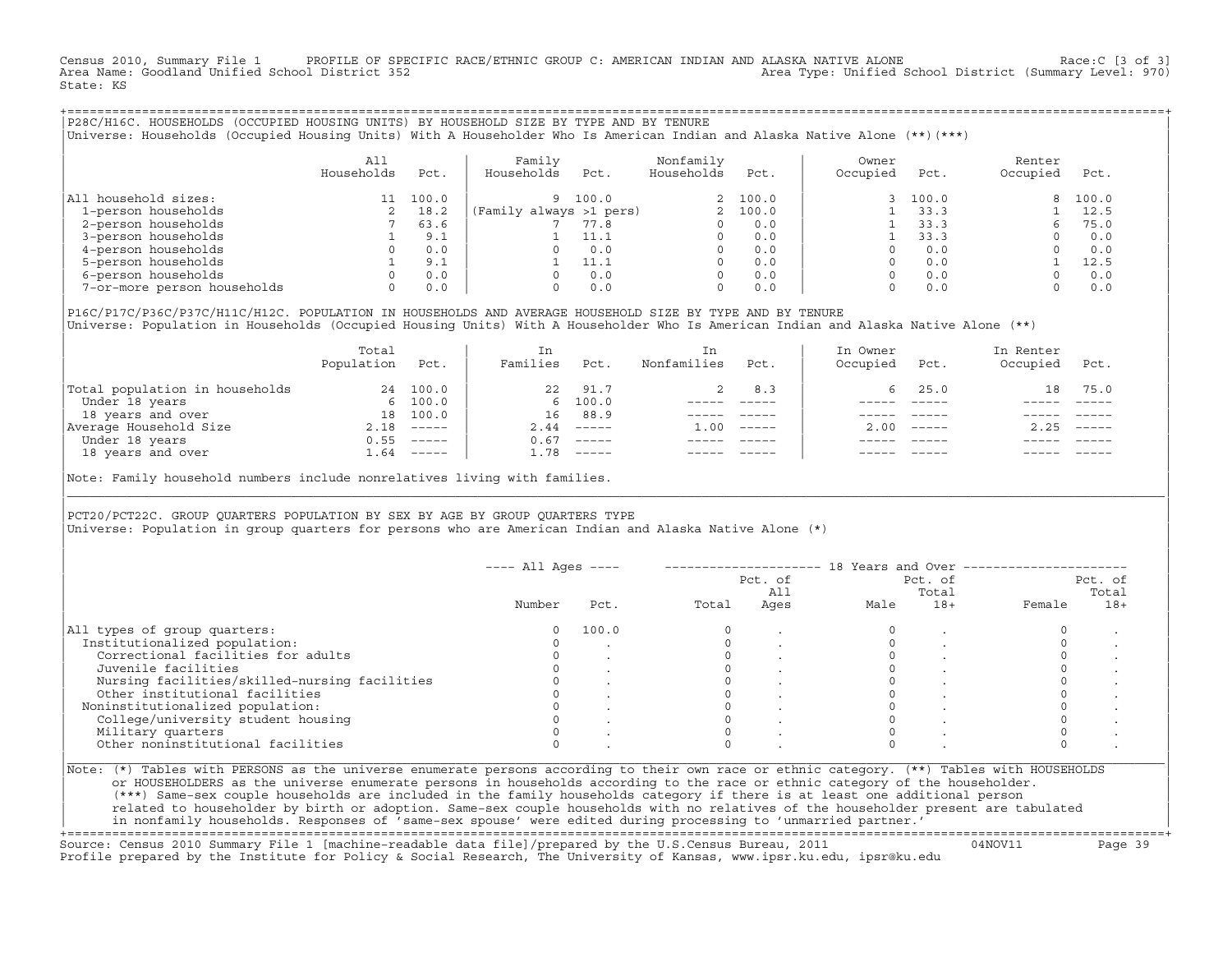Census 2010, Summary File 1 PROFILE OF SPECIFIC RACE/ETHNIC GROUP D: ASIAN ALONE RACE:D [1 of 3]<br>Area Name: Goodland Unified School District 352 Area Type: Unified School District (Summary Level: 970) Area Type: Unified School District (Summary Level: 970) State: KS

| P29/P29D. POPULATION SUMMARY BY RESIDENCE TYPE FOR DESIGNATED UNIVERSE                                                                                                                                                                                                    |  |      |      | P38D/39D. FAMILY TYPE BY PRESENCE AND AGE OF OWN OR RELATED CHILDREN          |        |      |  |
|---------------------------------------------------------------------------------------------------------------------------------------------------------------------------------------------------------------------------------------------------------------------------|--|------|------|-------------------------------------------------------------------------------|--------|------|--|
| Universe: PERSONS Who Are Asian Alone                                                                                                                                                                                                                                     |  |      |      | Universe: Families With A Householder Who Is                                  |        |      |  |
|                                                                                                                                                                                                                                                                           |  |      |      | Asian Alone (**)(***)                                                         |        |      |  |
| Population As % of Population of all Races<br>Total Persons: 17 0.3% of 5,930<br>In Households(*) 17 0.3% of 5,828<br>In Group Quarters 0 0.0% of 102                                                                                                                     |  |      |      |                                                                               |        |      |  |
|                                                                                                                                                                                                                                                                           |  |      |      |                                                                               |        |      |  |
|                                                                                                                                                                                                                                                                           |  |      |      | By Presence of: Own Children Related Children<br>Families Pct.  Families Pct. |        |      |  |
|                                                                                                                                                                                                                                                                           |  |      |      |                                                                               |        |      |  |
|                                                                                                                                                                                                                                                                           |  |      |      |                                                                               |        |      |  |
|                                                                                                                                                                                                                                                                           |  |      |      |                                                                               |        |      |  |
|                                                                                                                                                                                                                                                                           |  |      |      |                                                                               |        |      |  |
|                                                                                                                                                                                                                                                                           |  |      |      |                                                                               |        |      |  |
|                                                                                                                                                                                                                                                                           |  |      |      |                                                                               |        |      |  |
|                                                                                                                                                                                                                                                                           |  |      |      |                                                                               |        |      |  |
|                                                                                                                                                                                                                                                                           |  |      |      |                                                                               |        |      |  |
|                                                                                                                                                                                                                                                                           |  |      |      |                                                                               |        |      |  |
|                                                                                                                                                                                                                                                                           |  |      |      |                                                                               |        |      |  |
|                                                                                                                                                                                                                                                                           |  |      |      |                                                                               |        |      |  |
|                                                                                                                                                                                                                                                                           |  |      |      |                                                                               |        |      |  |
|                                                                                                                                                                                                                                                                           |  |      |      |                                                                               |        |      |  |
|                                                                                                                                                                                                                                                                           |  |      |      |                                                                               |        |      |  |
|                                                                                                                                                                                                                                                                           |  |      |      |                                                                               |        |      |  |
|                                                                                                                                                                                                                                                                           |  |      |      |                                                                               |        |      |  |
|                                                                                                                                                                                                                                                                           |  |      |      |                                                                               |        |      |  |
|                                                                                                                                                                                                                                                                           |  |      |      |                                                                               |        |      |  |
|                                                                                                                                                                                                                                                                           |  |      |      |                                                                               |        |      |  |
|                                                                                                                                                                                                                                                                           |  |      |      |                                                                               |        |      |  |
|                                                                                                                                                                                                                                                                           |  |      |      |                                                                               |        |      |  |
|                                                                                                                                                                                                                                                                           |  |      |      |                                                                               |        |      |  |
|                                                                                                                                                                                                                                                                           |  |      |      |                                                                               |        |      |  |
|                                                                                                                                                                                                                                                                           |  |      |      |                                                                               |        |      |  |
|                                                                                                                                                                                                                                                                           |  |      |      | P31D. RELATIONSHIP BY HOUSEHOLD TYPE FOR THE POPULATION UNDER 18 YEARS        |        |      |  |
|                                                                                                                                                                                                                                                                           |  |      |      | Universe: Persons under 18 who are                                            |        |      |  |
|                                                                                                                                                                                                                                                                           |  |      |      | Asian Alone (*) (***)                                                         |        |      |  |
|                                                                                                                                                                                                                                                                           |  |      |      |                                                                               | Number | Pct. |  |
|                                                                                                                                                                                                                                                                           |  |      |      |                                                                               |        |      |  |
|                                                                                                                                                                                                                                                                           |  |      |      |                                                                               |        |      |  |
|                                                                                                                                                                                                                                                                           |  |      |      |                                                                               |        |      |  |
|                                                                                                                                                                                                                                                                           |  |      |      |                                                                               |        |      |  |
|                                                                                                                                                                                                                                                                           |  |      |      |                                                                               |        |      |  |
|                                                                                                                                                                                                                                                                           |  |      |      |                                                                               |        |      |  |
|                                                                                                                                                                                                                                                                           |  |      |      |                                                                               |        |      |  |
|                                                                                                                                                                                                                                                                           |  |      |      |                                                                               |        |      |  |
|                                                                                                                                                                                                                                                                           |  |      |      |                                                                               |        |      |  |
|                                                                                                                                                                                                                                                                           |  |      |      |                                                                               |        |      |  |
|                                                                                                                                                                                                                                                                           |  |      |      |                                                                               |        |      |  |
|                                                                                                                                                                                                                                                                           |  |      |      |                                                                               |        |      |  |
|                                                                                                                                                                                                                                                                           |  |      |      |                                                                               |        |      |  |
|                                                                                                                                                                                                                                                                           |  |      |      |                                                                               |        |      |  |
|                                                                                                                                                                                                                                                                           |  |      |      |                                                                               |        |      |  |
|                                                                                                                                                                                                                                                                           |  |      |      |                                                                               |        |      |  |
|                                                                                                                                                                                                                                                                           |  |      |      |                                                                               |        |      |  |
|                                                                                                                                                                                                                                                                           |  |      |      |                                                                               |        |      |  |
| $\begin{array}{ccccccc} 0 & \texttt{to} & 17 & & & 3 & 17.6 & & & 1 & 14.3 & & 2 & 20.0 \\ 18 & \texttt{to} & 64 & & & 11 & 64.7 & & 4 & 57.1 & & 7 & 70.0 \\ 65 & \texttt{plus} & & & 3 & 17.6 & & 2 & 28.6 & & 1 & 10.0 \\ \ldots & & & & & & & & & & & \\ \end{array}$ |  |      |      | Note: (*) Tables with PERSONS as the universe enumerate persons according     |        |      |  |
|                                                                                                                                                                                                                                                                           |  |      |      | to their own race or ethnic category. (**) Tables with HOUSEHOLDS or          |        |      |  |
|                                                                                                                                                                                                                                                                           |  |      |      | HOUSEHOLDERS as the universe enumerate persons in households according        |        |      |  |
|                                                                                                                                                                                                                                                                           |  |      |      | to the race or ethnic category of the householder. (***) Responses of         |        |      |  |
| 35.5<br>Median Age                                                                                                                                                                                                                                                        |  | 40.5 | 28.7 | 'same-sex spouse' were edited during processing to 'unmarried partner.'       |        |      |  |

|Median Age 35.5 40.5 28.7 | 'same−sex spouse' were edited during processing to 'unmarried partner.' | +===================================================================================================================================================+ Source: Census 2010 Summary File 1 [machine−readable data file]/prepared by the U.S.Census Bureau, 2011 04NOV11 Page 40 Profile prepared by the Institute for Policy & Social Research, The University of Kansas, www.ipsr.ku.edu, ipsr@ku.edu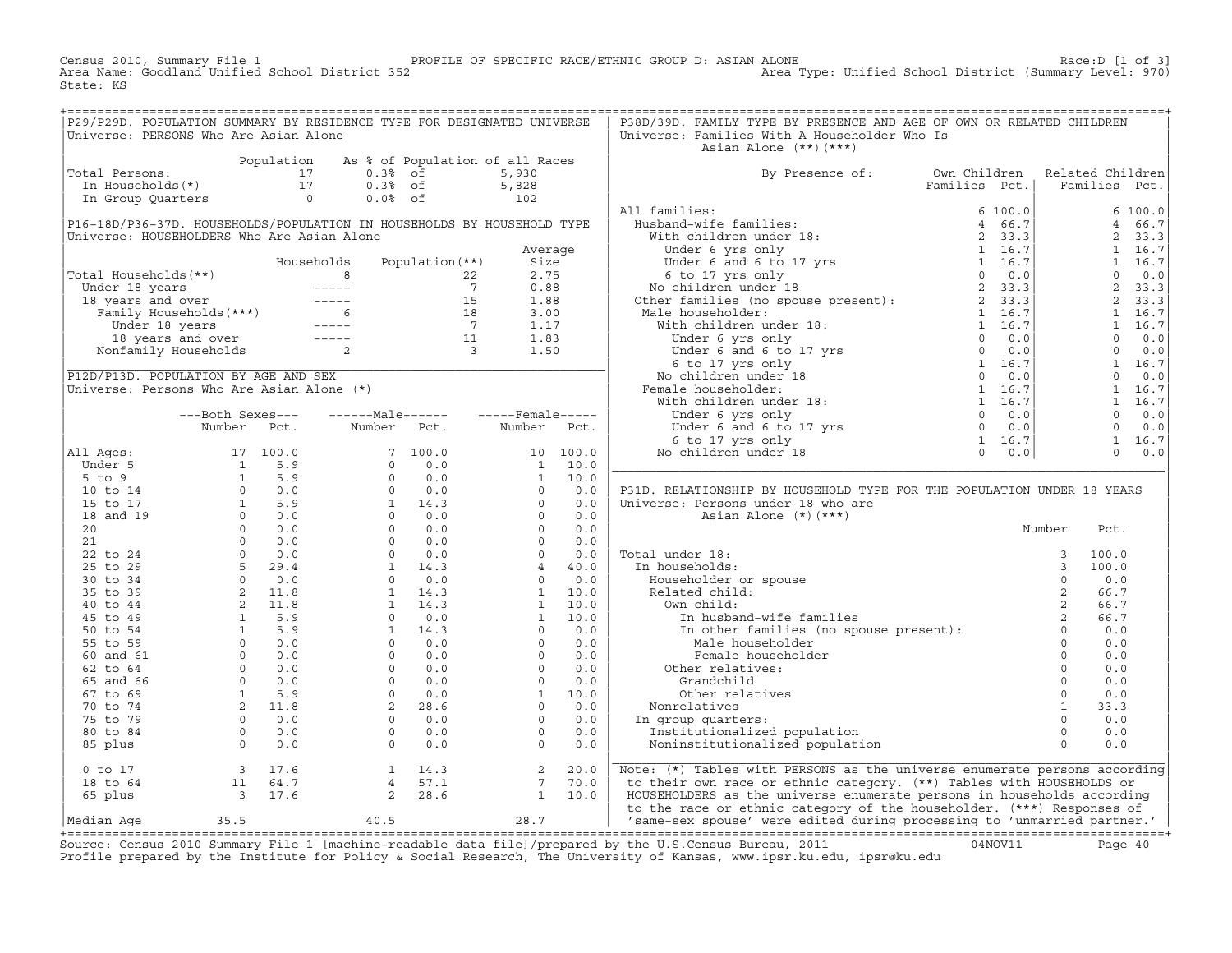Census 2010, Summary File 1 PROFILE OF SPECIFIC RACE/ETHNIC GROUP D: ASIAN ALONE Race:D [2 of 3] Area Type: Unified School District (Summary Level: 970) State: KS

| P29D/P34D. RELATIONSHIP BY HOUSEHOLD TYPE FOR ALL PERSONS & PERSONS 65+<br>Universe: Persons Who Are Asian Alone (*) (***)                                                                                                     |                |                                |                |                |                   | PCT14D. PRESENCE OF MULTIGENERATIONAL HOUSEHOLDS<br>Universe: Households With A Householder Who Is<br>Asian Alone (**) |                |                |                                                                 |          |
|--------------------------------------------------------------------------------------------------------------------------------------------------------------------------------------------------------------------------------|----------------|--------------------------------|----------------|----------------|-------------------|------------------------------------------------------------------------------------------------------------------------|----------------|----------------|-----------------------------------------------------------------|----------|
|                                                                                                                                                                                                                                | All Ages       |                                |                |                | 65 years and over |                                                                                                                        |                |                | Number                                                          | Pct.     |
|                                                                                                                                                                                                                                | Number         | Pct.                           |                | Number         | Pct.              |                                                                                                                        |                |                |                                                                 |          |
|                                                                                                                                                                                                                                |                |                                |                |                |                   | Total:                                                                                                                 |                |                |                                                                 | 8 100.0  |
| Total:                                                                                                                                                                                                                         | 17             | 100.0                          |                | $\mathbf{3}$   | 100.0             | ------<br>Household has 3 or more generations<br>Household does not have 3+ generations                                |                |                | $\Omega$                                                        | 0.0      |
| In households:                                                                                                                                                                                                                 | 17             | 100.0                          |                |                | 3, 100.0          |                                                                                                                        |                |                | $\mathsf{R}$                                                    | 100.0    |
| In family households:                                                                                                                                                                                                          | 13             | 76.5                           |                | $\overline{3}$ | 100.0             |                                                                                                                        |                |                |                                                                 |          |
| Householder:                                                                                                                                                                                                                   | 6 <sup>6</sup> | 35.3                           |                | 1              | 33.3              |                                                                                                                        |                |                |                                                                 |          |
| Male                                                                                                                                                                                                                           | $\overline{4}$ | 23.5                           |                | $\mathbf{1}$   | 33.3              |                                                                                                                        |                |                |                                                                 |          |
| Female                                                                                                                                                                                                                         | $2^{\circ}$    | 11.8                           |                | $\Omega$       | 0.0               |                                                                                                                        |                |                |                                                                 |          |
| Spouse                                                                                                                                                                                                                         | $\overline{3}$ | 17.6                           |                | 1              | 33.3              | PCT19D. NONRELATIVES BY HOUSEHOLD TYPE (*)(***)                                                                        |                |                |                                                                 |          |
| Parent                                                                                                                                                                                                                         | $\Omega$       | 0.0                            |                | $\Omega$       | 0.0               | Universe: Nonrelatives who are                                                                                         |                |                |                                                                 |          |
| Parent-in-law                                                                                                                                                                                                                  | $\circ$        | 0.0                            |                | $\Omega$       | 0.0               | Asian Alone (Total: 3)                                                                                                 |                |                |                                                                 |          |
| Child:                                                                                                                                                                                                                         | $2^{\circ}$    | 11.8                           |                |                |                   |                                                                                                                        |                |                |                                                                 |          |
| Biological                                                                                                                                                                                                                     | $\mathbf{1}$   | 5.9                            |                |                |                   |                                                                                                                        |                | In Family      | In Nonfamily                                                    |          |
| Adopted                                                                                                                                                                                                                        | $\mathbf{1}$   | 5.9                            |                |                |                   |                                                                                                                        | Households     |                | Households                                                      |          |
| Step                                                                                                                                                                                                                           | $\Omega$       | 0.0                            |                |                |                   |                                                                                                                        | Number Pct.    |                | Number Pct.                                                     |          |
| Grandchild                                                                                                                                                                                                                     | $\Omega$       | 0.0                            |                |                |                   |                                                                                                                        |                |                |                                                                 |          |
| Brother or sister                                                                                                                                                                                                              | $\Omega$       | 0.0                            |                |                |                   | Nonrelatives:<br>Roomer or boarder                                                                                     |                | 1 100.0        |                                                                 | 2, 100.0 |
|                                                                                                                                                                                                                                | $\Omega$       | 0.0                            |                |                |                   |                                                                                                                        |                | $0 \t 0.0$     | $\Omega$                                                        | 0.0      |
| Son-in-law/daughter-in-law<br>Other relatives (#)                                                                                                                                                                              | $\mathbf{1}$   | 5.9                            |                | $\mathbf{1}$   | 33.3              | Housemate or roommate<br>Unmarried partner<br>0 0.0<br>0 0.0<br>0 0.0<br>1 100.0                                       |                |                | $\begin{bmatrix} 1 & 50.0 \\ 1 & 50.0 \\ 0 & 0.0 \end{bmatrix}$ |          |
| Nonrelatives                                                                                                                                                                                                                   |                | $1 \quad 5.9$                  |                | $\Omega$       | 0.0               |                                                                                                                        |                |                |                                                                 |          |
| In nonfamily households:<br>Male householder:<br>1                                                                                                                                                                             |                | 23.5                           |                | $\Omega$       | 0.0               |                                                                                                                        |                |                |                                                                 |          |
|                                                                                                                                                                                                                                |                | 5.9                            |                | $\mathbf 0$    | 0.0               |                                                                                                                        |                |                |                                                                 |          |
| Living alone                                                                                                                                                                                                                   | $\mathbf 1$    | 5.9                            |                | $\Omega$       | 0.0               |                                                                                                                        |                |                |                                                                 |          |
|                                                                                                                                                                                                                                |                | $\Omega$<br>0.0                |                | $\Omega$       | 0.0               |                                                                                                                        |                |                |                                                                 |          |
| Living alone<br>Not living alone<br>Female householder:                                                                                                                                                                        | 1              | 5.9                            |                | $\Omega$       | 0.0               | H17D. HOUSING UNITS BY HOUSEHOLDER'S AGE AND TENURE                                                                    |                |                |                                                                 |          |
| Living alone                                                                                                                                                                                                                   |                | $0 \t 0.0$                     |                | $\Omega$       | 0.0               | Universe: Occupied Housing Units With A Householder Who Is                                                             |                |                |                                                                 |          |
| Not living alone<br>prelatives                                                                                                                                                                                                 |                | $\frac{1}{2}$ $\frac{5.9}{11}$ |                | $\Omega$       | 0.0               | Asian Alone (**)                                                                                                       |                |                |                                                                 |          |
| Nonrelatives                                                                                                                                                                                                                   |                |                                |                | $\Omega$       | 0.0               |                                                                                                                        |                |                |                                                                 |          |
| In group quarters:                                                                                                                                                                                                             |                | $0 \t 0.0$                     |                | $\Omega$       | 0.0               | Age of                                                                                                                 | Owner Occupied |                | Renter Occupied                                                 |          |
| Institutionalized                                                                                                                                                                                                              | $\Omega$       | 0.0                            |                | $\Omega$       | 0.0               | Householder                                                                                                            | Number Pct.    |                | Number                                                          | Pct.     |
| Noninstitutionalized                                                                                                                                                                                                           | $\overline{0}$ | 0.0                            |                | $\Omega$       | 0.0               |                                                                                                                        |                |                |                                                                 |          |
|                                                                                                                                                                                                                                |                |                                |                |                |                   | All Ages:                                                                                                              |                | 4 100.0        |                                                                 | 4 100.0  |
| (#) For 65 yrs & over, includes children, siblings, etc. not shown separately                                                                                                                                                  |                |                                |                |                |                   | 15 to 24                                                                                                               | $\Omega$       | 0.0            | $\cap$                                                          | 0.0      |
|                                                                                                                                                                                                                                |                |                                |                |                |                   | 25 to 34                                                                                                               | $\overline{0}$ | 0.0            | $\overline{2}$                                                  | 50.0     |
|                                                                                                                                                                                                                                |                |                                |                |                |                   | 35 to 44                                                                                                               |                | 2 50.0         | $2^{\circ}$                                                     | 50.0     |
|                                                                                                                                                                                                                                |                |                                |                |                |                   | 45 to 54                                                                                                               |                | $1 \t 25.0$    | $\Omega$                                                        | 0.0      |
| P18D. HOUSEHOLD TYPE                                                                                                                                                                                                           |                |                                |                |                |                   | 55 to 59                                                                                                               |                | $0 \t 0.0$     | $\Omega$                                                        | 0.0      |
| Universe: Households with a Householder Who is                                                                                                                                                                                 |                |                                |                |                |                   | 60 to 64                                                                                                               | $\bigcap$      | 0.0            | $\Omega$                                                        | 0.0      |
| Asian Alone (**)                                                                                                                                                                                                               |                |                                |                |                |                   | 65 to 74                                                                                                               |                | $1 \t 25.0$    | $\Omega$                                                        | 0.0      |
|                                                                                                                                                                                                                                |                |                                | Number         | Pct.           |                   | 75 to 84                                                                                                               |                | $0 \qquad 0.0$ | $\Omega$                                                        | 0.0      |
|                                                                                                                                                                                                                                |                |                                |                |                |                   | 85 and over                                                                                                            | $\Omega$       | 0.0            | $\Omega$                                                        | 0.0      |
| Total:                                                                                                                                                                                                                         |                |                                |                | 8 100.0        |                   |                                                                                                                        |                |                |                                                                 |          |
| Family households (***) :                                                                                                                                                                                                      |                |                                | $6^{\circ}$    | 75.0           |                   |                                                                                                                        |                |                |                                                                 |          |
| Husband-wife families                                                                                                                                                                                                          |                |                                | $\overline{4}$ | 50.0           |                   | Note: (*) Tables with PERSONS as the universe enumerate persons                                                        |                |                |                                                                 |          |
| Other families:                                                                                                                                                                                                                |                |                                |                | 2 25.0         |                   | according to their own race or ethnic category. (**) Tables with                                                       |                |                |                                                                 |          |
|                                                                                                                                                                                                                                |                |                                |                |                |                   | HOUSEHOLDS or HOUSEHOLDERS as the universe enumerate persons in                                                        |                |                |                                                                 |          |
| Male householder, no wife present that the state of the state of the state of the state of the state of the state of the state of the state of the state of the state of the state of the state of the state of the state of t |                |                                |                |                |                   | households according to the race or ethnic category of the                                                             |                |                |                                                                 |          |
| Nonfamily households:                                                                                                                                                                                                          |                |                                |                | 2 25.0         |                   | householder. (***) Responses of 'same-sex spouse' were edited                                                          |                |                |                                                                 |          |
| Householder living alone                                                                                                                                                                                                       |                |                                |                | 1 12.5         |                   | during processing to 'unmarried partner.'                                                                              |                |                |                                                                 |          |
| Householder not living alone                                                                                                                                                                                                   |                |                                |                | 1 12.5         |                   |                                                                                                                        |                |                |                                                                 |          |
|                                                                                                                                                                                                                                |                |                                |                |                |                   |                                                                                                                        |                |                |                                                                 |          |
|                                                                                                                                                                                                                                |                |                                |                |                |                   |                                                                                                                        |                |                |                                                                 |          |

+===================================================================================================================================================+Source: Census 2010 Summary File 1 [machine−readable data file]/prepared by the U.S.Census Bureau, 2011 04NOV11 Page 41 Profile prepared by the Institute for Policy & Social Research, The University of Kansas, www.ipsr.ku.edu, ipsr@ku.edu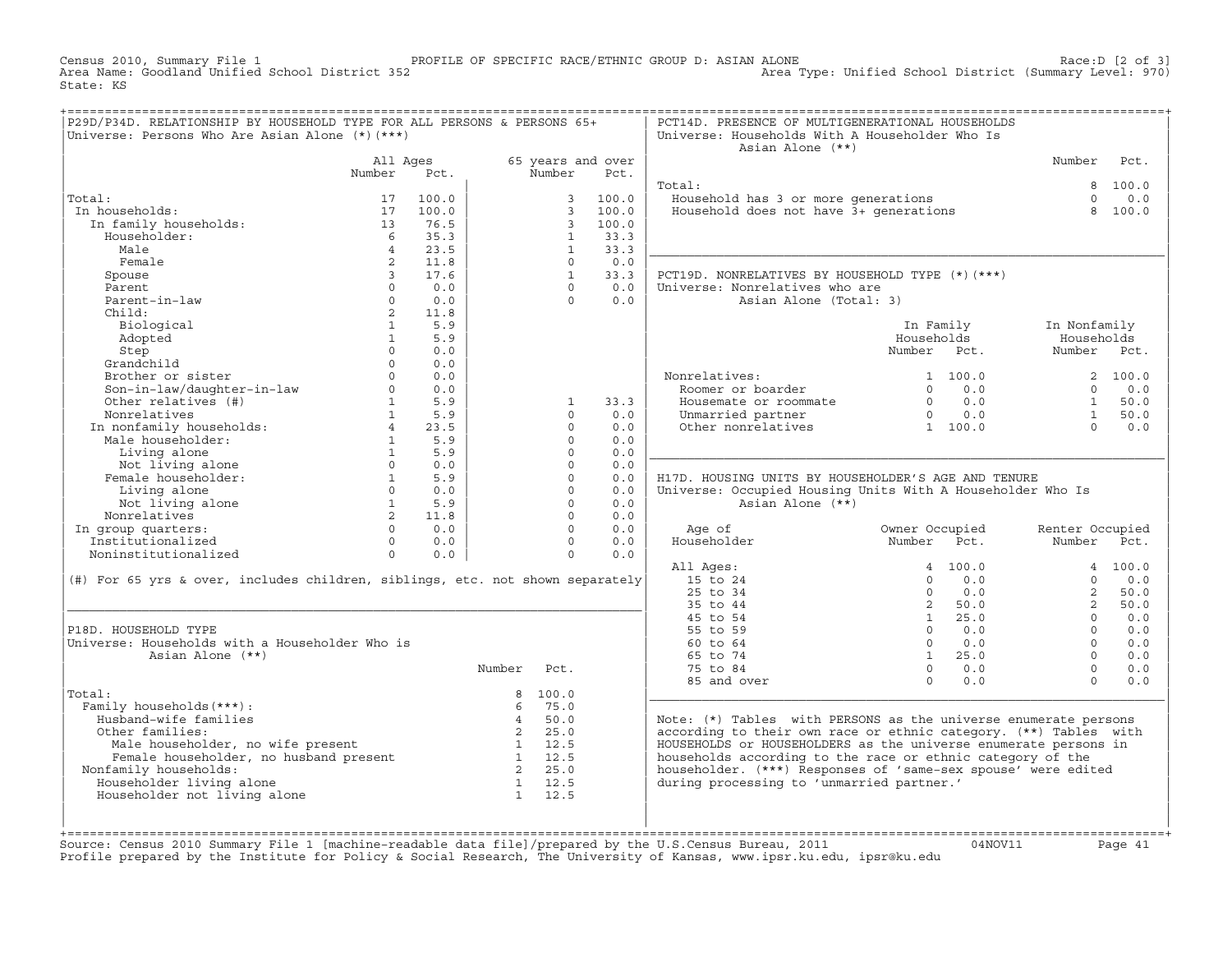Census 2010, Summary File 1 PROFILE OF SPECIFIC RACE/ETHNIC GROUP D: ASIAN ALONE Race:D [3 of 3] Area Type: Unified School District (Summary Level: 970) State: KS

+===================================================================================================================================================+|P28D/H16D. HOUSEHOLDS (OCCUPIED HOUSING UNITS) BY HOUSEHOLD SIZE BY TYPE AND BY TENURE |

|Universe: Households (Occupied Housing Units) With A Householder Who Is Asian Alone (\*\*)(\*\*\*) |

|                             | All<br>Households | Pct.  | Family<br>Households    | Pct.    | Nonfamily<br>Households | Pct.     | Owner<br>Occupied | Pct.    | Renter<br>Occupied | Pct.  |
|-----------------------------|-------------------|-------|-------------------------|---------|-------------------------|----------|-------------------|---------|--------------------|-------|
| household sizes:<br>All     |                   | 100.0 |                         | 6 100.0 |                         | 2, 100.0 |                   | 4 100.0 | 4                  | 100.0 |
| 1-person households         |                   | 12.5  | (Family always >1 pers) |         |                         | 50.0     |                   | 0.0     |                    | 25.0  |
| 2-person households         |                   | 37.5  |                         | 33.3    |                         | 50.0     |                   | 50.0    |                    | 25.0  |
| 3-person households         |                   | 37.5  |                         | 50.0    | $\Omega$                | 0.0      |                   | 50.0    |                    | 25.0  |
| 4-person households         |                   | 0.0   |                         | 0.0     | $\Omega$                | 0.0      |                   | 0.0     |                    | 0.0   |
| 5-person households         |                   | 0.0   |                         | 0.0     | $\Omega$                | 0.0      |                   | 0.0     |                    | 0.0   |
| 6-person households         |                   | 12.5  |                         | 16.7    | $\Omega$                | 0.0      |                   | 0.0     |                    | 25.0  |
| 7-or-more person households | $\Omega$          | 0.0   |                         | 0.0     | 0                       | 0.0      |                   | 0.0     |                    | 0.0   |

|P16D/P17D/P36D/P37D/H11D/H12D. POPULATION IN HOUSEHOLDS AND AVERAGE HOUSEHOLD SIZE BY TYPE AND BY TENURE | Universe: Population in Households (Occupied Housing Units) With A Householder Who Is Asian Alone (\*\*)

|                                | Total<br>Population | Pct.         | In<br>Families | Pct.     | In.<br>Nonfamilies | Pct.     | In Owner<br>Occupied | Pct.          | In Renter<br>Occupied | Pct.                      |
|--------------------------------|---------------------|--------------|----------------|----------|--------------------|----------|----------------------|---------------|-----------------------|---------------------------|
| Total population in households | 22                  | 100.0        | 18             | 81.8     |                    | 3, 13.6  | 10                   | 45.5          | 12 <sup>1</sup>       | 54.5                      |
| Under 18 years                 |                     | 7 100.0      |                | 7 100.0  |                    |          |                      |               |                       |                           |
| 18 years and over              | 15                  | 100.0        |                | 73.3     |                    |          |                      |               |                       |                           |
| Average Household Size         |                     | $2.75$ ----- | 3.00           | $------$ | 1.50               | $------$ | 2.50                 | $- - - - - -$ | 3.00                  | $\qquad \qquad - - - - -$ |
| Under 18 years                 | 0.88                | $------$     |                | $------$ |                    |          |                      |               |                       |                           |
| 18 years and over              | 1.88                | $------$     | 1.83           |          |                    |          |                      | $- - - - -$   |                       | $- - - - -$               |
|                                |                     |              |                |          |                    |          |                      |               |                       |                           |

Note: Family household numbers include nonrelatives living with families. |\_\_\_\_\_\_\_\_\_\_\_\_\_\_\_\_\_\_\_\_\_\_\_\_\_\_\_\_\_\_\_\_\_\_\_\_\_\_\_\_\_\_\_\_\_\_\_\_\_\_\_\_\_\_\_\_\_\_\_\_\_\_\_\_\_\_\_\_\_\_\_\_\_\_\_\_\_\_\_\_\_\_\_\_\_\_\_\_\_\_\_\_\_\_\_\_\_\_\_\_\_\_\_\_\_\_\_\_\_\_\_\_\_\_\_\_\_\_\_\_\_\_\_\_\_\_\_\_\_\_\_\_\_\_\_\_\_\_\_\_\_\_\_\_\_\_\_|

| | PCT20/PCT22D. GROUP OUARTERS POPULATION BY SEX BY AGE BY GROUP OUARTERS TYPE Universe: Population in group quarters for persons who are Asian Alone  $(*)$ 

|                                               |          |       |       | Pct. of<br>All | Pct. of<br>Total |       | Pct. of |       |
|-----------------------------------------------|----------|-------|-------|----------------|------------------|-------|---------|-------|
|                                               | Number   | Pct.  | Total | Ages           | Male             | $18+$ | Female  | $18+$ |
| All types of group quarters:                  | $\Omega$ | 100.0 |       |                |                  |       |         |       |
| Institutionalized population:                 |          |       |       |                |                  |       |         |       |
| Correctional facilities for adults            |          |       |       |                |                  |       |         |       |
| Juvenile facilities                           |          |       |       |                |                  |       |         |       |
| Nursing facilities/skilled-nursing facilities |          |       |       |                |                  |       |         |       |
| Other institutional facilities                |          |       |       |                |                  |       |         |       |
| Noninstitutionalized population:              |          |       |       |                |                  |       |         |       |
| College/university student housing            |          |       |       |                |                  |       |         |       |
| Military quarters                             |          |       |       |                |                  |       |         |       |
| Other noninstitutional facilities             |          |       |       |                |                  |       |         |       |

| |

| or HOUSEHOLDERS as the universe enumerate persons in households according to the race or ethnic category of the householder. | | (\*\*\*) Same−sex couple households are included in the family households category if there is at least one additional person | | related to householder by birth or adoption. Same−sex couple households with no relatives of the householder present are tabulated | | in nonfamily households. Responses of 'same−sex spouse' were edited during processing to 'unmarried partner.' |

+===================================================================================================================================================+ Source: Census 2010 Summary File 1 [machine−readable data file]/prepared by the U.S.Census Bureau, 2011 04NOV11 Page 42 Profile prepared by the Institute for Policy & Social Research, The University of Kansas, www.ipsr.ku.edu, ipsr@ku.edu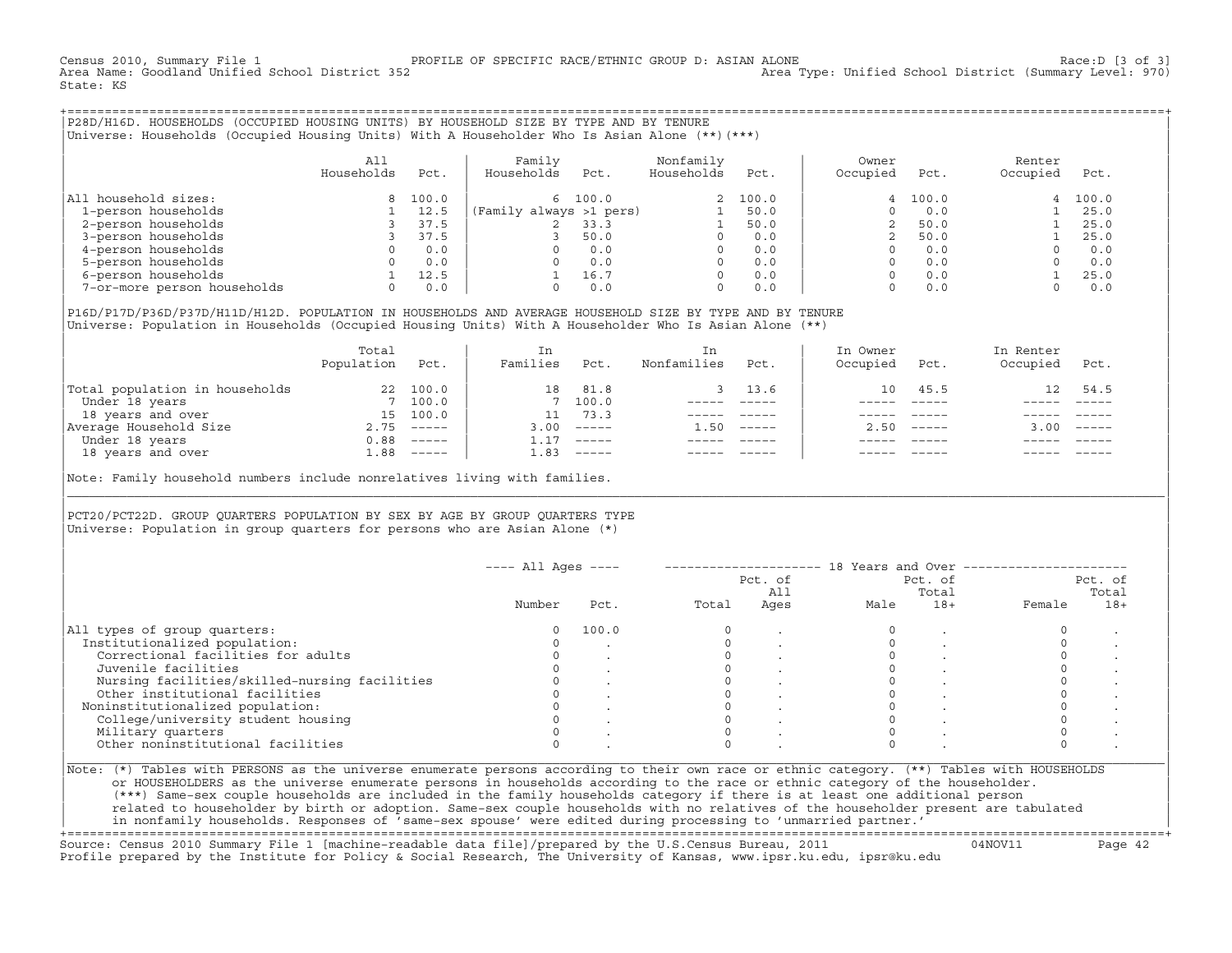Census 2010, Summary File 1 PROFILE OF SPECIFIC RACE/ETHNIC GROUP E: NAT HAWAIIAN/OTH PACIFIC ISLANDER ALONE Race:E [1 of 3]<br>Area Name: Goodland Unified School District 352 State: KS

| P29/P29E. POPULATION SUMMARY BY RESIDENCE TYPE FOR DESIGNATED UNIVERSE<br>Universe: PERSONS Who Are Nat Hawaiian/Oth Pacific Islander Alone                                                                                                           |                                                                                                                                                                                                                                                                                                                                            |            |                                                                                                                                                                                                                                                                                                                          |                        |                                    |         | P38E/39E. FAMILY TYPE BY PRESENCE AND AGE OF OWN OR RELATED CHILDREN<br>Universe: Families With A Householder Who Is                                                                                                                             |                                                                   |                                      |
|-------------------------------------------------------------------------------------------------------------------------------------------------------------------------------------------------------------------------------------------------------|--------------------------------------------------------------------------------------------------------------------------------------------------------------------------------------------------------------------------------------------------------------------------------------------------------------------------------------------|------------|--------------------------------------------------------------------------------------------------------------------------------------------------------------------------------------------------------------------------------------------------------------------------------------------------------------------------|------------------------|------------------------------------|---------|--------------------------------------------------------------------------------------------------------------------------------------------------------------------------------------------------------------------------------------------------|-------------------------------------------------------------------|--------------------------------------|
|                                                                                                                                                                                                                                                       |                                                                                                                                                                                                                                                                                                                                            |            |                                                                                                                                                                                                                                                                                                                          |                        |                                    |         | Nat Hawaiian/Oth Pacific Islander Alone (**) (***)                                                                                                                                                                                               |                                                                   |                                      |
| Total Persons:                                                                                                                                                                                                                                        |                                                                                                                                                                                                                                                                                                                                            | Population | $0.1%$ of                                                                                                                                                                                                                                                                                                                |                        | As % of Population of all Races    |         |                                                                                                                                                                                                                                                  |                                                                   |                                      |
|                                                                                                                                                                                                                                                       | otal Persons:<br>In Households(*)                                                                                                                                                                                                                                                                                                          |            | 5 <sup>5</sup><br>5<br>$0.1%$ of                                                                                                                                                                                                                                                                                         |                        | 5,930<br>5,828                     |         | By Presence of: Own Children                                                                                                                                                                                                                     | Families Pct.                                                     | Related Children<br>Families<br>Pct. |
| In Group Quarters                                                                                                                                                                                                                                     |                                                                                                                                                                                                                                                                                                                                            |            | $\circ$<br>$0.0%$ of                                                                                                                                                                                                                                                                                                     |                        | $\begin{array}{c} 102 \end{array}$ |         |                                                                                                                                                                                                                                                  |                                                                   |                                      |
|                                                                                                                                                                                                                                                       |                                                                                                                                                                                                                                                                                                                                            |            |                                                                                                                                                                                                                                                                                                                          |                        |                                    |         | All families:                                                                                                                                                                                                                                    |                                                                   | $\mathbf{0}$                         |
| P16-18E/P36-37E. HOUSEHOLDS/POPULATION IN HOUSEHOLDS BY HOUSEHOLD TYPE                                                                                                                                                                                |                                                                                                                                                                                                                                                                                                                                            |            |                                                                                                                                                                                                                                                                                                                          |                        |                                    |         |                                                                                                                                                                                                                                                  | $\sim$<br>$\sim$                                                  | $\mathbf{0}$                         |
| Universe: HOUSEHOLDERS Who Are Nat Hawaiian/Oth Pacific Islander Alone                                                                                                                                                                                |                                                                                                                                                                                                                                                                                                                                            |            |                                                                                                                                                                                                                                                                                                                          |                        |                                    |         |                                                                                                                                                                                                                                                  | $\sim$                                                            | $\circ$                              |
|                                                                                                                                                                                                                                                       |                                                                                                                                                                                                                                                                                                                                            |            |                                                                                                                                                                                                                                                                                                                          |                        |                                    | Average |                                                                                                                                                                                                                                                  | $\sim$                                                            | $\circ$                              |
|                                                                                                                                                                                                                                                       |                                                                                                                                                                                                                                                                                                                                            |            |                                                                                                                                                                                                                                                                                                                          |                        | Size                               |         |                                                                                                                                                                                                                                                  | $\sim$                                                            | $\mathbf 0$                          |
| Total Households(**)                                                                                                                                                                                                                                  |                                                                                                                                                                                                                                                                                                                                            |            |                                                                                                                                                                                                                                                                                                                          |                        | 1.00                               |         |                                                                                                                                                                                                                                                  | $\sim 100$                                                        | $\mathbf 0$                          |
|                                                                                                                                                                                                                                                       |                                                                                                                                                                                                                                                                                                                                            |            |                                                                                                                                                                                                                                                                                                                          |                        | 0.00                               |         |                                                                                                                                                                                                                                                  | $\sim 10$                                                         | $\mathbf 0$                          |
|                                                                                                                                                                                                                                                       |                                                                                                                                                                                                                                                                                                                                            |            |                                                                                                                                                                                                                                                                                                                          |                        | 1.00                               |         |                                                                                                                                                                                                                                                  | $\sim 10$                                                         | $\circ$                              |
|                                                                                                                                                                                                                                                       |                                                                                                                                                                                                                                                                                                                                            |            |                                                                                                                                                                                                                                                                                                                          |                        | 0.00                               |         |                                                                                                                                                                                                                                                  | $\sim 10$                                                         | $\circ$                              |
|                                                                                                                                                                                                                                                       |                                                                                                                                                                                                                                                                                                                                            |            |                                                                                                                                                                                                                                                                                                                          |                        | 0.00                               |         |                                                                                                                                                                                                                                                  | $\sim 100$                                                        | $\circ$                              |
| 31 Households (**)<br>Under 18 years<br>18 years and over<br>Family Households (***)<br>18 years and over<br>18 years 18 years -----<br>18 years and over<br>18 years and over<br>19 years and over<br>19 years -----<br>19 years -----<br>19 1<br>19 |                                                                                                                                                                                                                                                                                                                                            |            |                                                                                                                                                                                                                                                                                                                          |                        | 0.00                               |         | All families:<br>Husband-wife families:<br>With children under 18:<br>Under 6 yrs only<br>Under 6 and 6 to 17 yrs<br>6 to 17 yrs<br>6 to 17 yrs only<br>No children under 18<br>Other families (no spouse present):<br>Other families (no spouse | $\sim 100$                                                        | $\mathsf{O}\xspace$                  |
|                                                                                                                                                                                                                                                       |                                                                                                                                                                                                                                                                                                                                            |            |                                                                                                                                                                                                                                                                                                                          |                        | 1.00                               |         |                                                                                                                                                                                                                                                  | $\sim$                                                            | $\mathbf 0$                          |
|                                                                                                                                                                                                                                                       |                                                                                                                                                                                                                                                                                                                                            |            |                                                                                                                                                                                                                                                                                                                          |                        |                                    |         |                                                                                                                                                                                                                                                  | $\sim 100$                                                        | $\mathbf 0$                          |
| P12E/P13E. POPULATION BY AGE AND SEX                                                                                                                                                                                                                  |                                                                                                                                                                                                                                                                                                                                            |            |                                                                                                                                                                                                                                                                                                                          |                        |                                    |         |                                                                                                                                                                                                                                                  | $\sim 10$                                                         | $\circ$                              |
| Universe: Persons Who Are Nat Hawaiian/Oth Pacific Islander Alone (*)                                                                                                                                                                                 |                                                                                                                                                                                                                                                                                                                                            |            |                                                                                                                                                                                                                                                                                                                          |                        |                                    |         |                                                                                                                                                                                                                                                  | $\sim 100$                                                        | $\circ$                              |
|                                                                                                                                                                                                                                                       |                                                                                                                                                                                                                                                                                                                                            |            |                                                                                                                                                                                                                                                                                                                          |                        |                                    |         |                                                                                                                                                                                                                                                  | $\sim 10$                                                         | $\mathbf 0$                          |
|                                                                                                                                                                                                                                                       | ---Both Sexes---                                                                                                                                                                                                                                                                                                                           |            | $---Male----$                                                                                                                                                                                                                                                                                                            |                        | $---$ Female -----                 |         |                                                                                                                                                                                                                                                  | $\sim 100$                                                        | $\mathbf 0$                          |
|                                                                                                                                                                                                                                                       | Number                                                                                                                                                                                                                                                                                                                                     | Pct.       |                                                                                                                                                                                                                                                                                                                          | Number Pct.            | Number                             | Pct.    |                                                                                                                                                                                                                                                  | $\sim$                                                            | $\circ$                              |
|                                                                                                                                                                                                                                                       |                                                                                                                                                                                                                                                                                                                                            |            |                                                                                                                                                                                                                                                                                                                          |                        |                                    |         |                                                                                                                                                                                                                                                  | $\sim$                                                            | $\mathsf{O}$                         |
| All Ages:                                                                                                                                                                                                                                             |                                                                                                                                                                                                                                                                                                                                            | 5, 100.0   |                                                                                                                                                                                                                                                                                                                          | 3, 100.0               |                                    | 2 100.0 |                                                                                                                                                                                                                                                  |                                                                   | $\Omega$                             |
| Under 5                                                                                                                                                                                                                                               |                                                                                                                                                                                                                                                                                                                                            |            |                                                                                                                                                                                                                                                                                                                          |                        | $\Omega$                           | 0.0     |                                                                                                                                                                                                                                                  |                                                                   |                                      |
| $5$ to $9$                                                                                                                                                                                                                                            |                                                                                                                                                                                                                                                                                                                                            |            |                                                                                                                                                                                                                                                                                                                          |                        | $\Omega$                           | 0.0     |                                                                                                                                                                                                                                                  |                                                                   |                                      |
| 10 to 14                                                                                                                                                                                                                                              |                                                                                                                                                                                                                                                                                                                                            |            | $\begin{array}{cccc} 3 & 100.0 \\ 0 & 0.0 \\ 1 & 33.3 \\ 1 & 33.3 \\ 0 & 0.0 \\ 0 & 0.0 \\ 0 & 0.0 \\ 0 & 0.0 \\ 0 & 0.0 \\ 0 & 0.0 \\ 0 & 0.0 \\ 0 & 0.0 \\ 0 & 0.0 \\ 0 & 0.0 \\ 0 & 0.0 \\ 0 & 0.0 \\ 0 & 0.0 \\ 0 & 0.0 \\ 0 & 0.0 \\ 0 & 0.0 \\ 0 & 0.0 \\ 0 & 0.0 \\ 0 & 0.0 \\ 0 & 0.0 \\ 0 & 0.0 \\ 0 & 0.0 \\ $ |                        | $\Omega$                           | 0.0     | P31E. RELATIONSHIP BY HOUSEHOLD TYPE FOR THE POPULATION UNDER 18 YEARS                                                                                                                                                                           |                                                                   |                                      |
| 15 to 17                                                                                                                                                                                                                                              |                                                                                                                                                                                                                                                                                                                                            |            |                                                                                                                                                                                                                                                                                                                          |                        | $\Omega$                           | 0.0     | Universe: Persons under 18 who are                                                                                                                                                                                                               |                                                                   |                                      |
| 18 and 19                                                                                                                                                                                                                                             |                                                                                                                                                                                                                                                                                                                                            |            |                                                                                                                                                                                                                                                                                                                          |                        | $\Omega$                           | 0.0     | Nat Hawaiian/Oth Pacific Islander Alone (*)(***)                                                                                                                                                                                                 |                                                                   |                                      |
| 20                                                                                                                                                                                                                                                    |                                                                                                                                                                                                                                                                                                                                            |            |                                                                                                                                                                                                                                                                                                                          |                        | $\Omega$                           | 0.0     |                                                                                                                                                                                                                                                  |                                                                   | Number<br>Pct.                       |
| 21                                                                                                                                                                                                                                                    |                                                                                                                                                                                                                                                                                                                                            |            |                                                                                                                                                                                                                                                                                                                          |                        | $\Omega$                           | 0.0     | al under 18:<br>a households:<br>Householder or spouse<br>a lated obild:                                                                                                                                                                         |                                                                   |                                      |
| 22 to 24                                                                                                                                                                                                                                              |                                                                                                                                                                                                                                                                                                                                            |            |                                                                                                                                                                                                                                                                                                                          |                        | 1                                  | 50.0    | Total under 18:                                                                                                                                                                                                                                  |                                                                   | 100.0<br>2                           |
| 25 to 29                                                                                                                                                                                                                                              |                                                                                                                                                                                                                                                                                                                                            |            |                                                                                                                                                                                                                                                                                                                          |                        | $\Omega$                           | 0.0     | In households:                                                                                                                                                                                                                                   |                                                                   | 2<br>100.0                           |
| 30 to 34                                                                                                                                                                                                                                              |                                                                                                                                                                                                                                                                                                                                            |            |                                                                                                                                                                                                                                                                                                                          |                        | $\Omega$                           | 0.0     |                                                                                                                                                                                                                                                  |                                                                   | 0.0                                  |
| 35 to 39                                                                                                                                                                                                                                              |                                                                                                                                                                                                                                                                                                                                            |            |                                                                                                                                                                                                                                                                                                                          |                        | $\Omega$                           | 0.0     |                                                                                                                                                                                                                                                  |                                                                   | 100.0                                |
| 40 to 44                                                                                                                                                                                                                                              |                                                                                                                                                                                                                                                                                                                                            |            |                                                                                                                                                                                                                                                                                                                          |                        | $\mathbf{1}$                       | 50.0    | Own child:                                                                                                                                                                                                                                       |                                                                   | 100.0                                |
| 45 to 49                                                                                                                                                                                                                                              |                                                                                                                                                                                                                                                                                                                                            |            | $\circ$                                                                                                                                                                                                                                                                                                                  | 0.0                    | $\circ$                            | 0.0     |                                                                                                                                                                                                                                                  |                                                                   | 100.0                                |
| 50 to 54                                                                                                                                                                                                                                              |                                                                                                                                                                                                                                                                                                                                            |            | $\Omega$                                                                                                                                                                                                                                                                                                                 | 0.0                    | $\circ$                            | 0.0     |                                                                                                                                                                                                                                                  |                                                                   | 0.0                                  |
| 55 to 59                                                                                                                                                                                                                                              |                                                                                                                                                                                                                                                                                                                                            |            | $\circ$                                                                                                                                                                                                                                                                                                                  | 0.0                    | $\circ$                            | 0.0     |                                                                                                                                                                                                                                                  |                                                                   | 0.0                                  |
| 60 and 61                                                                                                                                                                                                                                             |                                                                                                                                                                                                                                                                                                                                            |            | $\Omega$                                                                                                                                                                                                                                                                                                                 | 0.0                    | $\Omega$                           | 0.0     | Female householder                                                                                                                                                                                                                               |                                                                   | $\Omega$<br>0.0                      |
| 62 to 64                                                                                                                                                                                                                                              |                                                                                                                                                                                                                                                                                                                                            |            | $\mathbf{1}$                                                                                                                                                                                                                                                                                                             | 33.3                   | $\Omega$                           | 0.0     | Other relatives:                                                                                                                                                                                                                                 |                                                                   | $\Omega$<br>0.0                      |
| 65 and 66                                                                                                                                                                                                                                             |                                                                                                                                                                                                                                                                                                                                            |            | $\begin{array}{c}\n 0 \\  1 \\  0 \\  0 \\  0 \\  0\n \end{array}$                                                                                                                                                                                                                                                       | 0.0                    | $\Omega$                           | 0.0     | Grandchild                                                                                                                                                                                                                                       |                                                                   | 0.0                                  |
| 67 to 69                                                                                                                                                                                                                                              |                                                                                                                                                                                                                                                                                                                                            |            |                                                                                                                                                                                                                                                                                                                          | 0.0                    | $\Omega$                           | 0.0     | Other relatives                                                                                                                                                                                                                                  |                                                                   | $\Omega$<br>0.0                      |
| 70 to 74                                                                                                                                                                                                                                              |                                                                                                                                                                                                                                                                                                                                            |            |                                                                                                                                                                                                                                                                                                                          | 0.0                    | $\circ$                            | 0.0     | Nonrelatives                                                                                                                                                                                                                                     |                                                                   | 0.0                                  |
| 75 to 79                                                                                                                                                                                                                                              |                                                                                                                                                                                                                                                                                                                                            |            |                                                                                                                                                                                                                                                                                                                          | 0.0                    | $\Omega$                           | 0.0     | In group quarters:                                                                                                                                                                                                                               |                                                                   | 0.0                                  |
| 80 to 84                                                                                                                                                                                                                                              |                                                                                                                                                                                                                                                                                                                                            |            | $\Omega$                                                                                                                                                                                                                                                                                                                 | 0.0                    | $\Omega$                           | 0.0     | Institutionalized population                                                                                                                                                                                                                     |                                                                   | 0.0                                  |
| 85 plus                                                                                                                                                                                                                                               | $\begin{array}{cccccc} & & & & & & 5 & 100.0 \\ 0 & & & & 0.0 \\ 0 & & & 0.0 \\ 1 & & 20.0 \\ 0 & & 0 & 0.0 \\ 0 & & 0.0 \\ 0 & & 0.0 \\ 0 & & 0.0 \\ 1 & & 20.0 \\ 0 & & 0.0 \\ 0 & & 0.0 \\ 0 & & 0.0 \\ 1 & & 20.0 \\ 0 & & 0.0 \\ 1 & & 20.0 \\ 0 & & 0.0 \\ 0 & & 0.0 \\ 0 & & 0.0 \\ 0 & & 0.0 \\ 0 & & 0.0 \\ 0 & & 0.0 \\ 0 & & 0$ |            | $\Omega$                                                                                                                                                                                                                                                                                                                 | 0.0                    | $\Omega$                           | 0.0     | Noninstitutionalized population                                                                                                                                                                                                                  | $\begin{array}{ccc} 0 & 0 \\ 0 & 0 \\ 0 & 0 \\ 0 & 0 \end{array}$ | 0.0                                  |
| $0$ to $17$                                                                                                                                                                                                                                           |                                                                                                                                                                                                                                                                                                                                            | 40.0       |                                                                                                                                                                                                                                                                                                                          | 66.7<br>$\overline{2}$ | $\circ$                            | 0.0     | Note: $(*)$ Tables with PERSONS as the universe enumerate persons according                                                                                                                                                                      |                                                                   |                                      |
| 18 to 64                                                                                                                                                                                                                                              |                                                                                                                                                                                                                                                                                                                                            | 60.0       |                                                                                                                                                                                                                                                                                                                          | 33.3<br>1              |                                    | 2 100.0 | to their own race or ethnic category. (**) Tables with HOUSEHOLDS or                                                                                                                                                                             |                                                                   |                                      |
| 65 plus                                                                                                                                                                                                                                               | $\begin{array}{c} 2 \\ 3 \\ 0 \end{array}$                                                                                                                                                                                                                                                                                                 | 0.0        | $\Omega$                                                                                                                                                                                                                                                                                                                 | 0.0                    | $\Omega$                           | 0.0     | HOUSEHOLDERS as the universe enumerate persons in households according<br>to the race or ethnic category of the householder. (***) Responses of                                                                                                  |                                                                   |                                      |
| Median Age                                                                                                                                                                                                                                            | 24.5                                                                                                                                                                                                                                                                                                                                       |            | 13.5                                                                                                                                                                                                                                                                                                                     |                        | 32.5                               |         | 'same-sex spouse' were edited during processing to 'unmarried partner.'                                                                                                                                                                          |                                                                   |                                      |
|                                                                                                                                                                                                                                                       |                                                                                                                                                                                                                                                                                                                                            |            |                                                                                                                                                                                                                                                                                                                          |                        |                                    |         | $\frac{1}{2}$                                                                                                                                                                                                                                    |                                                                   |                                      |

Source: Census 2010 Summary File 1 [machine-readable data file]/prepared by the U.S.Census Bureau, 2011 Page 43<br>Profile prepared by the Institute for Policy & Social Research, The University of Kansas, www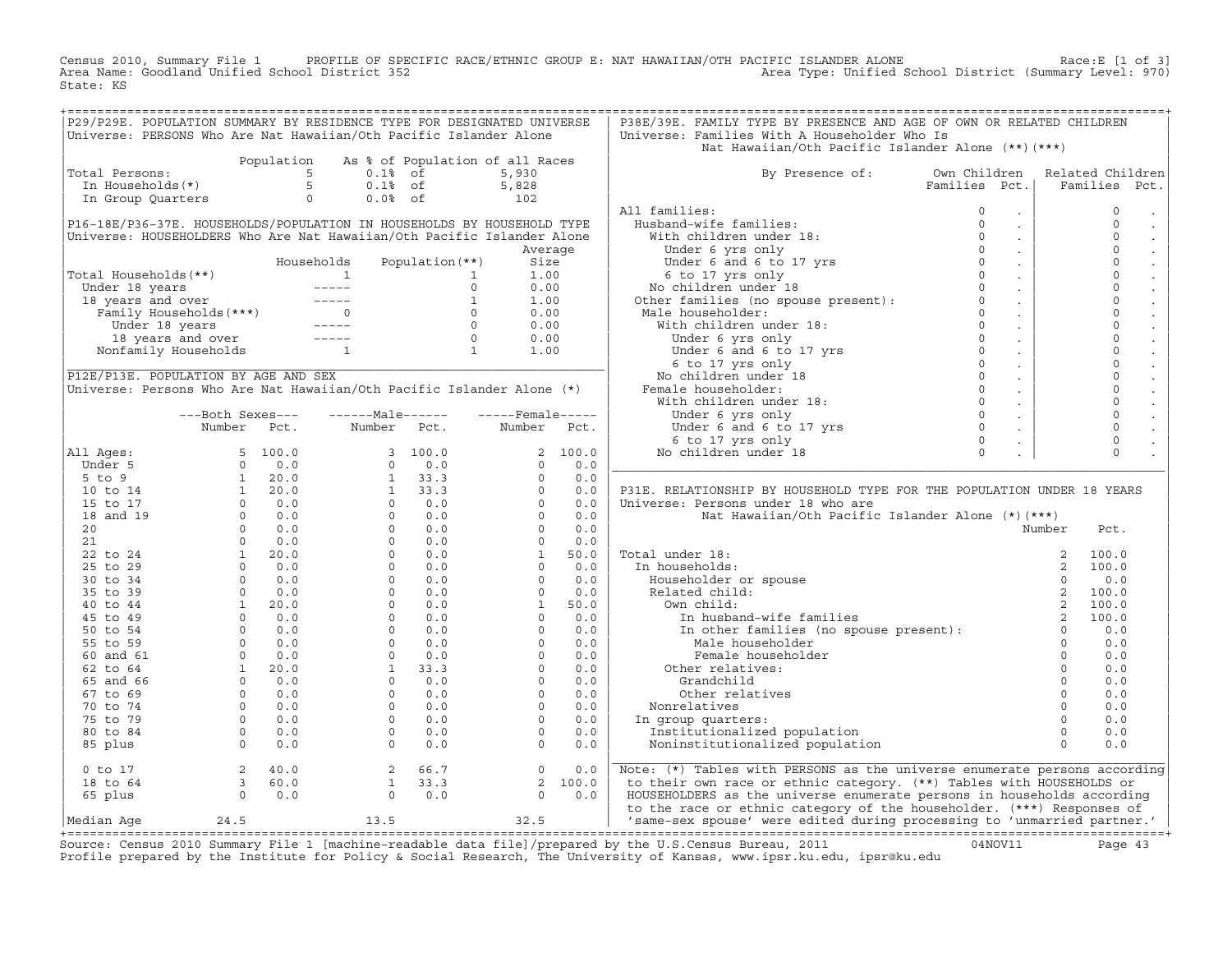Census 2010, Summary File 1 PROFILE OF SPECIFIC RACE/ETHNIC GROUP E: NAT HAWAIIAN/OTH PACIFIC ISLANDER ALONE Race:E [2 of 3]<br>Area Name: Goodland Unified School District 352 State: KS

|                                                                                                                       |                      |            | Universe: Persons Who Are Nat Hawaiian/Oth Pacific Islander Alone $(*)$ (***) |                                        | Universe: Households With A Householder Who Is<br>Nat Hawaiian/Oth Pacific Islander Alone (**)             |                                                                                |                                            |                 |                      |
|-----------------------------------------------------------------------------------------------------------------------|----------------------|------------|-------------------------------------------------------------------------------|----------------------------------------|------------------------------------------------------------------------------------------------------------|--------------------------------------------------------------------------------|--------------------------------------------|-----------------|----------------------|
|                                                                                                                       | All Ages             |            | 65 years and over                                                             |                                        |                                                                                                            |                                                                                |                                            | Number          | Pct.                 |
|                                                                                                                       | Number               | Pct.       | Number                                                                        | Pct.                                   |                                                                                                            |                                                                                |                                            |                 |                      |
|                                                                                                                       |                      |            |                                                                               |                                        | Total:                                                                                                     |                                                                                |                                            |                 | 1 100.0              |
| Total:                                                                                                                | 5                    | 100.0      | $\Omega$                                                                      | $\sim$                                 | Household has 3 or more generations<br>Household does not have 3+ generations                              |                                                                                |                                            | $\Omega$        | 0.0                  |
| In households:                                                                                                        | 5                    | 100.0      | $\Omega$                                                                      | $\ddot{\phantom{a}}$                   |                                                                                                            |                                                                                |                                            |                 | 1 100.0              |
| In family households:                                                                                                 | $\overline{3}$       | 60.0       | $\Omega$                                                                      | $\sim$                                 |                                                                                                            |                                                                                |                                            |                 |                      |
| Householder:                                                                                                          | $\cap$               | 0.0        | $\Omega$                                                                      | $\sim$                                 |                                                                                                            |                                                                                |                                            |                 |                      |
| Male                                                                                                                  | $\Omega$             | 0.0        | $\Omega$                                                                      | $\sim$                                 |                                                                                                            |                                                                                |                                            |                 |                      |
| Female                                                                                                                | $\Omega$             | 0.0        | $\Omega$                                                                      | $\sim$                                 |                                                                                                            |                                                                                |                                            |                 |                      |
| Spouse                                                                                                                | 1                    | 20.0       | $\Omega$                                                                      | $\sim$                                 | PCT19E. NONRELATIVES BY HOUSEHOLD TYPE (*) (***)                                                           |                                                                                |                                            |                 |                      |
| Parent                                                                                                                | $\Omega$             | 0.0        | $\Omega$                                                                      | $\ddot{\phantom{0}}$                   | Universe: Nonrelatives who are                                                                             |                                                                                |                                            |                 |                      |
| Parent-in-law                                                                                                         | $\Omega$             | 0.0        | $\Omega$                                                                      | $\ddot{\phantom{0}}$                   | Nat Hawaiian/Oth Pacific Islander Alone (Total: 1)                                                         |                                                                                |                                            |                 |                      |
| Child:                                                                                                                | $2^{\circ}$          | 40.0       |                                                                               |                                        |                                                                                                            |                                                                                |                                            |                 |                      |
| Biological                                                                                                            | $\mathbf{1}$         | 20.0       |                                                                               |                                        |                                                                                                            | In Family                                                                      |                                            | In Nonfamily    |                      |
| Adopted                                                                                                               | $\mathbf{1}$         | 20.0       |                                                                               |                                        |                                                                                                            | Households                                                                     |                                            | Households      |                      |
| Step                                                                                                                  | $\Omega$             | 0.0        |                                                                               |                                        |                                                                                                            | Number Pct.                                                                    |                                            | Number Pct.     |                      |
| Grandchild                                                                                                            | $\Omega$             | 0.0        |                                                                               |                                        |                                                                                                            |                                                                                |                                            |                 |                      |
| Brother or sister<br>Brother or sister<br>Son-in-law/daughter-in-law<br>Other relatives (#)                           | $\Omega$<br>$\Omega$ | 0.0        |                                                                               |                                        | Nonrelatives:                                                                                              |                                                                                | 0 100.0                                    | $\Omega$        | 1 100.0              |
|                                                                                                                       | $\Omega$             | 0.0<br>0.0 | $\Omega$                                                                      |                                        | Roomer or boarder                                                                                          |                                                                                | $\begin{matrix} 0 & & \\ & & \end{matrix}$ |                 | 0.0                  |
| Nonrelatives                                                                                                          | $\Omega$             | 0.0        | $\Omega$                                                                      | $\ddot{\phantom{0}}$                   | Housemate or roommate                                                                                      |                                                                                |                                            | $\Omega$        | 1 100.0<br>0.0       |
|                                                                                                                       | $2^{\circ}$          | 40.0       | $\Omega$                                                                      | $\ddot{\phantom{0}}$                   | Unmarried partner<br>Other nonrelatives                                                                    | $\begin{matrix} 0 & & \cdot \\ & & 0 \\ & & & \cdot \\ & & & & 0 \end{matrix}$ |                                            | $\Omega$        | 0.0                  |
| n nonfamily households:<br>Male householder:                                                                          | 1                    | 20.0       | $\Omega$                                                                      | $\ddot{\phantom{0}}$                   |                                                                                                            |                                                                                |                                            |                 |                      |
| Living alone                                                                                                          | 1                    | 20.0       | $\Omega$                                                                      | $\cdot$                                |                                                                                                            |                                                                                |                                            |                 |                      |
|                                                                                                                       | $\Omega$             | 0.0        | $\Omega$                                                                      | $\blacksquare$<br>$\ddot{\phantom{0}}$ |                                                                                                            |                                                                                |                                            |                 |                      |
| Living alone<br>Not living alone<br>Female householder:                                                               | $\Omega$             | 0.0        | $\mathbf 0$                                                                   | $\ddot{\phantom{a}}$                   | H17E. HOUSING UNITS BY HOUSEHOLDER'S AGE AND TENURE                                                        |                                                                                |                                            |                 |                      |
| Living alone                                                                                                          | $\Omega$             | 0.0        | $\Omega$                                                                      | $\sim$                                 | Universe: Occupied Housing Units With A Householder Who Is                                                 |                                                                                |                                            |                 |                      |
| Not living alone                                                                                                      |                      | $0 \t 0.0$ | $\Omega$                                                                      | $\sim$                                 | Nat Hawaiian/Oth Pacific Islander Alone (**)                                                               |                                                                                |                                            |                 |                      |
| Nonrelatives                                                                                                          | 1                    | 20.0       | $\Omega$                                                                      | $\sim$                                 |                                                                                                            |                                                                                |                                            |                 |                      |
| In group quarters:                                                                                                    | $\Omega$             | 0.0        | $\Omega$                                                                      | $\ddot{\phantom{a}}$                   | Age of                                                                                                     | Owner Occupied                                                                 |                                            | Renter Occupied |                      |
| Institutionalized                                                                                                     | $\Omega$             | 0.0        | $\Omega$                                                                      | $\sim$                                 | Householder                                                                                                | Number Pct.                                                                    |                                            | Number Pct.     |                      |
| Noninstitutionalized                                                                                                  | $\Omega$             | 0.0        | $\Omega$                                                                      | $\sim$                                 |                                                                                                            |                                                                                |                                            |                 |                      |
|                                                                                                                       |                      |            |                                                                               |                                        | All Ages:                                                                                                  |                                                                                | 1, 100, 0                                  | $\Omega$        | 100.0                |
| (#) For 65 yrs & over, includes children, siblings, etc. not shown separately                                         |                      |            |                                                                               |                                        | 15 to 24                                                                                                   | $\Omega$                                                                       | 0.0                                        | $\Omega$        |                      |
|                                                                                                                       |                      |            |                                                                               |                                        | 25 to 34                                                                                                   | $\Omega$                                                                       | 0.0                                        | $\Omega$        |                      |
|                                                                                                                       |                      |            |                                                                               |                                        | 35 to 44                                                                                                   | $\Omega$                                                                       | 0.0                                        | $\Omega$        | $\ddot{\phantom{a}}$ |
|                                                                                                                       |                      |            |                                                                               |                                        | 45 to 54                                                                                                   |                                                                                | $0 \t 0.0$                                 | $\Omega$        | $\ddot{\phantom{a}}$ |
|                                                                                                                       |                      |            |                                                                               |                                        | 55 to 59                                                                                                   | $\Omega$                                                                       | 0.0                                        | $\Omega$        | $\sim$               |
| P18E. HOUSEHOLD TYPE                                                                                                  |                      |            |                                                                               |                                        | 60 to 64                                                                                                   |                                                                                | 1 100.0                                    | $\Omega$        |                      |
| Universe: Households with a Householder Who is                                                                        |                      |            |                                                                               |                                        | 65 to 74                                                                                                   | $\Omega$                                                                       | 0.0                                        | $\Omega$        |                      |
| Nat Hawaiian/Oth Pacific Islander Alone (**)                                                                          |                      |            |                                                                               |                                        |                                                                                                            |                                                                                | 0.0                                        | $\mathbf 0$     |                      |
|                                                                                                                       |                      |            | Number<br>Pct.                                                                |                                        | 75 to 84                                                                                                   | $\circ$                                                                        |                                            | $\Omega$        |                      |
|                                                                                                                       |                      |            |                                                                               |                                        | 85 and over                                                                                                | $\Omega$                                                                       | 0.0                                        |                 |                      |
|                                                                                                                       |                      |            | 1 100.0                                                                       |                                        |                                                                                                            |                                                                                |                                            |                 |                      |
| Family households (***) :                                                                                             |                      |            | 0.0<br>$\Omega$                                                               |                                        |                                                                                                            |                                                                                |                                            |                 |                      |
| Husband-wife families                                                                                                 |                      |            | $\overline{0}$<br>0.0                                                         |                                        | Note: (*) Tables with PERSONS as the universe enumerate persons                                            |                                                                                |                                            |                 |                      |
| Other families:                                                                                                       |                      |            | $0 \qquad 0.0$                                                                |                                        | according to their own race or ethnic category. (**) Tables with                                           |                                                                                |                                            |                 |                      |
|                                                                                                                       |                      |            | $0 \qquad 0.0$<br>$0 \qquad 0.0$                                              |                                        | HOUSEHOLDS or HOUSEHOLDERS as the universe enumerate persons in                                            |                                                                                |                                            |                 |                      |
| Male householder, no wife present<br>Female householder, no husband present<br>Temale householder, no husband present |                      |            | 1 100.0                                                                       |                                        | households according to the race or ethnic category of the                                                 |                                                                                |                                            |                 |                      |
| Total:<br>Nonfamily households:                                                                                       |                      |            | 1 100.0                                                                       |                                        | householder. (***) Responses of 'same-sex spouse' were edited<br>during processing to 'unmarried partner.' |                                                                                |                                            |                 |                      |
| Householder living alone<br>Householder not living alone                                                              |                      |            | $\Omega$<br>0.0                                                               |                                        |                                                                                                            |                                                                                |                                            |                 |                      |

+===================================================================================================================================================+Source: Census 2010 Summary File 1 [machine−readable data file]/prepared by the U.S.Census Bureau, 2011 04NOV11 Page 44 Profile prepared by the Institute for Policy & Social Research, The University of Kansas, www.ipsr.ku.edu, ipsr@ku.edu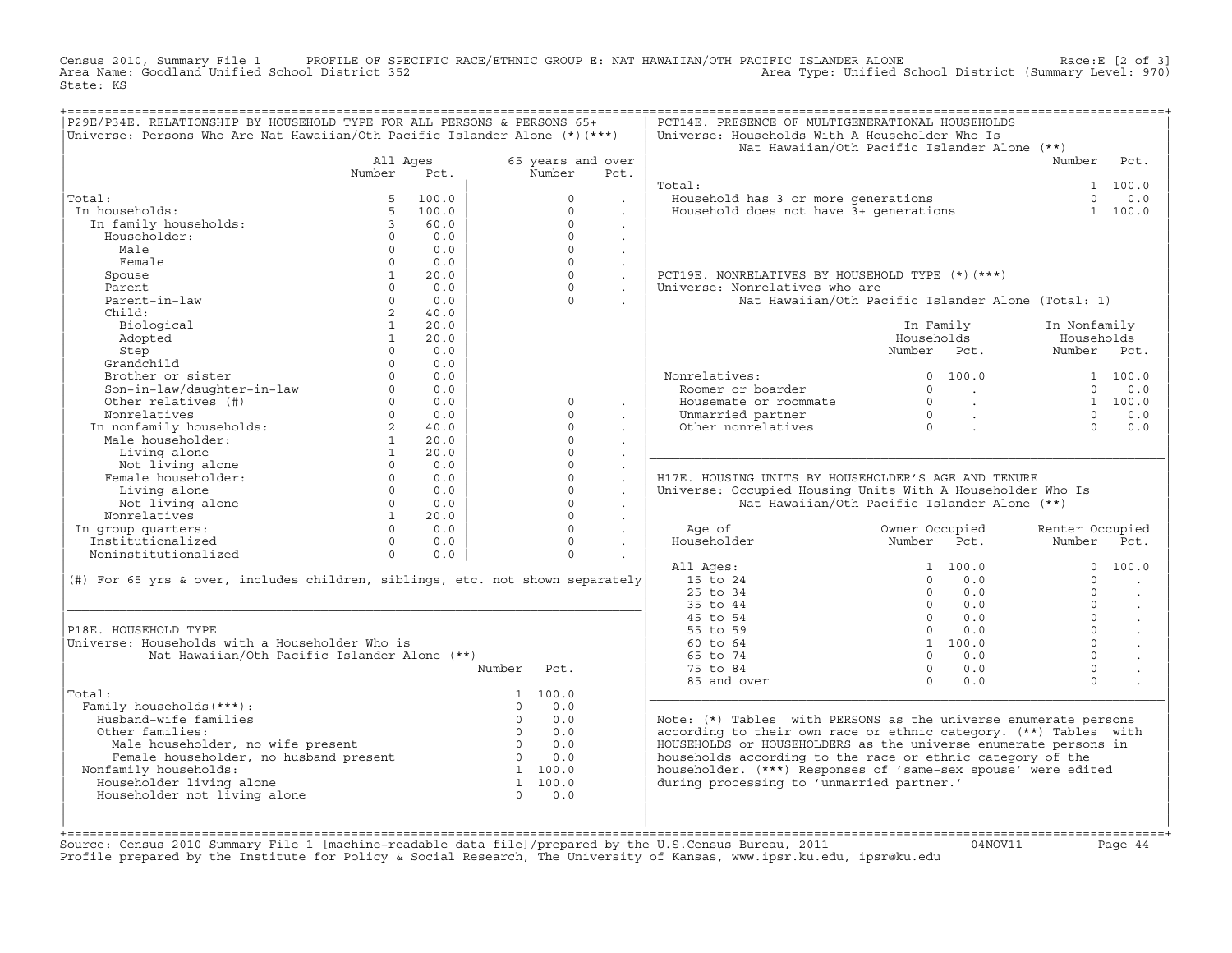Census 2010, Summary File 1 PROFILE OF SPECIFIC RACE/ETHNIC GROUP E: NAT HAWAIIAN/OTH PACIFIC ISLANDER ALONE Race:E [3 of 3]<br>Area Name: Goodland Unified School District 352 Area Type: Unified School District (Summary Level: 970) State: KS

| P28E/H16E. HOUSEHOLDS (OCCUPIED HOUSING UNITS) BY HOUSEHOLD SIZE BY TYPE AND BY TENURE<br>Universe: Households (Occupied Housing Units) With A Householder Who Is Nat Hawaiian/Oth Pacific Islander Alone (**)(***) |                   |       |                         |      |                         |       |                   |       |                    |      |
|---------------------------------------------------------------------------------------------------------------------------------------------------------------------------------------------------------------------|-------------------|-------|-------------------------|------|-------------------------|-------|-------------------|-------|--------------------|------|
|                                                                                                                                                                                                                     | All<br>Households | Pct.  | Family<br>Households    | Pct. | Nonfamily<br>Households | Pct.  | Owner<br>Occupied | Pct.  | Renter<br>Occupied | Pct. |
| All household sizes:                                                                                                                                                                                                |                   | 100.0 |                         |      |                         | 100.0 |                   | 100.0 |                    |      |
| 1-person households                                                                                                                                                                                                 |                   | 100.0 | (Family always >1 pers) |      |                         | 100.0 |                   | 100.0 |                    |      |
| 2-person households                                                                                                                                                                                                 |                   | 0.0   |                         |      |                         | 0.0   |                   | 0.0   |                    |      |
| 3-person households                                                                                                                                                                                                 |                   | 0.0   |                         |      |                         | 0.0   |                   | 0.0   |                    |      |
| 4-person households                                                                                                                                                                                                 |                   | 0.0   |                         |      |                         | 0.0   |                   | 0.0   |                    |      |
| 5-person households                                                                                                                                                                                                 |                   | 0.0   |                         |      |                         | 0.0   |                   | 0.0   |                    |      |
| 6-person households                                                                                                                                                                                                 |                   | 0.0   |                         |      |                         | 0.0   |                   | 0.0   |                    |      |
| 7-or-more person households                                                                                                                                                                                         |                   | 0.0   |                         |      |                         | 0.0   |                   | 0.0   |                    |      |

| |

|P16E/P17E/P36E/P37E/H11E/H12E. POPULATION IN HOUSEHOLDS AND AVERAGE HOUSEHOLD SIZE BY TYPE AND BY TENURE | Universe: Population in Households (Occupied Housing Units) With A Householder Who Is Nat Hawaiian/Oth Pacific Islander Alone (\*\*)

|                                | Total<br>Population | Pct.     | In<br>Families | Pct.     | In.<br>Nonfamilies | Pct.     | In Owner<br>Occupied | Pct.          | In Renter<br>Occupied | Pct.     |  |
|--------------------------------|---------------------|----------|----------------|----------|--------------------|----------|----------------------|---------------|-----------------------|----------|--|
| Total population in households |                     | 100.0    |                | 0.0      |                    | 100.0    |                      | 1 100.0       |                       | 0.0      |  |
| Under 18 years                 | $\Omega$            | 100.0    |                |          |                    |          |                      |               |                       |          |  |
| 18 years and over              |                     | 1 100.0  | $\Omega$       | 0.0      |                    |          |                      |               |                       |          |  |
| Average Household Size         | 1.00                | $------$ | 0.00           | $------$ | 1.00               | $------$ | .00                  | $- - - - - -$ | 0.00                  | $------$ |  |
| Under 18 years                 | 0.00                | $------$ | 0.00           | $------$ |                    |          |                      |               |                       |          |  |
| 18 years and over              | 1.00                | $------$ | 0.00           | $------$ |                    |          |                      | $- - - - -$   |                       | $------$ |  |
|                                |                     |          |                |          |                    |          |                      |               |                       |          |  |

|Note: Family household numbers include nonrelatives living with families. |

| | PCT20/PCT22E. GROUP OUARTERS POPULATION BY SEX BY AGE BY GROUP OUARTERS TYPE |Universe: Population in group quarters for persons who are Nat Hawaiian/Oth Pacific Islander Alone (\*) |

|                                               |        |       |       | Pct. of<br>All | Pct. of<br>Total |       | Pct. of<br>Total |       |
|-----------------------------------------------|--------|-------|-------|----------------|------------------|-------|------------------|-------|
|                                               | Number | Pct.  | Total | Ages           | Male             | $18+$ | Female           | $18+$ |
| All types of group quarters:                  |        | 100.0 |       |                |                  |       |                  |       |
| Institutionalized population:                 |        |       |       |                |                  |       |                  |       |
| Correctional facilities for adults            |        |       |       |                |                  |       |                  |       |
| Juvenile facilities                           |        |       |       |                |                  |       |                  |       |
| Nursing facilities/skilled-nursing facilities |        |       |       |                |                  |       |                  |       |
| Other institutional facilities                |        |       |       |                |                  |       |                  |       |
| Noninstitutionalized population:              |        |       |       |                |                  |       |                  |       |
| College/university student housing            |        |       |       |                |                  |       |                  |       |
| Military quarters                             |        |       |       |                |                  |       |                  |       |
| Other noninstitutional facilities             |        |       |       |                |                  |       |                  |       |

|\_\_\_\_\_\_\_\_\_\_\_\_\_\_\_\_\_\_\_\_\_\_\_\_\_\_\_\_\_\_\_\_\_\_\_\_\_\_\_\_\_\_\_\_\_\_\_\_\_\_\_\_\_\_\_\_\_\_\_\_\_\_\_\_\_\_\_\_\_\_\_\_\_\_\_\_\_\_\_\_\_\_\_\_\_\_\_\_\_\_\_\_\_\_\_\_\_\_\_\_\_\_\_\_\_\_\_\_\_\_\_\_\_\_\_\_\_\_\_\_\_\_\_\_\_\_\_\_\_\_\_\_\_\_\_\_\_\_\_\_\_\_\_\_\_\_\_|

| |

or HOUSEHOLDERS as the universe enumerate persons in households according to the race or ethnic category of the householder. | (\*\*\*) Same−sex couple households are included in the family households category if there is at least one additional person | | related to householder by birth or adoption. Same−sex couple households with no relatives of the householder present are tabulated | | in nonfamily households. Responses of 'same−sex spouse' were edited during processing to 'unmarried partner.' |

+===================================================================================================================================================+ Source: Census 2010 Summary File 1 [machine−readable data file]/prepared by the U.S.Census Bureau, 2011 04NOV11 Page 45 Profile prepared by the Institute for Policy & Social Research, The University of Kansas, www.ipsr.ku.edu, ipsr@ku.edu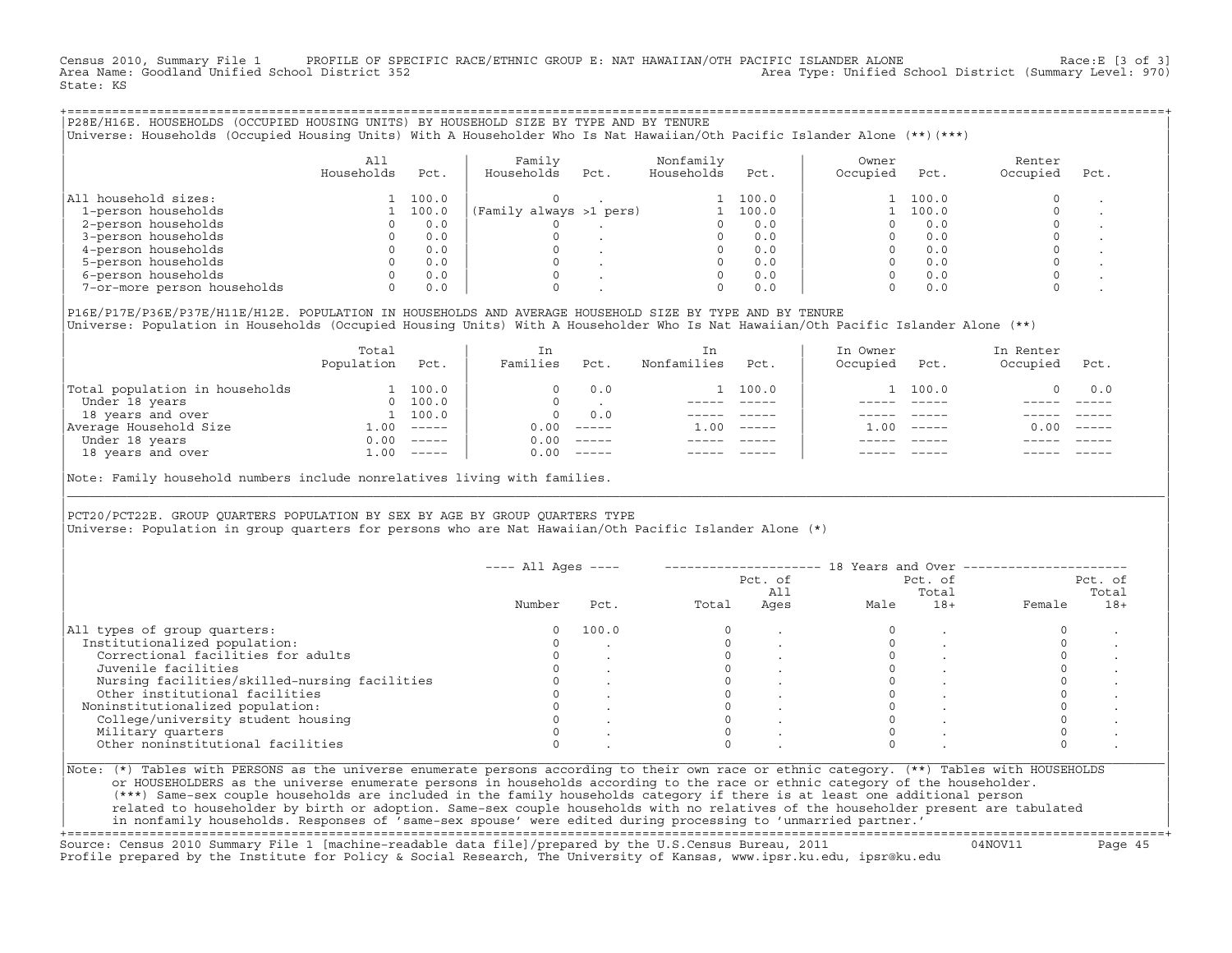Census 2010, Summary File 1 PROFILE OF SPECIFIC RACE/ETHNIC GROUP F: SOME OTHER RACE ALONE Race:F [1 of 3] Area Name: Goodland Unified School District 352 Area Type: Unified School District (Summary Level: 970) State: KS

| P29/P29F. POPULATION SUMMARY BY RESIDENCE TYPE FOR DESIGNATED UNIVERSE                                                                                  |  |                                                                                                                                          |  | P38F/39F. FAMILY TYPE BY PRESENCE AND AGE OF OWN OR RELATED CHILDREN           |  |  |
|---------------------------------------------------------------------------------------------------------------------------------------------------------|--|------------------------------------------------------------------------------------------------------------------------------------------|--|--------------------------------------------------------------------------------|--|--|
| Universe: PERSONS Who Are Some Other Race Alone                                                                                                         |  |                                                                                                                                          |  | Universe: Families With A Householder Who Is                                   |  |  |
|                                                                                                                                                         |  |                                                                                                                                          |  | Some Other Race Alone (**) (***)                                               |  |  |
| Population As % of Population of all Races<br>Total Persons: 230 3.9% of 5,930<br>In Households(*) 230 3.9% of 5,828<br>In Group Quarters 0 0.0% of 102 |  |                                                                                                                                          |  |                                                                                |  |  |
|                                                                                                                                                         |  |                                                                                                                                          |  |                                                                                |  |  |
|                                                                                                                                                         |  |                                                                                                                                          |  | By Presence of: Own Children Related Children<br>Families Pct.   Families Pct. |  |  |
|                                                                                                                                                         |  |                                                                                                                                          |  |                                                                                |  |  |
|                                                                                                                                                         |  |                                                                                                                                          |  |                                                                                |  |  |
|                                                                                                                                                         |  |                                                                                                                                          |  |                                                                                |  |  |
|                                                                                                                                                         |  |                                                                                                                                          |  |                                                                                |  |  |
|                                                                                                                                                         |  |                                                                                                                                          |  |                                                                                |  |  |
|                                                                                                                                                         |  |                                                                                                                                          |  |                                                                                |  |  |
|                                                                                                                                                         |  |                                                                                                                                          |  |                                                                                |  |  |
|                                                                                                                                                         |  |                                                                                                                                          |  |                                                                                |  |  |
|                                                                                                                                                         |  |                                                                                                                                          |  |                                                                                |  |  |
|                                                                                                                                                         |  |                                                                                                                                          |  |                                                                                |  |  |
|                                                                                                                                                         |  |                                                                                                                                          |  |                                                                                |  |  |
|                                                                                                                                                         |  |                                                                                                                                          |  |                                                                                |  |  |
|                                                                                                                                                         |  |                                                                                                                                          |  |                                                                                |  |  |
|                                                                                                                                                         |  |                                                                                                                                          |  |                                                                                |  |  |
|                                                                                                                                                         |  |                                                                                                                                          |  |                                                                                |  |  |
|                                                                                                                                                         |  |                                                                                                                                          |  |                                                                                |  |  |
|                                                                                                                                                         |  |                                                                                                                                          |  |                                                                                |  |  |
|                                                                                                                                                         |  |                                                                                                                                          |  |                                                                                |  |  |
|                                                                                                                                                         |  |                                                                                                                                          |  |                                                                                |  |  |
|                                                                                                                                                         |  |                                                                                                                                          |  |                                                                                |  |  |
|                                                                                                                                                         |  |                                                                                                                                          |  |                                                                                |  |  |
|                                                                                                                                                         |  |                                                                                                                                          |  |                                                                                |  |  |
|                                                                                                                                                         |  |                                                                                                                                          |  |                                                                                |  |  |
|                                                                                                                                                         |  |                                                                                                                                          |  |                                                                                |  |  |
|                                                                                                                                                         |  |                                                                                                                                          |  |                                                                                |  |  |
|                                                                                                                                                         |  |                                                                                                                                          |  |                                                                                |  |  |
|                                                                                                                                                         |  |                                                                                                                                          |  | P31F. RELATIONSHIP BY HOUSEHOLD TYPE FOR THE POPULATION UNDER 18 YEARS         |  |  |
|                                                                                                                                                         |  |                                                                                                                                          |  |                                                                                |  |  |
|                                                                                                                                                         |  |                                                                                                                                          |  |                                                                                |  |  |
|                                                                                                                                                         |  |                                                                                                                                          |  |                                                                                |  |  |
|                                                                                                                                                         |  |                                                                                                                                          |  |                                                                                |  |  |
|                                                                                                                                                         |  |                                                                                                                                          |  |                                                                                |  |  |
|                                                                                                                                                         |  |                                                                                                                                          |  |                                                                                |  |  |
|                                                                                                                                                         |  |                                                                                                                                          |  |                                                                                |  |  |
|                                                                                                                                                         |  |                                                                                                                                          |  |                                                                                |  |  |
|                                                                                                                                                         |  |                                                                                                                                          |  |                                                                                |  |  |
|                                                                                                                                                         |  |                                                                                                                                          |  |                                                                                |  |  |
|                                                                                                                                                         |  |                                                                                                                                          |  |                                                                                |  |  |
|                                                                                                                                                         |  |                                                                                                                                          |  |                                                                                |  |  |
|                                                                                                                                                         |  |                                                                                                                                          |  |                                                                                |  |  |
|                                                                                                                                                         |  |                                                                                                                                          |  |                                                                                |  |  |
|                                                                                                                                                         |  |                                                                                                                                          |  |                                                                                |  |  |
|                                                                                                                                                         |  |                                                                                                                                          |  |                                                                                |  |  |
|                                                                                                                                                         |  |                                                                                                                                          |  |                                                                                |  |  |
|                                                                                                                                                         |  |                                                                                                                                          |  |                                                                                |  |  |
|                                                                                                                                                         |  |                                                                                                                                          |  |                                                                                |  |  |
|                                                                                                                                                         |  |                                                                                                                                          |  |                                                                                |  |  |
|                                                                                                                                                         |  |                                                                                                                                          |  |                                                                                |  |  |
|                                                                                                                                                         |  |                                                                                                                                          |  |                                                                                |  |  |
| 0 to 17                                                                                                                                                 |  |                                                                                                                                          |  | Note: (*) Tables with PERSONS as the universe enumerate persons according      |  |  |
|                                                                                                                                                         |  |                                                                                                                                          |  | to their own race or ethnic category. (**) Tables with HOUSEHOLDS or           |  |  |
| 18 to 64                                                                                                                                                |  | $\begin{array}{cccc} 90 & 39.1 & 48 & 41.4 & 42 & 36.8 \\ 131 & 57.0 & 65 & 56.0 & 66 & 57.9 \\ 9 & 3.9 & 3 & 2.6 & 6 & 5.3 \end{array}$ |  |                                                                                |  |  |
| 65 plus                                                                                                                                                 |  |                                                                                                                                          |  | HOUSEHOLDERS as the universe enumerate persons in households according         |  |  |
|                                                                                                                                                         |  |                                                                                                                                          |  | to the race or ethnic category of the householder. (***) Responses of          |  |  |
|                                                                                                                                                         |  |                                                                                                                                          |  | 'same-sex spouse' were edited during processing to 'unmarried partner.'        |  |  |

|Median Age 24.0 23.5 24.5 | 'same−sex spouse' were edited during processing to 'unmarried partner.' | +===================================================================================================================================================+ Source: Census 2010 Summary File 1 [machine−readable data file]/prepared by the U.S.Census Bureau, 2011 04NOV11 Page 46 Profile prepared by the Institute for Policy & Social Research, The University of Kansas, www.ipsr.ku.edu, ipsr@ku.edu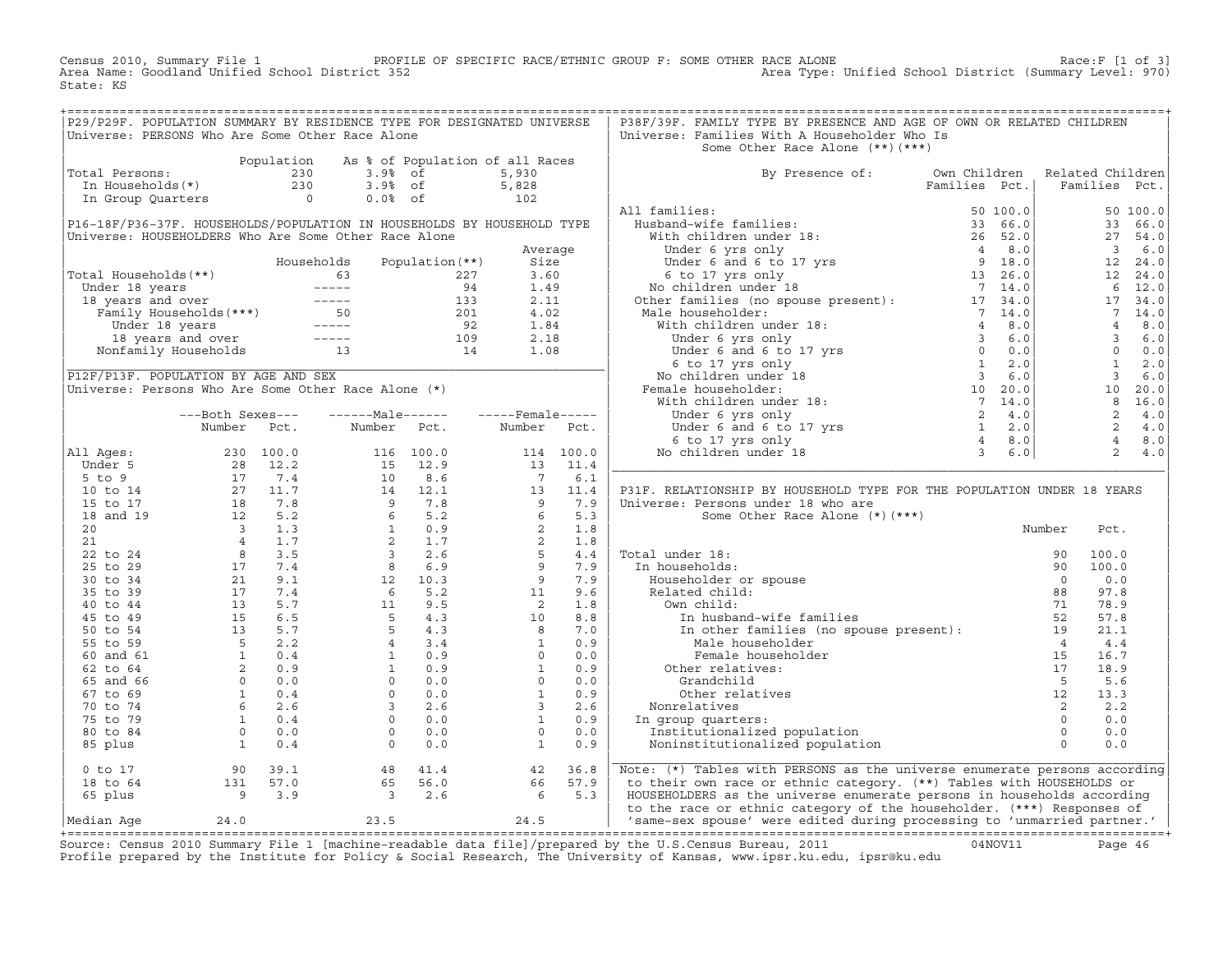Census 2010, Summary File 1 PROFILE OF SPECIFIC RACE/ETHNIC GROUP F: SOME OTHER RACE ALONE RACE OF SPECE:F [2 of 3]<br>Area Name: Goodland Unified School District 352 Area Type: Unified School District (Summary Level: 970) Area Type: Unified School District (Summary Level: 970) State: KS

| P29F/P34F. RELATIONSHIP BY HOUSEHOLD TYPE FOR ALL PERSONS & PERSONS 65+                                                                                                                                                                                                                                                                                                                                                                                                       |                                  |         |             |                     |                                  | PCT14F. PRESENCE OF MULTIGENERATIONAL HOUSEHOLDS                                                                                                                              |                                                                                                                                                                                                                                                                          |                 |          |
|-------------------------------------------------------------------------------------------------------------------------------------------------------------------------------------------------------------------------------------------------------------------------------------------------------------------------------------------------------------------------------------------------------------------------------------------------------------------------------|----------------------------------|---------|-------------|---------------------|----------------------------------|-------------------------------------------------------------------------------------------------------------------------------------------------------------------------------|--------------------------------------------------------------------------------------------------------------------------------------------------------------------------------------------------------------------------------------------------------------------------|-----------------|----------|
| Universe: Persons Who Are Some Other Race Alone $(*)$ (***)                                                                                                                                                                                                                                                                                                                                                                                                                   |                                  |         |             |                     |                                  | Universe: Households With A Householder Who Is<br>Some Other Race Alone (**)                                                                                                  |                                                                                                                                                                                                                                                                          |                 |          |
|                                                                                                                                                                                                                                                                                                                                                                                                                                                                               | All Ages                         |         |             |                     | 65 years and over                |                                                                                                                                                                               |                                                                                                                                                                                                                                                                          | Number          | Pct.     |
|                                                                                                                                                                                                                                                                                                                                                                                                                                                                               | Number                           | Pct.    |             | Number              | Pct.                             |                                                                                                                                                                               |                                                                                                                                                                                                                                                                          |                 |          |
|                                                                                                                                                                                                                                                                                                                                                                                                                                                                               |                                  |         |             |                     |                                  | Total:                                                                                                                                                                        |                                                                                                                                                                                                                                                                          |                 | 63 100.0 |
| Total:<br>cal: 230 100.0<br>1 households: 230 100.0<br>1 m family households: 215 93.5                                                                                                                                                                                                                                                                                                                                                                                        | 230                              | 100.0   |             |                     | 9 100.0                          | Value hold has 3 or more generations<br>Household does not have 3+ generations 61 96.8                                                                                        |                                                                                                                                                                                                                                                                          |                 |          |
| In households:                                                                                                                                                                                                                                                                                                                                                                                                                                                                |                                  |         |             |                     | 9 100.0                          |                                                                                                                                                                               |                                                                                                                                                                                                                                                                          |                 |          |
|                                                                                                                                                                                                                                                                                                                                                                                                                                                                               |                                  |         |             | 5                   | 55.6                             |                                                                                                                                                                               |                                                                                                                                                                                                                                                                          |                 |          |
| Householder:                                                                                                                                                                                                                                                                                                                                                                                                                                                                  |                                  | 50 21.7 |             | $\frac{1}{2}$       | 11.1                             |                                                                                                                                                                               |                                                                                                                                                                                                                                                                          |                 |          |
| Male                                                                                                                                                                                                                                                                                                                                                                                                                                                                          | 32                               | 13.9    |             | $\Omega$            | 0.0                              |                                                                                                                                                                               |                                                                                                                                                                                                                                                                          |                 |          |
| Female                                                                                                                                                                                                                                                                                                                                                                                                                                                                        | 18                               | 7.8     |             | $\mathbf{1}$        | 11.1                             |                                                                                                                                                                               |                                                                                                                                                                                                                                                                          |                 |          |
| Spouse                                                                                                                                                                                                                                                                                                                                                                                                                                                                        | 38                               | 16.5    |             | 4                   | 44.4                             | PCT19F. NONRELATIVES BY HOUSEHOLD TYPE (*) (***)                                                                                                                              |                                                                                                                                                                                                                                                                          |                 |          |
| Parent                                                                                                                                                                                                                                                                                                                                                                                                                                                                        | $\overline{0}$<br>$\overline{0}$ | 0.0     |             |                     | $0 \qquad 0.0$<br>$0 \qquad 0.0$ | Universe: Nonrelatives who are                                                                                                                                                |                                                                                                                                                                                                                                                                          |                 |          |
| Parent-in-law                                                                                                                                                                                                                                                                                                                                                                                                                                                                 |                                  | 0.0     |             |                     |                                  |                                                                                                                                                                               | Some Other Race Alone (Total: 13)                                                                                                                                                                                                                                        |                 |          |
| Child:<br>Biological                                                                                                                                                                                                                                                                                                                                                                                                                                                          | 86 37.4<br>83 36.1<br>83         | 36.1    |             |                     |                                  |                                                                                                                                                                               |                                                                                                                                                                                                                                                                          | In Nonfamily    |          |
| Adopted                                                                                                                                                                                                                                                                                                                                                                                                                                                                       |                                  | 3 1.3   |             |                     |                                  |                                                                                                                                                                               | In Family<br>Households                                                                                                                                                                                                                                                  | Households      |          |
|                                                                                                                                                                                                                                                                                                                                                                                                                                                                               |                                  |         |             |                     |                                  |                                                                                                                                                                               | Number Pct.                                                                                                                                                                                                                                                              | Number Pct.     |          |
|                                                                                                                                                                                                                                                                                                                                                                                                                                                                               |                                  |         |             |                     |                                  |                                                                                                                                                                               |                                                                                                                                                                                                                                                                          |                 |          |
|                                                                                                                                                                                                                                                                                                                                                                                                                                                                               |                                  |         |             |                     |                                  |                                                                                                                                                                               |                                                                                                                                                                                                                                                                          |                 |          |
|                                                                                                                                                                                                                                                                                                                                                                                                                                                                               |                                  |         |             |                     |                                  | Nonrelatives: 11 100.0 2 100.0<br>Roomer or boarder 0 0 0.0 0 0.0<br>Housemate or roommate 2 18.2 0 0.0<br>Unmarried partner 8 72.7 2 100.0<br>Other nonrelatives 1 9.1 0 0.0 |                                                                                                                                                                                                                                                                          |                 |          |
|                                                                                                                                                                                                                                                                                                                                                                                                                                                                               |                                  |         |             | $\circ$             | 0.0                              |                                                                                                                                                                               |                                                                                                                                                                                                                                                                          |                 |          |
|                                                                                                                                                                                                                                                                                                                                                                                                                                                                               |                                  |         |             | $\Omega$            | 0.0                              |                                                                                                                                                                               |                                                                                                                                                                                                                                                                          |                 |          |
|                                                                                                                                                                                                                                                                                                                                                                                                                                                                               |                                  |         |             | $\overline{4}$      | 44.4                             |                                                                                                                                                                               |                                                                                                                                                                                                                                                                          |                 |          |
|                                                                                                                                                                                                                                                                                                                                                                                                                                                                               |                                  |         |             |                     |                                  |                                                                                                                                                                               |                                                                                                                                                                                                                                                                          |                 |          |
|                                                                                                                                                                                                                                                                                                                                                                                                                                                                               |                                  |         |             |                     |                                  |                                                                                                                                                                               |                                                                                                                                                                                                                                                                          |                 |          |
|                                                                                                                                                                                                                                                                                                                                                                                                                                                                               |                                  |         |             |                     |                                  |                                                                                                                                                                               |                                                                                                                                                                                                                                                                          |                 |          |
| $\begin{tabular}{c c c} \multicolumn{3}{c}{Adopted} & 3 & 1.3 \\ \hline \multicolumn{3}{c}{Step} & 0 & 0.0 \\ \hline \multicolumn{3}{c}{Grandchild} & 6 & 2.6 \\ \hline \multicolumn{3}{c}{Brother or sister}} & 9 & 3.9 \\ \hline \multicolumn{3}{c}{Son-in-law/daughter-in-law}} & 2 & 0.9 \\ \hline \multicolumn{3}{c}{Other relatives & 9 & 3.9} \\ \hline \multicolumn{3}{c}{Other relatives & 11 & 4.8 \\ \hline \multicolumn{3}{c}{Monrelatives} & 11 & 4.8 \\ \hline$ |                                  |         |             |                     |                                  | H17F. HOUSING UNITS BY HOUSEHOLDER'S AGE AND TENURE                                                                                                                           |                                                                                                                                                                                                                                                                          |                 |          |
|                                                                                                                                                                                                                                                                                                                                                                                                                                                                               |                                  |         |             |                     |                                  | Universe: Occupied Housing Units With A Householder Who Is                                                                                                                    |                                                                                                                                                                                                                                                                          |                 |          |
|                                                                                                                                                                                                                                                                                                                                                                                                                                                                               |                                  |         |             |                     |                                  | Some Other Race Alone (**)                                                                                                                                                    |                                                                                                                                                                                                                                                                          |                 |          |
|                                                                                                                                                                                                                                                                                                                                                                                                                                                                               |                                  |         |             |                     |                                  |                                                                                                                                                                               |                                                                                                                                                                                                                                                                          |                 |          |
|                                                                                                                                                                                                                                                                                                                                                                                                                                                                               |                                  |         |             |                     |                                  |                                                                                                                                                                               |                                                                                                                                                                                                                                                                          | Renter Occupied |          |
|                                                                                                                                                                                                                                                                                                                                                                                                                                                                               |                                  |         |             |                     |                                  |                                                                                                                                                                               |                                                                                                                                                                                                                                                                          | Number Pct.     |          |
|                                                                                                                                                                                                                                                                                                                                                                                                                                                                               |                                  |         |             |                     |                                  |                                                                                                                                                                               |                                                                                                                                                                                                                                                                          |                 |          |
|                                                                                                                                                                                                                                                                                                                                                                                                                                                                               |                                  |         |             |                     |                                  | All Ages:                                                                                                                                                                     | $\begin{array}{cccccc} 38 & 100.0 & & & & 25 & 100.0 \\ 1 & 2.6 & & 3 & 12.0 \\ 8 & 21.1 & & & 12 & 48.0 \\ 12 & 31.6 & & 4 & 16.0 \\ 10 & 26.3 & & 3 & 12.0 \\ 2 & 5.3 & & 0 & 0.0 \\ 2 & 5.3 & & 1 & 4.0 \\ 1 & 2.6 & & 0 & 0.0 \\ 0 & 0.0 & & 1 & 4.0 \\ \end{array}$ |                 |          |
| (#) For 65 yrs & over, includes children, siblings, etc. not shown separately                                                                                                                                                                                                                                                                                                                                                                                                 |                                  |         |             |                     |                                  | 15 to 24                                                                                                                                                                      |                                                                                                                                                                                                                                                                          |                 |          |
|                                                                                                                                                                                                                                                                                                                                                                                                                                                                               |                                  |         |             |                     |                                  | 25 to 34                                                                                                                                                                      |                                                                                                                                                                                                                                                                          |                 |          |
|                                                                                                                                                                                                                                                                                                                                                                                                                                                                               |                                  |         |             |                     |                                  | 35 to 44                                                                                                                                                                      |                                                                                                                                                                                                                                                                          |                 |          |
|                                                                                                                                                                                                                                                                                                                                                                                                                                                                               |                                  |         |             |                     |                                  | 45 to 54                                                                                                                                                                      |                                                                                                                                                                                                                                                                          |                 |          |
| P18F. HOUSEHOLD TYPE                                                                                                                                                                                                                                                                                                                                                                                                                                                          |                                  |         |             |                     |                                  | 55 to 59                                                                                                                                                                      |                                                                                                                                                                                                                                                                          |                 |          |
| Universe: Households with a Householder Who is                                                                                                                                                                                                                                                                                                                                                                                                                                |                                  |         |             |                     |                                  | 60 to 64                                                                                                                                                                      |                                                                                                                                                                                                                                                                          |                 |          |
| Some Other Race Alone (**)                                                                                                                                                                                                                                                                                                                                                                                                                                                    |                                  |         |             |                     |                                  | 65 to 74                                                                                                                                                                      |                                                                                                                                                                                                                                                                          |                 |          |
|                                                                                                                                                                                                                                                                                                                                                                                                                                                                               |                                  |         | Number Pct. |                     |                                  | 75 to 84                                                                                                                                                                      |                                                                                                                                                                                                                                                                          |                 |          |
|                                                                                                                                                                                                                                                                                                                                                                                                                                                                               |                                  |         |             |                     |                                  | 85 and over                                                                                                                                                                   |                                                                                                                                                                                                                                                                          |                 |          |
| Total:<br>Family households (***) :                                                                                                                                                                                                                                                                                                                                                                                                                                           |                                  |         |             | 63 100.0<br>50 79.4 |                                  |                                                                                                                                                                               |                                                                                                                                                                                                                                                                          |                 |          |
| Husband-wife families                                                                                                                                                                                                                                                                                                                                                                                                                                                         |                                  |         |             | 33 52.4             |                                  | Note: (*) Tables with PERSONS as the universe enumerate persons                                                                                                               |                                                                                                                                                                                                                                                                          |                 |          |
| Other families:                                                                                                                                                                                                                                                                                                                                                                                                                                                               |                                  |         |             |                     |                                  | according to their own race or ethnic category. (**) Tables with                                                                                                              |                                                                                                                                                                                                                                                                          |                 |          |
|                                                                                                                                                                                                                                                                                                                                                                                                                                                                               |                                  |         |             |                     |                                  | HOUSEHOLDS or HOUSEHOLDERS as the universe enumerate persons in                                                                                                               |                                                                                                                                                                                                                                                                          |                 |          |
|                                                                                                                                                                                                                                                                                                                                                                                                                                                                               |                                  |         |             |                     |                                  | households according to the race or ethnic category of the                                                                                                                    |                                                                                                                                                                                                                                                                          |                 |          |
| Nonfamily households:                                                                                                                                                                                                                                                                                                                                                                                                                                                         |                                  |         |             |                     |                                  | householder. (***) Responses of 'same-sex spouse' were edited                                                                                                                 |                                                                                                                                                                                                                                                                          |                 |          |
| Householder living alone                                                                                                                                                                                                                                                                                                                                                                                                                                                      |                                  |         |             |                     |                                  | during processing to 'unmarried partner.'                                                                                                                                     |                                                                                                                                                                                                                                                                          |                 |          |
| be the families:<br>Male householder, no wife present<br>Male householder, no wife present<br>Temale householder, no husband present<br>Temale householder, no husband present<br>The Temale householder, no husband present<br>The Camily<br>Householder not living alone                                                                                                                                                                                                    |                                  |         |             |                     |                                  |                                                                                                                                                                               |                                                                                                                                                                                                                                                                          |                 |          |
|                                                                                                                                                                                                                                                                                                                                                                                                                                                                               |                                  |         |             |                     |                                  |                                                                                                                                                                               |                                                                                                                                                                                                                                                                          |                 |          |
|                                                                                                                                                                                                                                                                                                                                                                                                                                                                               |                                  |         |             |                     |                                  |                                                                                                                                                                               |                                                                                                                                                                                                                                                                          |                 |          |
|                                                                                                                                                                                                                                                                                                                                                                                                                                                                               |                                  |         |             |                     |                                  |                                                                                                                                                                               |                                                                                                                                                                                                                                                                          |                 |          |

+===================================================================================================================================================+Source: Census 2010 Summary File 1 [machine−readable data file]/prepared by the U.S.Census Bureau, 2011 04NOV11 Page 47 Profile prepared by the Institute for Policy & Social Research, The University of Kansas, www.ipsr.ku.edu, ipsr@ku.edu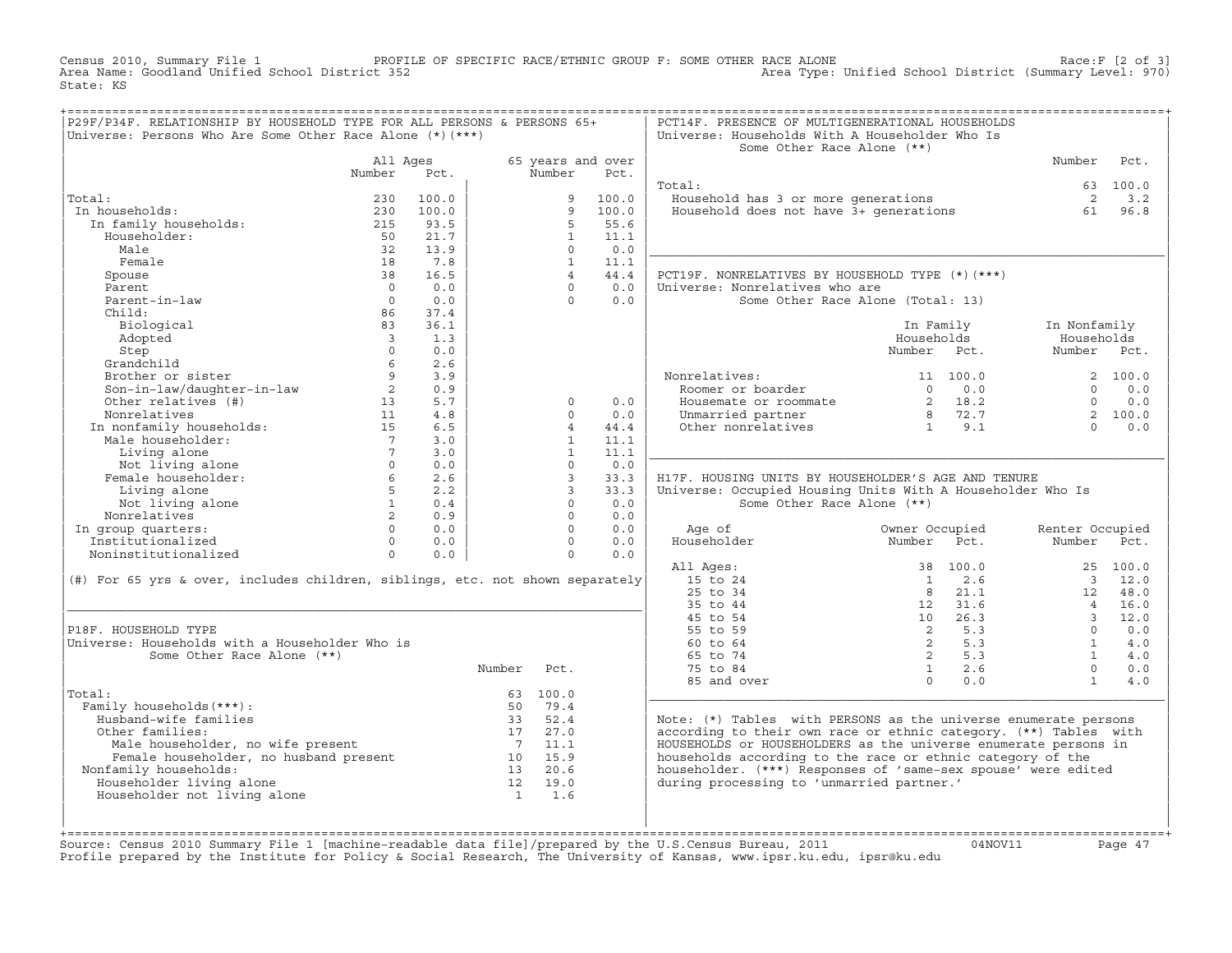Census 2010, Summary File 1 PROFILE OF SPECIFIC RACE/ETHNIC GROUP F: SOME OTHER RACE ALONE Race:F [3 of 3]<br>Area Name: Goodland Unified School District 352 area Type: Unified School District (Summary Level: 970) Area Type: Unified School District (Summary Level: 970) State: KS

+===================================================================================================================================================+|P28F/H16F. HOUSEHOLDS (OCCUPIED HOUSING UNITS) BY HOUSEHOLD SIZE BY TYPE AND BY TENURE | |Universe: Households (Occupied Housing Units) With A Householder Who Is Some Other Race Alone (\*\*)(\*\*\*) |

|                             | All<br>Households | Pct.  | Family<br>Households    | Pct.  | Nonfamily<br>Households | Pct.  | Owner<br>Occupied | Pct.  | Renter<br>Occupied | Pct.  |  |
|-----------------------------|-------------------|-------|-------------------------|-------|-------------------------|-------|-------------------|-------|--------------------|-------|--|
| All household sizes:        | 63                | 100.0 | 50                      | 100.0 | 13                      | 100.0 | 38                | 100.0 | 25                 | 100.0 |  |
| 1-person households         | 12                | 19.0  | (Family always >1 pers) |       | 12                      | 92.3  |                   | 13.2  |                    | 28.0  |  |
| 2-person households         |                   | 11.1  |                         | 12.0  |                         | 7.7   |                   | 13.2  |                    | 8.0   |  |
| 3-person households         | 18                | 28.6  | 18                      | 36.0  | $\Omega$                | 0.0   | 10                | 26.3  |                    | 32.0  |  |
| 4-person households         |                   | 11.1  |                         | 14.0  | $\Omega$                | 0.0   |                   | 15.8  |                    | 4.0   |  |
| 5-person households         |                   | 11.1  |                         | 14.0  | $\Omega$                | 0.0   |                   | 7.9   |                    | 16.0  |  |
| 6-person households         | 6                 | 9.5   | h                       | 12.0  | $\Omega$                | 0.0   |                   | 13.2  |                    | 4.0   |  |
| 7-or-more person households | 6                 | 9.5   | 6.                      | 12.0  | 0                       | 0.0   |                   | 10.5  |                    | 8.0   |  |

|P16F/P17F/P36F/P37F/H11F/H12F. POPULATION IN HOUSEHOLDS AND AVERAGE HOUSEHOLD SIZE BY TYPE AND BY TENURE | Universe: Population in Households (Occupied Housing Units) With A Householder Who Is Some Other Race Alone (\*\*)

|                                | Total<br>Population | Pct.         | In<br>Families | Pct.     | In.<br>Nonfamilies | Pct.     | In Owner<br>Occupied | Pct.          | In Renter<br>Occupied | Pct.        |
|--------------------------------|---------------------|--------------|----------------|----------|--------------------|----------|----------------------|---------------|-----------------------|-------------|
| Total population in households | 227                 | 100.0        | 201            | 88.5     | 14                 | 6.2      | 145                  | 63.9          | 82                    | 36.1        |
| Under 18 years                 | 94                  | 100.0        | 92             | 97.9     |                    |          |                      |               |                       |             |
| 18 years and over              | 133                 | 100.0        | 109            | 82.0     |                    |          |                      |               |                       |             |
| Average Household Size         | 3.60                | $------$     | 4.02           | $------$ | 1.08               | $------$ | 3.82                 | $- - - - - -$ | 3.28                  | $------$    |
| Under 18 years                 | 1.49                | $------$     | L.84           | $------$ |                    |          |                      |               |                       |             |
| 18 years and over              |                     | $2.11$ ----- | 2.18           |          |                    |          |                      | $- - - - -$   |                       | $- - - - -$ |
|                                |                     |              |                |          |                    |          |                      |               |                       |             |

Note: Family household numbers include nonrelatives living with families.

| | PCT20/PCT22F. GROUP OUARTERS POPULATION BY SEX BY AGE BY GROUP OUARTERS TYPE Universe: Population in group quarters for persons who are Some Other Race Alone (\*)

|                                               |        |       |       | Pct. of<br>All |      | Pct. of<br>Total |        | Pct. of<br>Total |
|-----------------------------------------------|--------|-------|-------|----------------|------|------------------|--------|------------------|
|                                               | Number | Pct.  | Total | Ages           | Male | $18+$            | Female | $18+$            |
| All types of group quarters:                  | 0      | 100.0 |       |                |      |                  |        |                  |
| Institutionalized population:                 |        |       |       |                |      |                  |        |                  |
| Correctional facilities for adults            |        |       |       |                |      |                  |        |                  |
| Juvenile facilities                           |        |       |       |                |      |                  |        |                  |
| Nursing facilities/skilled-nursing facilities |        |       |       |                |      |                  |        |                  |
| Other institutional facilities                |        |       |       |                |      |                  |        |                  |
| Noninstitutionalized population:              |        |       |       |                |      |                  |        |                  |
| College/university student housing            |        |       |       |                |      |                  |        |                  |
| Military quarters                             |        |       |       |                |      |                  |        |                  |
| Other noninstitutional facilities             |        |       |       |                |      |                  |        |                  |

|\_\_\_\_\_\_\_\_\_\_\_\_\_\_\_\_\_\_\_\_\_\_\_\_\_\_\_\_\_\_\_\_\_\_\_\_\_\_\_\_\_\_\_\_\_\_\_\_\_\_\_\_\_\_\_\_\_\_\_\_\_\_\_\_\_\_\_\_\_\_\_\_\_\_\_\_\_\_\_\_\_\_\_\_\_\_\_\_\_\_\_\_\_\_\_\_\_\_\_\_\_\_\_\_\_\_\_\_\_\_\_\_\_\_\_\_\_\_\_\_\_\_\_\_\_\_\_\_\_\_\_\_\_\_\_\_\_\_\_\_\_\_\_\_\_\_\_|

| |

or HOUSEHOLDERS as the universe enumerate persons in households according to the race or ethnic category of the householder. | (\*\*\*) Same−sex couple households are included in the family households category if there is at least one additional person | | related to householder by birth or adoption. Same−sex couple households with no relatives of the householder present are tabulated | | in nonfamily households. Responses of 'same−sex spouse' were edited during processing to 'unmarried partner.' |

+===================================================================================================================================================+ Source: Census 2010 Summary File 1 [machine−readable data file]/prepared by the U.S.Census Bureau, 2011 04NOV11 Page 48 Profile prepared by the Institute for Policy & Social Research, The University of Kansas, www.ipsr.ku.edu, ipsr@ku.edu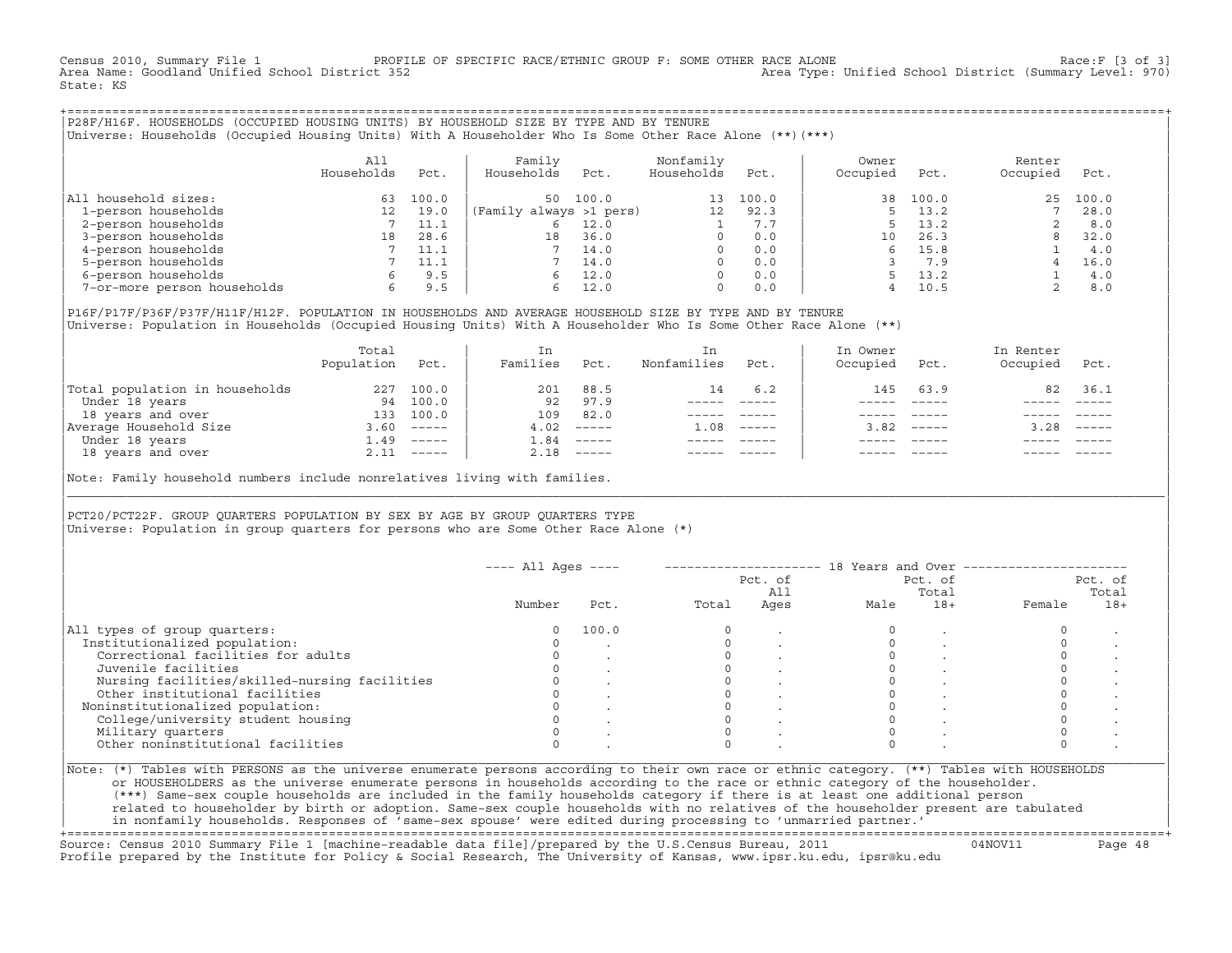Census 2010, Summary File 1 PROFILE OF SPECIFIC RACE/ETHNIC GROUP G: TWO OR MORE RACES Race:G [1 of 3] Area Name: Goodland Unified School District 352 Area Type: Unified School District (Summary Level: 970) State: KS

| P29/P29G. POPULATION SUMMARY BY RESIDENCE TYPE FOR DESIGNATED UNIVERSE                                                                                  |  |                                                                                                                                                                |  | P38G/39G. FAMILY TYPE BY PRESENCE AND AGE OF OWN OR RELATED CHILDREN           |  |  |
|---------------------------------------------------------------------------------------------------------------------------------------------------------|--|----------------------------------------------------------------------------------------------------------------------------------------------------------------|--|--------------------------------------------------------------------------------|--|--|
| Universe: PERSONS Who Are Two or More Races                                                                                                             |  |                                                                                                                                                                |  | Universe: Families With A Householder Who Is                                   |  |  |
|                                                                                                                                                         |  |                                                                                                                                                                |  | Two or More Races (**) (***)                                                   |  |  |
|                                                                                                                                                         |  |                                                                                                                                                                |  |                                                                                |  |  |
| Population As % of Population of all Races<br>Total Persons: 104 1.8% of 5,930<br>In Households(*) 104 1.8% of 5,828<br>In Group Quarters 0 0.0% of 102 |  |                                                                                                                                                                |  |                                                                                |  |  |
|                                                                                                                                                         |  |                                                                                                                                                                |  | By Presence of: Own Children Related Children<br>Families Pct.   Families Pct. |  |  |
|                                                                                                                                                         |  |                                                                                                                                                                |  |                                                                                |  |  |
|                                                                                                                                                         |  |                                                                                                                                                                |  |                                                                                |  |  |
|                                                                                                                                                         |  |                                                                                                                                                                |  |                                                                                |  |  |
|                                                                                                                                                         |  |                                                                                                                                                                |  |                                                                                |  |  |
|                                                                                                                                                         |  |                                                                                                                                                                |  |                                                                                |  |  |
|                                                                                                                                                         |  |                                                                                                                                                                |  |                                                                                |  |  |
|                                                                                                                                                         |  |                                                                                                                                                                |  |                                                                                |  |  |
|                                                                                                                                                         |  |                                                                                                                                                                |  |                                                                                |  |  |
|                                                                                                                                                         |  |                                                                                                                                                                |  |                                                                                |  |  |
|                                                                                                                                                         |  |                                                                                                                                                                |  |                                                                                |  |  |
|                                                                                                                                                         |  |                                                                                                                                                                |  |                                                                                |  |  |
|                                                                                                                                                         |  |                                                                                                                                                                |  |                                                                                |  |  |
|                                                                                                                                                         |  |                                                                                                                                                                |  |                                                                                |  |  |
|                                                                                                                                                         |  |                                                                                                                                                                |  |                                                                                |  |  |
|                                                                                                                                                         |  |                                                                                                                                                                |  |                                                                                |  |  |
|                                                                                                                                                         |  |                                                                                                                                                                |  |                                                                                |  |  |
|                                                                                                                                                         |  |                                                                                                                                                                |  |                                                                                |  |  |
|                                                                                                                                                         |  |                                                                                                                                                                |  |                                                                                |  |  |
|                                                                                                                                                         |  |                                                                                                                                                                |  |                                                                                |  |  |
|                                                                                                                                                         |  |                                                                                                                                                                |  |                                                                                |  |  |
|                                                                                                                                                         |  |                                                                                                                                                                |  |                                                                                |  |  |
|                                                                                                                                                         |  |                                                                                                                                                                |  |                                                                                |  |  |
|                                                                                                                                                         |  |                                                                                                                                                                |  |                                                                                |  |  |
|                                                                                                                                                         |  |                                                                                                                                                                |  |                                                                                |  |  |
|                                                                                                                                                         |  |                                                                                                                                                                |  |                                                                                |  |  |
|                                                                                                                                                         |  |                                                                                                                                                                |  | P31G. RELATIONSHIP BY HOUSEHOLD TYPE FOR THE POPULATION UNDER 18 YEARS         |  |  |
|                                                                                                                                                         |  |                                                                                                                                                                |  |                                                                                |  |  |
|                                                                                                                                                         |  |                                                                                                                                                                |  |                                                                                |  |  |
|                                                                                                                                                         |  |                                                                                                                                                                |  |                                                                                |  |  |
|                                                                                                                                                         |  |                                                                                                                                                                |  |                                                                                |  |  |
|                                                                                                                                                         |  |                                                                                                                                                                |  |                                                                                |  |  |
|                                                                                                                                                         |  |                                                                                                                                                                |  |                                                                                |  |  |
|                                                                                                                                                         |  |                                                                                                                                                                |  |                                                                                |  |  |
|                                                                                                                                                         |  |                                                                                                                                                                |  |                                                                                |  |  |
|                                                                                                                                                         |  |                                                                                                                                                                |  |                                                                                |  |  |
|                                                                                                                                                         |  |                                                                                                                                                                |  |                                                                                |  |  |
|                                                                                                                                                         |  |                                                                                                                                                                |  |                                                                                |  |  |
|                                                                                                                                                         |  |                                                                                                                                                                |  |                                                                                |  |  |
|                                                                                                                                                         |  |                                                                                                                                                                |  |                                                                                |  |  |
|                                                                                                                                                         |  |                                                                                                                                                                |  |                                                                                |  |  |
|                                                                                                                                                         |  |                                                                                                                                                                |  |                                                                                |  |  |
|                                                                                                                                                         |  |                                                                                                                                                                |  |                                                                                |  |  |
|                                                                                                                                                         |  |                                                                                                                                                                |  |                                                                                |  |  |
|                                                                                                                                                         |  |                                                                                                                                                                |  |                                                                                |  |  |
|                                                                                                                                                         |  |                                                                                                                                                                |  |                                                                                |  |  |
|                                                                                                                                                         |  |                                                                                                                                                                |  |                                                                                |  |  |
|                                                                                                                                                         |  |                                                                                                                                                                |  |                                                                                |  |  |
|                                                                                                                                                         |  |                                                                                                                                                                |  |                                                                                |  |  |
|                                                                                                                                                         |  |                                                                                                                                                                |  | Note: (*) Tables with PERSONS as the universe enumerate persons according      |  |  |
|                                                                                                                                                         |  | 0 to 17<br>18 to 64<br>5 4.8<br>5 4.8<br>5 4.8<br>5 4.8<br>5 5.0<br>13 26.0<br>21 38.9<br>2 3.7<br>2 3.7<br>2 3.7<br>2 3.9<br>2 3.9<br>2 3.9<br>2 3.9<br>2 3.9 |  | to their own race or ethnic category. (**) Tables with HOUSEHOLDS or           |  |  |
|                                                                                                                                                         |  |                                                                                                                                                                |  | HOUSEHOLDERS as the universe enumerate persons in households according         |  |  |
|                                                                                                                                                         |  |                                                                                                                                                                |  | to the race or ethnic category of the householder. (***) Responses of          |  |  |
| Median Aqe                                                                                                                                              |  | $13.0$ $11.0$ $14.0$                                                                                                                                           |  | same-sex spouse' were edited during processing to 'unmarried partner.'         |  |  |
|                                                                                                                                                         |  |                                                                                                                                                                |  |                                                                                |  |  |

|Median Age 13.0 11.0 14.0 | 'same−sex spouse' were edited during processing to 'unmarried partner.' | +===================================================================================================================================================+ Source: Census 2010 Summary File 1 [machine−readable data file]/prepared by the U.S.Census Bureau, 2011 04NOV11 Page 49 Profile prepared by the Institute for Policy & Social Research, The University of Kansas, www.ipsr.ku.edu, ipsr@ku.edu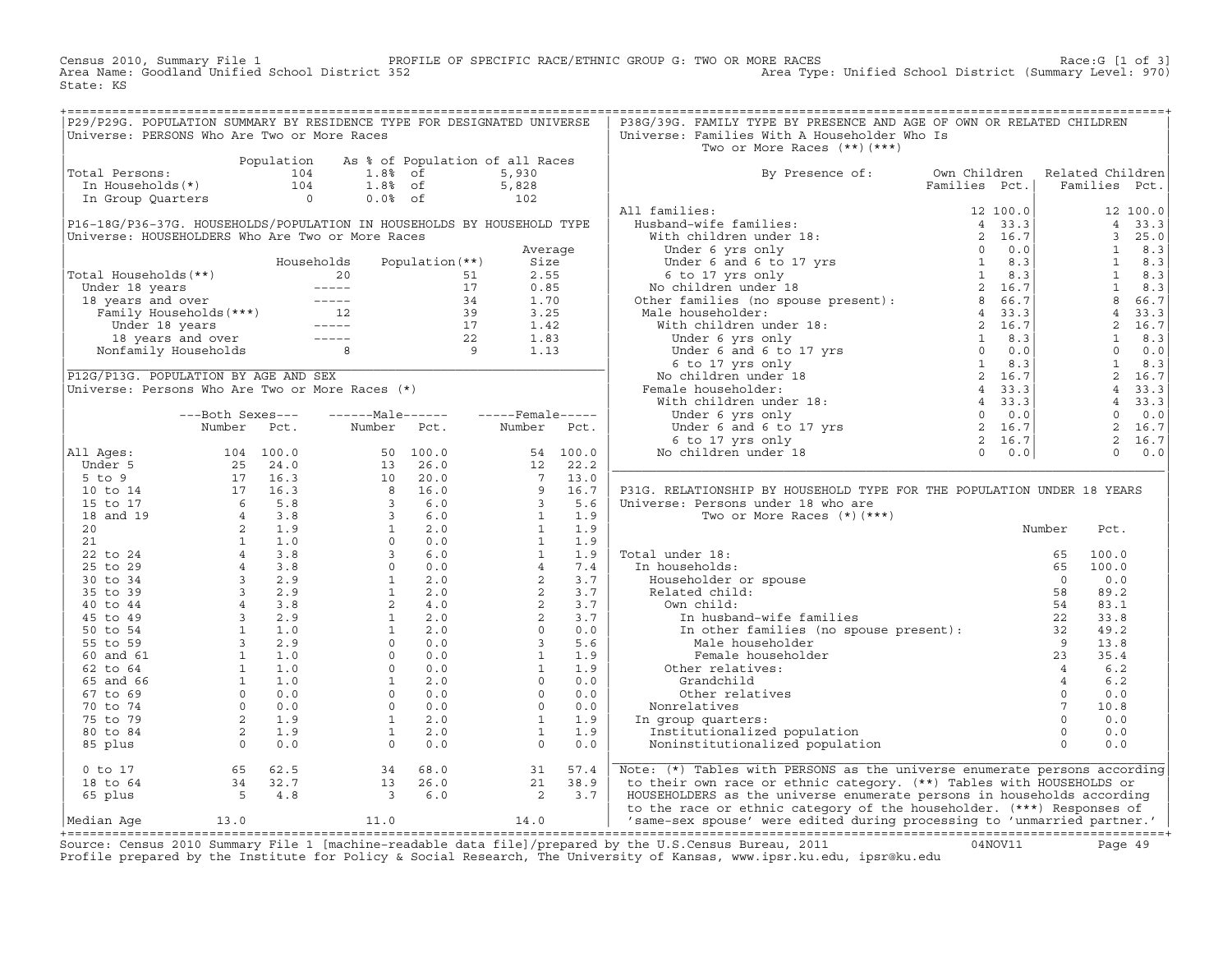Census 2010, Summary File 1 PROFILE OF SPECIFIC RACE/ETHNIC GROUP G: TWO OR MORE RACES Race:G [2 of 3] Area Type: Unified School District (Summary Level: 970) State: KS

| P29G/P34G. RELATIONSHIP BY HOUSEHOLD TYPE FOR ALL PERSONS & PERSONS 65+<br>Universe: Persons Who Are Two or More Races (*) (***)                                                                                              |                 |                  |                 |                   |             | PCT14G. PRESENCE OF MULTIGENERATIONAL HOUSEHOLDS<br>Universe: Households With A Householder Who Is<br>Two or More Races (**) |                     |                    |                 |
|-------------------------------------------------------------------------------------------------------------------------------------------------------------------------------------------------------------------------------|-----------------|------------------|-----------------|-------------------|-------------|------------------------------------------------------------------------------------------------------------------------------|---------------------|--------------------|-----------------|
|                                                                                                                                                                                                                               | All Ages        |                  |                 | 65 years and over |             |                                                                                                                              |                     | Number             | Pct.            |
|                                                                                                                                                                                                                               | Number          | Pct.             |                 | Number            | Pct.        |                                                                                                                              |                     |                    |                 |
| Total:                                                                                                                                                                                                                        | 104             | 100.0            |                 | 5                 | 100.0       | Total:                                                                                                                       |                     | $\mathbf{1}$       | 20 100.0<br>5.0 |
| In households:                                                                                                                                                                                                                | 104             | 100.0            |                 | $5 -$             | 100.0       | Fousehold has 3 or more generations<br>Household does not have 3+ generations                                                |                     | 19                 | 95.0            |
| In family households:<br>Windows households:                                                                                                                                                                                  | 88              | 84.6             |                 | $\overline{2}$    | 40.0        |                                                                                                                              |                     |                    |                 |
| Householder:                                                                                                                                                                                                                  | 12              | 11.5             |                 | 1                 | 20.0        |                                                                                                                              |                     |                    |                 |
| Male                                                                                                                                                                                                                          | $7\overline{ }$ | 6.7              |                 | $\mathbf{1}$      | 20.0        |                                                                                                                              |                     |                    |                 |
| Female                                                                                                                                                                                                                        | 5               | 4.8              |                 | $\Omega$          | 0.0         |                                                                                                                              |                     |                    |                 |
| Spouse                                                                                                                                                                                                                        |                 | $6 \quad$<br>5.8 |                 | $\Omega$          | 0.0         | PCT19G. NONRELATIVES BY HOUSEHOLD TYPE (*) (***)                                                                             |                     |                    |                 |
| Parent                                                                                                                                                                                                                        | $\Omega$        | 0.0              |                 | $\Omega$          | 0.0         | Universe: Nonrelatives who are                                                                                               |                     |                    |                 |
| Parent-in-law                                                                                                                                                                                                                 | $\Omega$        | 0.0              |                 | $\Omega$          | 0.0         | Two or More Races (Total: 10)                                                                                                |                     |                    |                 |
| Child:                                                                                                                                                                                                                        | 62              | 59.6             |                 |                   |             |                                                                                                                              |                     |                    |                 |
| Biological                                                                                                                                                                                                                    | 57              | 54.8             |                 |                   |             |                                                                                                                              | In Family           | In Nonfamily       |                 |
| Adopted                                                                                                                                                                                                                       | $\mathbf{1}$    | 1.0              |                 |                   |             |                                                                                                                              | Households          | Households         |                 |
| Step                                                                                                                                                                                                                          | $\overline{4}$  | 3.8              |                 |                   |             |                                                                                                                              | Number Pct.         | Number Pct.        |                 |
| Grandchild                                                                                                                                                                                                                    | 5 <sup>1</sup>  | 4.8              |                 |                   |             |                                                                                                                              |                     |                    |                 |
| Brother or sister<br>Son-in-law/daughter-in-law<br>Other relatives (#)                                                                                                                                                        |                 | $1 \quad 1.0$    |                 |                   |             | Nonrelatives:<br>Roomer or boarder                                                                                           | 2 100.0             |                    | 8 100.0         |
|                                                                                                                                                                                                                               | $\Omega$        | 0.0              |                 |                   |             |                                                                                                                              | $0 \t 0.0$          |                    | $1 \quad 12.5$  |
|                                                                                                                                                                                                                               |                 | $0 \t 0.0$       |                 | $\mathbf{1}$      | 20.0        | Housemate or roommate                                                                                                        | $0 \t 0.0$          |                    | $1 \quad 12.5$  |
| Nonrelatives                                                                                                                                                                                                                  |                 | 2 1.9            |                 | $\Omega$          | 0.0         | Unmarried partner $1 50.0$<br>Other nonrelatives $1 50.0$                                                                    |                     | $1$ 12.5<br>5 62.5 |                 |
|                                                                                                                                                                                                                               |                 |                  |                 | 3                 | 60.0        |                                                                                                                              |                     |                    |                 |
| In nonfamily households:<br>Male householder:<br>4 3.8                                                                                                                                                                        |                 |                  |                 | $\overline{2}$    | 40.0        |                                                                                                                              |                     |                    |                 |
| Not living alone<br>Not living alone<br>Female householder:<br>$\frac{1}{4}$<br>Living alone<br>Mot living alone                                                                                                              |                 | 2.9              |                 | $\overline{2}$    | 40.0        |                                                                                                                              |                     |                    |                 |
|                                                                                                                                                                                                                               |                 | 1.0              |                 | $\Omega$          | 0.0         |                                                                                                                              |                     |                    |                 |
|                                                                                                                                                                                                                               |                 | 3.8              |                 | $\mathbf{1}$<br>1 | 20.0        | H17G. HOUSING UNITS BY HOUSEHOLDER'S AGE AND TENURE                                                                          |                     |                    |                 |
|                                                                                                                                                                                                                               | $\frac{4}{0}$   | 3.8              |                 | $\circ$           | 20.0<br>0.0 | Universe: Occupied Housing Units With A Householder Who Is<br>Two or More Races (**)                                         |                     |                    |                 |
| Not living alone<br>Nonrelatives                                                                                                                                                                                              |                 | 0.0<br>8 7.7     |                 | $\circ$           | 0.0         |                                                                                                                              |                     |                    |                 |
|                                                                                                                                                                                                                               | $\Omega$        | 0.0              |                 | $\Omega$          | 0.0         | Age of                                                                                                                       | Owner Occupied      | Renter Occupied    |                 |
| In group quarters:<br>Institutionalized                                                                                                                                                                                       |                 | $0 \qquad 0.0$   |                 | $\Omega$          | 0.0         | Householder                                                                                                                  | Number<br>Pct.      | Number Pct.        |                 |
| Noninstitutionalized                                                                                                                                                                                                          | $\Omega$        | 0.0              |                 | $\Omega$          | 0.0         |                                                                                                                              |                     |                    |                 |
|                                                                                                                                                                                                                               |                 |                  |                 |                   |             | All Ages:                                                                                                                    | 12 100.0            |                    | 8 100.0         |
| (#) For 65 yrs & over, includes children, siblings, etc. not shown separately                                                                                                                                                 |                 |                  |                 |                   |             | 15 to 24                                                                                                                     | 8.3<br>$\mathbf{1}$ |                    | $1 \quad 12.5$  |
|                                                                                                                                                                                                                               |                 |                  |                 |                   |             | $25$ to $34$                                                                                                                 | 2 16.7              | $\mathbf{1}$       | 12.5            |
|                                                                                                                                                                                                                               |                 |                  |                 |                   |             | 35 to 44                                                                                                                     | $3\ 25.0$           |                    | 3, 37.5         |
|                                                                                                                                                                                                                               |                 |                  |                 |                   |             | 45 to 54                                                                                                                     | 2 16.7              | 1                  | 12.5            |
| P18G. HOUSEHOLD TYPE                                                                                                                                                                                                          |                 |                  |                 |                   |             | 55 to 59                                                                                                                     | 2 16.7              | $\Omega$           | 0.0             |
| Universe: Households with a Householder Who is                                                                                                                                                                                |                 |                  |                 |                   |             | 60 to 64                                                                                                                     | $0 \qquad 0.0$      | $\Omega$           | 0.0             |
| Two or More Races (**)                                                                                                                                                                                                        |                 |                  |                 |                   |             | 65 to 74                                                                                                                     | $1 \t 8.3$          | $\cap$             | 0.0             |
|                                                                                                                                                                                                                               |                 |                  | Number          | Pct.              |             | 75 to 84                                                                                                                     | $1 \t 8.3$          | $\overline{2}$     | 25.0            |
|                                                                                                                                                                                                                               |                 |                  |                 |                   |             | 85 and over                                                                                                                  | $\bigcap$<br>0.0    | $\Omega$           | 0.0             |
| Total:                                                                                                                                                                                                                        |                 |                  |                 | 20 100.0          |             |                                                                                                                              |                     |                    |                 |
| Family households (***) :                                                                                                                                                                                                     |                 |                  |                 | 12 60.0           |             |                                                                                                                              |                     |                    |                 |
| Husband-wife families                                                                                                                                                                                                         |                 |                  | $4\overline{4}$ | 20.0              |             | Note: (*) Tables with PERSONS as the universe enumerate persons                                                              |                     |                    |                 |
| Other families:                                                                                                                                                                                                               |                 |                  |                 | 8 40.0            |             | according to their own race or ethnic category. (**) Tables with                                                             |                     |                    |                 |
| Male householder, no wife present and the set of the set of the set of the set of the set of the set of the set of the set of the set of the set of the set of the set of the set of the set of the set of the set of the set |                 |                  |                 |                   |             | HOUSEHOLDS or HOUSEHOLDERS as the universe enumerate persons in                                                              |                     |                    |                 |
|                                                                                                                                                                                                                               |                 |                  |                 | 8 40.0            |             | households according to the race or ethnic category of the                                                                   |                     |                    |                 |
| Nonfamily households:                                                                                                                                                                                                         |                 |                  | $7\overline{ }$ | 35.0              |             | householder. (***) Responses of 'same-sex spouse' were edited<br>during processing to 'unmarried partner.'                   |                     |                    |                 |
| Householder living alone<br>Householder not living alone                                                                                                                                                                      |                 |                  | $\overline{1}$  | 5.0               |             |                                                                                                                              |                     |                    |                 |
|                                                                                                                                                                                                                               |                 |                  |                 |                   |             |                                                                                                                              |                     |                    |                 |
|                                                                                                                                                                                                                               |                 |                  |                 |                   |             |                                                                                                                              |                     |                    |                 |
|                                                                                                                                                                                                                               |                 |                  |                 |                   |             |                                                                                                                              |                     |                    |                 |

| | | +===================================================================================================================================================+Source: Census 2010 Summary File 1 [machine−readable data file]/prepared by the U.S.Census Bureau, 2011 04NOV11 Page 50 Profile prepared by the Institute for Policy & Social Research, The University of Kansas, www.ipsr.ku.edu, ipsr@ku.edu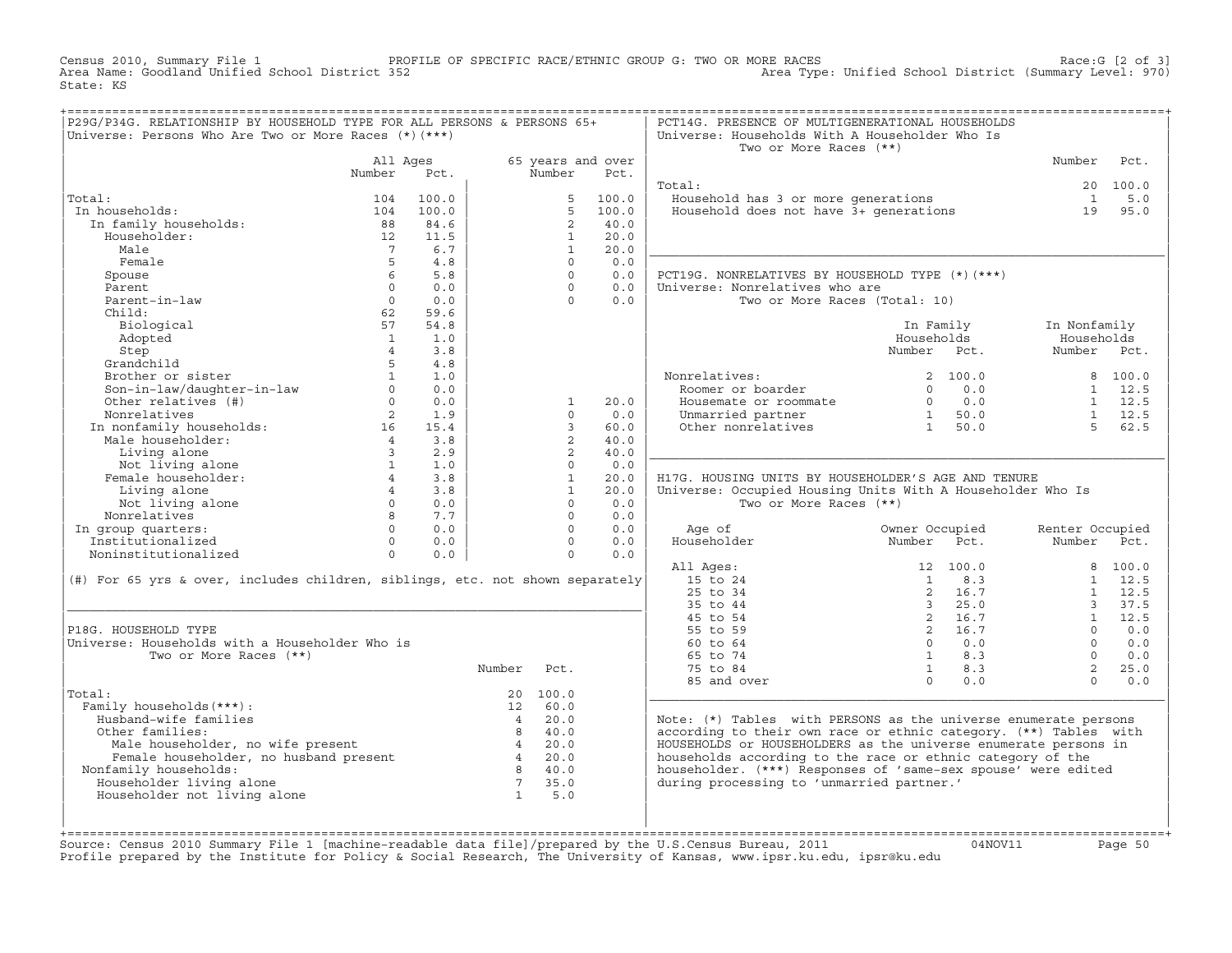Census 2010, Summary File 1 PROFILE OF SPECIFIC RACE/ETHNIC GROUP G: TWO OR MORE RACES Race:G [3 of 3] Area Type: Unified School District (Summary Level: 970) State: KS

+===================================================================================================================================================+|P28G/H16G. HOUSEHOLDS (OCCUPIED HOUSING UNITS) BY HOUSEHOLD SIZE BY TYPE AND BY TENURE | |Universe: Households (Occupied Housing Units) With A Householder Who Is Two or More Races (\*\*)(\*\*\*) |

|                             | All<br>Households | Pct.  | Family<br>Households    | Pct.  | Nonfamily<br>Households | Pct.    | Owner<br>Occupied | Pct.  | Renter<br>Occupied | Pct.  |
|-----------------------------|-------------------|-------|-------------------------|-------|-------------------------|---------|-------------------|-------|--------------------|-------|
| household sizes:<br>All     | $20^{\circ}$      | 100.0 | 12 <sup>°</sup>         | 100.0 |                         | 8 100.0 | 12                | 100.0 | 8                  | 100.0 |
| 1-person households         |                   | 35.0  | (Family always >1 pers) |       |                         | 87.5    |                   | 33.3  |                    | 37.5  |
| 2-person households         |                   | 20.0  |                         | 25.0  |                         | 12.5    |                   | 25.0  |                    | 12.5  |
| 3-person households         |                   | 15.0  |                         | 25.0  | $\Omega$                | 0.0     |                   | 8.3   |                    | 25.0  |
| 4-person households         |                   | 20.0  |                         | 33.3  | $\Omega$                | 0.0     |                   | 16.7  |                    | 25.0  |
| 5-person households         |                   | 5.0   |                         | 8.3   | $\Omega$                | 0.0     |                   | 8.3   |                    | 0.0   |
| 6-person households         |                   | 5.0   |                         | 8.3   | $\Omega$                | 0.0     |                   | 8.3   |                    | 0.0   |
| 7-or-more person households | $\Omega$          | 0.0   |                         | 0.0   | 0                       | 0.0     |                   | 0.0   |                    | 0.0   |

|P16G/P17G/P36G/P37G/H11G/H12G. POPULATION IN HOUSEHOLDS AND AVERAGE HOUSEHOLD SIZE BY TYPE AND BY TENURE | Universe: Population in Households (Occupied Housing Units) With A Householder Who Is Two or More Races (\*\*)

|                                | Total<br>Population | Pct.             | In<br>Families | Pct.                      | In.<br>Nonfamilies | Pct.     | In Owner<br>Occupied | Pct.          | In Renter<br>Occupied | Pct.        |
|--------------------------------|---------------------|------------------|----------------|---------------------------|--------------------|----------|----------------------|---------------|-----------------------|-------------|
| Total population in households | 51                  | 100.0            | 39             | 76.5                      | 9.                 | 17.6     | 32                   | 62.7          | 19                    | 37.3        |
| Under 18 years                 | 17                  | 100.0            | 17             | 100.0                     |                    |          |                      |               |                       |             |
| 18 years and over              | 34                  | 100.0            | 22             | 64.7                      |                    |          |                      |               |                       |             |
| Average Household Size         |                     | $2.55 - - - - -$ | 3.25           | $------$                  | 1.13               | $------$ | 2.67                 | $- - - - - -$ | 2.38                  | $------$    |
| Under 18 years                 | 0.85                | $------$         | 1.42           | $------$                  |                    |          |                      |               |                       |             |
| 18 years and over              |                     | $1.70$ -----     | 1.83           | $\qquad \qquad - - - - -$ |                    |          |                      | $- - - - -$   |                       | $- - - - -$ |
|                                |                     |                  |                |                           |                    |          |                      |               |                       |             |

Note: Family household numbers include nonrelatives living with families.

| | PCT20/PCT22G. GROUP OUARTERS POPULATION BY SEX BY AGE BY GROUP OUARTERS TYPE Universe: Population in group quarters for persons who are Two or More Races  $(*)$ 

|                                               |        | $---$ All Ages $---$ |       | Pct. of<br>All |      | Pct. of<br>Total |        | Pct. of<br>Total |
|-----------------------------------------------|--------|----------------------|-------|----------------|------|------------------|--------|------------------|
|                                               | Number | Pct.                 | Total | Ages           | Male | $18+$            | Female | $18+$            |
| All types of group quarters:                  |        | 100.0                |       |                |      |                  |        |                  |
| Institutionalized population:                 |        |                      |       |                |      |                  |        |                  |
| Correctional facilities for adults            |        |                      |       |                |      |                  |        |                  |
| Juvenile facilities                           |        |                      |       |                |      |                  |        |                  |
| Nursing facilities/skilled-nursing facilities |        |                      |       |                |      |                  |        |                  |
| Other institutional facilities                |        |                      |       |                |      |                  |        |                  |
| Noninstitutionalized population:              |        |                      |       |                |      |                  |        |                  |
| College/university student housing            |        |                      |       |                |      |                  |        |                  |
| Military quarters                             |        |                      |       |                |      |                  |        |                  |
| Other noninstitutional facilities             |        |                      |       |                |      |                  |        |                  |

|\_\_\_\_\_\_\_\_\_\_\_\_\_\_\_\_\_\_\_\_\_\_\_\_\_\_\_\_\_\_\_\_\_\_\_\_\_\_\_\_\_\_\_\_\_\_\_\_\_\_\_\_\_\_\_\_\_\_\_\_\_\_\_\_\_\_\_\_\_\_\_\_\_\_\_\_\_\_\_\_\_\_\_\_\_\_\_\_\_\_\_\_\_\_\_\_\_\_\_\_\_\_\_\_\_\_\_\_\_\_\_\_\_\_\_\_\_\_\_\_\_\_\_\_\_\_\_\_\_\_\_\_\_\_\_\_\_\_\_\_\_\_\_\_\_\_\_|

| |

or HOUSEHOLDERS as the universe enumerate persons in households according to the race or ethnic category of the householder. | (\*\*\*) Same−sex couple households are included in the family households category if there is at least one additional person | | related to householder by birth or adoption. Same−sex couple households with no relatives of the householder present are tabulated | | in nonfamily households. Responses of 'same−sex spouse' were edited during processing to 'unmarried partner.' |

+===================================================================================================================================================+ Source: Census 2010 Summary File 1 [machine−readable data file]/prepared by the U.S.Census Bureau, 2011 04NOV11 Page 51 Profile prepared by the Institute for Policy & Social Research, The University of Kansas, www.ipsr.ku.edu, ipsr@ku.edu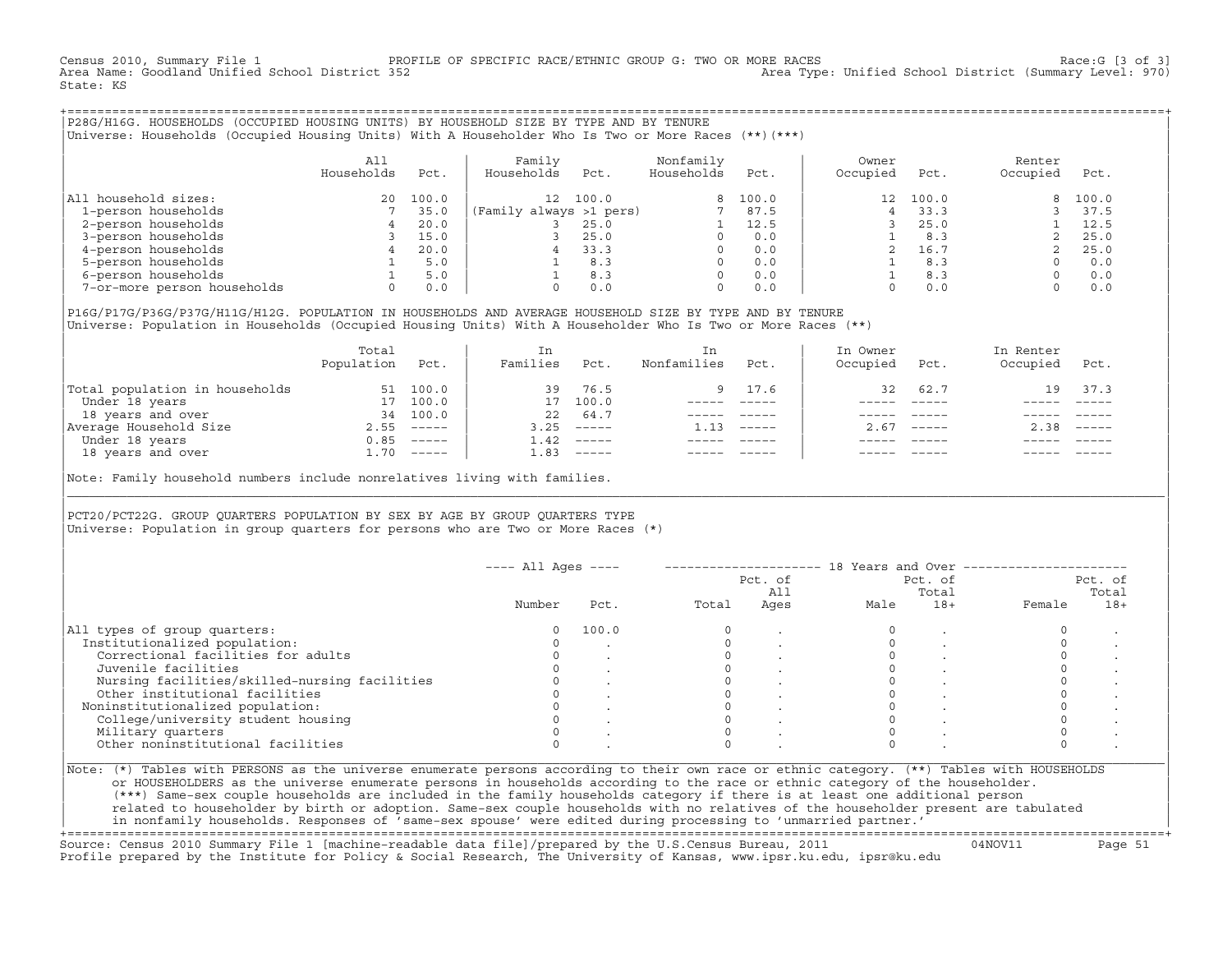Census 2010, Summary File 1 PROFILE OF SPECIFIC RACE/ETHNIC GROUP H: HISPANIC OR LATINO OF ANY RACE Race:H [1 of 3]<br>Area Name: Goodland Unified School District 352 Area Type: Unified School District (Summary Level: 970) Area Type: Unified School District (Summary Level: 970) State: KS

| Hispanic or Latino of Any Race (**) (***)<br>Population<br>As % of Population of all Races<br>Total Persons:<br>otal Persons: 646 10.9% of<br>In Households(*) 644 11.1% of<br>In Group Quarters 2 2.0% of<br>By Presence of: Own Children Related Children<br>5,930<br>5,828<br>Families Pct.<br>Families Pct.<br>$\begin{array}{c} 27.223 \\ 102 \end{array}$<br>All families:<br>139 100.0<br>P16-18H/P36-37H. HOUSEHOLDS/POPULATION IN HOUSEHOLDS BY HOUSEHOLD TYPE<br>91 65.5<br>Universe: HOUSEHOLDERS Who Are Hispanic or Latino of Any Race<br>64 46.0<br>8 5.8<br>Average<br>Households<br>Population (**)<br>Size<br>24 17.3<br>Total Households (**)<br>32 23.0<br>botal Households (**)<br>Under 18 years<br>18 18 1.17<br>18 years and over<br>Family Households (***)<br>Under 18 years<br>2.15<br>1.17<br>18 years and over<br>Family Households (***)<br>139<br>19 197<br>212<br>2.00<br>2.00<br>2.00<br>2.00<br>58 2.00<br>2.00<br>27 19.4<br>48 34.5<br>19 13.7<br>14 10.1<br>$6 \t 4.3$<br>2 1.4<br>$6\quad 4.3$<br>$5 \t3.6$<br>P12H/P13H. POPULATION BY AGE AND SEX<br>Universe: Persons Who Are Hispanic or Latino of Any Race (*)<br>29 20.9<br>20 14.4<br>$4 \t 2.9$<br>---Both Sexes---<br>$---Male----$<br>$---$ Female -----<br>$6\quad 4.3$<br>Number Pct.<br>Number Pct.<br>Number<br>Pct.<br>10 7.2<br>9 6.5<br>All Ages: 646 100.0<br>Under 5 82 12.7<br>5 to 9 74 11.5<br>10 to 14 74 11.5<br>15 to 17 37 5.7<br>20 7 1.1<br>20 7 1.1<br>21 7 1.1<br>21 7 1.1<br>25 to 24 26 4.0<br>30 to 34 44 6.8<br>40 to 44 35 5.4<br>45 to 49 37 5.7<br>55 to 49 37 5.7<br>55 to 59<br>All Ages:<br>332 100.0<br>40 12.0<br>332 100.0<br>40 12.7<br>20 6.0<br>16 4.8<br>5 1.5<br>3 0.9<br>15 4.5<br>30 9.0<br>27 8.1<br>25 7.5<br>15 4.5<br>17 5.1<br>45<br>27 5.1<br>4.5<br>27 8.1<br>25 7.5<br>15 4.5<br>27 8.1<br>25 7.5<br>15 4.5<br>20 0.6<br>27 5.1<br>25 7.5<br>20 0.6<br>20 0.6<br><br>$\begin{array}{cccccc} 314 & 100.0 \\ 42 & 13.4 \\ 39 & 12.4 \\ 32 & 10.2 \\ 17 & 5.4 \\ 12 & 3.8 \\ 2 & 0.6 \\ 4 & 1.3 \\ 11 & 3.5 \\ 28 & 8.9 \\ 17 & 5.4 \\ 4 & 1.3 \\ 11 & 3.5 \\ 28 & 8.9 \\ 17 & 5.4 \\ 2 & 7.6 \\ 10 & 3.2 \\ 22 & 7.6 \\ 14 & 4.5 \\ 12 & 3.1 \\ 3 & 1. \\ 3 & 1. \\ 3 & 1. \\ 3 & 1. \\ 3$<br>P31H. RELATIONSHIP BY HOUSEHOLD TYPE FOR THE POPULATION UNDER 18 YEARS<br>Universe: Persons under 18 who are<br>Hispanic or Latino of Any Race (*) (***)<br>Number<br>Pct.<br>al under 18:<br>n households:<br>267<br>Householder or spouse<br>Related child:<br>0<br>260<br>260<br>260<br>1 other families (no spouse present):<br>80<br>25<br>25<br>25<br>260<br>260<br>260<br>27<br>27<br>27<br>27<br>27<br>27<br>27<br>27<br>280<br>280<br>280<br>280<br>280<br>280<br><br>Total under 18:<br>100.0<br>In households:<br>100.0<br>0.0<br>97.4<br>86.9<br>56.9<br>30.0<br>Male householder<br>25<br>9.4<br>Female householder<br>55<br>20.6<br>Other relatives:<br>28<br>10.5<br>3.7<br>Grandchild<br>10<br>6.7<br>Other relatives<br>18<br>Nonrelatives<br>$7\phantom{0}$<br>2.6<br>$\overline{0}$<br>0.0<br>In group quarters:<br>Institutionalized population<br>$\overline{0}$<br>0.0<br>$\Omega$<br>0.0<br>Noninstitutionalized population<br>$267$ 41.3<br>$346$ 53.6<br>$33$ 5.1<br>Note: (*) Tables with PERSONS as the universe enumerate persons according<br>$0$ to $17$<br>137<br>41.3<br>130<br>41.4<br>$181$ $54.5$<br>$14$ $4.2$<br>to their own race or ethnic category. (**) Tables with HOUSEHOLDS or<br>18 to 64<br>$\begin{array}{c} 165 \\ 19 \end{array}$<br>52.5<br>65 plus<br>6.1<br>HOUSEHOLDERS as the universe enumerate persons in households according<br>to the race or ethnic category of the householder. (***) Responses of | P29/P29H. POPULATION SUMMARY BY RESIDENCE TYPE FOR DESIGNATED UNIVERSE<br>Universe: PERSONS Who Are Hispanic or Latino of Any Race |  |  |  | P38H/39H. FAMILY TYPE BY PRESENCE AND AGE OF OWN OR RELATED CHILDREN<br>Universe: Families With A Householder Who Is |  |  |  |
|------------------------------------------------------------------------------------------------------------------------------------------------------------------------------------------------------------------------------------------------------------------------------------------------------------------------------------------------------------------------------------------------------------------------------------------------------------------------------------------------------------------------------------------------------------------------------------------------------------------------------------------------------------------------------------------------------------------------------------------------------------------------------------------------------------------------------------------------------------------------------------------------------------------------------------------------------------------------------------------------------------------------------------------------------------------------------------------------------------------------------------------------------------------------------------------------------------------------------------------------------------------------------------------------------------------------------------------------------------------------------------------------------------------------------------------------------------------------------------------------------------------------------------------------------------------------------------------------------------------------------------------------------------------------------------------------------------------------------------------------------------------------------------------------------------------------------------------------------------------------------------------------------------------------------------------------------------------------------------------------------------------------------------------------------------------------------------------------------------------------------------------------------------------------------------------------------------------------------------------------------------------------------------------------------------------------------------------------------------------------------------------------------------------------------------------------------------------------------------------------------------------------------------------------------------------------------------------------------------------------------------------------------------------------------------------------------------------------------------------------------------------------------------------------------------------------------------------------------------------------------------------------------------------------------------------------------------------------------------------------------------------------------------------------------------------------------------------------------------------------------------------------------------------------------------------------------------------------------------------------------------------------------------------------------------------------------------------------------------------------------------------------------------------------------------------------------------------------------------------------------------------------------------------------------------------------------------------------------------------------------------------------------------------------------------------------------------|------------------------------------------------------------------------------------------------------------------------------------|--|--|--|----------------------------------------------------------------------------------------------------------------------|--|--|--|
|                                                                                                                                                                                                                                                                                                                                                                                                                                                                                                                                                                                                                                                                                                                                                                                                                                                                                                                                                                                                                                                                                                                                                                                                                                                                                                                                                                                                                                                                                                                                                                                                                                                                                                                                                                                                                                                                                                                                                                                                                                                                                                                                                                                                                                                                                                                                                                                                                                                                                                                                                                                                                                                                                                                                                                                                                                                                                                                                                                                                                                                                                                                                                                                                                                                                                                                                                                                                                                                                                                                                                                                                                                                                                                            |                                                                                                                                    |  |  |  |                                                                                                                      |  |  |  |
|                                                                                                                                                                                                                                                                                                                                                                                                                                                                                                                                                                                                                                                                                                                                                                                                                                                                                                                                                                                                                                                                                                                                                                                                                                                                                                                                                                                                                                                                                                                                                                                                                                                                                                                                                                                                                                                                                                                                                                                                                                                                                                                                                                                                                                                                                                                                                                                                                                                                                                                                                                                                                                                                                                                                                                                                                                                                                                                                                                                                                                                                                                                                                                                                                                                                                                                                                                                                                                                                                                                                                                                                                                                                                                            |                                                                                                                                    |  |  |  |                                                                                                                      |  |  |  |
|                                                                                                                                                                                                                                                                                                                                                                                                                                                                                                                                                                                                                                                                                                                                                                                                                                                                                                                                                                                                                                                                                                                                                                                                                                                                                                                                                                                                                                                                                                                                                                                                                                                                                                                                                                                                                                                                                                                                                                                                                                                                                                                                                                                                                                                                                                                                                                                                                                                                                                                                                                                                                                                                                                                                                                                                                                                                                                                                                                                                                                                                                                                                                                                                                                                                                                                                                                                                                                                                                                                                                                                                                                                                                                            |                                                                                                                                    |  |  |  |                                                                                                                      |  |  |  |
|                                                                                                                                                                                                                                                                                                                                                                                                                                                                                                                                                                                                                                                                                                                                                                                                                                                                                                                                                                                                                                                                                                                                                                                                                                                                                                                                                                                                                                                                                                                                                                                                                                                                                                                                                                                                                                                                                                                                                                                                                                                                                                                                                                                                                                                                                                                                                                                                                                                                                                                                                                                                                                                                                                                                                                                                                                                                                                                                                                                                                                                                                                                                                                                                                                                                                                                                                                                                                                                                                                                                                                                                                                                                                                            |                                                                                                                                    |  |  |  |                                                                                                                      |  |  |  |
|                                                                                                                                                                                                                                                                                                                                                                                                                                                                                                                                                                                                                                                                                                                                                                                                                                                                                                                                                                                                                                                                                                                                                                                                                                                                                                                                                                                                                                                                                                                                                                                                                                                                                                                                                                                                                                                                                                                                                                                                                                                                                                                                                                                                                                                                                                                                                                                                                                                                                                                                                                                                                                                                                                                                                                                                                                                                                                                                                                                                                                                                                                                                                                                                                                                                                                                                                                                                                                                                                                                                                                                                                                                                                                            |                                                                                                                                    |  |  |  |                                                                                                                      |  |  |  |
|                                                                                                                                                                                                                                                                                                                                                                                                                                                                                                                                                                                                                                                                                                                                                                                                                                                                                                                                                                                                                                                                                                                                                                                                                                                                                                                                                                                                                                                                                                                                                                                                                                                                                                                                                                                                                                                                                                                                                                                                                                                                                                                                                                                                                                                                                                                                                                                                                                                                                                                                                                                                                                                                                                                                                                                                                                                                                                                                                                                                                                                                                                                                                                                                                                                                                                                                                                                                                                                                                                                                                                                                                                                                                                            |                                                                                                                                    |  |  |  |                                                                                                                      |  |  |  |
|                                                                                                                                                                                                                                                                                                                                                                                                                                                                                                                                                                                                                                                                                                                                                                                                                                                                                                                                                                                                                                                                                                                                                                                                                                                                                                                                                                                                                                                                                                                                                                                                                                                                                                                                                                                                                                                                                                                                                                                                                                                                                                                                                                                                                                                                                                                                                                                                                                                                                                                                                                                                                                                                                                                                                                                                                                                                                                                                                                                                                                                                                                                                                                                                                                                                                                                                                                                                                                                                                                                                                                                                                                                                                                            |                                                                                                                                    |  |  |  |                                                                                                                      |  |  |  |
|                                                                                                                                                                                                                                                                                                                                                                                                                                                                                                                                                                                                                                                                                                                                                                                                                                                                                                                                                                                                                                                                                                                                                                                                                                                                                                                                                                                                                                                                                                                                                                                                                                                                                                                                                                                                                                                                                                                                                                                                                                                                                                                                                                                                                                                                                                                                                                                                                                                                                                                                                                                                                                                                                                                                                                                                                                                                                                                                                                                                                                                                                                                                                                                                                                                                                                                                                                                                                                                                                                                                                                                                                                                                                                            |                                                                                                                                    |  |  |  |                                                                                                                      |  |  |  |
|                                                                                                                                                                                                                                                                                                                                                                                                                                                                                                                                                                                                                                                                                                                                                                                                                                                                                                                                                                                                                                                                                                                                                                                                                                                                                                                                                                                                                                                                                                                                                                                                                                                                                                                                                                                                                                                                                                                                                                                                                                                                                                                                                                                                                                                                                                                                                                                                                                                                                                                                                                                                                                                                                                                                                                                                                                                                                                                                                                                                                                                                                                                                                                                                                                                                                                                                                                                                                                                                                                                                                                                                                                                                                                            |                                                                                                                                    |  |  |  |                                                                                                                      |  |  |  |
|                                                                                                                                                                                                                                                                                                                                                                                                                                                                                                                                                                                                                                                                                                                                                                                                                                                                                                                                                                                                                                                                                                                                                                                                                                                                                                                                                                                                                                                                                                                                                                                                                                                                                                                                                                                                                                                                                                                                                                                                                                                                                                                                                                                                                                                                                                                                                                                                                                                                                                                                                                                                                                                                                                                                                                                                                                                                                                                                                                                                                                                                                                                                                                                                                                                                                                                                                                                                                                                                                                                                                                                                                                                                                                            |                                                                                                                                    |  |  |  |                                                                                                                      |  |  |  |
|                                                                                                                                                                                                                                                                                                                                                                                                                                                                                                                                                                                                                                                                                                                                                                                                                                                                                                                                                                                                                                                                                                                                                                                                                                                                                                                                                                                                                                                                                                                                                                                                                                                                                                                                                                                                                                                                                                                                                                                                                                                                                                                                                                                                                                                                                                                                                                                                                                                                                                                                                                                                                                                                                                                                                                                                                                                                                                                                                                                                                                                                                                                                                                                                                                                                                                                                                                                                                                                                                                                                                                                                                                                                                                            |                                                                                                                                    |  |  |  |                                                                                                                      |  |  |  |
|                                                                                                                                                                                                                                                                                                                                                                                                                                                                                                                                                                                                                                                                                                                                                                                                                                                                                                                                                                                                                                                                                                                                                                                                                                                                                                                                                                                                                                                                                                                                                                                                                                                                                                                                                                                                                                                                                                                                                                                                                                                                                                                                                                                                                                                                                                                                                                                                                                                                                                                                                                                                                                                                                                                                                                                                                                                                                                                                                                                                                                                                                                                                                                                                                                                                                                                                                                                                                                                                                                                                                                                                                                                                                                            |                                                                                                                                    |  |  |  |                                                                                                                      |  |  |  |
|                                                                                                                                                                                                                                                                                                                                                                                                                                                                                                                                                                                                                                                                                                                                                                                                                                                                                                                                                                                                                                                                                                                                                                                                                                                                                                                                                                                                                                                                                                                                                                                                                                                                                                                                                                                                                                                                                                                                                                                                                                                                                                                                                                                                                                                                                                                                                                                                                                                                                                                                                                                                                                                                                                                                                                                                                                                                                                                                                                                                                                                                                                                                                                                                                                                                                                                                                                                                                                                                                                                                                                                                                                                                                                            |                                                                                                                                    |  |  |  |                                                                                                                      |  |  |  |
|                                                                                                                                                                                                                                                                                                                                                                                                                                                                                                                                                                                                                                                                                                                                                                                                                                                                                                                                                                                                                                                                                                                                                                                                                                                                                                                                                                                                                                                                                                                                                                                                                                                                                                                                                                                                                                                                                                                                                                                                                                                                                                                                                                                                                                                                                                                                                                                                                                                                                                                                                                                                                                                                                                                                                                                                                                                                                                                                                                                                                                                                                                                                                                                                                                                                                                                                                                                                                                                                                                                                                                                                                                                                                                            |                                                                                                                                    |  |  |  |                                                                                                                      |  |  |  |
|                                                                                                                                                                                                                                                                                                                                                                                                                                                                                                                                                                                                                                                                                                                                                                                                                                                                                                                                                                                                                                                                                                                                                                                                                                                                                                                                                                                                                                                                                                                                                                                                                                                                                                                                                                                                                                                                                                                                                                                                                                                                                                                                                                                                                                                                                                                                                                                                                                                                                                                                                                                                                                                                                                                                                                                                                                                                                                                                                                                                                                                                                                                                                                                                                                                                                                                                                                                                                                                                                                                                                                                                                                                                                                            |                                                                                                                                    |  |  |  |                                                                                                                      |  |  |  |
|                                                                                                                                                                                                                                                                                                                                                                                                                                                                                                                                                                                                                                                                                                                                                                                                                                                                                                                                                                                                                                                                                                                                                                                                                                                                                                                                                                                                                                                                                                                                                                                                                                                                                                                                                                                                                                                                                                                                                                                                                                                                                                                                                                                                                                                                                                                                                                                                                                                                                                                                                                                                                                                                                                                                                                                                                                                                                                                                                                                                                                                                                                                                                                                                                                                                                                                                                                                                                                                                                                                                                                                                                                                                                                            |                                                                                                                                    |  |  |  |                                                                                                                      |  |  |  |
|                                                                                                                                                                                                                                                                                                                                                                                                                                                                                                                                                                                                                                                                                                                                                                                                                                                                                                                                                                                                                                                                                                                                                                                                                                                                                                                                                                                                                                                                                                                                                                                                                                                                                                                                                                                                                                                                                                                                                                                                                                                                                                                                                                                                                                                                                                                                                                                                                                                                                                                                                                                                                                                                                                                                                                                                                                                                                                                                                                                                                                                                                                                                                                                                                                                                                                                                                                                                                                                                                                                                                                                                                                                                                                            |                                                                                                                                    |  |  |  |                                                                                                                      |  |  |  |
|                                                                                                                                                                                                                                                                                                                                                                                                                                                                                                                                                                                                                                                                                                                                                                                                                                                                                                                                                                                                                                                                                                                                                                                                                                                                                                                                                                                                                                                                                                                                                                                                                                                                                                                                                                                                                                                                                                                                                                                                                                                                                                                                                                                                                                                                                                                                                                                                                                                                                                                                                                                                                                                                                                                                                                                                                                                                                                                                                                                                                                                                                                                                                                                                                                                                                                                                                                                                                                                                                                                                                                                                                                                                                                            |                                                                                                                                    |  |  |  |                                                                                                                      |  |  |  |
|                                                                                                                                                                                                                                                                                                                                                                                                                                                                                                                                                                                                                                                                                                                                                                                                                                                                                                                                                                                                                                                                                                                                                                                                                                                                                                                                                                                                                                                                                                                                                                                                                                                                                                                                                                                                                                                                                                                                                                                                                                                                                                                                                                                                                                                                                                                                                                                                                                                                                                                                                                                                                                                                                                                                                                                                                                                                                                                                                                                                                                                                                                                                                                                                                                                                                                                                                                                                                                                                                                                                                                                                                                                                                                            |                                                                                                                                    |  |  |  |                                                                                                                      |  |  |  |
|                                                                                                                                                                                                                                                                                                                                                                                                                                                                                                                                                                                                                                                                                                                                                                                                                                                                                                                                                                                                                                                                                                                                                                                                                                                                                                                                                                                                                                                                                                                                                                                                                                                                                                                                                                                                                                                                                                                                                                                                                                                                                                                                                                                                                                                                                                                                                                                                                                                                                                                                                                                                                                                                                                                                                                                                                                                                                                                                                                                                                                                                                                                                                                                                                                                                                                                                                                                                                                                                                                                                                                                                                                                                                                            |                                                                                                                                    |  |  |  |                                                                                                                      |  |  |  |
|                                                                                                                                                                                                                                                                                                                                                                                                                                                                                                                                                                                                                                                                                                                                                                                                                                                                                                                                                                                                                                                                                                                                                                                                                                                                                                                                                                                                                                                                                                                                                                                                                                                                                                                                                                                                                                                                                                                                                                                                                                                                                                                                                                                                                                                                                                                                                                                                                                                                                                                                                                                                                                                                                                                                                                                                                                                                                                                                                                                                                                                                                                                                                                                                                                                                                                                                                                                                                                                                                                                                                                                                                                                                                                            |                                                                                                                                    |  |  |  |                                                                                                                      |  |  |  |
|                                                                                                                                                                                                                                                                                                                                                                                                                                                                                                                                                                                                                                                                                                                                                                                                                                                                                                                                                                                                                                                                                                                                                                                                                                                                                                                                                                                                                                                                                                                                                                                                                                                                                                                                                                                                                                                                                                                                                                                                                                                                                                                                                                                                                                                                                                                                                                                                                                                                                                                                                                                                                                                                                                                                                                                                                                                                                                                                                                                                                                                                                                                                                                                                                                                                                                                                                                                                                                                                                                                                                                                                                                                                                                            |                                                                                                                                    |  |  |  |                                                                                                                      |  |  |  |
|                                                                                                                                                                                                                                                                                                                                                                                                                                                                                                                                                                                                                                                                                                                                                                                                                                                                                                                                                                                                                                                                                                                                                                                                                                                                                                                                                                                                                                                                                                                                                                                                                                                                                                                                                                                                                                                                                                                                                                                                                                                                                                                                                                                                                                                                                                                                                                                                                                                                                                                                                                                                                                                                                                                                                                                                                                                                                                                                                                                                                                                                                                                                                                                                                                                                                                                                                                                                                                                                                                                                                                                                                                                                                                            |                                                                                                                                    |  |  |  |                                                                                                                      |  |  |  |
|                                                                                                                                                                                                                                                                                                                                                                                                                                                                                                                                                                                                                                                                                                                                                                                                                                                                                                                                                                                                                                                                                                                                                                                                                                                                                                                                                                                                                                                                                                                                                                                                                                                                                                                                                                                                                                                                                                                                                                                                                                                                                                                                                                                                                                                                                                                                                                                                                                                                                                                                                                                                                                                                                                                                                                                                                                                                                                                                                                                                                                                                                                                                                                                                                                                                                                                                                                                                                                                                                                                                                                                                                                                                                                            |                                                                                                                                    |  |  |  |                                                                                                                      |  |  |  |
|                                                                                                                                                                                                                                                                                                                                                                                                                                                                                                                                                                                                                                                                                                                                                                                                                                                                                                                                                                                                                                                                                                                                                                                                                                                                                                                                                                                                                                                                                                                                                                                                                                                                                                                                                                                                                                                                                                                                                                                                                                                                                                                                                                                                                                                                                                                                                                                                                                                                                                                                                                                                                                                                                                                                                                                                                                                                                                                                                                                                                                                                                                                                                                                                                                                                                                                                                                                                                                                                                                                                                                                                                                                                                                            |                                                                                                                                    |  |  |  |                                                                                                                      |  |  |  |
|                                                                                                                                                                                                                                                                                                                                                                                                                                                                                                                                                                                                                                                                                                                                                                                                                                                                                                                                                                                                                                                                                                                                                                                                                                                                                                                                                                                                                                                                                                                                                                                                                                                                                                                                                                                                                                                                                                                                                                                                                                                                                                                                                                                                                                                                                                                                                                                                                                                                                                                                                                                                                                                                                                                                                                                                                                                                                                                                                                                                                                                                                                                                                                                                                                                                                                                                                                                                                                                                                                                                                                                                                                                                                                            |                                                                                                                                    |  |  |  |                                                                                                                      |  |  |  |
|                                                                                                                                                                                                                                                                                                                                                                                                                                                                                                                                                                                                                                                                                                                                                                                                                                                                                                                                                                                                                                                                                                                                                                                                                                                                                                                                                                                                                                                                                                                                                                                                                                                                                                                                                                                                                                                                                                                                                                                                                                                                                                                                                                                                                                                                                                                                                                                                                                                                                                                                                                                                                                                                                                                                                                                                                                                                                                                                                                                                                                                                                                                                                                                                                                                                                                                                                                                                                                                                                                                                                                                                                                                                                                            |                                                                                                                                    |  |  |  |                                                                                                                      |  |  |  |
|                                                                                                                                                                                                                                                                                                                                                                                                                                                                                                                                                                                                                                                                                                                                                                                                                                                                                                                                                                                                                                                                                                                                                                                                                                                                                                                                                                                                                                                                                                                                                                                                                                                                                                                                                                                                                                                                                                                                                                                                                                                                                                                                                                                                                                                                                                                                                                                                                                                                                                                                                                                                                                                                                                                                                                                                                                                                                                                                                                                                                                                                                                                                                                                                                                                                                                                                                                                                                                                                                                                                                                                                                                                                                                            |                                                                                                                                    |  |  |  |                                                                                                                      |  |  |  |
|                                                                                                                                                                                                                                                                                                                                                                                                                                                                                                                                                                                                                                                                                                                                                                                                                                                                                                                                                                                                                                                                                                                                                                                                                                                                                                                                                                                                                                                                                                                                                                                                                                                                                                                                                                                                                                                                                                                                                                                                                                                                                                                                                                                                                                                                                                                                                                                                                                                                                                                                                                                                                                                                                                                                                                                                                                                                                                                                                                                                                                                                                                                                                                                                                                                                                                                                                                                                                                                                                                                                                                                                                                                                                                            |                                                                                                                                    |  |  |  |                                                                                                                      |  |  |  |
|                                                                                                                                                                                                                                                                                                                                                                                                                                                                                                                                                                                                                                                                                                                                                                                                                                                                                                                                                                                                                                                                                                                                                                                                                                                                                                                                                                                                                                                                                                                                                                                                                                                                                                                                                                                                                                                                                                                                                                                                                                                                                                                                                                                                                                                                                                                                                                                                                                                                                                                                                                                                                                                                                                                                                                                                                                                                                                                                                                                                                                                                                                                                                                                                                                                                                                                                                                                                                                                                                                                                                                                                                                                                                                            |                                                                                                                                    |  |  |  |                                                                                                                      |  |  |  |
|                                                                                                                                                                                                                                                                                                                                                                                                                                                                                                                                                                                                                                                                                                                                                                                                                                                                                                                                                                                                                                                                                                                                                                                                                                                                                                                                                                                                                                                                                                                                                                                                                                                                                                                                                                                                                                                                                                                                                                                                                                                                                                                                                                                                                                                                                                                                                                                                                                                                                                                                                                                                                                                                                                                                                                                                                                                                                                                                                                                                                                                                                                                                                                                                                                                                                                                                                                                                                                                                                                                                                                                                                                                                                                            |                                                                                                                                    |  |  |  |                                                                                                                      |  |  |  |
|                                                                                                                                                                                                                                                                                                                                                                                                                                                                                                                                                                                                                                                                                                                                                                                                                                                                                                                                                                                                                                                                                                                                                                                                                                                                                                                                                                                                                                                                                                                                                                                                                                                                                                                                                                                                                                                                                                                                                                                                                                                                                                                                                                                                                                                                                                                                                                                                                                                                                                                                                                                                                                                                                                                                                                                                                                                                                                                                                                                                                                                                                                                                                                                                                                                                                                                                                                                                                                                                                                                                                                                                                                                                                                            |                                                                                                                                    |  |  |  |                                                                                                                      |  |  |  |
|                                                                                                                                                                                                                                                                                                                                                                                                                                                                                                                                                                                                                                                                                                                                                                                                                                                                                                                                                                                                                                                                                                                                                                                                                                                                                                                                                                                                                                                                                                                                                                                                                                                                                                                                                                                                                                                                                                                                                                                                                                                                                                                                                                                                                                                                                                                                                                                                                                                                                                                                                                                                                                                                                                                                                                                                                                                                                                                                                                                                                                                                                                                                                                                                                                                                                                                                                                                                                                                                                                                                                                                                                                                                                                            |                                                                                                                                    |  |  |  |                                                                                                                      |  |  |  |
|                                                                                                                                                                                                                                                                                                                                                                                                                                                                                                                                                                                                                                                                                                                                                                                                                                                                                                                                                                                                                                                                                                                                                                                                                                                                                                                                                                                                                                                                                                                                                                                                                                                                                                                                                                                                                                                                                                                                                                                                                                                                                                                                                                                                                                                                                                                                                                                                                                                                                                                                                                                                                                                                                                                                                                                                                                                                                                                                                                                                                                                                                                                                                                                                                                                                                                                                                                                                                                                                                                                                                                                                                                                                                                            |                                                                                                                                    |  |  |  |                                                                                                                      |  |  |  |
|                                                                                                                                                                                                                                                                                                                                                                                                                                                                                                                                                                                                                                                                                                                                                                                                                                                                                                                                                                                                                                                                                                                                                                                                                                                                                                                                                                                                                                                                                                                                                                                                                                                                                                                                                                                                                                                                                                                                                                                                                                                                                                                                                                                                                                                                                                                                                                                                                                                                                                                                                                                                                                                                                                                                                                                                                                                                                                                                                                                                                                                                                                                                                                                                                                                                                                                                                                                                                                                                                                                                                                                                                                                                                                            |                                                                                                                                    |  |  |  |                                                                                                                      |  |  |  |
|                                                                                                                                                                                                                                                                                                                                                                                                                                                                                                                                                                                                                                                                                                                                                                                                                                                                                                                                                                                                                                                                                                                                                                                                                                                                                                                                                                                                                                                                                                                                                                                                                                                                                                                                                                                                                                                                                                                                                                                                                                                                                                                                                                                                                                                                                                                                                                                                                                                                                                                                                                                                                                                                                                                                                                                                                                                                                                                                                                                                                                                                                                                                                                                                                                                                                                                                                                                                                                                                                                                                                                                                                                                                                                            |                                                                                                                                    |  |  |  |                                                                                                                      |  |  |  |
|                                                                                                                                                                                                                                                                                                                                                                                                                                                                                                                                                                                                                                                                                                                                                                                                                                                                                                                                                                                                                                                                                                                                                                                                                                                                                                                                                                                                                                                                                                                                                                                                                                                                                                                                                                                                                                                                                                                                                                                                                                                                                                                                                                                                                                                                                                                                                                                                                                                                                                                                                                                                                                                                                                                                                                                                                                                                                                                                                                                                                                                                                                                                                                                                                                                                                                                                                                                                                                                                                                                                                                                                                                                                                                            |                                                                                                                                    |  |  |  |                                                                                                                      |  |  |  |
|                                                                                                                                                                                                                                                                                                                                                                                                                                                                                                                                                                                                                                                                                                                                                                                                                                                                                                                                                                                                                                                                                                                                                                                                                                                                                                                                                                                                                                                                                                                                                                                                                                                                                                                                                                                                                                                                                                                                                                                                                                                                                                                                                                                                                                                                                                                                                                                                                                                                                                                                                                                                                                                                                                                                                                                                                                                                                                                                                                                                                                                                                                                                                                                                                                                                                                                                                                                                                                                                                                                                                                                                                                                                                                            |                                                                                                                                    |  |  |  |                                                                                                                      |  |  |  |
|                                                                                                                                                                                                                                                                                                                                                                                                                                                                                                                                                                                                                                                                                                                                                                                                                                                                                                                                                                                                                                                                                                                                                                                                                                                                                                                                                                                                                                                                                                                                                                                                                                                                                                                                                                                                                                                                                                                                                                                                                                                                                                                                                                                                                                                                                                                                                                                                                                                                                                                                                                                                                                                                                                                                                                                                                                                                                                                                                                                                                                                                                                                                                                                                                                                                                                                                                                                                                                                                                                                                                                                                                                                                                                            |                                                                                                                                    |  |  |  |                                                                                                                      |  |  |  |
|                                                                                                                                                                                                                                                                                                                                                                                                                                                                                                                                                                                                                                                                                                                                                                                                                                                                                                                                                                                                                                                                                                                                                                                                                                                                                                                                                                                                                                                                                                                                                                                                                                                                                                                                                                                                                                                                                                                                                                                                                                                                                                                                                                                                                                                                                                                                                                                                                                                                                                                                                                                                                                                                                                                                                                                                                                                                                                                                                                                                                                                                                                                                                                                                                                                                                                                                                                                                                                                                                                                                                                                                                                                                                                            |                                                                                                                                    |  |  |  |                                                                                                                      |  |  |  |
|                                                                                                                                                                                                                                                                                                                                                                                                                                                                                                                                                                                                                                                                                                                                                                                                                                                                                                                                                                                                                                                                                                                                                                                                                                                                                                                                                                                                                                                                                                                                                                                                                                                                                                                                                                                                                                                                                                                                                                                                                                                                                                                                                                                                                                                                                                                                                                                                                                                                                                                                                                                                                                                                                                                                                                                                                                                                                                                                                                                                                                                                                                                                                                                                                                                                                                                                                                                                                                                                                                                                                                                                                                                                                                            |                                                                                                                                    |  |  |  |                                                                                                                      |  |  |  |
|                                                                                                                                                                                                                                                                                                                                                                                                                                                                                                                                                                                                                                                                                                                                                                                                                                                                                                                                                                                                                                                                                                                                                                                                                                                                                                                                                                                                                                                                                                                                                                                                                                                                                                                                                                                                                                                                                                                                                                                                                                                                                                                                                                                                                                                                                                                                                                                                                                                                                                                                                                                                                                                                                                                                                                                                                                                                                                                                                                                                                                                                                                                                                                                                                                                                                                                                                                                                                                                                                                                                                                                                                                                                                                            |                                                                                                                                    |  |  |  |                                                                                                                      |  |  |  |
|                                                                                                                                                                                                                                                                                                                                                                                                                                                                                                                                                                                                                                                                                                                                                                                                                                                                                                                                                                                                                                                                                                                                                                                                                                                                                                                                                                                                                                                                                                                                                                                                                                                                                                                                                                                                                                                                                                                                                                                                                                                                                                                                                                                                                                                                                                                                                                                                                                                                                                                                                                                                                                                                                                                                                                                                                                                                                                                                                                                                                                                                                                                                                                                                                                                                                                                                                                                                                                                                                                                                                                                                                                                                                                            |                                                                                                                                    |  |  |  |                                                                                                                      |  |  |  |
|                                                                                                                                                                                                                                                                                                                                                                                                                                                                                                                                                                                                                                                                                                                                                                                                                                                                                                                                                                                                                                                                                                                                                                                                                                                                                                                                                                                                                                                                                                                                                                                                                                                                                                                                                                                                                                                                                                                                                                                                                                                                                                                                                                                                                                                                                                                                                                                                                                                                                                                                                                                                                                                                                                                                                                                                                                                                                                                                                                                                                                                                                                                                                                                                                                                                                                                                                                                                                                                                                                                                                                                                                                                                                                            |                                                                                                                                    |  |  |  |                                                                                                                      |  |  |  |
|                                                                                                                                                                                                                                                                                                                                                                                                                                                                                                                                                                                                                                                                                                                                                                                                                                                                                                                                                                                                                                                                                                                                                                                                                                                                                                                                                                                                                                                                                                                                                                                                                                                                                                                                                                                                                                                                                                                                                                                                                                                                                                                                                                                                                                                                                                                                                                                                                                                                                                                                                                                                                                                                                                                                                                                                                                                                                                                                                                                                                                                                                                                                                                                                                                                                                                                                                                                                                                                                                                                                                                                                                                                                                                            |                                                                                                                                    |  |  |  |                                                                                                                      |  |  |  |
|                                                                                                                                                                                                                                                                                                                                                                                                                                                                                                                                                                                                                                                                                                                                                                                                                                                                                                                                                                                                                                                                                                                                                                                                                                                                                                                                                                                                                                                                                                                                                                                                                                                                                                                                                                                                                                                                                                                                                                                                                                                                                                                                                                                                                                                                                                                                                                                                                                                                                                                                                                                                                                                                                                                                                                                                                                                                                                                                                                                                                                                                                                                                                                                                                                                                                                                                                                                                                                                                                                                                                                                                                                                                                                            |                                                                                                                                    |  |  |  |                                                                                                                      |  |  |  |
|                                                                                                                                                                                                                                                                                                                                                                                                                                                                                                                                                                                                                                                                                                                                                                                                                                                                                                                                                                                                                                                                                                                                                                                                                                                                                                                                                                                                                                                                                                                                                                                                                                                                                                                                                                                                                                                                                                                                                                                                                                                                                                                                                                                                                                                                                                                                                                                                                                                                                                                                                                                                                                                                                                                                                                                                                                                                                                                                                                                                                                                                                                                                                                                                                                                                                                                                                                                                                                                                                                                                                                                                                                                                                                            |                                                                                                                                    |  |  |  |                                                                                                                      |  |  |  |
|                                                                                                                                                                                                                                                                                                                                                                                                                                                                                                                                                                                                                                                                                                                                                                                                                                                                                                                                                                                                                                                                                                                                                                                                                                                                                                                                                                                                                                                                                                                                                                                                                                                                                                                                                                                                                                                                                                                                                                                                                                                                                                                                                                                                                                                                                                                                                                                                                                                                                                                                                                                                                                                                                                                                                                                                                                                                                                                                                                                                                                                                                                                                                                                                                                                                                                                                                                                                                                                                                                                                                                                                                                                                                                            |                                                                                                                                    |  |  |  |                                                                                                                      |  |  |  |
|                                                                                                                                                                                                                                                                                                                                                                                                                                                                                                                                                                                                                                                                                                                                                                                                                                                                                                                                                                                                                                                                                                                                                                                                                                                                                                                                                                                                                                                                                                                                                                                                                                                                                                                                                                                                                                                                                                                                                                                                                                                                                                                                                                                                                                                                                                                                                                                                                                                                                                                                                                                                                                                                                                                                                                                                                                                                                                                                                                                                                                                                                                                                                                                                                                                                                                                                                                                                                                                                                                                                                                                                                                                                                                            |                                                                                                                                    |  |  |  |                                                                                                                      |  |  |  |
| 22.8<br>23.9<br>23.4<br>'same-sex spouse' were edited during processing to 'unmarried partner.'<br> Median Aqe                                                                                                                                                                                                                                                                                                                                                                                                                                                                                                                                                                                                                                                                                                                                                                                                                                                                                                                                                                                                                                                                                                                                                                                                                                                                                                                                                                                                                                                                                                                                                                                                                                                                                                                                                                                                                                                                                                                                                                                                                                                                                                                                                                                                                                                                                                                                                                                                                                                                                                                                                                                                                                                                                                                                                                                                                                                                                                                                                                                                                                                                                                                                                                                                                                                                                                                                                                                                                                                                                                                                                                                             |                                                                                                                                    |  |  |  |                                                                                                                      |  |  |  |

+===================================================================================================================================================+Source: Census 2010 Summary File 1 [machine−readable data file]/prepared by the U.S.Census Bureau, 2011 04NOV11 Page 52 Profile prepared by the Institute for Policy & Social Research, The University of Kansas, www.ipsr.ku.edu, ipsr@ku.edu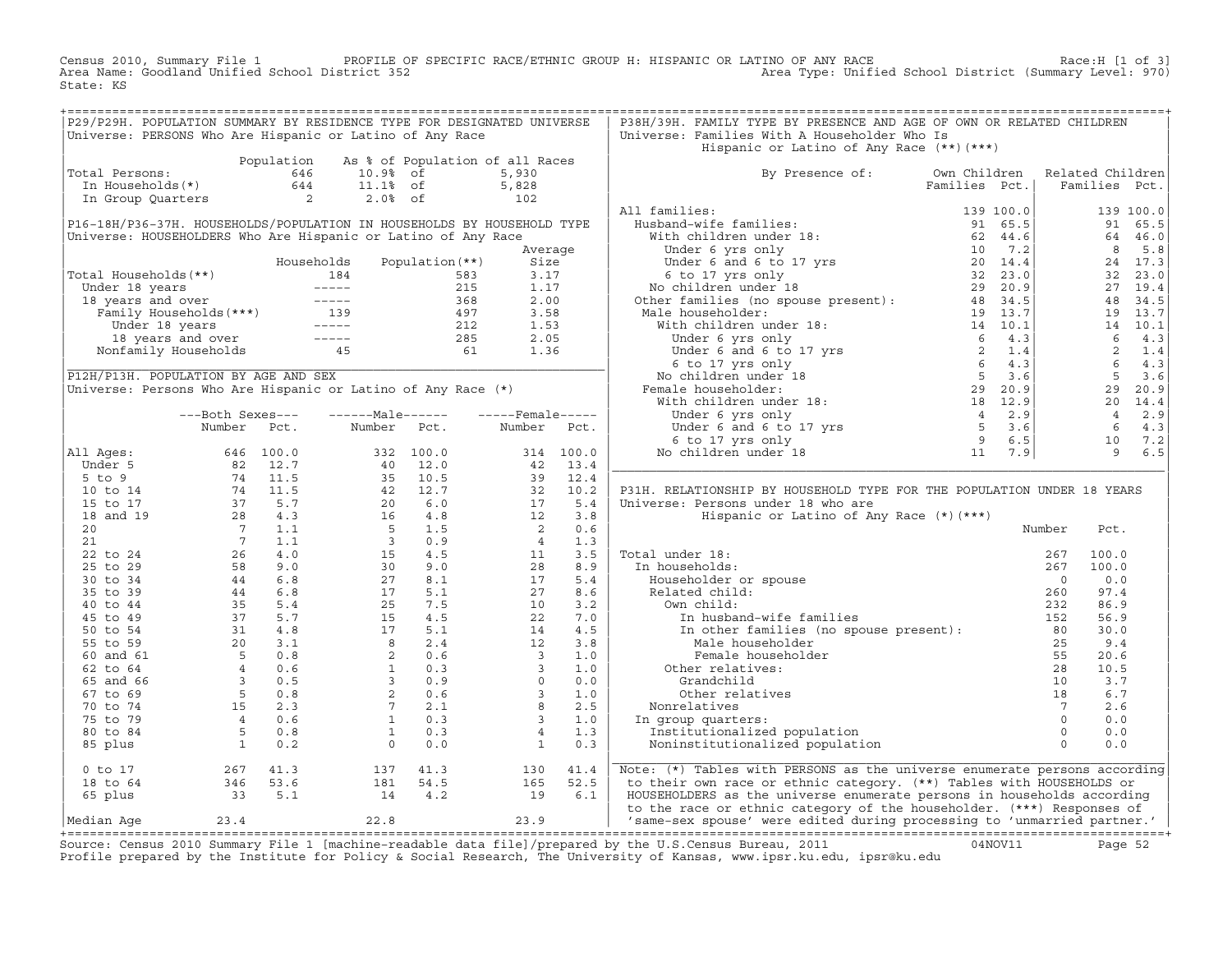Census 2010, Summary File 1 PROFILE OF SPECIFIC RACE/ETHNIC GROUP H: HISPANIC OR LATINO OF ANY RACE Race:H [2 of 3]<br>Area Name: Goodland Unified School District 352 Area Type: Unified School District (Summary Level: 970) Area Type: Unified School District (Summary Level: 970) State: KS

| P29H/P34H. RELATIONSHIP BY HOUSEHOLD TYPE FOR ALL PERSONS & PERSONS 65+<br>Universe: Persons Who Are Hispanic or Latino of Any Race $(*)$ $(***)$ |                          |              |                |                |                   | PCT14H. PRESENCE OF MULTIGENERATIONAL HOUSEHOLDS<br>Universe: Households With A Householder Who Is |                 |              |                 |           |
|---------------------------------------------------------------------------------------------------------------------------------------------------|--------------------------|--------------|----------------|----------------|-------------------|----------------------------------------------------------------------------------------------------|-----------------|--------------|-----------------|-----------|
|                                                                                                                                                   |                          |              |                |                |                   | Hispanic or Latino of Any Race (**)                                                                |                 |              |                 |           |
|                                                                                                                                                   | All Ages                 |              |                |                | 65 years and over |                                                                                                    |                 |              | Number          | Pct.      |
|                                                                                                                                                   | Number                   | Pct.         |                | Number         | Pct.              |                                                                                                    |                 |              |                 |           |
|                                                                                                                                                   |                          |              |                |                |                   | Total:                                                                                             |                 |              |                 | 184 100.0 |
| Total:<br>In households:                                                                                                                          | 646                      | 100.0        |                | 33             | 100.0             | Household has 3 or more generations                                                                |                 |              | $5^{\circ}$     | 2.7       |
|                                                                                                                                                   | 644<br>583               | 99.7<br>90.2 |                | 33<br>25       | 100.0<br>75.8     | Household does not have 3+ generations                                                             |                 |              | 179             | 97.3      |
| In family households:<br>Householder:                                                                                                             | 139                      | 21.5         |                | 16             | 48.5              |                                                                                                    |                 |              |                 |           |
| Male                                                                                                                                              | 93                       | 14.4         |                | 10             | 30.3              |                                                                                                    |                 |              |                 |           |
| Female                                                                                                                                            | -46                      | 7.1          |                | 6              | 18.2              |                                                                                                    |                 |              |                 |           |
| Spouse                                                                                                                                            | 94                       | 14.6         |                | 8              | 24.2              | PCT19H. NONRELATIVES BY HOUSEHOLD TYPE (*)(***)                                                    |                 |              |                 |           |
| Parent                                                                                                                                            | $\overline{\mathbf{3}}$  | 0.5          |                | $\overline{1}$ | 3.0               | Universe: Nonrelatives who are                                                                     |                 |              |                 |           |
| Parent-in-law                                                                                                                                     | $\Omega$                 | 0.0          |                | $\Omega$       | 0.0               | Hispanic or Latino of Any Race (Total: 43)                                                         |                 |              |                 |           |
| Child:                                                                                                                                            | 264                      | 40.9         |                |                |                   |                                                                                                    |                 |              |                 |           |
| Biological                                                                                                                                        | 242                      | 37.5         |                |                |                   |                                                                                                    | In Family       |              | In Nonfamily    |           |
| Adopted                                                                                                                                           | $\overline{7}$           | 1.1          |                |                |                   |                                                                                                    | Households      |              | Households      |           |
| Step                                                                                                                                              | 15                       | 2.3          |                |                |                   |                                                                                                    | Number Pct.     |              | Number          | Pct.      |
| Grandchild                                                                                                                                        | 15                       | 2.3          |                |                |                   |                                                                                                    |                 |              |                 |           |
| Brother or sister                                                                                                                                 | 13                       | 2.0          |                |                |                   | Nonrelatives:                                                                                      |                 | 27, 100.0    |                 | 16 100.0  |
| Son-in-law/daughter-in-law                                                                                                                        | $5^{\circ}$              | 0.8          |                |                |                   | Roomer or boarder                                                                                  | $\Omega$        | 0.0          | $\Omega$        | 0.0       |
| Other relatives (#)                                                                                                                               | 23                       | 3.6          |                | $\Omega$       | 0.0               | Housemate or roommate                                                                              |                 | 3 11.1       |                 | 5, 31.3   |
| Nonrelatives                                                                                                                                      | 27                       | 4.2          |                | $\Omega$       | 0.0               | Unmarried partner                                                                                  |                 | 18 66.7      | 6               | 37.5      |
| In nonfamily households:                                                                                                                          | 61                       | 9.4          |                | 8              | 24.2              | Other nonrelatives                                                                                 | $6\overline{6}$ | 22.2         | $5 -$           | 31.3      |
| Male householder:                                                                                                                                 | 27                       | 4.2          |                | $\overline{2}$ | 6.1               |                                                                                                    |                 |              |                 |           |
| Living alone                                                                                                                                      | 24                       | 3.7          |                | $\overline{2}$ | 6.1               |                                                                                                    |                 |              |                 |           |
| Not living alone                                                                                                                                  | $\overline{\phantom{a}}$ | 0.5          |                | $\Omega$       | 0.0               |                                                                                                    |                 |              |                 |           |
| Female householder:                                                                                                                               | 18                       | 2.8          |                | 6              | 18.2              | H17H. HOUSING UNITS BY HOUSEHOLDER'S AGE AND TENURE                                                |                 |              |                 |           |
| Living alone                                                                                                                                      | 13                       | 2.0          |                | 6              | 18.2              | Universe: Occupied Housing Units With A Householder Who Is                                         |                 |              |                 |           |
| Not living alone                                                                                                                                  | $5^{\circ}$              | 0.8          |                | $\Omega$       | 0.0               | Hispanic or Latino of Any Race (**)                                                                |                 |              |                 |           |
| Nonrelatives                                                                                                                                      | 16                       | 2.5          |                | $\Omega$       | 0.0               |                                                                                                    |                 |              |                 |           |
| In group quarters:                                                                                                                                | $\overline{2}$           | 0.3          |                | $\Omega$       | 0.0               | Age of                                                                                             | Owner Occupied  |              | Renter Occupied |           |
| Institutionalized                                                                                                                                 | $\cap$                   | 0.0          |                | $\Omega$       | 0.0               | Householder                                                                                        | Number          | Pct.         | Number          | Pct.      |
| Noninstitutionalized                                                                                                                              | $\overline{2}$           | 0.3          |                | $\Omega$       | 0.0               |                                                                                                    |                 |              |                 |           |
|                                                                                                                                                   |                          |              |                |                |                   | All Ages:                                                                                          |                 | 99 100.0     |                 | 85 100.0  |
| (#) For 65 yrs & over, includes children, siblings, etc. not shown separately                                                                     |                          |              |                |                |                   | 15 to 24                                                                                           | $\overline{4}$  | 4.0          | 17              | 20.0      |
|                                                                                                                                                   |                          |              |                |                |                   | 25 to 34                                                                                           | 17              | 17.2         | 30              | 35.3      |
|                                                                                                                                                   |                          |              |                |                |                   | 35 to 44                                                                                           |                 | 27 27.3      | 16              | 18.8      |
|                                                                                                                                                   |                          |              |                |                |                   | 45 to 54                                                                                           | 24              | 24.2         | $\overline{8}$  | 9.4       |
| P18H. HOUSEHOLD TYPE                                                                                                                              |                          |              |                |                |                   | 55 to 59                                                                                           | $\overline{7}$  | 7.1          | $\overline{4}$  | 4.7       |
| Universe: Households with a Householder Who is                                                                                                    |                          |              |                |                |                   | 60 to 64                                                                                           | $\overline{4}$  | 4.0          | 2               | 2.4       |
| Hispanic or Latino of Any Race (**)                                                                                                               |                          |              |                |                |                   | 65 to 74                                                                                           |                 | $10 \t 10.1$ | $6^{\circ}$     | 7.1       |
|                                                                                                                                                   |                          |              | Number         | Pct.           |                   | 75 to 84                                                                                           | $6\overline{6}$ | 6.1          | $\mathbf{1}$    | 1.2       |
|                                                                                                                                                   |                          |              |                |                |                   | 85 and over                                                                                        | $\Omega$        | 0.0          | $\mathbf{1}$    | 1.2       |
| Total:                                                                                                                                            |                          |              |                | 184 100.0      |                   |                                                                                                    |                 |              |                 |           |
| Family households (***) :                                                                                                                         |                          |              | 139            | 75.5           |                   |                                                                                                    |                 |              |                 |           |
| Husband-wife families                                                                                                                             |                          |              | 91             | 49.5           |                   | Note: (*) Tables with PERSONS as the universe enumerate persons                                    |                 |              |                 |           |
| Other families:                                                                                                                                   |                          |              |                | 48 26.1        |                   | according to their own race or ethnic category. (**) Tables with                                   |                 |              |                 |           |
| Ther families:<br>Male householder, no wife present<br>Female householder, no husband present                                                     |                          |              |                | 19 10.3        |                   | HOUSEHOLDS or HOUSEHOLDERS as the universe enumerate persons in                                    |                 |              |                 |           |
|                                                                                                                                                   |                          |              |                | 29 15.8        |                   | households according to the race or ethnic category of the                                         |                 |              |                 |           |
| Nonfamily households:                                                                                                                             |                          |              |                | 45 24.5        |                   | householder. (***) Responses of 'same-sex spouse' were edited                                      |                 |              |                 |           |
| Householder living alone                                                                                                                          |                          |              | 37             | 20.1           |                   | during processing to 'unmarried partner.'                                                          |                 |              |                 |           |
| Householder not living alone                                                                                                                      |                          |              | 8 <sup>1</sup> | 4.3            |                   |                                                                                                    |                 |              |                 |           |
|                                                                                                                                                   |                          |              |                |                |                   |                                                                                                    |                 |              |                 |           |
|                                                                                                                                                   |                          |              |                |                |                   |                                                                                                    |                 |              |                 |           |

+===================================================================================================================================================+Source: Census 2010 Summary File 1 [machine−readable data file]/prepared by the U.S.Census Bureau, 2011 04NOV11 Page 53 Profile prepared by the Institute for Policy & Social Research, The University of Kansas, www.ipsr.ku.edu, ipsr@ku.edu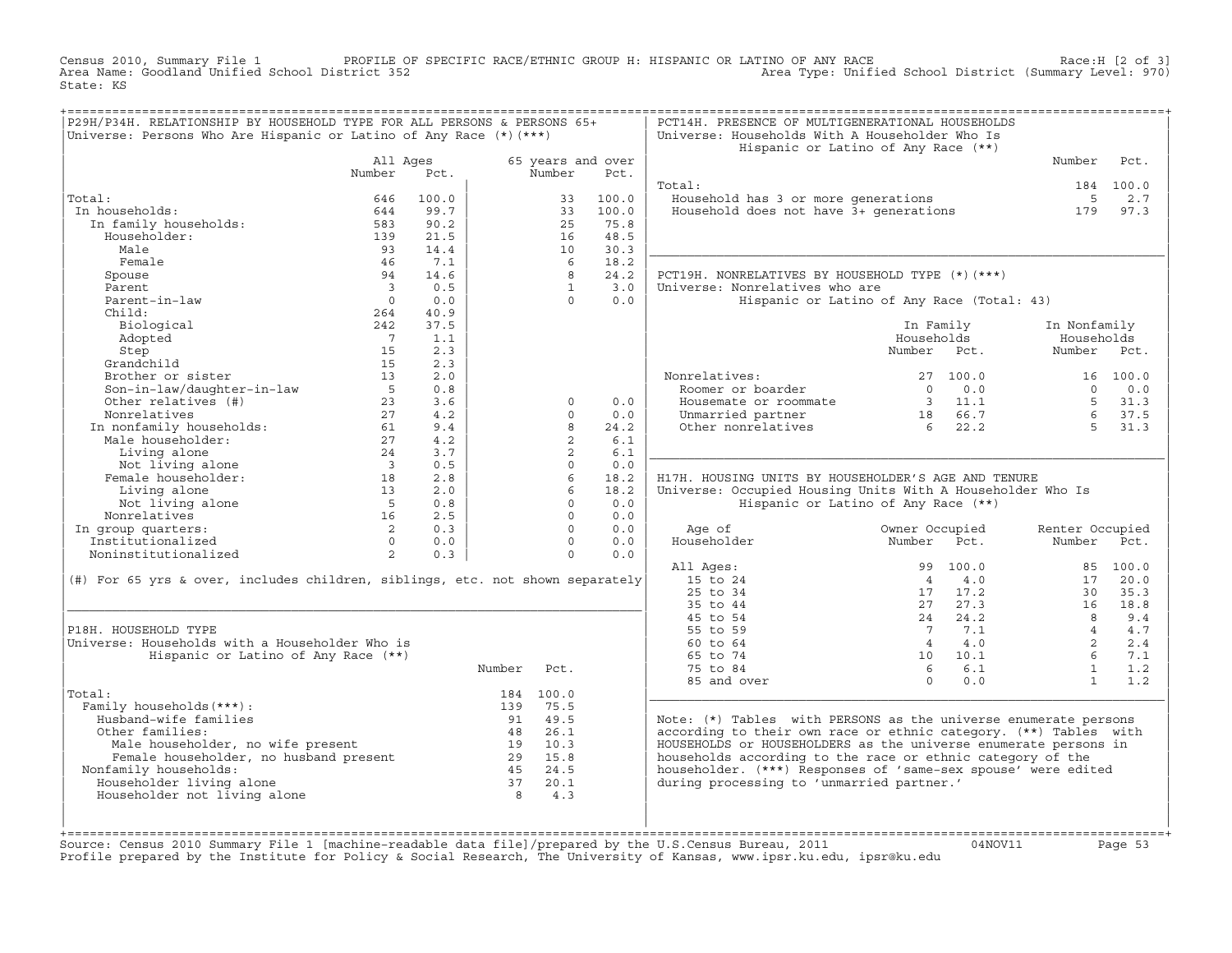Census 2010, Summary File 1 PROFILE OF SPECIFIC RACE/ETHNIC GROUP H: HISPANIC OR LATINO OF ANY RACE Race:H [3 of 3]<br>Area Name: Goodland Unified School District 352 Area Type: Unified School District (Summary Level: 970) State: KS

+===================================================================================================================================================+|P28H/H16H. HOUSEHOLDS (OCCUPIED HOUSING UNITS) BY HOUSEHOLD SIZE BY TYPE AND BY TENURE | |Universe: Households (Occupied Housing Units) With A Householder Who Is Hispanic or Latino of Any Race (\*\*)(\*\*\*) |

|                             | All<br>Households | Pct.  | Family<br>Households    | Pct.  | Nonfamily<br>Households  | Pct.  | Owner<br>Occupied | Pct.  | Renter<br>Occupied | Pct.  |
|-----------------------------|-------------------|-------|-------------------------|-------|--------------------------|-------|-------------------|-------|--------------------|-------|
| All household sizes:        | 184               | 100.0 | 139                     | 100.0 | 4.5                      | 100.0 | 99                | 100.0 | 85                 | 100.0 |
| 1-person households         | 37                | 20.1  | (Family always >1 pers) |       | 37                       | 82.2  |                   | 12.1  | $25 -$             | 29.4  |
| 2-person households         | 41                | 22.3  | 37                      | 26.6  |                          | 8.9   | 27                | 27.3  | 14                 | 16.5  |
| 3-person households         | 35                | 19.0  | 34                      | 24.5  |                          | 2.2   | 20                | 20.2  | 15                 | 17.6  |
| 4-person households         | 31                | 16.8  | 29                      | 20.9  | $\overline{\mathscr{L}}$ | 4.4   | 15                | 15.2  | 16                 | 18.8  |
| 5-person households         | 19                | 10.3  | 18                      | 12.9  |                          | 2.2   |                   | 12.1  |                    | 8.2   |
| 6-person households         | 13                | 7.1   | 13                      | 9.4   |                          | 0.0   |                   | 9.1   |                    | 4.7   |
| 7-or-more person households | 8                 | 4.3   | 8                       | 5.8   | 0                        | 0.0   |                   | 4.0   |                    | 4.7   |

|P16H/P17H/P36H/P37H/H11H/H12H. POPULATION IN HOUSEHOLDS AND AVERAGE HOUSEHOLD SIZE BY TYPE AND BY TENURE | Universe: Population in Households (Occupied Housing Units) With A Householder Who Is Hispanic or Latino of Any Race (\*\*)

|                                | Total<br>Population | Pct.         | In<br>Families | Pct.     | In.<br>Nonfamilies | Pct.        | In Owner<br>Occupied | Pct.        | In Renter<br>Occupied | Pct.                      |
|--------------------------------|---------------------|--------------|----------------|----------|--------------------|-------------|----------------------|-------------|-----------------------|---------------------------|
| Total population in households | 583                 | 100.0        | 497            | 85.2     | 61                 | 10.5        | 331                  | 56.8        | 252                   | 43.2                      |
| Under 18 years                 | 215                 | 100.0        | 212            | 98.6     |                    |             |                      |             |                       |                           |
| 18 years and over              | 368                 | 100.0        | 285            | 77.4     |                    |             |                      |             |                       |                           |
| Average Household Size         | 3.17                | $- - - - -$  | 3.58           | $------$ | 1.36               | $- - - - -$ | 3.34                 | $    -$     | 2.96                  | $\qquad \qquad - - - - -$ |
| Under 18 years                 | 1.17                | $------$     | 1.53           | $------$ |                    |             |                      |             |                       |                           |
| 18 years and over              |                     | $2.00$ ----- | 2.05           |          |                    |             |                      | $- - - - -$ |                       | $- - - - -$               |

Note: Family household numbers include nonrelatives living with families.

| | PCT20/PCT22H. GROUP OUARTERS POPULATION BY SEX BY AGE BY GROUP OUARTERS TYPE Universe: Population in group quarters for persons who are Hispanic or Latino of Any Race (\*)

|                                               | $---$ All Ages $---$ |       |       |                |          |                  | 18 Years and Over ----------------- |       |
|-----------------------------------------------|----------------------|-------|-------|----------------|----------|------------------|-------------------------------------|-------|
|                                               |                      |       |       | Pct. of<br>A11 |          | Pct. of<br>Total | Pct. of<br>Total                    |       |
|                                               | Number               | Pct.  | Total | Ages           | Male     | $18+$            | Female                              | $18+$ |
| All types of group quarters:                  | 2                    | 100.0 |       | 100.0          |          | 100.0            |                                     | 0.0   |
| Institutionalized population:                 |                      | 0.0   |       | 0.0            |          | 0.0              |                                     | 0.0   |
| Correctional facilities for adults            |                      | 0.0   |       | 0.0            |          | 0.0              |                                     | 0.0   |
| Juvenile facilities                           |                      | 0.0   |       | 0.0            |          | 0.0              |                                     | 0.0   |
| Nursing facilities/skilled-nursing facilities |                      | 0.0   |       | 0.0            |          | 0.0              |                                     | 0.0   |
| Other institutional facilities                |                      | 0.0   |       | 0.0            |          | 0.0              |                                     | 0.0   |
| Noninstitutionalized population:              |                      | 100.0 |       | 100.0          |          | 100.0            |                                     | 0.0   |
| College/university student housing            |                      | 100.0 |       | 100.0          |          | 100.0            |                                     | 0.0   |
| Military quarters                             |                      | 0.0   |       | 0.0            | $\Omega$ | 0.0              |                                     | 0.0   |
| Other noninstitutional facilities             |                      | 0.0   |       | 0.0            | $\Omega$ | 0.0              |                                     | 0.0   |

|\_\_\_\_\_\_\_\_\_\_\_\_\_\_\_\_\_\_\_\_\_\_\_\_\_\_\_\_\_\_\_\_\_\_\_\_\_\_\_\_\_\_\_\_\_\_\_\_\_\_\_\_\_\_\_\_\_\_\_\_\_\_\_\_\_\_\_\_\_\_\_\_\_\_\_\_\_\_\_\_\_\_\_\_\_\_\_\_\_\_\_\_\_\_\_\_\_\_\_\_\_\_\_\_\_\_\_\_\_\_\_\_\_\_\_\_\_\_\_\_\_\_\_\_\_\_\_\_\_\_\_\_\_\_\_\_\_\_\_\_\_\_\_\_\_\_\_|

| |

|Note: (\*) Tables with PERSONS as the universe enumerate persons according to their own race or ethnic category. (\*\*) Tables with HOUSEHOLDS | or HOUSEHOLDERS as the universe enumerate persons in households according to the race or ethnic category of the householder. | (\*\*\*) Same−sex couple households are included in the family households category if there is at least one additional person | | related to householder by birth or adoption. Same−sex couple households with no relatives of the householder present are tabulated | | in nonfamily households. Responses of 'same−sex spouse' were edited during processing to 'unmarried partner.' |

+===================================================================================================================================================+ Source: Census 2010 Summary File 1 [machine−readable data file]/prepared by the U.S.Census Bureau, 2011 04NOV11 Page 54 Profile prepared by the Institute for Policy & Social Research, The University of Kansas, www.ipsr.ku.edu, ipsr@ku.edu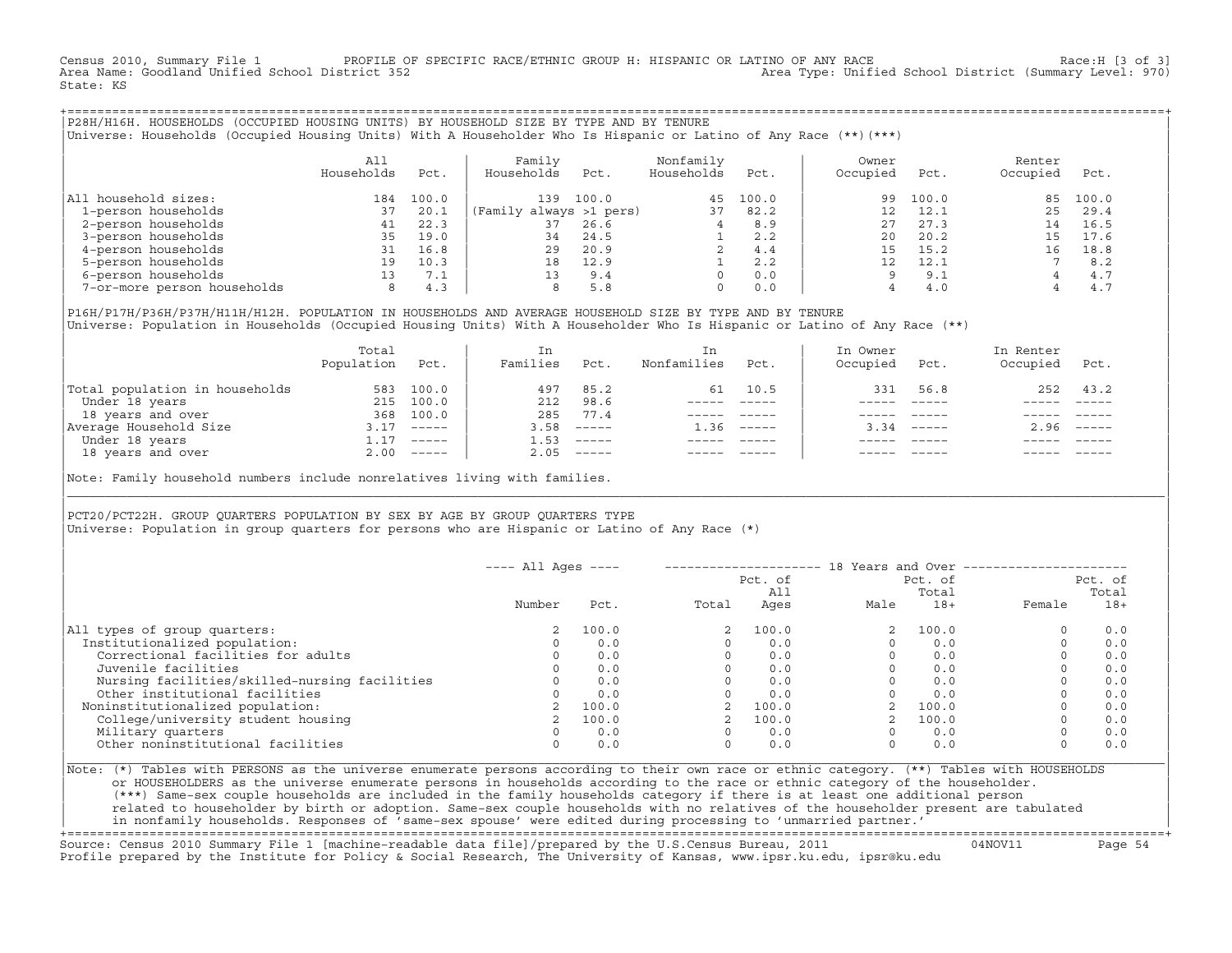Census 2010, Summary File 1 PROFILE OF SPECIFIC RACE/ETHNIC GROUP I: WHITE ALONE, NOT HISPANIC OR LATINO Race:I [1 of 3] Area Name: Goodland Unified School District 352 Area Type: Unified School District (Summary Level: 970) State: KS

| P29/P29I. POPULATION SUMMARY BY RESIDENCE TYPE FOR DESIGNATED UNIVERSE<br>Universe: PERSONS Who Are White Alone, Not Hispanic or Latino                                                                                                                                                     |                                                                                                                                              |            |                                                       |                                 |                                    |             | P38I/39I. FAMILY TYPE BY PRESENCE AND AGE OF OWN OR RELATED CHILDREN<br>Universe: Families With A Householder Who Is<br>White Alone, Not Hispanic or Latino $(**)$ $(***)$ |               |                                         |             |
|---------------------------------------------------------------------------------------------------------------------------------------------------------------------------------------------------------------------------------------------------------------------------------------------|----------------------------------------------------------------------------------------------------------------------------------------------|------------|-------------------------------------------------------|---------------------------------|------------------------------------|-------------|----------------------------------------------------------------------------------------------------------------------------------------------------------------------------|---------------|-----------------------------------------|-------------|
|                                                                                                                                                                                                                                                                                             |                                                                                                                                              | Population |                                                       | As % of Population of all Races |                                    |             |                                                                                                                                                                            |               |                                         |             |
| Total Persons:                                                                                                                                                                                                                                                                              |                                                                                                                                              | 5,137      | 86.6% of                                              |                                 | 5,930                              |             | By Presence of:                                                                                                                                                            | Own Children  | Related Children                        |             |
| In Households(*)                                                                                                                                                                                                                                                                            |                                                                                                                                              | 5,037      | 86.4% of                                              |                                 | 5,828                              |             |                                                                                                                                                                            | Families Pct. | Families Pct.                           |             |
|                                                                                                                                                                                                                                                                                             |                                                                                                                                              | 100        | 98.0% of                                              |                                 | $\begin{array}{c} 102 \end{array}$ |             |                                                                                                                                                                            |               |                                         |             |
| In Group Quarters                                                                                                                                                                                                                                                                           |                                                                                                                                              |            |                                                       |                                 |                                    |             | All families:                                                                                                                                                              |               |                                         |             |
|                                                                                                                                                                                                                                                                                             |                                                                                                                                              |            |                                                       |                                 |                                    |             |                                                                                                                                                                            |               |                                         | 1,426 100.0 |
| P16-18I/P36-37I. HOUSEHOLDS/POPULATION IN HOUSEHOLDS BY HOUSEHOLD TYPE                                                                                                                                                                                                                      |                                                                                                                                              |            |                                                       |                                 |                                    |             |                                                                                                                                                                            |               |                                         | 1,161 81.4  |
| Universe: HOUSEHOLDERS Who Are White Alone, Not Hispanic or Latino                                                                                                                                                                                                                          |                                                                                                                                              |            |                                                       |                                 |                                    |             |                                                                                                                                                                            |               |                                         | 399 28.0    |
|                                                                                                                                                                                                                                                                                             |                                                                                                                                              |            |                                                       |                                 | Average                            |             |                                                                                                                                                                            |               | 102                                     | 7.2         |
|                                                                                                                                                                                                                                                                                             |                                                                                                                                              |            |                                                       |                                 |                                    |             |                                                                                                                                                                            |               | 84                                      | 5.9         |
| Total Households(**)                                                                                                                                                                                                                                                                        |                                                                                                                                              |            |                                                       |                                 |                                    |             |                                                                                                                                                                            |               |                                         | 213 14.9    |
|                                                                                                                                                                                                                                                                                             |                                                                                                                                              |            |                                                       |                                 |                                    |             |                                                                                                                                                                            |               | 762                                     | 53.4        |
|                                                                                                                                                                                                                                                                                             |                                                                                                                                              |            |                                                       |                                 |                                    |             |                                                                                                                                                                            |               |                                         | 265 18.6    |
|                                                                                                                                                                                                                                                                                             |                                                                                                                                              |            |                                                       |                                 |                                    |             |                                                                                                                                                                            |               | 83                                      | 5.8         |
|                                                                                                                                                                                                                                                                                             |                                                                                                                                              |            |                                                       |                                 |                                    |             |                                                                                                                                                                            |               |                                         | 42 2.9      |
|                                                                                                                                                                                                                                                                                             |                                                                                                                                              |            |                                                       |                                 |                                    |             |                                                                                                                                                                            |               | 11                                      | 0.8         |
|                                                                                                                                                                                                                                                                                             |                                                                                                                                              |            |                                                       |                                 |                                    |             |                                                                                                                                                                            |               | $\overline{7}$                          | 0.5         |
|                                                                                                                                                                                                                                                                                             |                                                                                                                                              |            |                                                       |                                 |                                    |             |                                                                                                                                                                            |               | 24                                      | 1.7         |
| 0tal Households (**)<br>Under 18 years<br>18 years and over<br>18 years and over<br>18 years and over<br>19 years and over<br>19 years and over<br>19 years and over<br>19 years and over<br>19 years and over<br>19 years and over<br>19 years and<br>P12I/P13I. POPULATION BY AGE AND SEX |                                                                                                                                              |            |                                                       |                                 |                                    |             |                                                                                                                                                                            |               | 41                                      | 2.9         |
| Universe: Persons Who Are White Alone, Not Hispanic or Latino (*)                                                                                                                                                                                                                           |                                                                                                                                              |            |                                                       |                                 |                                    |             |                                                                                                                                                                            |               |                                         | 182 12.8    |
|                                                                                                                                                                                                                                                                                             |                                                                                                                                              |            |                                                       |                                 |                                    |             |                                                                                                                                                                            |               | 126                                     | 8.8         |
|                                                                                                                                                                                                                                                                                             | ---Both Sexes---                                                                                                                             |            | $---Male----$                                         |                                 | $---$ Female -----                 |             |                                                                                                                                                                            |               | 33                                      | 2.3         |
|                                                                                                                                                                                                                                                                                             | Number                                                                                                                                       | Pct.       | Number                                                | Pct.                            | Number                             | Pct.        |                                                                                                                                                                            |               |                                         | 26 1.8      |
|                                                                                                                                                                                                                                                                                             |                                                                                                                                              |            |                                                       |                                 |                                    |             |                                                                                                                                                                            |               |                                         | 67 4.7      |
| All Ages:                                                                                                                                                                                                                                                                                   |                                                                                                                                              |            |                                                       | 2,563 100.0                     |                                    | 2,574 100.0 |                                                                                                                                                                            |               |                                         | 56 3.9      |
| Under 5                                                                                                                                                                                                                                                                                     |                                                                                                                                              |            | 136                                                   | 5.3                             | 146                                | 5.7         |                                                                                                                                                                            |               |                                         |             |
| $5$ to $9$                                                                                                                                                                                                                                                                                  |                                                                                                                                              |            |                                                       | 6.0                             | 118                                | 4.6         |                                                                                                                                                                            |               |                                         |             |
| 10 to 14                                                                                                                                                                                                                                                                                    | 5, 137 100.0<br>282 5.5<br>272 5.3<br>285 5.5<br>161 3.1<br>148 2.9<br>77 1.5<br>52 1.0<br>52 1.0<br>84 3.6<br>284 5.5<br>268 5.2<br>251 4.9 |            | $\begin{array}{c} 154 \\ 142 \\ 87 \\ 98 \end{array}$ | 5.5                             | 143                                | 5.6         | P31I. RELATIONSHIP BY HOUSEHOLD TYPE FOR THE POPULATION UNDER 18 YEARS                                                                                                     |               |                                         |             |
| 15 to 17                                                                                                                                                                                                                                                                                    |                                                                                                                                              |            |                                                       | 3.4                             | 74                                 | 2.9         | Universe: Persons under 18 who are                                                                                                                                         |               |                                         |             |
| 18 and 19                                                                                                                                                                                                                                                                                   |                                                                                                                                              |            |                                                       | 3.8                             | 50                                 | 1.9         | White Alone, Not Hispanic or Latino (*) (***)                                                                                                                              |               |                                         |             |
| 20                                                                                                                                                                                                                                                                                          |                                                                                                                                              |            | $\frac{53}{31}$<br>$\frac{31}{105}$                   | 2.0                             | 25                                 | 1.0         |                                                                                                                                                                            |               | Number<br>Pct.                          |             |
| 21                                                                                                                                                                                                                                                                                          |                                                                                                                                              |            |                                                       | 1.2                             | 21                                 | 0.8         |                                                                                                                                                                            |               |                                         |             |
|                                                                                                                                                                                                                                                                                             |                                                                                                                                              |            |                                                       | 4.1                             | 79                                 | 3.1         | Total under 18:                                                                                                                                                            |               | 100.0                                   |             |
| 22 to 24                                                                                                                                                                                                                                                                                    |                                                                                                                                              |            |                                                       |                                 |                                    |             |                                                                                                                                                                            |               | 1,000                                   |             |
| 25 to 29                                                                                                                                                                                                                                                                                    |                                                                                                                                              |            | 152                                                   | 5.9                             | 132                                | 5.1         | In households:                                                                                                                                                             |               | 1,000<br>100.0                          |             |
| 30 to 34                                                                                                                                                                                                                                                                                    |                                                                                                                                              |            | 130                                                   | 5.1                             | 138                                | 5.4         |                                                                                                                                                                            |               | 0.0<br>$\overline{0}$                   |             |
| 35 to 39                                                                                                                                                                                                                                                                                    |                                                                                                                                              |            | 121                                                   | 4.7                             | 130                                | 5.1         |                                                                                                                                                                            |               | 98.2<br>982                             |             |
| 40 to 44                                                                                                                                                                                                                                                                                    |                                                                                                                                              | 5.2        | 134                                                   | 5.2                             | 132                                | 5.1         | Own child:                                                                                                                                                                 |               | 93.8<br>938                             |             |
| 45 to 49                                                                                                                                                                                                                                                                                    |                                                                                                                                              | 7.0        | 170                                                   | 6.6                             | 190                                | 7.4         | In husband-wife families                                                                                                                                                   |               | 716<br>71.6                             |             |
| 50 to 54                                                                                                                                                                                                                                                                                    |                                                                                                                                              | 8.1        | 209                                                   | 8.2                             | 205                                | 8.0         | In other families (no spouse present): 222                                                                                                                                 |               | 22.2                                    |             |
| 55 to 59                                                                                                                                                                                                                                                                                    | $266$<br>360<br>411                                                                                                                          | 7.8        | 206                                                   | 8.0                             | 193                                | 7.5         | Male householder                                                                                                                                                           |               | 5.1<br>51                               |             |
| 60 and 61                                                                                                                                                                                                                                                                                   | 145                                                                                                                                          | 2.8        | 70                                                    | 2.7                             | 75                                 | 2.9         | Female householder                                                                                                                                                         |               | 171<br>17.1                             |             |
| 62 to 64                                                                                                                                                                                                                                                                                    | 200                                                                                                                                          | 3.9        | 103                                                   | 4.0                             | 97                                 | 3.8         | Other relatives:                                                                                                                                                           |               | 44<br>4.4                               |             |
| 65 and 66                                                                                                                                                                                                                                                                                   | 108                                                                                                                                          | 2.1        | 56                                                    | 2.2                             | 52                                 | 2.0         | Grandchild                                                                                                                                                                 |               | 38<br>3.8                               |             |
| 67 to 69                                                                                                                                                                                                                                                                                    | 180                                                                                                                                          | 3.5        | 70                                                    | 2.7                             | 110                                | 4.3         | Other relatives                                                                                                                                                            |               | 6<br>0.6                                |             |
| 70 to 74                                                                                                                                                                                                                                                                                    |                                                                                                                                              | 4.9        |                                                       | 4.8                             | 129                                | 5.0         | Nonrelatives                                                                                                                                                               |               | 18<br>1.8                               |             |
| 75 to 79                                                                                                                                                                                                                                                                                    |                                                                                                                                              | 3.8        |                                                       | 3.7                             | 101                                | 3.9         | In group quarters:                                                                                                                                                         |               | $\overline{0}$<br>0.0                   |             |
| 80 to 84                                                                                                                                                                                                                                                                                    |                                                                                                                                              | 3.9        | $\begin{array}{c} 123 \\ 94 \\ 71 \end{array}$        | 2.8                             | 128                                | 5.0         | Institutionalized population                                                                                                                                               |               | $\begin{matrix}0\\0\end{matrix}$<br>0.0 |             |
| 85 plus                                                                                                                                                                                                                                                                                     | $15$ -<br>199<br>15:                                                                                                                         | 3.0        | 49                                                    | 1.9                             | 106                                | 4.1         | Noninstitutionalized population                                                                                                                                            |               | $\Omega$<br>0.0                         |             |
| 0 to 17                                                                                                                                                                                                                                                                                     | 1,000<br>3,048<br>1,089                                                                                                                      | 19.5       |                                                       | 20.2                            | 481                                | 18.7        | Note: (*) Tables with PERSONS as the universe enumerate persons according                                                                                                  |               |                                         |             |
| 18 to 64                                                                                                                                                                                                                                                                                    |                                                                                                                                              | 59.3       | 519<br>1,581                                          | 61.7                            | 1,467                              | 57.0        | to their own race or ethnic category. (**) Tables with HOUSEHOLDS or                                                                                                       |               |                                         |             |
|                                                                                                                                                                                                                                                                                             |                                                                                                                                              | 21.2       | 463                                                   | 18.1                            | 626                                | 24.3        | HOUSEHOLDERS as the universe enumerate persons in households according                                                                                                     |               |                                         |             |
| 65 plus                                                                                                                                                                                                                                                                                     |                                                                                                                                              |            | 43.0                                                  |                                 |                                    |             | to the race or ethnic category of the householder. (***) Responses of                                                                                                      |               |                                         |             |

Source: Census 2010 Summary File 1 [machine-readable data file]/prepared by the U.S.Census Bureau, 2011 Page 55<br>Profile prepared by the Institute for Policy & Social Research, The University of Kansas, www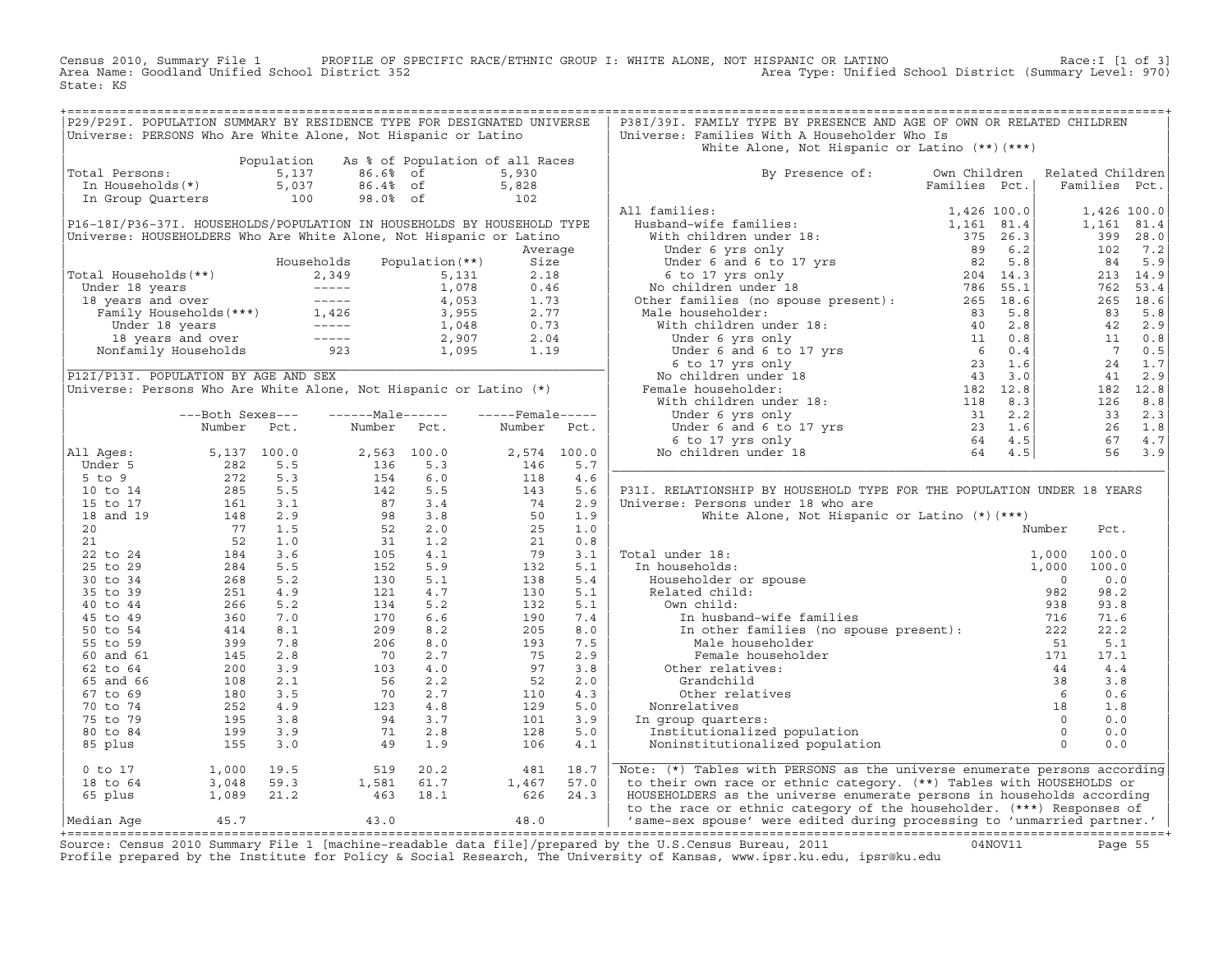Census 2010, Summary File 1 PROFILE OF SPECIFIC RACE/ETHNIC GROUP I: WHITE ALONE, NOT HISPANIC OR LATINO Race:I [2 of 3] Area Name: Goodland Unified School District 352 Area Type: Unified School District (Summary Level: 970) State: KS

| P29I/P34I. RELATIONSHIP BY HOUSEHOLD TYPE FOR ALL PERSONS & PERSONS 65+<br>Universe: Persons Who Are White Alone, Not Hispanic or Latino $(*)$ (***) |                                          |             |                                    |                             |             | PCT14I. PRESENCE OF MULTIGENERATIONAL HOUSEHOLDS<br>Universe: Households With A Householder Who Is                                  |                                                  |                 |             |
|------------------------------------------------------------------------------------------------------------------------------------------------------|------------------------------------------|-------------|------------------------------------|-----------------------------|-------------|-------------------------------------------------------------------------------------------------------------------------------------|--------------------------------------------------|-----------------|-------------|
|                                                                                                                                                      |                                          |             |                                    |                             |             |                                                                                                                                     | White Alone, Not Hispanic or Latino (**)         |                 |             |
|                                                                                                                                                      | All Ages<br>Number                       | Pct.        |                                    | 65 years and over<br>Number | Pct.        |                                                                                                                                     |                                                  | Number          | Pct.        |
|                                                                                                                                                      |                                          |             |                                    |                             |             | Total:                                                                                                                              |                                                  |                 | 2,349 100.0 |
| Total:                                                                                                                                               | 5,137                                    | 100.0       |                                    | 1,089                       | 100.0       | Household has 3 or more generations                                                                                                 |                                                  | 27              | 1.1         |
| In households:                                                                                                                                       | 5,037                                    | 98.1        |                                    | 1,041                       | 95.6        | Household does not have 3+ generations                                                                                              |                                                  | 2,322           | 98.9        |
| In family households:<br>Thuseholder.                                                                                                                | 3,952                                    | 76.9        |                                    | 643                         | 59.0        |                                                                                                                                     |                                                  |                 |             |
| Householder:                                                                                                                                         | 1,426                                    | 27.8        |                                    | 357                         | 32.8        |                                                                                                                                     |                                                  |                 |             |
| Male                                                                                                                                                 | 1,150                                    | 22.4        |                                    | 314                         | 28.8        |                                                                                                                                     |                                                  |                 |             |
| Female                                                                                                                                               | 276                                      | 5.4         |                                    | 43                          | 3.9         |                                                                                                                                     |                                                  |                 |             |
| Spouse<br>Parent                                                                                                                                     | 1,160<br>23                              | 22.6<br>0.4 |                                    | 260<br>17                   | 23.9<br>1.6 | PCT19I. NONRELATIVES BY HOUSEHOLD TYPE (*) (***)<br>Universe: Nonrelatives who are                                                  |                                                  |                 |             |
| Parent-in-law                                                                                                                                        | $\overline{1}$                           | 0.0         |                                    | $\overline{1}$              | 0.1         |                                                                                                                                     |                                                  |                 |             |
| Child:                                                                                                                                               | 1,166                                    | 22.7        |                                    |                             |             |                                                                                                                                     | White Alone, Not Hispanic or Latino (Total: 239) |                 |             |
| Biological                                                                                                                                           | 1,074                                    | 20.9        |                                    |                             |             |                                                                                                                                     | In Family                                        | In Nonfamily    |             |
| Adopted                                                                                                                                              | 23                                       | 0.4         |                                    |                             |             |                                                                                                                                     | Households                                       | Households      |             |
| Step                                                                                                                                                 | 69                                       | 1.3         |                                    |                             |             |                                                                                                                                     | Number Pct.                                      | Number          | Pct.        |
| Grandchild                                                                                                                                           | 47                                       | 0.9         |                                    |                             |             |                                                                                                                                     |                                                  |                 |             |
| Brother or sister                                                                                                                                    | 19                                       | 0.4         |                                    |                             |             | Nonrelatives:                                                                                                                       | 77 100.0                                         |                 | 162 100.0   |
| Son-in-law/daughter-in-law                                                                                                                           | $\overline{2}$                           | 0.0         |                                    |                             |             | Roomer or boarder                                                                                                                   | 6.5<br>$5^{\circ}$                               | $\overline{7}$  | 4.3         |
| Other relatives (#)                                                                                                                                  | 31                                       | 0.6         |                                    | 6                           | 0.6         | Housemate or roommate                                                                                                               | 10 13.0                                          |                 | 48 29.6     |
| Nonrelatives                                                                                                                                         | 77                                       | 1.5         |                                    | 2                           | 0.2         |                                                                                                                                     |                                                  | 61              | 37.7        |
|                                                                                                                                                      |                                          | 21.1        |                                    | 398                         | 36.5        | Unmarried partner 37 48.1<br>Other nonrelatives 25 32.5                                                                             |                                                  | 46              | 28.4        |
| In nonfamily households: 1,085<br>Male householder: 458                                                                                              |                                          | 8.9         |                                    | 111                         | 10.2        |                                                                                                                                     |                                                  |                 |             |
| Living alone                                                                                                                                         | 373                                      | 7.3         |                                    | 103                         | 9.5         |                                                                                                                                     |                                                  |                 |             |
| Not living alone                                                                                                                                     | 85                                       | 1.7         |                                    | $_{\rm 8}$                  | 0.7         |                                                                                                                                     |                                                  |                 |             |
| Female householder:                                                                                                                                  | 465                                      | 9.1         |                                    | 275                         | 25.3        | H17I. HOUSING UNITS BY HOUSEHOLDER'S AGE AND TENURE                                                                                 |                                                  |                 |             |
| Living alone                                                                                                                                         | 435                                      | 8.5         |                                    | 269                         | 24.7        | Universe: Occupied Housing Units With A Householder Who Is                                                                          |                                                  |                 |             |
| Not living alone                                                                                                                                     | $\begin{array}{c} 30 \\ 162 \end{array}$ | 0.6         |                                    | $6^{\circ}$                 | 0.6         |                                                                                                                                     | White Alone, Not Hispanic or Latino (**)         |                 |             |
| Nonrelatives                                                                                                                                         |                                          | 3.2         |                                    | 12                          | 1.1         |                                                                                                                                     |                                                  |                 |             |
| In group quarters:                                                                                                                                   | 100                                      | 1.9         |                                    | 48                          | 4.4         | Age of                                                                                                                              | Owner Occupied                                   | Renter Occupied |             |
| Institutionalized                                                                                                                                    | 49                                       | 1.0         |                                    | 48                          | 4.4         | Householder                                                                                                                         | Number<br>Pct.                                   | Number          | Pct.        |
| Noninstitutionalized                                                                                                                                 | 51                                       | 1.0         |                                    | $\Omega$                    | 0.0         |                                                                                                                                     |                                                  |                 |             |
|                                                                                                                                                      |                                          |             |                                    |                             |             | All Ages:                                                                                                                           | 1,624 100.0                                      |                 | 725 100.0   |
| (#) For 65 yrs & over, includes children, siblings, etc. not shown separately                                                                        |                                          |             |                                    |                             |             | 15 to 24                                                                                                                            | 1.7<br>2.7                                       |                 | 121 16.7    |
|                                                                                                                                                      |                                          |             |                                    |                             |             | 25 to 34                                                                                                                            | 150<br>9.2                                       | 151             | 20.8        |
|                                                                                                                                                      |                                          |             |                                    |                             |             | 35 to 44                                                                                                                            | 194 11.9                                         | 91              | 12.6        |
|                                                                                                                                                      |                                          |             |                                    |                             |             | 45 to 54                                                                                                                            | 20.8<br>337                                      | 100             | 13.8        |
| P18I. HOUSEHOLD TYPE                                                                                                                                 |                                          |             |                                    |                             |             | 55 to 59                                                                                                                            | 11.8<br>191                                      | 40              | 5.5         |
| Universe: Households with a Householder Who is                                                                                                       |                                          |             |                                    |                             |             | 60 to 64                                                                                                                            | 10.2<br>166                                      | 38              | 5.2         |
| White Alone, Not Hispanic or Latino (**)                                                                                                             |                                          |             |                                    |                             |             | 65 to 74                                                                                                                            | 280 17.2                                         | 72              | 9.9         |
|                                                                                                                                                      |                                          |             | Number                             | Pct.                        |             | 75 to 84                                                                                                                            | 214 13.2                                         | 62              | 8.6         |
|                                                                                                                                                      |                                          |             |                                    |                             |             | 85 and over                                                                                                                         | 65<br>4.0                                        | 50              | 6.9         |
| Total:<br>Family households (***) :                                                                                                                  |                                          |             |                                    | 2,349 100.0<br>60.7         |             |                                                                                                                                     |                                                  |                 |             |
| Husband-wife families                                                                                                                                |                                          |             | 1,426<br>1,161                     | 49.4                        |             |                                                                                                                                     |                                                  |                 |             |
| Other families:                                                                                                                                      |                                          |             | 265                                | 11.3                        |             | Note: (*) Tables with PERSONS as the universe enumerate persons<br>according to their own race or ethnic category. (**) Tables with |                                                  |                 |             |
|                                                                                                                                                      |                                          |             |                                    |                             |             | HOUSEHOLDS or HOUSEHOLDERS as the universe enumerate persons in                                                                     |                                                  |                 |             |
| Male householder, no wife present<br>Female householder, no husband present<br>Family households:<br>39.3<br>39.3<br>39.3                            |                                          |             |                                    |                             |             | households according to the race or ethnic category of the                                                                          |                                                  |                 |             |
| Nonfamily households:                                                                                                                                |                                          |             |                                    |                             |             | householder. (***) Responses of 'same-sex spouse' were edited                                                                       |                                                  |                 |             |
| Householder living alone                                                                                                                             |                                          |             |                                    |                             |             | during processing to 'unmarried partner.'                                                                                           |                                                  |                 |             |
| Householder not living alone                                                                                                                         |                                          |             | $808$ $34.4$<br>$115$ $4.9$<br>115 | 4.9                         |             |                                                                                                                                     |                                                  |                 |             |
|                                                                                                                                                      |                                          |             |                                    |                             |             |                                                                                                                                     |                                                  |                 |             |
|                                                                                                                                                      |                                          |             |                                    |                             |             |                                                                                                                                     |                                                  |                 |             |
|                                                                                                                                                      |                                          |             |                                    |                             |             |                                                                                                                                     |                                                  |                 |             |

+===================================================================================================================================================+Source: Census 2010 Summary File 1 [machine−readable data file]/prepared by the U.S.Census Bureau, 2011 04NOV11 Page 56 Profile prepared by the Institute for Policy & Social Research, The University of Kansas, www.ipsr.ku.edu, ipsr@ku.edu